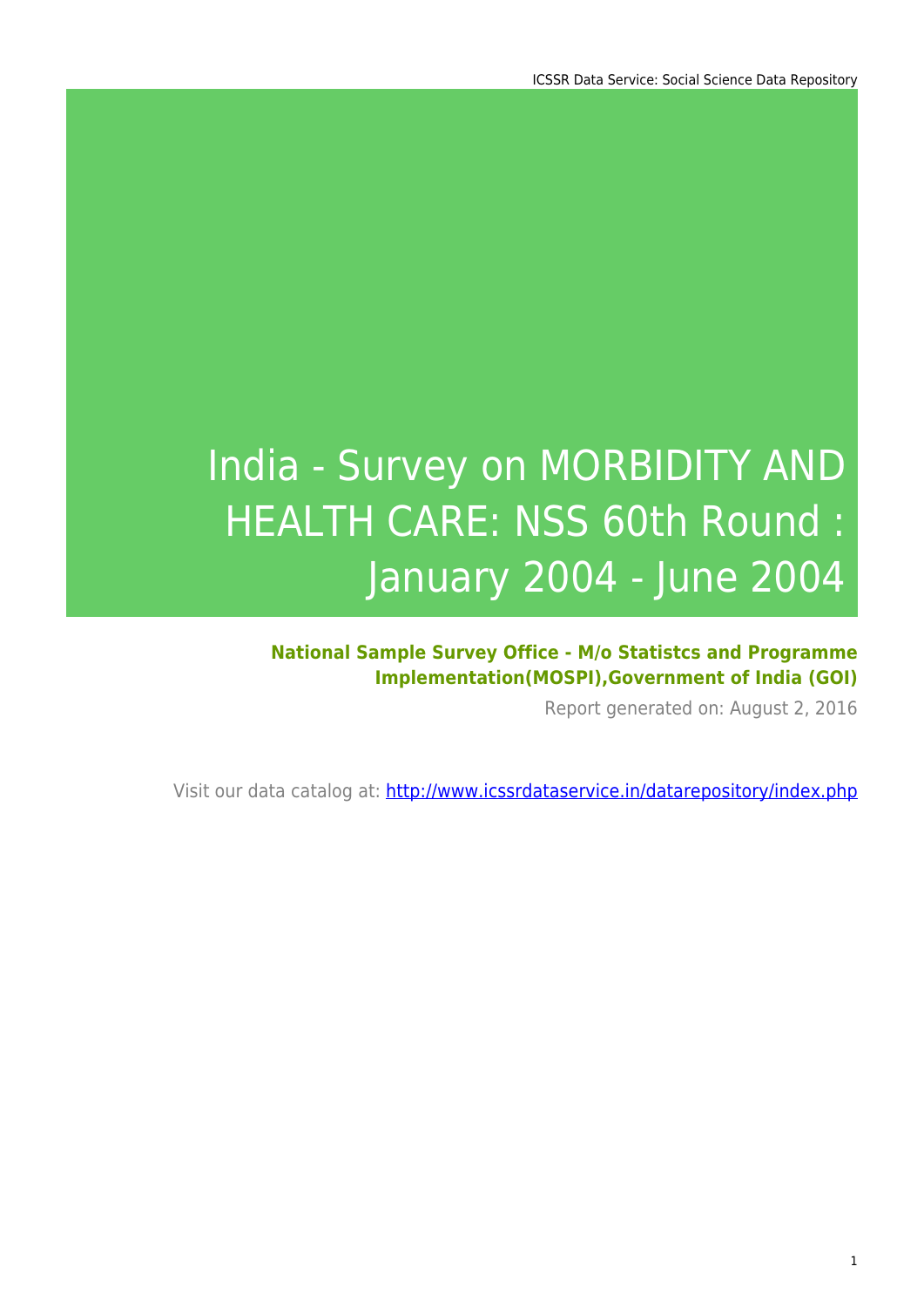### **Overview**

### **Identification**

ID NUMBER DDI-IND-MOSPI-NSSO-60th-Sch25-2004

### **Version**

VERSION DESCRIPTION V1.0; Re-organised anonymised dataset for public distribution.

PRODUCTION DATE 2012-12-30

### **Overview**

#### **ABSTRACT**

The National Sample Survey Organisation (NSSO) was set up in 1950 as a permanent survey organisation to collect data on various facets of the Indian economy through nation-wide sample surveys in order to assist in socio-economic planning and policy-making. The National Sample Survey made its first attempt to collect information on morbidity in the seventh round (Oct. 1953 - March 1954). This survey and the morbidity surveys conducted in the three subsequent rounds (the eleventh to the thirteenth, 1956-58) were all exploratory in nature. The aim of these surveys was to evolve an appropriate data collection method for studying morbidity profile in India. These surveys were followed up by a pilot survey in the seventeenth round (Sept. 1961 - July 1962) to examine alternative approaches of morbidity reporting. With the aid of the findings of these exploratory surveys, a full-scale survey on morbidity was conducted in the twenty-eighth round (Oct. 1973 - June 1974). Since then, the NSSO had not undertaken any separate morbidity survey and data on morbidity became a part of the decennial surveys on social consumption.

The NSSO carried out the first all-India Survey on Social Consumption in its 35th round (July 1980 - June 1981). The items covered were the public distribution system, health services including mass immunisation and family welfare programmes, and educational services. The results of the survey could not be brought out owing to some unavoidable reasons. The second survey on Social Consumption was carried out in the 42nd round (July 1986 - June 1987) with some modifications in the coverage of subjects. Topics like Problems of Aged Persons were included in this round. The third Survey on Social Consumption was carried out in the 52nd

round (July 1995 - June 1996). Two topics, viz. utilisation of the public distribution system and utilisation of family planning services, were dropped, as these were

covered in the NSS 50th round and in a nationwide survey by the Ministry of Health and Family Welfare, respectively.

After a gap of about nine years, the Governing Council decided to take up a survey on 'Morbidity and Health care' at the request of Ministry of Health and Family Welfare, during the period January to June, 2004. The enquiry covered the curative aspects of the general health care system in India and also the utilization of health care services provided by the public and private sector, together with the expenditure incurred by the households for availing these services.

KIND OF DATA Sample survey data [ssd]

#### UNITS OF ANALYSIS

Randomly selected households based on sampling procedure and members of the household

#### **Scope NOTES**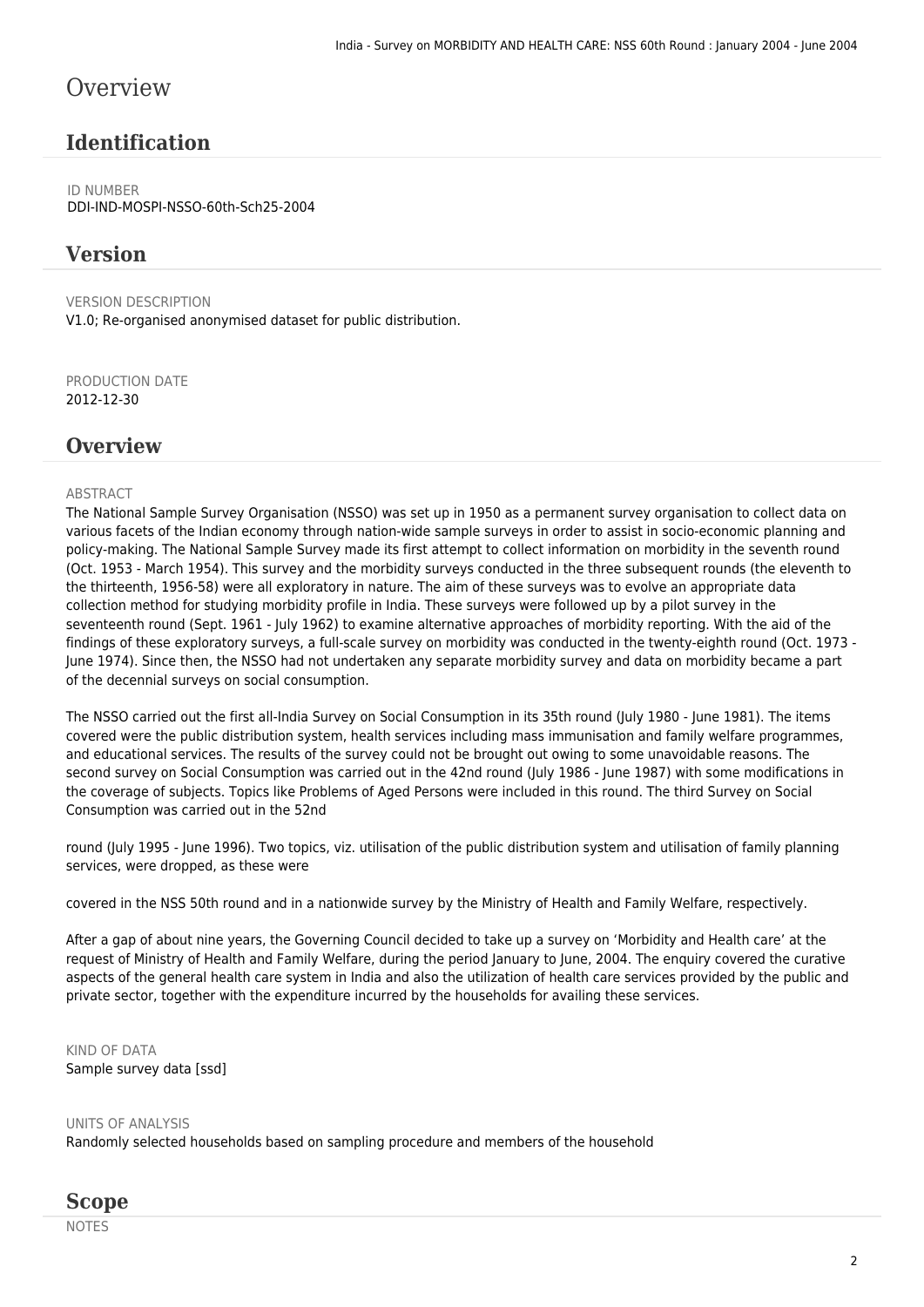In the Sixtieth round of NSS, data was collected through a survey on the subject of 'Morbidity and Health Care'. Apart from this subject, surveys were also undertaken separately on 'Household Consumer Expenditure' and 'Employment and Unemployment'. In the survey on Morbidity and Health Care, the following main aspects were covered:

(i) Morbidity and utilisation of health care services including immunisation and maternity care,

(ii) Problems of aged persons, and

(iii) Expenditure of the households for availing the health care services.

The object of the present survey was essentially to study the benefits derived by various sections of the population from investments and outlays made by the Government, as well as by the private sector in the fields of health and get an estimate of expenditure incurred by households to avail health care services including immunization and maternity care.

The data were collected from a sample of households by the interview method. A set of probing questions was put to as many individual members of a selected household as possible to ascertain whether they had suffered from any ailment during the reference period and whether they had taken any medical treatment for it. As far as possible, efforts were made to collect information relating to ailments of each household member from the member themselves. But in spite of the best efforts, some other person of the household might have provided this information, especially for the children and the aged persons in the household. Efforts were made to interview all the adult male members of each sample household, personally. For the children, particularly the young, attempts were made to get the required information from their mothers.

The enquiry on morbidity was conducted with a reference period of 15 days. All spells of ailment suffered by each member, both present as well as the deceased, of the sample household, during the 15 days preceding the date of enquiry, whether or not the patient was hospitalised for treatment, were covered in the survey. For hospitalised treatment, however, information was collected for every event of hospitalisation of a member, whether living or deceased at the time of survey, during the 365 days preceding the date of enquiry.

The schedule on morbidity and health care (Schedule 25.0) framed for the 60th round consists of 13 blocks.

#### TOPICS

| <b>Topic</b>  | <b>Vocabulary</b> | URI                                  |
|---------------|-------------------|--------------------------------------|
| Labor Markets | World Bank        | http://www.surveynetwork.org/toolkit |

#### **KEYWORDS**

Employment, Unemployment, Indebtedness of rural labour, Usual principal activity, Usual subsidiary activity, Time disposition during the week, Migration

### **Coverage**

#### GEOGRAPHIC COVERAGE

The entire area of the country was covered with the exception of some interior areas of Nagaland and Andaman & Nicobar Islands, and Leh (Ladakh) and Kargil districts of Jammu & Kashmir.

#### UNIVERSE

The survey used the interview method of data collection from a sample of randomly selected households and members of the household

### **Producers and Sponsors**

#### PRIMARY INVESTIGATOR(S)

| <b>Name</b>                   | <b>Affiliation</b>                                                           |
|-------------------------------|------------------------------------------------------------------------------|
| National Sample Survey Office | M/o Statistcs and Programme Implementation(MOSPI), Government of India (GOI) |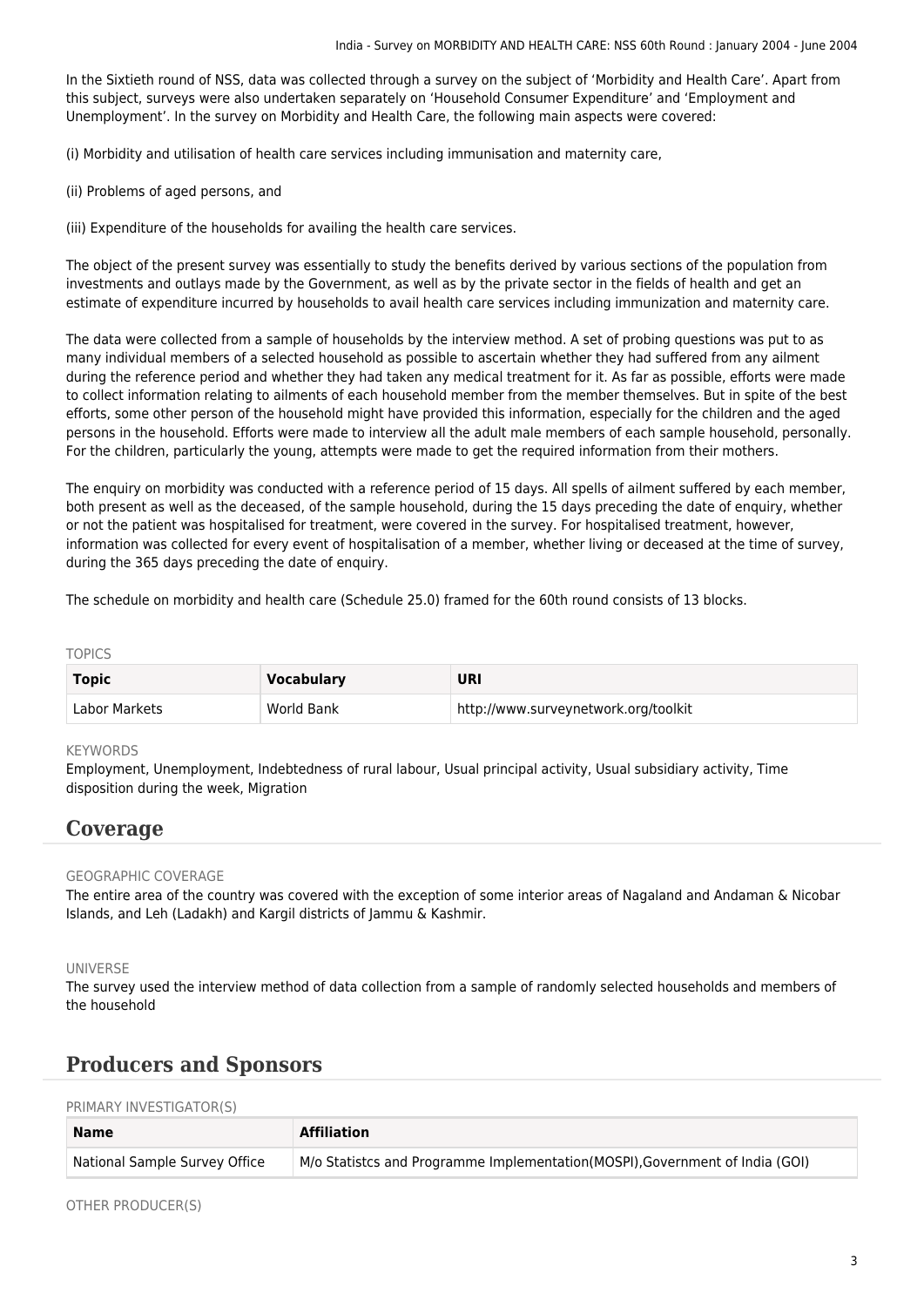| <b>Name</b>                                | <b>Affiliation</b>                                                              | Role                                                         |
|--------------------------------------------|---------------------------------------------------------------------------------|--------------------------------------------------------------|
| Survey Design Reearch<br><b>Division</b>   | National Sample Survey Office                                                   | Questionnaire Desgn, Sampling<br>methodology, Survey Reports |
| <b>Field Operations</b><br><b>Division</b> | National Sample Survey Office                                                   | Field Work                                                   |
| Data Processing Division                   | National Sample Survey Office                                                   | Data Processing                                              |
| <b>Computer Centre</b>                     | M/o Statistcs and Programme<br>Implementation(MOSPI), Government of India (GOI) | Data Dissemination                                           |

#### FUNDING

| <b>Name</b>                                    | <b>Abbreviation</b> | Role |
|------------------------------------------------|---------------------|------|
| M/o Statistics & Programme Implementation, GOI | MOSPI               |      |

#### OTHER ACKNOWLEDGEMENTS

| <b>Name</b>                         | <b>Affiliation</b> | Role                                           |
|-------------------------------------|--------------------|------------------------------------------------|
| Governing council and Working Group | GOI                | Finalisation of survey study and Questionnaire |

### **Metadata Production**

METADATA PRODUCED BY

| <b>Name</b>                 | <b>Abbreviation Affiliation</b> |                                           | Role                       |
|-----------------------------|---------------------------------|-------------------------------------------|----------------------------|
| Computer Centre   MOSPI, CC |                                 | M/O Statistics & Programme Implementation | Documentation of the study |

DATE OF METADATA PRODUCTION 2012-12-30

DDI DOCUMENT VERSION Version 1.0 (December 2012)

DDI DOCUMENT ID DDI-IND-MOSPI-NSSO-60th-Sch25-2004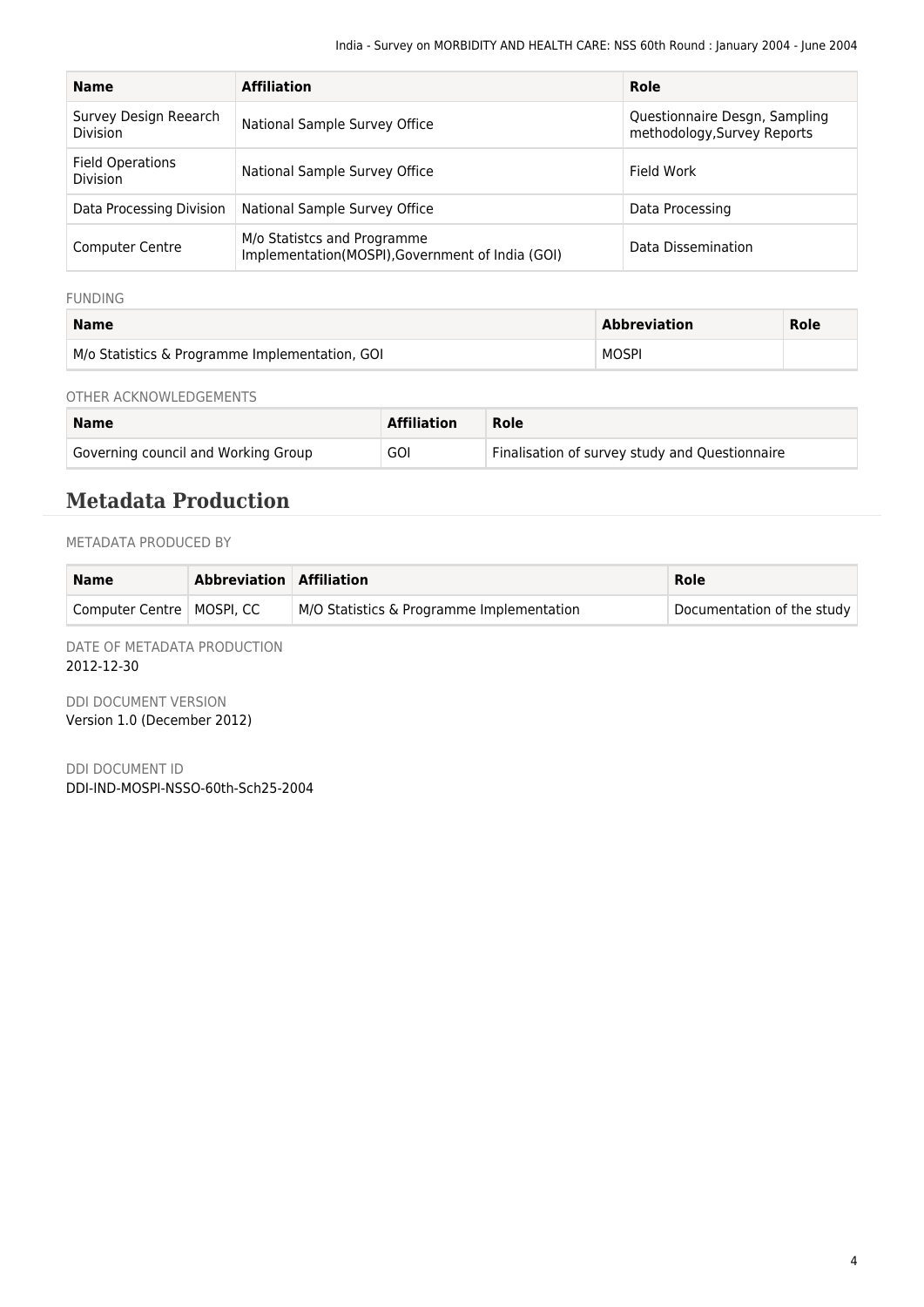## Sampling

### **Sampling Procedure**

An outline of the sampling design: The sampling design adopted for the survey was essentially a stratified multi-stage one for both rural and urban areas. The first stage units (FSUs) were villages (panchayat wards for Kerala) for rural areas and NSS Urban Frame Survey (UFS) blocks for urban areas. The ultimate stage units (USUs) were households. Large FSUs were subdivided into hamlet-groups (rural)/sub-blocks (urban). Details of the formation of hamlet-groups/sub-blocks and procedure of selection of hamlet-groups/sub-blocks and then of households are also given in Appendix B.

Sampling Frame for FSUs: The list of villages (panchayat wards for Kerala) as per 1991 Census and latest lists of UFS blocks of NSSO were respectively used for selection of rural and urban sample FSUs. For selection of sample villages from the State of Jammu & Kashmir, the list of villages as per 1981 Census was used as the sampling frame. However, interior villages of Nagaland situated beyond 5 kms. of the bus route and inaccessible villages of Andaman & Nicobar Islands were left out of the survey coverage of NSS 60th round.

The procedure for selection of fsus/usus is given in detail in Appendix B of the report no.507 attached as external resources.

### **Deviations from Sample Design**

There was no deviation from the original sample deviation.

### **Response Rate**

Sample size -- first-stage units: In all, 10,072 villages were planned to be surveyed in this round. Of these, 4,908 were allocated to the central sample -- the part surveyed mainly by the NSSO field staff -- and the rest to the State sample -- the part surveyed by the State agencies. In the urban sector, the allocations for the Central and State samples were, respectively, 2,708 and 3,096 blocks. This report is based on the estimates obtained from the central sample alone. The number of villages and that of urban blocks actually surveyed as the central sample were 4,755 and 2,668 respectively. 1.7.3 Sample size -- second-stage units: For Schedule 25.0, 10 households were planned to be surveyed in each selected FSU. In the Central sample, the actual numbers of households surveyed in the rural and urban areas were 47,302 and 26,566, respectively.

### **Weighting**

For generating any estimate, one has to extract relevant portion of the data, and aggregate after applying the weights.

Weights (or multipliers) VARIABLES are given at the end of record of each dataset. The weights (multipliers) are WGT\_SS for Sub-sample-wise estimation and WGT\_Combined for combined subsample estimates.

All records of a household will have same weight figure. In case of those Blocks/Levels, where Item/Person Sl.No. is not applicable the field is filled up with 00000.

Use of subsample-wise weights (multipliers)

For generating subsample-wise estimates based on data of all subrounds taken together, either Subsample-1 households or Subsample-2 households are to be considered at one time. Subsample code is available in the dataset For generating subsample-combined estimates based on data of all subrounds taken together all households are to be considered.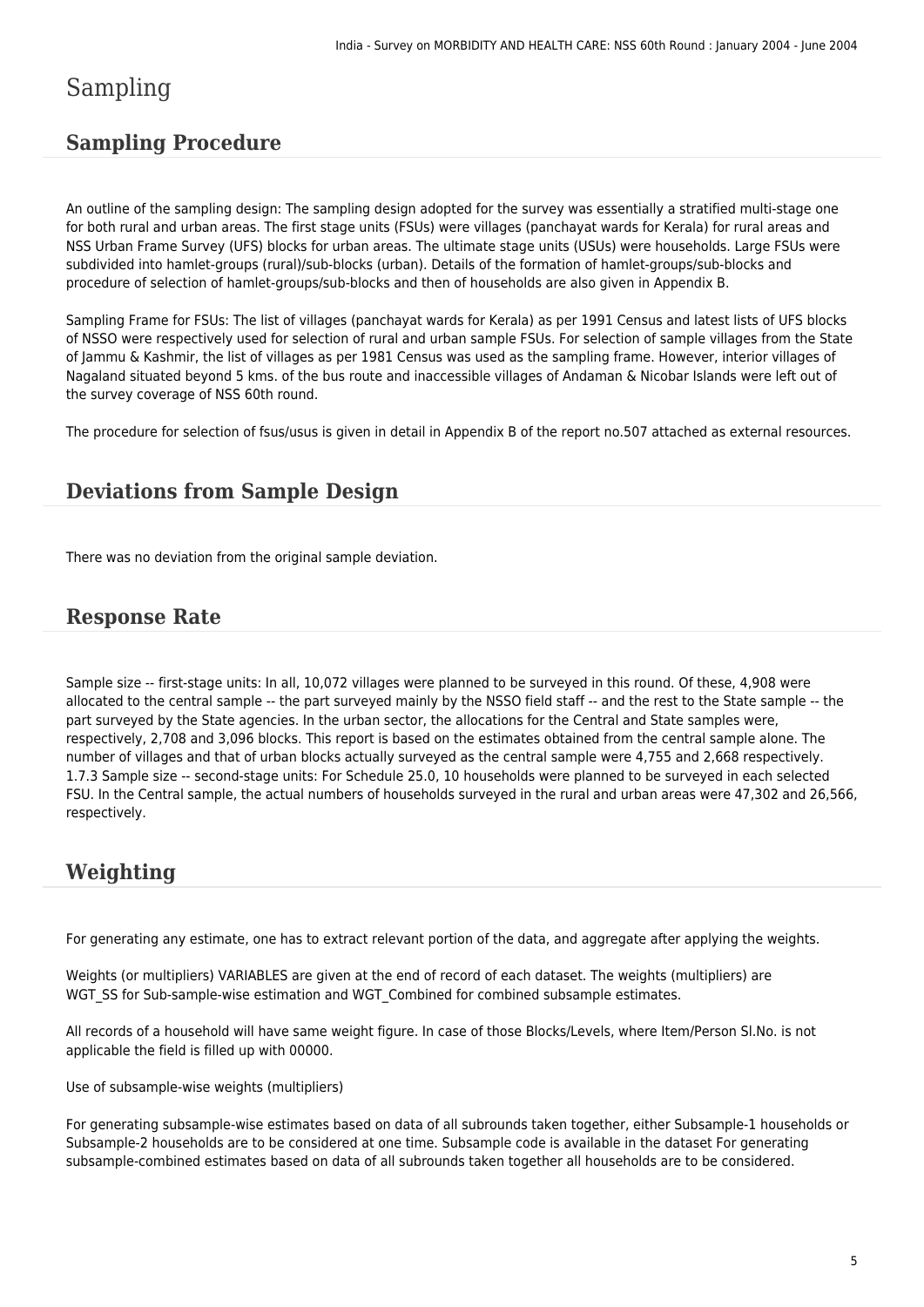## Questionnaires

### **Overview**

The schedule on morbidity and health care (Schedule 25.0) framed for the 60th round consists of 13 blocks. The different blocks of the schedule are:

Block 0: descriptive identification of sample household

Block 1: identification of sample household

Block 2: particulars of field operation

Block 3: household characteristics

Block 4: demographic particulars of household members

Block 5: particulars of earstwhile household members who died during last 365 days

Block 6: particulars of economic independence and ailments for persons aged 60 years and above

Block 7: particulars of medical treatment received as inpatient of a hospital during last 365 days

Block 8: expenses incurred for treatment of members treated as impatient of hospital during last 365 days and source of finance

Block 9: particulars of spells of ailment of household members during last 15 days (including hospitalisation)

Block 10: expenses incurred during last 15 days for treatment of members (not as an inpatient of hospital) and source of finance

Block 11: particulars of immunisation of children (0 - 4 yrs.), pre-natal and post-natal care for ever married women of age below 50 years during last 365 days

Block 12: remarks by investigator

Block 13: comments by supervisory officer(s)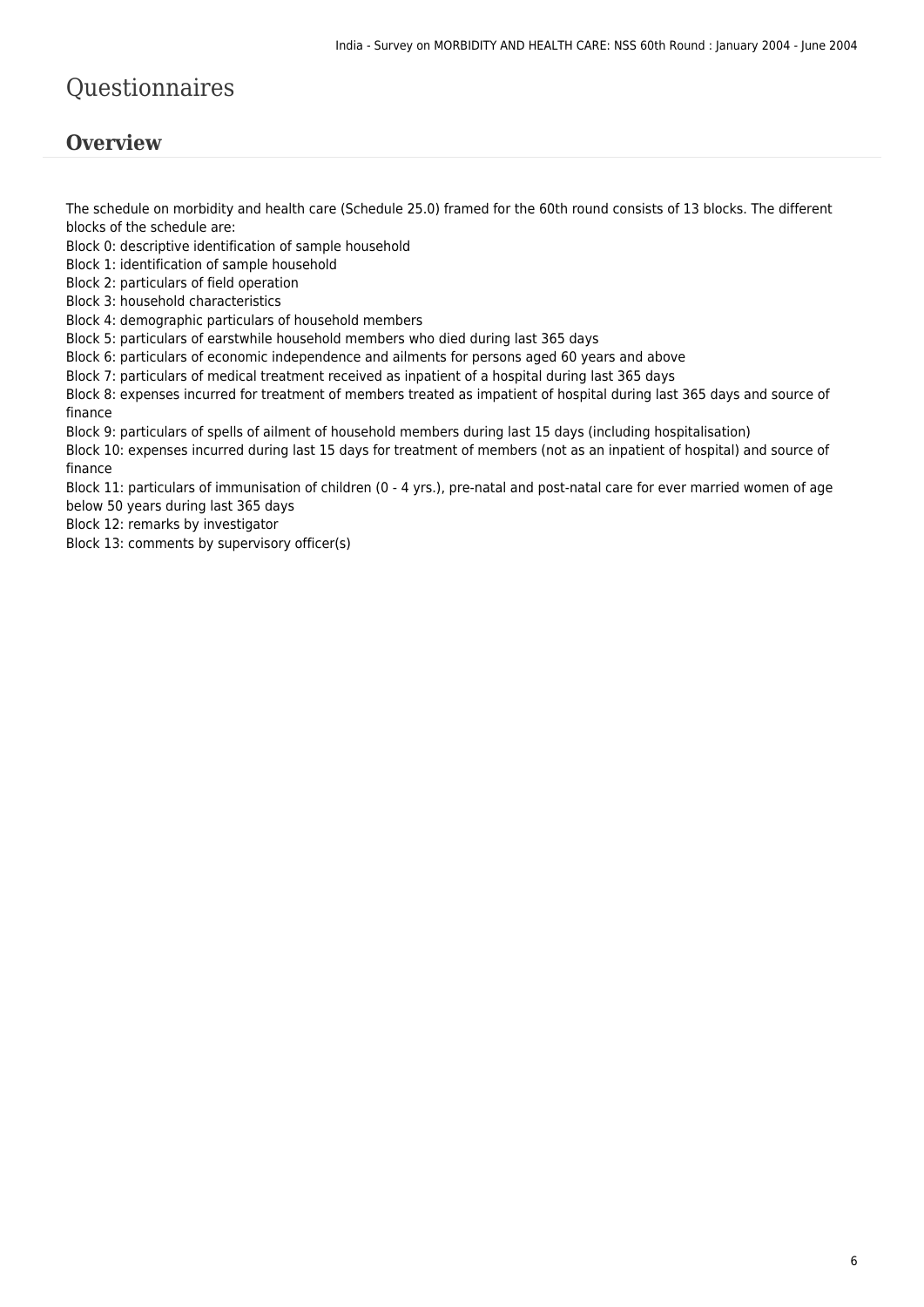## Data Collection

### **Data Collection Dates**

| Start      | End        | Cycle      |
|------------|------------|------------|
| 2004-01-01 | 2004-03-31 | subround-1 |
| 2004-04-01 | 2004-06-30 | subround-2 |

### **Data Collection Mode**

Face-to-face [f2f]

### **Data Collection Notes**

The fieldwork of 60th round of NSSO started from 1st January, 2004 and continued till 30th June, 2004. As usual, the survey period of this round was divided into two sub-rounds, each with a duration of three months, the 1st sub-round period ranging from January to March, 2004 and the 2nd sub-round period from April to June, 2004. An equal number of sample FSU's was allotted for survey in each of these two sub-rounds.

### **Questionnaires**

The schedule on morbidity and health care (Schedule 25.0) framed for the 60th round consists of 13 blocks. The different blocks of the schedule are:

Block 0: descriptive identification of sample household

Block 1: identification of sample household

Block 2: particulars of field operation

Block 3: household characteristics

Block 4: demographic particulars of household members

Block 5: particulars of earstwhile household members who died during last 365 days

Block 6: particulars of economic independence and ailments for persons aged 60 years and above

Block 7: particulars of medical treatment received as inpatient of a hospital during last 365 days

Block 8: expenses incurred for treatment of members treated as impatient of hospital during last 365 days and source of finance

Block 9: particulars of spells of ailment of household members during last 15 days (including hospitalisation)

Block 10: expenses incurred during last 15 days for treatment of members (not as an inpatient of hospital) and source of finance

Block 11: particulars of immunisation of children (0 - 4 yrs.), pre-natal and post-natal care for ever married women of age below 50 years during last 365 days

Block 12: remarks by investigator

Block 13: comments by supervisory officer(s)

### **Data Collectors**

| <b>Name</b>                                                         | Abbreviation Affiliation |                                                     |
|---------------------------------------------------------------------|--------------------------|-----------------------------------------------------|
| Field Operations Division of Naional Sample<br>Survey Office Survey | NSSO(FOD)                | Ministry of Statistics and Programme Implementation |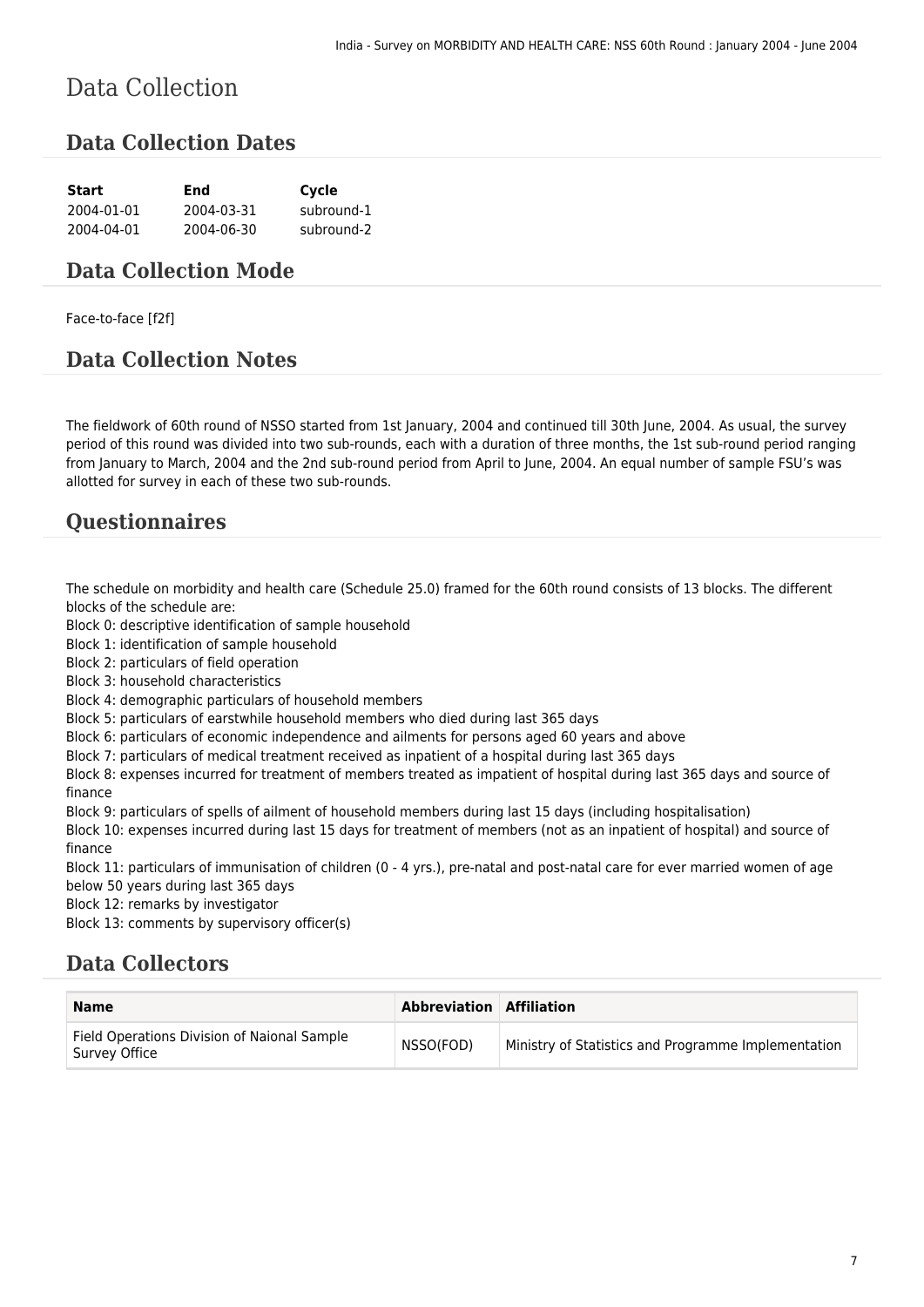## Data Processing

No content available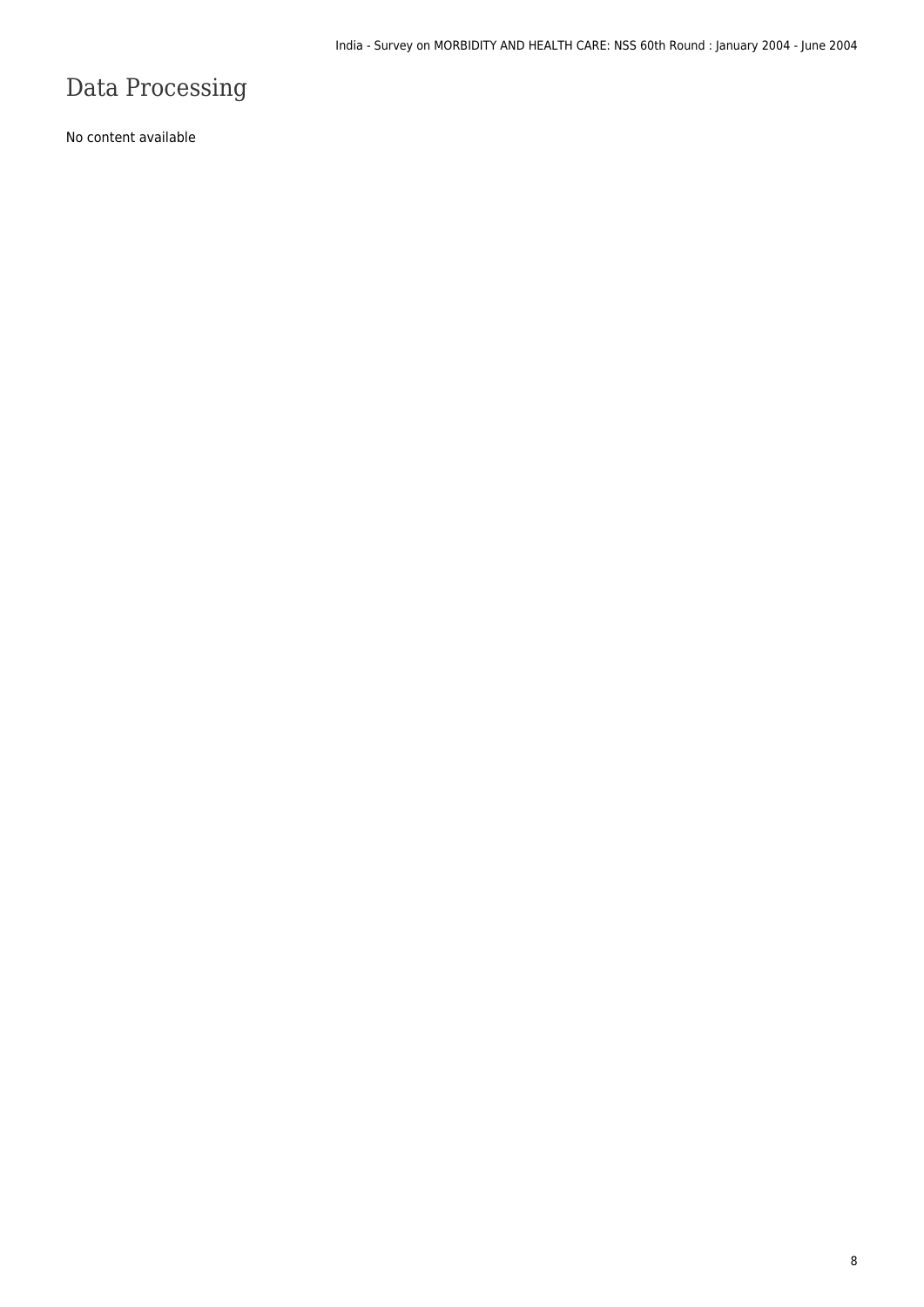## Data Appraisal

No content available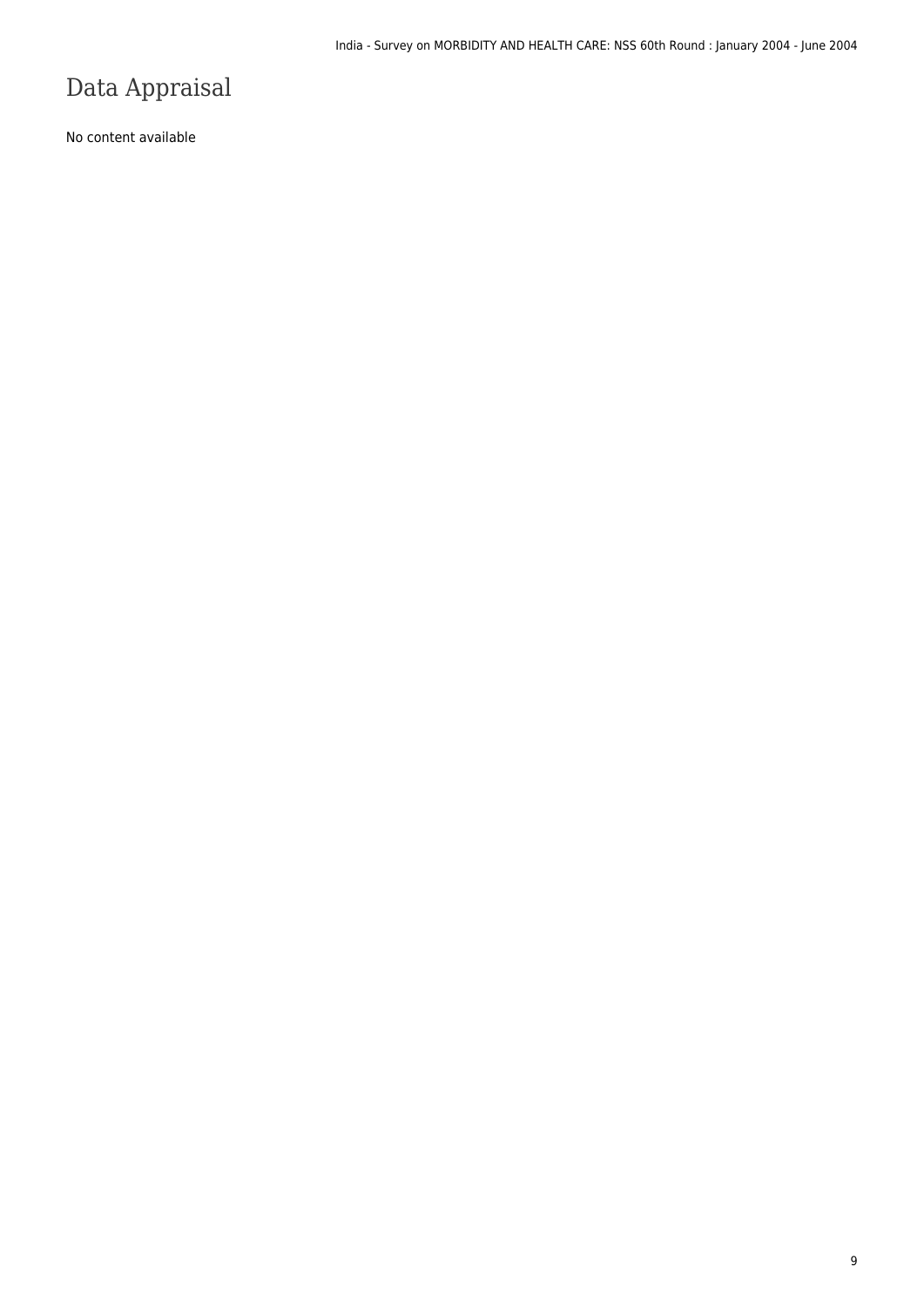## **File Description**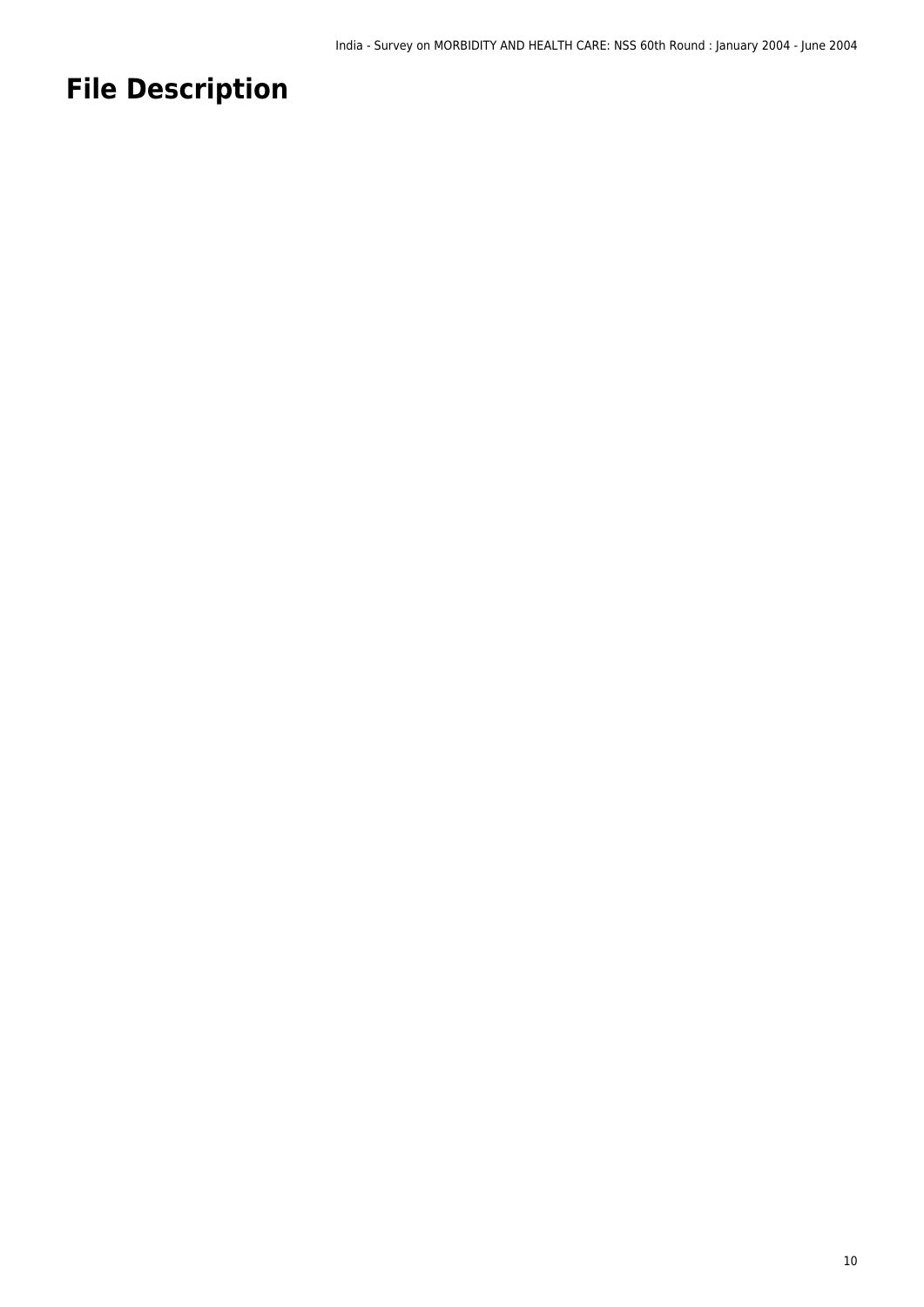## **Variable List**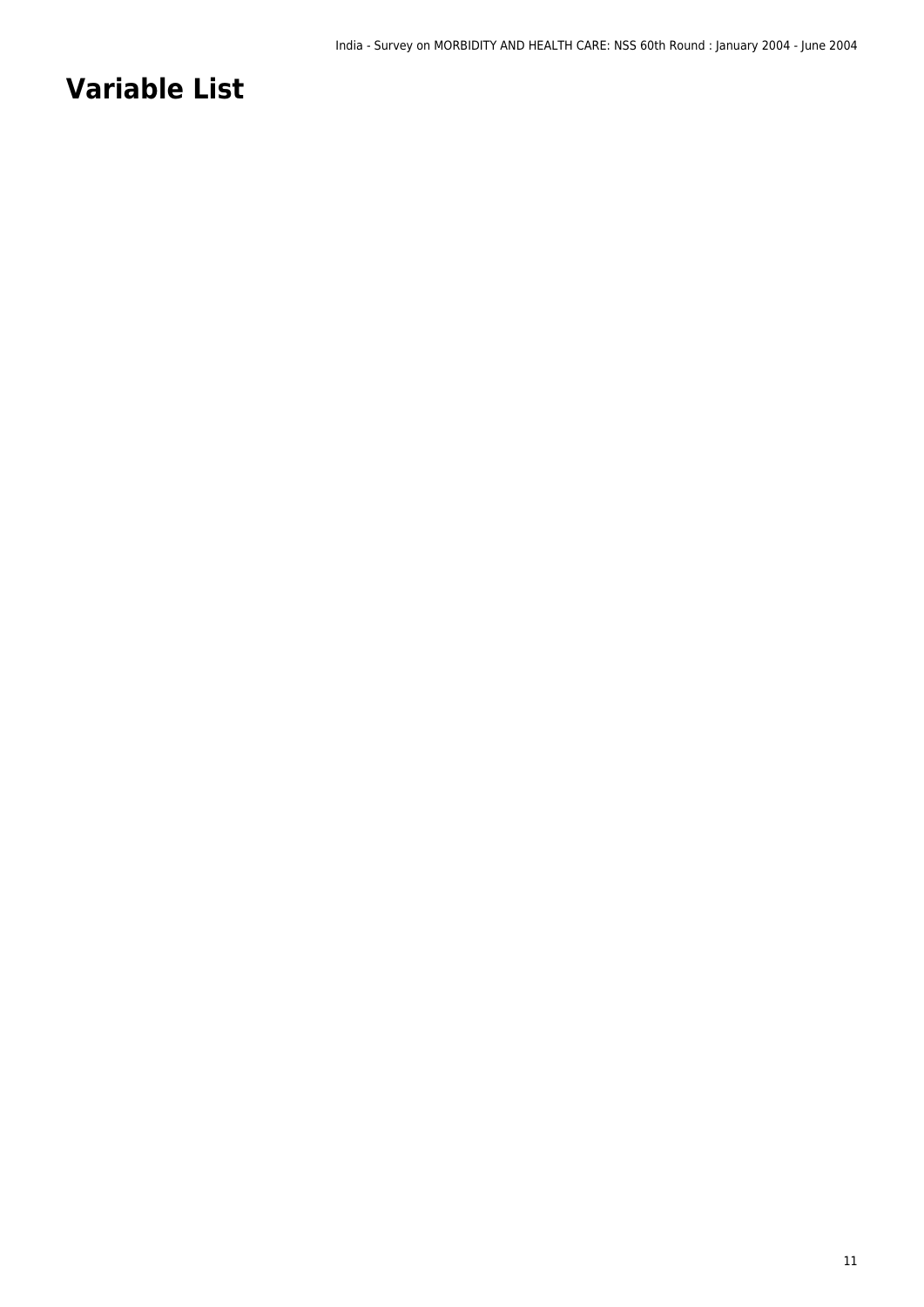### **Block-1-Iidentification-sample-hhold-and-field-operationr-ecords**

Content Dataset of this block contains identification particulars of a sample household and field operations. Cases 73868 Variable(s) 30 Structure Type: relational Keys: Key\_HH(Key to locate HHno) Version Producer NSSO Missing Data

| ID              | <b>Name</b>         | <b>Label</b>               | <b>Type</b> | <b>Format</b> | Question |
|-----------------|---------------------|----------------------------|-------------|---------------|----------|
| V1              | Key_HH              | Key to locate HHno         | discrete    | character     |          |
| V <sub>2</sub>  | Rec_id              | Record identifier          | discrete    | character     |          |
| V3              | <b>CSR</b>          | Centre code, Round, Shift  | discrete    | character     |          |
| V <sub>4</sub>  | Round               | Round                      | discrete    | character     |          |
| V <sub>5</sub>  | SchNo               | Schedule Number            | discrete    | character     |          |
| V <sub>6</sub>  | Sample              | Sample                     | discrete    | character     |          |
| V7              | Sector              | Sector                     | discrete    | character     |          |
| V8              | State_reg           | State-Region               | discrete    | character     |          |
| V30             | state               | State code                 | discrete    | character     |          |
| V9              | District            | District                   | discrete    | character     |          |
| V10             | Stratum             | Stratum                    | discrete    | character     |          |
| V11             | Sub_Round           | Sub-Round                  | discrete    | character     |          |
| V12             | Sub_Sample          | Sub-Sample                 | discrete    | character     |          |
| V13             | FOD SR              | FOD Sub-Region             | discrete    | character     |          |
| V14             | <b>FSU</b>          | LOT/FSU Serial No.         | discrete    | character     |          |
| V15             | Sub_block           | Hamlet Group/Sub-Block no. | discrete    | character     |          |
| V16             | SS_stratum          | Second Stage Stratum       | discrete    | character     |          |
| V17             | HS_No               | Sample HHS No.             | discrete    | character     |          |
| V594            | $B1_q16$            | Informant SI.No.           | discrete    | numeric       |          |
| V19             | B1q17               | Response Code              | discrete    | character     |          |
| V20             | B1q18               | Survey Code                | discrete    | character     |          |
| V21             | $B1_q19$            | Substitution Code          | discrete    | character     |          |
| V <sub>22</sub> | $B2_q2i$            | Date of Survey             | contin      | numeric       |          |
| V <sub>23</sub> | B <sub>2_q2ii</sub> | Date of Despatch           | contin      | numeric       |          |
| V <sub>24</sub> | $B2_q4$             | Time to canvass(mins.)     | contin      | numeric       |          |
| V25             | Wgt combined        | <b>Combined Multiplier</b> | contin      | numeric       |          |
| V26             | Wgt_ss              | Sub-sample Multiplier      | contin      | numeric       |          |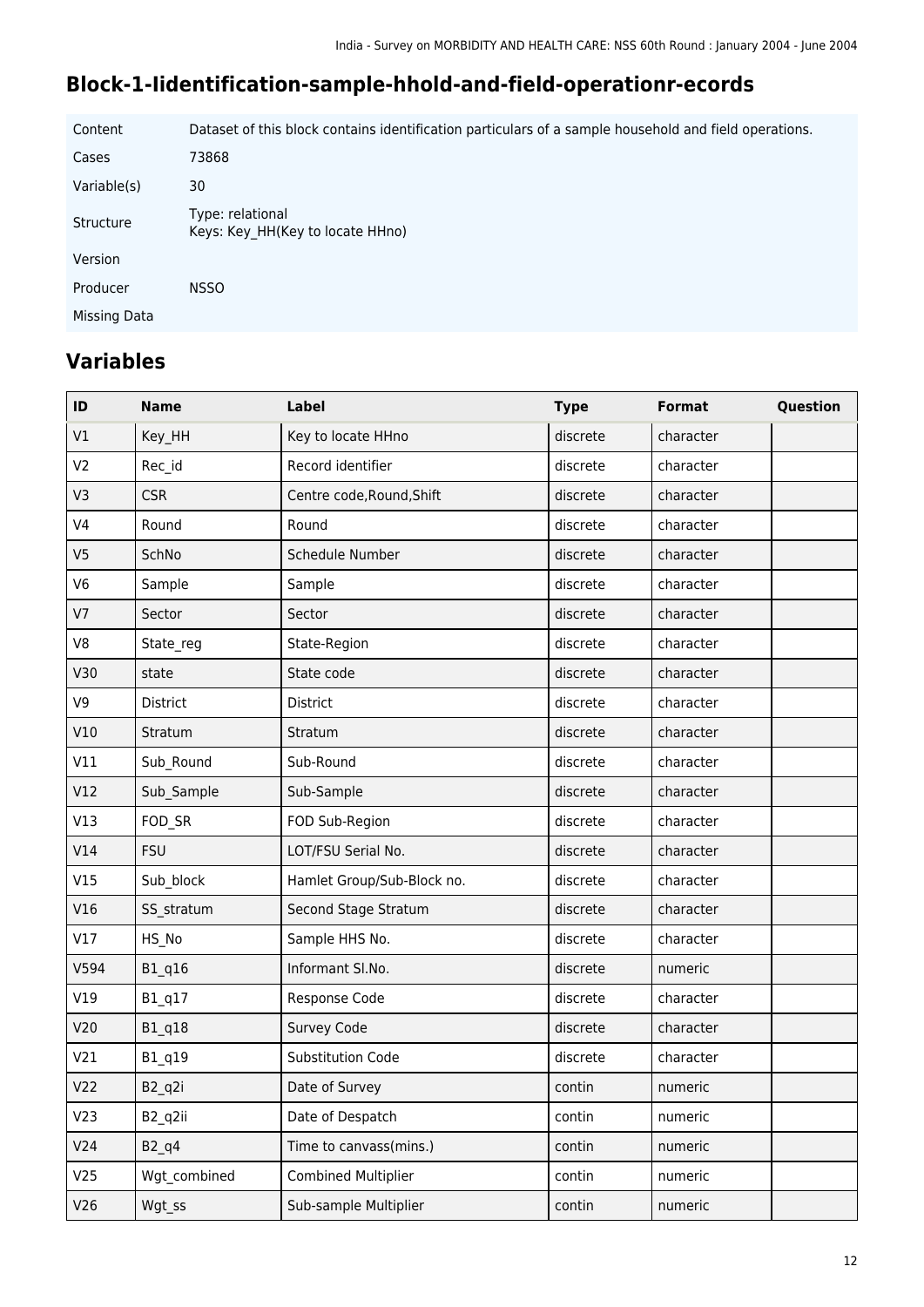India - Survey on MORBIDITY AND HEALTH CARE: NSS 60th Round : January 2004 - June 2004

| ID              | <b>Name</b> | Label             | <b>Type</b> | <b>Format</b> | Question |
|-----------------|-------------|-------------------|-------------|---------------|----------|
| V <sub>27</sub> | <b>NSS</b>  | nss               | contin      | numeric       |          |
| V <sub>28</sub> | <b>NSC</b>  | nsc               | contin      | numeric       |          |
| V <sub>29</sub> | Mult        | Posted Multiplier | contin      | numeric       |          |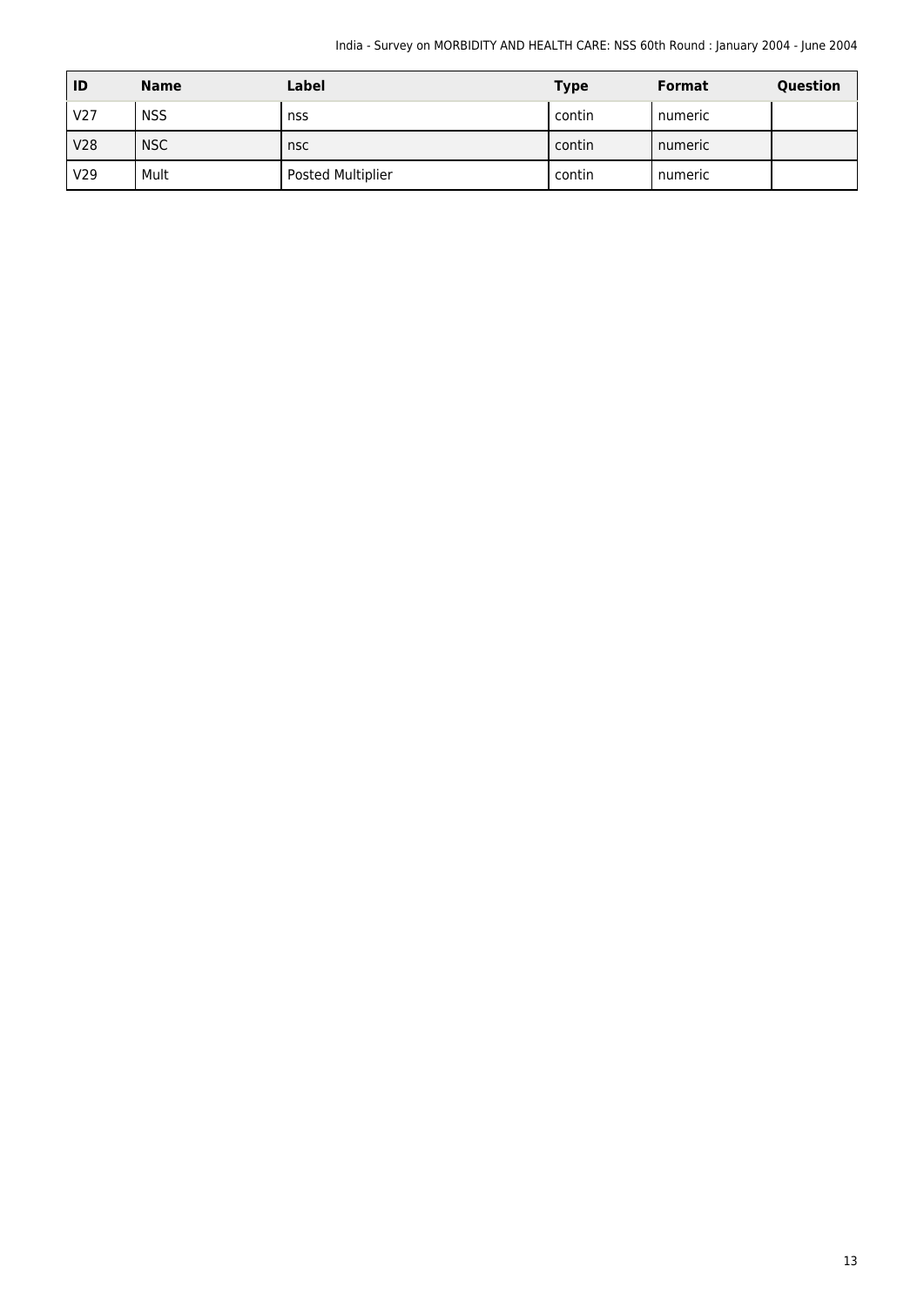### **Block-3-socio-economic-characteristics-household-records**

| Content      | This data set contains Information on some socio-economic characteristics of the sample households,<br>which have a direct bearing on the data collected in the subsequent blocks, These characteristics are<br>usually used for classifying the households. |
|--------------|--------------------------------------------------------------------------------------------------------------------------------------------------------------------------------------------------------------------------------------------------------------|
| Cases        | 73868                                                                                                                                                                                                                                                        |
| Variable(s)  | 44                                                                                                                                                                                                                                                           |
| Structure    | Type: relational<br>Keys: Key hh(Key to locate HHno)                                                                                                                                                                                                         |
| Version      |                                                                                                                                                                                                                                                              |
| Producer     | <b>NSSO</b>                                                                                                                                                                                                                                                  |
| Missing Data |                                                                                                                                                                                                                                                              |

| ID              | <b>Name</b> | Label                      | <b>Type</b> | <b>Format</b> | Question |
|-----------------|-------------|----------------------------|-------------|---------------|----------|
| V31             | Key_hh      | Key to locate HHno         | discrete    | character     |          |
| V32             | Rec_id      | Record identifier          | discrete    | character     |          |
| V33             | <b>CSR</b>  | Centre code, Round, Shift  | discrete    | character     |          |
| V34             | Round       | Round                      | discrete    | character     |          |
| V35             | SchNo       | Schedule Number            | discrete    | character     |          |
| V37             | Sample      | Sample                     | discrete    | character     |          |
| V38             | Sector      | Sector                     | discrete    | character     |          |
| V39             | State reg   | State-Region               | discrete    | character     |          |
| V40             | state       | state code                 | discrete    | character     |          |
| V41             | District    | District                   | discrete    | character     |          |
| V42             | Stratum     | Stratum                    | discrete    | character     |          |
| V43             | Sub_Round   | Sub-Round                  | discrete    | character     |          |
| V44             | Sub Sample  | Sub-Sample                 | discrete    | character     |          |
| V <sub>45</sub> | FOD_SR      | FOD Sub-Region             | discrete    | character     |          |
| V46             | <b>FSU</b>  | LOT/FSU Serial No.         | discrete    | character     |          |
| V47             | Sub_block   | Hamlet Group/Sub-Block no. | discrete    | character     |          |
| <b>V48</b>      | SS_stratum  | Second Stage Stratum       | discrete    | character     |          |
| V49             | HS No       | Sample HHS No.             | discrete    | character     |          |
| V595            | Hhsize      | <b>HHS Size</b>            | contin      | numeric       |          |
| V51             | $B3_q2$     | NIC Code(5-digit)          | discrete    | character     |          |
| V <sub>52</sub> | $B3_q3$     | NCO Code(3-digit)          | discrete    | character     |          |
| V596            | $B3_q4$     | HHS type                   | discrete    | character     |          |
| V54             | $B3_q5$     | Religion                   | discrete    | character     |          |
| V <sub>55</sub> | B3_q6       | Social Group               | discrete    | character     |          |
| V56             | $B3_q7$     | Land Possessed             | discrete    | character     |          |
| V57             | B3 q8       | Type of Structure          | discrete    | character     |          |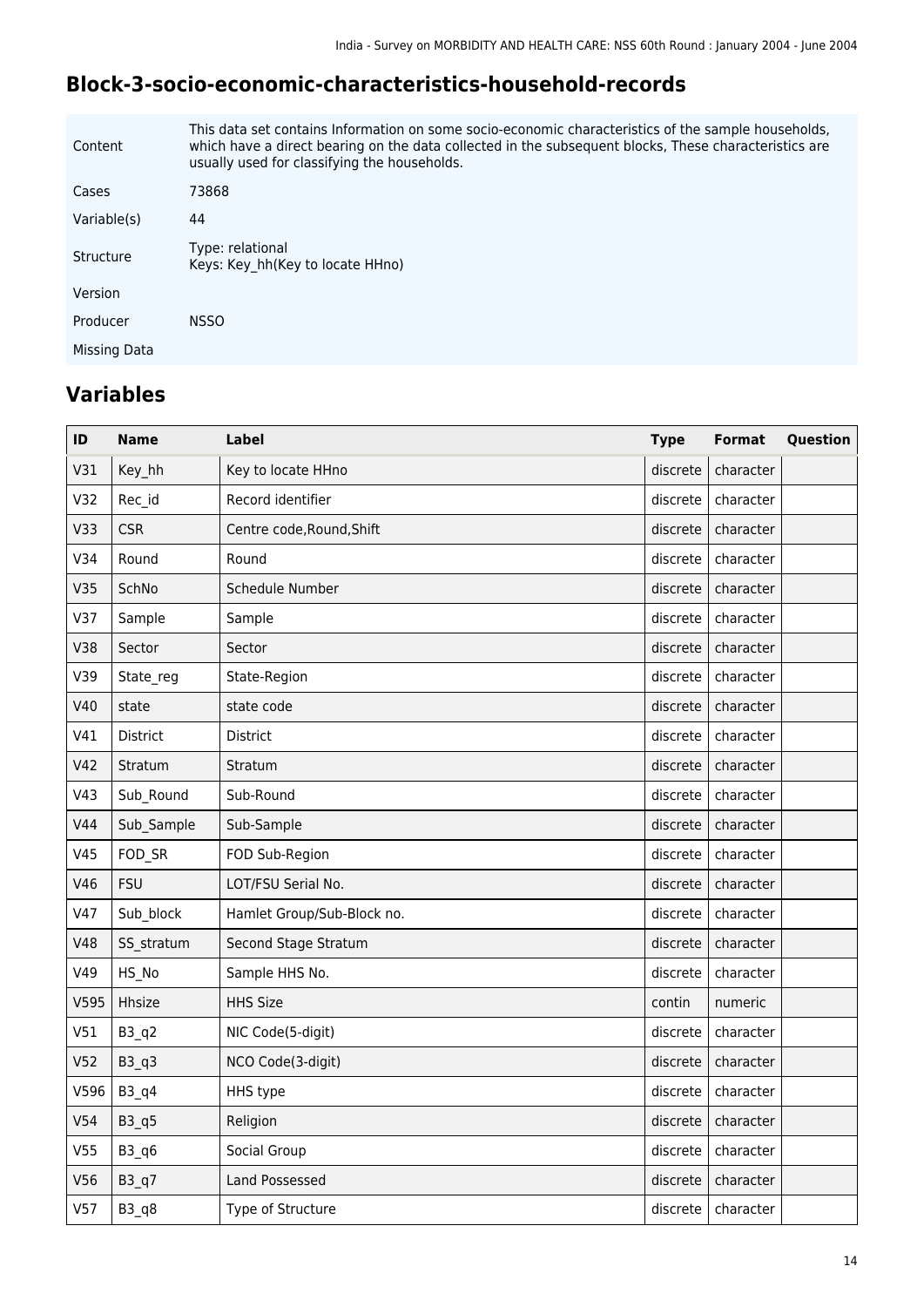| ID              | <b>Name</b>   | Label                               | <b>Type</b> | Format    | Question |
|-----------------|---------------|-------------------------------------|-------------|-----------|----------|
| V58             | B3 q9         | Type of Latrine                     | discrete    | character |          |
| V59             | B3_q10        | Type of Drainage                    | discrete    | character |          |
| V60             | B3_q11        | Source of Drinking Water            | discrete    | character |          |
| V61             | B3_q12        | Drinking water treated?             | discrete    | character |          |
| V62             | B3 q13        | Type of water treatment             | discrete    | character |          |
| V63             | B3 q14        | Source of energy for cooking        | discrete    | character |          |
| V64             | B3_q15        | Any pet animal?                     | discrete    | character |          |
| V65             | B3_q16        | Hhld. Exp.-Purchase(Rs)             | contin      | numeric   |          |
| V66             | B3 q17        | Hhld. Exp.-Home-Produced Stock(Rs)  | contin      | numeric   |          |
| V67             | B3_q18        | Hhld. Exp.-Receipts in Exchange(Rs) | contin      | numeric   |          |
| <b>V68</b>      | B3_q19        | Hhld. Exp.-Gifts and Loans(Rs)      | contin      | numeric   |          |
| V69             | B3 q20        | Hhld. Exp.-Free Collection(Rs)      | contin      | numeric   |          |
| V70             | B3_q21        | Hhld. Exp.-Total(Rs)                | contin      | numeric   |          |
| V71             | Mult combined | <b>Multipliier Combined</b>         | contin      | numeric   |          |
| V <sub>72</sub> | Mult ss       | Multipliier ss                      | contin      | numeric   |          |
| V <sub>73</sub> | <b>NSS</b>    | nss                                 | contin      | numeric   |          |
| V74             | <b>NSC</b>    | nsc                                 | contin      | numeric   |          |
| V75             | Mult          | Posted Multiplier                   | contin      | numeric   |          |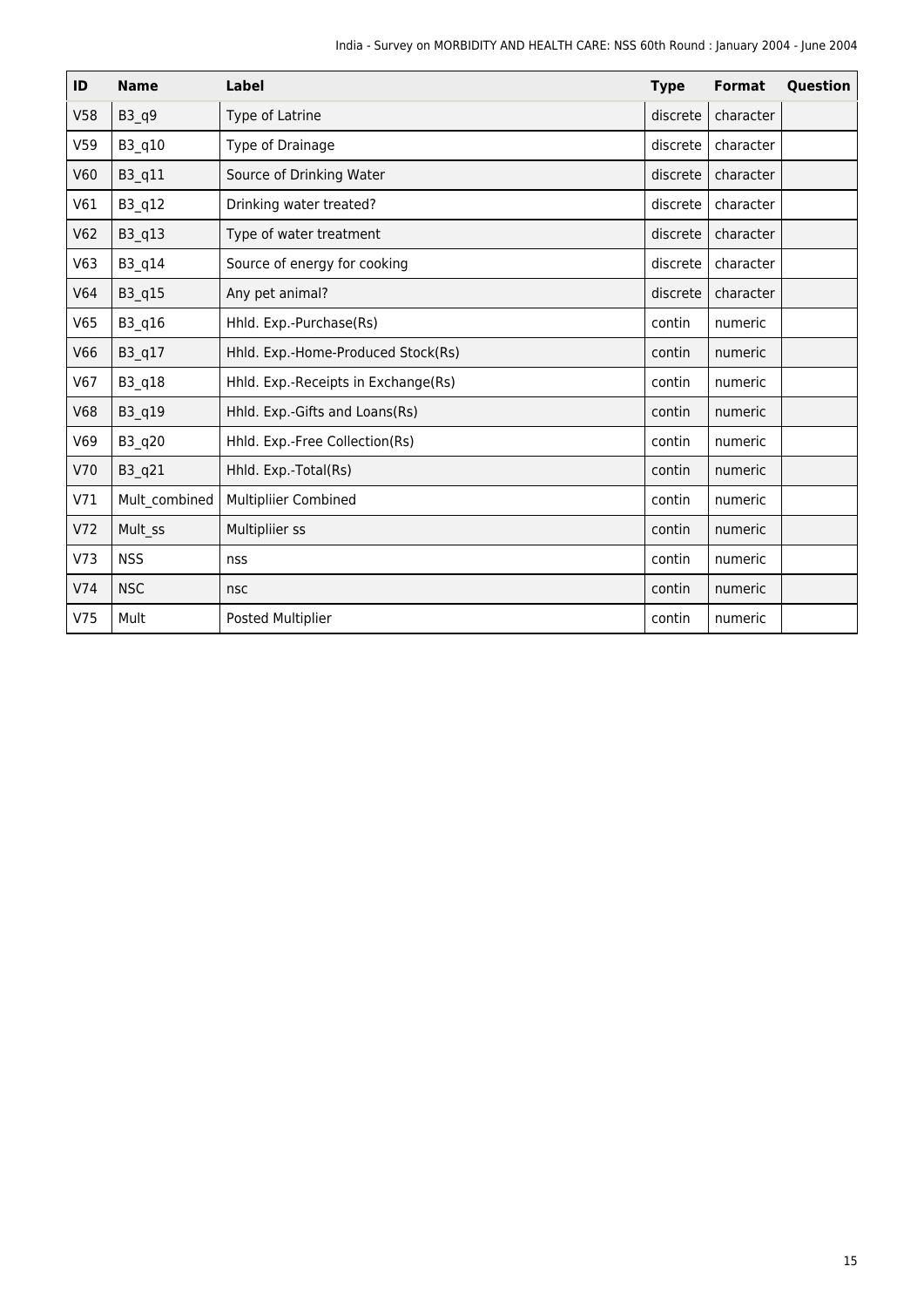## **Block-4-Demographic-particulars-members-records**

| Content      | Demographic particulars (viz., relation to head, sex, age, marital status and general education), working<br>status, whether hospitalised/ailing, etc. are the content of this dataset. |
|--------------|-----------------------------------------------------------------------------------------------------------------------------------------------------------------------------------------|
| Cases        | 383338                                                                                                                                                                                  |
| Variable(s)  | 38                                                                                                                                                                                      |
| Structure    | Type: relational<br>Keys: key Persn(Key to locate Prson), key hh(Key to locate hhno)                                                                                                    |
| Version      |                                                                                                                                                                                         |
| Producer     | <b>NSSO</b>                                                                                                                                                                             |
| Missing Data |                                                                                                                                                                                         |

| ID         | <b>Name</b> | <b>Label</b>                    | <b>Type</b> | <b>Format</b>        | Question |
|------------|-------------|---------------------------------|-------------|----------------------|----------|
| V76        | key Persn   | Key to locate Prson             | discrete    | character            |          |
| <b>V77</b> | key_hh      | Key to locate hhno              | discrete    | character            |          |
| V78        | Rec id      | Record identifier               | discrete    | character            |          |
| V79        | <b>CSR</b>  | Centre code, Round, Shift       | discrete    | character            |          |
| <b>V80</b> | Round       | Round                           | discrete    | character            |          |
| V81        | SchNo       | Schedule Number                 | discrete    | character            |          |
| V83        | Sample      | Sample                          | discrete    | character            |          |
| <b>V84</b> | Sector      | Sector                          | discrete    | character            |          |
| <b>V85</b> | State_reg   | State-Region                    | discrete    | character            |          |
| V86        | state       | state code                      | discrete    | character            |          |
| <b>V87</b> | District    | District                        | discrete    | character            |          |
| <b>V88</b> | Stratum     | Stratum                         | discrete    | character            |          |
| V89        | Sub_Round   | Sub-Round                       | discrete    | character            |          |
| V90        | Sub Sample  | Sub-Sample                      | discrete    | character            |          |
| V91        | FOD SR      | FOD Sub-Region                  | discrete    | character            |          |
| V92        | <b>FSU</b>  | LOT/FSU Serial No.              | discrete    | character            |          |
| V93        | Sub block   | Hamlet Group/Sub-Block no.      | discrete    | character            |          |
| V94        | SS_stratum  | Second Stage Stratum            | discrete    | character            |          |
| V95        | HS No       | Sample HHS No.                  | discrete    | character            |          |
| V96        | Person_slno | Person Srl. No.                 | discrete    | character            |          |
| V97        | B4 c3       | Relation to Head                | discrete    | character            |          |
| V98        | $B4_C4$     | Sex                             | discrete    | character            |          |
| V99        | B4_c5       | Age                             | contin      | numeric              |          |
| V100       | B4 c6       | <b>Marital Status</b>           | discrete    | character            |          |
| V101       | B4 c7       | <b>General Eduacation Level</b> | discrete    | character            |          |
| V102       | B4 c8       | <b>Usual Activity Status</b>    |             | discrete   character |          |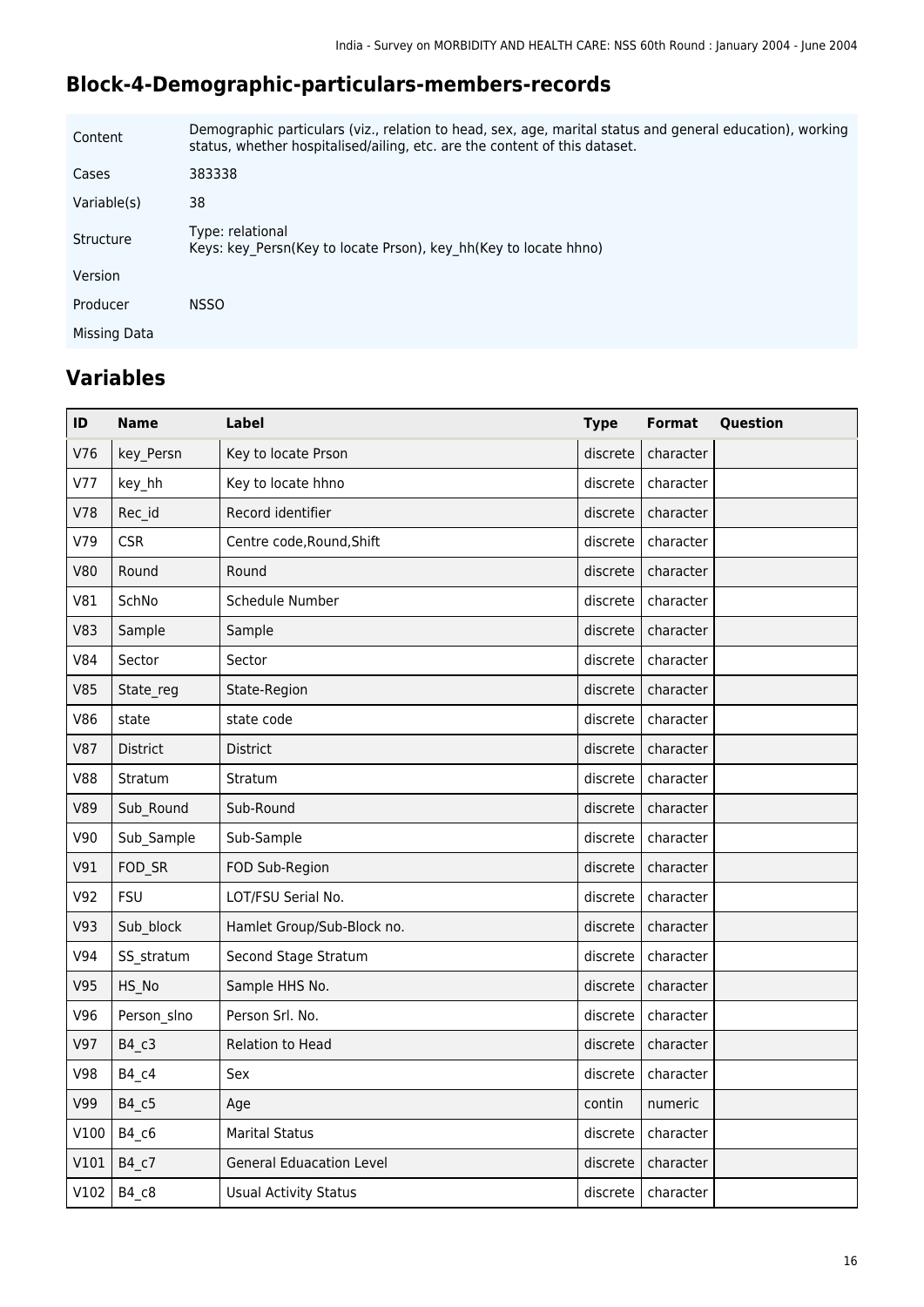| ID   | <b>Name</b>   | Label                             | <b>Type</b> | <b>Format</b> | Question                                                                |
|------|---------------|-----------------------------------|-------------|---------------|-------------------------------------------------------------------------|
| V103 | B4 c9         | Whether hospitalised?             | discrete    | character     |                                                                         |
| V597 | B4 c10        | No. of times hospitalised         | contin      | numeric       |                                                                         |
| V105 | B4 c11        | Whether ailing-last 15 days?      | discrete    | character     |                                                                         |
| V106 | B4 c12        | Whether ailing-on the day before? | discrete    | character     |                                                                         |
| V107 | B4_c13        | Reporting in col-11-12?           | discrete    | character     |                                                                         |
| V108 | B4_c14        | Medical Insurance Premium(Rs)     | contin      | numeric       | annual amount paid<br>on medical<br>insurance premium                   |
| V109 | B4 c15        | Health Schemes(Rs)                | contin      | numeric       | annual amount paid<br>on health schemes<br>like the CGHS, ESI,<br>etc.: |
| V110 | Mult_combined | <b>Multiplier Combined</b>        | contin      | numeric       |                                                                         |
| V111 | Mult_SS       | <b>Multiplier SS</b>              | contin      | numeric       |                                                                         |
| V112 | <b>NSS</b>    | nss                               | contin      | numeric       |                                                                         |
| V113 | <b>NSC</b>    | nsc                               | contin      | numeric       |                                                                         |
| V114 | Mult          | Posted Multiplier                 | contin      | numeric       |                                                                         |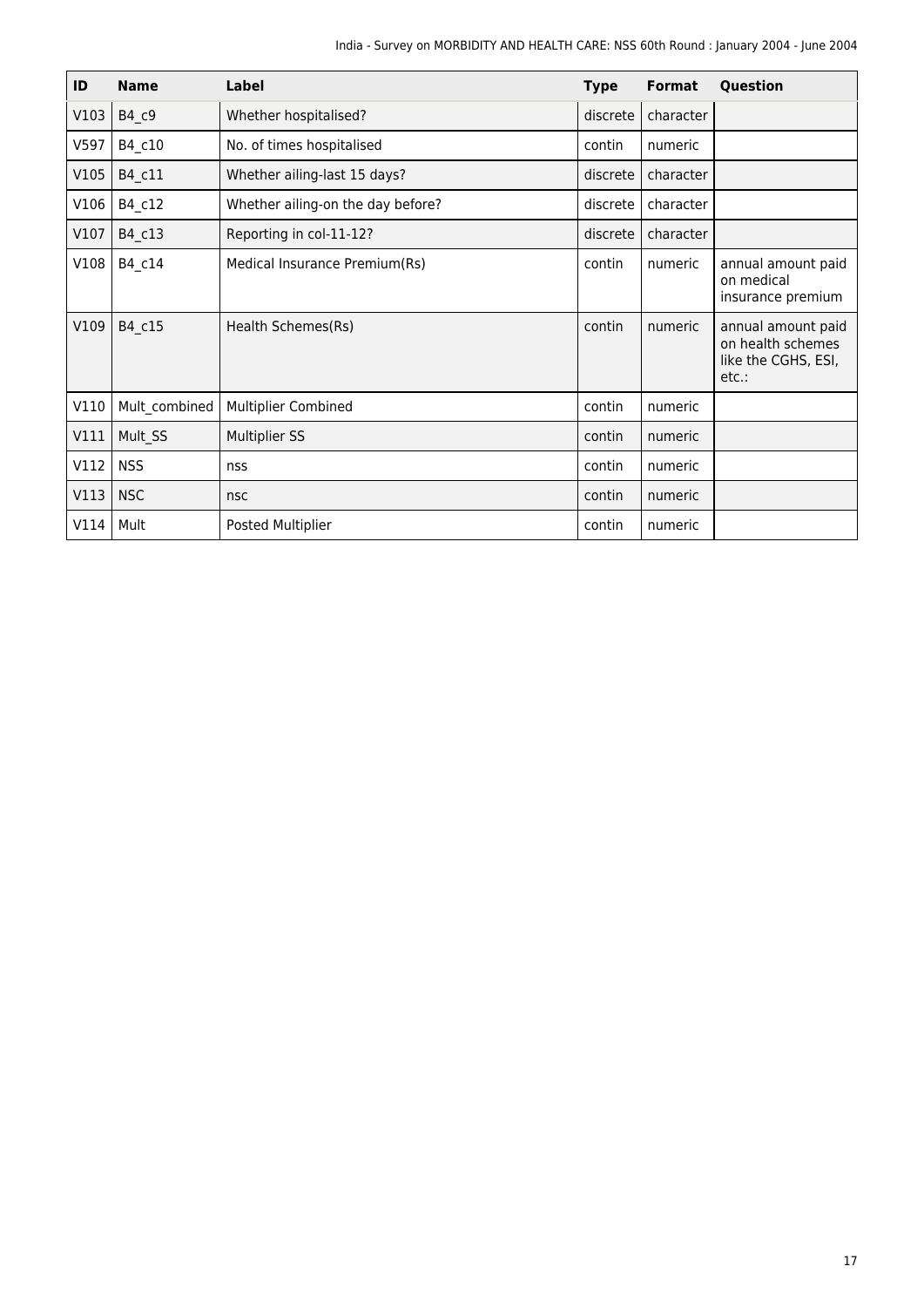## **Block-5-particulars-of-deaths-records**

| Content      | This dataset contains the particulars of death of household members like, age at death, medical<br>attention before death, whether hospitalised during the last 365 days or not, etc.and for females,<br>information relating to pregnancy and time of death with respect to pregnancy. |
|--------------|-----------------------------------------------------------------------------------------------------------------------------------------------------------------------------------------------------------------------------------------------------------------------------------------|
| Cases        | 1717                                                                                                                                                                                                                                                                                    |
| Variable(s)  | 34                                                                                                                                                                                                                                                                                      |
| Structure    | Type: relational<br>Keys: Key prsn(Key to locate Person)                                                                                                                                                                                                                                |
| Version      |                                                                                                                                                                                                                                                                                         |
| Producer     | <b>NSSO</b>                                                                                                                                                                                                                                                                             |
| Missing Data |                                                                                                                                                                                                                                                                                         |

| ID   | <b>Name</b> | Label                      | <b>Type</b> | <b>Format</b> | Question                                       |
|------|-------------|----------------------------|-------------|---------------|------------------------------------------------|
| V115 | Key_prsn    | Key to locate Person       | discrete    | character     |                                                |
| V116 | Key hhno    | Key to locate HHno         | discrete    | character     |                                                |
| V117 | Rec id      | Record identifier          | discrete    | character     |                                                |
| V118 | <b>CSR</b>  | Centre code, Round, Shift  | discrete    | character     |                                                |
| V119 | Round       | Round                      | discrete    | character     |                                                |
| V120 | SchNo       | Schedule Number            | discrete    | character     |                                                |
| V122 | Sample      | Sample                     | discrete    | character     |                                                |
| V123 | Sector      | Sector                     | discrete    | character     |                                                |
| V124 | State_reg   | State-Region               | discrete    | character     |                                                |
| V125 | state       | state code                 | discrete    | character     |                                                |
| V126 | District    | District                   | discrete    | character     |                                                |
| V127 | Stratum     | Stratum                    | discrete    | character     |                                                |
| V128 | Sub_Round   | Sub-Round                  | discrete    | character     |                                                |
| V129 | Sub Sample  | Sub-Sample                 | discrete    | character     |                                                |
| V130 | FOD SR      | FOD Sub-Region             | discrete    | character     |                                                |
| V131 | <b>FSU</b>  | LOT/FSU Serial No.         | discrete    | character     |                                                |
| V132 | Sub_block   | Hamlet Group/Sub-Block no. | discrete    | character     |                                                |
| V133 | SS_stratum  | Second Stage Stratum       | discrete    | character     |                                                |
| V134 | HS_No       | Sample HHS No.             | discrete    | character     |                                                |
| V135 | $B5_q1$     | Person Srl. No.            | discrete    | character     |                                                |
| V136 | $B5_q3$     | Sex                        | discrete    | character     |                                                |
| V137 | $B5_q4$     | Age at Death               | contin      | numeric       |                                                |
| V138 | $B5_q5$     | Medical attention received | discrete    | character     | medical attention<br>received before<br>death: |
| V139 | $B5_q6$     | Whether hospitalised?      | discrete    | character     |                                                |
| V598 | B5 q7       | No. of times hospitalised  | contin      | numeric       |                                                |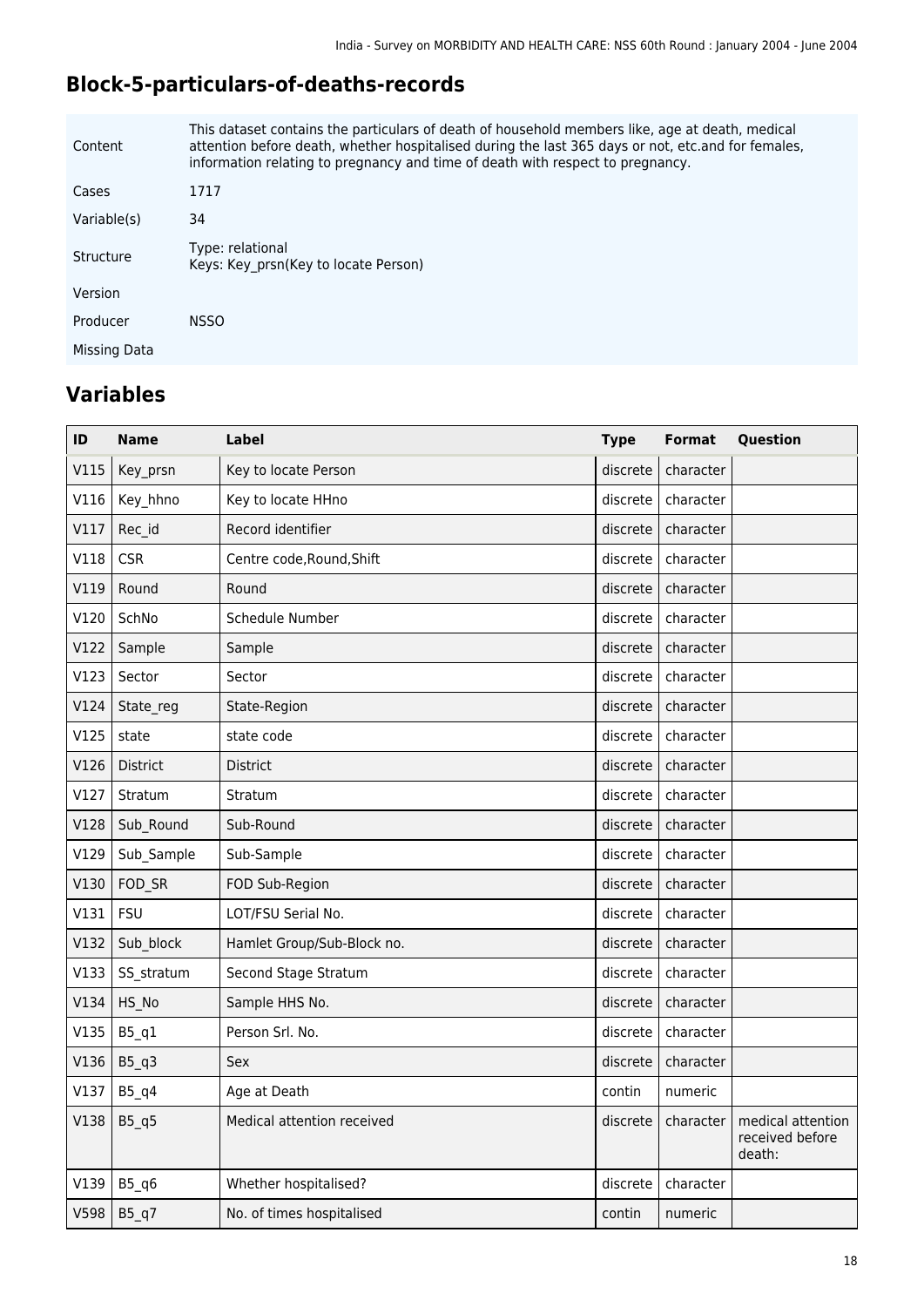| ID   | <b>Name</b>   | Label                         | <b>Type</b> | <b>Format</b> | Question |
|------|---------------|-------------------------------|-------------|---------------|----------|
| V141 | B5 q8         | Whether pregnant?             | discrete    | character     |          |
| V142 | B5 q9         | Time of Death                 | discrete    | character     |          |
| V143 | B5 q10        | Medical insurance premium(Rs) | contin      | numeric       |          |
| V144 | B5 q11        | Health Schemes(Rs)            | contin      | numeric       |          |
| V145 | Mult combined | Multiplier combined           | contin      | numeric       |          |
| V146 | Mult ss       | Multiplier subsample/         | contin      | numeric       |          |
| V147 | <b>NSS</b>    | nss                           | contin      | numeric       |          |
| V148 | <b>NSC</b>    | nsc                           | contin      | numeric       |          |
| V149 | Mult          | <b>Posted Multiplier</b>      | contin      | numeric       |          |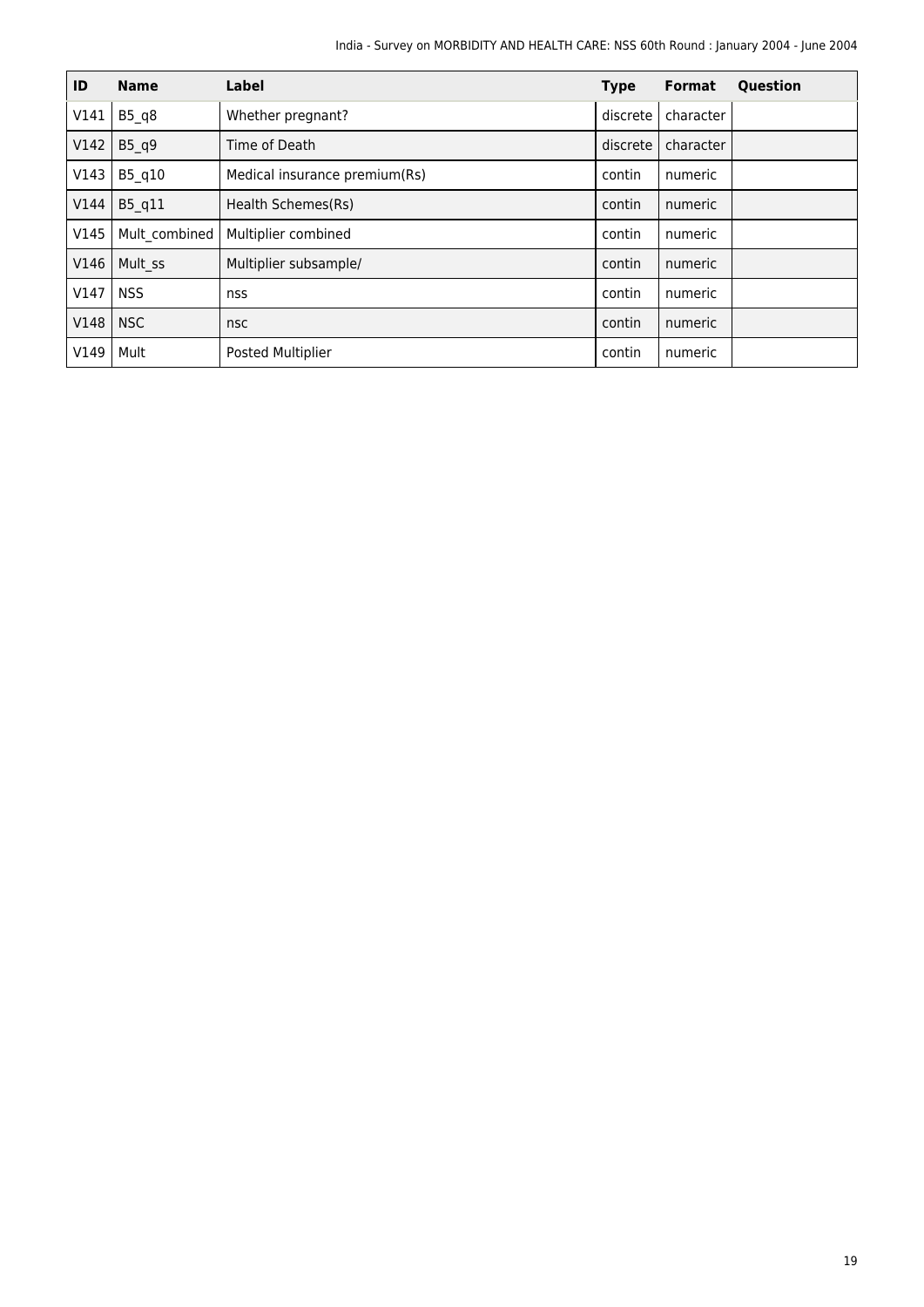## **Block-6-aged-persons-records**

| Content      | This dataset contains details of economic independence or otherwise of the aged persons, their<br>economic condition, living arrangement along with the details of ailments from which they are suffering<br>on the day of survey. |
|--------------|------------------------------------------------------------------------------------------------------------------------------------------------------------------------------------------------------------------------------------|
| Cases        | 34831                                                                                                                                                                                                                              |
| Variable(s)  | 48                                                                                                                                                                                                                                 |
| Structure    | Type: relational<br>Keys: Key prsn(Key to locate Person), Key HHNO(Key to locate hOUSEno)                                                                                                                                          |
| Version      |                                                                                                                                                                                                                                    |
| Producer     | <b>NSSO</b>                                                                                                                                                                                                                        |
| Missing Data |                                                                                                                                                                                                                                    |

| ID   | <b>Name</b>     | Label                          | <b>Type</b> | <b>Format</b> | Question                                    |
|------|-----------------|--------------------------------|-------------|---------------|---------------------------------------------|
| V150 | Key_prsn        | Key to locate Person           | discrete    | character     |                                             |
| V151 | Key HHNO        | Key to locate hOUSEno          | discrete    | character     |                                             |
| V152 | Rec_id          | Record identifier              | discrete    | character     |                                             |
| V153 | <b>CSR</b>      | Centre code, Round, Shift      | discrete    | character     |                                             |
| V154 | Round           | Round                          | discrete    | character     |                                             |
| V155 | SchNo           | Schedule Number                | discrete    | character     |                                             |
| V157 | Sample          | Sample                         | discrete    | character     |                                             |
| V158 | Sector          | Sector                         | discrete    | character     |                                             |
| V159 | State reg       | State-Region                   | discrete    | character     |                                             |
| V160 | state           | state code                     | discrete    | character     |                                             |
| V161 | <b>District</b> | <b>District</b>                | discrete    | character     |                                             |
| V162 | Stratum         | Stratum                        | discrete    | character     |                                             |
| V163 | Sub Round       | Sub-Round                      | discrete    | character     |                                             |
| V164 | Sub_Sample      | Sub-Sample                     | discrete    | character     |                                             |
| V165 | FOD SR          | FOD Sub-Region                 | discrete    | character     |                                             |
| V166 | <b>FSU</b>      | LOT/FSU Serial No.             | discrete    | character     |                                             |
| V167 | Sub_block       | Hamlet Group/Sub-Block no.     | discrete    | character     |                                             |
| V168 | SS_stratum      | Second Stage Stratum           | discrete    | character     |                                             |
| V169 | HS_No           | Sample HHS No.                 | discrete    | character     |                                             |
| V170 | $B6_q1$         | Member Srl. No.                | discrete    | character     |                                             |
| V171 | $B6_q2$         | Age                            | contin      | numeric       |                                             |
| V599 | B6 q3           | No. of sons living             | contin      | numeric       |                                             |
| V600 | $B6_q4$         | No. of daughters living        | contin      | numeric       |                                             |
| V174 | $B6_q5$         | State of economic independence | discrete    | character     |                                             |
| V601 | B6_q6           | No. of Dependents              | contin      | numeric       | For code 1 in item 5, no. of<br>dependants: |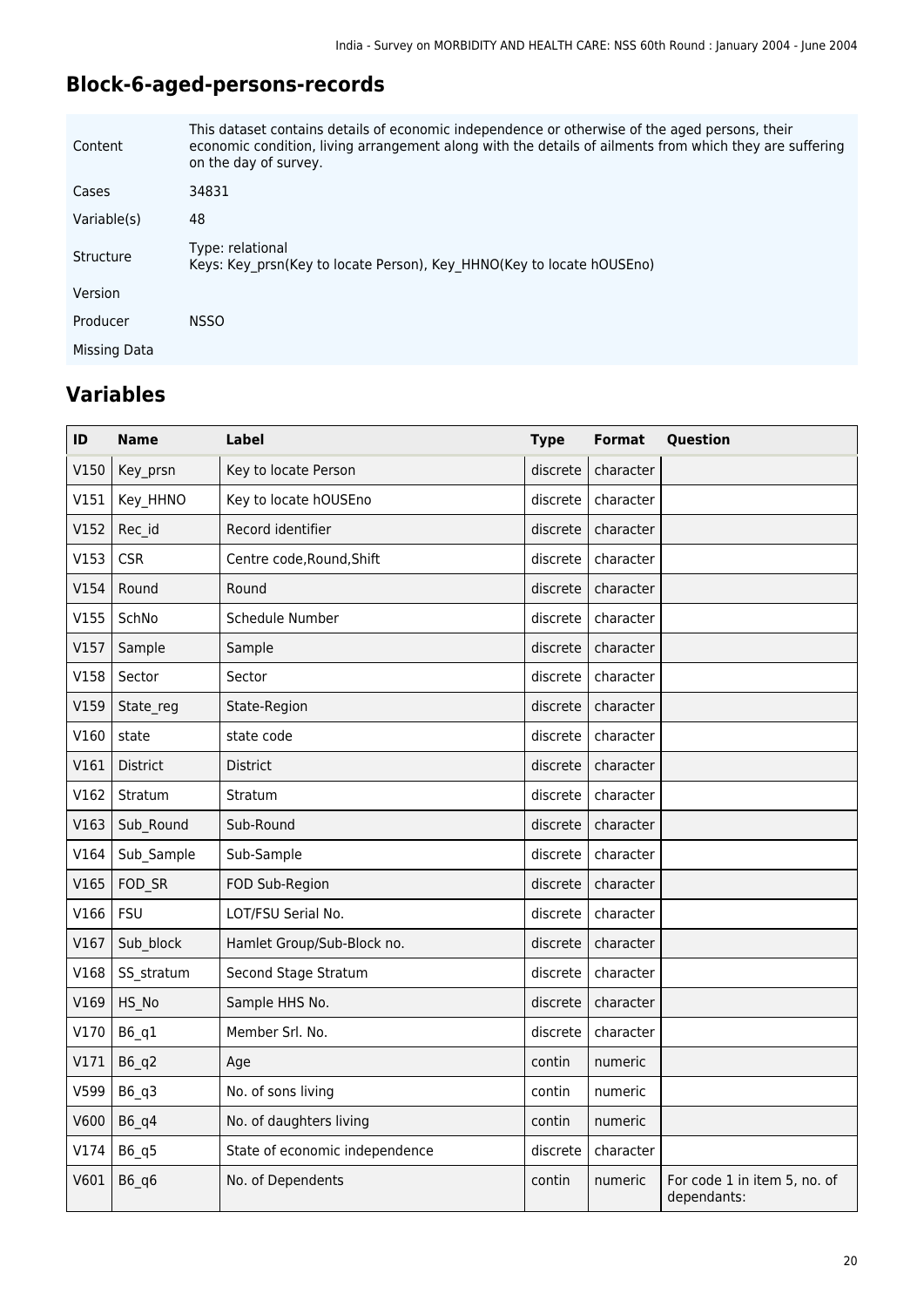| ID   | <b>Name</b>   | <b>Label</b>                   | <b>Type</b> | <b>Format</b> | <b>Question</b>                                                                               |
|------|---------------|--------------------------------|-------------|---------------|-----------------------------------------------------------------------------------------------|
| V176 | B6_q7         | Person financially supporting  | discrete    | character     | For code 2 or 3 in item 5,<br>person financially supporting<br>aged person:                   |
| V177 | B6_q8         | Amount of Loan Outstanding     | contin      | numeric       | For code 1 in item 5, amount<br>of loan(s) outstanding (Rs.):                                 |
| V178 | B6_q9         | Living Arrangement             | discrete    | character     |                                                                                               |
| V179 | B6 q10        | Staying nearby?                | discrete    | character     | For codes 1, 2 or 3 in item 9,<br>whether child / grandchild /<br>sibling staying nearby:     |
| V180 | B6_q11        | <b>Physical Mobility</b>       | discrete    | character     |                                                                                               |
| V181 | B6 q12        | Person helping                 | discrete    | character     | For code 1 or 2 in item 11,<br>person helping:                                                |
| V182 | B6 q13        | Ailment 1                      | discrete    | character     |                                                                                               |
| V183 | B6_q14        | Ailment 2                      | discrete    | character     |                                                                                               |
| V184 | B6_q15        | Ailment 3                      | discrete    | character     |                                                                                               |
| V185 | B6_q16        | Ailment 4                      | discrete    | character     |                                                                                               |
| V186 | B6_q17        | Ailment 5                      | discrete    | character     |                                                                                               |
| V187 | B6_q18        | Treatment for Ailment 1        | discrete    | character     | whether any treatment<br>taken for ailments reported<br>above (against items 13 to<br>$17)$ : |
| V188 | B6_q19        | Treatment for Ailment 2        | discrete    | character     |                                                                                               |
| V189 | B6_q20        | Treatment for Ailment 3        | discrete    | character     |                                                                                               |
| V190 | B6_q21        | <b>Treatment for Ailment 4</b> | discrete    | character     |                                                                                               |
| V191 | B6_q22        | <b>Treatment for Ailment 5</b> | discrete    | character     |                                                                                               |
| V192 | B6_q23        | Own perception-Current state   | discrete    | character     | own perception about<br>current state of health                                               |
| V193 | B6 q24        | Own perception- Relative state | discrete    | character     | own perception about<br>relative state of health:                                             |
| V194 | Mult combined | Multiplier combined            | contin      | numeric       |                                                                                               |
| V195 | Mult ss       | Multiplier sub sample          | contin      | numeric       |                                                                                               |
| V196 | <b>NSS</b>    | nss                            | contin      | numeric       |                                                                                               |
| V197 | <b>NSC</b>    | nsc                            | contin      | numeric       |                                                                                               |
| V198 | Mult          | <b>Posted Multiplier</b>       | contin      | numeric       |                                                                                               |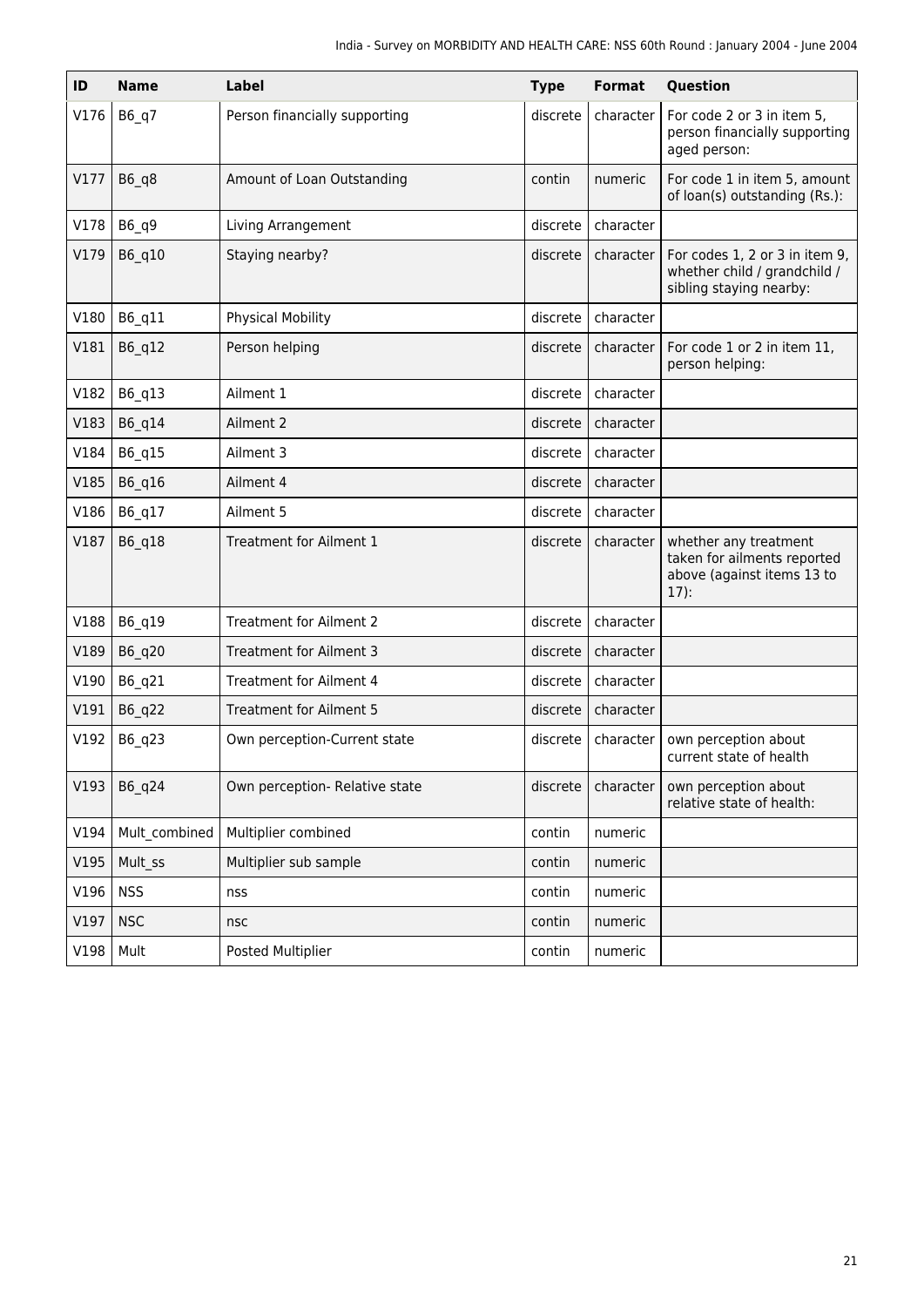## **Block-7-members-medical-treatment-particulkars-records**

| Content      | This dataset contains particulars of hospitalisation of members during 365 days preceding the date of<br>survey. |
|--------------|------------------------------------------------------------------------------------------------------------------|
| Cases        | 32665                                                                                                            |
| Variable(s)  | 44                                                                                                               |
| Structure    | Type: relational<br>Keys: Key prsn(Key to locate person), Key hhno(Key to locate hhold)                          |
| Version      |                                                                                                                  |
| Producer     | <b>NSSO</b>                                                                                                      |
| Missing Data |                                                                                                                  |

| ID   | <b>Name</b> | Label                            | <b>Type</b> | Format    | Question |
|------|-------------|----------------------------------|-------------|-----------|----------|
| V199 | Key_prsn    | Key to locate person             | discrete    | character |          |
| V200 | Key hhno    | Key to locate hhold              | discrete    | character |          |
| V201 | Rec_id      | Record identifier                | discrete    | character |          |
| V202 | <b>CSR</b>  | Centre code, Round, Shift        | discrete    | character |          |
| V203 | Round       | Round                            | discrete    | character |          |
| V204 | SchNo       | Schedule Number                  | discrete    | character |          |
| V206 | Sample      | Sample                           | discrete    | character |          |
| V207 | Sector      | Sector                           | discrete    | character |          |
| V208 | State reg   | State-Region                     | discrete    | character |          |
| V209 | state       | state code                       | discrete    | character |          |
| V210 | District    | District                         | discrete    | character |          |
| V211 | Stratum     | Stratum                          | discrete    | character |          |
| V212 | Sub_Round   | Sub-Round                        | discrete    | character |          |
| V213 | Sub Sample  | Sub-Sample                       | discrete    | character |          |
| V214 | FOD SR      | FOD Sub-Region                   | discrete    | character |          |
| V215 | <b>FSU</b>  | LOT/FSU Serial No.               | discrete    | character |          |
| V216 | Sub block   | Hamlet Group/Sub-Block no.       | discrete    | character |          |
| V217 | SS_stratum  | Second Stage Stratum             | discrete    | character |          |
| V218 | HS No       | Sample HHS No.                   | discrete    | character |          |
| V219 | $B7_q1$     | Srl. No. of hospitalisation case | discrete    | character |          |
| V220 | $B7_q2$     | Srl. No. of member               | discrete    | character |          |
| V221 | $B7_q3$     | Age                              | contin      | numeric   |          |
| V222 | $B7_q4$     | Type of hospital                 | discrete    | character |          |
| V223 | $B7_q5$     | Nature of ailment                | discrete    | character |          |
| V224 | $B7_q6$     | Type of Ward                     | discrete    | character |          |
| V225 | $B7_q7$     | When admitted                    | discrete    | character |          |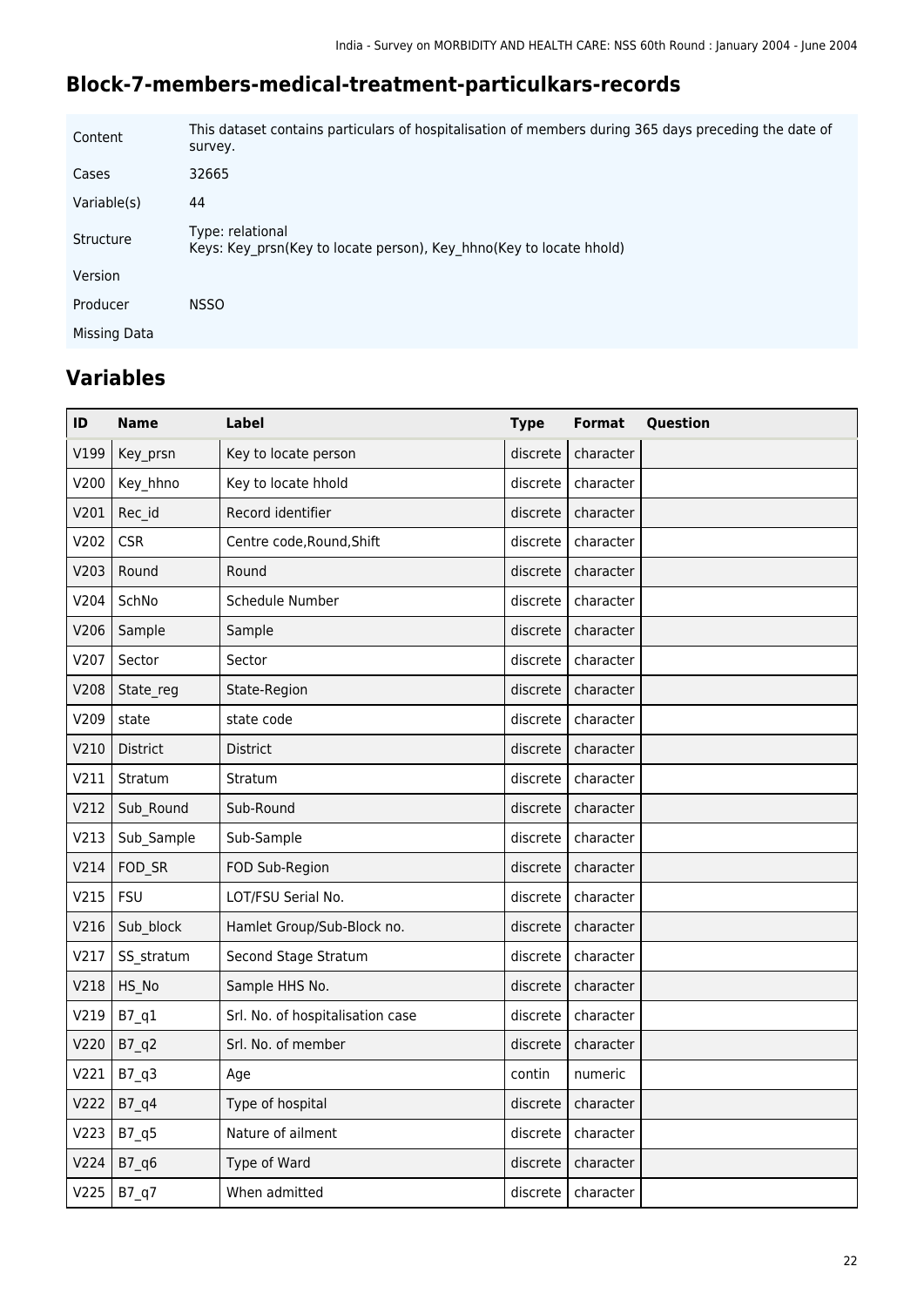| ID   | <b>Name</b>   | <b>Label</b>                  | <b>Type</b> | <b>Format</b> | Question                                                         |
|------|---------------|-------------------------------|-------------|---------------|------------------------------------------------------------------|
| V226 | $B7_q8$       | When discharged               | discrete    | character     |                                                                  |
| V227 | $B7_q9$       | Duration of stay in hospital  | contin      | numeric       |                                                                  |
| V228 | B7 q10        | Loss of Household Income      | contin      | numeric       | loss of household income, if any<br>due to hospitalisation:      |
| V229 | B7 q11        | Surgery                       | discrete    | character     | details of medical services<br>received: Surgery                 |
| V230 | B7 q12        | medicine                      | discrete    | character     | details of medical services<br>received: Medicine                |
| V231 | B7 q13        | X-ray, ECG, Scan              | discrete    | character     | details of medical services<br>received: X-ray/ECG/EEG/Scan:     |
| V232 | B7 q14        | Other diagnostic tests        | discrete    | character     | details of medical services<br>received: Other diagnostic tests: |
| V233 | B7_q15        | Treatment availed before      | discrete    | character     |                                                                  |
| V234 | B7_q16        | Source of treatment           | discrete    | character     |                                                                  |
| V235 | B7 q17        | Duration of treatment         | contin      | numeric       |                                                                  |
| V236 | B7_q18        | Treatment continued?          | discrete    | character     |                                                                  |
| V237 | B7 q19        | Source of treatment - after   | discrete    | character     |                                                                  |
| V238 | B7 q20        | Duration of treatment - after | contin      | numeric       |                                                                  |
| V239 | Mult_combined | Multiplier combined           | contin      | numeric       |                                                                  |
| V240 | Mult ss       | Multiplier sub-sample         | contin      | numeric       |                                                                  |
| V241 | <b>NSS</b>    | nss                           | contin      | numeric       |                                                                  |
| V242 | <b>NSC</b>    | nsc                           | contin      | numeric       |                                                                  |
| V243 | Mult          | Posted Multiplier             | contin      | numeric       |                                                                  |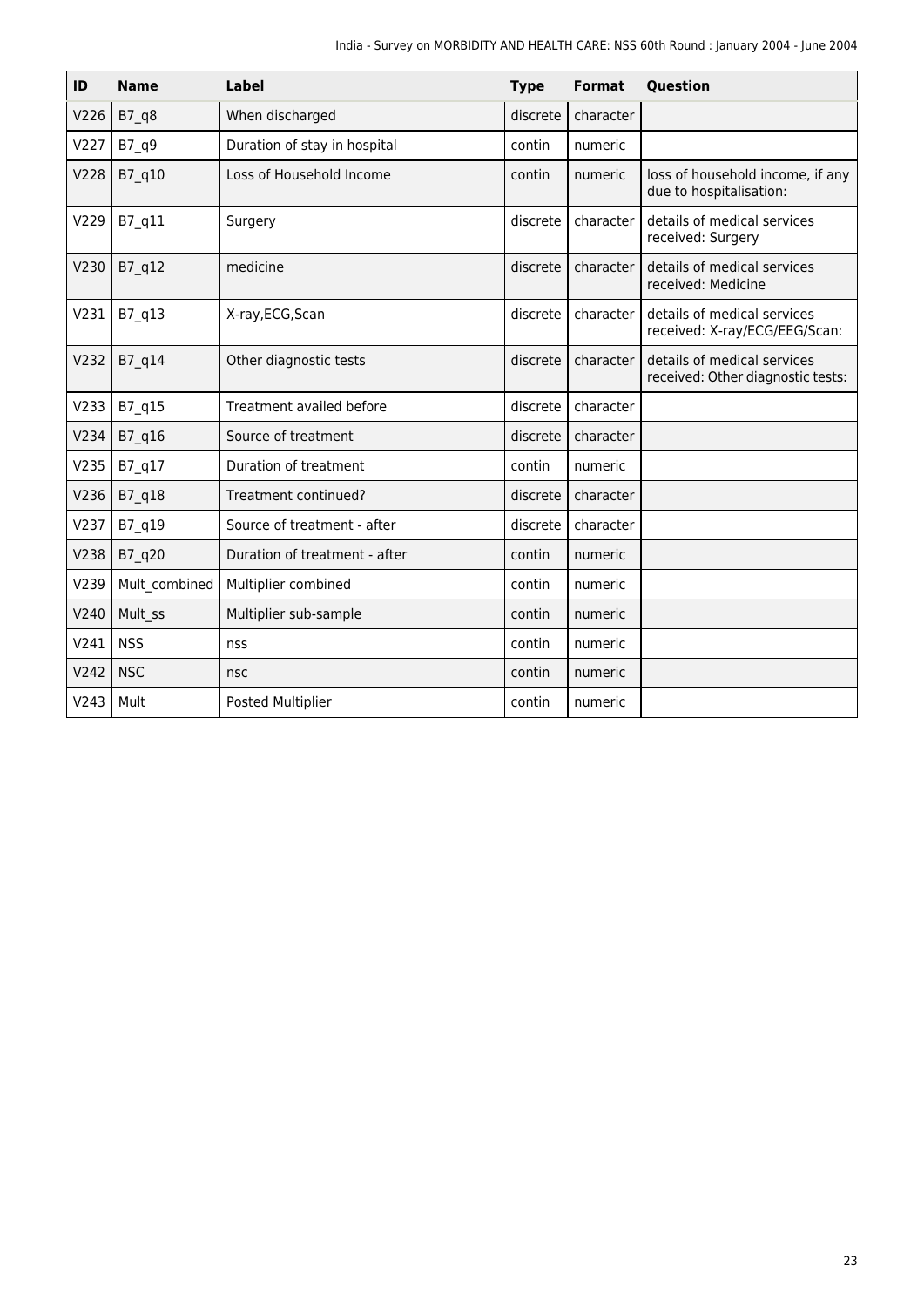### **Block-8-part-1-treatment-expenses-365-days-members-records**

| Content      | Block-8-Part-1 of this dataset contains information pertaining to questions 1 to 13 on expenses incurred<br>for treatment as inpatient, during the last 365 days, separately for each of the hospitalisation cases<br>recorded in block 7. |
|--------------|--------------------------------------------------------------------------------------------------------------------------------------------------------------------------------------------------------------------------------------------|
| Cases        | 32665                                                                                                                                                                                                                                      |
| Variable(s)  | 37                                                                                                                                                                                                                                         |
| Structure    | Type: relational<br>Keys: Key prsn(Key to locate person), Key hhno(Key to locate hhno)                                                                                                                                                     |
| Version      |                                                                                                                                                                                                                                            |
| Producer     | NSSO                                                                                                                                                                                                                                       |
| Missing Data |                                                                                                                                                                                                                                            |

| ID   | <b>Name</b>  | Label                             | <b>Type</b> | <b>Format</b> | Question                                                        |
|------|--------------|-----------------------------------|-------------|---------------|-----------------------------------------------------------------|
| V244 | Key_prsn     | Key to locate person              | discrete    | character     |                                                                 |
| V245 | Key_hhno     | Key to locate hhno                | discrete    | character     |                                                                 |
| V246 | Rec id       | Record identifier                 | discrete    | character     |                                                                 |
| V247 | <b>CSR</b>   | Centre code, Round, Shift         | discrete    | character     |                                                                 |
| V248 | Round        | Round                             | discrete    | character     |                                                                 |
| V249 | SchNo        | Schedule Number                   | discrete    | character     |                                                                 |
| V251 | Sample       | Sample                            | discrete    | character     |                                                                 |
| V252 | Sector       | Sector                            | discrete    | character     |                                                                 |
| V253 | State reg    | State-Region                      | discrete    | character     |                                                                 |
| V254 | state        | state code                        | discrete    | character     |                                                                 |
| V255 | District     | District                          | discrete    | character     |                                                                 |
| V256 | Stratum      | Stratum                           | discrete    | character     |                                                                 |
| V257 | Sub_Round    | Sub-Round                         | discrete    | character     |                                                                 |
| V258 | Sub_Sample   | Sub-Sample                        | discrete    | character     |                                                                 |
| V259 | FOD_SR       | FOD Sub-Region                    | discrete    | character     |                                                                 |
| V260 | <b>FSU</b>   | LOT/FSU Serial No.                | discrete    | character     |                                                                 |
| V261 | Sub block    | Hamlet Group/Sub-Block no.        | discrete    | character     |                                                                 |
| V262 | SS_stratum   | Second Stage Stratum              | discrete    | character     |                                                                 |
| V263 | HS No        | Sample HHS No.                    | discrete    | character     |                                                                 |
| V264 | $B8_q1$      | Srl. No. of hospitalisation case  | discrete    | character     |                                                                 |
| V265 | $B8_q2$      | Srl. No. of member                | discrete    | character     |                                                                 |
| V266 | $B8_q3$      | Age                               | contin      | numeric       |                                                                 |
| V267 | B8_q4        | Medical service provided free by? | discrete    | character     | whether any<br>medical service<br>provided free by<br>employer: |
|      | $V268$ B8 q5 | Fee-Hospital staff(Rs)            | contin      | numeric       |                                                                 |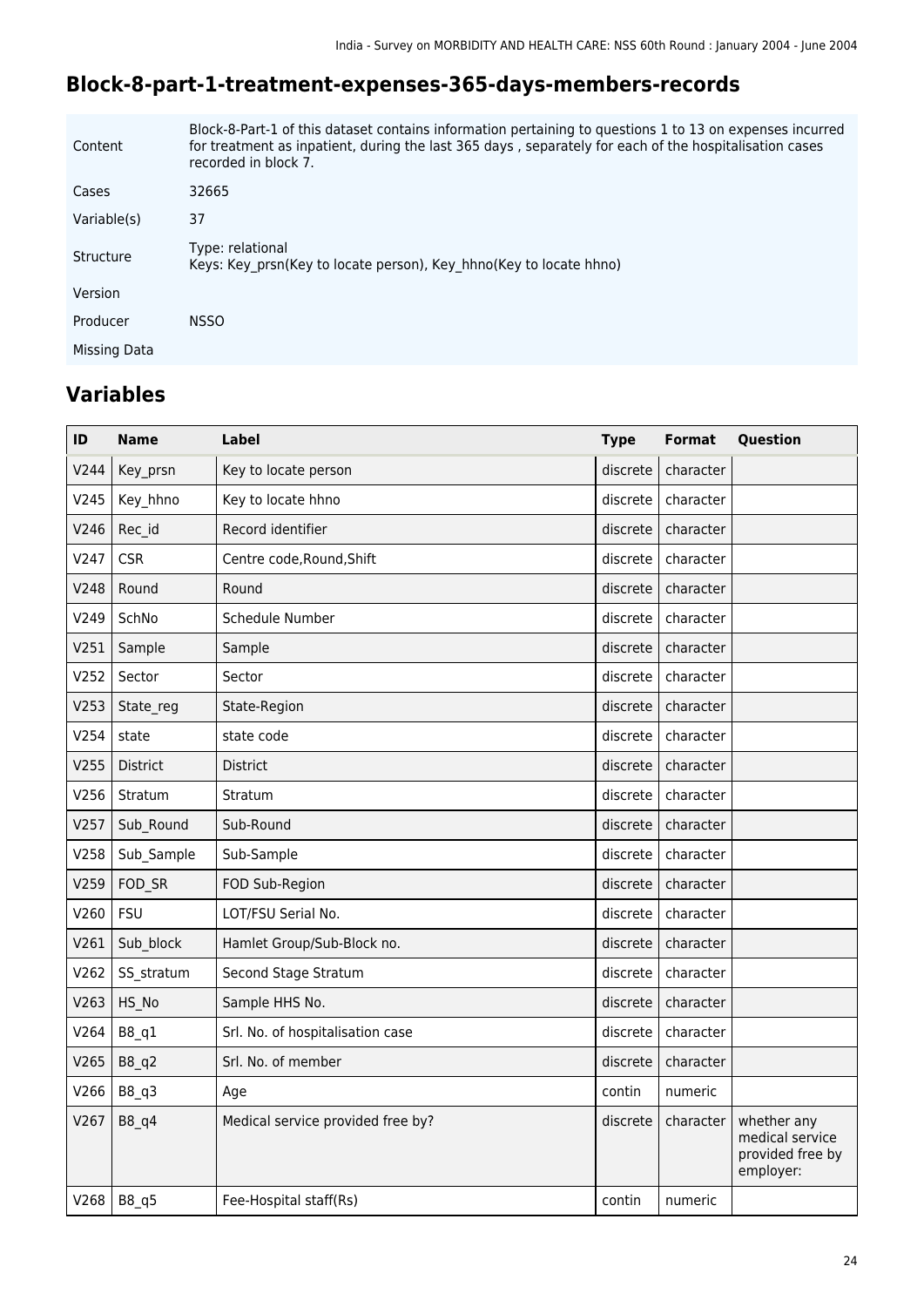| ID   | <b>Name</b>  | Label                           | <b>Type</b> | <b>Format</b> | Question |
|------|--------------|---------------------------------|-------------|---------------|----------|
| V269 | $B8_q6$      | Fee-Other specialists(Rs)       | contin      | numeric       |          |
| V270 | B8 q7        | Medicines-from hospital(Rs)     | contin      | numeric       |          |
| V271 | B8 q8        | Medicines-from outside(Rs)      | contin      | numeric       |          |
| V272 | B8_q9        | Diagnostic tests(Rs)            | contin      | numeric       |          |
| V273 | B8 q10       | Bed charges(Rs)                 | contin      | numeric       |          |
| V274 | B8 q11       | Attendant charges(Rs)           | contin      | numeric       |          |
| V275 | B8 q12       | Physiotherapy(Rs)               | contin      | numeric       |          |
| V276 | B8 q13       | Personal medical appliances(Rs) | contin      | numeric       |          |
| V277 | wgt combined | Multiplier combined             | contin      | numeric       |          |
| V278 | wgt_ss       | Multiplier combined             | contin      | numeric       |          |
| V279 | <b>NSS</b>   | nss                             | contin      | numeric       |          |
| V280 | <b>NSC</b>   | nsc                             | contin      | numeric       |          |
| V281 | Mult         | Posted Multiplier               | contin      | numeric       |          |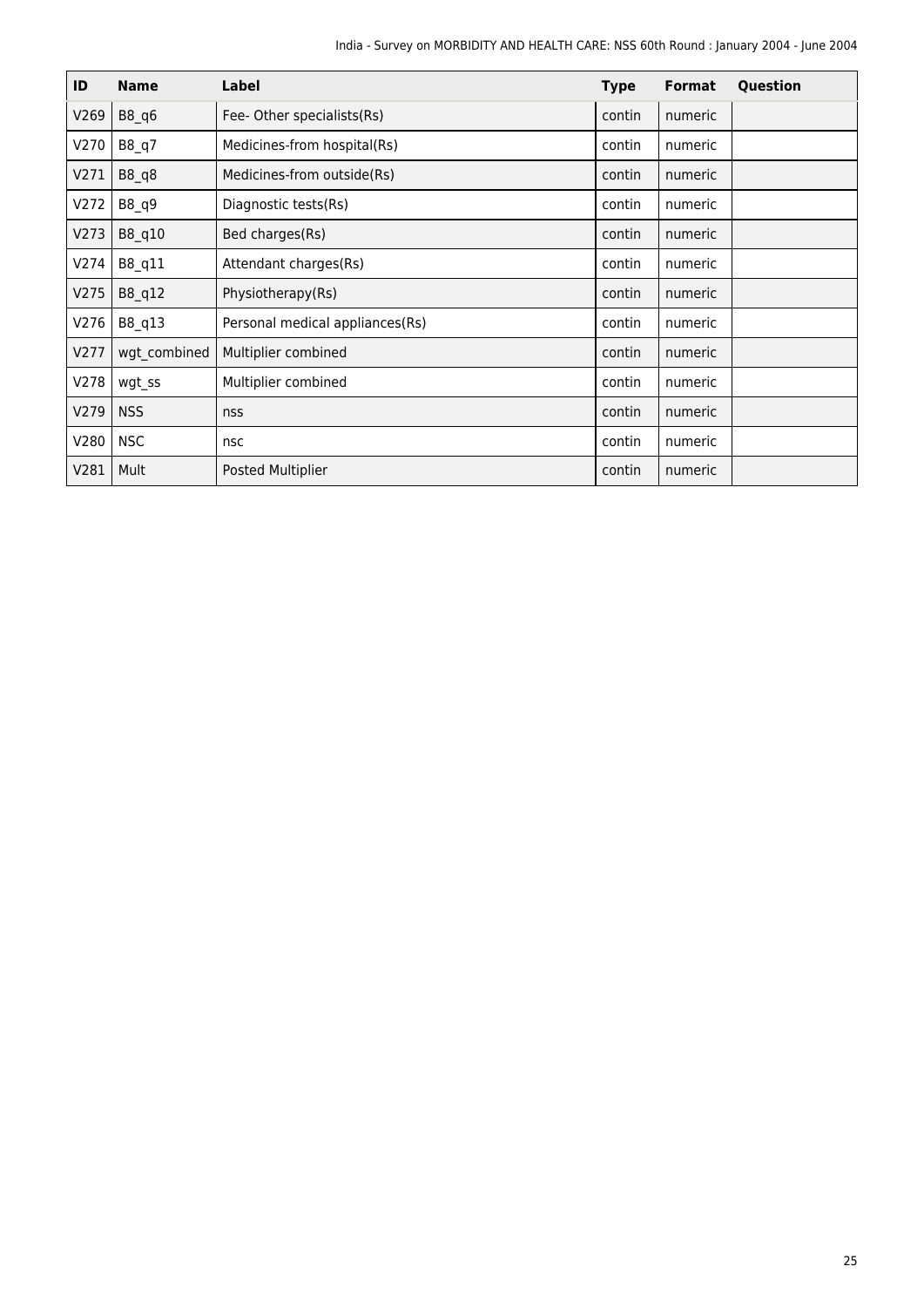## **Block-8-part-2-treatment-expenses-365-days-members-records**

| Content      | Block-8-Part-2 of this dataset contains information pertaining to questions 14 to 22 on expenses<br>incurred for treatment as inpatient, during the last 365 days, separately for each of the hospitalisation<br>cases recorded in block 7. |
|--------------|---------------------------------------------------------------------------------------------------------------------------------------------------------------------------------------------------------------------------------------------|
| Cases        | 32394                                                                                                                                                                                                                                       |
| Variable(s)  | 34                                                                                                                                                                                                                                          |
| Structure    | Type: relational<br>Keys: Key hosptl(Key tolocate Hospitalisation no.), Key HHno(Key to locate Hhold)                                                                                                                                       |
| Version      |                                                                                                                                                                                                                                             |
| Producer     | <b>NSSO</b>                                                                                                                                                                                                                                 |
| Missing Data |                                                                                                                                                                                                                                             |

| ID   | <b>Name</b> | <b>Label</b>                     | <b>Type</b> | <b>Format</b> | Question                                 |
|------|-------------|----------------------------------|-------------|---------------|------------------------------------------|
| V282 | Key hosptl  | Key tolocate Hospitalisation no. | discrete    | character     |                                          |
| V283 | Key HHno    | Key to locate Hhold              | discrete    | character     |                                          |
| V284 | Rec id      | Record identifier                | discrete    | character     |                                          |
| V285 | <b>CSR</b>  | Centre code, Round, Shift        | discrete    | character     |                                          |
| V286 | Round       | Round                            | discrete    | character     |                                          |
| V287 | SchNo       | Schedule Number                  | discrete    | character     |                                          |
| V289 | Sample      | Sample                           | discrete    | character     |                                          |
| V290 | Sector      | Sector                           | discrete    | character     |                                          |
| V291 | State reg   | State-Region                     | discrete    | character     |                                          |
| V292 | state       | state code                       | discrete    | character     |                                          |
| V293 | District    | District                         | discrete    | character     |                                          |
| V294 | Stratum     | Stratum                          | discrete    | character     |                                          |
| V295 | Sub Round   | Sub-Round                        | discrete    | character     |                                          |
| V296 | Sub Sample  | Sub-Sample                       | discrete    | character     |                                          |
| V297 | FOD SR      | FOD Sub-Region                   | discrete    | character     |                                          |
| V298 | <b>FSU</b>  | LOT/FSU Serial No.               | discrete    | character     |                                          |
| V299 | Sub block   | Hamlet Group/Sub-Block no.       | discrete    | character     |                                          |
| V300 | SS_stratum  | Second Stage Stratum             | discrete    | character     |                                          |
| V301 | HS No       | Sample HHS No.                   | discrete    | character     |                                          |
| V302 | $B8_q1$     | Srl. No. of hospitalisation case | discrete    | character     |                                          |
| V303 | B8_q14      | Food etc.(Rs)                    | contin      | numeric       | others: food and other material:         |
| V304 | B8 q15      | Blood, Oxygen cylinder etc. (Rs) | contin      | numeric       | others: blood, oxygen cylinder,<br>etc.: |
| V305 | B8_q16      | Services(Rs)                     | contin      | numeric       | others: services (ambulance,             |
| V306 | B8_q17      | Exp. not elsewhere reported(Rs)  | contin      | numeric       |                                          |
| V307 | B8_q18      | Total exp. during stay(Rs)       | contin      | numeric       |                                          |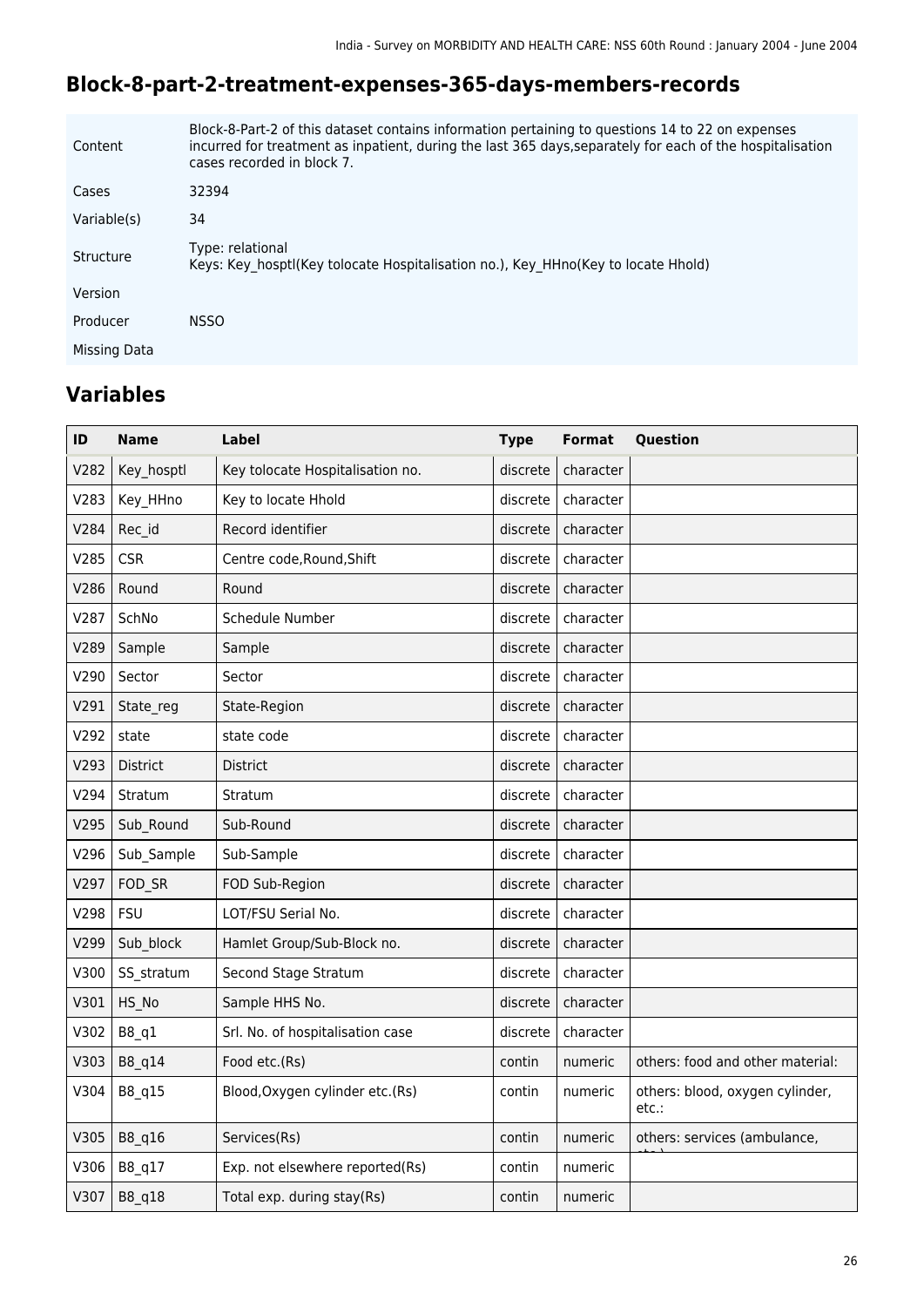| ID   | <b>Name</b>  | Label                    | <b>Type</b> | <b>Format</b> | Question                                                                                                                  |
|------|--------------|--------------------------|-------------|---------------|---------------------------------------------------------------------------------------------------------------------------|
| V308 | B8 q19       | Transport(Rs)            | contin      | numeric       | other expenses incurred by the<br>household (Rs) (not included in<br>item 18)-transport (other than<br>ambulance):        |
| V309 | B8 q20       | Lodging charges etc.(Rs) | contin      | numeric       | other expenses incurred by the<br>household (Rs) (not included in<br>item 18)- lodging charges of<br>$\text{escort}(s)$ : |
| V310 | B8 q21       | Others(Rs)               | contin      | numeric       | other expenses incurred by the<br>household (Rs) (not included in<br>item 18)-others:                                     |
| V311 | B8 q22       | Total(Rs)                | contin      | numeric       | other expenses incurred by the<br>household (Rs) (not included in<br>item 18)-                                            |
| V312 | wgt combined | Multiplier combined      | contin      | numeric       |                                                                                                                           |
| V313 | wgtss        | Multiplier Sub sample    | contin      | numeric       |                                                                                                                           |
| V314 | <b>NSS</b>   | nss                      | contin      | numeric       |                                                                                                                           |
| V315 | <b>NSC</b>   | nsc                      | contin      | numeric       |                                                                                                                           |
| V316 | Mult         | Posted Multiplier        | contin      | numeric       |                                                                                                                           |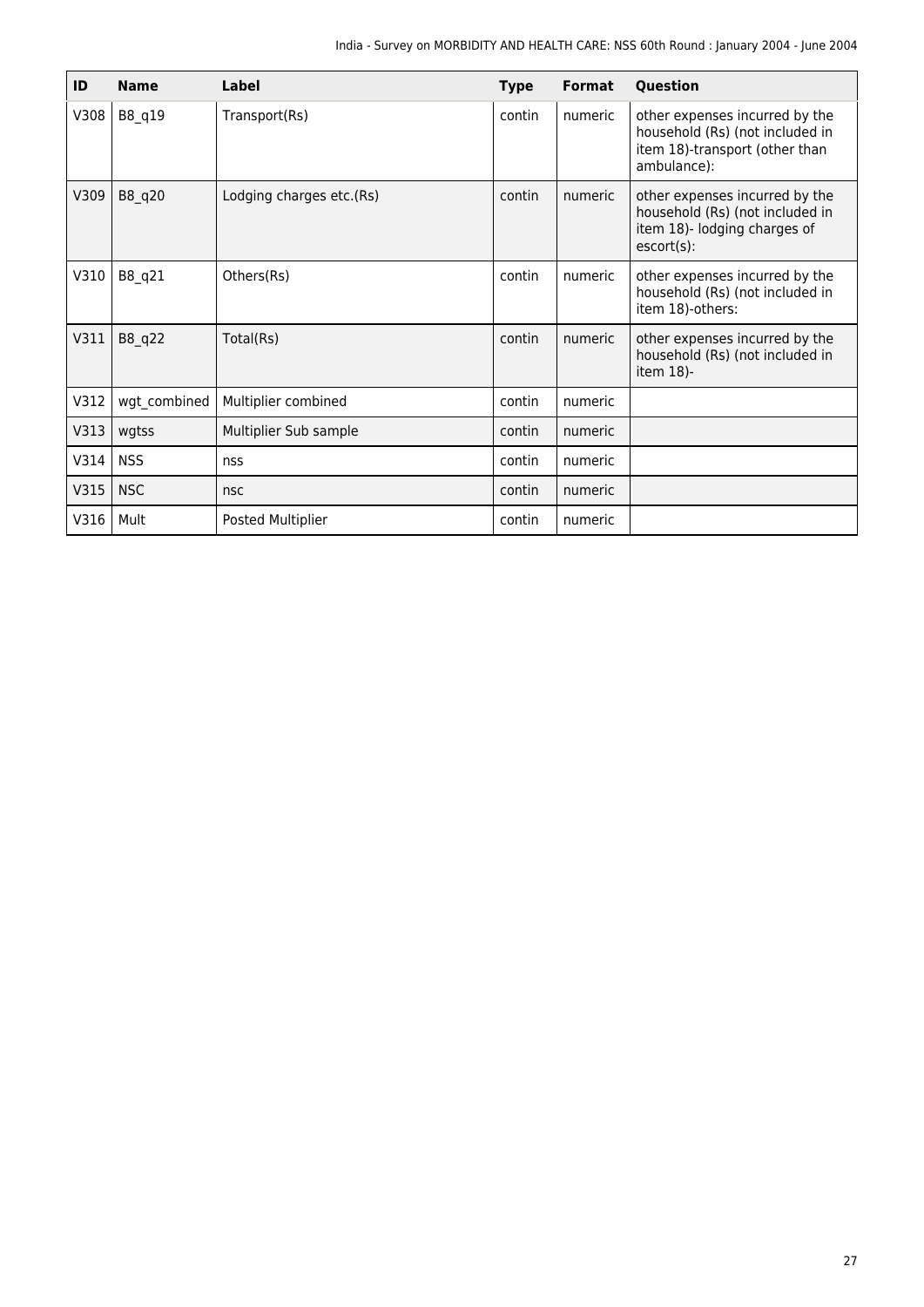### **Block-8-part-3--re-imbursement-treatment-expenses-members-records**

| Content      | Block-8-Part-3 of this dataset contains information pertaining to questions 29 to 33 regarding any<br>amount of money reimbursed or reimbursable for treatment during the last 365 days, by individual<br>sources of reimbursement. |
|--------------|-------------------------------------------------------------------------------------------------------------------------------------------------------------------------------------------------------------------------------------|
| Cases        | 5186                                                                                                                                                                                                                                |
| Variable(s)  | 30                                                                                                                                                                                                                                  |
| Structure    | Type: relational<br>Keys: key hosptl(Key tolocate Hospitalisation no.), key hhno(Key to locate Hhold)                                                                                                                               |
| Version      |                                                                                                                                                                                                                                     |
| Producer     | <b>NSSO</b>                                                                                                                                                                                                                         |
| Missing Data |                                                                                                                                                                                                                                     |

| ID   | <b>Name</b>  | Label                                         | <b>Type</b> | Format    | Question |
|------|--------------|-----------------------------------------------|-------------|-----------|----------|
| V317 | key hosptl   | Key tolocate Hospitalisation no.              | discrete    | character |          |
| V318 | key_hhno     | Key to locate Hhold                           | discrete    | character |          |
| V319 | Rec id       | Record identifier                             | discrete    | character |          |
| V320 | <b>CSR</b>   | Centre code, Round, Shift                     | discrete    | character |          |
| V321 | Round        | Round                                         | discrete    | character |          |
| V322 | SchNo        | Schedule Number                               | discrete    | character |          |
| V324 | Sample       | Sample                                        | discrete    | character |          |
| V325 | Sector       | Sector                                        | discrete    | character |          |
| V326 | State reg    | State-Region                                  | discrete    | character |          |
| V327 | state        | state code                                    | discrete    | character |          |
| V328 | District     | District                                      | discrete    | character |          |
| V329 | Stratum      | Stratum                                       | discrete    | character |          |
| V330 | Sub_Round    | Sub-Round                                     | discrete    | character |          |
| V331 | Sub_Sample   | Sub-Sample                                    | discrete    | character |          |
| V332 | FOD SR       | FOD Sub-Region                                | discrete    | character |          |
| V333 | <b>FSU</b>   | LOT/FSU Serial No.                            | discrete    | character |          |
| V334 | Sub block    | Hamlet Group/Sub-Block no.                    | discrete    | character |          |
| V335 | SS_stratum   | Second Stage Stratum                          | discrete    | character |          |
| V336 | HS No        | Sample HHS No.                                | discrete    | character |          |
| V337 | $B8_q1$      | Srl. No. of hospitalisation case              | discrete    | character |          |
| V338 | B8_q29       | Amount of reimbursement(Rs)                   | contin      | numeric   |          |
| V339 | B8_q30       | reimbursed by Government(Rs)                  | contin      | numeric   |          |
| V340 | B8 q31       | reimbursed by Private(Rs)                     | contin      | numeric   |          |
| V341 | B8_q32       | reimbursed by Medical Insurance companies(Rs) | contin      | numeric   |          |
| V342 | B8 q33       | reimbursed by Other agencies(Rs)              | contin      | numeric   |          |
| V343 | wgt combined | Multiplier combined                           | contin      | numeric   |          |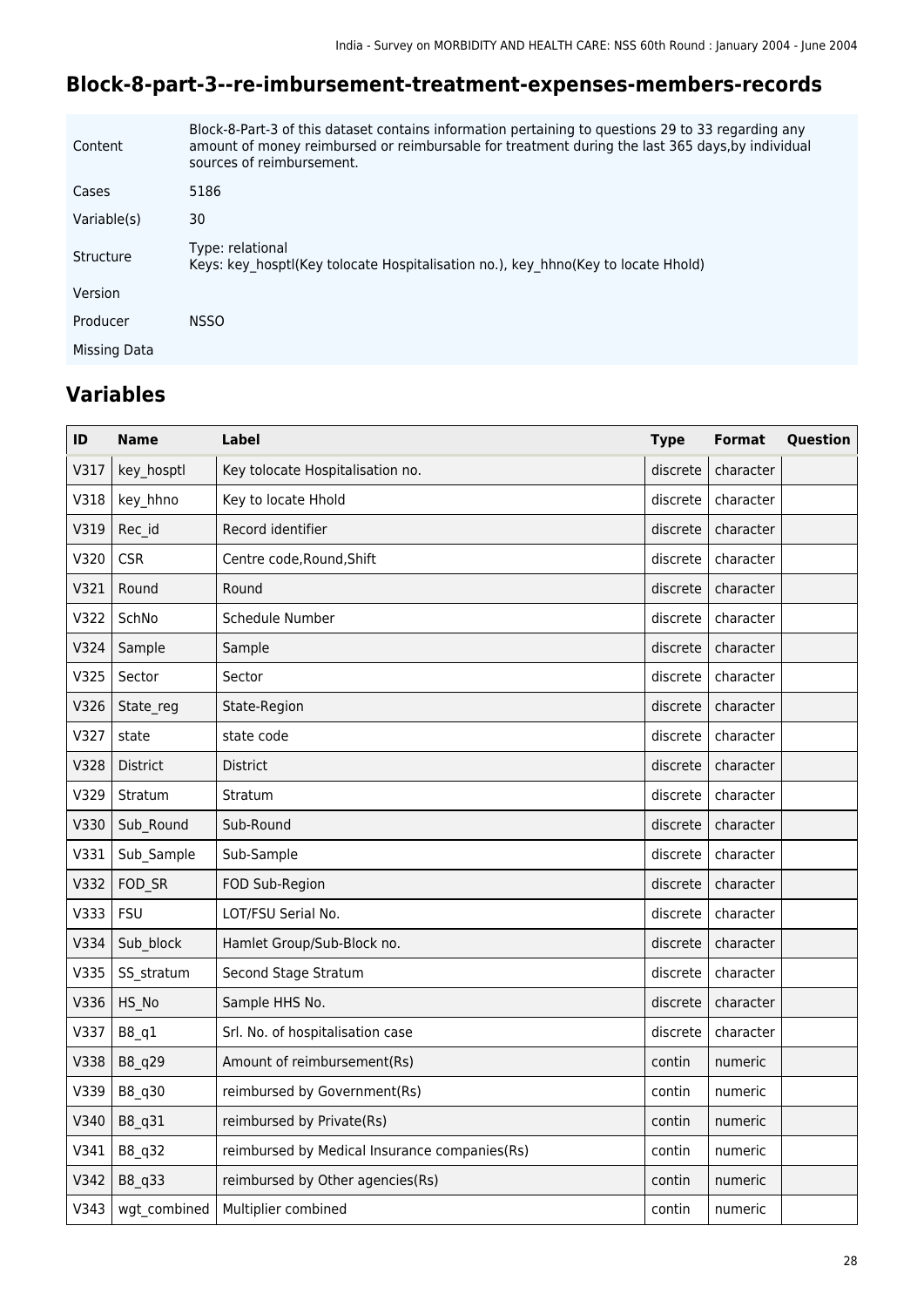| ID   | <b>Name</b> | Label                    | <b>Type</b> | <b>Format</b> | Question |
|------|-------------|--------------------------|-------------|---------------|----------|
| V344 | wgt ss      | Multiplier sub sample    | contin      | numeric       |          |
| V345 | <b>NSS</b>  | nss                      | contin      | numeric       |          |
| V346 | <b>NSC</b>  | nsc                      | contin      | numeric       |          |
| V347 | Mult        | <b>Posted Multiplier</b> | contin      | numeric       |          |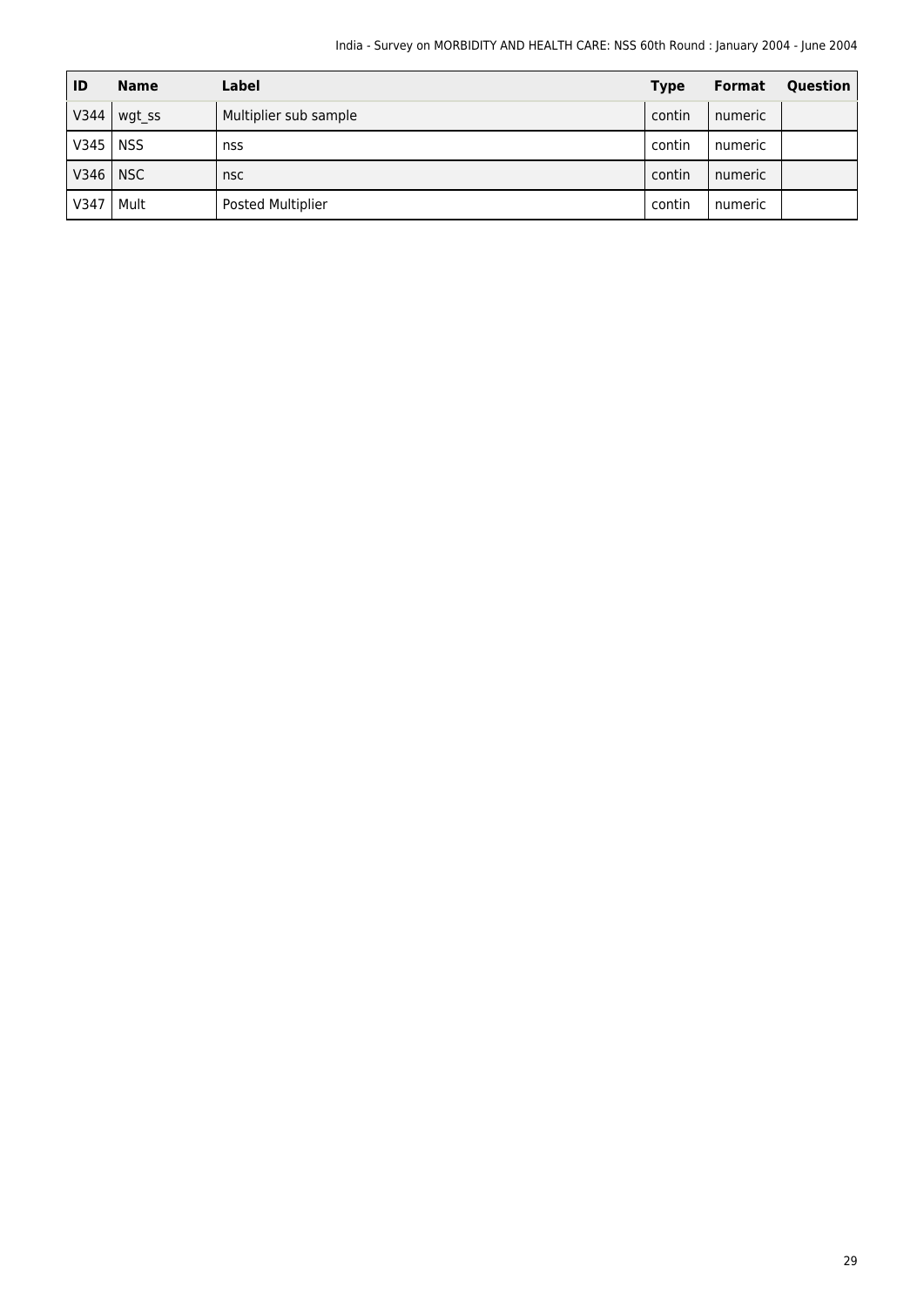### **Block-8-part-4--total-treatment-expenses-source-of-finance-household-ec ords**

| Content      | Block-8-Part-2 of this dataset contains information pertaining to questions 23 to 28 on total expenses<br>incurred for treatment as inpatient during the last 365 days as well as details of the source of finance. |
|--------------|---------------------------------------------------------------------------------------------------------------------------------------------------------------------------------------------------------------------|
| Cases        | 27316                                                                                                                                                                                                               |
| Variable(s)  | 29                                                                                                                                                                                                                  |
| Structure    | Type: relational<br>Keys: Key hhno (Key to locate Hhold)                                                                                                                                                            |
| Version      |                                                                                                                                                                                                                     |
| Producer     | <b>NSSO</b>                                                                                                                                                                                                         |
| Missing Data |                                                                                                                                                                                                                     |

| ID   | <b>Name</b>  | <b>Label</b>                                   | <b>Type</b> | Format    | Question |
|------|--------------|------------------------------------------------|-------------|-----------|----------|
| V348 | Key hhno     | Key to locate Hhold                            | discrete    | character |          |
| V349 | Rec id       | Record identifier                              | discrete    | character |          |
| V350 | <b>CSR</b>   | Centre code, Round, Shift                      | discrete    | character |          |
| V351 | Round        | Round                                          | discrete    | character |          |
| V352 | SchNo        | Schedule Number                                | discrete    | character |          |
| V354 | Sample       | Sample                                         | discrete    | character |          |
| V355 | Sector       | Sector                                         | discrete    | character |          |
| V356 | State_reg    | State-Region                                   | discrete    | character |          |
| V357 | state        | state code                                     | discrete    | character |          |
| V358 | District     | <b>District</b>                                | discrete    | character |          |
| V359 | Stratum      | Stratum                                        | discrete    | character |          |
| V360 | Sub Round    | Sub-Round                                      | discrete    | character |          |
| V361 | Sub Sample   | Sub-Sample                                     | discrete    | character |          |
| V362 | FOD_SR       | FOD Sub-Region                                 | discrete    | character |          |
| V363 | <b>FSU</b>   | LOT/FSU Serial No.                             | discrete    | character |          |
| V364 | Sub block    | Hamlet Group/Sub-Block no.                     | discrete    | character |          |
| V365 | SS stratum   | Second Stage Stratum                           | discrete    | character |          |
| V366 | HS No        | Sample HHS No.                                 | discrete    | character |          |
| V367 | B8_q23       | Total exp. incurred by hhld.(Rs)               | contin      | numeric   |          |
| V368 | B8 q24       | Expenses financed by- Hhld. Income/savings(Rs) | contin      | numeric   |          |
| V369 | B8_q25       | Expenses financed by-Borrowings(Rs)            | contin      | numeric   |          |
| V370 | B8_q26       | Expenses financed by-Contributions(Rs)         | contin      | numeric   |          |
| V371 | B8_q27       | Expenses financed by- other sources(Rs)        | contin      | numeric   |          |
| V372 | B8_q28       | Expenses financed - Total(Rs)                  | contin      | numeric   |          |
| V373 | wgt_combined | Multiplier combined                            | contin      | numeric   |          |
| V374 | wgt_ss       | multiplier sub sample                          | contin      | numeric   |          |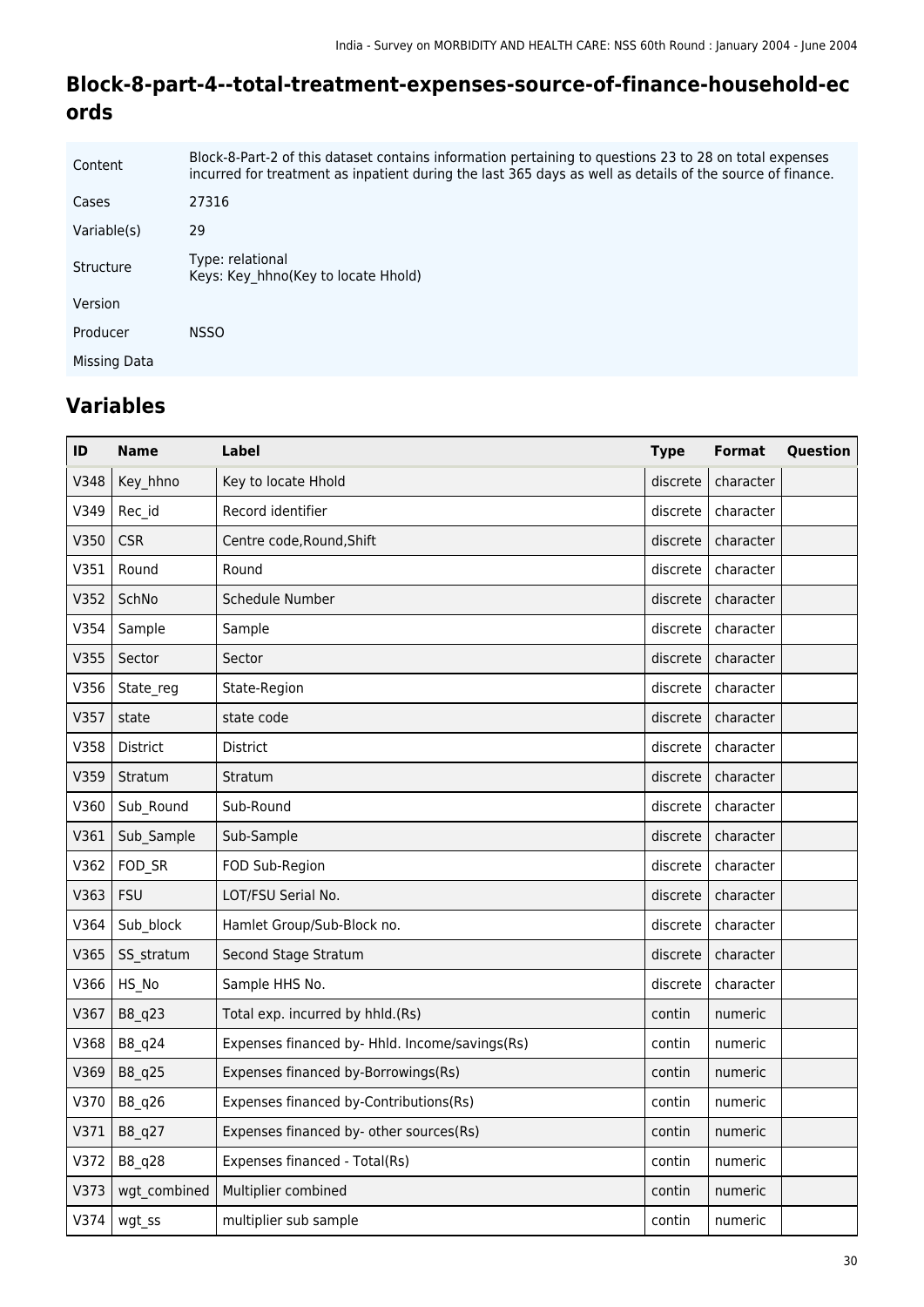| ID         | <b>Name</b> | Label             | <b>Type</b> | Format  | Question |
|------------|-------------|-------------------|-------------|---------|----------|
| V375   NSS |             | nss               | contin      | numeric |          |
| V376   NSC |             | nsc               | contin      | numeric |          |
| V377       | Mult        | Posted Multiplier | contin      | numeric |          |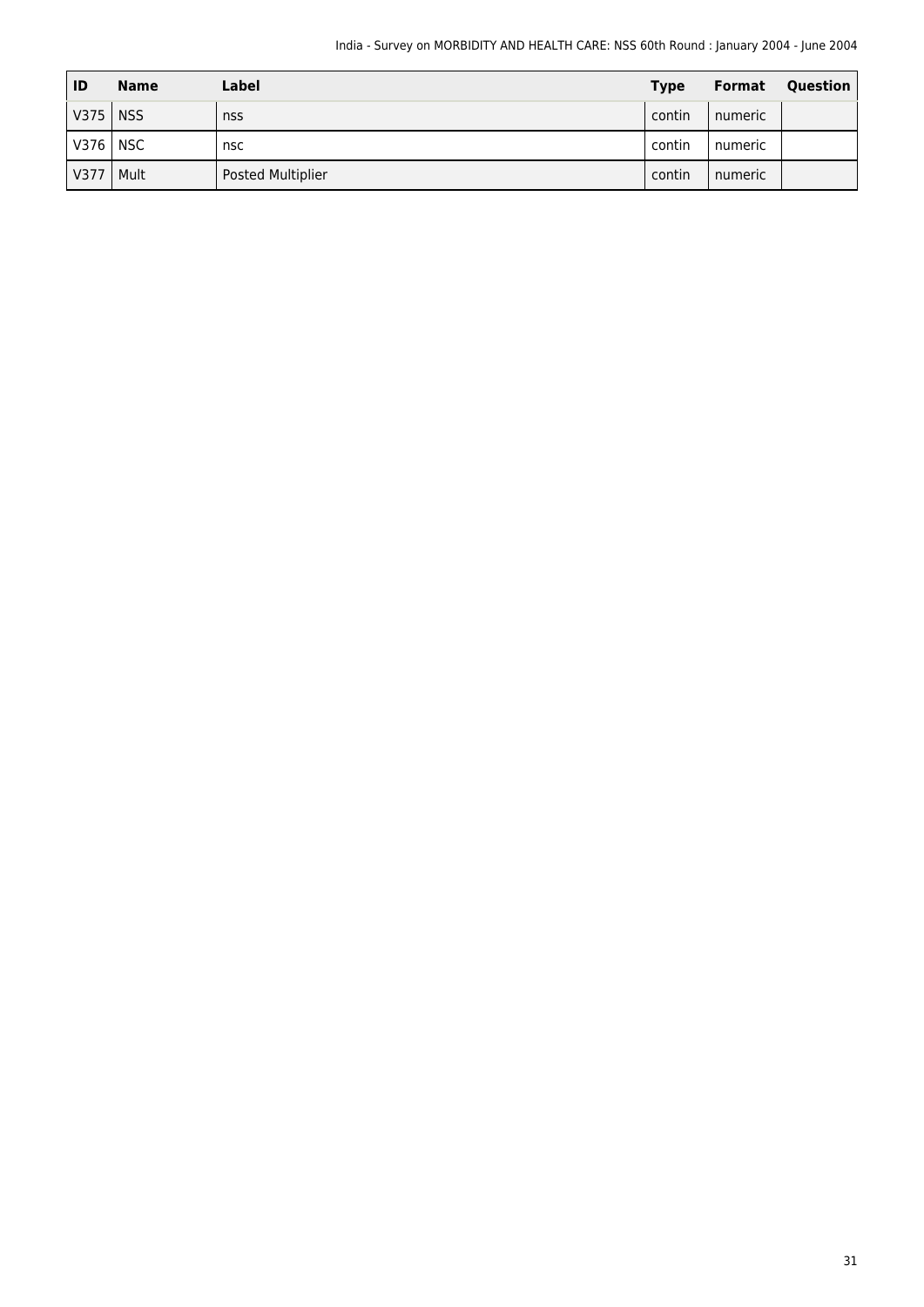### **Block-9- ailments-members- records**

| Spells of ailments suffered during the last 15 days preceding the date of survey by the members or |
|----------------------------------------------------------------------------------------------------|
|                                                                                                    |
|                                                                                                    |
|                                                                                                    |
|                                                                                                    |
|                                                                                                    |
|                                                                                                    |
|                                                                                                    |

| ID   | <b>Name</b>     | Label                        | <b>Type</b> | Format    | Question |
|------|-----------------|------------------------------|-------------|-----------|----------|
| V378 | Key_prsn        | Key to locate person         | discrete    | character |          |
| V379 | Key hhno        | Key to locate Hhold          | discrete    | character |          |
| V380 | Rec_id          | Record identifier            | discrete    | character |          |
| V381 | <b>CSR</b>      | Centre code, Round, Shift    | discrete    | character |          |
| V382 | Round           | Round                        | discrete    | character |          |
| V383 | SchNo           | Schedule Number              | discrete    | character |          |
| V385 | Sample          | Sample                       | discrete    | character |          |
| V386 | Sector          | Sector                       | discrete    | character |          |
| V387 | State_reg       | State-Region                 | discrete    | character |          |
| V388 | state           | state code                   | discrete    | character |          |
| V389 | <b>District</b> | <b>District</b>              | discrete    | character |          |
| V390 | Stratum         | Stratum                      | discrete    | character |          |
| V391 | Sub Round       | Sub-Round                    | discrete    | character |          |
| V392 | Sub Sample      | Sub-Sample                   | discrete    | character |          |
| V393 | FOD SR          | FOD Sub-Region               | discrete    | character |          |
| V394 | <b>FSU</b>      | LOT/FSU Serial No.           | discrete    | character |          |
| V395 | Sub block       | Hamlet Group/Sub-Block no.   | discrete    | character |          |
| V396 | SS stratum      | Second Stage Stratum         | discrete    | character |          |
| V397 | HS_No           | Sample HHS No.               | discrete    | character |          |
| V398 | $B9_q1$         | Srl. No. of spell of ailment | discrete    | character |          |
| V399 | $B9_q2$         | Srl. No. of member           | discrete    | character |          |
| V400 | $B9_q3$         | Age                          | contin      | numeric   |          |
| V401 | $B9_q4$         | Days ill                     | contin      | numeric   |          |
| V402 | $B9_q5$         | On restricted activity(days) | contin      | numeric   |          |
| V403 | $B9_q6$         | Confined to bed(days)        | contin      | numeric   |          |
| V404 | $B9_q7$         | Nature of ailment            | discrete    | character |          |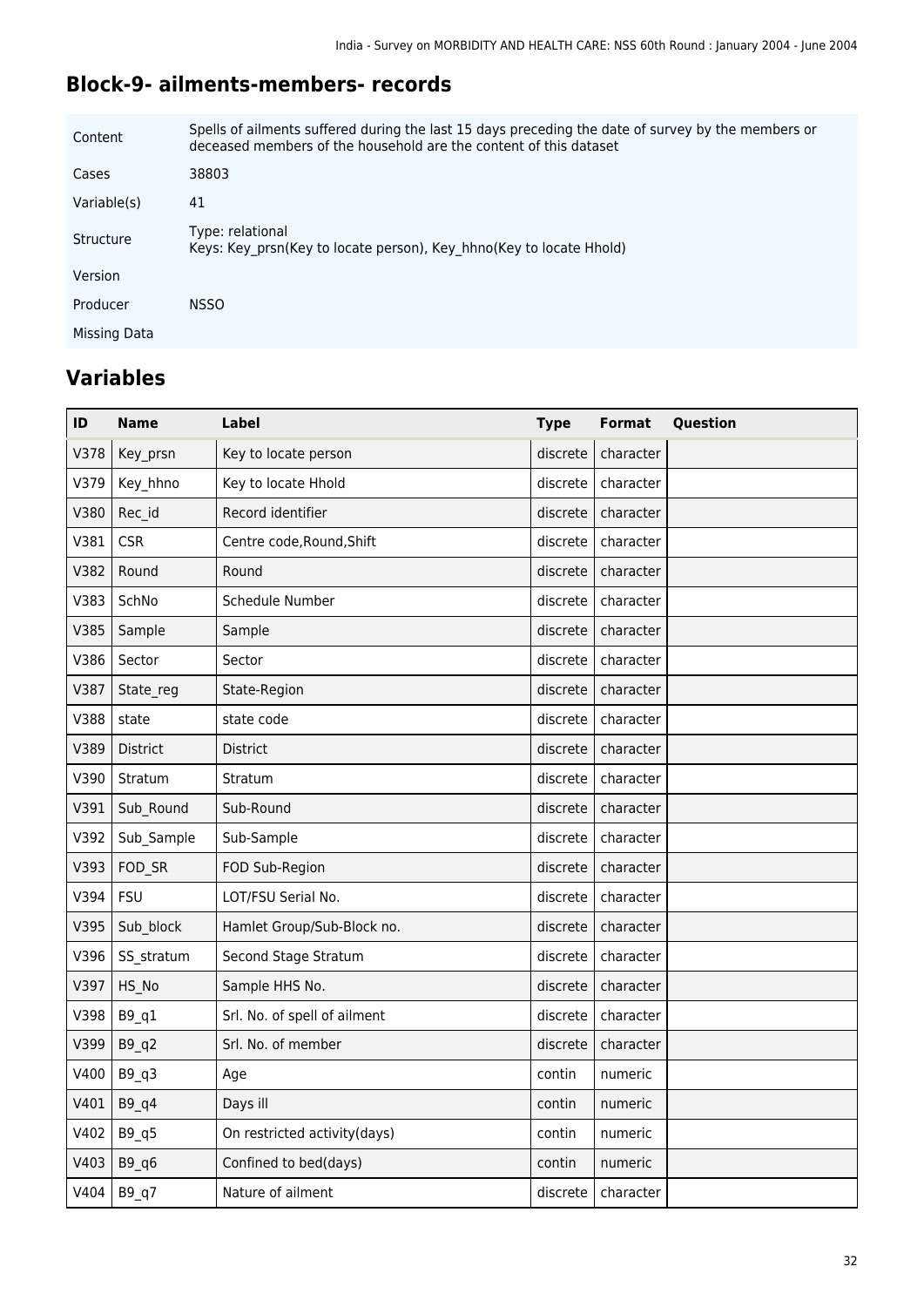| ID   | <b>Name</b>  | Label                           | <b>Type</b> | <b>Format</b> | Question                                                                  |
|------|--------------|---------------------------------|-------------|---------------|---------------------------------------------------------------------------|
| V405 | $B9_q8$      | Status of ailment               | discrete    | character     |                                                                           |
| V406 | B9 q9        | Total duration of ailment(days) | contin      | numeric       |                                                                           |
| V407 | B9_q10       | Treatment on medical advice?    | discrete    | character     |                                                                           |
| V408 | B9_q11       | Treatment from govt. sources?   | discrete    | character     |                                                                           |
| V409 | B9_q12       | Reason if 2 in item 11          | discrete    | character     | whether any treatment<br>received from govt. sources<br>and if no, reason |
| V410 | B9_q13       | Reason for no treatment         | discrete    | character     |                                                                           |
| V411 | B9 q14       | Measure for Recovery?           | discrete    | character     | whether any other measure<br>taken for recovery/relief:                   |
| V412 | B9 q15       | Whom consulted?                 | discrete    | character     | if 1 in item 14, whom<br>consulted:?                                      |
| V413 | B9 q16       | Expenditure incurred(Rs)        | contin      | numeric       | If 1 in item 14, expenditure<br>incurred (Rs):                            |
| V414 | B9 q17       | Loss of hhld. Income(Rs)        | contin      | numeric       | loss of household income, if<br>any, due to ailment (Rs)                  |
| V415 | wgt combined | Multiplier combined             | contin      | numeric       |                                                                           |
| V416 | wgt ss       | Multiplier sub sample           | discrete    | numeric       |                                                                           |
| V417 | <b>NSS</b>   | nss                             | contin      | numeric       |                                                                           |
| V418 | <b>NSC</b>   | nsc                             | contin      | numeric       |                                                                           |
| V419 | Mult         | Posted Multiplier               | contin      | numeric       |                                                                           |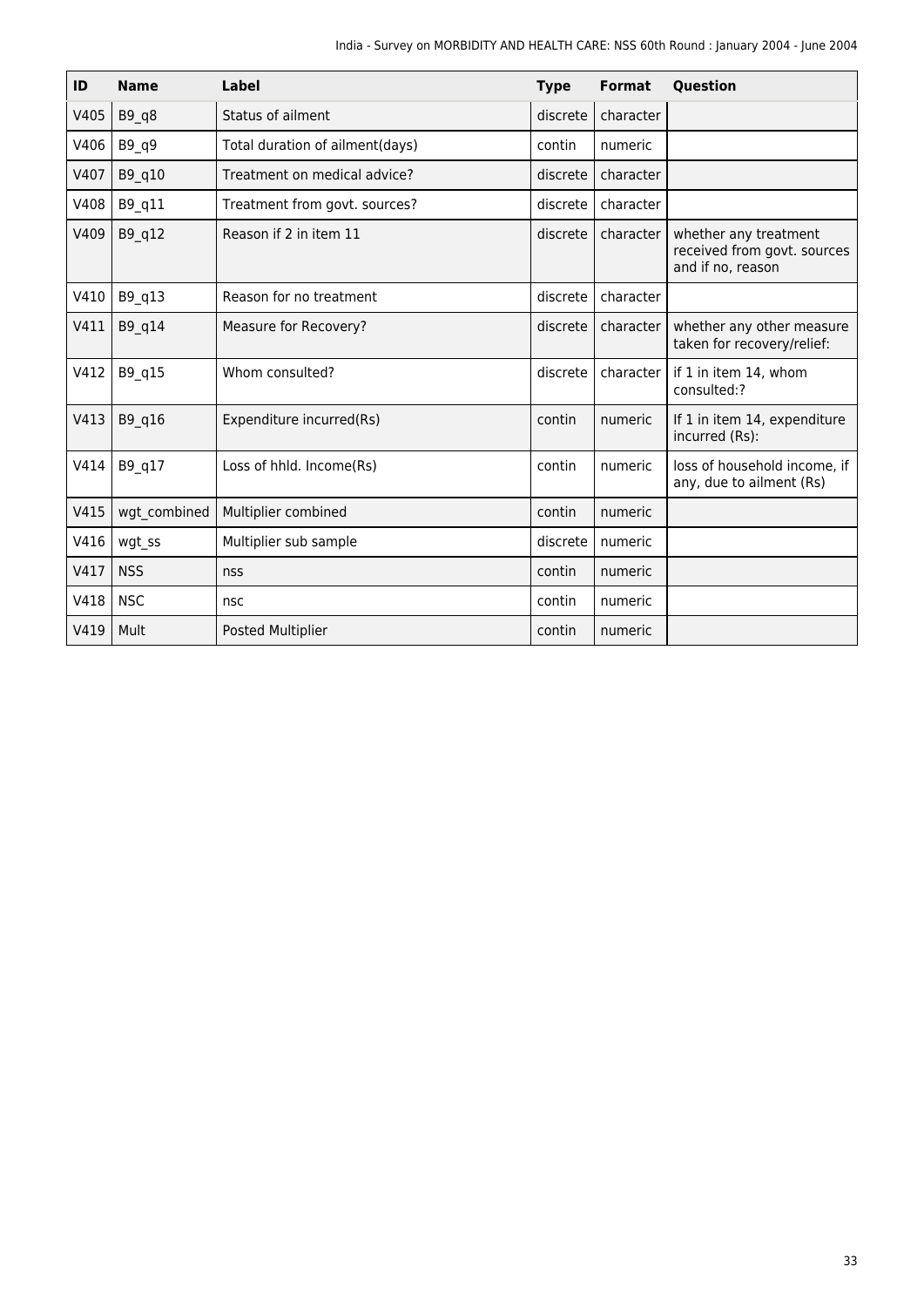### **Block-10-part-1-treatment-expenses-15-days-members-records**

| Block-10-part-1-of this dataset contains information pertaining to questions 1 to 15 relating to expenses |
|-----------------------------------------------------------------------------------------------------------|
|                                                                                                           |
|                                                                                                           |
|                                                                                                           |
|                                                                                                           |
|                                                                                                           |
|                                                                                                           |
|                                                                                                           |

| ID   | <b>Name</b> | Label                         | <b>Type</b> | Format    | Question                                                  |
|------|-------------|-------------------------------|-------------|-----------|-----------------------------------------------------------|
| V420 | Key prsn    | Key to locate person          | discrete    | character |                                                           |
| V421 | Key hhno    | Key to locate Hhold           | discrete    | character |                                                           |
| V422 | Rec id      | Record identifier             | discrete    | character |                                                           |
| V423 | <b>CSR</b>  | Centre code, Round, Shift     | discrete    | character |                                                           |
| V424 | Round       | Round                         | discrete    | character |                                                           |
| V425 | SchNo       | Schedule Number               | discrete    | character |                                                           |
| V427 | Sample      | Sample                        | discrete    | character |                                                           |
| V428 | Sector      | Sector                        | discrete    | character |                                                           |
| V429 | State_reg   | State-Region                  | discrete    | character |                                                           |
| V430 | state       | state code                    | discrete    | character |                                                           |
| V431 | District    | <b>District</b>               | discrete    | character |                                                           |
| V432 | Stratum     | Stratum                       | discrete    | character |                                                           |
| V433 | Sub Round   | Sub-Round                     | discrete    | character |                                                           |
| V434 | Sub Sample  | Sub-Sample                    | discrete    | character |                                                           |
| V435 | FOD SR      | FOD Sub-Region                | discrete    | character |                                                           |
| V436 | <b>FSU</b>  | LOT/FSU Serial No.            | discrete    | character |                                                           |
| V437 | Sub_block   | Hamlet Group/Sub-Block no.    | discrete    | character |                                                           |
| V438 | SS_stratum  | Second Stage Stratum          | discrete    | character |                                                           |
| V439 | HS No       | Sample HHS No.                | discrete    | character |                                                           |
| V440 | B10_q1      | Srl. No. of ailing member     | discrete    | character |                                                           |
| V441 | B10_q2      | Age                           | contin      | numeric   |                                                           |
| V442 | B10 q3      | Medical service provided free | discrete    | character | whether any medical service provided<br>free by employer: |
| V443 | B10_q4      | Surgery                       | discrete    | character |                                                           |
| V444 | B10_q5      | Medicine received             | discrete    | character |                                                           |
| V445 | B10_q6      | X-ray/ECG/EEG/Scan            | discrete    | character |                                                           |
| V446 | B10 q7      | Other diagnostic tests        | discrete    | character |                                                           |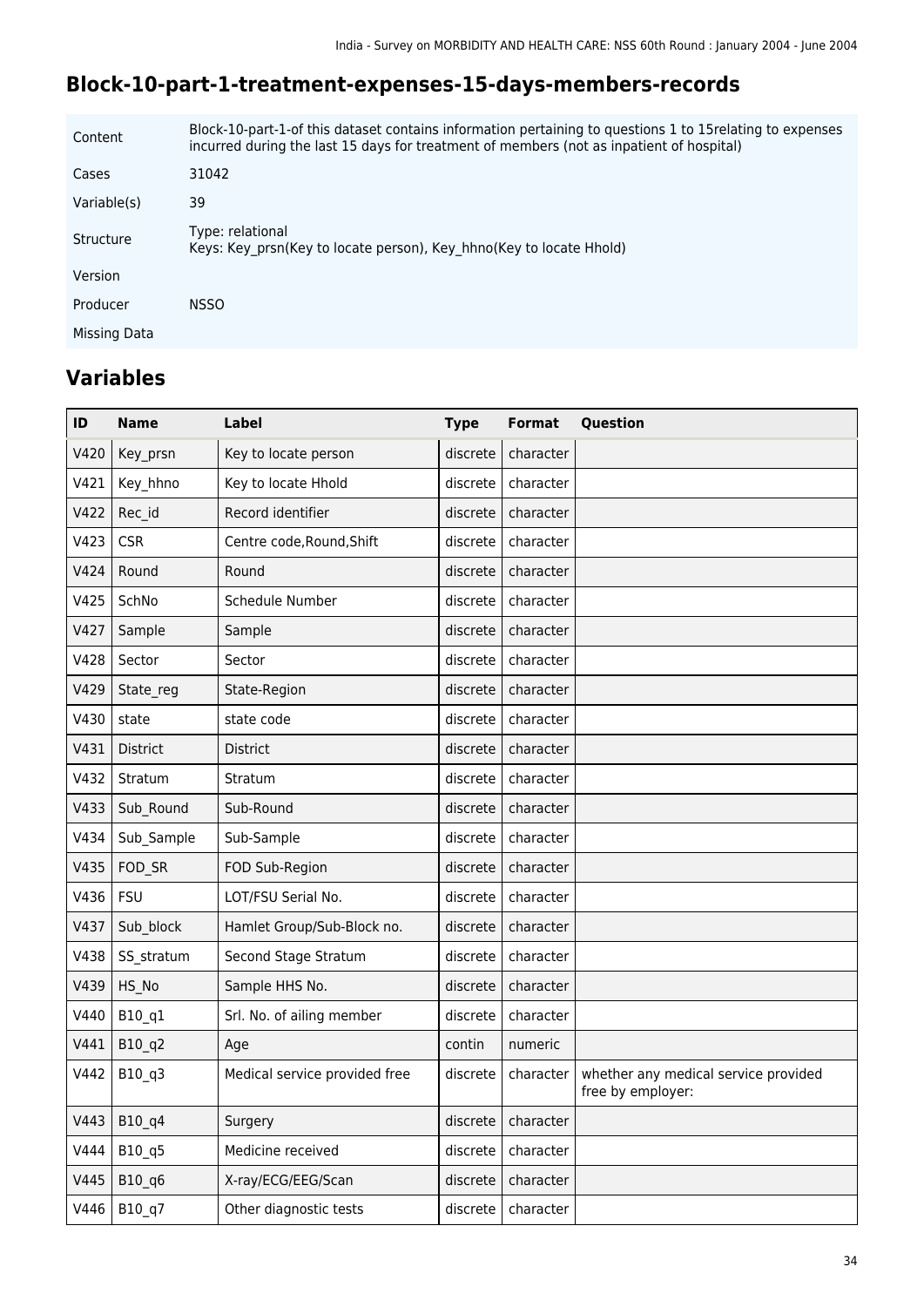| ID   | <b>Name</b>  | Label                           | <b>Type</b> | Format  | Question |
|------|--------------|---------------------------------|-------------|---------|----------|
| V447 | B10 q8       | Fee-Hospital staff(Rs)          | contin      | numeric |          |
| V448 | B10 q9       | Fee-Other specialists(Rs)       | contin      | numeric |          |
| V449 | B10 q10      | Medicines-from hospital(Rs)     | contin      | numeric |          |
| V450 | B10 q11      | Medicines-from outside(Rs)      | contin      | numeric |          |
| V451 | B10 q12      | Diagnostic tests(Rs)            | contin      | numeric |          |
| V452 | B10 q13      | Attendant charges(Rs)           | contin      | numeric |          |
| V453 | B10 q14      | Physiotherapy(Rs)               | contin      | numeric |          |
| V454 | B10 q15      | Personal medical appliances(Rs) | contin      | numeric |          |
| V455 | Wgt combined | Mu; Itiplier combined           | contin      | numeric |          |
| V456 | wgt_ss       | multiplier sub sample           | contin      | numeric |          |
| V457 | <b>NSS</b>   | nss                             | contin      | numeric |          |
| V458 | <b>NSC</b>   | nsc                             | contin      | numeric |          |
| V459 | Mult         | Posted Multiplier               | contin      | numeric |          |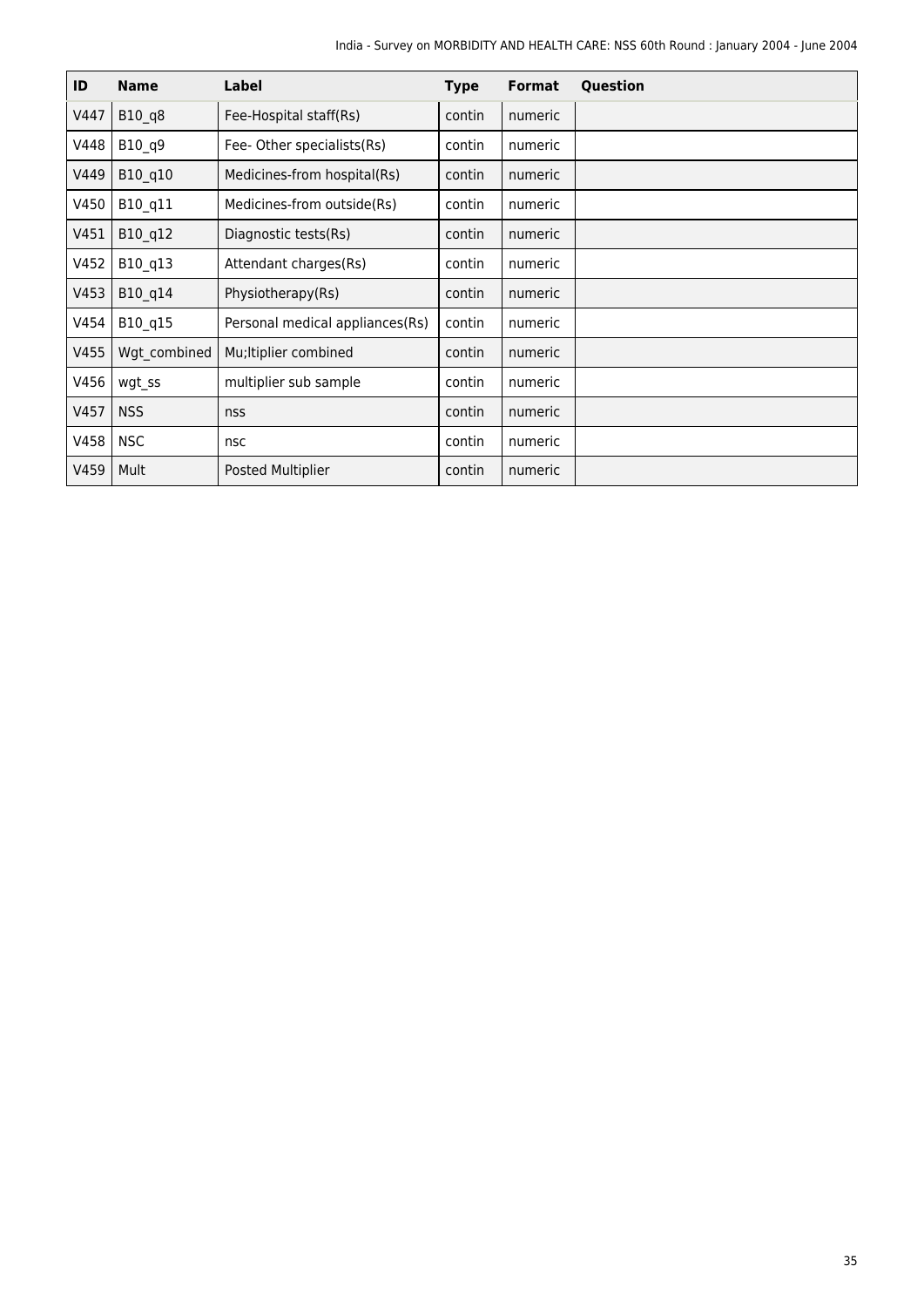### **Block-10-part-2--treatment-expenses-15-days-members-records**

| Content      | Block-10-part-2-of this dataset contains information pertaining to questions 16 to 22 relating to<br>expenses incurred during the last 15 days for treatment of members (not as inpatient of hospital) |
|--------------|--------------------------------------------------------------------------------------------------------------------------------------------------------------------------------------------------------|
| Cases        | 29931                                                                                                                                                                                                  |
| Variable(s)  | 32                                                                                                                                                                                                     |
| Structure    | Type: relational<br>Keys: Key prsn(Key to locate person), Key hhno(Key to locate Hhold)                                                                                                                |
| Version      |                                                                                                                                                                                                        |
| Producer     | <b>NSSO</b>                                                                                                                                                                                            |
| Missing Data |                                                                                                                                                                                                        |

| ID   | <b>Name</b> | Label                            | <b>Type</b> | <b>Format</b> | Question |
|------|-------------|----------------------------------|-------------|---------------|----------|
| V460 | Key prsn    | Key to locate person             | discrete    | character     |          |
| V461 | Key hhno    | Key to locate Hhold              | discrete    | character     |          |
| V462 | Rec id      | Record identifier                | discrete    | character     |          |
| V463 | <b>CSR</b>  | Centre code, Round, Shift        | discrete    | character     |          |
| V464 | <b>FSU</b>  | LOT/FSU Serial No.               | discrete    | character     |          |
| V465 | Round       | Round                            | discrete    | character     |          |
| V466 | SchNo       | Schedule Number                  | discrete    | character     |          |
| V468 | Sample      | Sample                           | discrete    | character     |          |
| V469 | Sector      | Sector                           | discrete    | character     |          |
| V470 | State reg   | State-Region                     | discrete    | character     |          |
| V471 | state       | state code                       | discrete    | character     |          |
| V472 | District    | District                         | discrete    | character     |          |
| V473 | Stratum     | Stratum                          | discrete    | character     |          |
| V474 | Sub Round   | Sub-Round                        | discrete    | character     |          |
| V475 | Sub Sample  | Sub-Sample                       | discrete    | character     |          |
| V476 | FOD SR      | FOD Sub-Region                   | discrete    | character     |          |
| V477 | Sub block   | Hamlet Group/Sub-Block no.       | discrete    | character     |          |
| V478 | SS stratum  | Second Stage Stratum             | discrete    | character     |          |
| V479 | HS No       | Sample HHS No.                   | discrete    | character     |          |
| V480 | B10_q1      | Srl. No. of ailing member        | discrete    | character     |          |
| V481 | B10 16      | Food etc.(Rs)                    | contin      | numeric       |          |
| V482 | B10_17      | Blood, Oxygen cylinder etc. (Rs) | contin      | numeric       |          |
| V483 | B10 18      | Services(Rs)                     | contin      | numeric       |          |
| V484 | B10 19      | Exp. not elsewhere reported(Rs)  | contin      | numeric       |          |
| V485 | B10_20      | Total exp. during stay(Rs)       | contin      | numeric       |          |
| V486 | B10_21      | Govt. Sources(Rs)                | contin      | numeric       |          |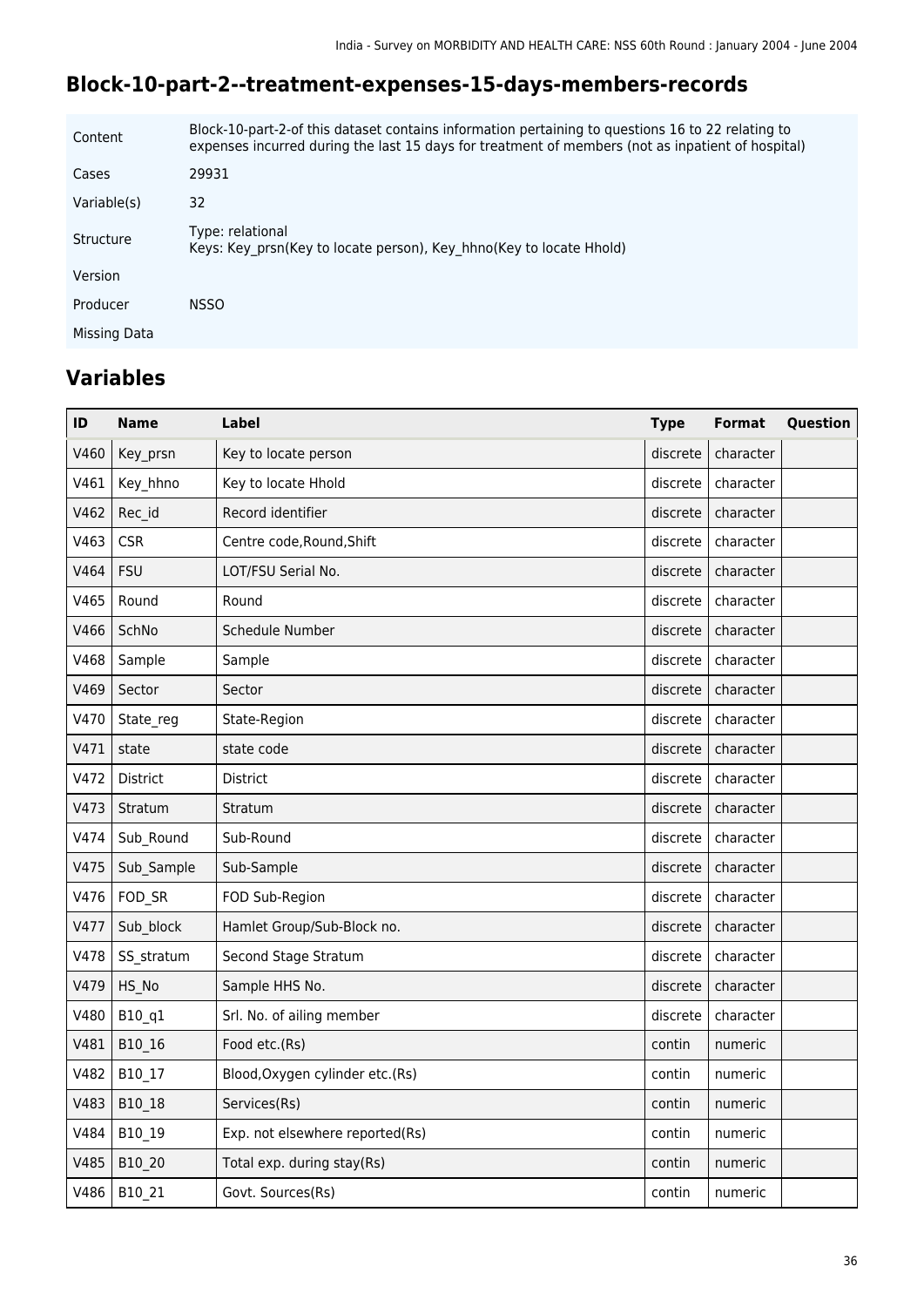| ID         | <b>Name</b>  | Label                 | <b>Type</b> | <b>Format</b> | Question |
|------------|--------------|-----------------------|-------------|---------------|----------|
| V487       | B10 22       | Other Sources(Rs)     | contin      | numeric       |          |
| V488       | wgt combined | Multiplier combined   | contin      | numeric       |          |
| V489       | wgt ss       | Multiplier sub sample | contin      | numeric       |          |
| V490   NSS |              | nss                   | contin      | numeric       |          |
| V491       | <b>NSC</b>   | <b>nsc</b>            | contin      | numeric       |          |
| V492       | Mult         | Posted Multiplier     | contin      | numeric       |          |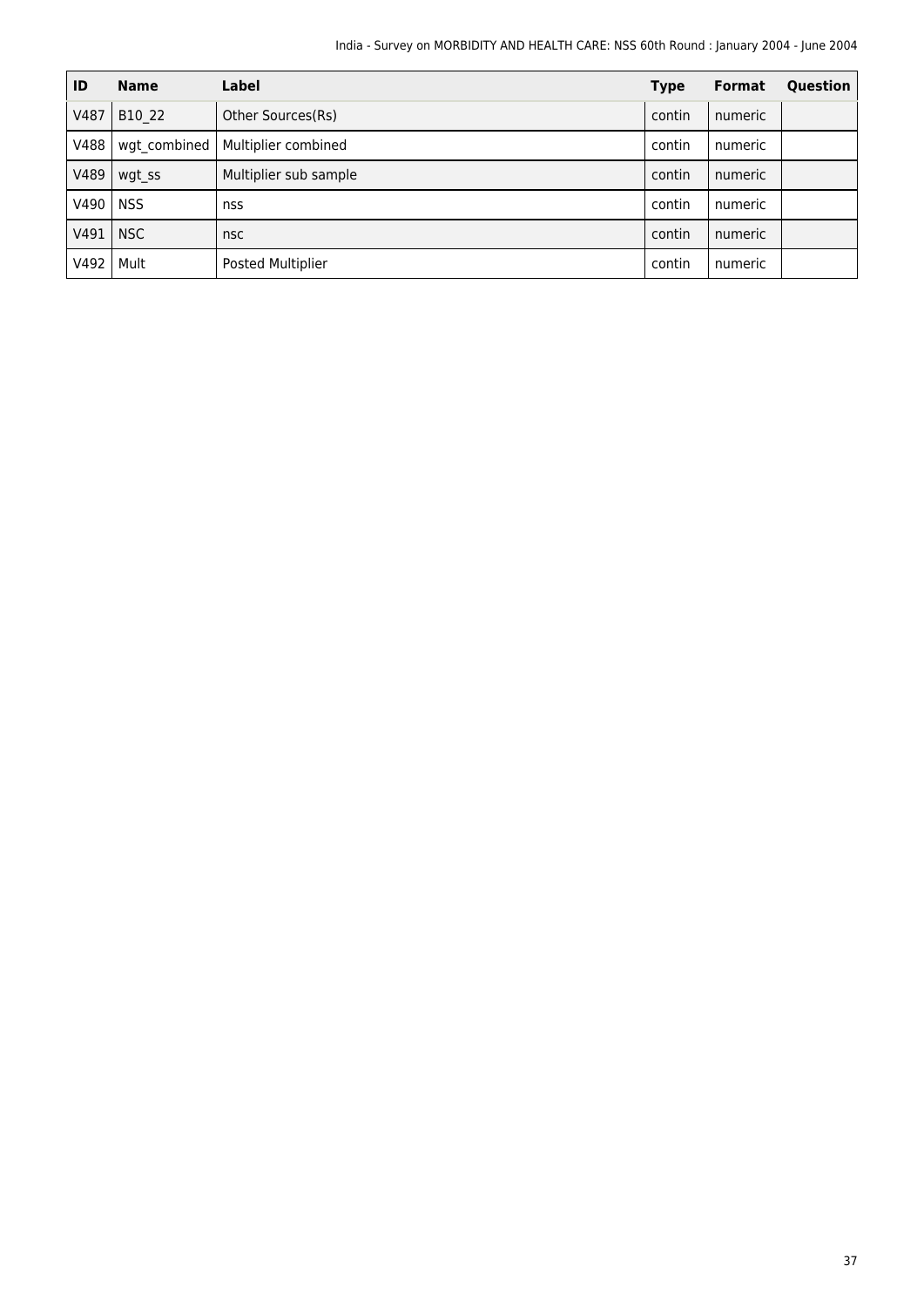## **Block-10-part-3--treatment-expenses-15-days-members-records**

| Block-10-part-3-of this dataset contains information pertaining to questions 23-26 and 33 to 37 relating<br>to expenses incurred during the last 15 days for treatment of members (not as inpatient of hospital) |
|------------------------------------------------------------------------------------------------------------------------------------------------------------------------------------------------------------------|
| 17466                                                                                                                                                                                                            |
| 34                                                                                                                                                                                                               |
| Type: relational<br>Keys: Key prsn(Key to locate person), Key hhno(Key to locate HHno)                                                                                                                           |
|                                                                                                                                                                                                                  |
| <b>NSSO</b>                                                                                                                                                                                                      |
|                                                                                                                                                                                                                  |
|                                                                                                                                                                                                                  |

## **Variables**

| ID   | <b>Name</b> | Label                       | <b>Type</b> | <b>Format</b> | Question |
|------|-------------|-----------------------------|-------------|---------------|----------|
| V493 | Key prsn    | Key to locate person        | discrete    | character     |          |
| V494 | Key hhno    | Key to locate HHno          | discrete    | character     |          |
| V495 | Rec id      | Record identifier           | discrete    | character     |          |
| V496 | <b>CSR</b>  | Centre code, Round, Shift   | discrete    | character     |          |
| V497 | Round       | Round                       | discrete    | character     |          |
| V498 | SchNo       | Schedule Number             | discrete    | character     |          |
| V500 | Sample      | Sample                      | discrete    | character     |          |
| V501 | Sector      | Sector                      | discrete    | character     |          |
| V502 | State reg   | State-Region                | discrete    | character     |          |
| V503 | state       | state code                  | discrete    | character     |          |
| V504 | District    | <b>District</b>             | discrete    | character     |          |
| V505 | Stratum     | Stratum                     | discrete    | character     |          |
| V506 | Sub_Round   | Sub-Round                   | discrete    | character     |          |
| V507 | Sub_Sample  | Sub-Sample                  | discrete    | character     |          |
| V508 | FOD SR      | FOD Sub-Region              | discrete    | character     |          |
| V509 | <b>FSU</b>  | LOT/FSU Serial No.          | discrete    | character     |          |
| V510 | Sub block   | Hamlet Group/Sub-Block no.  | discrete    | character     |          |
| V511 | SS stratum  | Second Stage Stratum        | discrete    | character     |          |
| V512 | HS No       | Sample HHS No.              | discrete    | character     |          |
| V513 | B10_q1      | Srl. No. of ailing member   | discrete    | character     |          |
| V514 | B10 q23     | Transport(Rs)               | contin      | numeric       |          |
| V515 | B10_q24     | Lodging charges etc.(Rs)    | contin      | numeric       |          |
| V516 | B10 q25     | Others(Rs)                  | contin      | numeric       |          |
| V517 | B10 q26     | Total(Rs)                   | contin      | numeric       |          |
| V518 | B10_q33     | Amount of reimbursement(Rs) | contin      | numeric       |          |
| V519 | B10_q34     | Government(Rs)              | contin      | numeric       |          |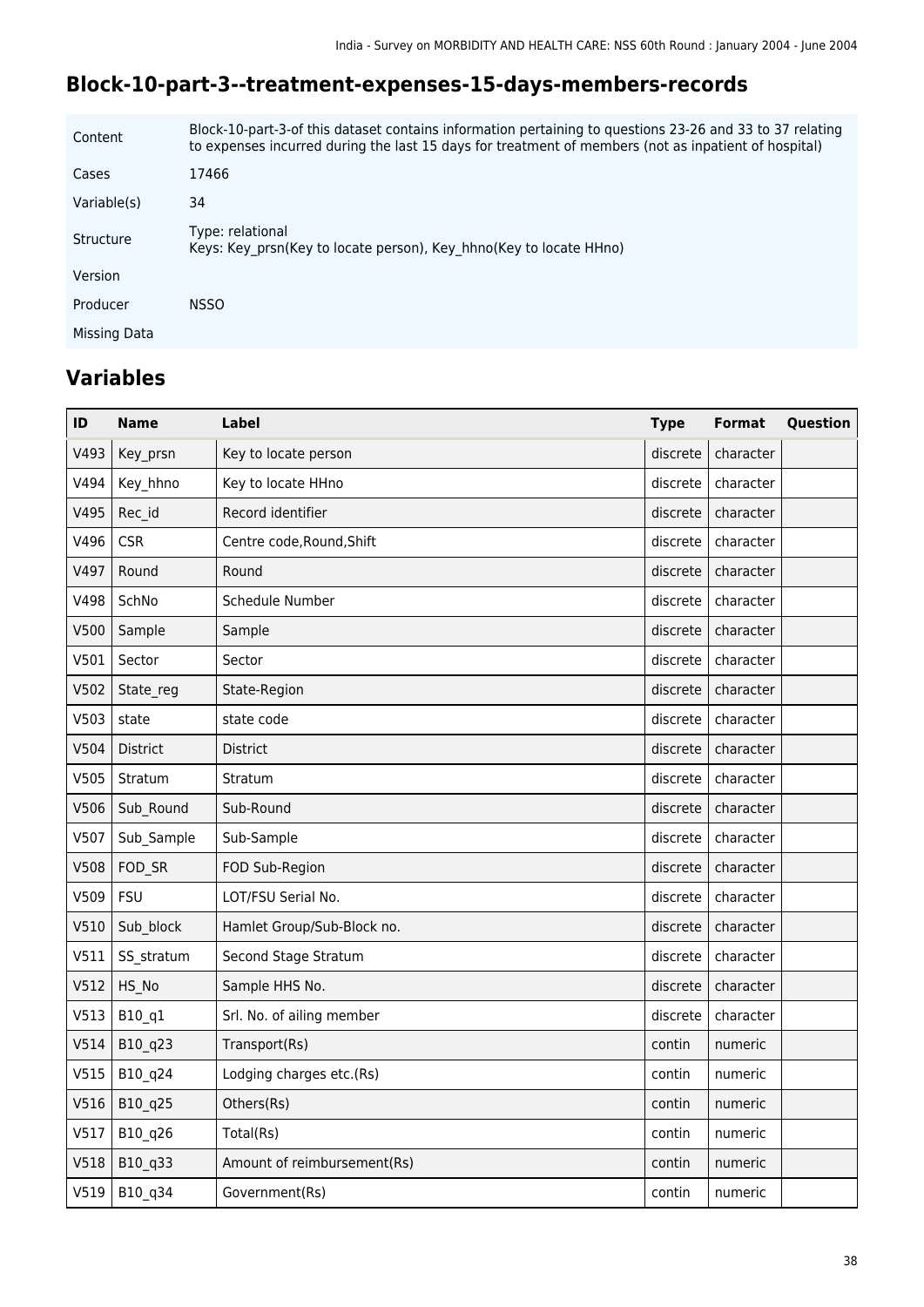| ID               | <b>Name</b>  | <b>Label</b>                    | <b>Type</b> | <b>Format</b> | Question |
|------------------|--------------|---------------------------------|-------------|---------------|----------|
| V520             | B10 q35      | Private(Rs)                     | contin      | numeric       |          |
| V521             | B10 q36      | Medical Insurance companies(Rs) | contin      | numeric       |          |
| V522             | B10 q37      | Other agencies(Rs)              | contin      | numeric       |          |
| V523             | wgt combined | Multiplier combined             | contin      | numeric       |          |
| V524             | wgt ss       | Multiplier sub sample           | contin      | numeric       |          |
| V <sub>525</sub> | <b>NSS</b>   | nss                             | contin      | numeric       |          |
| V <sub>526</sub> | <b>NSC</b>   | nsc                             | contin      | numeric       |          |
| V527             | Mult         | Posted Multiplier               | contin      | numeric       |          |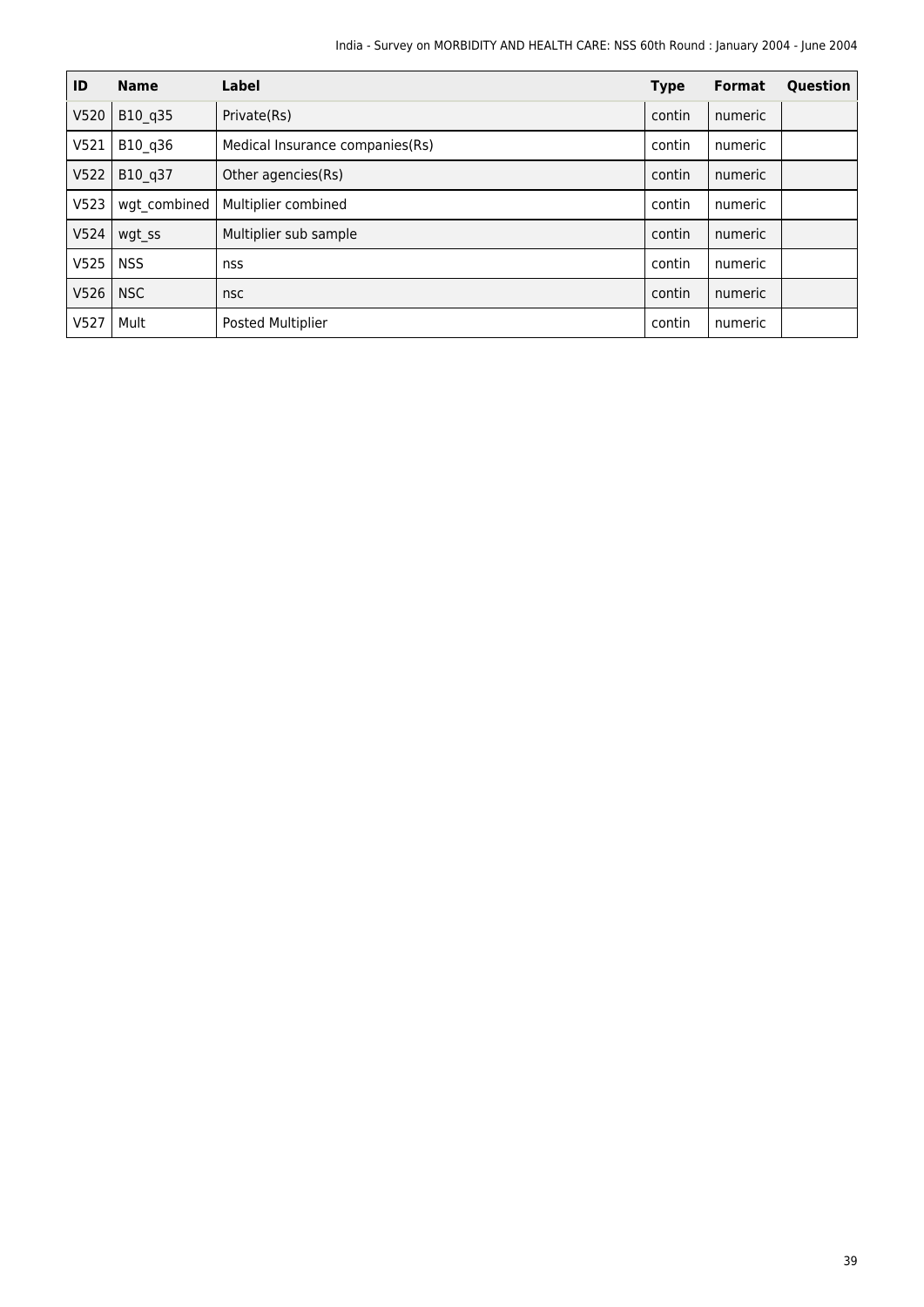## **Block-10-part-4--treatment-total-expenses-source-finance-household-reco rds**

| Content      | Block-10-part-4-of this dataset contains information pertaining to questions 27 to 32 relating to total<br>expenses incurred by the household during the last 15 days for treatment of members (not as inpatient<br>of hospital) and source of finance for meeting expenses |
|--------------|-----------------------------------------------------------------------------------------------------------------------------------------------------------------------------------------------------------------------------------------------------------------------------|
| Cases        | 21616                                                                                                                                                                                                                                                                       |
| Variable(s)  | 29                                                                                                                                                                                                                                                                          |
| Structure    | Type: relational<br>Keys: Key hhno (Key to locate HHno)                                                                                                                                                                                                                     |
| Version      |                                                                                                                                                                                                                                                                             |
| Producer     | <b>NSSO</b>                                                                                                                                                                                                                                                                 |
| Missing Data |                                                                                                                                                                                                                                                                             |

## **Variables**

| ID   | <b>Name</b><br>Label |                                              | <b>Type</b> | <b>Format</b> | Question |
|------|----------------------|----------------------------------------------|-------------|---------------|----------|
| V528 | Key hhno             | Key to locate HHno                           | discrete    | character     |          |
| V529 | Rec_id               | Record identifier                            | discrete    | character     |          |
| V530 | <b>CSR</b>           | Centre code, Round, Shift                    | discrete    | character     |          |
| V531 | Round                | Round                                        | discrete    | character     |          |
| V532 | SchNo                | Schedule Number                              | discrete    | character     |          |
| V534 | Sample               | Sample                                       | discrete    | character     |          |
| V535 | Sector               | Sector                                       | discrete    | character     |          |
| V536 | State_reg            | State-Region                                 | discrete    | character     |          |
| V537 | state                | state code                                   | discrete    | character     |          |
| V538 | District             | <b>District</b>                              | discrete    | character     |          |
| V539 | Stratum              | Stratum                                      | discrete    | character     |          |
| V540 | Sub Round            | Sub-Round                                    | discrete    | character     |          |
| V541 | Sub Sample           | Sub-Sample                                   | discrete    | character     |          |
| V542 | FOD SR               | FOD Sub-Region                               | discrete    | character     |          |
| V543 | <b>FSU</b>           | LOT/FSU Serial No.                           | discrete    | character     |          |
| V544 | Sub_block            | Hamlet Group/Sub-Block no.                   | discrete    | character     |          |
| V545 | SS_stratum           | Second Stage Stratum                         | discrete    | character     |          |
| V546 | HS No                | Sample HHS No.                               | discrete    | character     |          |
| V547 | B10_q27              | Total exp. incurred by hhld.(Rs)             | contin      | numeric       |          |
| V548 | B10 q28              | source of finance : Hhld. Income/savings(Rs) | contin      | numeric       |          |
| V549 | B10 q29              | source of finance -: Borrowings(Rs)          | contin      | numeric       |          |
| V550 | B10 q30              | source of finance: Contributions(Rs)         | contin      | numeric       |          |
| V551 | B10 q31              | Other source of finance(Rs)                  | contin      | numeric       |          |
| V552 | B10_q32              | source of finance - Total(Rs)                | contin      | numeric       |          |
| V553 | wgt combined         | Multiplier combined                          | contin      | numeric       |          |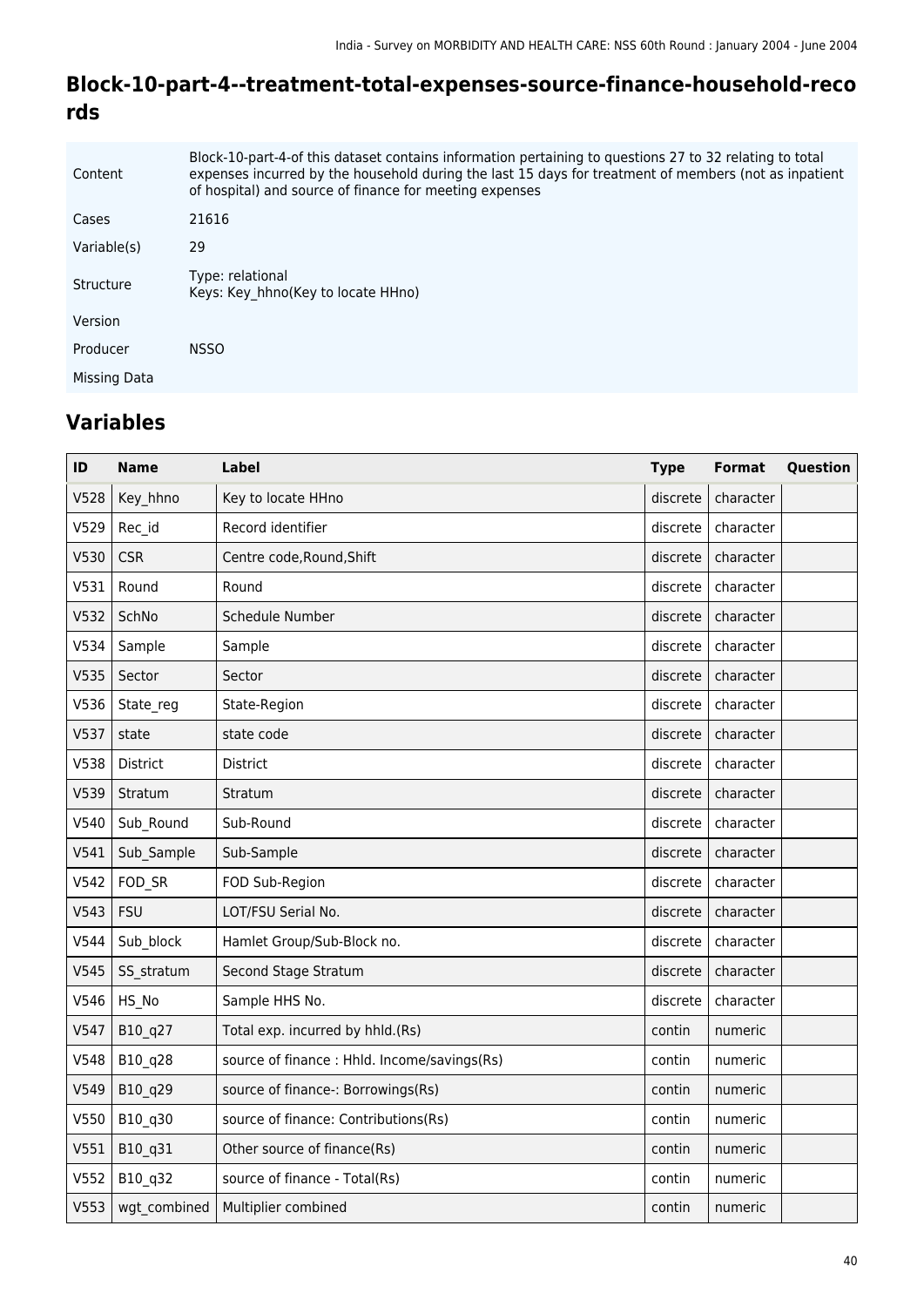India - Survey on MORBIDITY AND HEALTH CARE: NSS 60th Round : January 2004 - June 2004

| ID           | <b>Name</b> | Label                    | <b>Type</b> | <b>Format</b> | Question |
|--------------|-------------|--------------------------|-------------|---------------|----------|
| V554         | wgt ss      | Multiplier sub sample    | contin      | numeric       |          |
| $V555$   NSS |             | <b>nss</b>               | contin      | numeric       |          |
| $V556$   NSC |             | nsc                      | contin      | numeric       |          |
| V557         | Mult        | <b>Posted Multiplier</b> | contin      | numeric       |          |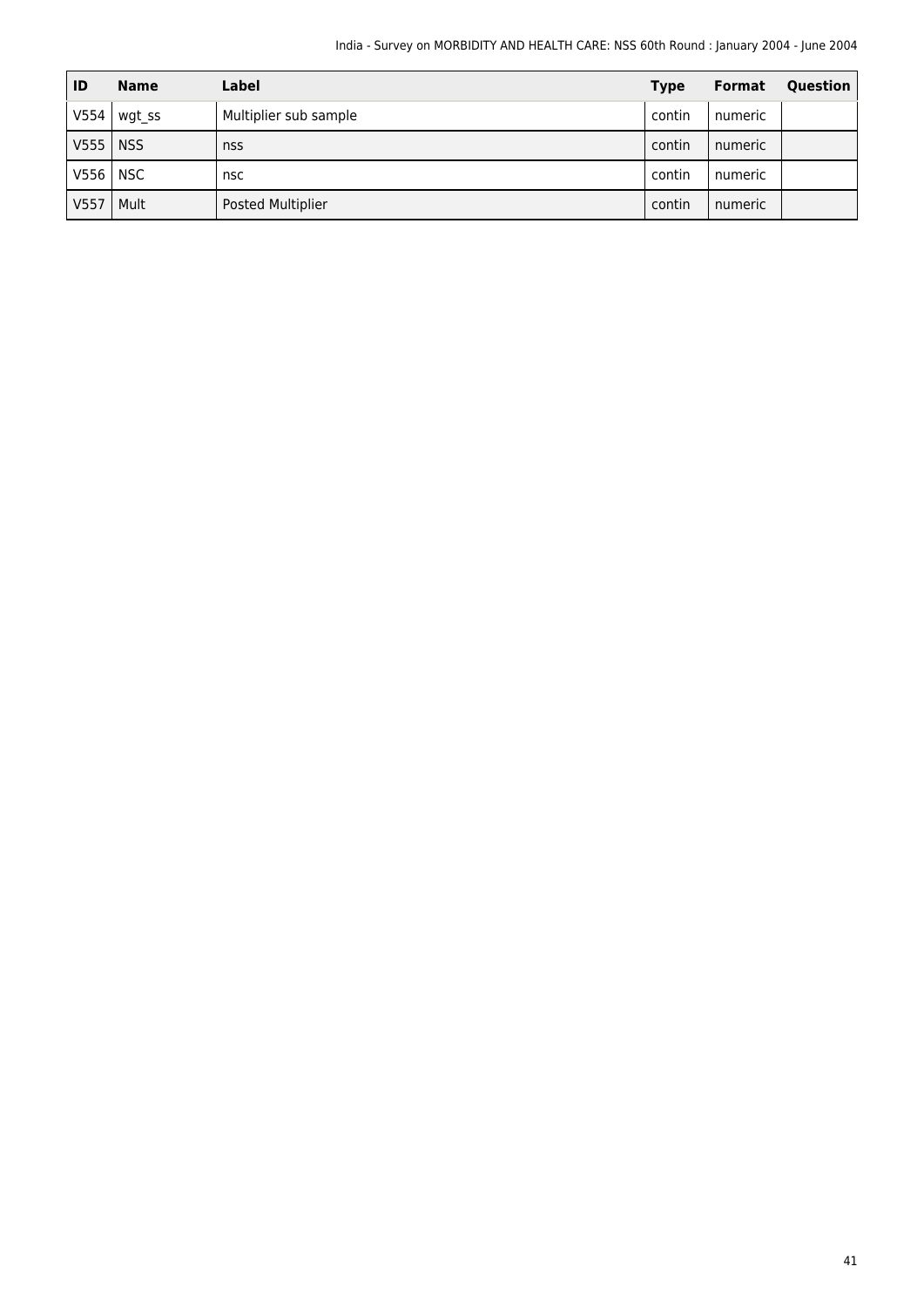# **Block-11-immunisation-children-pre-natal-post-natal-care-women-records**

| Content      | This Dataset contains expenditure payable by the household for availing the services and goods relating<br>to immunisation of children, and pre-natal and post-natal care of the ever married women of age below<br>50 years during last 365 days. |
|--------------|----------------------------------------------------------------------------------------------------------------------------------------------------------------------------------------------------------------------------------------------------|
| Cases        | 115108                                                                                                                                                                                                                                             |
| Variable(s)  | 35                                                                                                                                                                                                                                                 |
| Structure    | Type:<br>Keys: ()                                                                                                                                                                                                                                  |
| Version      |                                                                                                                                                                                                                                                    |
| Producer     | <b>NSSO</b>                                                                                                                                                                                                                                        |
| Missing Data |                                                                                                                                                                                                                                                    |

## **Variables**

| ID   | <b>Name</b>     | Label                      | <b>Type</b> | Format    | Question                                                                |
|------|-----------------|----------------------------|-------------|-----------|-------------------------------------------------------------------------|
| V558 | Key prsn        | Key to locate person       | discrete    | character |                                                                         |
| V559 | Key hhno        | Key to locate HHno         | discrete    | character |                                                                         |
| V560 | Rec id          | Record identifier          | discrete    | character |                                                                         |
| V561 | <b>CSR</b>      | Centre code, Round, Shift  | discrete    | character |                                                                         |
| V562 | Round           | Round                      | discrete    | character |                                                                         |
| V563 | SchNo           | Schedule Number            | discrete    | character |                                                                         |
| V565 | Sample          | Sample                     | discrete    | character |                                                                         |
| V566 | Sector          | Sector                     | discrete    | character |                                                                         |
| V567 | State_reg       | State-Region               | discrete    | character |                                                                         |
| V568 | state           | state code                 | discrete    | character |                                                                         |
| V569 | <b>District</b> | <b>District</b>            | discrete    | character |                                                                         |
| V570 | Stratum         | Stratum                    | discrete    | character |                                                                         |
| V571 | Sub Round       | Sub-Round                  | discrete    | character |                                                                         |
| V572 | Sub Sample      | Sub-Sample                 | discrete    | character |                                                                         |
| V573 | FOD SR          | FOD Sub-Region             | discrete    | character |                                                                         |
| V574 | <b>FSU</b>      | LOT/FSU Serial No.         | discrete    | character |                                                                         |
| V575 | Sub block       | Hamlet Group/Sub-Block no. | discrete    | character |                                                                         |
| V576 | SS stratum      | Second Stage Stratum       | discrete    | character |                                                                         |
| V577 | HS No           | Sample HHS No.             | discrete    | character |                                                                         |
| V578 | B11 c1          | Person Srl. No.            | discrete    | character |                                                                         |
| V579 | B11 c2          | Age                        | contin      | numeric   |                                                                         |
| V580 | B11 c3          | Immunisation?              | discrete    | character | For children of age 0 to 4 years, whether any<br>immunisation received: |
| V581 | B11 c4          | Expenditure incurred       | contin      | numeric   | For children of age 0 to 4 years, expenditure<br>incurred (Rs):         |
| V582 | B11 c5          | Pregnant anytime?          | discrete    | character |                                                                         |
| V583 | B11 c6          | Any pre- natal care?       | discrete    | character |                                                                         |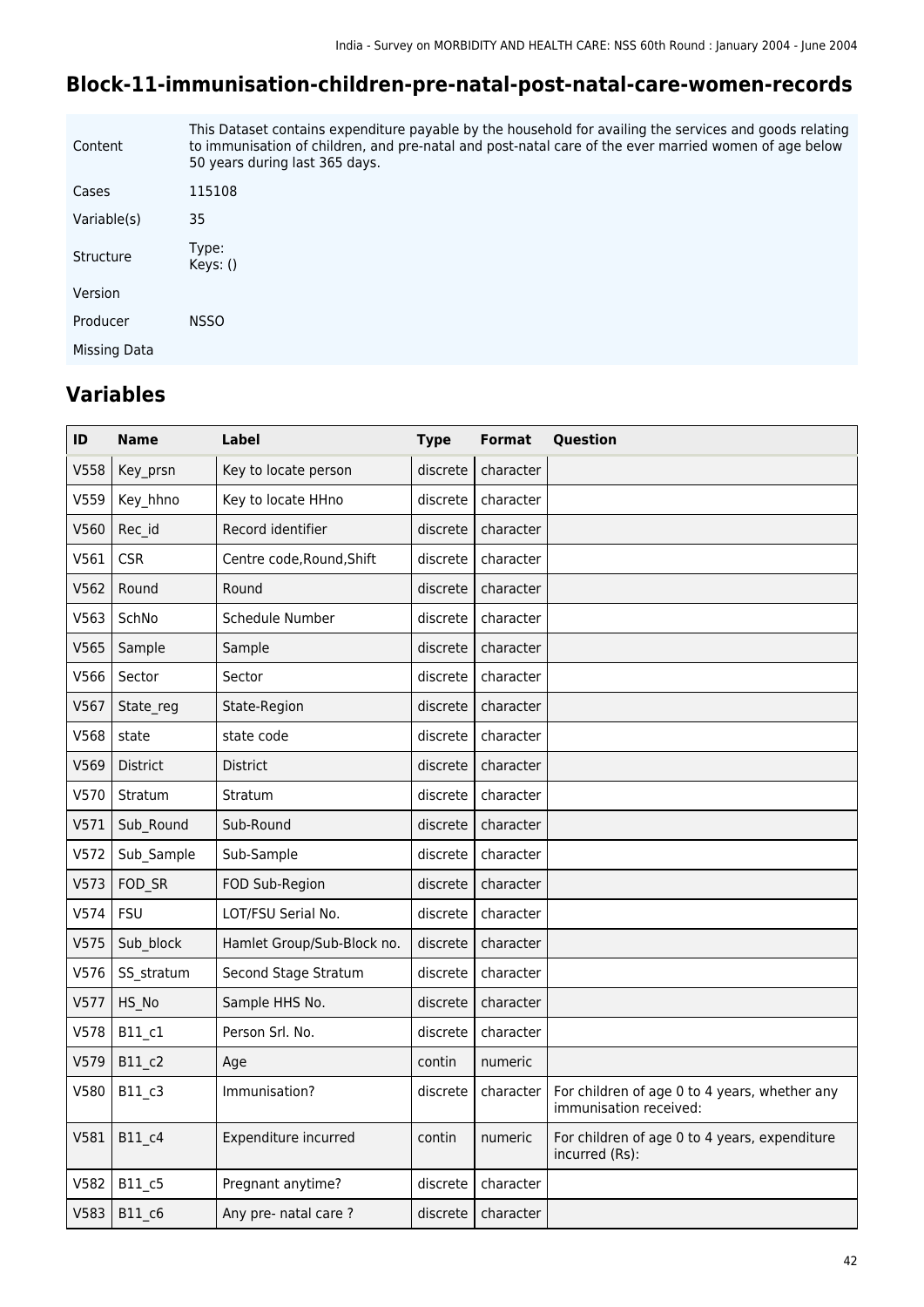| ID   | <b>Name</b>  | Label                   | <b>Type</b> | <b>Format</b> | Question                                         |
|------|--------------|-------------------------|-------------|---------------|--------------------------------------------------|
| V584 | B11 c7       | Expenditure incurred    | contin      | numeric       | For 1 or 2 in col. 6, expenditure incurred (Rs): |
| V585 | B11 c8       | Given birth to a child? | discrete    | character     |                                                  |
| V586 | B11 c9       | Exp. on child birth     | contin      | numeric       |                                                  |
| V587 | B11 c10      | Post-natal care         | discrete    | character     |                                                  |
| V588 | B11 c11      | Expenditure incurred    | contin      | numeric       |                                                  |
| V589 | wgt combined | multiplier combined     | contin      | numeric       |                                                  |
| V590 | wgt ss       | multiplier sub sample   | contin      | numeric       |                                                  |
| V591 | <b>NSS</b>   | nss                     | contin      | numeric       |                                                  |
| V592 | <b>NSC</b>   | nsc                     | contin      | numeric       |                                                  |
| V593 | Mult         | Posted Multiplier       | contin      | numeric       |                                                  |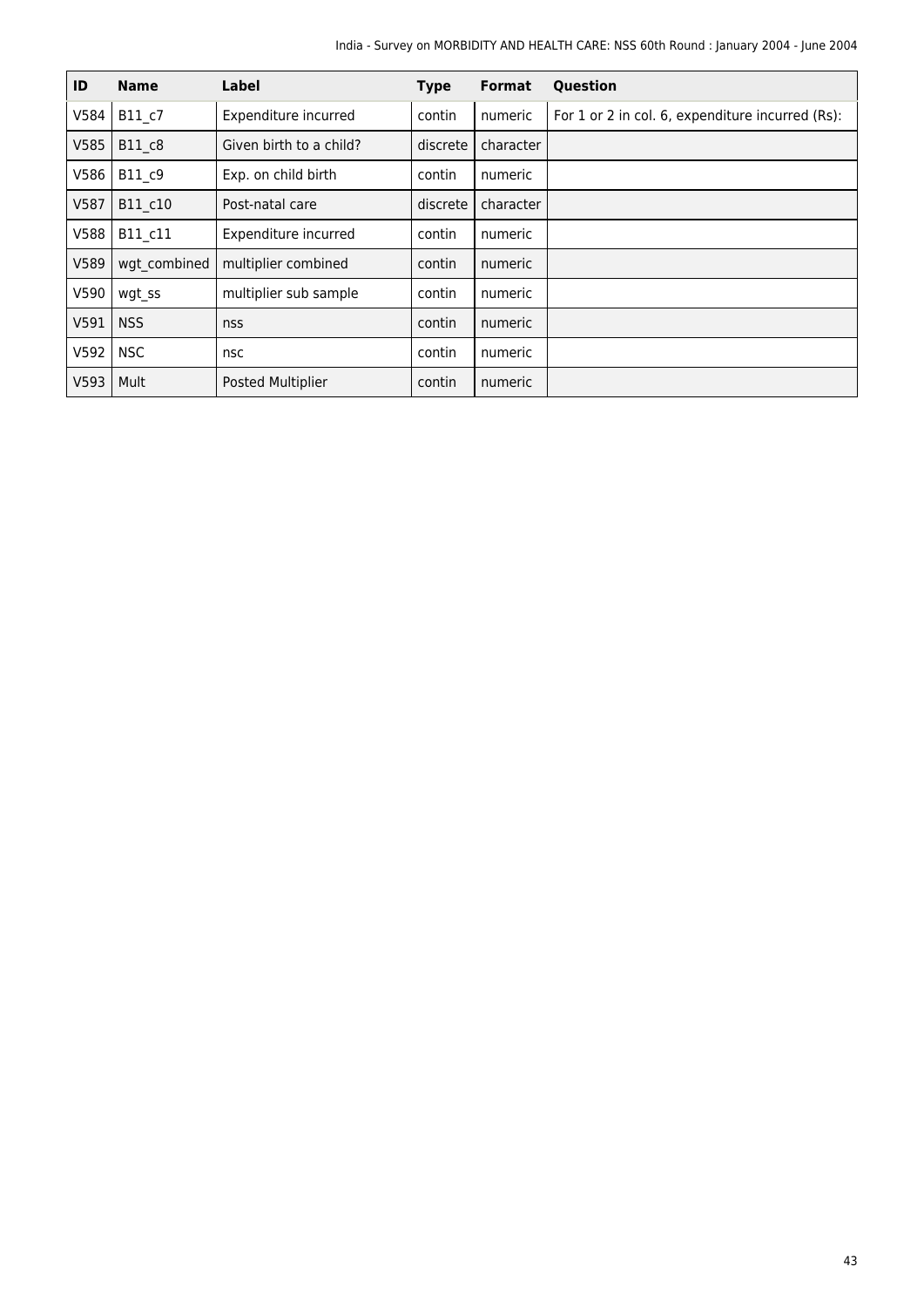India - Survey on MORBIDITY AND HEALTH CARE: NSS 60th Round : January 2004 - June 2004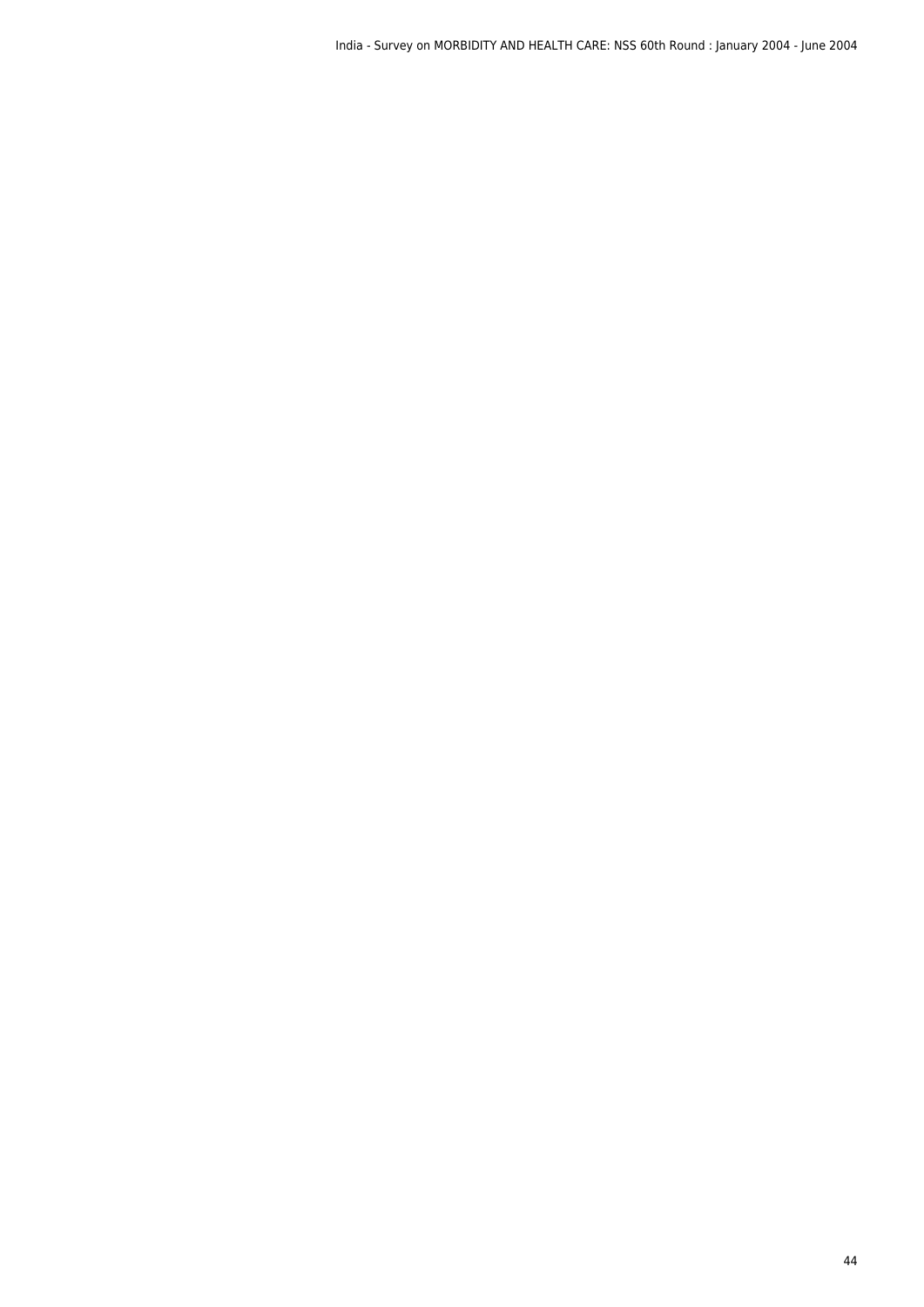# Key to locate HHno (Key\_HH) File: Block-1-Iidentification-sample-hhold-and-field-operationr-ecords

**Overview**

Type: Discrete Format: character Width: 9

Valid cases: 73868 Invalid: 0

# Record identifier (Rec\_id) File: Block-1-Iidentification-sample-hhold-and-field-operationr-ecords

### **Overview**

Type: Discrete Format: character Width: 2

Valid cases: 73868 Invalid: 0

### **Description**

Identifies the block number of schedule to which the record belongs to

# Centre code,Round,Shift (CSR) File: Block-1-Iidentification-sample-hhold-and-field-operationr-ecords

### **Overview**

Type: Discrete Format: character Width: 3

Valid cases: 73868 Invalid: 0

# Round (Round) File: Block-1-Iidentification-sample-hhold-and-field-operationr-ecords

### **Overview**

Type: Discrete Format: character Width: 2

Valid cases: 73868 Invalid: 0

# Schedule Number (SchNo) File: Block-1-Iidentification-sample-hhold-and-field-operationr-ecords

### **Overview**

Type: Discrete Format: character Width: 3

Valid cases: 73868 Invalid: 0

# Sample (Sample) File: Block-1-Iidentification-sample-hhold-and-field-operationr-ecords

### **Overview**

Type: Discrete Format: character Width: 1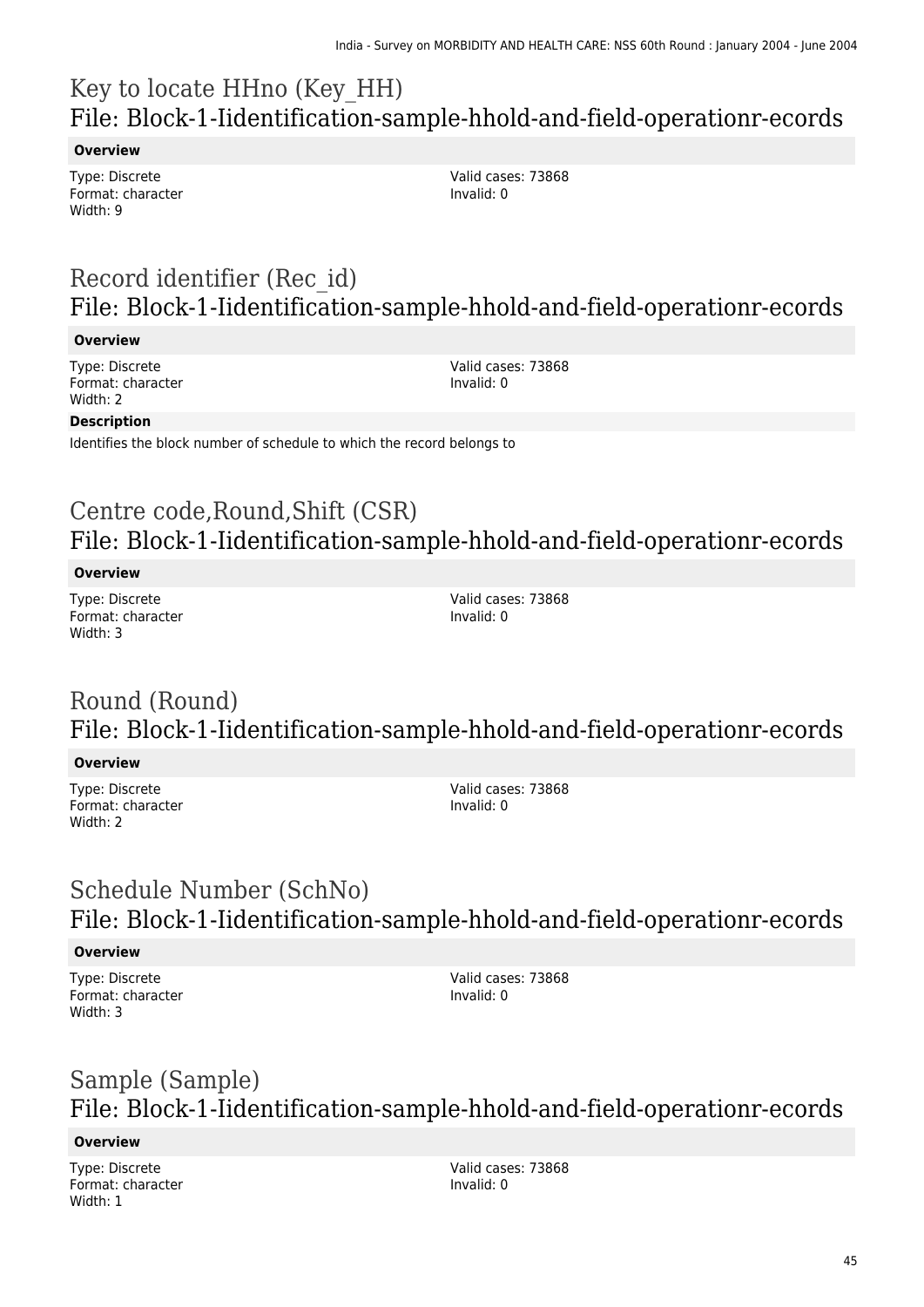# Sector (Sector) File: Block-1-Iidentification-sample-hhold-and-field-operationr-ecords

### **Overview**

Type: Discrete Format: character Width: 1

Valid cases: 73868 Invalid: 0

# State-Region (State\_reg) File: Block-1-Iidentification-sample-hhold-and-field-operationr-ecords

### **Overview**

Type: Discrete Format: character Width: 3

Valid cases: 73868 Invalid: 0

# State code (state) File: Block-1-Iidentification-sample-hhold-and-field-operationr-ecords

### **Overview**

Type: Discrete Format: character Width: 2

Valid cases: 73868 Invalid: 0

## District (District) File: Block-1-Iidentification-sample-hhold-and-field-operationr-ecords

### **Overview**

Type: Discrete Format: character Width: 2

Valid cases: 73868 Invalid: 0

# Stratum (Stratum) File: Block-1-Iidentification-sample-hhold-and-field-operationr-ecords

### **Overview**

Type: Discrete Format: character Width: 2

Valid cases: 73868 Invalid: 0

## Sub-Round (Sub\_Round) File: Block-1-Iidentification-sample-hhold-and-field-operationr-ecords

## **Overview**

Type: Discrete Format: character Width: 1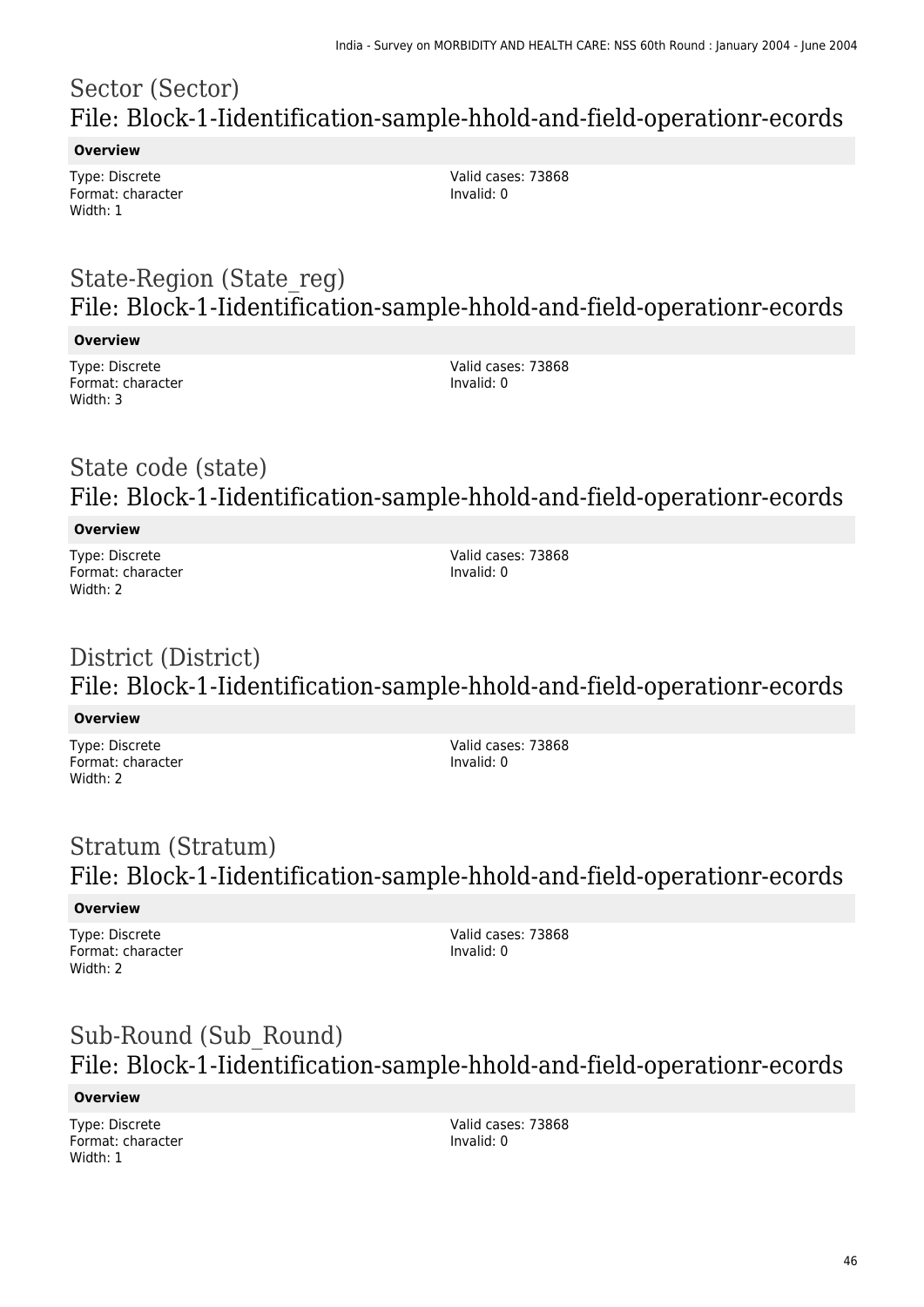# Sub-Sample (Sub\_Sample) File: Block-1-Iidentification-sample-hhold-and-field-operationr-ecords

**Overview**

Type: Discrete Format: character Width: 1

Valid cases: 73868 Invalid: 0

# FOD Sub-Region (FOD\_SR) File: Block-1-Iidentification-sample-hhold-and-field-operationr-ecords

### **Overview**

Type: Discrete Format: character Width: 4

Valid cases: 73868 Invalid: 0

## LOT/FSU Serial No. (FSU) File: Block-1-Iidentification-sample-hhold-and-field-operationr-ecords

### **Overview**

Type: Discrete Format: character Width: 5

Valid cases: 73868 Invalid: 0

## Hamlet Group/Sub-Block no. (Sub\_block) File: Block-1-Iidentification-sample-hhold-and-field-operationr-ecords

### **Overview**

Type: Discrete Format: character Width: 1

Valid cases: 73868 Invalid: 0

## Second Stage Stratum (SS\_stratum) File: Block-1-Iidentification-sample-hhold-and-field-operationr-ecords

### **Overview**

Type: Discrete Format: character Width: 1

Valid cases: 73868 Invalid: 0

## Sample HHS No. (HS\_No) File: Block-1-Iidentification-sample-hhold-and-field-operationr-ecords

## **Overview**

Type: Discrete Format: character Width: 2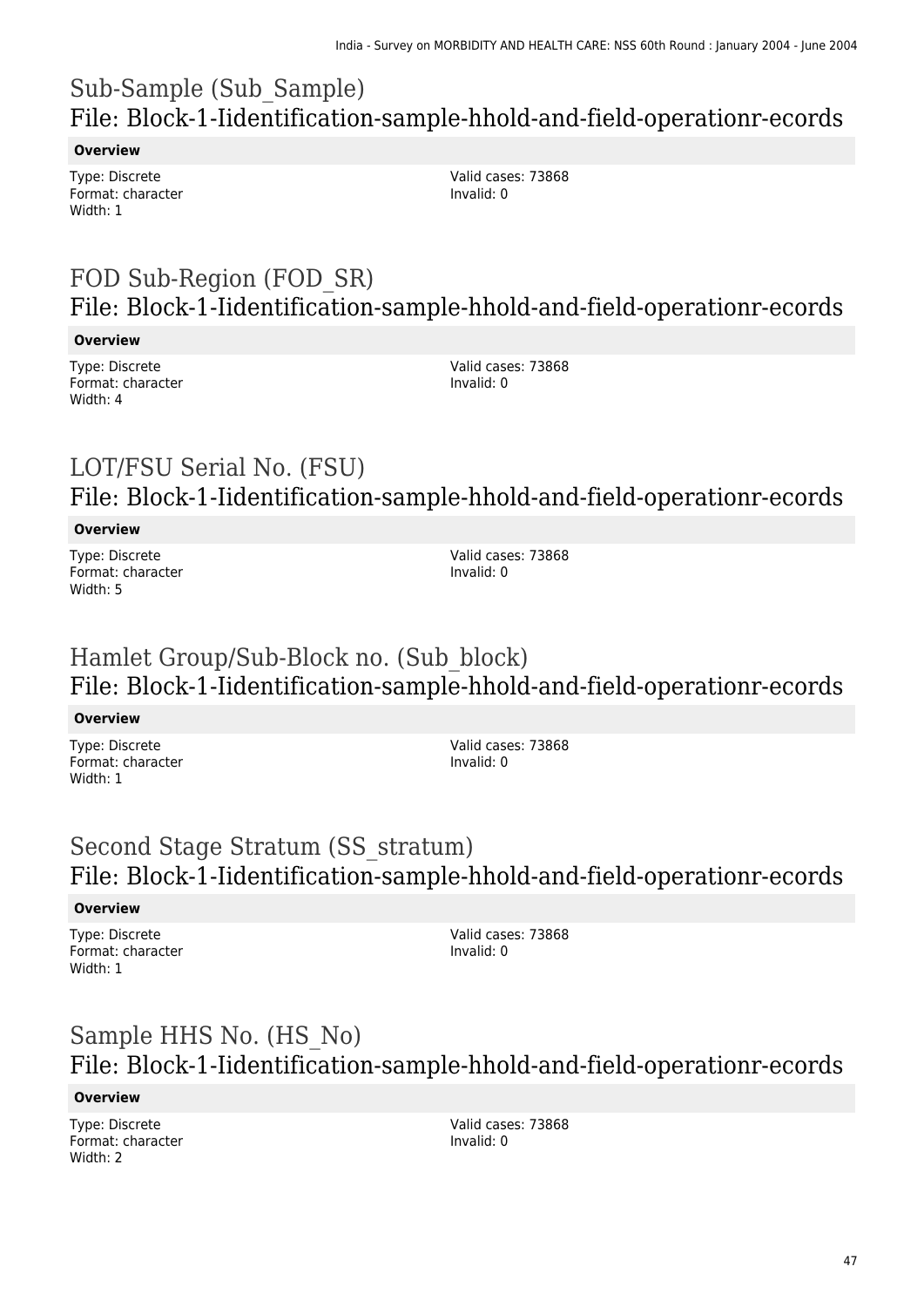# Informant Sl.No. (B1\_q16) File: Block-1-Iidentification-sample-hhold-and-field-operationr-ecords

### **Overview**

Type: Discrete Format: numeric Width: 2 Decimals: 0

### **Interviewer instructions**

This item may be filled in after canvassing the schedule in the sample household. The person, who will provide major portion of the information for of the schedule, will be treated as the informant. His or her srl. no. will be copied from col. 1 of block 4 of this schedule. Note that the informant must be a household member.

# Response Code (B1\_q17) File: Block-1-Iidentification-sample-hhold-and-field-operationr-ecords

### **Overview**

Type: Discrete Format: character Width: 1

Valid cases: 73862 Invalid: 0

Valid cases: 73868

Invalid: 0

Valid cases: 73835

Invalid: 33

### **Interviewer instructions**

This item is also to be filled-in after canvassing the schedule. The type of informant, considering his co-operation and capability in providing the required information, will be recorded against this item in terms of specified response codes.

# Survey Code (B1\_q18) File: Block-1-Iidentification-sample-hhold-and-field-operationr-ecords

### **Overview**

Type: Discrete Format: character Width: 1

### **Interviewer instructions**

Whether the originally selected sample household has been surveyed or a substituted household has been surveyed will be indicated against this item. Code 1 will be recorded if the originally selected sample household has been surveyed, and code 2 otherwise. If neither the originally selected household nor the substituted household can be surveyed i.e., if the sample household is a casualty, code 3 will be recorded. In such cases only blocks 0, 1, 2, 12 and 13 will be filled in and on the top of the front page of the schedule the word 'CASUALTY' will be written and underlined.

# Substitution Code (B1\_q19) File: Block-1-Iidentification-sample-hhold-and-field-operationr-ecords

### **Overview**

Type: Discrete Format: character Width: 1

Valid cases: 2329 Invalid: 0

### **Interviewer instructions**

For an originally selected sample household which could not be surveyed, irrespective of whether a substituted household could be surveyed or not, the reason for not surveying the original household will be recorded against item 18 in terms of the specified codes.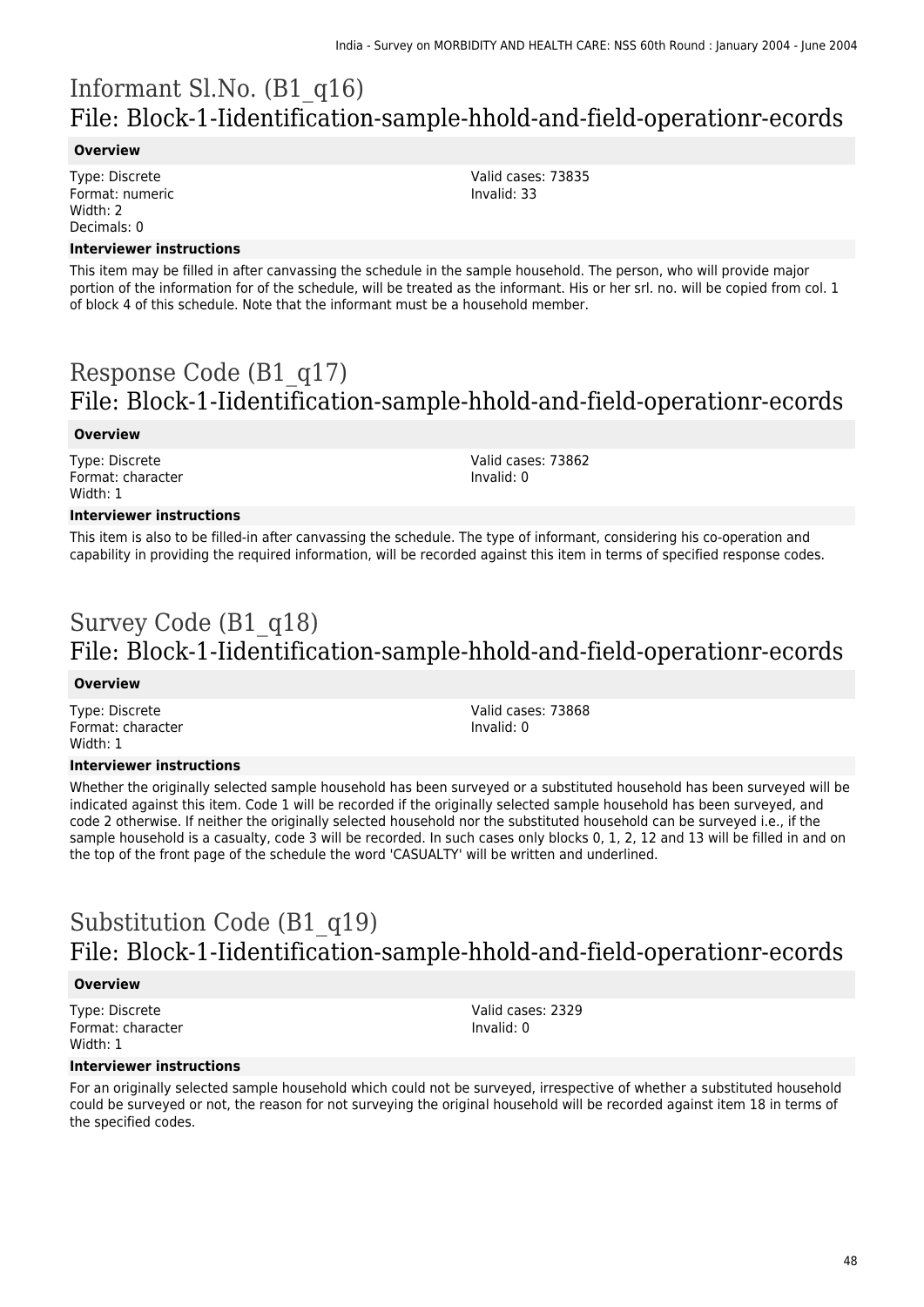# Date of Survey (B2\_q2i) File: Block-1-Iidentification-sample-hhold-and-field-operationr-ecords

### **Overview**

Type: Continuous Format: numeric Width: 6 Decimals: 0 Range: 10104-310504 Valid cases: 73843 Invalid: 25 Minimum: 10104 Maximum: 310504 Mean: 175903.6 Standard deviation: 77497.1

# Date of Despatch (B2\_q2ii) File: Block-1-Iidentification-sample-hhold-and-field-operationr-ecords

### **Overview**

Type: Continuous Format: numeric Width: 6 Decimals: 0 Range: 10204-310504 Valid cases: 73606 Invalid: 262 Minimum: 10204 Maximum: 310504 Mean: 181326.1 Standard deviation: 93789.5

## Time to canvass(mins.) (B2\_q4) File: Block-1-Iidentification-sample-hhold-and-field-operationr-ecords

### **Overview**

Type: Continuous Format: numeric Width: 3 Decimals: 0 Range: 0-600

Valid cases: 73769 Invalid: 99 Minimum: 0 Maximum: 600 Mean: 102.9 Standard deviation: 41.9

# Combined Multiplier (Wgt\_combined) File: Block-1-Iidentification-sample-hhold-and-field-operationr-ecords

## **Overview**

Type: Continuous Format: numeric Width: 8 Decimals: 2 Range: 2.25-89090.625 Valid cases: 73868 Invalid: 0 Minimum: 2.3 Maximum: 89090.6 Mean: 2690.9 Standard deviation: 3368.4

## Sub-sample Multiplier (Wgt\_ss) File: Block-1-Iidentification-sample-hhold-and-field-operationr-ecords

### **Overview**

Type: Continuous Format: numeric Width: 9 Decimals: 2 Range: 4.5-178181.25 Valid cases: 73868 Invalid: 0 Minimum: 4.5 Maximum: 178181.3 Mean: 5381.8 Standard deviation: 6736.8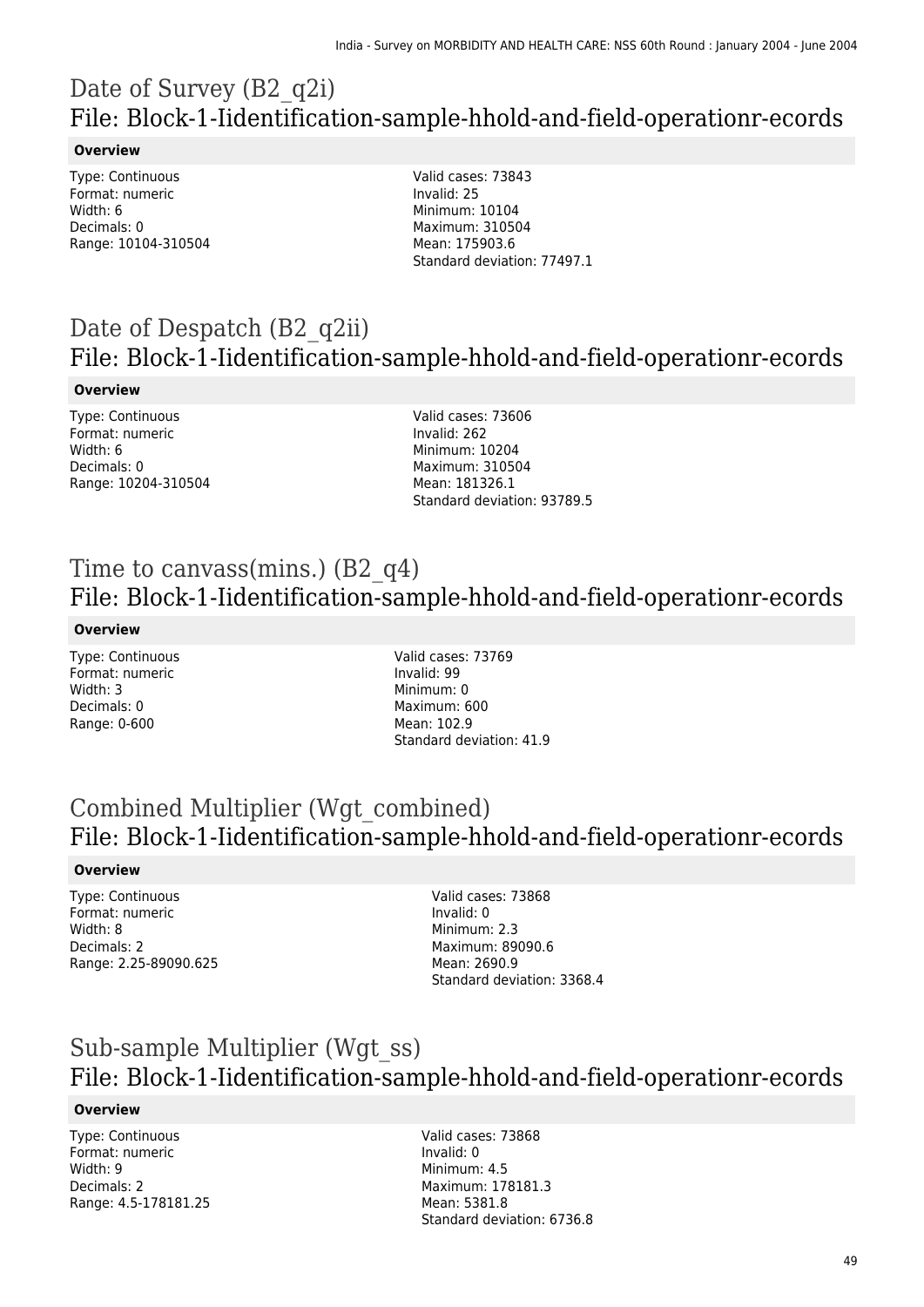# nss (NSS) File: Block-1-Iidentification-sample-hhold-and-field-operationr-ecords

### **Overview**

Type: Continuous Format: numeric Width: 2 Decimals: 0 Range: 1-40

Valid cases: 73868 Invalid: 0 Minimum: 1 Maximum: 40 Mean: 6.8 Standard deviation: 6.3

# nsc (NSC) File: Block-1-Iidentification-sample-hhold-and-field-operationr-ecords

### **Overview**

Type: Continuous Format: numeric Width: 2 Decimals: 0 Range: 3-80

Valid cases: 73868 Invalid: 0 Minimum: 3 Maximum: 80 Mean: 13.5 Standard deviation: 12.7

## Posted Multiplier (Mult) File: Block-1-Iidentification-sample-hhold-and-field-operationr-ecords

### **Overview**

Type: Continuous Format: numeric Width: 8 Decimals: 0 Range: 450-17818125 Valid cases: 73868 Invalid: 0 Minimum: 450 Maximum: 17818125 Mean: 538178 Standard deviation: 673678.6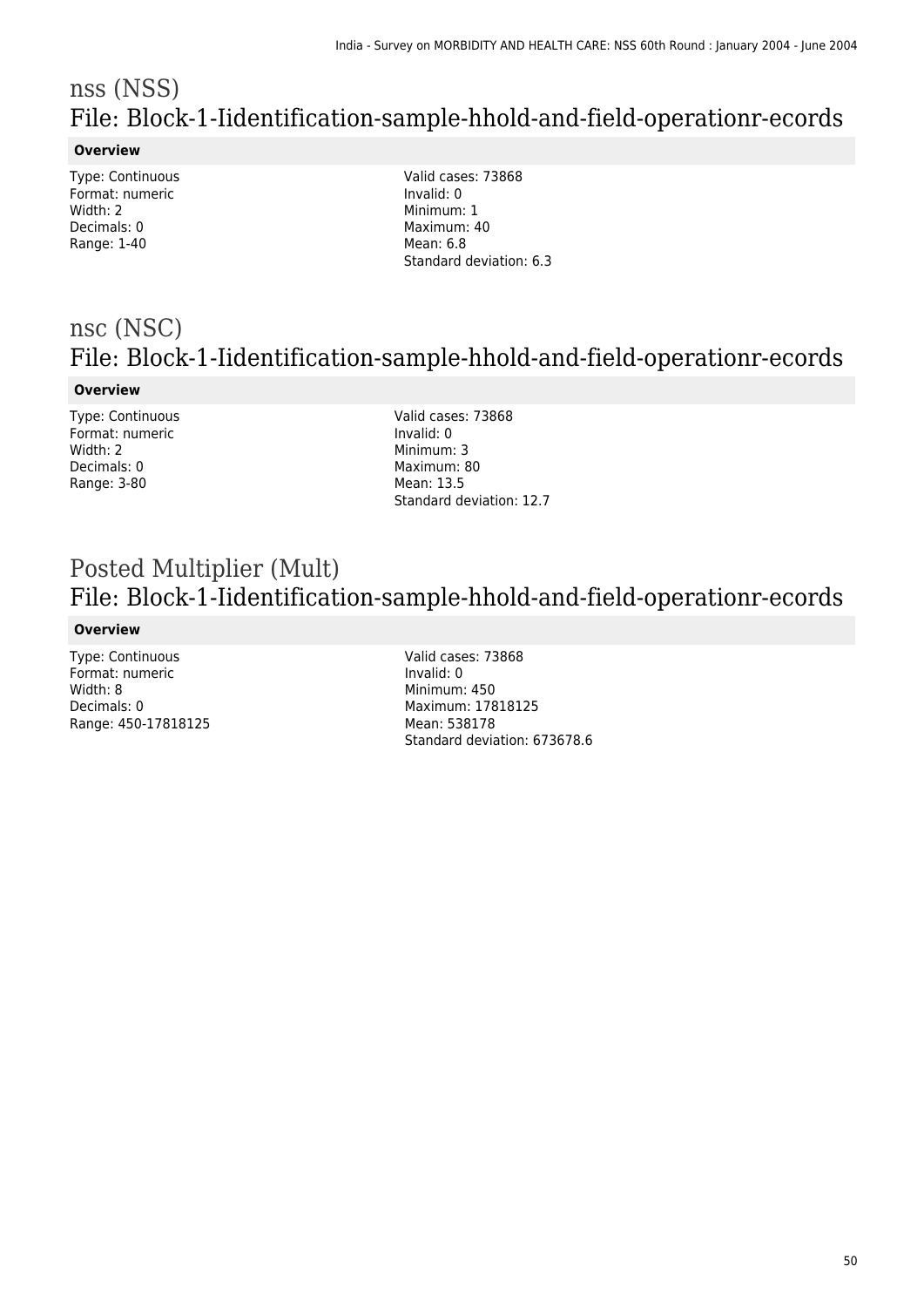# Key to locate HHno (Key\_hh) File: Block-3-socio-economic-characteristics-household-records

### **Overview**

Type: Discrete Format: character Width: 9

Valid cases: 73868 Invalid: 0

# Record identifier (Rec\_id) File: Block-3-socio-economic-characteristics-household-records

### **Overview**

Type: Discrete Format: character Width: 2

Valid cases: 73868 Invalid: 0

# Centre code,Round,Shift (CSR) File: Block-3-socio-economic-characteristics-household-records

### **Overview**

Type: Discrete Format: character Width: 3

Valid cases: 73868 Invalid: 0

## Round (Round) File: Block-3-socio-economic-characteristics-household-records

### **Overview**

Type: Discrete Format: character Width: 2

Valid cases: 73868 Invalid: 0

# Schedule Number (SchNo) File: Block-3-socio-economic-characteristics-household-records

### **Overview**

Type: Discrete Format: character Width: 3

Valid cases: 73868 Invalid: 0

# Sample (Sample) File: Block-3-socio-economic-characteristics-household-records

### **Overview**

Type: Discrete Format: character Width: 1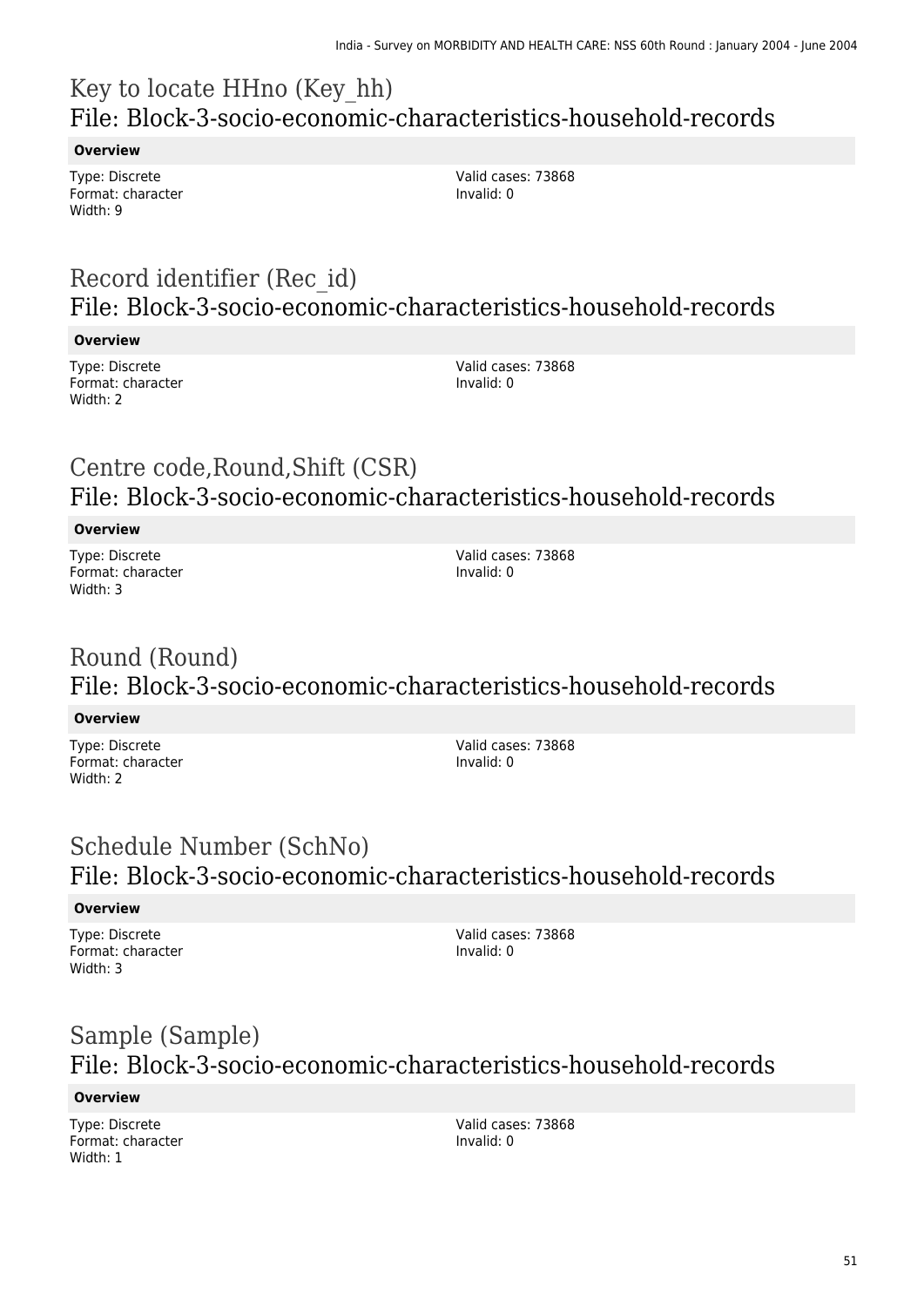# Sector (Sector) File: Block-3-socio-economic-characteristics-household-records

### **Overview**

Type: Discrete Format: character Width: 1

Valid cases: 73868 Invalid: 0

# State-Region (State\_reg) File: Block-3-socio-economic-characteristics-household-records

### **Overview**

Type: Discrete Format: character Width: 3

Valid cases: 73868 Invalid: 0

# state code (state) File: Block-3-socio-economic-characteristics-household-records

### **Overview**

Type: Discrete Format: character Width: 2

Valid cases: 73868 Invalid: 0

## District (District) File: Block-3-socio-economic-characteristics-household-records

### **Overview**

Type: Discrete Format: character Width: 2

Valid cases: 73868 Invalid: 0

# Stratum (Stratum) File: Block-3-socio-economic-characteristics-household-records

### **Overview**

Type: Discrete Format: character Width: 2

Valid cases: 73868 Invalid: 0

## Sub-Round (Sub\_Round) File: Block-3-socio-economic-characteristics-household-records

## **Overview**

Type: Discrete Format: character Width: 1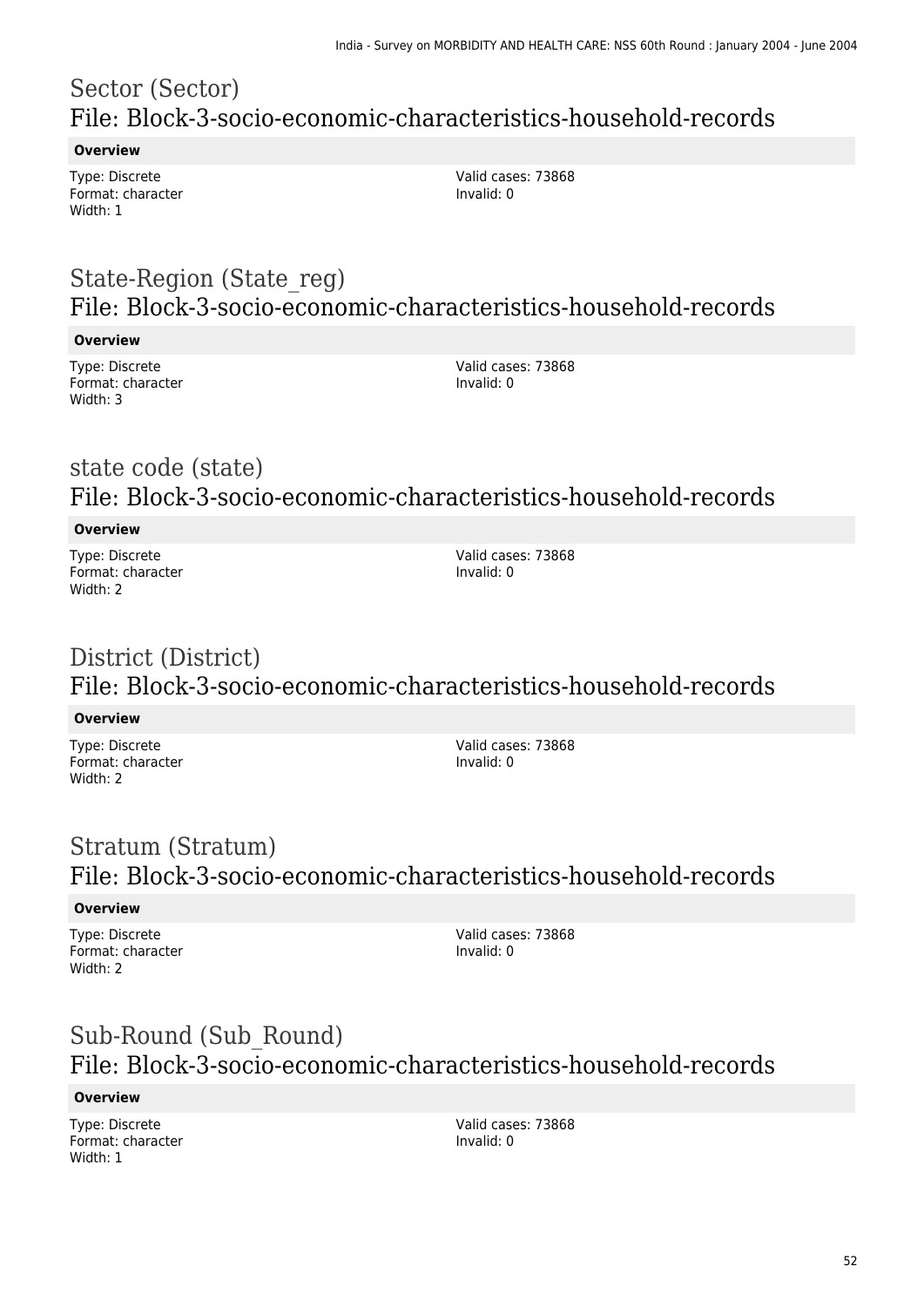# Sub-Sample (Sub\_Sample) File: Block-3-socio-economic-characteristics-household-records

### **Overview**

Type: Discrete Format: character Width: 1

Valid cases: 73868 Invalid: 0

# FOD Sub-Region (FOD\_SR) File: Block-3-socio-economic-characteristics-household-records

### **Overview**

Type: Discrete Format: character Width: 4

Valid cases: 73868 Invalid: 0

## LOT/FSU Serial No. (FSU) File: Block-3-socio-economic-characteristics-household-records

### **Overview**

Type: Discrete Format: character Width: 5

Valid cases: 73868 Invalid: 0

## Hamlet Group/Sub-Block no. (Sub\_block) File: Block-3-socio-economic-characteristics-household-records

### **Overview**

Type: Discrete Format: character Width: 1

Valid cases: 73868 Invalid: 0

## Second Stage Stratum (SS\_stratum) File: Block-3-socio-economic-characteristics-household-records

### **Overview**

Type: Discrete Format: character Width: 1

Valid cases: 73868 Invalid: 0

## Sample HHS No. (HS\_No) File: Block-3-socio-economic-characteristics-household-records

### **Overview**

Type: Discrete Format: character Width: 2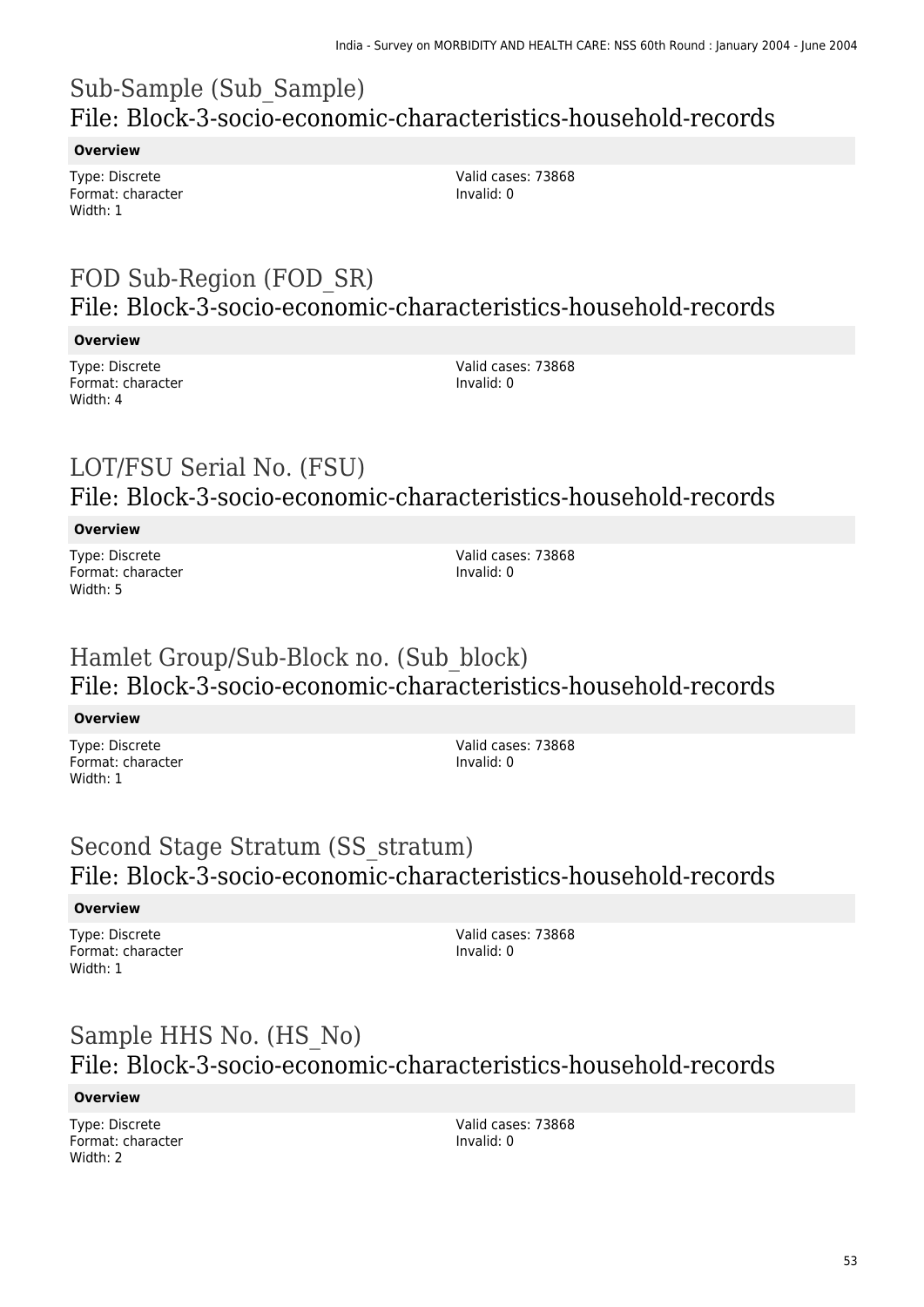# HHS Size (Hhsize) File: Block-3-socio-economic-characteristics-household-records

### **Overview**

Type: Continuous Format: numeric Width: 2 Decimals: 0

### **Interviewer instructions**

Valid cases: 73868 Invalid: 0

The size of the sample household will be recorded against this item. For detailed definition please see paras 1.9.1 to 1.9.3 of Chapter One. This number will be same as the last serial number recorded in column 1 of block 4.

# NIC Code(5-digit) (B3\_q2) File: Block-3-socio-economic-characteristics-household-records

### **Overview**

Type: Discrete Format: character Width: 5

Valid cases: 68994 Invalid: 0

Valid cases: 68985

Invalid: 0

### **Interviewer instructions**

principal industry (NIC-1998): The description of the principal household industry will be recorded in the space provided. The cell for entry against item 2 has been split for recording each digit separately. The appropriate five-digit industry code of the NIC 1998 will be recorded here.

# NCO Code(3-digit) (B3\_q3) File: Block-3-socio-economic-characteristics-household-records

### **Overview**

Type: Discrete Format: character Width: 3

### **Interviewer instructions**

principal occupation (NCO-1968): The description of the principal household occupation will be recorded in the space provided. The appropriate three-digit occupation code of the NCO 1968 is to be recorded in the three cells, which have been provided for recording each digit separately. The procedure for determination of principal industry and occupation has been described in para 1.9.37 of Chapter One.

# HHS type (B3\_q4) File: Block-3-socio-economic-characteristics-household-records

### **Overview**

Type: Discrete Format: character Width: 2

Valid cases: 73868 Invalid: 0

### **Interviewer instructions**

The household type code based on the means of livelihood of a household will be decided on the basis of the source of the household's income during the 365 days preceding the date of survey. For this purpose, only the household's income (net income and not gross income) from economic activities will be considered; but the incomes of servants and paying guests will not be taken into account.

The codes are re-genated by conatenating sector code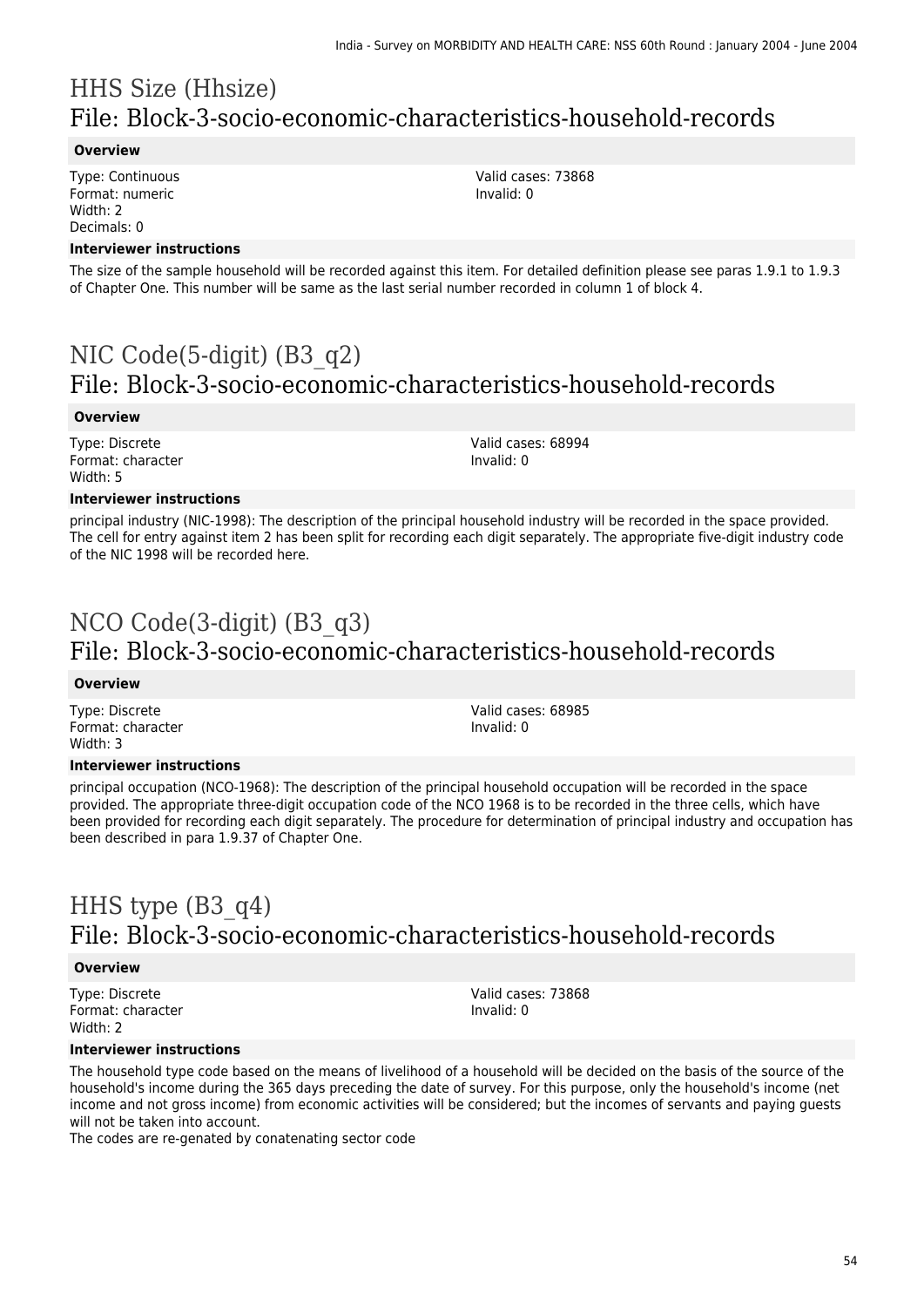# Religion (B3\_q5) File: Block-3-socio-economic-characteristics-household-records

## **Overview**

Type: Discrete Format: character Width: 1

## **Interviewer instructions**

The religion of the household will be recorded against this item in codes. If different members of the household belong to different religions, the religion of the head of the household will be considered as the religion of the household.

# Social Group (B3\_q6) File: Block-3-socio-economic-characteristics-household-records

### **Overview**

Type: Discrete Format: character Width: 1

Valid cases: 73845 Invalid: 0

### **Interviewer instructions**

Whether or not the household belongs to scheduled tribe, scheduled caste or other backward class will be indicated against this item in terms of the specified codes

# Land Possessed (B3\_q7) File: Block-3-socio-economic-characteristics-household-records

**Overview**

Type: Discrete Format: character Width: 2

Valid cases: 73705 Invalid: 0

### **Interviewer instructions**

Land possessed is given by (land owned including land under 'owner like possession') + (land leased-in) - (land leased out) + (any land possessed by the household which is neither owned nor leased-in). For detailed definition please see para 1.9.10 of Chapter One. The land possessed by the household is to be recorded in terms of specified codes

# Type of Structure (B3\_q8) File: Block-3-socio-economic-characteristics-household-records

### **Overview**

Type: Discrete Format: character Width: 1

Valid cases: 73854 Invalid: 0

### **Interviewer instructions**

The type of structure refers to the materials used for different parts of building and is to be identified as per the definitions given earlier for each of the different types of structure viz., pucca, semi-pucca, serviceable kutcha and non-serviceable kutcha . For detailed definition please see paras 1.9.4 to 1.9.6 of Chapter One. If the household had no structure to live in, it is also to be entered against this item.

# Type of Latrine (B3\_q9) File: Block-3-socio-economic-characteristics-household-records **Overview**

55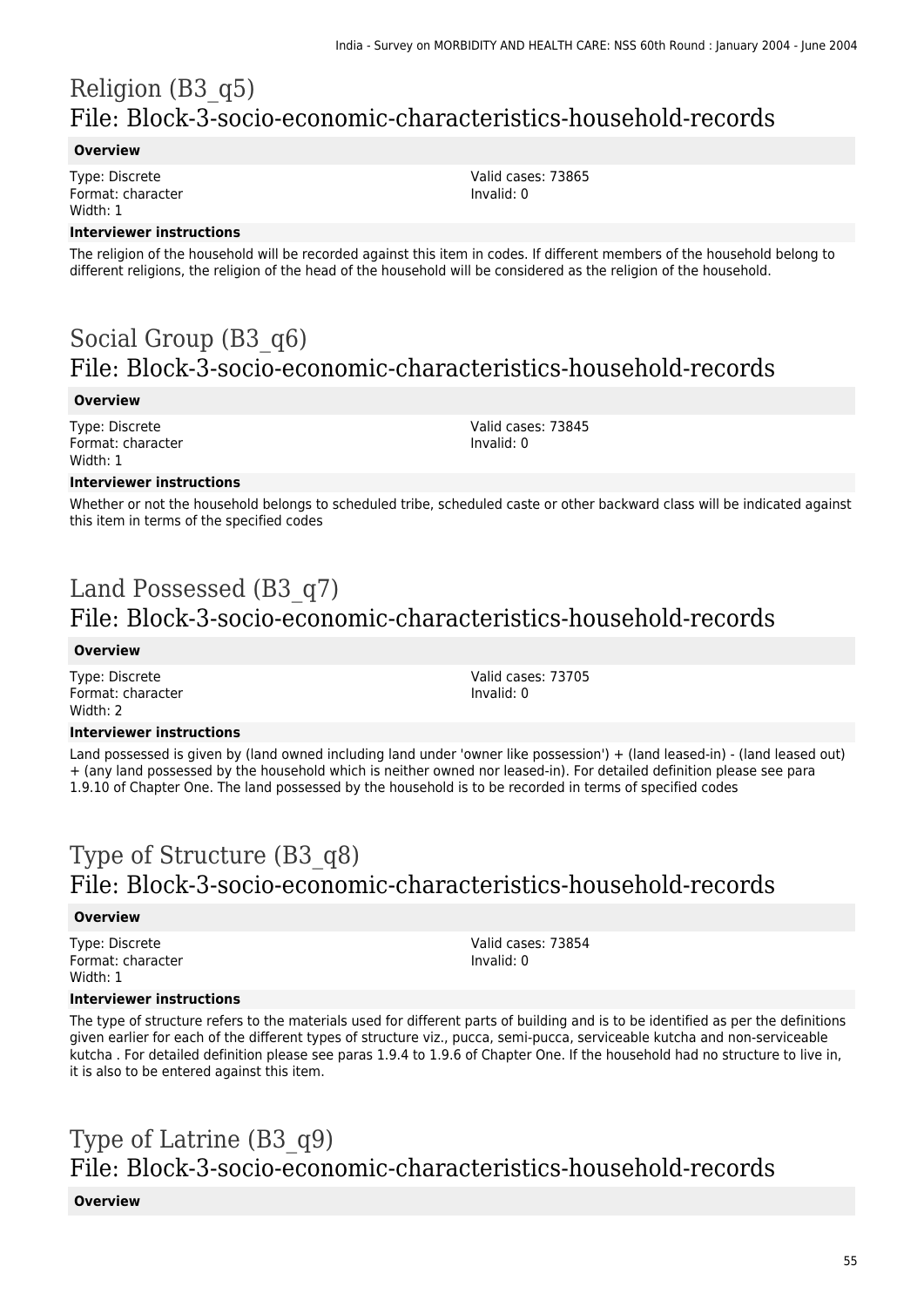# Type of Latrine (B3\_q9) File: Block-3-socio-economic-characteristics-household-records

Type: Discrete Format: character Width: 1

### Valid cases: 73840 Invalid: 0

### **Interviewer instructions**

The information about the type of latrine used by the household will be recorded in codes.If the household does not have any latrine facility, i.e., its members use open area as latrine code 4 will be recorded. In a few areas, one may still comes across latrines that are serviced by scavengers. These are called service latrines. A latrine connected to underground sewerage system is called flush system latrine. A latrine connected to underground septic chambers will be considered as a septic tank latrine. A latrine connected to a pit dug in earth is called a pit latrine. If the household uses a latrine of any other type, code 9 will be recorded.

# Type of Drainage (B3\_q10) File: Block-3-socio-economic-characteristics-household-records

### **Overview**

Type: Discrete Format: character Width: 1

Valid cases: 73851 Invalid: 0

Valid cases: 73862

Invalid: 0

### **Interviewer instructions**

Drainage arrangement means arrangement for carrying off the wastewater and liquid waste of the house. Information on the type of drainage available to the household members will be recorded against this item in codes.

# Source of Drinking Water (B3\_q11) File: Block-3-socio-economic-characteristics-household-records

### **Overview**

Type: Discrete Format: character Width: 1

### **Interviewer instructions**

The information in respect of the household's major source of drinking water will be collected and entered against this item in codes.

# Drinking water treated? (B3\_q12) File: Block-3-socio-economic-characteristics-household-records

### **Overview**

Type: Discrete Format: character Width: 1

Valid cases: 73868 Invalid: 0

### **Interviewer instructions**

It is to be ascertained whether any treatment of water is done before drinking. Some involve the precipitation of soluble impurities and others, the separating out of insoluble impurities through various kinds of "filters" including cloth screens. Bacteria in the water are killed by boiling the water or by ultraviolet rays in the "Aquaguard"-type water treatment appliances. All these cases are to be considered as "treatment" of water. If any such treatment of water is done before drinking then code 1 is to be recorded. Otherwise, code 2 will be recorded.

# Type of water treatment (B3\_q13) File: Block-3-socio-economic-characteristics-household-records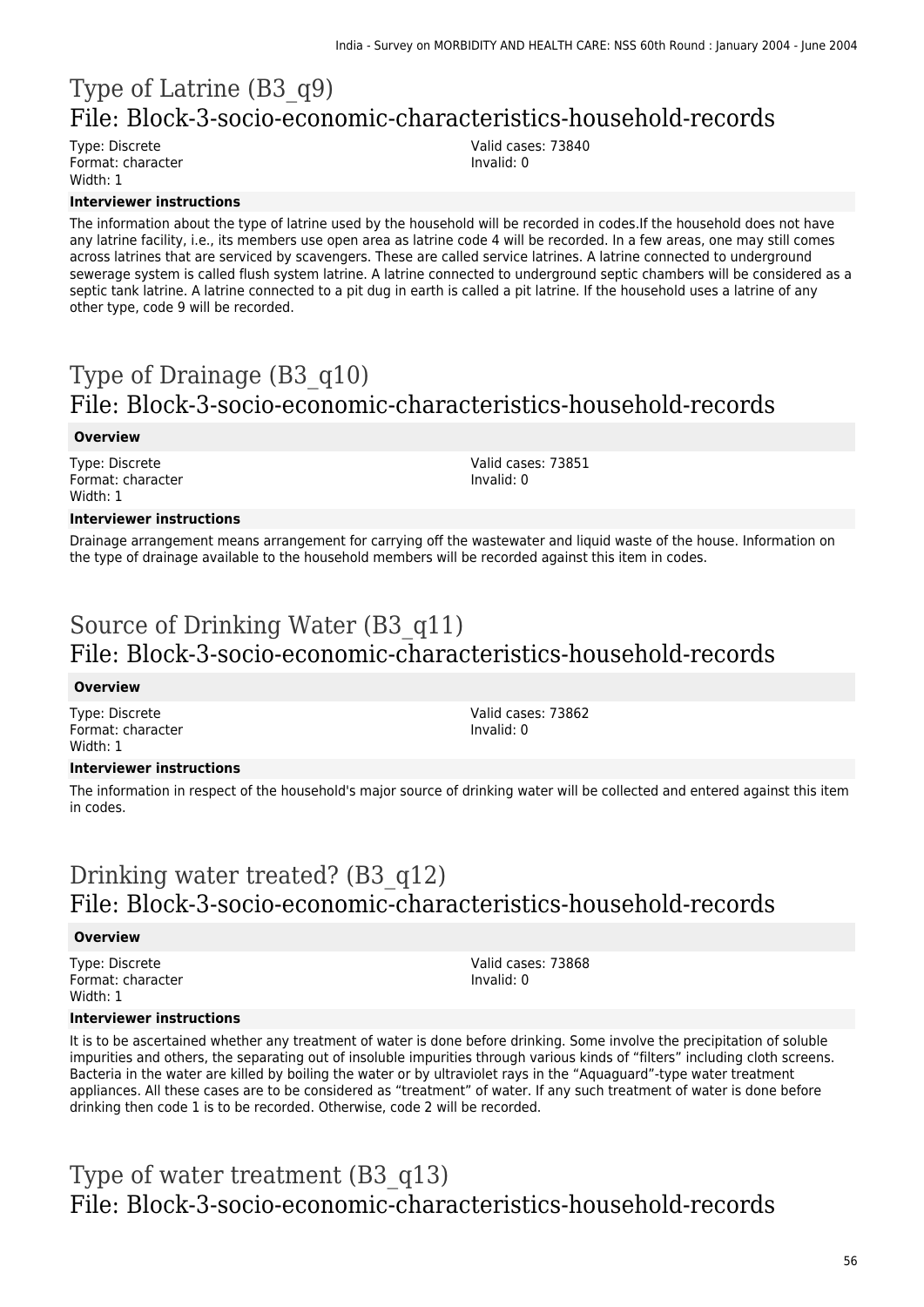# Type of water treatment (B3\_q13) File: Block-3-socio-economic-characteristics-household-records

### **Overview**

Type: Discrete Format: character Width: 1

### **Interviewer instructions**

The entries are to be recorded here in codes. Treatment of water with "Zeoline"-type tablets or with alum or with bleaching powder, may be classified under 'any disinfectant' (code 5). "Filter" (code 3) refers to commercially produced filters (usually of the "candle" type). "Aquaguard"-type appliances, although they contain a filtering device in addition to the ultraviolet radiation chamber, will not be classified under "filter" but will get code 1.

## Source of energy for cooking (B3\_q14) File: Block-3-socio-economic-characteristics-household-records

### **Overview**

Type: Discrete Format: character Width: 2

Valid cases: 73842 Invalid: 0

Valid cases: 20664

Invalid: 0

### **Interviewer instructions**

Against this item, the code corresponding to the primary source of energy that is used by the household for cooking during last 30 days preceding the date of survey, will be recorded. If more than one type of energy is utilised, the primary or principal one on the basis of its use will have to be identified and the corresponding code will be noted in the appropriate box.

## Any pet animal? (B3\_q15) File: Block-3-socio-economic-characteristics-household-records

### **Overview**

Type: Discrete Format: character Width: 1

Valid cases: 73524 Invalid: 0

### **Interviewer instructions**

It is to be ascertained whether the household has any pet animals like pet dogs, cats, birds, etc. in the same premises. The information is to be recorded in terms of code. Code 1 will be recorded if the household has any pet animal and 2 otherwise.

# Hhld. Exp.-Purchase(Rs) (B3\_q16) File: Block-3-socio-economic-characteristics-household-records

### **Overview**

Type: Continuous Format: numeric Width: 6 Decimals: 0 Range: 0-102000

Valid cases: 73588 Invalid: 280 Minimum: 0 Maximum: 102000 Mean: 2815.5 Standard deviation: 2617.4

#### **Interviewer instructions**

Items 16 to 21: household consumer expenditure during last 30 days: Basically, the five items 16-20 constitute a break-up of monthly household consumer expenditure (item 21) corresponding to five different ways - cash payment and four alternatives - in which an item of consumption may be acquired by a household or may become available to a household.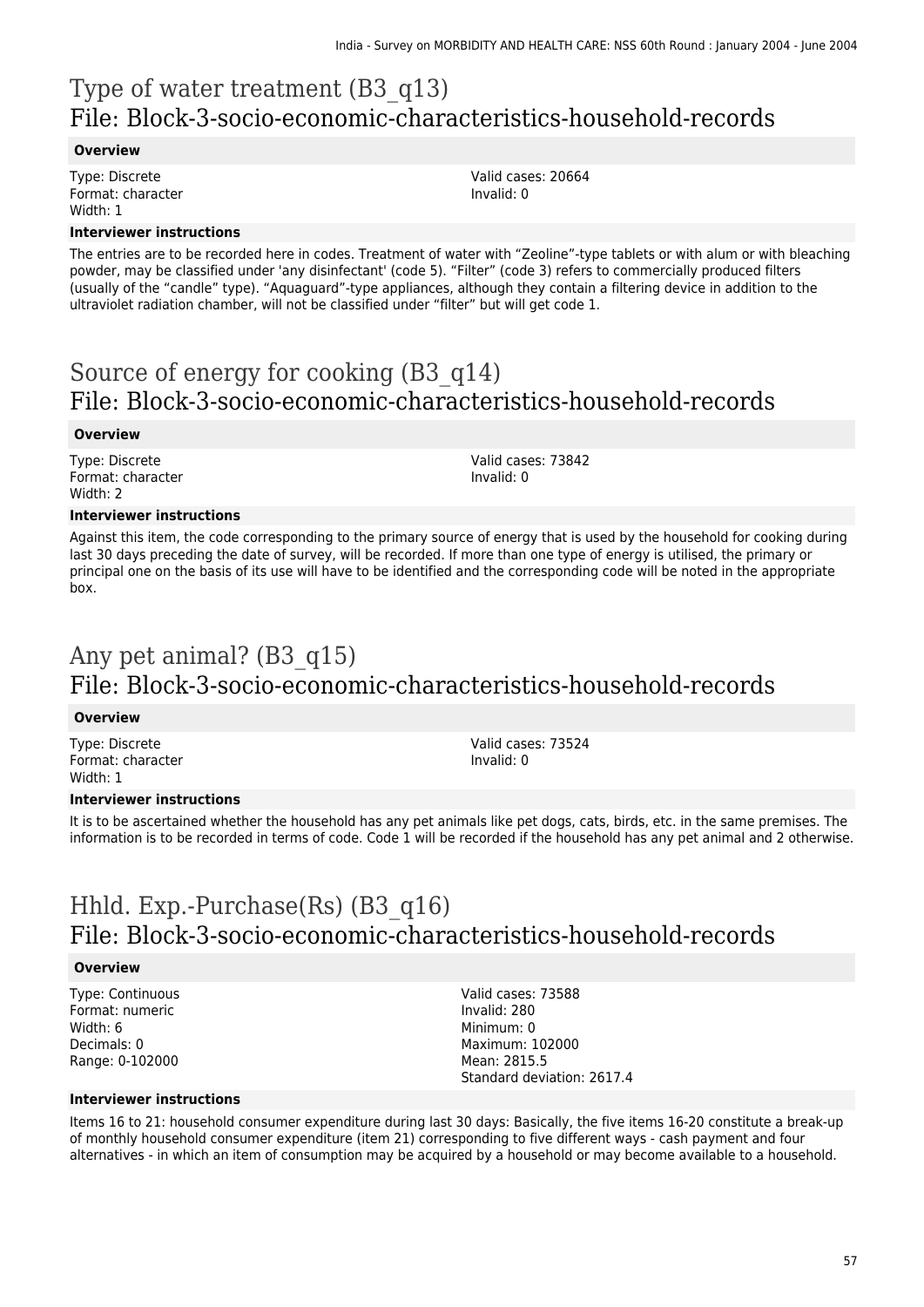# Hhld. Exp.-Home-Produced Stock(Rs) (B3\_q17) File: Block-3-socio-economic-characteristics-household-records

### **Overview**

Type: Continuous Format: numeric Width: 6 Decimals: 0 Range: 0-215000

Valid cases: 35996 Invalid: 37872 Minimum: 0 Maximum: 215000 Mean: 831.5 Standard deviation: 1510.9

# Hhld. Exp.-Receipts in Exchange(Rs) (B3\_q18) File: Block-3-socio-economic-characteristics-household-records

### **Overview**

Type: Continuous Format: numeric Width: 5 Decimals: 0 Range: 0-25000

Valid cases: 7508 Invalid: 66360 Minimum: 0 Maximum: 25000 Mean: 239.8 Standard deviation: 531.2

# Hhld. Exp.-Gifts and Loans(Rs) (B3\_q19) File: Block-3-socio-economic-characteristics-household-records

### **Overview**

Type: Continuous Format: numeric Width: 5 Decimals: 0 Range: 0-50000

Valid cases: 10428 Invalid: 63440 Minimum: 0 Maximum: 50000 Mean: 299.7 Standard deviation: 1122.5

# Hhld. Exp.-Free Collection(Rs) (B3\_q20) File: Block-3-socio-economic-characteristics-household-records

### **Overview**

Type: Continuous Format: numeric Width: 5 Decimals: 0 Range: 0-30000

Valid cases: 34838 Invalid: 39030 Minimum: 0 Maximum: 30000 Mean: 201.4 Standard deviation: 323.1

## Hhld. Exp.-Total(Rs) (B3\_q21) File: Block-3-socio-economic-characteristics-household-records

### **Overview**

Type: Continuous Format: numeric Width: 6 Decimals: 0 Range: 0-220000

Valid cases: 73863 Invalid: 5 Minimum: 0 Maximum: 220000 Mean: 3371.9 Standard deviation: 2940.4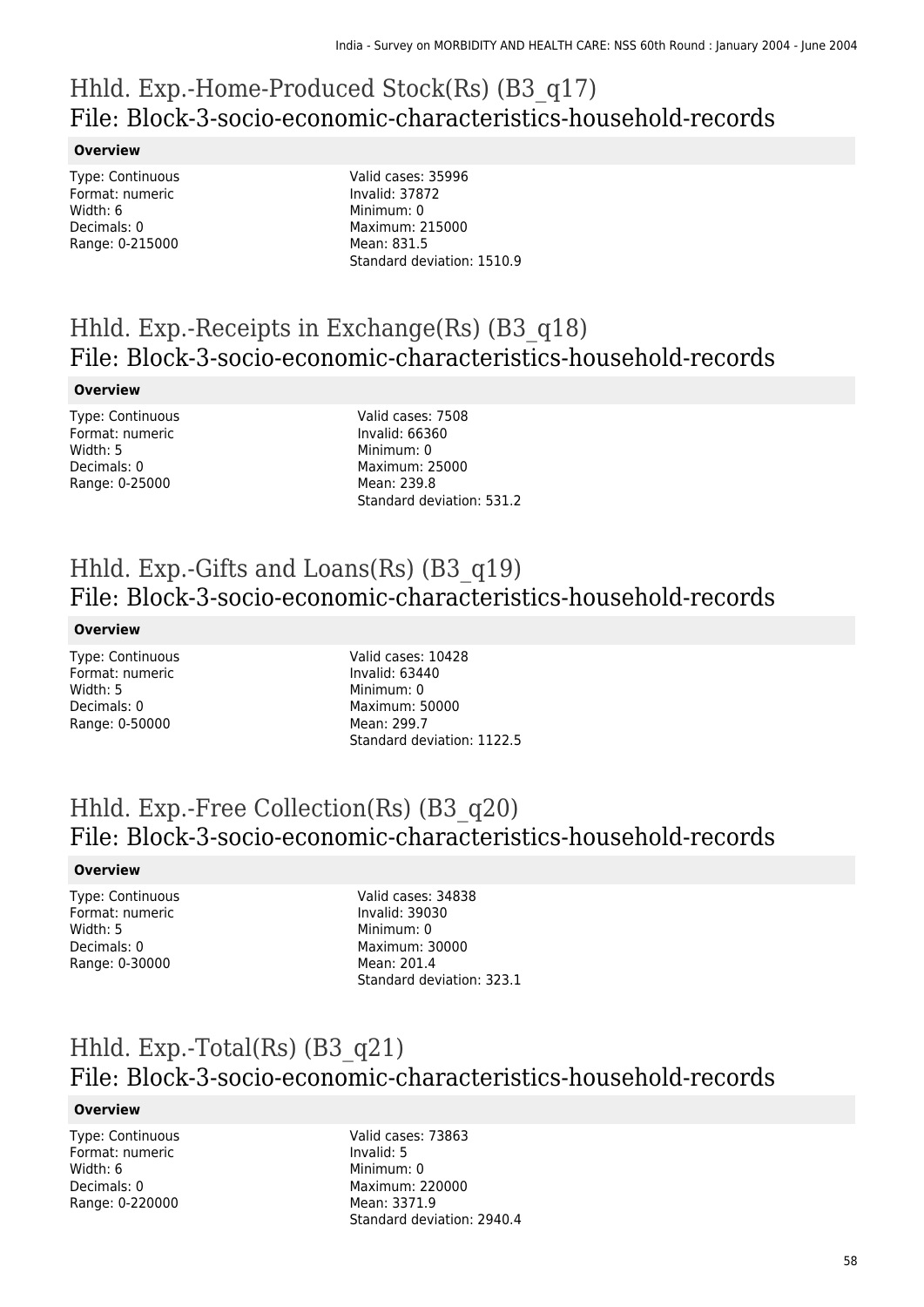# Multipliier Combined (Mult\_combined) File: Block-3-socio-economic-characteristics-household-records

### **Overview**

Type: Continuous Format: numeric Width: 8 Decimals: 2 Range: 2.25-89090.625 Valid cases: 73868 Invalid: 0 Minimum: 2.3 Maximum: 89090.6 Mean: 2690.9 Standard deviation: 3368.4

## Multipliier ss (Mult ss) File: Block-3-socio-economic-characteristics-household-records

### **Overview**

Type: Continuous Format: numeric Width: 9 Decimals: 2 Range: 4.5-178181.25 Valid cases: 73868 Invalid: 0 Minimum: 4.5 Maximum: 178181.3 Mean: 5381.8 Standard deviation: 6736.8

# nss (NSS) File: Block-3-socio-economic-characteristics-household-records

### **Overview**

Type: Continuous Format: numeric Width: 2 Decimals: 0 Range: 1-40

Valid cases: 73868 Invalid: 0 Minimum: 1 Maximum: 40 Mean: 6.8 Standard deviation: 6.3

# nsc (NSC) File: Block-3-socio-economic-characteristics-household-records

## **Overview**

Type: Continuous Format: numeric Width: 2 Decimals: 0 Range: 3-80

Valid cases: 73868 Invalid: 0 Minimum: 3 Maximum: 80 Mean: 13.5 Standard deviation: 12.7

## Posted Multiplier (Mult) File: Block-3-socio-economic-characteristics-household-records

## **Overview**

Type: Continuous Format: numeric Width: 8 Decimals: 0 Range: 450-17818125 Valid cases: 73868 Invalid: 0 Minimum: 450 Maximum: 17818125 Mean: 538178 Standard deviation: 673678.6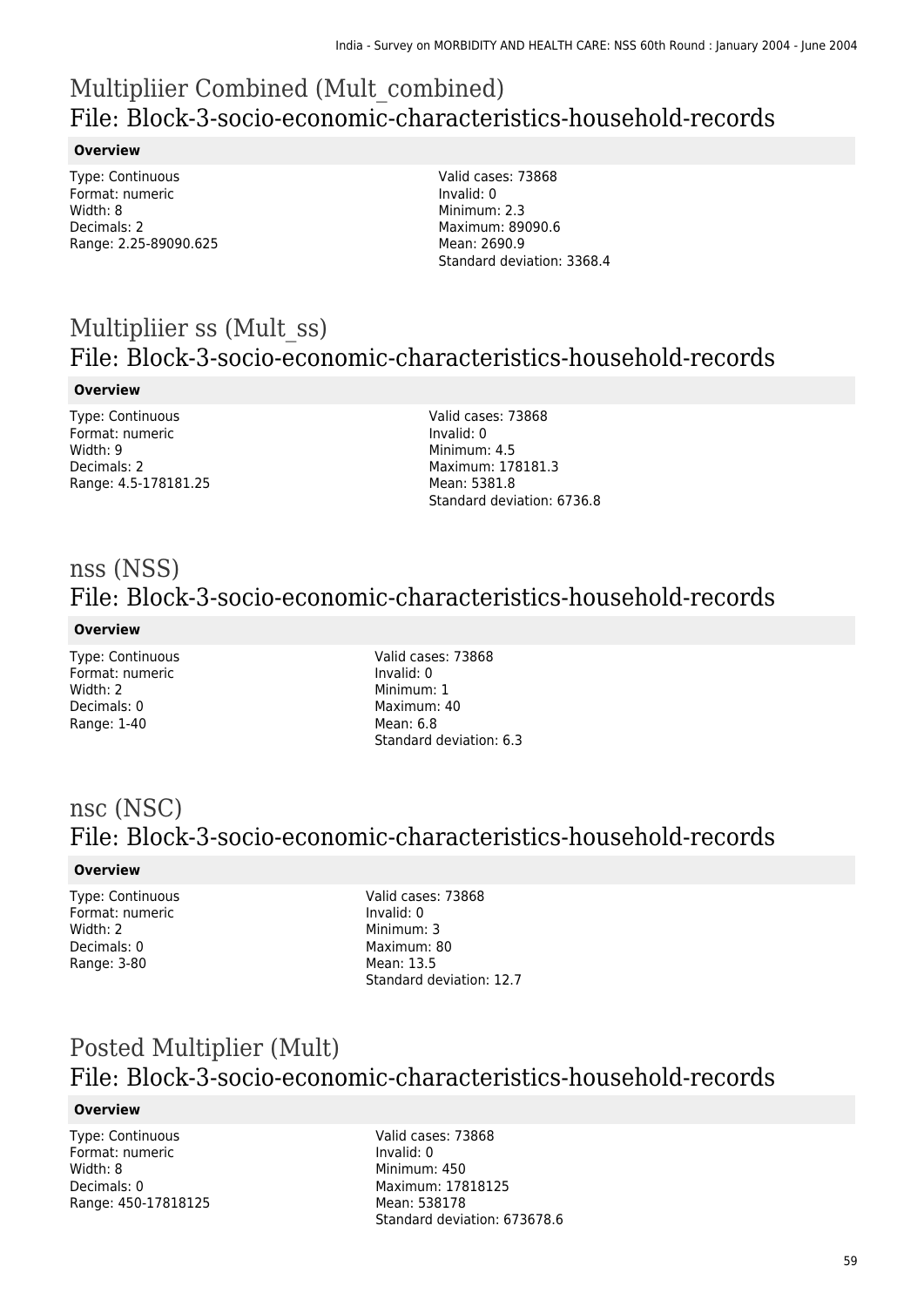India - Survey on MORBIDITY AND HEALTH CARE: NSS 60th Round : January 2004 - June 2004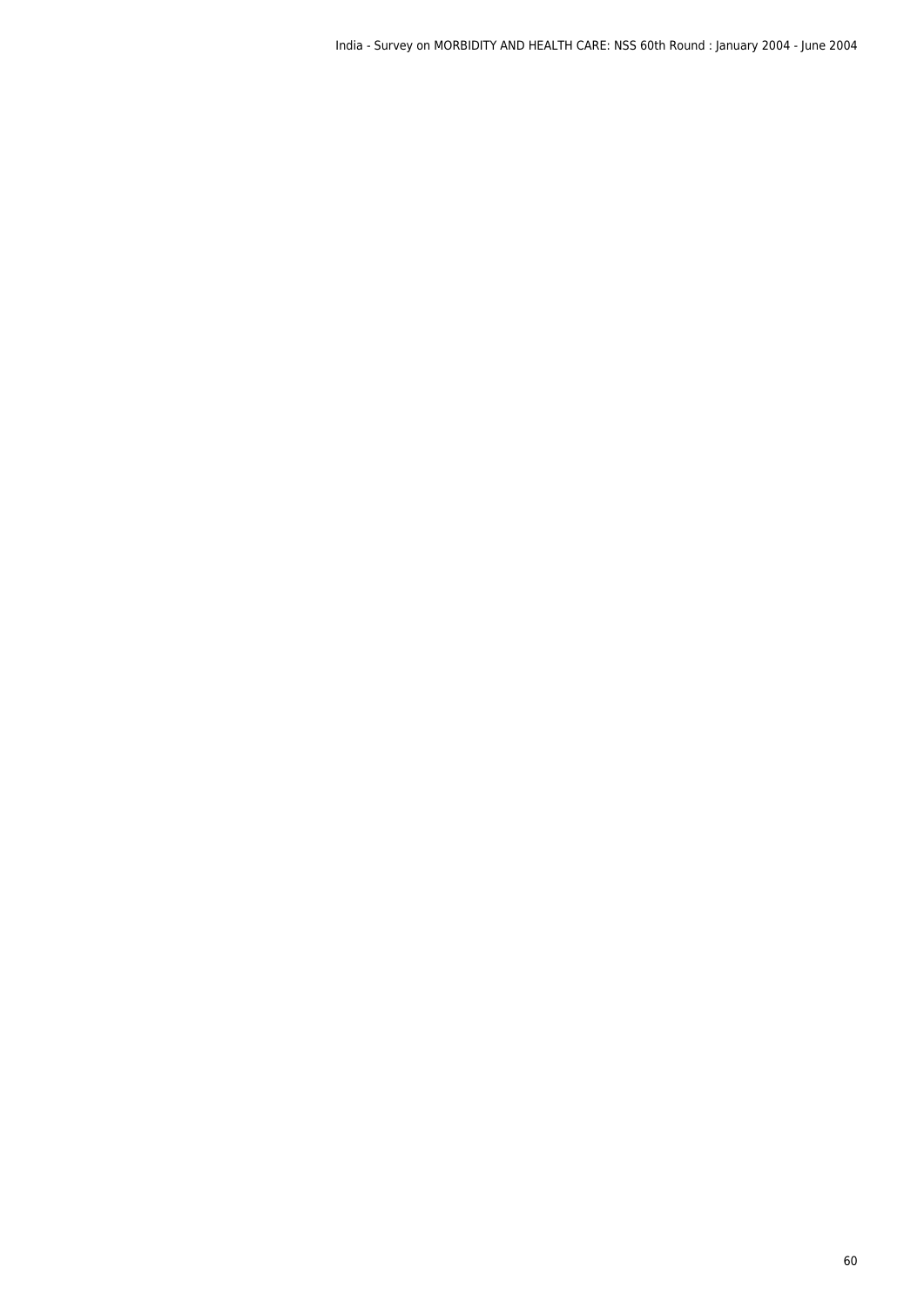# Key to locate Prson (key\_Persn) File: Block-4-Demographic-particulars-members-records

### **Overview**

Type: Discrete Format: character Width: 11

Valid cases: 383338 Invalid: 0

# Key to locate hhno (key\_hh) File: Block-4-Demographic-particulars-members-records

### **Overview**

Type: Discrete Format: character Width: 9

Valid cases: 383338 Invalid: 0

# Record identifier (Rec\_id) File: Block-4-Demographic-particulars-members-records

### **Overview**

Type: Discrete Format: character Width: 2

Valid cases: 383338 Invalid: 0

## Centre code,Round,Shift (CSR) File: Block-4-Demographic-particulars-members-records

### **Overview**

Type: Discrete Format: character Width: 3

Valid cases: 383338 Invalid: 0

## Round (Round) File: Block-4-Demographic-particulars-members-records

### **Overview**

Type: Discrete Format: character Width: 2

Valid cases: 383338 Invalid: 0

## Schedule Number (SchNo) File: Block-4-Demographic-particulars-members-records

### **Overview**

Type: Discrete Format: character Width: 3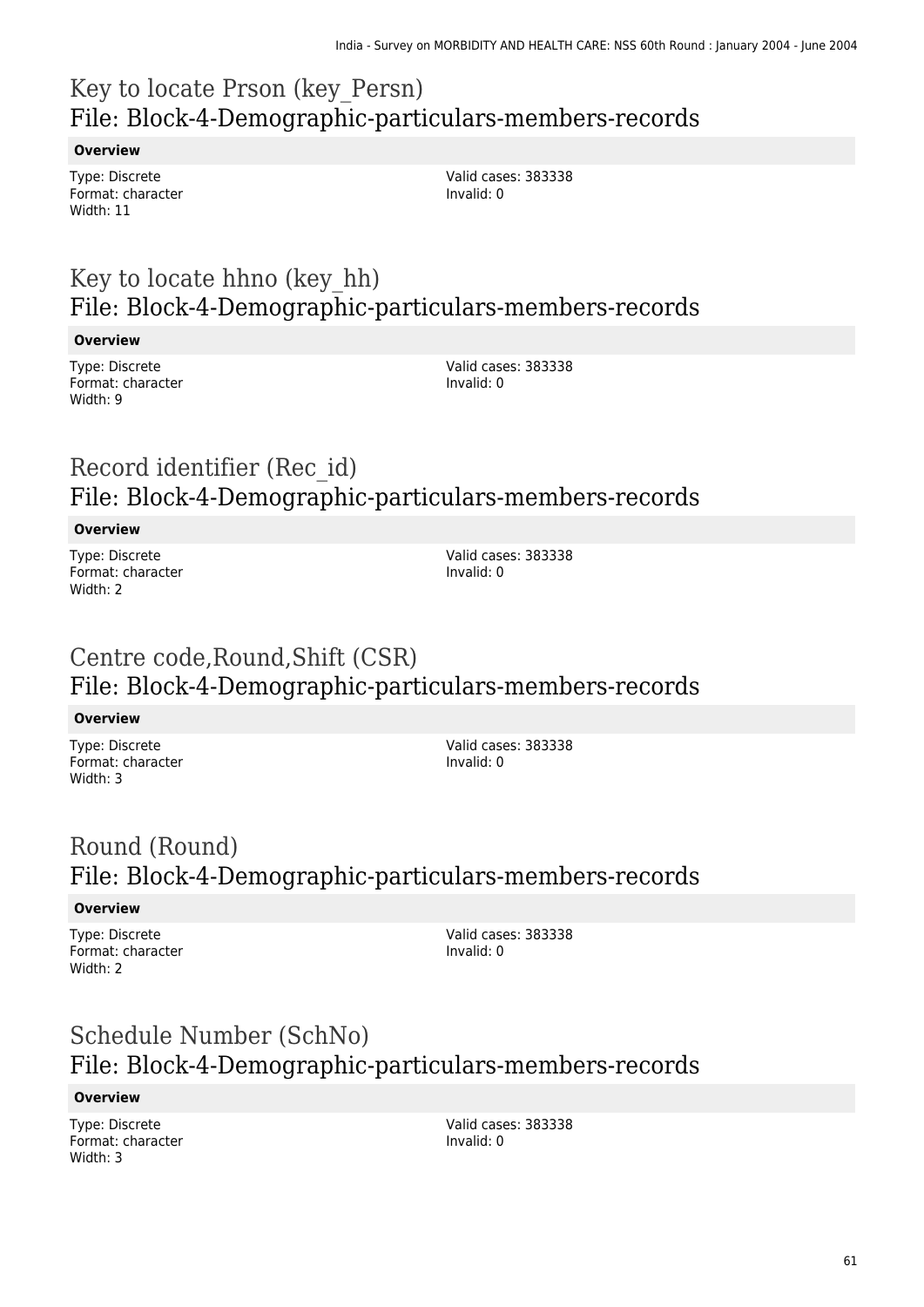# Sample (Sample) File: Block-4-Demographic-particulars-members-records

### **Overview**

Type: Discrete Format: character Width: 1

Valid cases: 383338 Invalid: 0

# Sector (Sector) File: Block-4-Demographic-particulars-members-records

### **Overview**

Type: Discrete Format: character Width: 1

Valid cases: 383338 Invalid: 0

# State-Region (State\_reg) File: Block-4-Demographic-particulars-members-records

### **Overview**

Type: Discrete Format: character Width: 3

Valid cases: 383338 Invalid: 0

## state code (state) File: Block-4-Demographic-particulars-members-records

### **Overview**

Type: Discrete Format: character Width: 2

Valid cases: 383338 Invalid: 0

# District (District) File: Block-4-Demographic-particulars-members-records

### **Overview**

Type: Discrete Format: character Width: 2

Valid cases: 383338 Invalid: 0

## Stratum (Stratum) File: Block-4-Demographic-particulars-members-records

## **Overview**

Type: Discrete Format: character Width: 2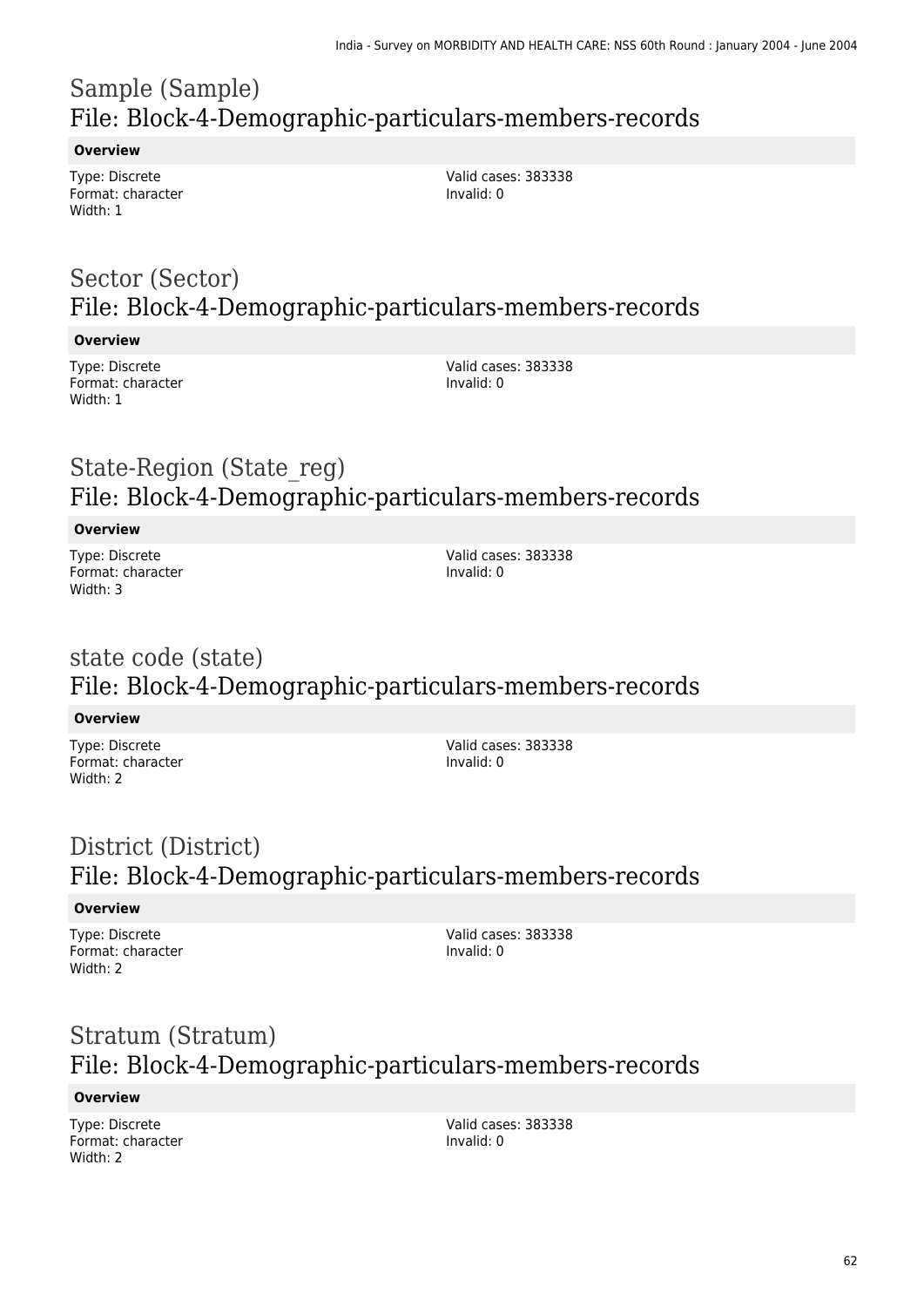# Sub-Round (Sub\_Round) File: Block-4-Demographic-particulars-members-records

### **Overview**

Type: Discrete Format: character Width: 1

Valid cases: 383338 Invalid: 0

# Sub-Sample (Sub\_Sample) File: Block-4-Demographic-particulars-members-records

### **Overview**

Type: Discrete Format: character Width: 1

Valid cases: 383338 Invalid: 0

# FOD Sub-Region (FOD\_SR) File: Block-4-Demographic-particulars-members-records

### **Overview**

Type: Discrete Format: character Width: 4

Valid cases: 383338 Invalid: 0

## LOT/FSU Serial No. (FSU) File: Block-4-Demographic-particulars-members-records

### **Overview**

Type: Discrete Format: character Width: 5

Valid cases: 383338 Invalid: 0

# Hamlet Group/Sub-Block no. (Sub\_block) File: Block-4-Demographic-particulars-members-records

### **Overview**

Type: Discrete Format: character Width: 1

Valid cases: 383338 Invalid: 0

## Second Stage Stratum (SS\_stratum) File: Block-4-Demographic-particulars-members-records

### **Overview**

Type: Discrete Format: character Width: 1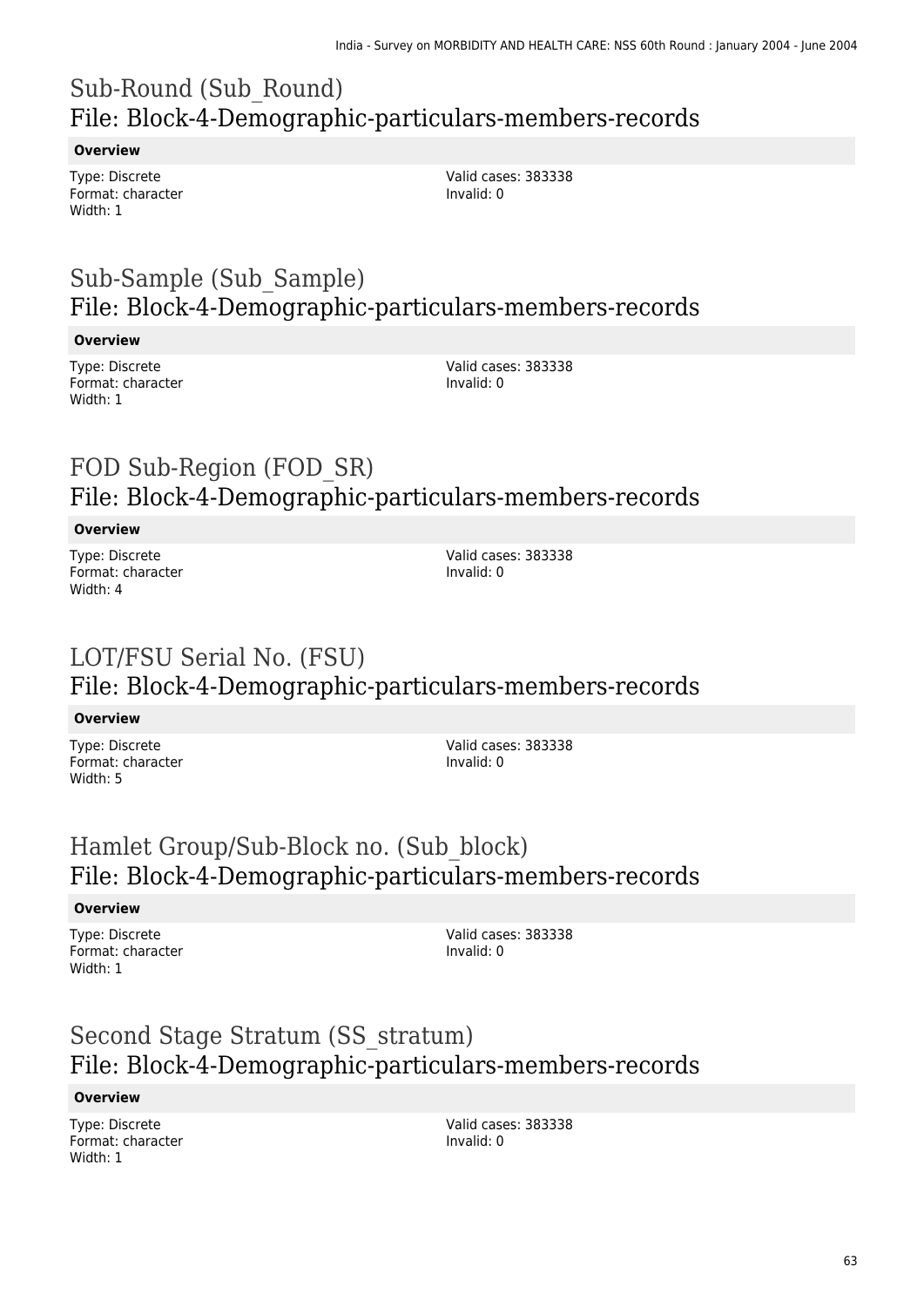# Sample HHS No. (HS\_No) File: Block-4-Demographic-particulars-members-records

### **Overview**

Type: Discrete Format: character Width: 2

Valid cases: 383338 Invalid: 0

# Person Srl. No. (Person\_slno) File: Block-4-Demographic-particulars-members-records

### **Overview**

Type: Discrete Format: character Width: 2

Valid cases: 383338 Invalid: 0

### **Interviewer instructions**

All the members of the sample household will be listed in block 4 using a continuous serial number in column 1. In the list, the head of the household will appear first followed by head's spouse, the first son, first son's wife and their children, second son, second son's wife and their children & so on. After the sons are enumerated, the daughters will be listed followed by other relations, dependants, servants, etc.

# Relation to Head (B4\_c3) File: Block-4-Demographic-particulars-members-records

### **Overview**

Type: Discrete Format: character Width: 2

Valid cases: 383338 Invalid: 0

### **Interviewer instructions**

The family relationship of each member of the household with the head of the household (for the head, the relationship is 'self') expressed in terms of specified codes will be recorded in this column.

# Sex  $(B4\text{ c}4)$ File: Block-4-Demographic-particulars-members-records

### **Overview**

Type: Discrete Format: character Width: 1

Valid cases: 383338 Invalid: 0

### **Interviewer instructions**

For each and every member of the household, sex in terms of the code (male-1, female-2) will be recorded in this column.

# Age  $(B4\ c5)$ File: Block-4-Demographic-particulars-members-records

### **Overview**

Type: Continuous Format: numeric Width: 3 Decimals: 0 Range: 0-819

Valid cases: 383338 Invalid: 0 Minimum: 0 Maximum: 819 Mean: 27.3 Standard deviation: 20.1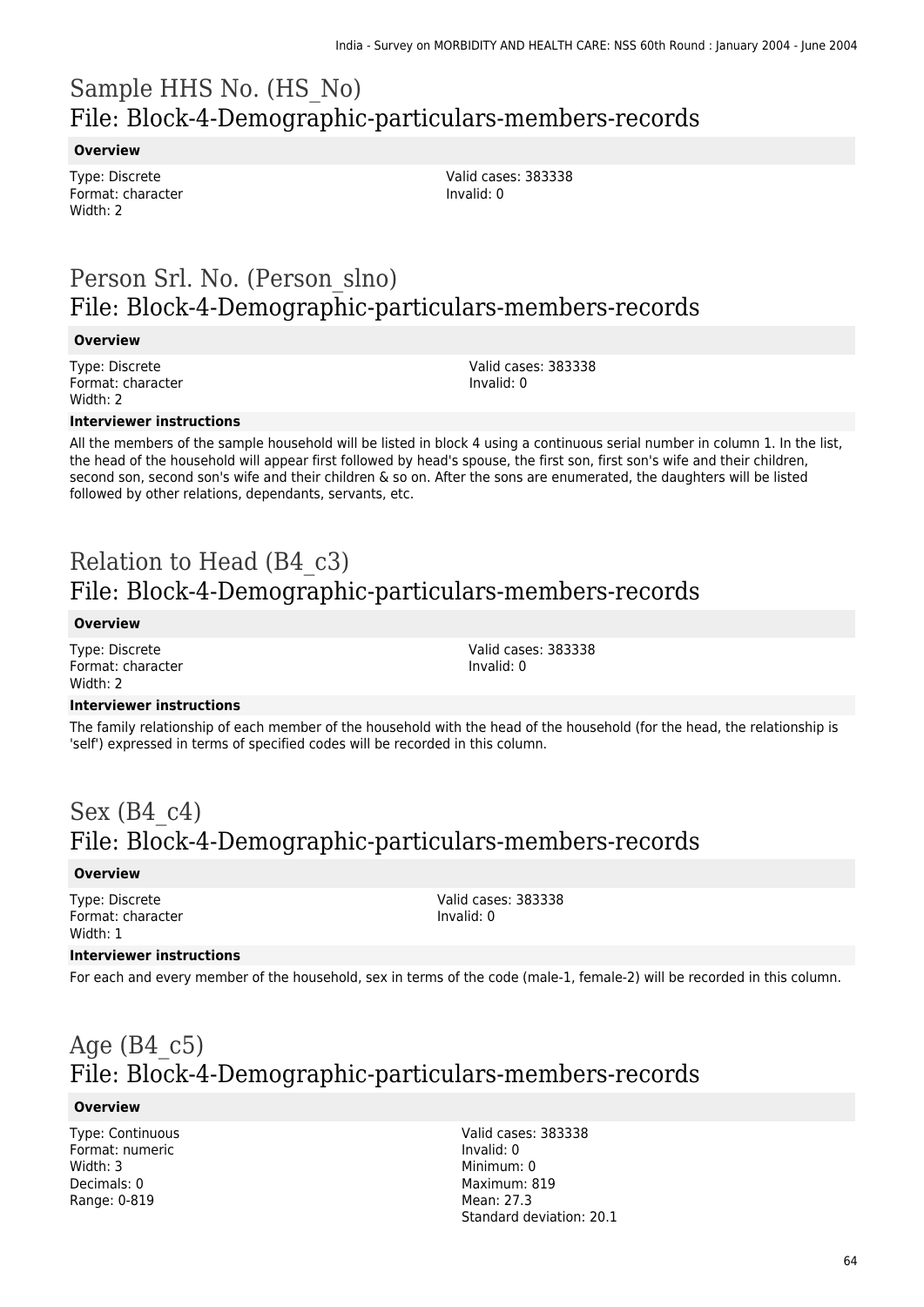# Age (B4\_c5) File: Block-4-Demographic-particulars-members-records

### **Interviewer instructions**

The age in completed years of all the members listed will be ascertained and recorded in column 5. For infants below one year of age at the time of listing, '0' will be entered in column 5. Similarly, for persons of age 109 years or more, 99 will be entered in this column.

# Marital Status (B4\_c6) File: Block-4-Demographic-particulars-members-records

### **Overview**

Type: Discrete Format: character Width: 1

Valid cases: 383338 Invalid: 0

### **Interviewer instructions**

The marital status of each member will be recorded in terms of the specified code in this column.

# General Eduacation Level (B4\_c7) File: Block-4-Demographic-particulars-members-records

### **Overview**

Type: Discrete Format: character Width: 2

Valid cases: 382995 Invalid: 0

### **Interviewer instructions**

Information regarding the level of general education attained by the members of the household listed will be recorded in column 7 in terms of the specified code. For the purpose of making entries in this column, only the course successfully completed will be considered. For instance, for a person who has studied up to say, first year B.A., his/her educational attainment will be considered as higher secondary (code 07). For a person who has studied up to 12th standard but has not appeared for the final examination or has failed, his/her educational attainment will be considered under 'secondary' (code 06).

## Usual Activity Status (B4\_c8) File: Block-4-Demographic-particulars-members-records

## **Overview**

Type: Discrete Format: character Width: 2

Valid cases: 383338 Invalid: 0

### **Interviewer instructions**

The usual (principal) activity status (as defined in para 1.9.25) of each of the persons will be ascertained and recorded in this column as per the codes

# Whether hospitalised? (B4\_c9) File: Block-4-Demographic-particulars-members-records

### **Overview**

Type: Discrete Format: character Width: 1

**Interviewer instructions**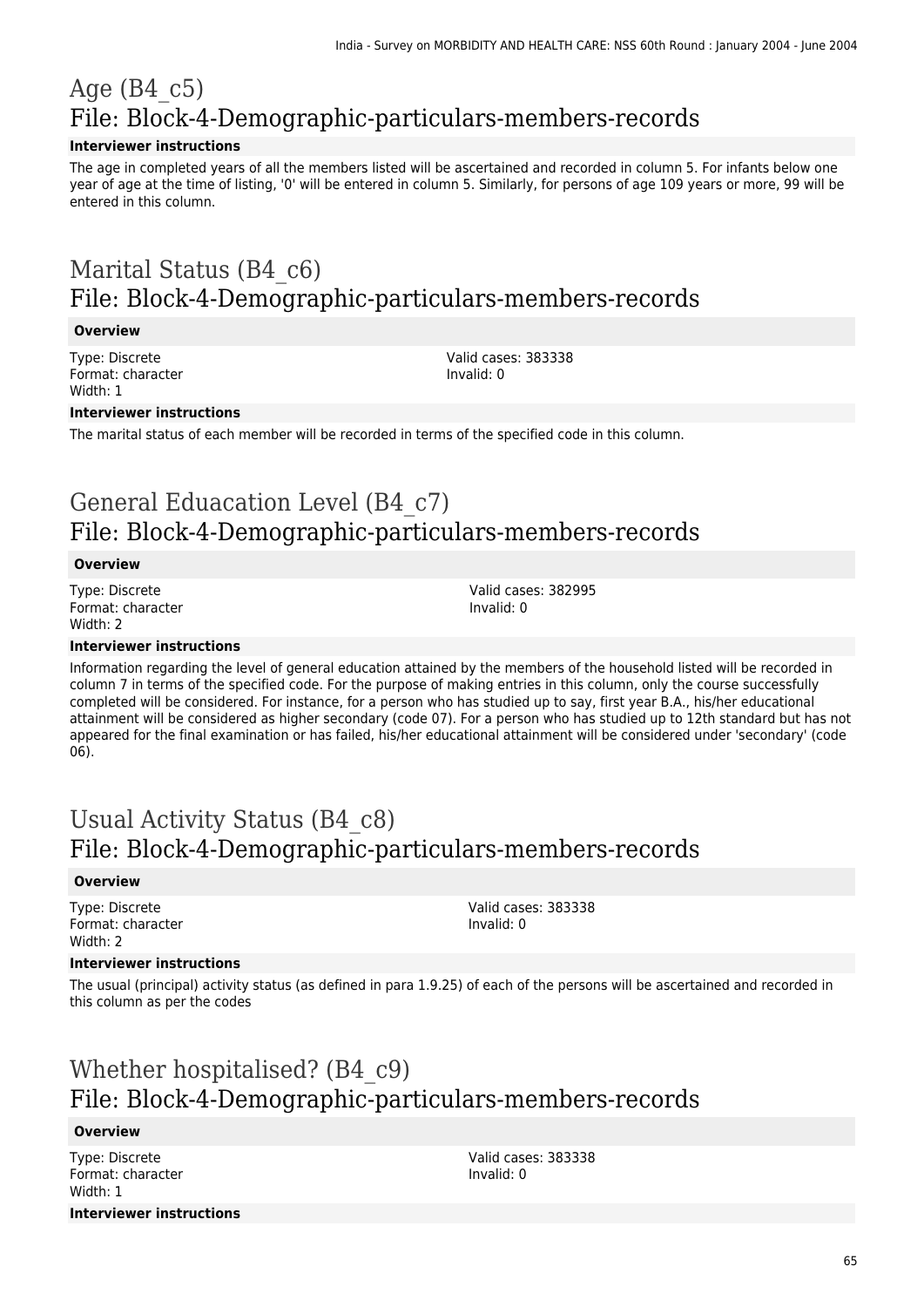# Whether hospitalised? (B4\_c9) File: Block-4-Demographic-particulars-members-records

Whether or not the members of household were hospitalised during last 365 days for treatment of ailments will be enquired upon. Code 1 will be recorded for those who were hospitalised and 2 otherwise.

# No. of times hospitalised (B4\_c10) File: Block-4-Demographic-particulars-members-records

### **Overview**

Type: Continuous Format: numeric Width: 1 Decimals: 0

### Valid cases: 29036 Invalid: 354302

Valid cases: 383338

Invalid: 0

### **Interviewer instructions**

The 'number of times hospitalised' means the number of cases of hospitalisation (see paras 1.9.46 and 1.9.47 of Chapter One for definition of ailment and hospitalisation). Those who were hospitalised for treatment of any ailment during last 365 days i.e., those with code 1 in column 9, for each of them the number of cases of hospitalisation will be entered here.

# Whether ailing-last 15 days? (B4\_c11) File: Block-4-Demographic-particulars-members-records

### **Overview**

Type: Discrete Format: character Width: 1

### **Interviewer instructions**

For each member of the household, it will be enquired whether he/she suffered from any ailment anytime during last 15 days. Those who suffered from any ailment, code 1 will be recorded for them. Otherwise, code 2 will be recorded. It may be noted that some ailments may be treated (either as an inpatient of a hospital or otherwise) and some untreated - both the cases should be considered here.

## Whether ailing-on the day before? (B4\_c12) File: Block-4-Demographic-particulars-members-records

### **Overview**

Type: Discrete Format: character Width: 1

Valid cases: 381565 Invalid: 0

### **Interviewer instructions**

whether ailing on the day before the date of survey : As in column 11, here the reference period is one day - the day before the date of survey. If any member was ailing on the day before the date of survey, for him/her code 1 will be entered here, otherwise code 2 will be entered

# Reporting in col-11-12? (B4\_c13) File: Block-4-Demographic-particulars-members-records

### **Overview**

Type: Discrete Format: character Width: 1

Valid cases: 379418 Invalid: 0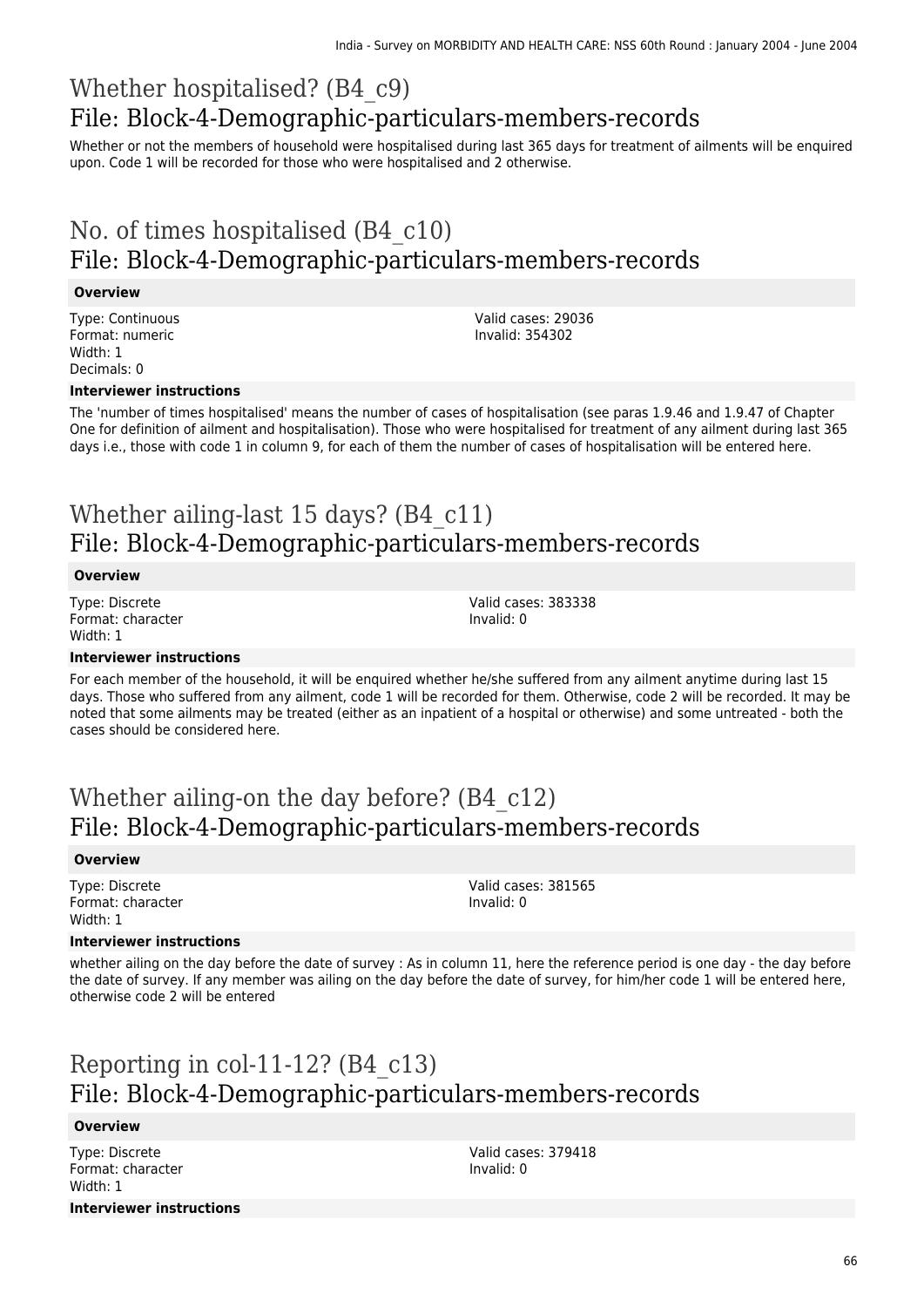# Reporting in col-11-12? (B4\_c13) File: Block-4-Demographic-particulars-members-records

As has already been mentioned, efforts are to be made to collect information relating to ailments of each household member from the member themselves. But in spite of the best efforts it may be possible that this information is provided by some other person, say the head of the household. Code 1 is to be recorded under this column if the ailing member himself/herself provides information for his/her ailments during last 15 days or for the day before the date of survey (cols. 11 & 12). Otherwise, code 2 may be recorded.

# Medical Insurance Premium(Rs) (B4\_c14) File: Block-4-Demographic-particulars-members-records

### **Overview**

Type: Continuous Format: numeric Width: 5 Decimals: 0 Range: 0-80000

Valid cases: 83607 Invalid: 299731 Minimum: 0 Maximum: 80000 Mean: 24 Standard deviation: 487.4

### **Literal question**

annual amount paid on medical insurance premium

### **Interviewer instructions**

Annual amount of money paid by the household as medical insurance premium for each of the household member will be recorded under column 14 in whole number of rupees. Similarly, amount of money paid for various health schemes like that of CGHS, ESI, etc. will be recorded under column 15. It may be noted that for medical insurance premium, only the amount, which is paid for a particular member, will be recorded against that member. In case a fixed amount is paid annually for CGHS or ESI, etc. by the household, the amount is to be apportioned equally between the members of the household who are covered by the health scheme and recorded against each of them. In the case of contribution for CGHS or ESI, if a part of the money is still payable for the last year, it is also to be considered here for recording. If no such amount is paid, a '0' mark may be recorded.

# Health Schemes(Rs) (B4\_c15) File: Block-4-Demographic-particulars-members-records

### **Overview**

Type: Continuous Format: numeric Width: 8 Decimals: 0 Range: 0-61005103 Valid cases: 84107 Invalid: 299231 Minimum: 0 Maximum: 61005103 Mean: 733.9 Standard deviation: 210353.7

### **Literal question**

annual amount paid on health schemes like the CGHS, ESI, etc.:

# Multiplier Combined (Mult\_combined) File: Block-4-Demographic-particulars-members-records

### **Overview**

Type: Continuous Format: numeric Width: 8 Decimals: 2 Range: 2.25-89090.625 Valid cases: 383338 Invalid: 0 Minimum: 2.3 Maximum: 89090.6 Mean: 2501.5 Standard deviation: 3124.3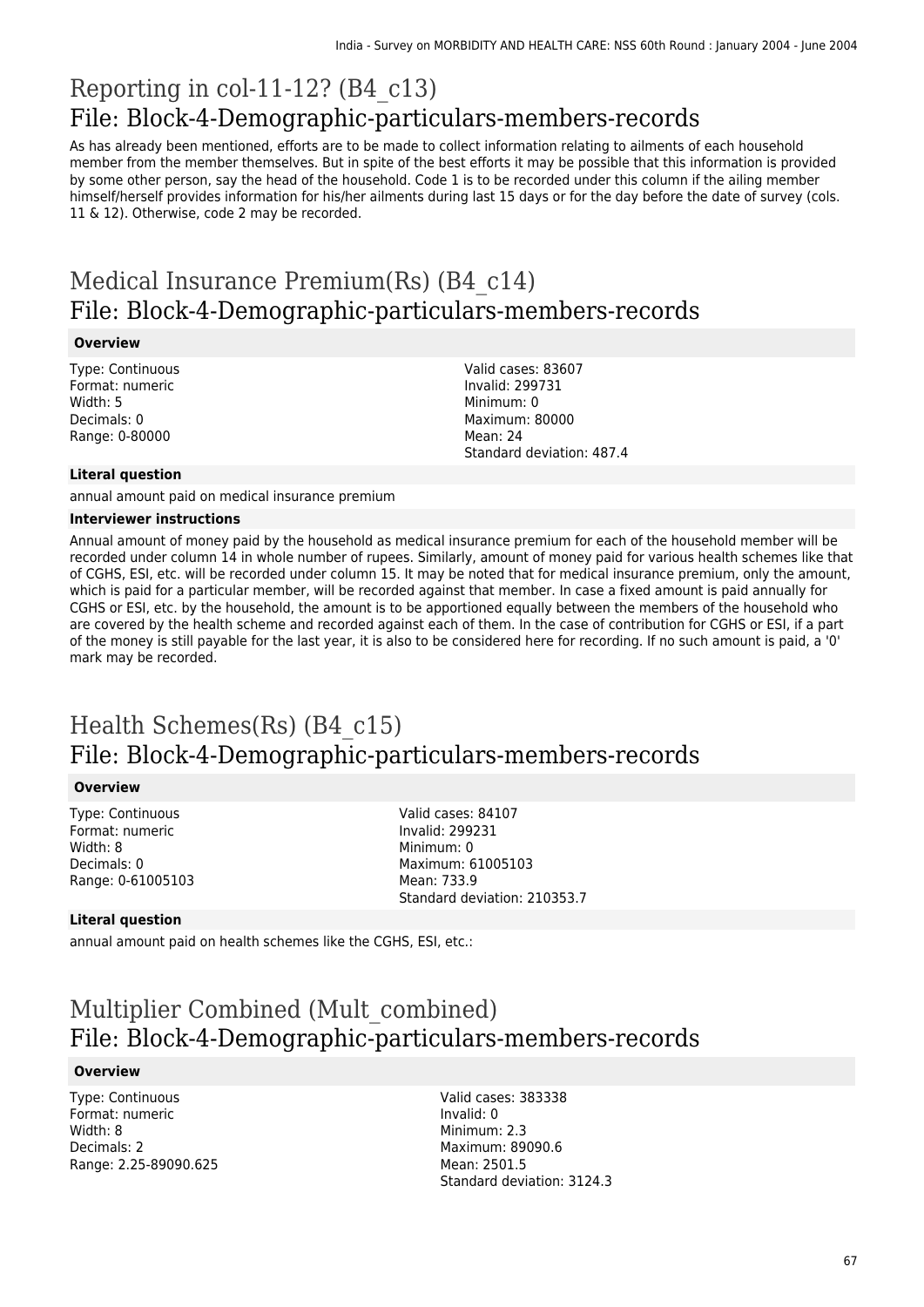# Multiplier SS (Mult\_SS) File: Block-4-Demographic-particulars-members-records

### **Overview**

Type: Continuous Format: numeric Width: 9 Decimals: 2 Range: 4.5-178181.25 Valid cases: 383338 Invalid: 0 Minimum: 4.5 Maximum: 178181.3 Mean: 5003 Standard deviation: 6248.7

# nss (NSS) File: Block-4-Demographic-particulars-members-records

### **Overview**

Type: Continuous Format: numeric Width: 2 Decimals: 0 Range: 1-40

Valid cases: 383338 Invalid: 0 Minimum: 1 Maximum: 40 Mean: 6.6 Standard deviation: 6.1

## nsc (NSC) File: Block-4-Demographic-particulars-members-records

## **Overview**

Type: Continuous Format: numeric Width: 2 Decimals: 0 Range: 3-80

Valid cases: 383338 Invalid: 0 Minimum: 3 Maximum: 80 Mean: 13.2 Standard deviation: 12.3

## Posted Multiplier (Mult) File: Block-4-Demographic-particulars-members-records

## **Overview**

Type: Continuous Format: numeric Width: 8 Decimals: 0 Range: 450-17818125 Valid cases: 383338 Invalid: 0 Minimum: 450 Maximum: 17818125 Mean: 500300.8 Standard deviation: 624869.2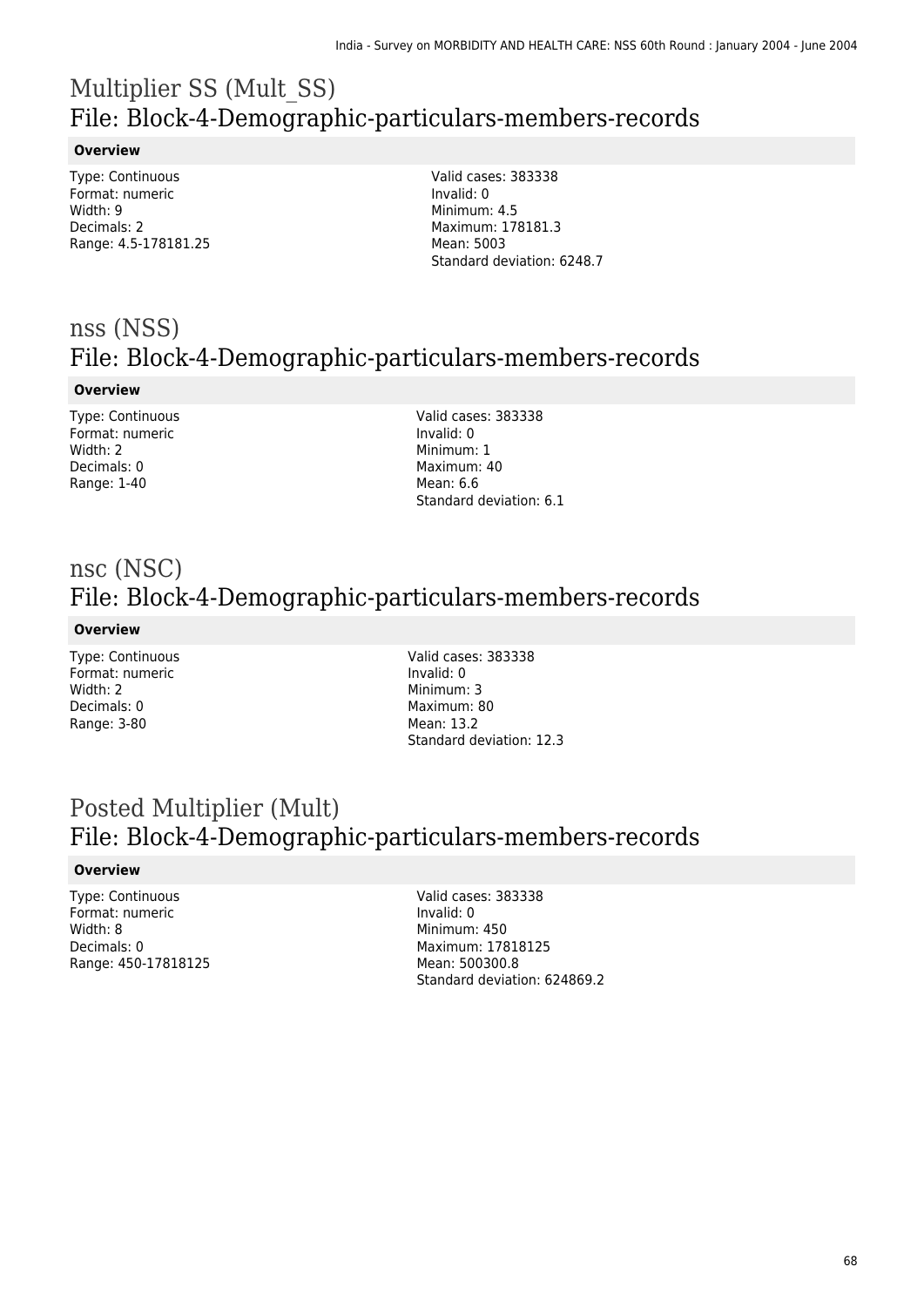## Key to locate Person (Key\_prsn) File: Block-5-particulars-of-deaths-records

### **Overview**

Type: Discrete Format: character Width: 11

Valid cases: 1717 Invalid: 0

# Key to locate HHno (Key\_hhno) File: Block-5-particulars-of-deaths-records

### **Overview**

Type: Discrete Format: character Width: 9

Valid cases: 1717 Invalid: 0

# Record identifier (Rec\_id) File: Block-5-particulars-of-deaths-records

### **Overview**

Type: Discrete Format: character Width: 2

Valid cases: 1717 Invalid: 0

## Centre code,Round,Shift (CSR) File: Block-5-particulars-of-deaths-records

### **Overview**

Type: Discrete Format: character Width: 3

Valid cases: 1717 Invalid: 0

## Round (Round) File: Block-5-particulars-of-deaths-records

### **Overview**

Type: Discrete Format: character Width: 2

Valid cases: 1717 Invalid: 0

## Schedule Number (SchNo) File: Block-5-particulars-of-deaths-records

### **Overview**

Type: Discrete Format: character Width: 3

Valid cases: 1717 Invalid: 0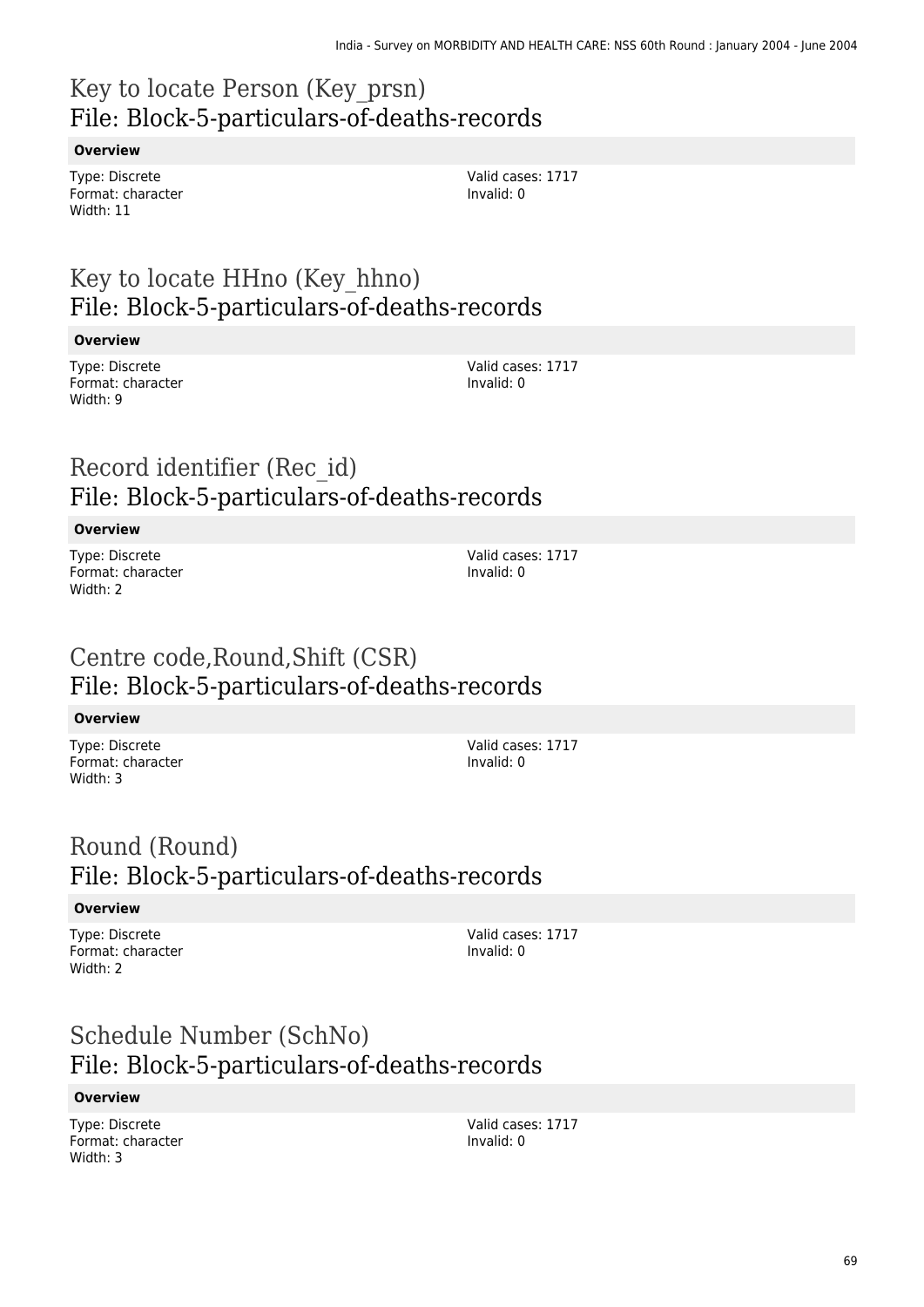# Sample (Sample) File: Block-5-particulars-of-deaths-records

### **Overview**

Type: Discrete Format: character Width: 1

Valid cases: 1717 Invalid: 0

# Sector (Sector) File: Block-5-particulars-of-deaths-records

### **Overview**

Type: Discrete Format: character Width: 1

Valid cases: 1717 Invalid: 0

## State-Region (State\_reg) File: Block-5-particulars-of-deaths-records

### **Overview**

Type: Discrete Format: character Width: 3

Valid cases: 1717 Invalid: 0

## state code (state) File: Block-5-particulars-of-deaths-records

### **Overview**

Type: Discrete Format: character Width: 2

Valid cases: 1717 Invalid: 0

# District (District) File: Block-5-particulars-of-deaths-records

### **Overview**

Type: Discrete Format: character Width: 2

Valid cases: 1717 Invalid: 0

## Stratum (Stratum) File: Block-5-particulars-of-deaths-records

### **Overview**

Type: Discrete Format: character Width: 2

Valid cases: 1717 Invalid: 0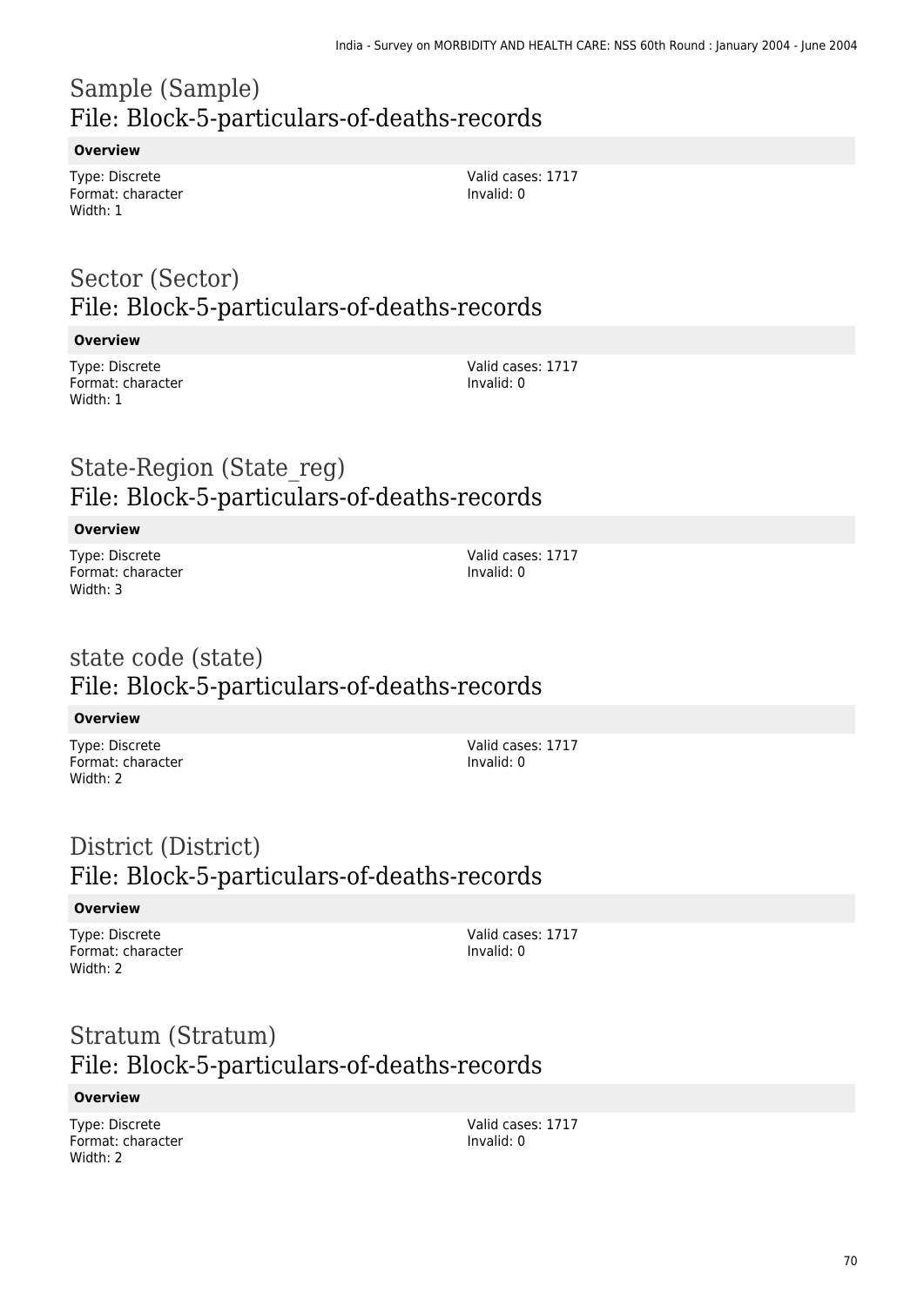# Sub-Round (Sub\_Round) File: Block-5-particulars-of-deaths-records

## **Overview**

Type: Discrete Format: character Width: 1

Valid cases: 1717 Invalid: 0

# Sub-Sample (Sub\_Sample) File: Block-5-particulars-of-deaths-records

### **Overview**

Type: Discrete Format: character Width: 1

Valid cases: 1717 Invalid: 0

# FOD Sub-Region (FOD\_SR) File: Block-5-particulars-of-deaths-records

### **Overview**

Type: Discrete Format: character Width: 4

Valid cases: 1717 Invalid: 0

# LOT/FSU Serial No. (FSU) File: Block-5-particulars-of-deaths-records

### **Overview**

Type: Discrete Format: character Width: 5

Valid cases: 1717 Invalid: 0

## Hamlet Group/Sub-Block no. (Sub\_block) File: Block-5-particulars-of-deaths-records

### **Overview**

Type: Discrete Format: character Width: 1

Valid cases: 1717 Invalid: 0

## Second Stage Stratum (SS\_stratum) File: Block-5-particulars-of-deaths-records

### **Overview**

Type: Discrete Format: character Width: 1

Valid cases: 1717 Invalid: 0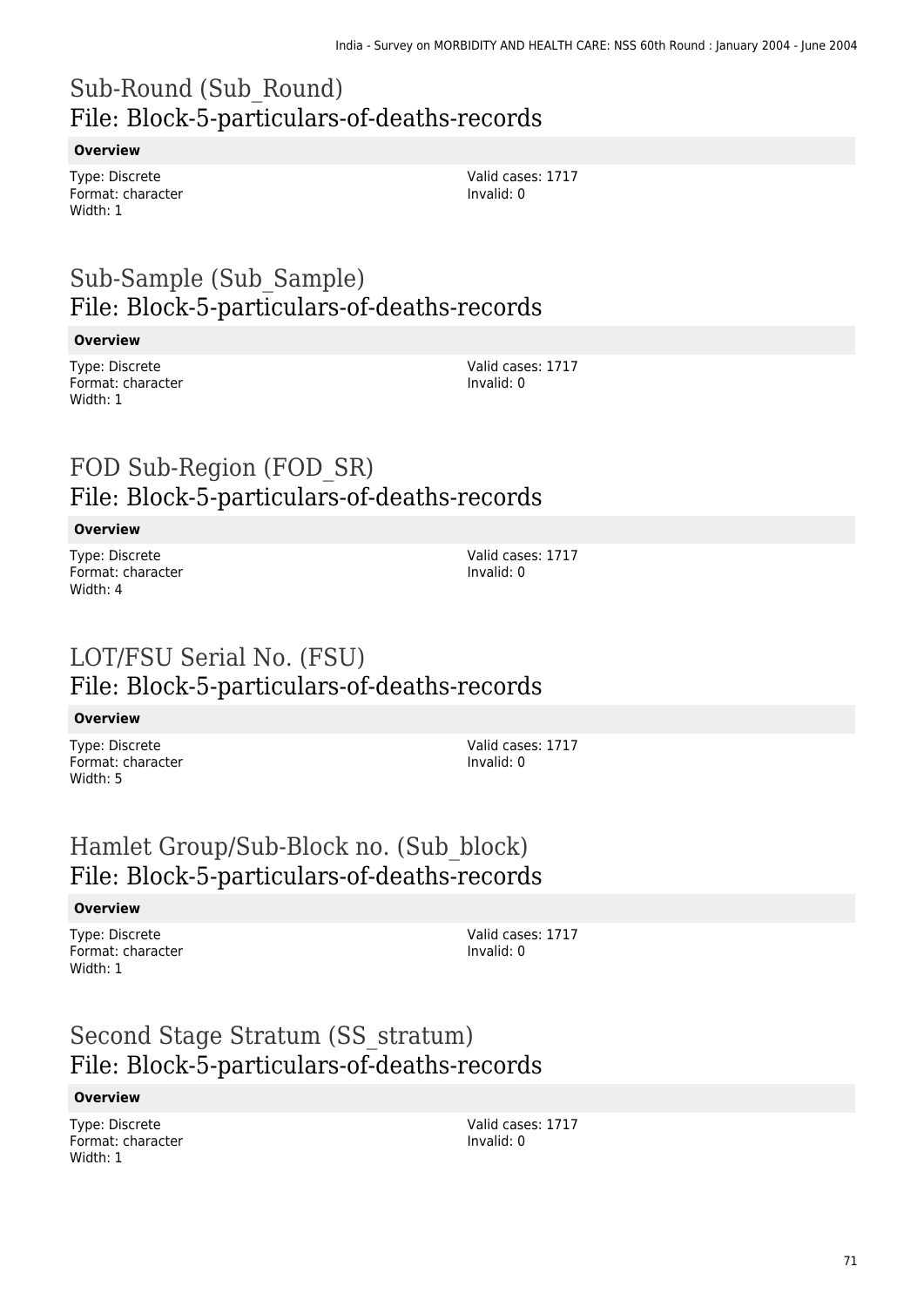# Sample HHS No. (HS\_No) File: Block-5-particulars-of-deaths-records

### **Overview**

Type: Discrete Format: character Width: 2

Valid cases: 1717 Invalid: 0

# Person Srl. No. (B5\_q1) File: Block-5-particulars-of-deaths-records

### **Overview**

Type: Discrete Format: character Width: 2

Valid cases: 1717 Invalid: 0

### **Interviewer instructions**

This block is meant for listing the persons who were members of the sample household and have died during the last 365 days preceding the day of survey. The particulars of death like, age at death, medical attention before death, whether hospitalised during the last 365 days or not, etc. are to be recorded in this block. For females, information relating to pregnancy and time of death with respect to pregnancy are also to be collected. The information to be recorded in different columns of the block

# Sex (B5\_q3) File: Block-5-particulars-of-deaths-records

### **Overview**

Type: Discrete Format: character Width: 1

Valid cases: 1717 Invalid: 0

## Age at Death (B5\_q4) File: Block-5-particulars-of-deaths-records

### **Overview**

Type: Continuous Format: numeric Width: 3 Decimals: 0 Range: 0-212

Valid cases: 1702 Invalid: 15 Minimum: 0 Maximum: 212 Mean: 47.7 Standard deviation: 28.6

### **Interviewer instructions**

For each deceased person, the age at death in completed years will be recorded against this item.

## Medical attention received (B5\_q5) File: Block-5-particulars-of-deaths-records

### **Overview**

Type: Discrete Format: character Width: 1

### **Literal question**

medical attention received before death:

Valid cases: 1715 Invalid: 0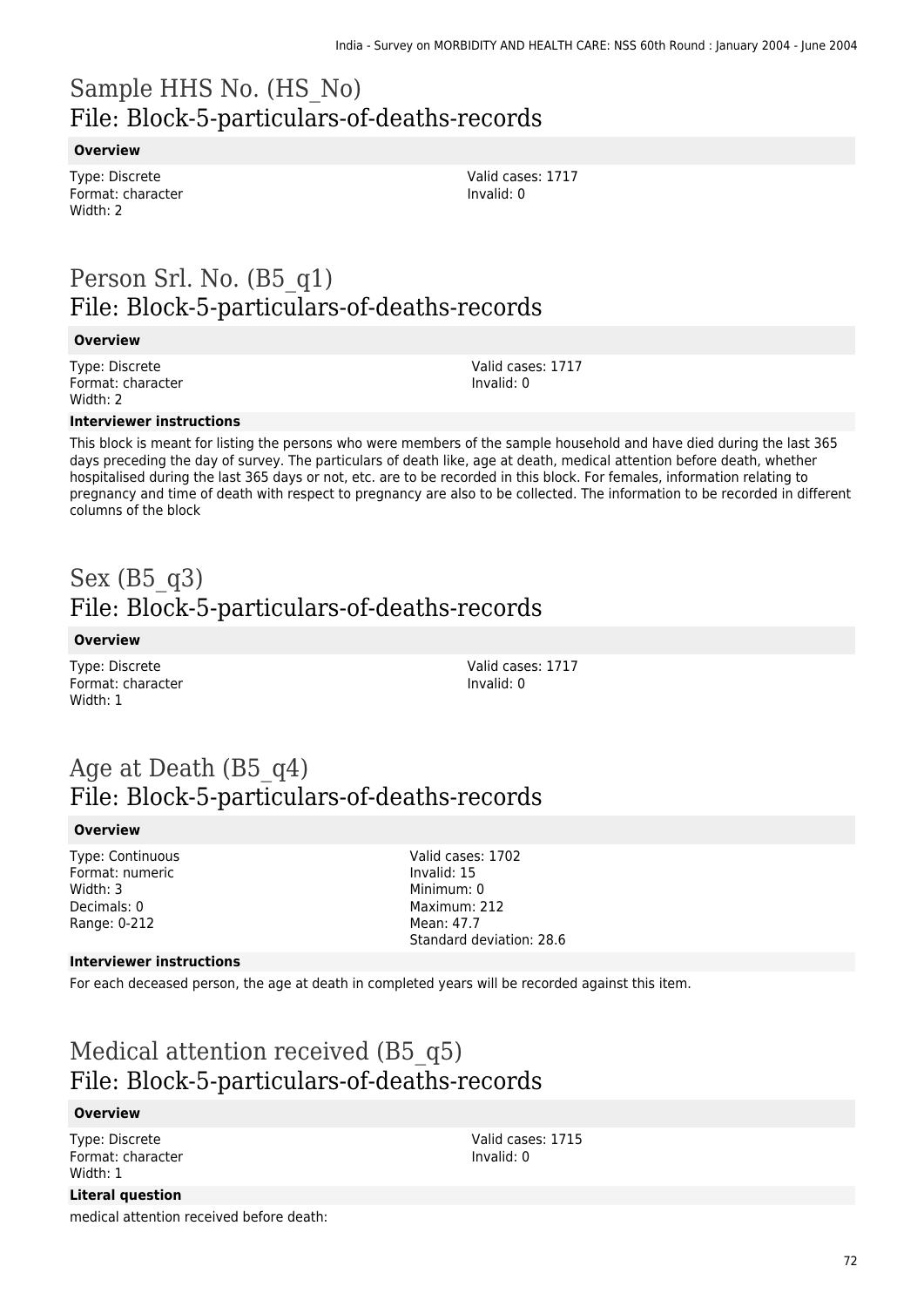# Medical attention received (B5 q5) File: Block-5-particulars-of-deaths-records

### **Interviewer instructions**

It will be ascertained whether the deceased person received any medical attention before death or not and the information be recorded in terms of codes 1 or 2. Type of medical attention received by the deceased before death may be from government institution, private institution, registered medical practitioners, etc.

# Whether hospitalised? (B5\_q6) File: Block-5-particulars-of-deaths-records

#### **Overview**

Type: Discrete Format: character Width: 1

#### **Interviewer instructions**

his column will be filled-in for the deceased who were hospitalised for treatment before death during last 365 days. Code 1 will be recorded in case the deceased was hospitalised, otherwise code 2 will be recorded.

# No. of times hospitalised (B5\_q7) File: Block-5-particulars-of-deaths-records

#### **Overview**

Type: Continuous Format: numeric Width: 1 Decimals: 0

Valid cases: 629 Invalid: 1088

Valid cases: 1717 Invalid: 0

#### **Interviewer instructions**

For the deceased who were hospitalised during last 365 days proceding the day of survey, i.e. those with code 1 in column 6, the number of times of hospitalisaton will be recorded here. Here, number of times hospitalised means the cases of hospitalisation for a person (

## Whether pregnant? (B5\_q8) File: Block-5-particulars-of-deaths-records

#### **Overview**

Type: Discrete Format: character Width: 1

Valid cases: 730 Invalid: 0

#### **Interviewer instructions**

Columns 8 and 9: for the deceased females it will be ascertained whether they were pregnant during the last 365 days (col. 8) and if pregnant, time of death (col. 9): This column will be filled-in for those ever married woman who were pregnant any time during last 365 days and died subsequently. The time of death in respect of their pregnancy will be enquired upon and recorded in codes.

# Time of Death (B5\_q9) File: Block-5-particulars-of-deaths-records

#### **Overview**

Type: Discrete Format: character Width: 1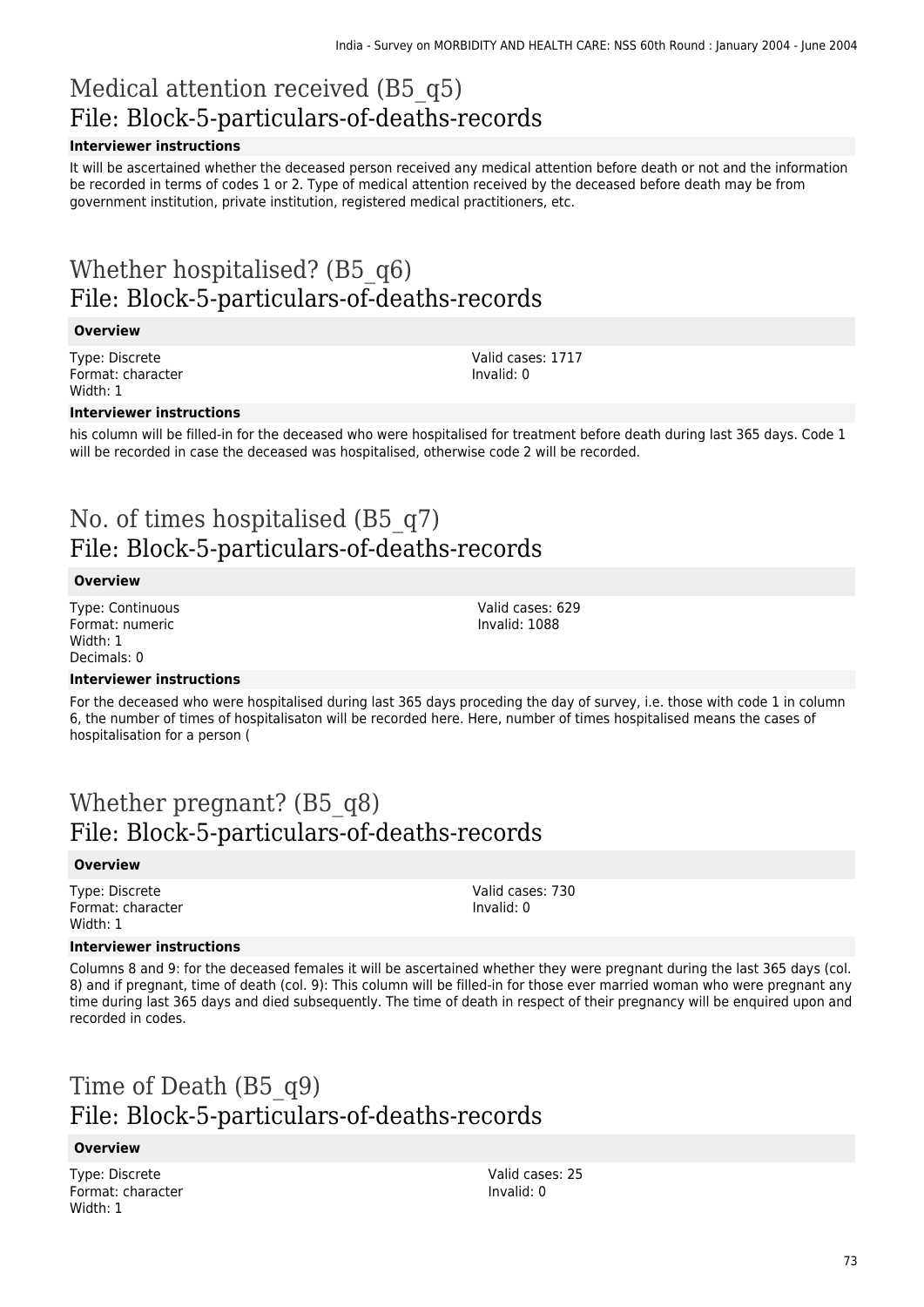# Medical insurance premium(Rs) (B5\_q10) File: Block-5-particulars-of-deaths-records

#### **Overview**

Type: Continuous Format: numeric Width: 4 Decimals: 0 Range: 0-8000

Valid cases: 532 Invalid: 1185 Minimum: 0 Maximum: 8000 Mean: 55.7 Standard deviation: 481.9

#### **Interviewer instructions**

amount paid during the last 365 days on medical insurance premium

## Health Schemes(Rs) (B5\_q11) File: Block-5-particulars-of-deaths-records

#### **Overview**

Type: Continuous Format: numeric Width: 4 Decimals: 0 Range: 0-2000

Valid cases: 530 Invalid: 1187 Minimum: 0 Maximum: 2000 Mean: 7.1 Standard deviation: 98.2

#### **Interviewer instructions**

amount paid during the last 365 days on health schemes like the CGHS, ESI, etc.:

## Multiplier combined (Mult\_combined) File: Block-5-particulars-of-deaths-records

#### **Overview**

Type: Continuous Format: numeric Width: 8 Decimals: 2 Range: 8.595-21297.785

Valid cases: 1717 Invalid: 0 Minimum: 8.6 Maximum: 21297.8 Mean: 2084.1 Standard deviation: 2682.1

## Multiplier subsample/ (Mult\_ss) File: Block-5-particulars-of-deaths-records

#### **Overview**

Type: Continuous Format: numeric Width: 8 Decimals: 2 Range: 17.19-42595.57

Valid cases: 1717 Invalid: 0 Minimum: 17.2 Maximum: 42595.6 Mean: 4168.3 Standard deviation: 5364.3

## nss (NSS) File: Block-5-particulars-of-deaths-records

### **Overview**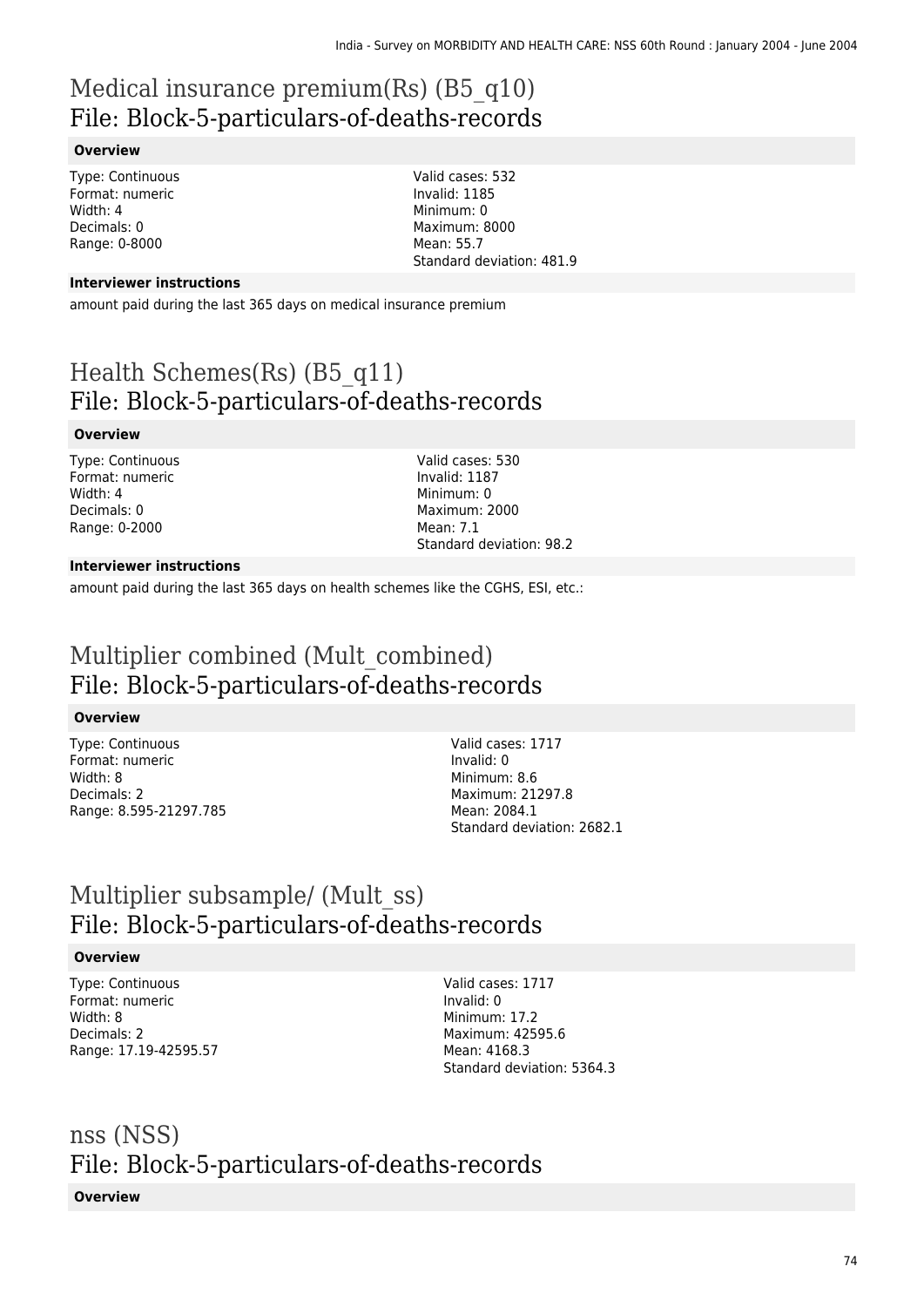# nss (NSS) File: Block-5-particulars-of-deaths-records

Type: Continuous Format: numeric Width: 2 Decimals: 0 Range: 1-40

Valid cases: 1717 Invalid: 0 Minimum: 1 Maximum: 40 Mean: 6.1 Standard deviation: 5

# nsc (NSC) File: Block-5-particulars-of-deaths-records

### **Overview**

Type: Continuous Format: numeric Width: 2 Decimals: 0 Range: 3-80

Valid cases: 1717 Invalid: 0 Minimum: 3 Maximum: 80 Mean: 12.2 Standard deviation: 10

## Posted Multiplier (Mult) File: Block-5-particulars-of-deaths-records

### **Overview**

Type: Continuous Format: numeric Width: 7 Decimals: 0 Range: 1719-4259557 Valid cases: 1717 Invalid: 0 Minimum: 1719 Maximum: 4259557 Mean: 416825.1 Standard deviation: 536429.5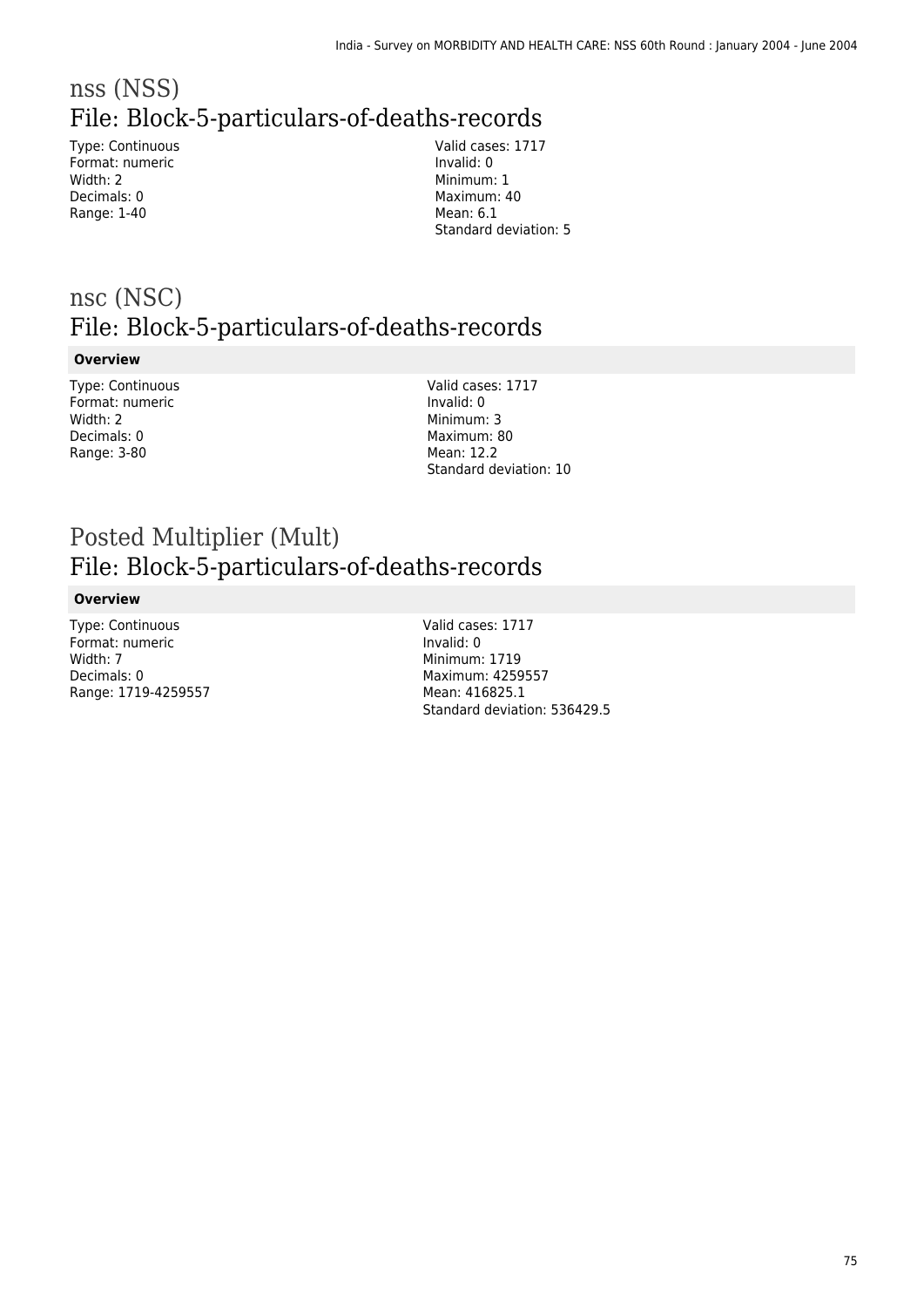# Key to locate Person (Key\_prsn) File: Block-6-aged-persons-records

### **Overview**

Type: Discrete Format: character Width: 11

Valid cases: 34831 Invalid: 0

# Key to locate hOUSEno (Key\_HHNO) File: Block-6-aged-persons-records

#### **Overview**

Type: Discrete Format: character Width: 8

Valid cases: 34831 Invalid: 0

## Record identifier (Rec\_id) File: Block-6-aged-persons-records

#### **Overview**

Type: Discrete Format: character Width: 2

Valid cases: 34831 Invalid: 0

## Centre code,Round,Shift (CSR) File: Block-6-aged-persons-records

### **Overview**

Type: Discrete Format: character Width: 3

Valid cases: 34831 Invalid: 0

## Round (Round) File: Block-6-aged-persons-records

### **Overview**

Type: Discrete Format: character Width: 2

Valid cases: 34831 Invalid: 0

## Schedule Number (SchNo) File: Block-6-aged-persons-records

### **Overview**

Type: Discrete Format: character Width: 3

Valid cases: 34831 Invalid: 0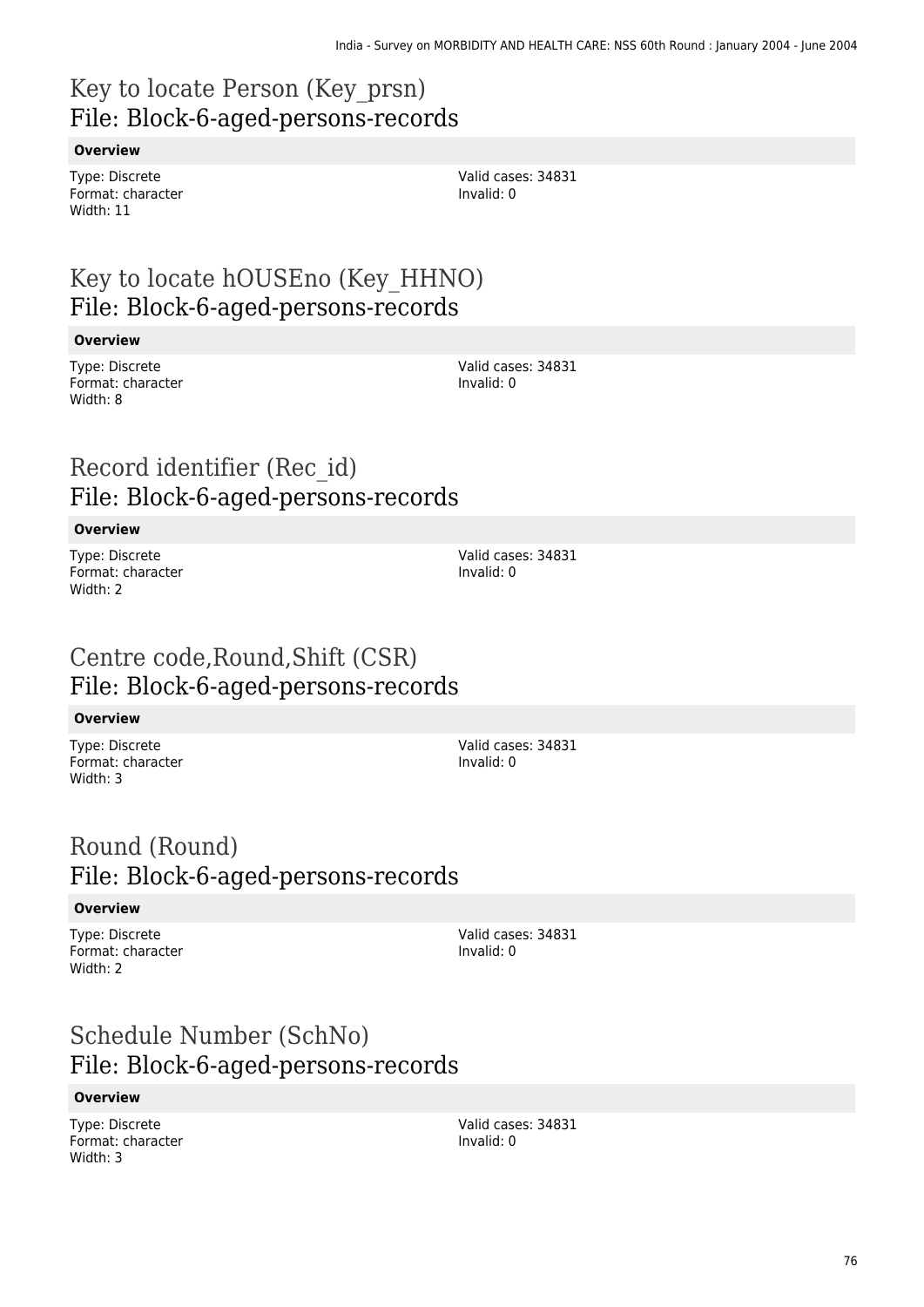# Sample (Sample) File: Block-6-aged-persons-records

### **Overview**

Type: Discrete Format: character Width: 1

Valid cases: 34831 Invalid: 0

# Sector (Sector) File: Block-6-aged-persons-records

#### **Overview**

Type: Discrete Format: character Width: 1

Valid cases: 34831 Invalid: 0

## State-Region (State\_reg) File: Block-6-aged-persons-records

#### **Overview**

Type: Discrete Format: character Width: 3

Valid cases: 34831 Invalid: 0

## state code (state) File: Block-6-aged-persons-records

### **Overview**

Type: Discrete Format: character Width: 2

Valid cases: 34831 Invalid: 0

## District (District) File: Block-6-aged-persons-records

#### **Overview**

Type: Discrete Format: character Width: 2

Valid cases: 34831 Invalid: 0

## Stratum (Stratum) File: Block-6-aged-persons-records

### **Overview**

Type: Discrete Format: character Width: 2

Valid cases: 34831 Invalid: 0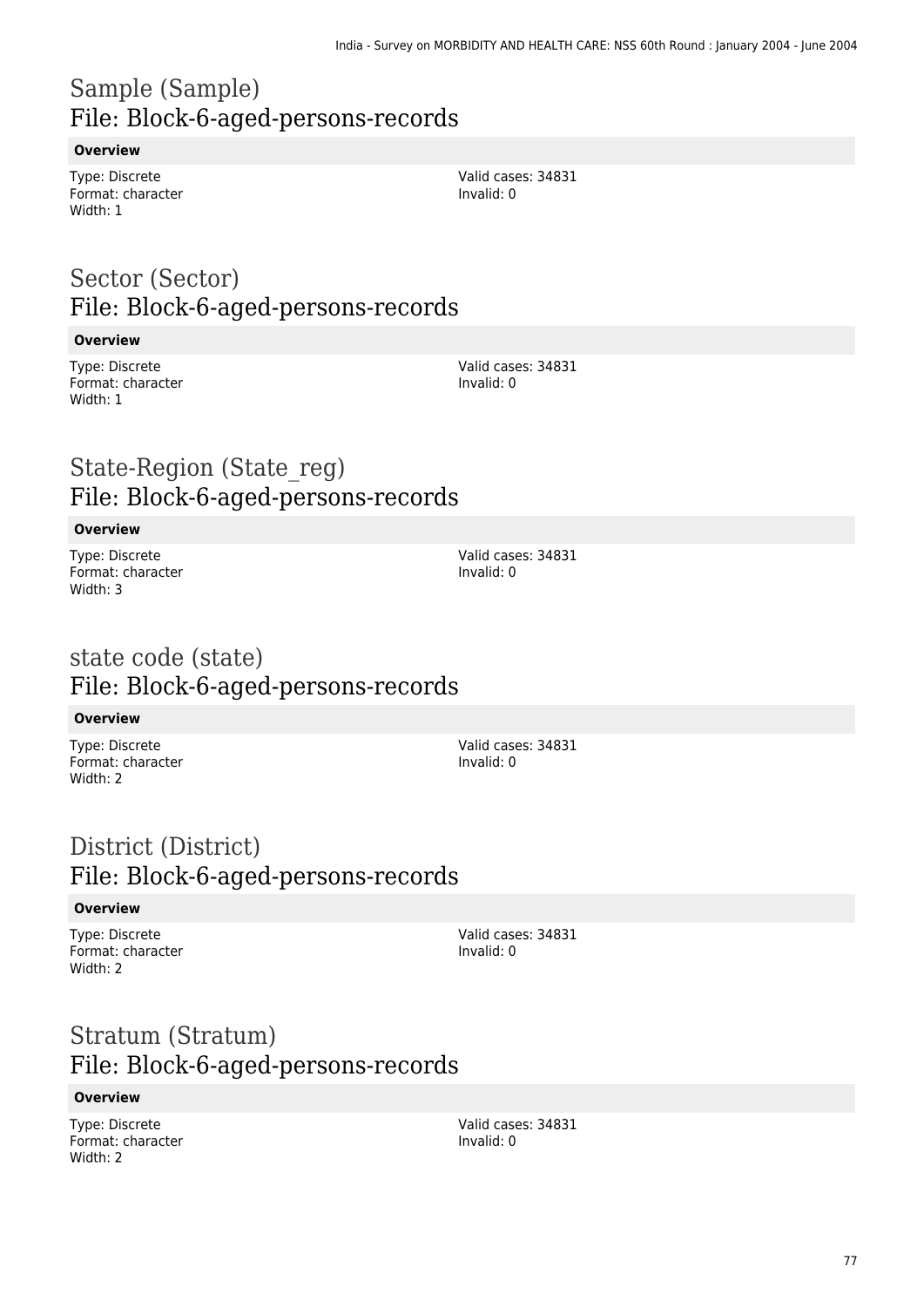# Sub-Round (Sub\_Round) File: Block-6-aged-persons-records

### **Overview**

Type: Discrete Format: character Width: 1

Valid cases: 34831 Invalid: 0

# Sub-Sample (Sub\_Sample) File: Block-6-aged-persons-records

#### **Overview**

Type: Discrete Format: character Width: 1

Valid cases: 34831 Invalid: 0

## FOD Sub-Region (FOD\_SR) File: Block-6-aged-persons-records

### **Overview**

Type: Discrete Format: character Width: 4

Valid cases: 34831 Invalid: 0

## LOT/FSU Serial No. (FSU) File: Block-6-aged-persons-records

### **Overview**

Type: Discrete Format: character Width: 5

Valid cases: 34831 Invalid: 0

## Hamlet Group/Sub-Block no. (Sub\_block) File: Block-6-aged-persons-records

### **Overview**

Type: Discrete Format: character Width: 1

Valid cases: 34831 Invalid: 0

# Second Stage Stratum (SS\_stratum) File: Block-6-aged-persons-records

### **Overview**

Type: Discrete Format: character Width: 1

Valid cases: 34831 Invalid: 0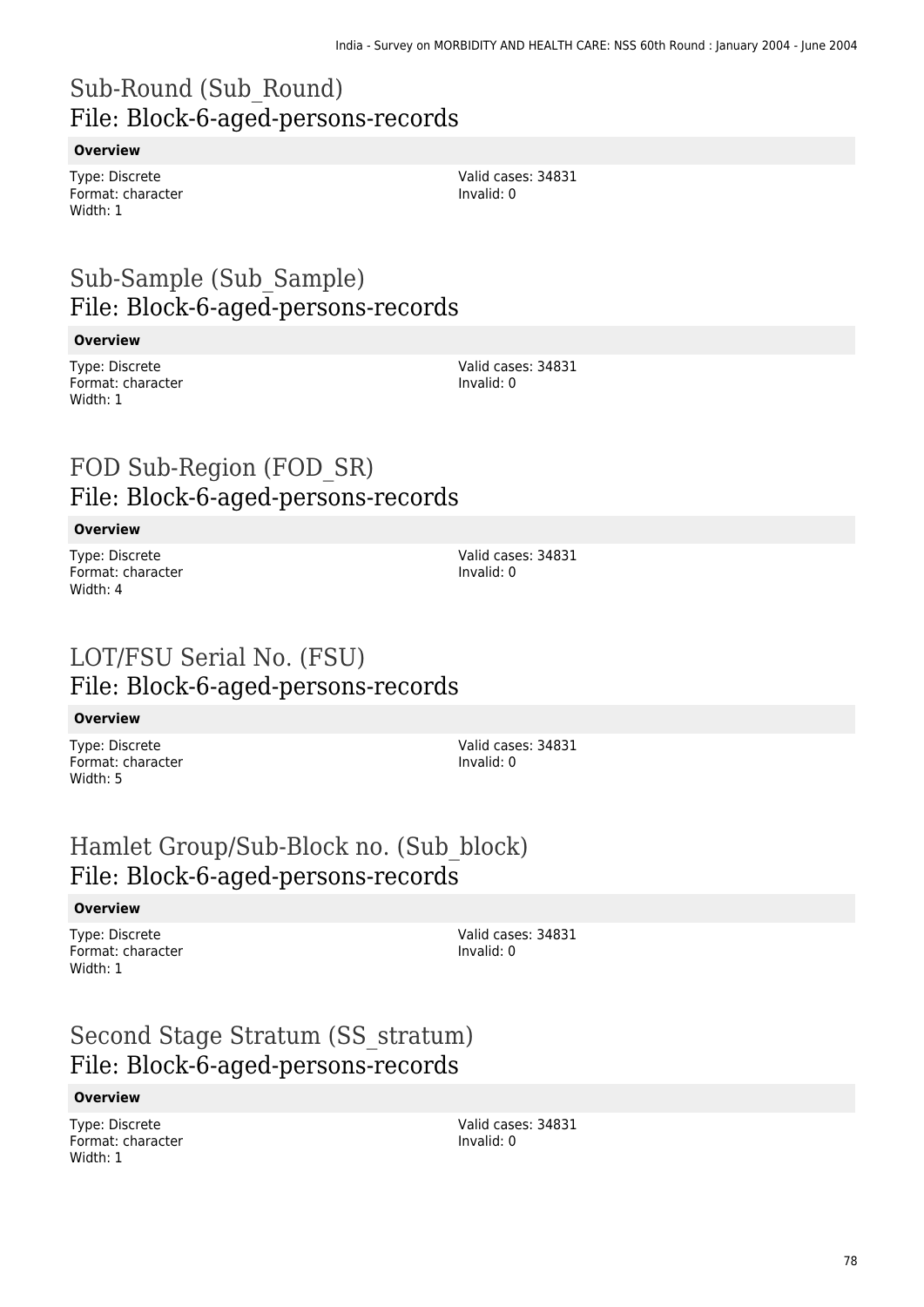# Sample HHS No. (HS\_No) File: Block-6-aged-persons-records

### **Overview**

Type: Discrete Format: character Width: 2

Valid cases: 34831 Invalid: 0

# Member Srl. No. (B6\_q1) File: Block-6-aged-persons-records

#### **Overview**

Type: Discrete Format: character Width: 2

Valid cases: 34831 Invalid: 0

#### **Interviewer instructions**

Particulars of economic independence and ailments for persons aged 60 years and above: This block will be used for recording details of economic independence or otherwise of the aged persons, their economic condition, living arrangement along with the details of ailments from which they are suffering on the day of survey. The information in this block may be collected from the aged himself/herself as far as possible.

The serial number of each of the persons of age 60 years and above (henceforth referred to as 'aged persons') is to be copied from block 4 and recorded in this item following the same sequence as they appear there.

## Age (B6\_q2) File: Block-6-aged-persons-records

#### **Overview**

Type: Continuous Format: numeric Width: 3 Decimals: 0 Range: 60-819

Valid cases: 34831 Invalid: 0 Minimum: 60 Maximum: 819 Mean: 67.8 Standard deviation: 11.1

## No. of sons living (B6\_q3) File: Block-6-aged-persons-records

#### **Overview**

Type: Continuous Format: numeric Width: 2 Decimals: 0

Valid cases: 32129 Invalid: 2702

## No. of daughters living (B6\_q4) File: Block-6-aged-persons-records

### **Overview**

Type: Continuous Format: numeric Width: 2 Decimals: 0

Valid cases: 30692 Invalid: 4139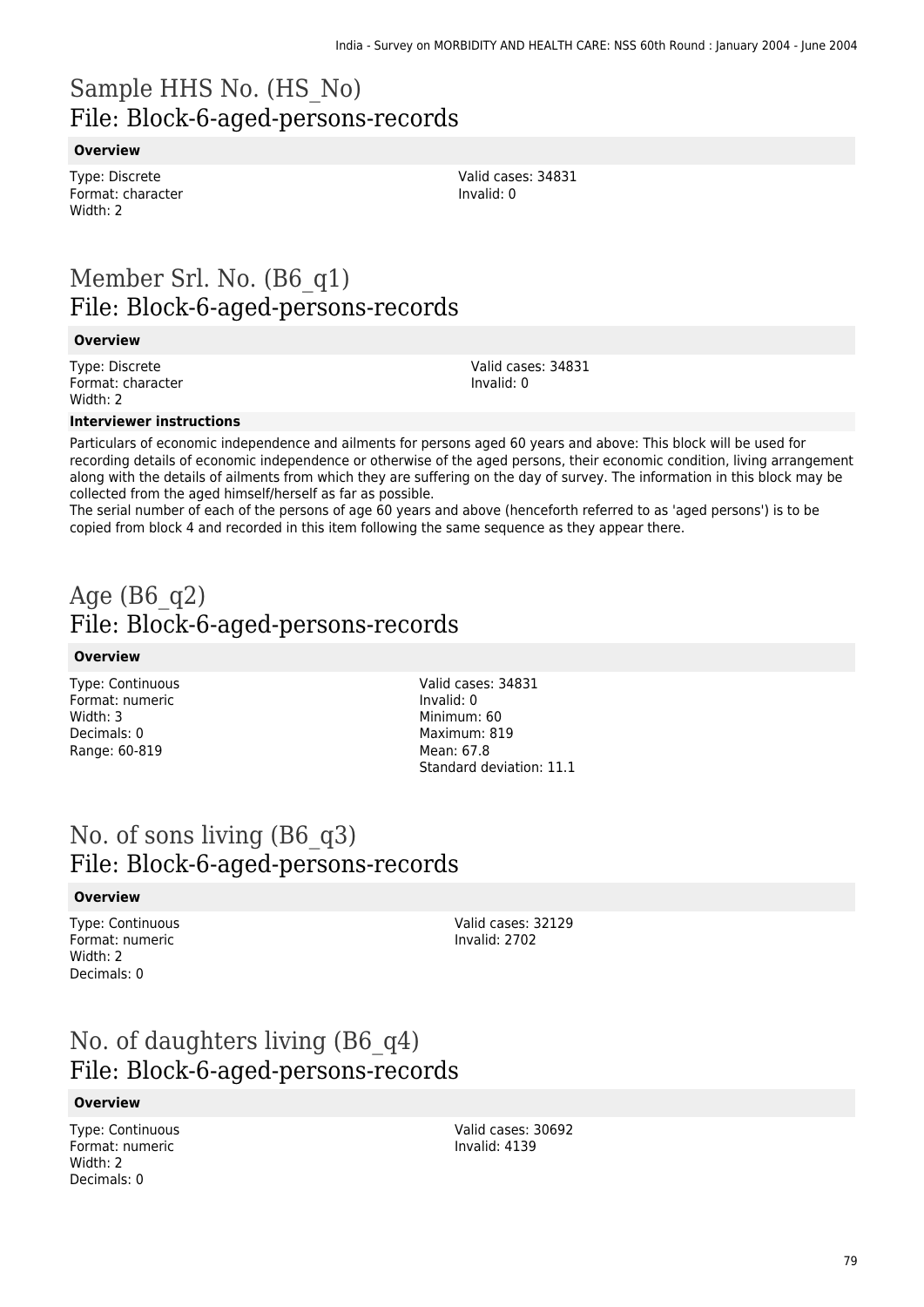# State of economic independence (B6\_q5) File: Block-6-aged-persons-records

#### **Overview**

Type: Discrete Format: character Width: 1

#### **Interviewer instructions**

An aged person is to be considered economically dependent on others if he/she is required to take financial help from others in order to lead his/her day-to-day normal life. The information on economic independence of the aged persons will be collected and relevant codes entered against this item

If the aged person is to depend partly or fully for his/her day-to-day normal life, then code 2 or 3 is to be recorded depending upon the situation.

## No. of Dependents (B6\_q6) File: Block-6-aged-persons-records

#### **Overview**

Type: Continuous Format: numeric Width: 2 Decimals: 0

#### **Literal question**

For code 1 in item 5, no. of dependants:

#### **Interviewer instructions**

For the aged persons who are not economically dependant on others, information on the number of persons depending economically on them is to be collected and recorded against this item. In other words, through this item the number of dependants of an economically independent aged person will be collected. It may be noted that a dependant need not necessarily be the household member. '0' may be entered for a person if he does not have anyone dependent on him. However, the domestic servants, paying guests and employees residing in the household will not be considered for counting the number of dependents.

## Person financially supporting (B6\_q7) File: Block-6-aged-persons-records

#### **Overview**

Type: Discrete Format: character Width: 1

Valid cases: 22429 Invalid: 0

### **Literal question**

For code 2 or 3 in item 5, person financially supporting aged person:

#### **Interviewer instructions**

For an aged person who is dependent - partially or fully - on others, information about the person(s) who financially support(s) him/her will be recorded against this item. In this case also, the person providing the financial support to the aged need not necessarily be the household member

Amount of Loan Outstanding (B6\_q8) File: Block-6-aged-persons-records

#### **Overview**

Valid cases: 34229 Invalid: 0

Valid cases: 11800 Invalid: 23031

80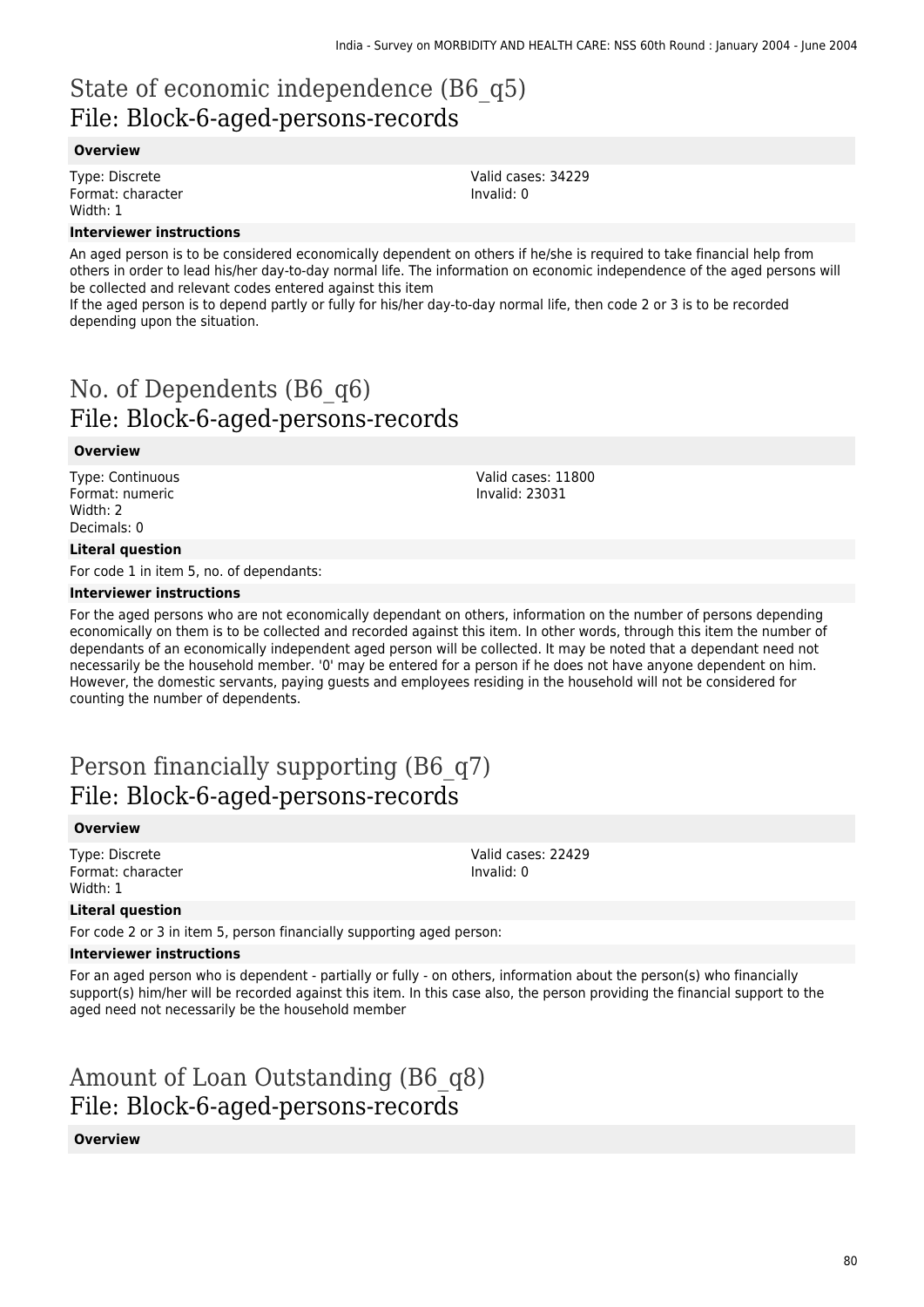## Amount of Loan Outstanding (B6\_q8) File: Block-6-aged-persons-records

Type: Continuous Format: numeric Width: 7 Decimals: 0 Range: 0-1600000 Valid cases: 5621 Invalid: 29210 Minimum: 0 Maximum: 1600000 Mean: 10246.3 Standard deviation: 43670.5

#### **Literal question**

For code 1 in item 5, amount of loan(s) outstanding (Rs.):

#### **Interviewer instructions**

This item will be filled in for each of the economically independent aged person. Information on the loans outstanding on the date of survey will be collected and entered against this item in whole number of rupees. A loan is any borrowing to be repaid in cash or kind. This should include the amount due for payment in the case of hire-purchase. When a loan is granted by a banker/financier, the whole amount is placed at the disposal of the borrower and interest, at an agreed rate, is charged from the date of loan. In case a person has more than one loan, the total amount outstanding (including interest) will be entered.

## Living Arrangement (B6\_q9) File: Block-6-aged-persons-records

#### **Overview**

Type: Discrete Format: character Width: 1

Valid cases: 34104 Invalid: 0

#### **Interviewer instructions**

The living arrangement of the aged persons will be recorded against this item in terms of codes

# Staying nearby? (B6\_q10) File: Block-6-aged-persons-records

#### **Overview**

Type: Discrete Format: character Width: 1

Valid cases: 5377 Invalid: 0

#### **Literal question**

For codes 1, 2 or 3 in item 9, whether child / grandchild / sibling staying nearby:

#### **Interviewer instructions**

This item will be filled in for aged persons who are staying alone or staying with spouse only. It is to be first ascertained whether the aged person is having any child / grand child / sibling or not and if they have, then to enguire about their place of stay. The information thus obtained will be recorded in codes here.

For those who do not have any child / grandchild / sibling living, code 4 will be applicable for them.

# Physical Mobility (B6\_q11) File: Block-6-aged-persons-records

#### **Overview**

Type: Discrete Format: character Width: 1

Valid cases: 34045 Invalid: 0

**Interviewer instructions**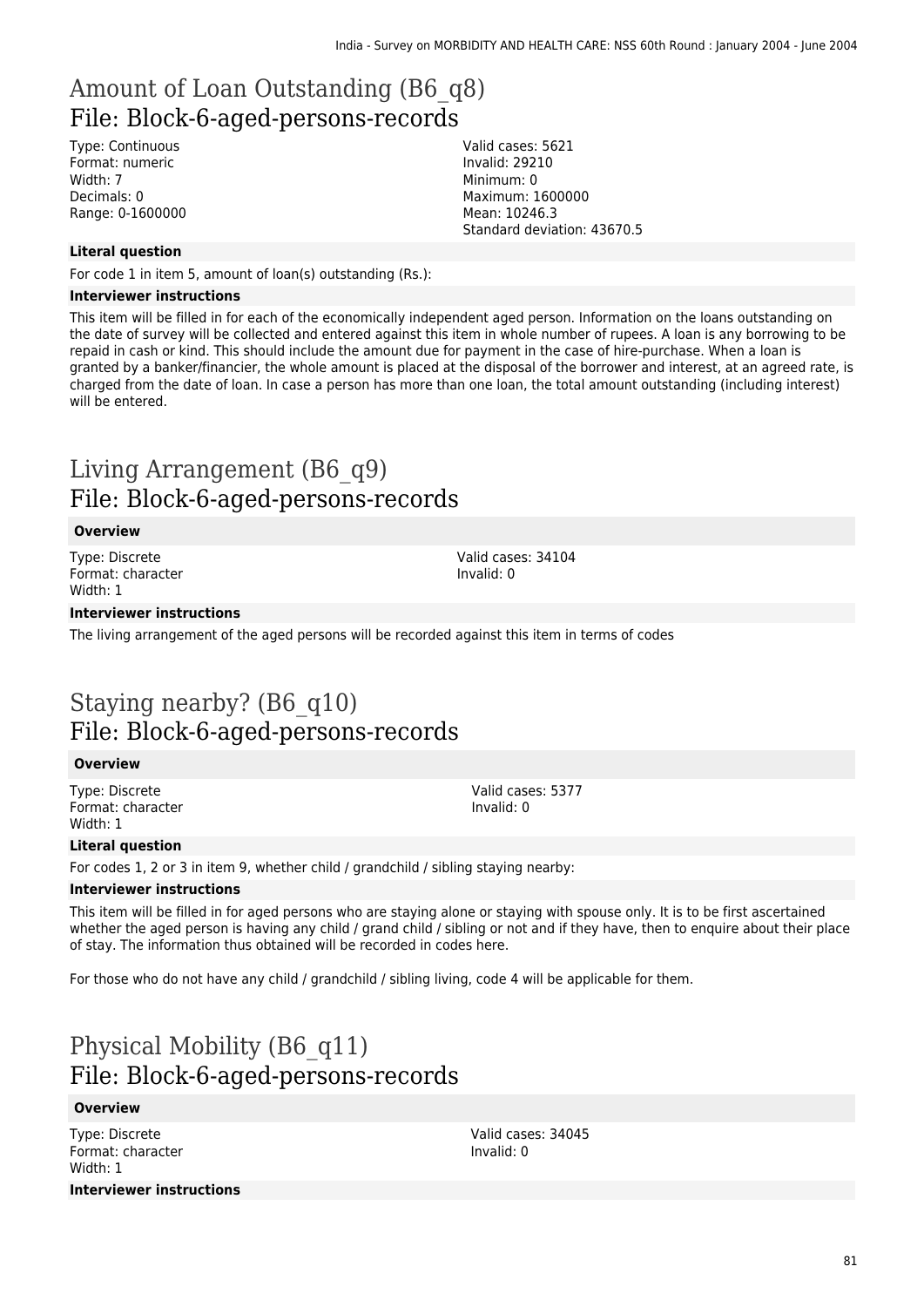# Physical Mobility (B6\_q11) File: Block-6-aged-persons-records

Persons who are unable to go to lavatory/latrine on their own will be treated as physically immobile. Person who are able to go to lavatory/latrine and also able to move within the house but unable to move outside the house will also be treated as physically immobile.

# Person helping (B6\_q12) File: Block-6-aged-persons-records

### **Overview**

Type: Discrete Format: character Width: 1

#### **Literal question**

For code 1 or 2 in item 11, person helping:

#### **Interviewer instructions**

Information on the person helping the physically immobile person (code 1 or 2 in item 11) will be collected and recorded against this item.

## Ailment 1 (B6\_q13) File: Block-6-aged-persons-records

### **Overview**

Type: Discrete Format: character Width: 2

Valid cases: 14009 Invalid: 0

Valid cases: 3178 Invalid: 0

### **Interviewer instructions**

Items 13 to 17: ailments on the date of enquiry: Provision has kept to record information on up to five ailments that an aged person may suffer on the day of survey. In case an aged person is suffering from more than five ailments on the date of survey, the information on the first five ailments, depending on their severity as reported by the aged person, will be recorded through items 13 to 17 in terms of codes.

# Ailment 2 (B6\_q14) File: Block-6-aged-persons-records

### **Overview**

Type: Discrete Format: character Width: 2

Valid cases: 3292 Invalid: 0

# Ailment 3 (B6\_q15) File: Block-6-aged-persons-records

#### **Overview**

Type: Discrete Format: character Width: 2

Valid cases: 720 Invalid: 0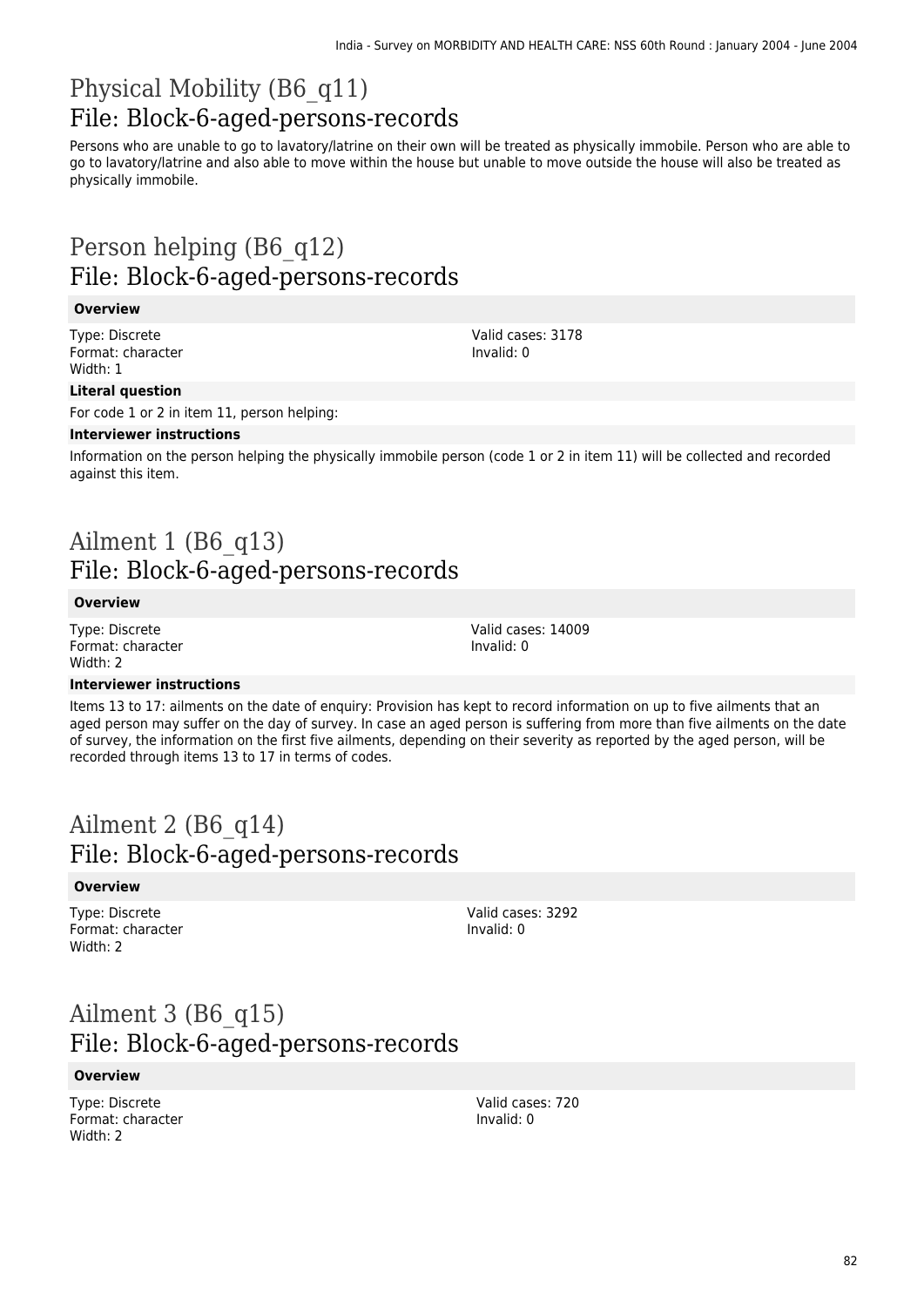# Ailment 4 (B6\_q16) File: Block-6-aged-persons-records

#### **Overview**

Type: Discrete Format: character Width: 2

# Ailment 5 (B6\_q17) File: Block-6-aged-persons-records

#### **Overview**

Type: Discrete Format: character Width: 2

# Treatment for Ailment 1 (B6\_q18) File: Block-6-aged-persons-records

#### **Overview**

Type: Discrete Format: character Width: 1

Valid cases: 13881 Invalid: 0

#### **Literal question**

whether any treatment taken for ailments reported above (against items 13 to 17):

#### **Interviewer instructions**

Items 18 to 22: For each of the ailments recorded against items 13 to 17, information as to whether any treatment was taken for each of them or not will be recorded against items 18 to 22, respectively. Code 1 is to be recorded if any treatment was taken, otherwise code 2 will be recorded.

## Treatment for Ailment 2 (B6\_q19) File: Block-6-aged-persons-records

#### **Overview**

Type: Discrete Format: character Width: 1

Valid cases: 3242 Invalid: 0

## Treatment for Ailment 3 (B6\_q20) File: Block-6-aged-persons-records

#### **Overview**

Type: Discrete Format: character Width: 1

Treatment for Ailment 4 (B6\_q21) File: Block-6-aged-persons-records **Overview**

Valid cases: 704 Invalid: 0

Valid cases: 129 Invalid: 0

> Valid cases: 39 Invalid: 0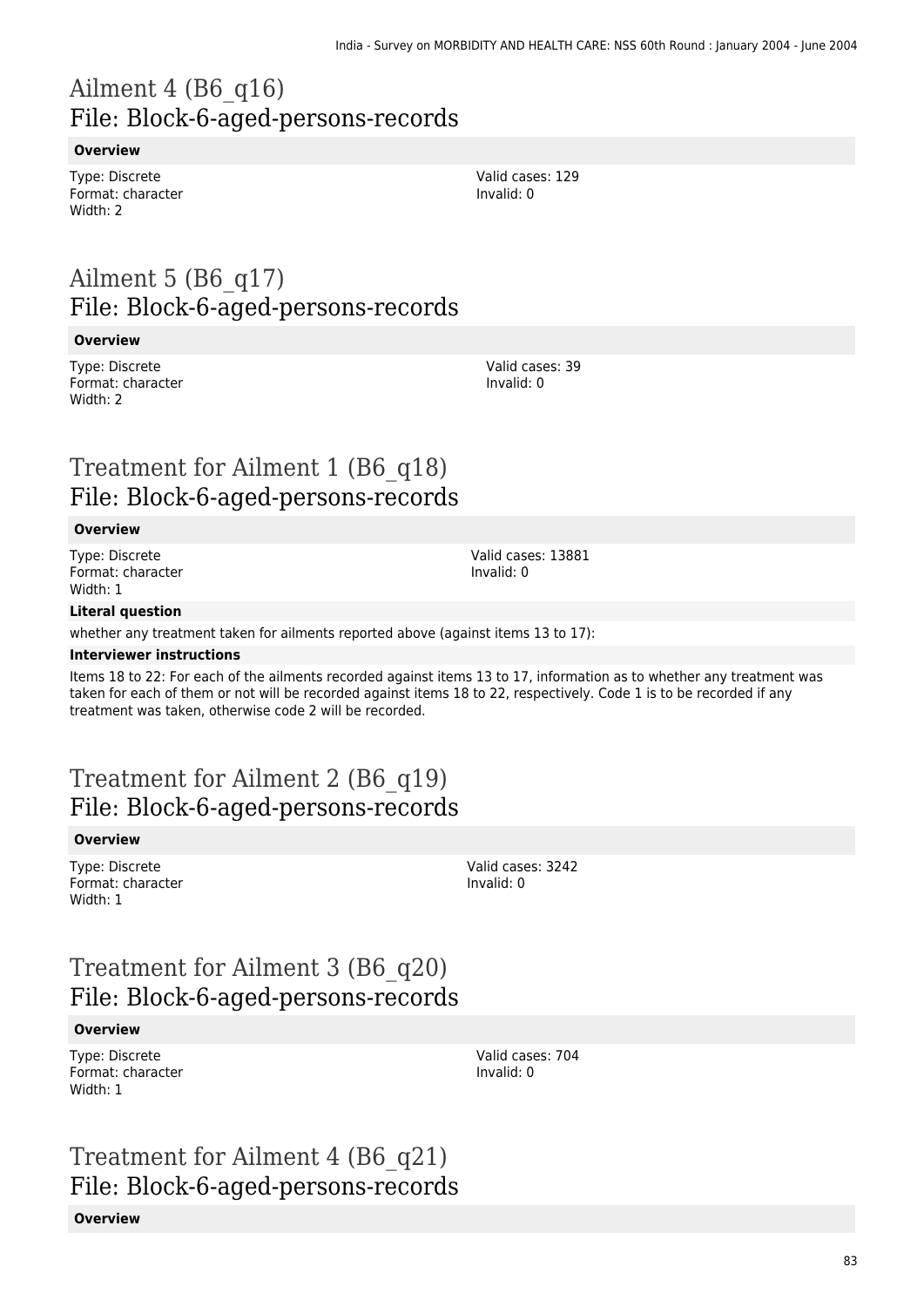# Treatment for Ailment 4 (B6\_q21) File: Block-6-aged-persons-records

Type: Discrete Format: character Width: 1

## Treatment for Ailment 5 (B6\_q22) File: Block-6-aged-persons-records

#### **Overview**

Type: Discrete Format: character Width: 1

Valid cases: 33 Invalid: 0

Valid cases: 33181

Invalid: 0

# Own perception-Current state (B6\_q23) File: Block-6-aged-persons-records

#### **Overview**

Type: Discrete Format: character Width: 1

### **Literal question**

own perception about current state of health

#### **Interviewer instructions**

: Current state of health, as reported preferably by the aged person himself/herself, will be recorded here in codes.

# Own perception- Relative state (B6\_q24) File: Block-6-aged-persons-records

### **Overview**

Type: Discrete Format: character Width: 1

Valid cases: 33181 Invalid: 0

### **Literal question**

own perception about relative state of health:

#### **Interviewer instructions**

In this item, the perception of the aged person about his/her health condition, as compared to the previous year, will be recorded. The relative state of health of the aged will be recorded in codes

# Multiplier combined (Mult\_combined) File: Block-6-aged-persons-records

#### **Overview**

Type: Continuous Format: numeric Width: 8 Decimals: 2 Range: 2.25-41118.75 Valid cases: 34831 Invalid: 0 Minimum: 2.3 Maximum: 41118.8 Mean: 1905.7 Standard deviation: 2025.9

Invalid: 0

Valid cases: 125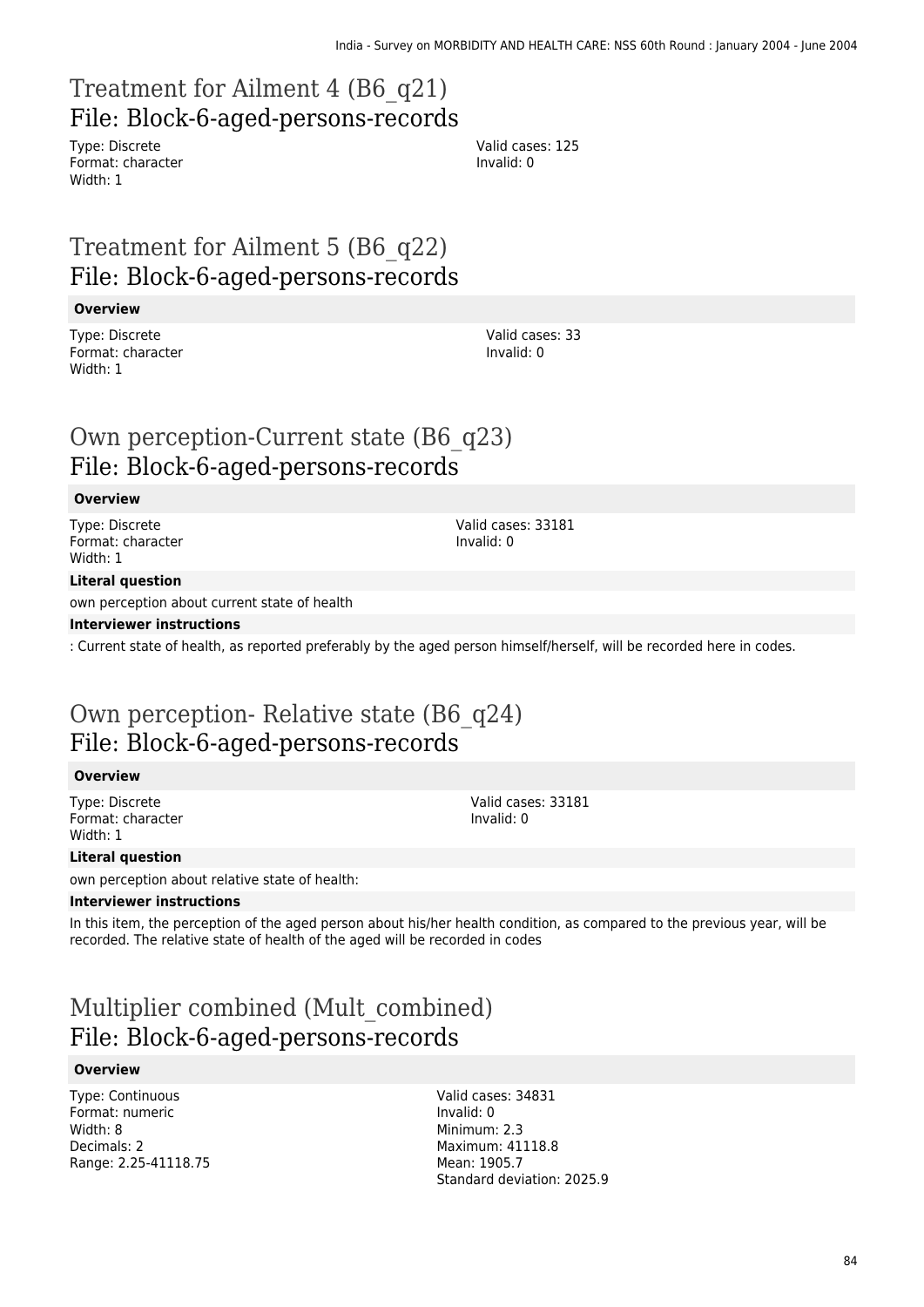# Multiplier sub sample (Mult\_ss) File: Block-6-aged-persons-records

### **Overview**

Type: Continuous Format: numeric Width: 8 Decimals: 2 Range: 4.5-82237.5 Valid cases: 34831 Invalid: 0 Minimum: 4.5 Maximum: 82237.5 Mean: 3811.4 Standard deviation: 4051.7

## nss (NSS) File: Block-6-aged-persons-records

#### **Overview**

Type: Continuous Format: numeric Width: 2 Decimals: 0 Range: 1-40

Valid cases: 34831 Invalid: 0 Minimum: 1 Maximum: 40 Mean: 6.7 Standard deviation: 6.3

## nsc (NSC) File: Block-6-aged-persons-records

### **Overview**

Type: Continuous Format: numeric Width: 2 Decimals: 0 Range: 3-80

Valid cases: 34831 Invalid: 0 Minimum: 3 Maximum: 80 Mean: 13.4 Standard deviation: 12.5

# Posted Multiplier (Mult) File: Block-6-aged-persons-records

### **Overview**

Type: Continuous Format: numeric Width: 7 Decimals: 0 Range: 450-8223750 Valid cases: 34831 Invalid: 0 Minimum: 450 Maximum: 8223750 Mean: 381142.9 Standard deviation: 405173.4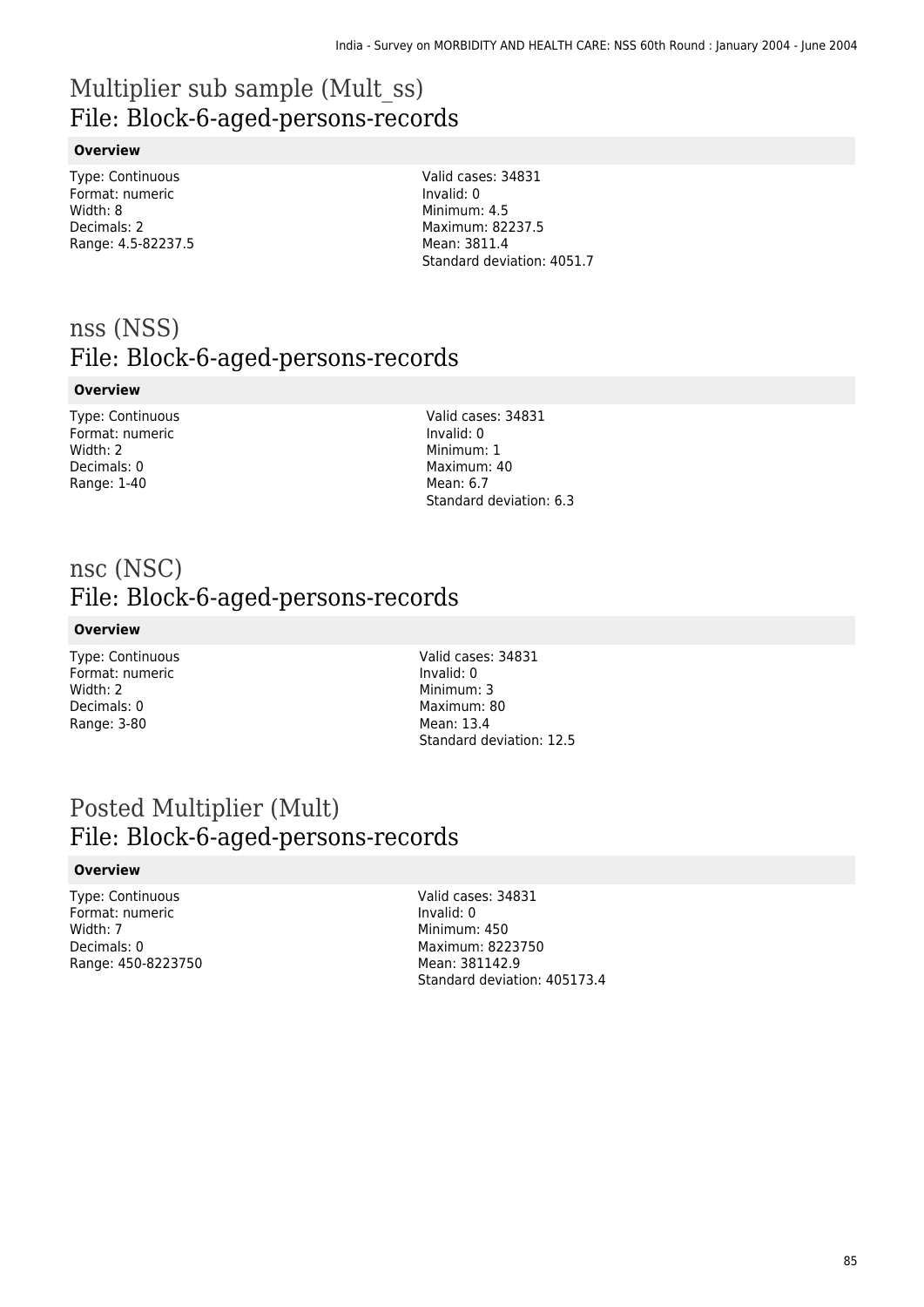# Key to locate person (Key\_prsn) File: Block-7-members-medical-treatment-particulkars-records

### **Overview**

Type: Discrete Format: character Width: 13

Valid cases: 32665 Invalid: 0

# Key to locate hhold (Key\_hhno) File: Block-7-members-medical-treatment-particulkars-records

### **Overview**

Type: Discrete Format: character Width: 9

Valid cases: 32665 Invalid: 0

# Record identifier (Rec\_id) File: Block-7-members-medical-treatment-particulkars-records

### **Overview**

Type: Discrete Format: character Width: 2

Valid cases: 32665 Invalid: 0

## Centre code,Round,Shift (CSR) File: Block-7-members-medical-treatment-particulkars-records

### **Overview**

Type: Discrete Format: character Width: 3

Valid cases: 32665 Invalid: 0

## Round (Round) File: Block-7-members-medical-treatment-particulkars-records

### **Overview**

Type: Discrete Format: character Width: 2

Valid cases: 32665 Invalid: 0

## Schedule Number (SchNo) File: Block-7-members-medical-treatment-particulkars-records

### **Overview**

Type: Discrete Format: character Width: 3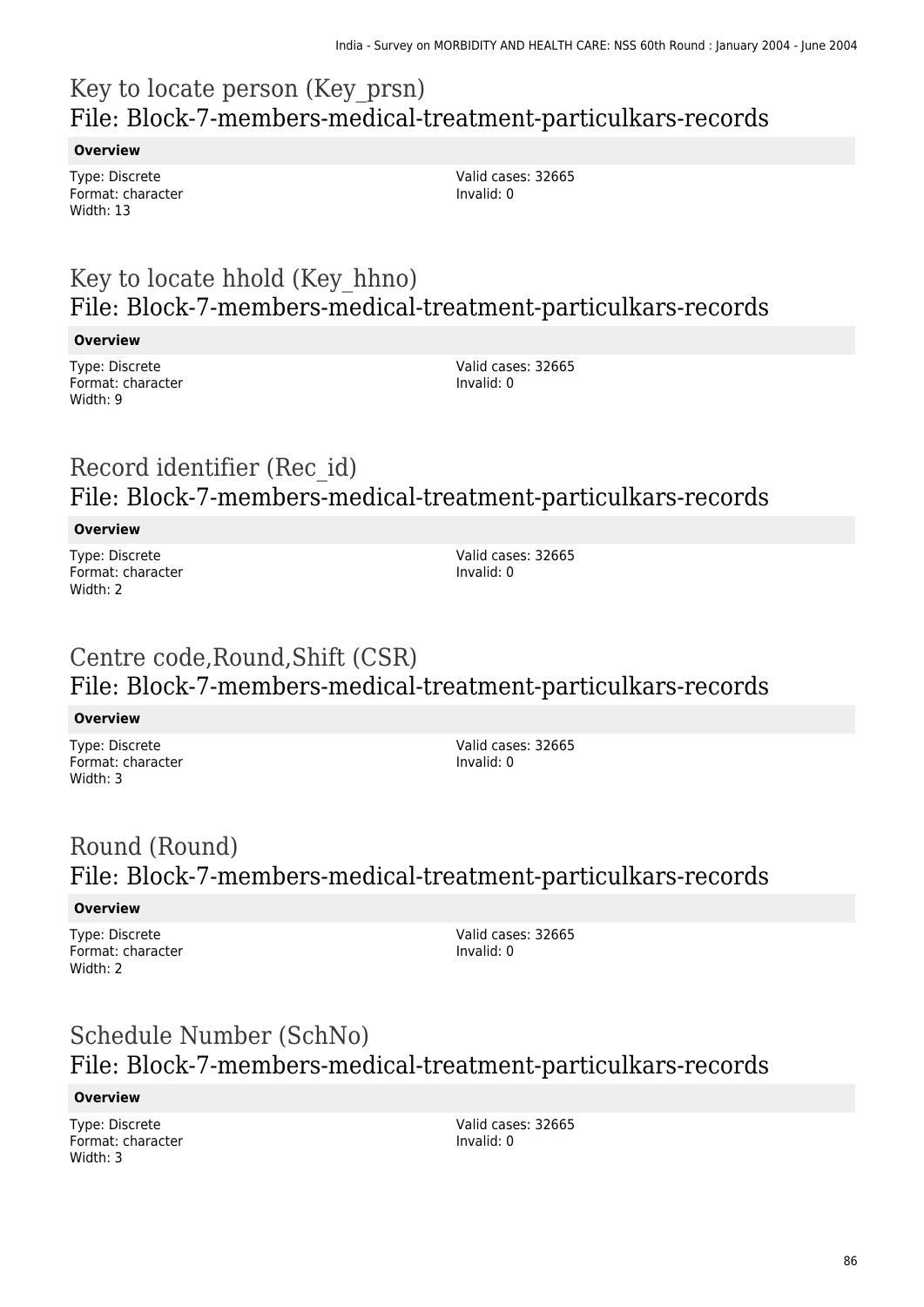# Sample (Sample) File: Block-7-members-medical-treatment-particulkars-records

### **Overview**

Type: Discrete Format: character Width: 1

Valid cases: 32665 Invalid: 0

# Sector (Sector) File: Block-7-members-medical-treatment-particulkars-records

### **Overview**

Type: Discrete Format: character Width: 1

Valid cases: 32665 Invalid: 0

## State-Region (State\_reg) File: Block-7-members-medical-treatment-particulkars-records

### **Overview**

Type: Discrete Format: character Width: 3

Valid cases: 32665 Invalid: 0

## state code (state) File: Block-7-members-medical-treatment-particulkars-records

### **Overview**

Type: Discrete Format: character Width: 2

Valid cases: 32665 Invalid: 0

# District (District) File: Block-7-members-medical-treatment-particulkars-records

### **Overview**

Type: Discrete Format: character Width: 2

Valid cases: 32665 Invalid: 0

## Stratum (Stratum) File: Block-7-members-medical-treatment-particulkars-records

### **Overview**

Type: Discrete Format: character Width: 2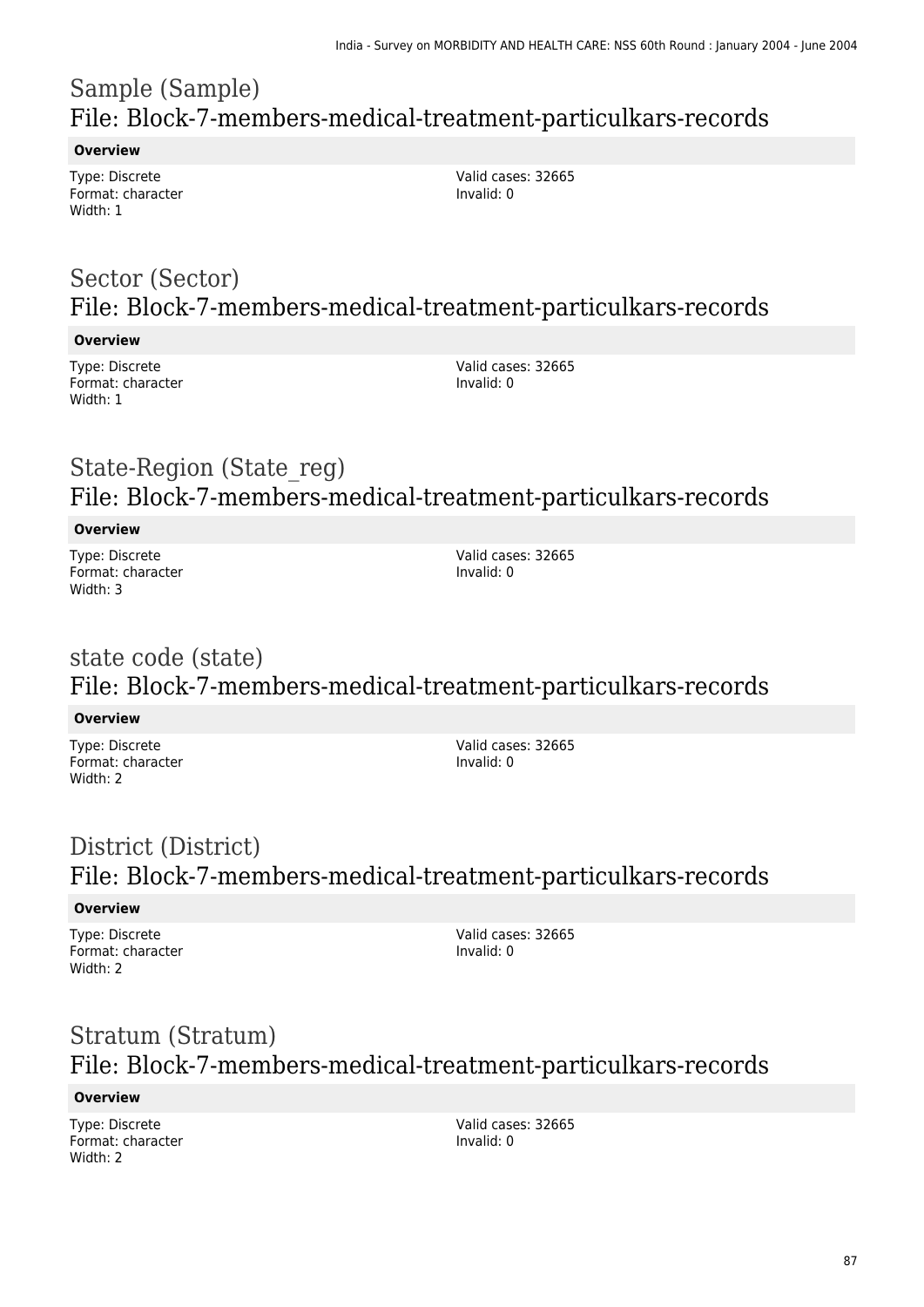# Sub-Round (Sub\_Round) File: Block-7-members-medical-treatment-particulkars-records

#### **Overview**

Type: Discrete Format: character Width: 1

Valid cases: 32665 Invalid: 0

# Sub-Sample (Sub\_Sample) File: Block-7-members-medical-treatment-particulkars-records

### **Overview**

Type: Discrete Format: character Width: 1

Valid cases: 32665 Invalid: 0

# FOD Sub-Region (FOD\_SR) File: Block-7-members-medical-treatment-particulkars-records

### **Overview**

Type: Discrete Format: character Width: 4

Valid cases: 32665 Invalid: 0

## LOT/FSU Serial No. (FSU) File: Block-7-members-medical-treatment-particulkars-records

### **Overview**

Type: Discrete Format: character Width: 5

Valid cases: 32665 Invalid: 0

## Hamlet Group/Sub-Block no. (Sub\_block) File: Block-7-members-medical-treatment-particulkars-records

### **Overview**

Type: Discrete Format: character Width: 1

Valid cases: 32665 Invalid: 0

## Second Stage Stratum (SS\_stratum) File: Block-7-members-medical-treatment-particulkars-records

### **Overview**

Type: Discrete Format: character Width: 1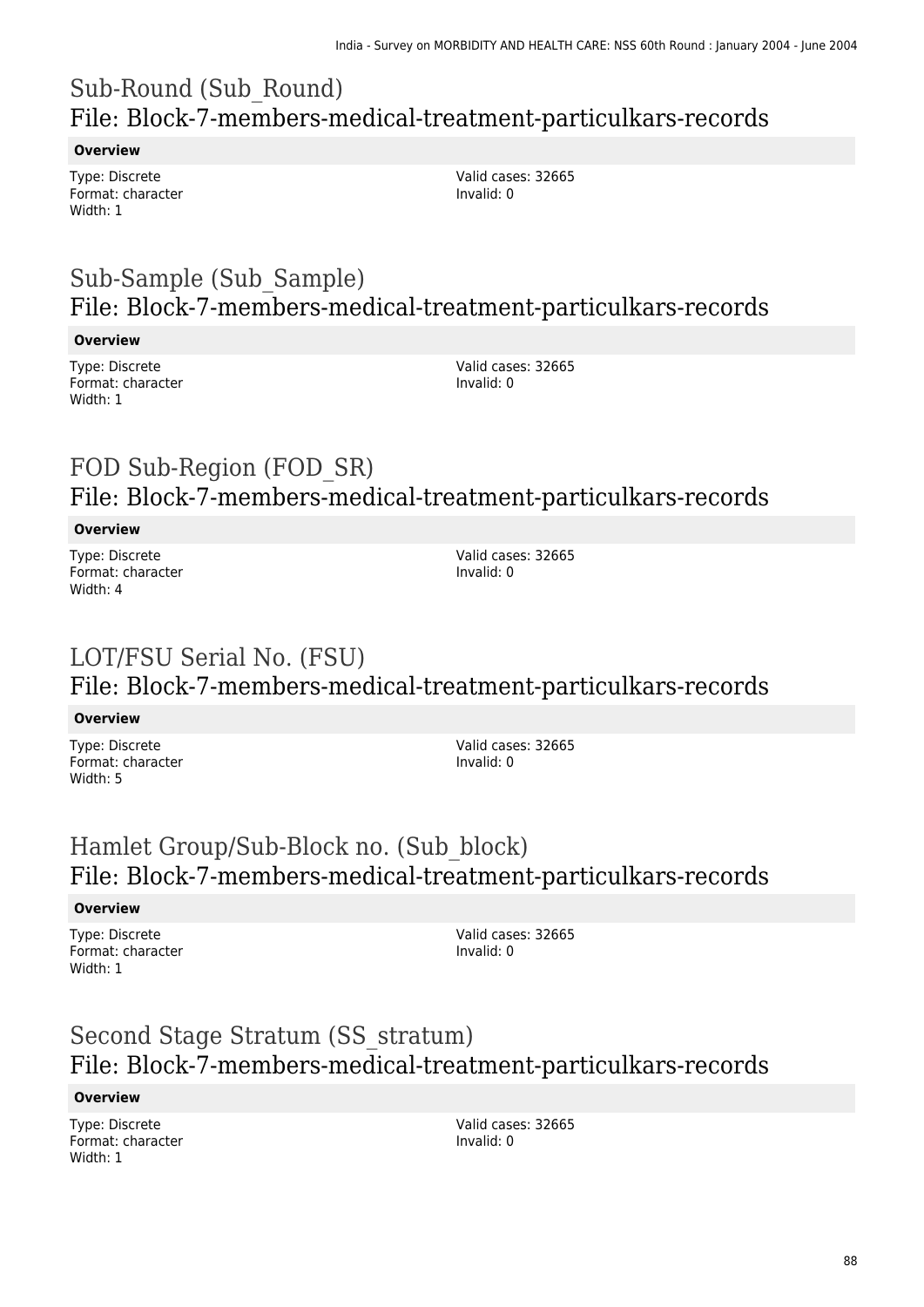# Sample HHS No. (HS\_No) File: Block-7-members-medical-treatment-particulkars-records

#### **Overview**

Type: Discrete Format: character Width: 2

Valid cases: 32665 Invalid: 0

# Srl. No. of hospitalisation case (B7\_q1) File: Block-7-members-medical-treatment-particulkars-records

#### **Overview**

Type: Discrete Format: character Width: 2

Valid cases: 32665 Invalid: 0

# Srl. No. of member (B7\_q2) File: Block-7-members-medical-treatment-particulkars-records

### **Overview**

Type: Discrete Format: character Width: 2

Valid cases: 32665 Invalid: 0

#### **Interviewer instructions**

In this block particulars of hospitalisation during 365 days preceding the date of survey will be recorded. In the detailed instructions for blocks 7, 8, 9 and 10 the term 'member', unless otherwise mentioned will also include deceased members also.

The serial number recorded in col.1 of block 4 for the hospitalised member will be entered here. For the deceased members, the serial number printed in col.1 of block 5, viz. 91, 92, 93, etc., will be recorded here.

If a member be hospitalised more than once during the reference period, the serial number of the member will be repeated in this line in each of the columns used for hospitalisation cases of the member. All cases of hospitalisation of a particular deceased member should be recorded in adjacent columns. After exhausting all the hospitalisation cases of the living members, the hospitalisation cases of the deceased members will be enumerated.

## Age (B7\_q3) File: Block-7-members-medical-treatment-particulkars-records

#### **Overview**

Type: Continuous Format: numeric Width: 3 Decimals: 0 Range: 0-105

Valid cases: 32541 Invalid: 124 Minimum: 0 Maximum: 105 Mean: 37 Standard deviation: 21.7

# Type of hospital (B7\_q4) File: Block-7-members-medical-treatment-particulkars-records

#### **Overview**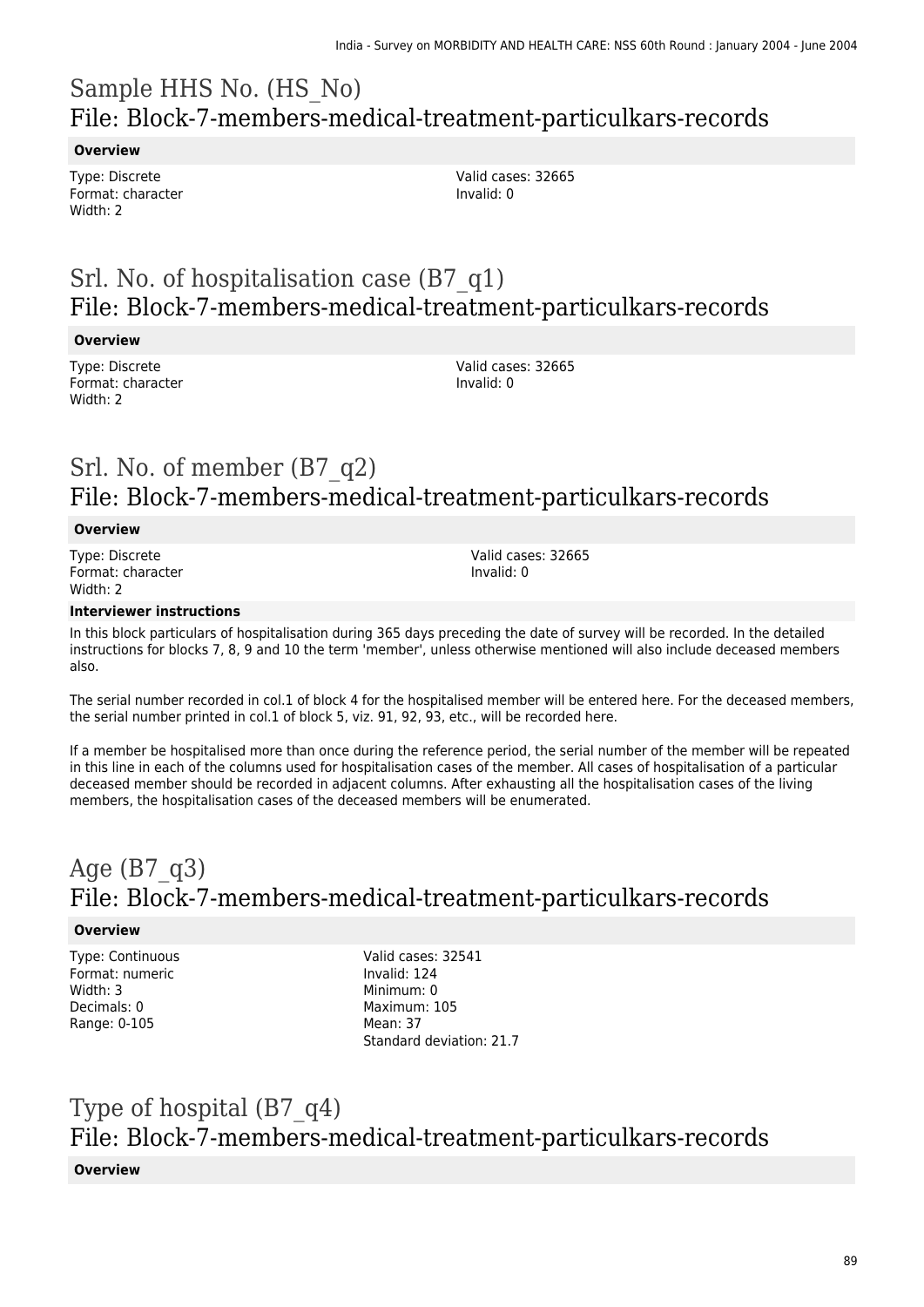# Type of hospital (B7\_q4) File: Block-7-members-medical-treatment-particulkars-records

Type: Discrete Format: character Width: 1

Valid cases: 32613 Invalid: 0

### **Interviewer instructions**

The type code appropriate to the hospital where the ailing member was admitted as an inpatient will be recorded here

## Nature of ailment (B7\_q5) File: Block-7-members-medical-treatment-particulkars-records

#### **Overview**

Type: Discrete Format: character Width: 2

Valid cases: 32591 Invalid: 0

#### **Interviewer instructions**

The nature of ailment for which the member was hospitalised will be recorded in codes against this item. A hospitalised member may be found to be suffering from more than one type of ailment. In such cases, the code corresponding to the major ailment will be recorded.

## Type of Ward (B7\_q6) File: Block-7-members-medical-treatment-particulkars-records

#### **Overview**

Type: Discrete Format: character Width: 1

Valid cases: 32634 Invalid: 0

#### **Interviewer instructions**

There are usually different classes or types of wards in a hospital. The type of the ward where the patient was admitted (for the particular hospitalisation case) will be recorded here in codes.

A paying ward with a number of beds will be treated as a paying general ward. A cabin (generally with one or two beds) will be treated as a paying special ward. When a patient is reported to have stayed in more one than type of ward, the code for the type where the patient had stayed for the longest duration will be recorded here.

# When admitted (B7\_q7) File: Block-7-members-medical-treatment-particulkars-records

#### **Overview**

Type: Discrete Format: character Width: 1

Valid cases: 32644 Invalid: 0

#### **Interviewer instructions**

The time with respect to the date of survey when the patient was admitted to the hospital will be recorded here in codes.

# When discharged (B7\_q8) File: Block-7-members-medical-treatment-particulkars-records

#### **Overview**

Type: Discrete Format: character Width: 1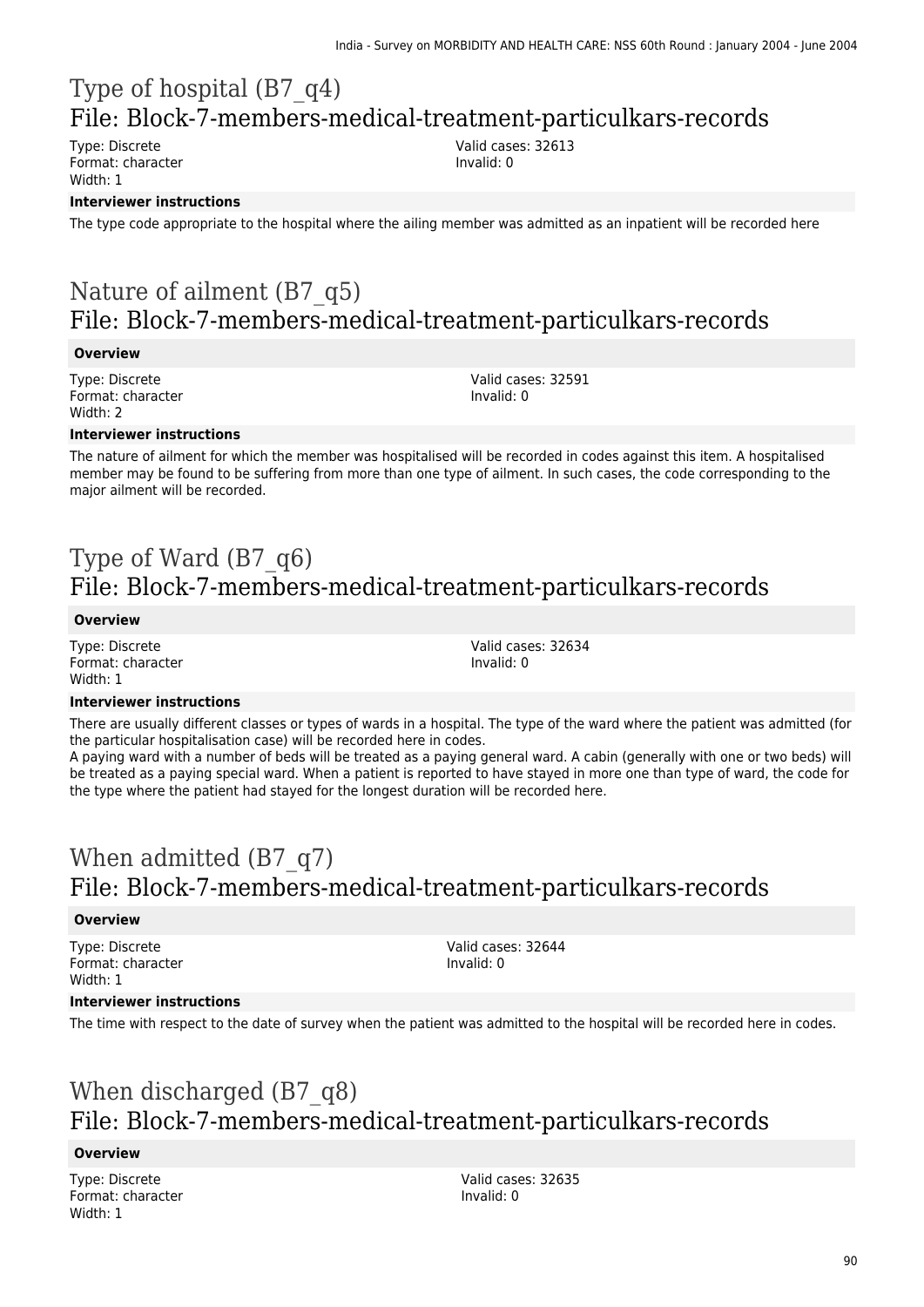### When discharged (B7\_q8) File: Block-7-members-medical-treatment-particulkars-records **Interviewer instructions**

The time with respect to the date of survey when the patient was discharged from the hospital will be recorded here in codes.

# Duration of stay in hospital (B7\_q9) File: Block-7-members-medical-treatment-particulkars-records

#### **Overview**

Type: Continuous Format: numeric Width: 3 Decimals: 0 Range: 0-365

Valid cases: 32614 Invalid: 51 Minimum: 0 Maximum: 365 Mean: 9.8 Standard deviation: 16.4

#### **Interviewer instructions**

The duration of stay of the patient in the hospital within the reference period will be recorded here in number of days. Thus, the duration of stay will be ascertained as the number of days:

# Loss of Household Income (B7\_q10) File: Block-7-members-medical-treatment-particulkars-records

#### **Overview**

Type: Continuous Format: numeric Width: 6 Decimals: 0 Range: 0-300000

### **Literal question**

loss of household income, if any due to hospitalisation:

#### **Interviewer instructions**

Often ailment of a working member of the household causes loss of household income. Ailment of a non-working member too causes disruption of usual activity of the working member of the household, which in turn results in loss of household income. If it is reported that there was a loss of household income owing to the hospitalisation case, the amount of loss incurred during the reference period will be recorded against this item in whole number of rupees.

# Surgery (B7\_q11) File: Block-7-members-medical-treatment-particulkars-records

#### **Overview**

Type: Discrete Format: character Width: 1

Valid cases: 32106 Invalid: 0

### **Literal question**

details of medical services received: Surgery

#### **Interviewer instructions**

Details of medical services received: The entries against these items will be made in codes. Surgery: Treatment requiring an operation to cut into or to remove or to manipulate tissue or organs or parts of the body is considered as surgery. All surgical operations done within the reference period will be considered for this item.

Valid cases: 24517 Invalid: 8148 Minimum: 0 Maximum: 300000 Mean: 1047.6 Standard deviation: 3920.2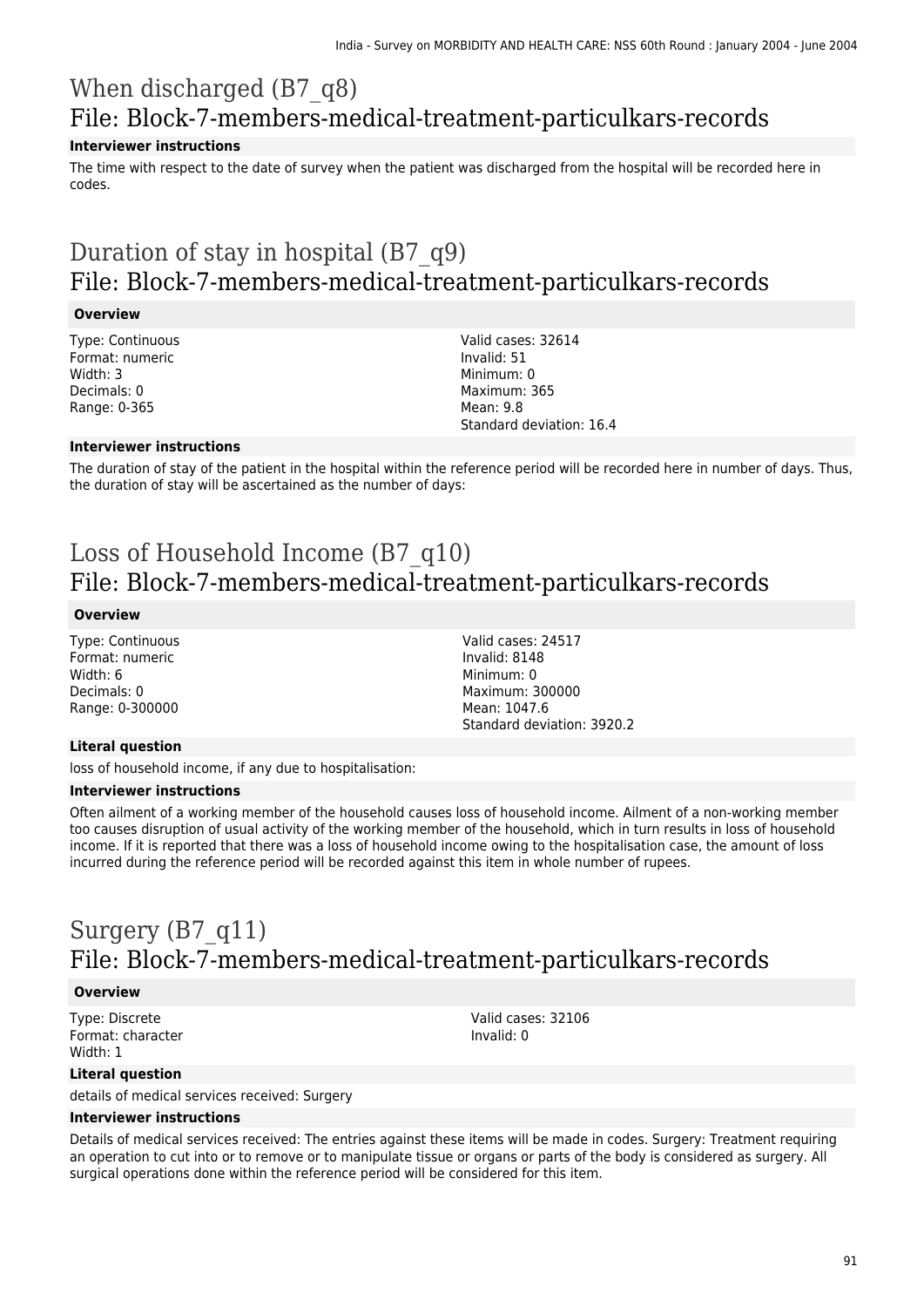# medicine (B7\_q12) File: Block-7-members-medical-treatment-particulkars-records

#### **Overview**

Type: Discrete Format: character Width: 1

#### Valid cases: 32560 Invalid: 0

Valid cases: 32223

Invalid: 0

### **Literal question**

details of medical services received: Medicine

#### **Interviewer instructions**

details of medical services received: The entries against these items will be made in codes. Medicine: Drugs or preparations used for treating an ailment are considered as medicine. For the survey, medicine will include such liquids, syrups, pills, tablets, capsules, injections, ointment, drips etc.

# X-ray,ECG,Scan (B7\_q13) File: Block-7-members-medical-treatment-particulkars-records

#### **Overview**

Type: Discrete Format: character Width: 1

#### **Literal question**

details of medical services received: X-ray/ECG/EEG/Scan:

#### **Interviewer instructions**

details of medical services received: The entries against these items will be made in codes.

X-ray/ECG/EEG/Scan: ECG stands for electro-cardiogram, EEG for electro-encephalogram and scan includes CAT scan, all computer aided X-ray, scanning of body or brain and ultrasonography.

## Other diagnostic tests (B7\_q14) File: Block-7-members-medical-treatment-particulkars-records

#### **Overview**

Type: Discrete Format: character Width: 1

Valid cases: 32329 Invalid: 0

#### **Literal question**

details of medical services received: Other diagnostic tests:

#### **Interviewer instructions**

details of medical services received: The entries against these items will be made in codes. Other diagnostic tests: Other diagnostic tests include all pathological tests, such as testing urine, stool, blood, sputum, tears, biopsy, all tests of eyes, audiogram for testing loss of hearing etc.

# Treatment availed before (B7\_q15) File: Block-7-members-medical-treatment-particulkars-records

#### **Overview**

Type: Discrete Format: character Width: 1

Valid cases: 32598 Invalid: 0

### **Interviewer instructions**

If any medical treatment is undergone immediately before getting admitted to the hospital for the same case of illness which caused hospitalisation, code 1 will be entered against item 15. Otherwise, the entry will be 2.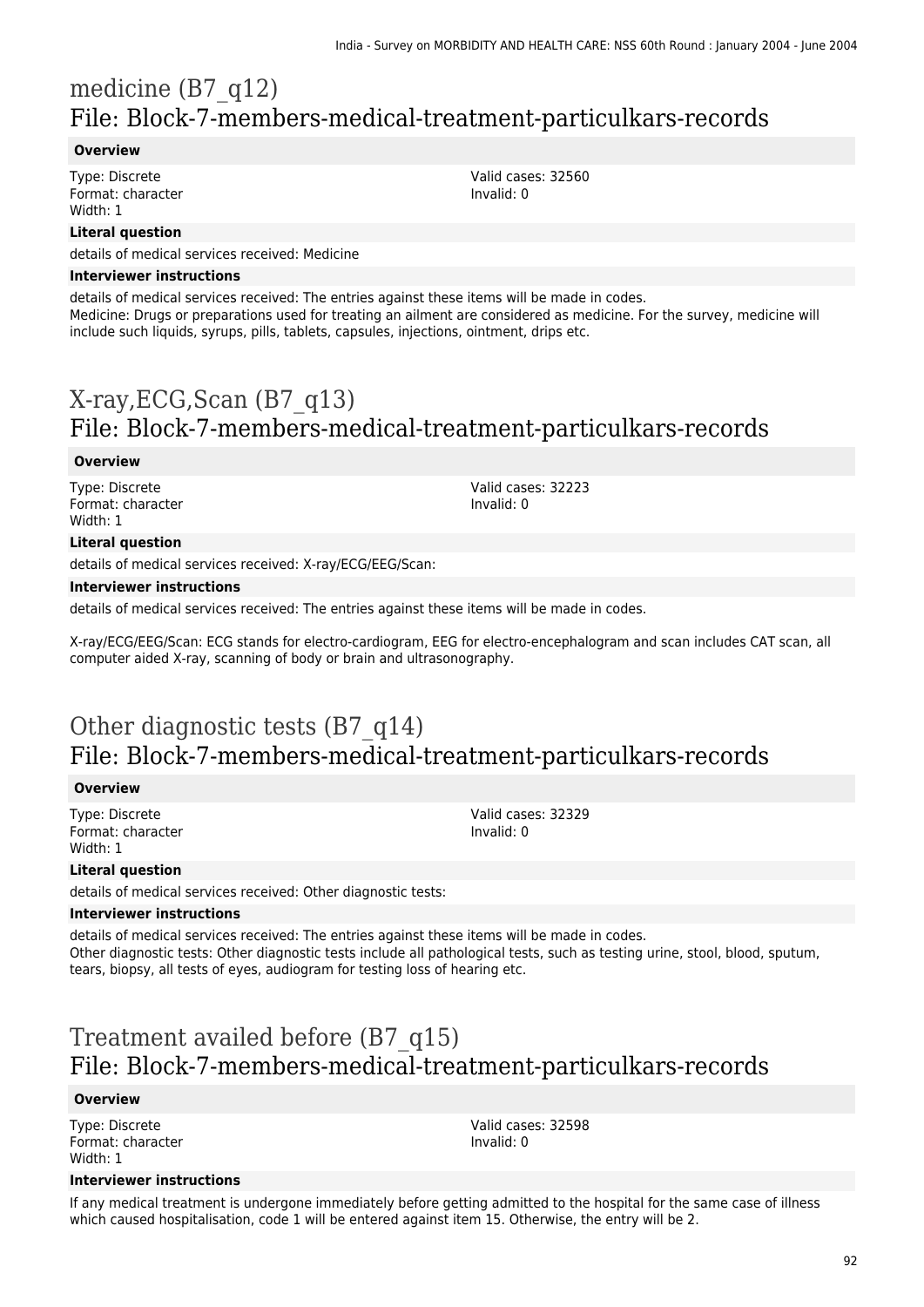# Source of treatment (B7\_q16) File: Block-7-members-medical-treatment-particulkars-records

#### **Overview**

Type: Discrete Format: character Width: 1

#### **Interviewer instructions**

Items 16 will be filled in only if the entry in item 15 is 1. The source of treatment undergone before hospitalisation will be recorded here in codes.

# Duration of treatment (B7\_q17) File: Block-7-members-medical-treatment-particulkars-records

#### **Overview**

Type: Continuous Format: numeric Width: 3 Decimals: 0 Range: 0-999

#### **Interviewer instructions**

Items 17 will be filled in only if the entry in item 15 is 1.

The duration of treatment undergone before hospitalisation will be recorded in number of days. The total number of days for which the patient was under the treatment before hospitalisation, even if a part of the period falls outside the reference period, will be recorded here.

# Treatment continued? (B7\_q18) File: Block-7-members-medical-treatment-particulkars-records

### **Overview**

Type: Discrete Format: character Width: 1

Valid cases: 32400 Invalid: 0

### **Interviewer instructions**

Items 18, 19 and 20: If after getting discharged from the hospital the patient continues medical treatment, code 1 will be recorded against item 18. Otherwise, the entry in item 18 will be 2. When the patient is not yet discharged from the hospital, a 'X' mark will be put against this item. For item 19 and 20, the procedure of making entry is similar to that for items 16 and 17.

## Source of treatment - after (B7\_q19) File: Block-7-members-medical-treatment-particulkars-records

#### **Overview**

Type: Discrete Format: character Width: 1

Valid cases: 23925 Invalid: 0

# Duration of treatment - after (B7\_q20) File: Block-7-members-medical-treatment-particulkars-records

#### **Overview**

Valid cases: 17741 Invalid: 0

Valid cases: 17580 Invalid: 15085 Minimum: 0 Maximum: 999 Mean: 82.7

Standard deviation: 203.2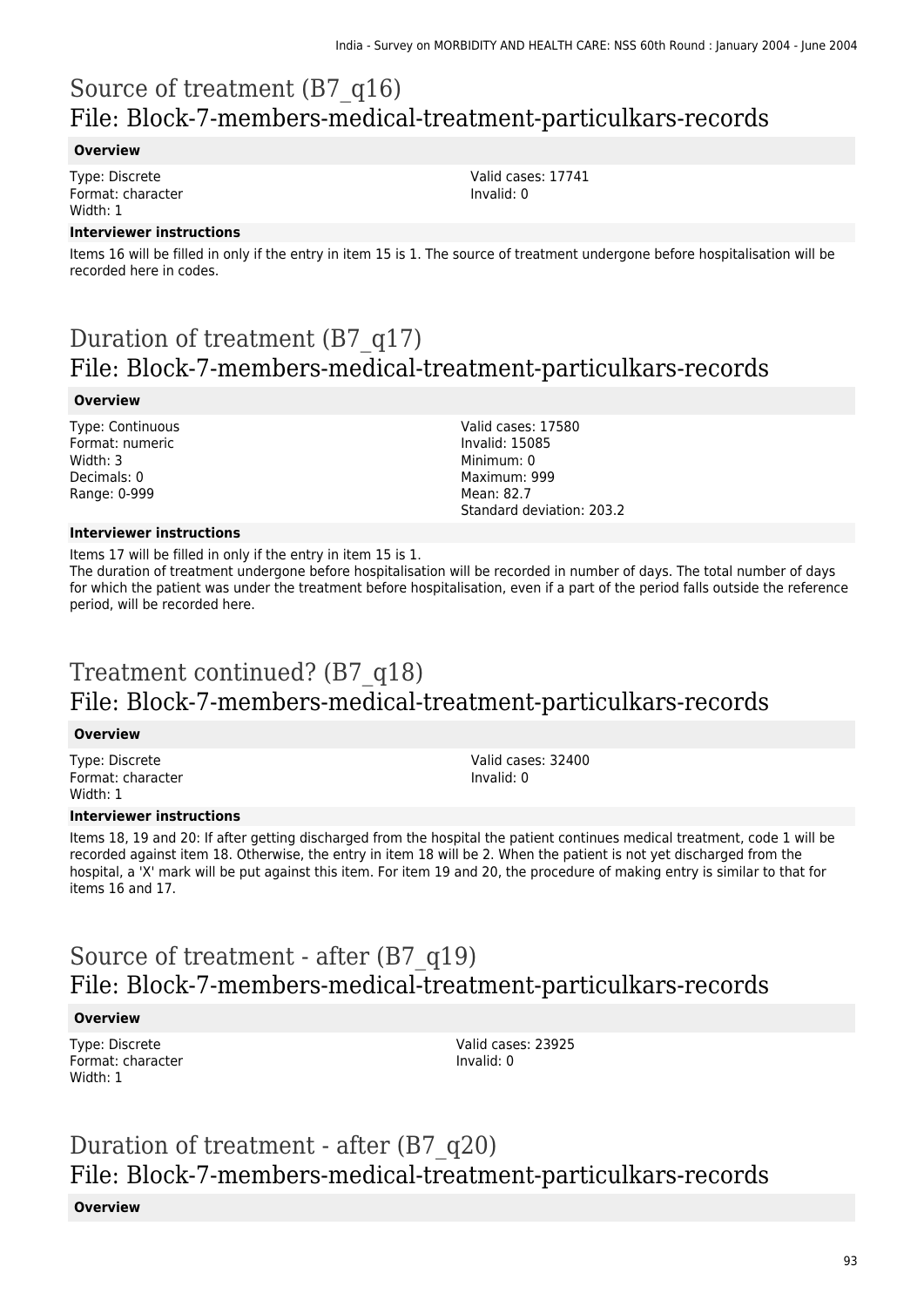# Duration of treatment - after (B7\_q20) File: Block-7-members-medical-treatment-particulkars-records

Type: Continuous Format: numeric Width: 3 Decimals: 0 Range: 0-364

Valid cases: 23808 Invalid: 8857 Minimum: 0 Maximum: 364 Mean: 45.3 Standard deviation: 65.5

# Multiplier combined (Mult\_combined) File: Block-7-members-medical-treatment-particulkars-records

### **Overview**

Type: Continuous Format: numeric Width: 8 Decimals: 2 Range: 2.81-32387.745 Valid cases: 32665 Invalid: 0 Minimum: 2.8 Maximum: 32387.7 Mean: 831.9 Standard deviation: 1105.8

## Multiplier sub-sample (Mult\_ss) File: Block-7-members-medical-treatment-particulkars-records

### **Overview**

Type: Continuous Format: numeric Width: 8 Decimals: 2 Range: 5.62-64775.49 Valid cases: 32665 Invalid: 0 Minimum: 5.6 Maximum: 64775.5 Mean: 1663.8 Standard deviation: 2211.6

# nss (NSS) File: Block-7-members-medical-treatment-particulkars-records

### **Overview**

Type: Continuous Format: numeric Width: 2 Decimals: 0 Range: 1-40

Valid cases: 32665 Invalid: 0 Minimum: 1 Maximum: 40 Mean: 6.7 Standard deviation: 6

# nsc (NSC) File: Block-7-members-medical-treatment-particulkars-records

### **Overview**

Type: Continuous Format: numeric Width: 2 Decimals: 0 Range: 3-80

Valid cases: 32665 Invalid: 0 Minimum: 3 Maximum: 80 Mean: 13.4 Standard deviation: 12.1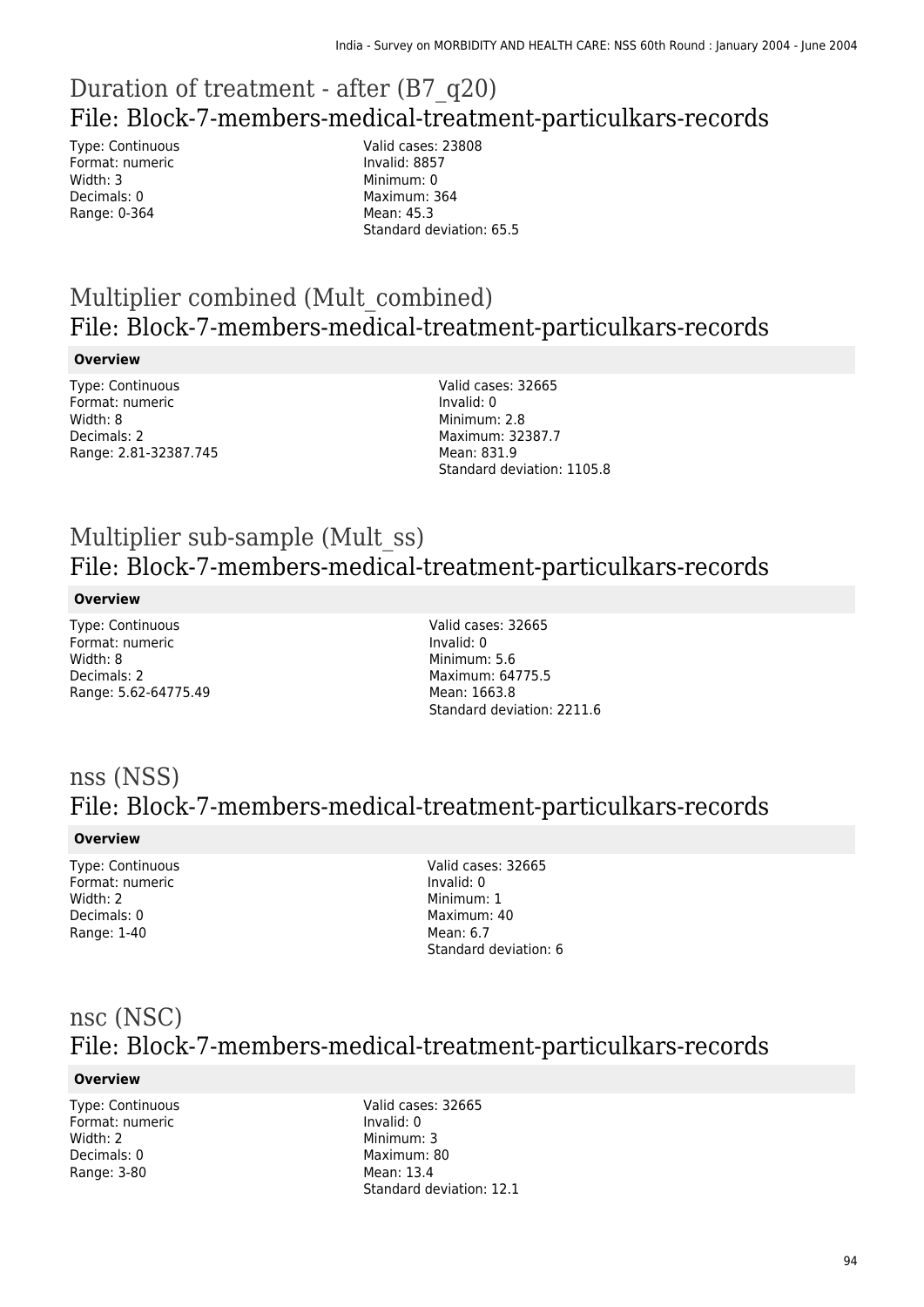# Posted Multiplier (Mult) File: Block-7-members-medical-treatment-particulkars-records

### **Overview**

Type: Continuous Format: numeric Width: 7 Decimals: 0 Range: 562-6477549

Valid cases: 32665 Invalid: 0 Minimum: 562 Maximum: 6477549 Mean: 166380.8 Standard deviation: 221160.1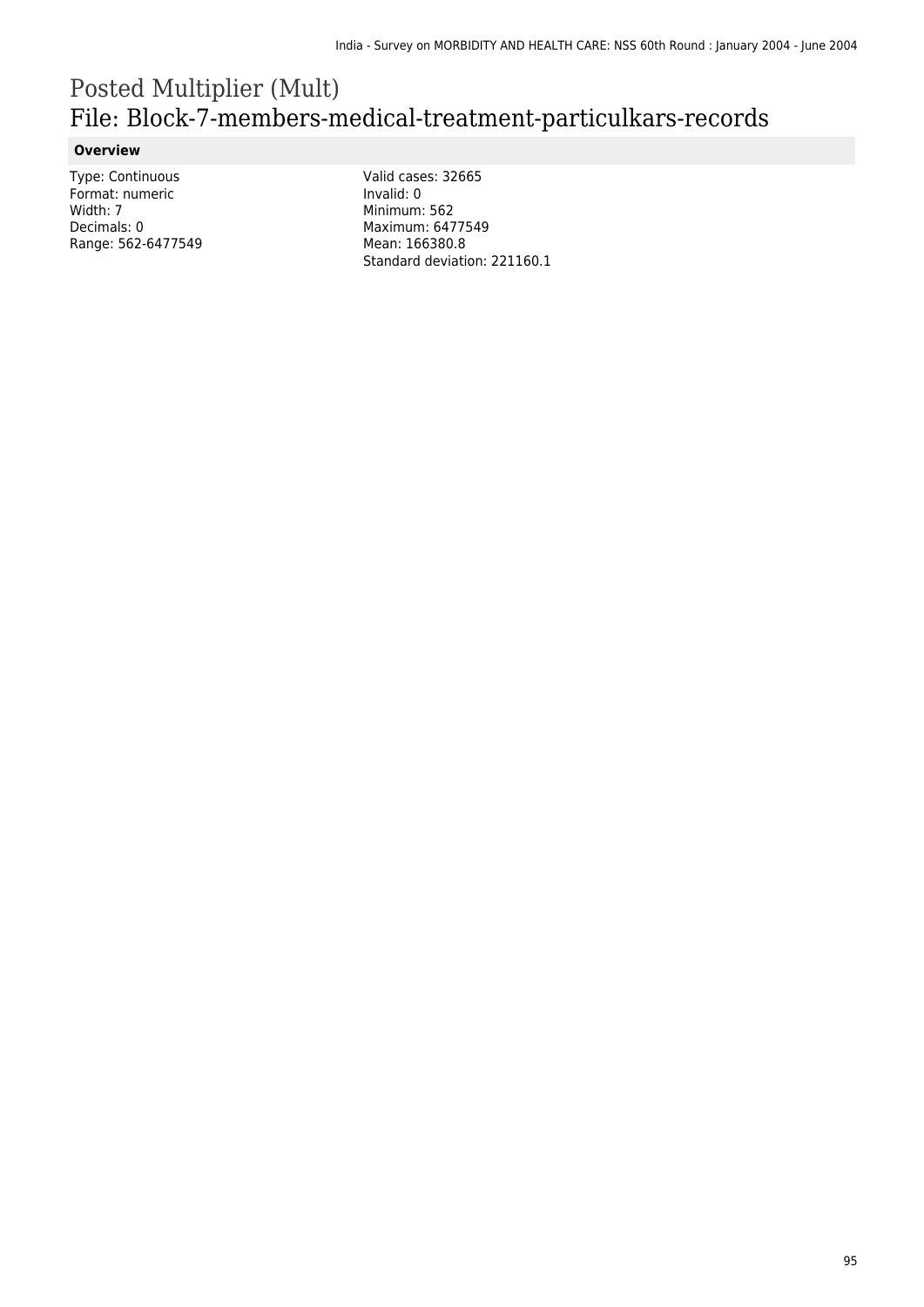# Key to locate person (Key\_prsn) File: Block-8-part-1-treatment-expenses-365-days-members-records

### **Overview**

Type: Discrete Format: character Width: 13

Valid cases: 32665 Invalid: 0

## Key to locate hhno (Key\_hhno) File: Block-8-part-1-treatment-expenses-365-days-members-records

### **Overview**

Type: Discrete Format: character Width: 9

Valid cases: 32665 Invalid: 0

## Record identifier (Rec\_id) File: Block-8-part-1-treatment-expenses-365-days-members-records

### **Overview**

Type: Discrete Format: character Width: 2

Valid cases: 32665 Invalid: 0

## Centre code,Round,Shift (CSR) File: Block-8-part-1-treatment-expenses-365-days-members-records

### **Overview**

Type: Discrete Format: character Width: 3

Valid cases: 32665 Invalid: 0

## Round (Round) File: Block-8-part-1-treatment-expenses-365-days-members-records

### **Overview**

Type: Discrete Format: character Width: 2

Valid cases: 32665 Invalid: 0

## Schedule Number (SchNo) File: Block-8-part-1-treatment-expenses-365-days-members-records

### **Overview**

Type: Discrete Format: character Width: 3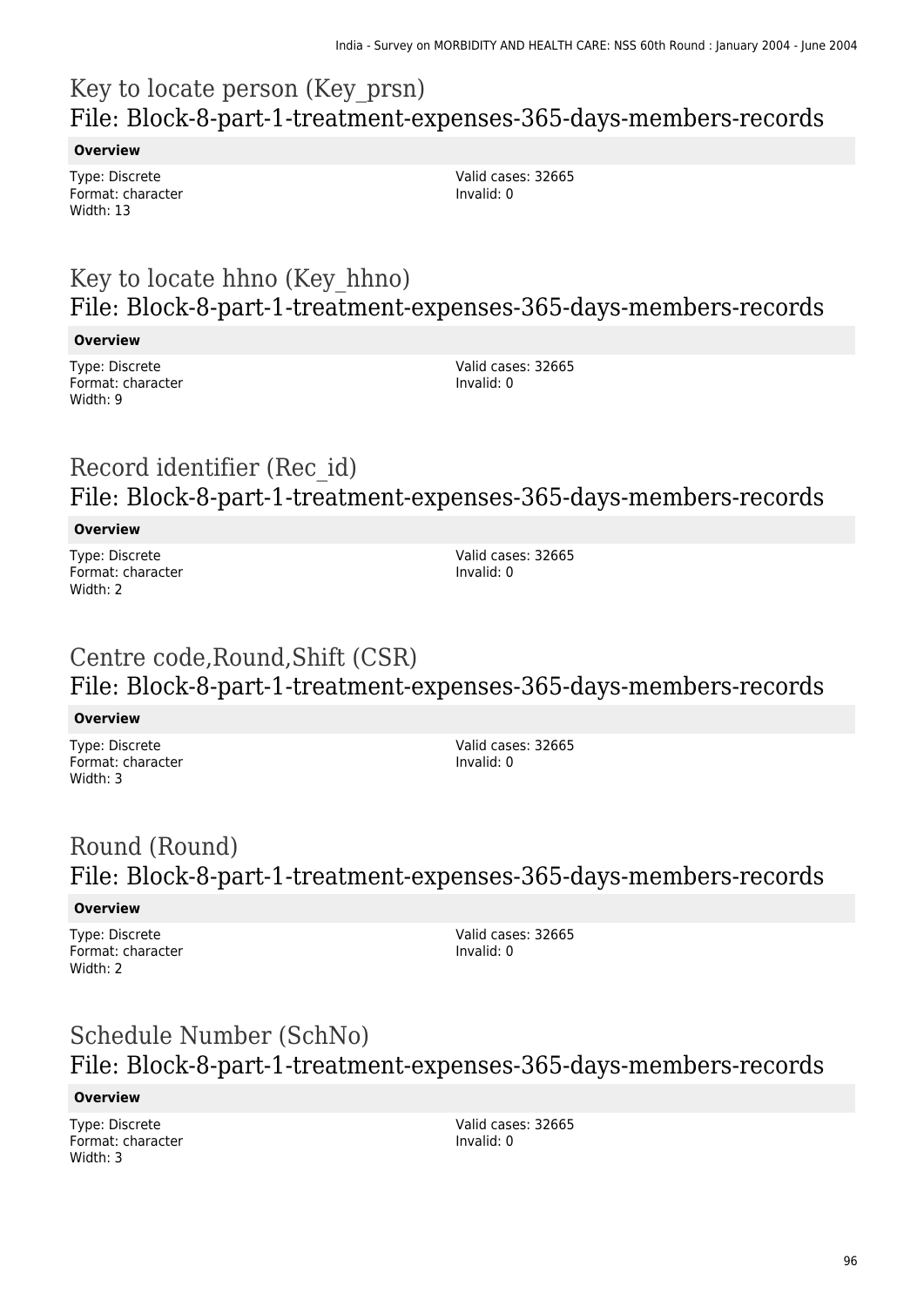# Sample (Sample) File: Block-8-part-1-treatment-expenses-365-days-members-records

### **Overview**

Type: Discrete Format: character Width: 1

Valid cases: 32665 Invalid: 0

# Sector (Sector) File: Block-8-part-1-treatment-expenses-365-days-members-records

### **Overview**

Type: Discrete Format: character Width: 1

Valid cases: 32665 Invalid: 0

## State-Region (State\_reg) File: Block-8-part-1-treatment-expenses-365-days-members-records

### **Overview**

Type: Discrete Format: character Width: 3

Valid cases: 32665 Invalid: 0

## state code (state) File: Block-8-part-1-treatment-expenses-365-days-members-records

### **Overview**

Type: Discrete Format: character Width: 2

Valid cases: 32665 Invalid: 0

# District (District) File: Block-8-part-1-treatment-expenses-365-days-members-records

### **Overview**

Type: Discrete Format: character Width: 2

Valid cases: 32665 Invalid: 0

## Stratum (Stratum) File: Block-8-part-1-treatment-expenses-365-days-members-records

### **Overview**

Type: Discrete Format: character Width: 2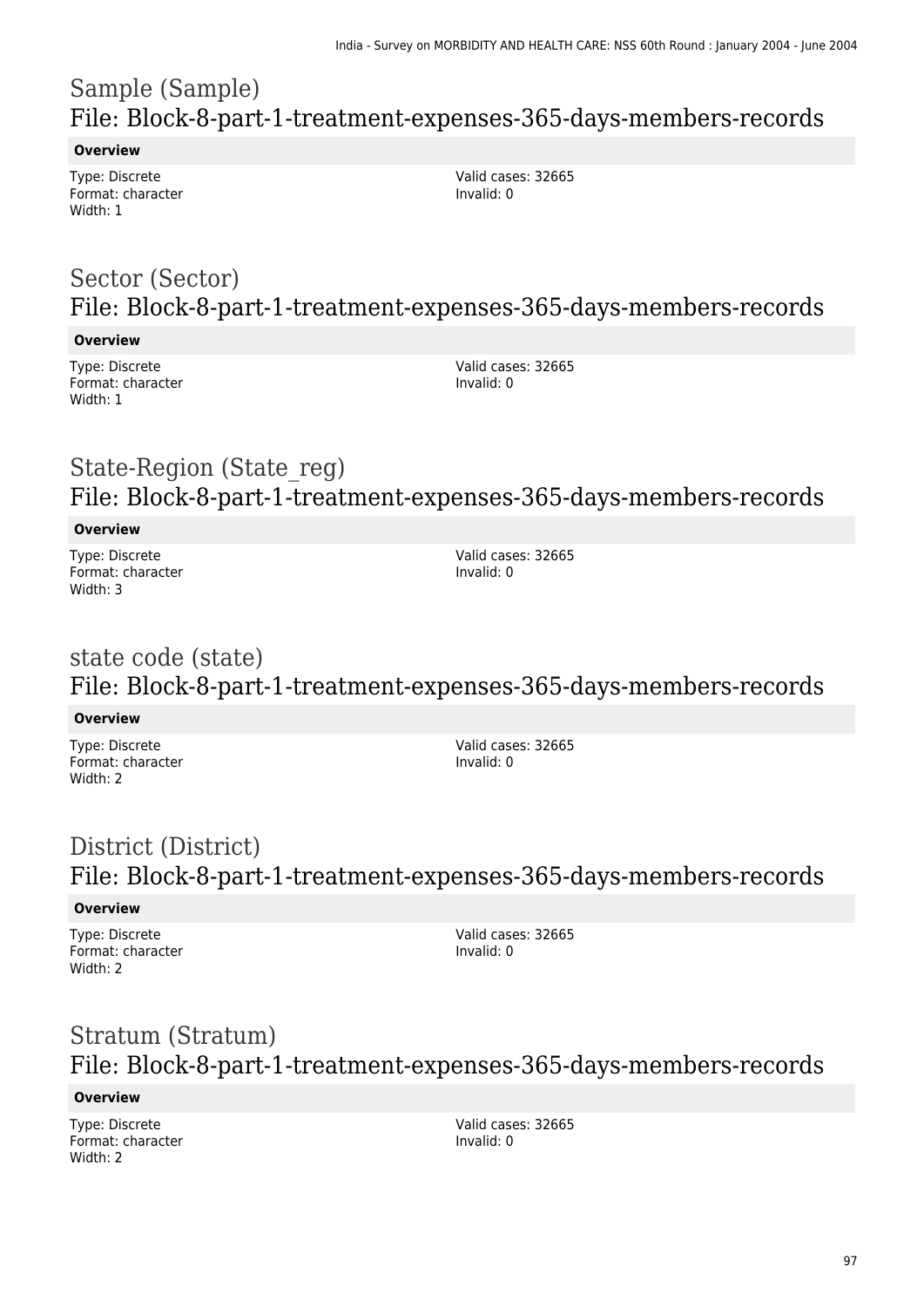# Sub-Round (Sub\_Round) File: Block-8-part-1-treatment-expenses-365-days-members-records

#### **Overview**

Type: Discrete Format: character Width: 1

Valid cases: 32665 Invalid: 0

# Sub-Sample (Sub\_Sample) File: Block-8-part-1-treatment-expenses-365-days-members-records

### **Overview**

Type: Discrete Format: character Width: 1

Valid cases: 32665 Invalid: 0

## FOD Sub-Region (FOD\_SR) File: Block-8-part-1-treatment-expenses-365-days-members-records

### **Overview**

Type: Discrete Format: character Width: 4

Valid cases: 32665 Invalid: 0

## LOT/FSU Serial No. (FSU) File: Block-8-part-1-treatment-expenses-365-days-members-records

### **Overview**

Type: Discrete Format: character Width: 5

Valid cases: 32665 Invalid: 0

# Hamlet Group/Sub-Block no. (Sub\_block) File: Block-8-part-1-treatment-expenses-365-days-members-records

### **Overview**

Type: Discrete Format: character Width: 1

Valid cases: 32665 Invalid: 0

## Second Stage Stratum (SS\_stratum) File: Block-8-part-1-treatment-expenses-365-days-members-records

### **Overview**

Type: Discrete Format: character Width: 1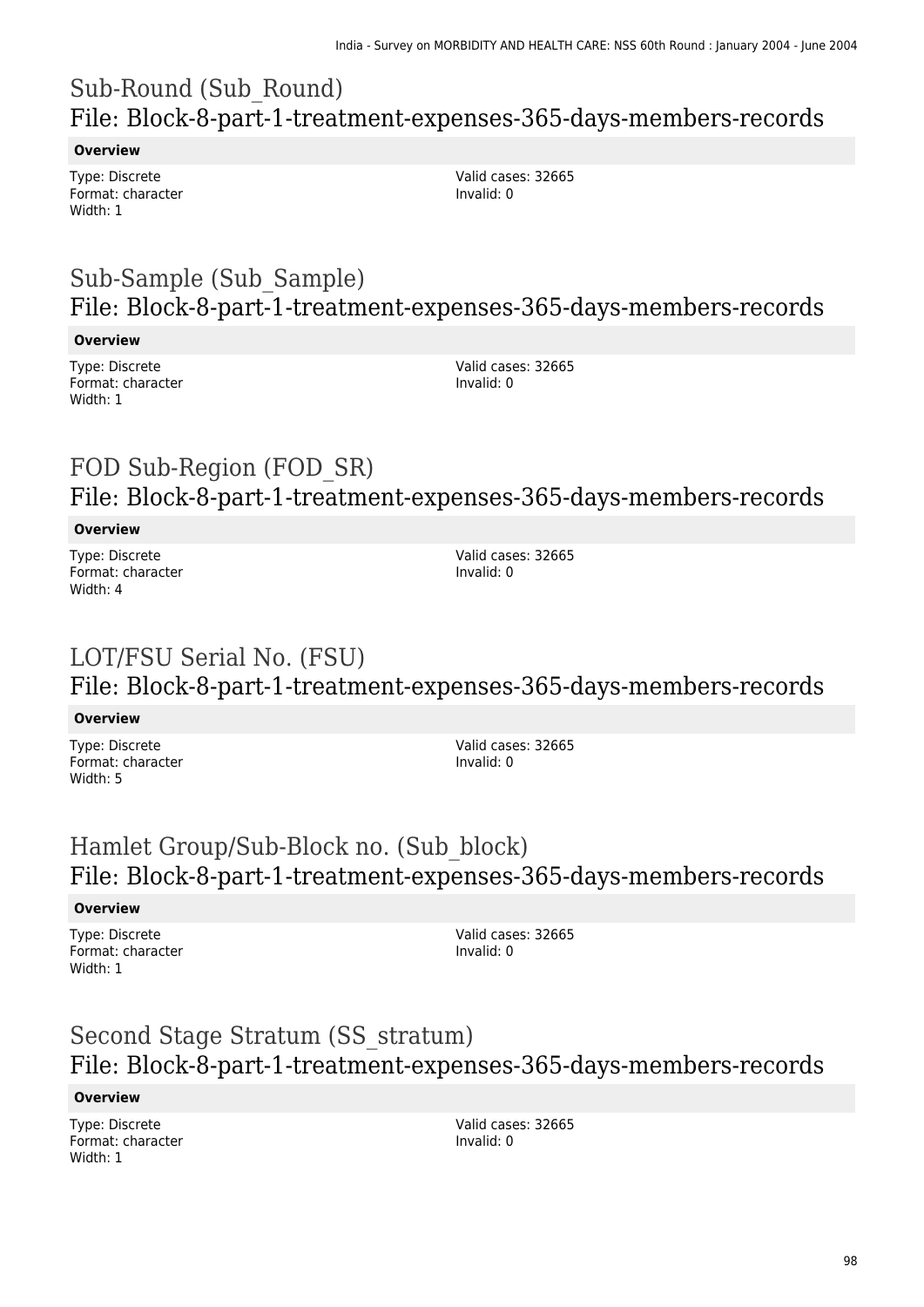# Sample HHS No. (HS\_No) File: Block-8-part-1-treatment-expenses-365-days-members-records

**Overview**

Type: Discrete Format: character Width: 2

Valid cases: 32665 Invalid: 0

# Srl. No. of hospitalisation case (B8 q1) File: Block-8-part-1-treatment-expenses-365-days-members-records

### **Overview**

Type: Discrete Format: character Width: 2

Valid cases: 32665 Invalid: 0

#### **Interviewer instructions**

expenses incurred for treatment of members treated as inpatient of hospital during the last 365 days and source of finance: This block is meant for collection of information on expenses incurred for treatment as inpatient, separately for each of the hospitalisation cases recorded in block 7.

## Srl. No. of member (B8\_q2) File: Block-8-part-1-treatment-expenses-365-days-members-records

#### **Overview**

Type: Discrete Format: character Width: 2

Valid cases: 32665 Invalid: 0

### **Interviewer instructions**

In this block particulars of hospitalisation during 365 days preceding the date of survey will be recorded. In the detailed instructions for blocks 7, 8, 9 and 10 the term 'member', unless otherwise mentioned will also include deceased members also.

The serial number and age of the member hospitalised assigned in items 2 and 3 of block 7 will be repeated here. In most of the cases where a member does not report more than 1 case of hospitalisation, entries against items 1, 2 & 3 will be the same in blocks 7 and 8.

## Age (B8\_q3) File: Block-8-part-1-treatment-expenses-365-days-members-records

#### **Overview**

Type: Continuous Format: numeric Width: 3 Decimals: 0 Range: 0-105

Valid cases: 32550 Invalid: 115 Minimum: 0 Maximum: 105 Mean: 37 Standard deviation: 21.7

# Medical service provided free by? (B8\_q4) File: Block-8-part-1-treatment-expenses-365-days-members-records

#### **Overview**

99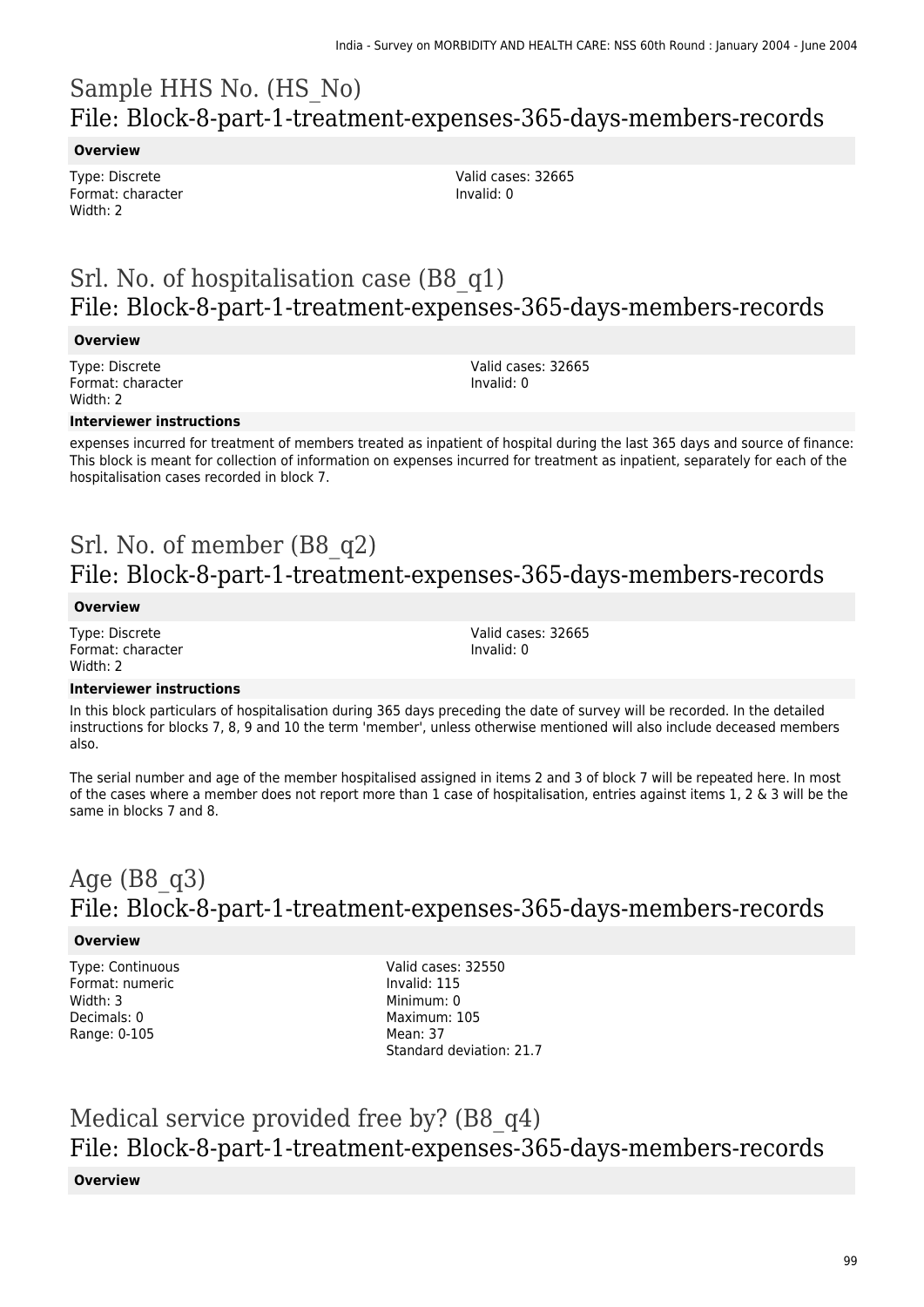# Medical service provided free by? (B8\_q4) File: Block-8-part-1-treatment-expenses-365-days-members-records

Type: Discrete Format: character Width: 1

Valid cases: 32403 Invalid: 0

### **Literal question**

whether any medical service provided free by employer:

#### **Interviewer instructions**

Often employers have their own arrangements for medical treatment of their employees and their dependents. If any part of the expenditure on medical treatment during the hospitalisation period is borne by the employer (of the patient or the one on whom the patient is dependant) code 1 or 2, depending upon the employer is a Govt. agency or a private agency, will be entered against this item. If such a provision is not there for the ailing member or his/her dependants even if employed, entry 3 will be recorded. In all other cases, entry will be 4, that is, this item is not applicable.

## Fee-Hospital staff(Rs) (B8\_q5) File: Block-8-part-1-treatment-expenses-365-days-members-records

#### **Overview**

Type: Continuous Format: numeric Width: 6 Decimals: 0 Range: 0-293000

Valid cases: 10291 Invalid: 22374 Minimum: 0 Maximum: 293000 Mean: 1430.5 Standard deviation: 5810.2

#### **Interviewer instructions**

Q.5 to 13: The total expenditure for medical treatment during the stay in the hospital within the reference period will be accounted for against these items. It will, however, not include the expenses for the treatment in the hospital for the period that is not within the reference period.

Items 5 & 6: doctors / surgeons fee: While the amount payable for the fees of doctors/surgeons who are a part of the hospital staff will be recorded against item 5, the expenses made for consultation to the doctors/surgeons (specialists), who are not among the hospital staff, by the household during the stay at hospital will be recorded against item 6.

## Fee- Other specialists(Rs) (B8\_q6) File: Block-8-part-1-treatment-expenses-365-days-members-records

#### **Overview**

Type: Continuous Format: numeric Width: 6 Decimals: 0 Range: 0-140000

Valid cases: 4736 Invalid: 27929 Minimum: 0 Maximum: 140000 Mean: 1357.1 Standard deviation: 4105.1

# Medicines-from hospital(Rs) (B8\_q7) File: Block-8-part-1-treatment-expenses-365-days-members-records

#### **Overview**

Type: Continuous Format: numeric Width: 6 Decimals: 0 Range: 0-200000

Valid cases: 7911 Invalid: 24754 Minimum: 0 Maximum: 200000 Mean: 1116.5 Standard deviation: 4447.6

#### **Interviewer instructions**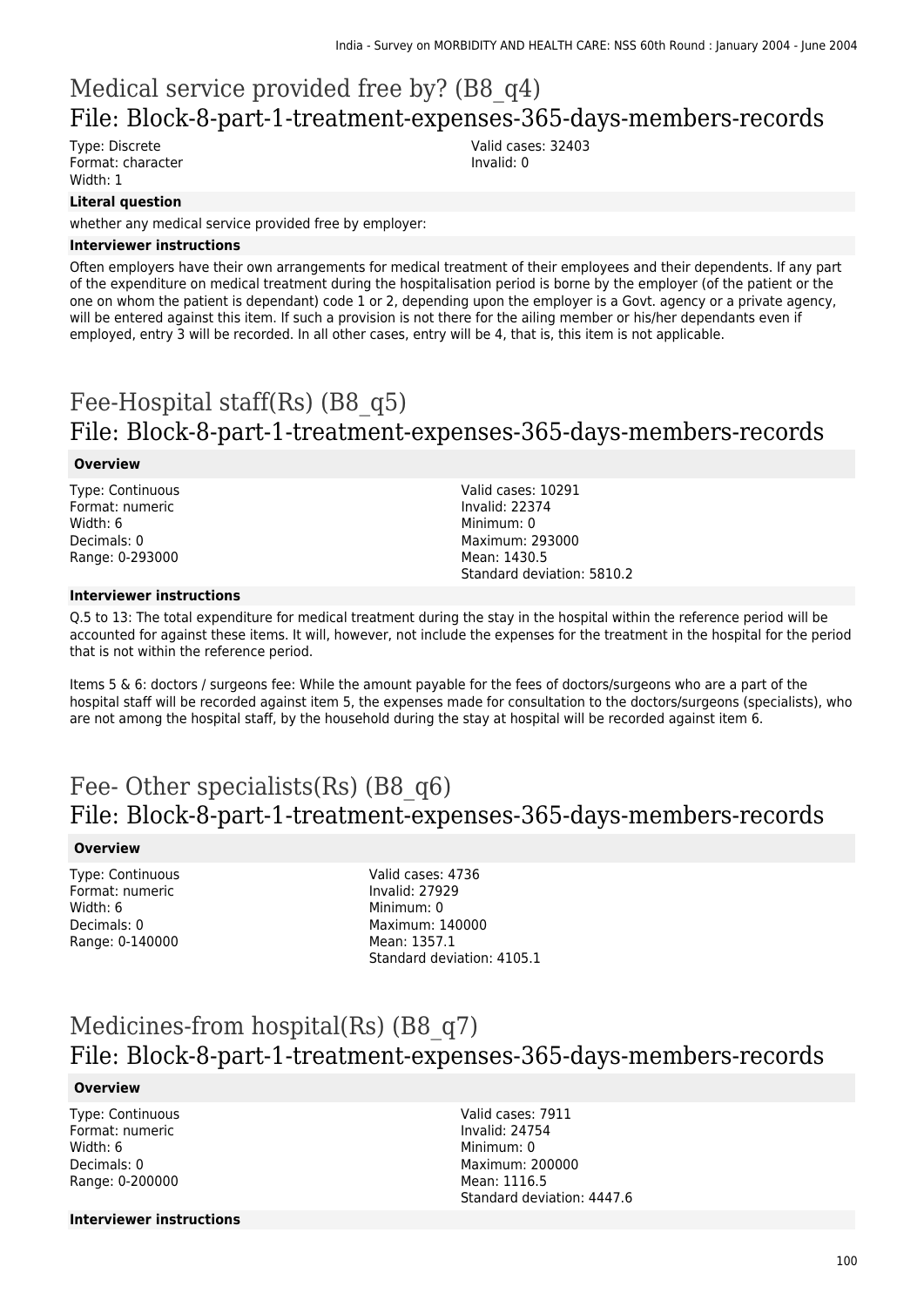# Medicines-from hospital(Rs) (B8\_q7) File: Block-8-part-1-treatment-expenses-365-days-members-records

Items 7 & 8: medicines: The expenses for medicines (including drips) made available from the hospital will be recorded against item 7 (by hospital) and the amount payable for medicines (including drips) purchased by the household from 'outside' but during the stay at hospital will be recorded against item 8.

# Medicines-from outside(Rs) (B8\_q8) File: Block-8-part-1-treatment-expenses-365-days-members-records

### **Overview**

Type: Continuous Format: numeric Width: 6 Decimals: 0 Range: 0-269500

Valid cases: 17308 Invalid: 15357 Minimum: 0 Maximum: 269500 Mean: 2246.7 Standard deviation: 5305.7

# Diagnostic tests(Rs) (B8\_q9) File: Block-8-part-1-treatment-expenses-365-days-members-records

### **Overview**

Type: Continuous Format: numeric Width: 5 Decimals: 0 Range: 0-75000

Valid cases: 12999 Invalid: 19666 Minimum: 0 Maximum: 75000 Mean: 826.8 Standard deviation: 2116

#### **Interviewer instructions**

The charges for diagnostic tests done at the hospital as well as those done from outside during the stay at hospital will be recorded against this item.

## Bed charges(Rs) (B8\_q10) File: Block-8-part-1-treatment-expenses-365-days-members-records

#### **Overview**

Type: Continuous Format: numeric Width: 6 Decimals: 0 Range: 0-150000

Valid cases: 11561 Invalid: 21104 Minimum: 0 Maximum: 150000 Mean: 956.1 Standard deviation: 2777.3

### **Interviewer instructions**

Amount payable for bed charges in the hospital will be recorded here. If the charges for food are included with the bed charges, the combined charges will be recorded.

## Attendant charges(Rs) (B8\_q11) File: Block-8-part-1-treatment-expenses-365-days-members-records **Overview**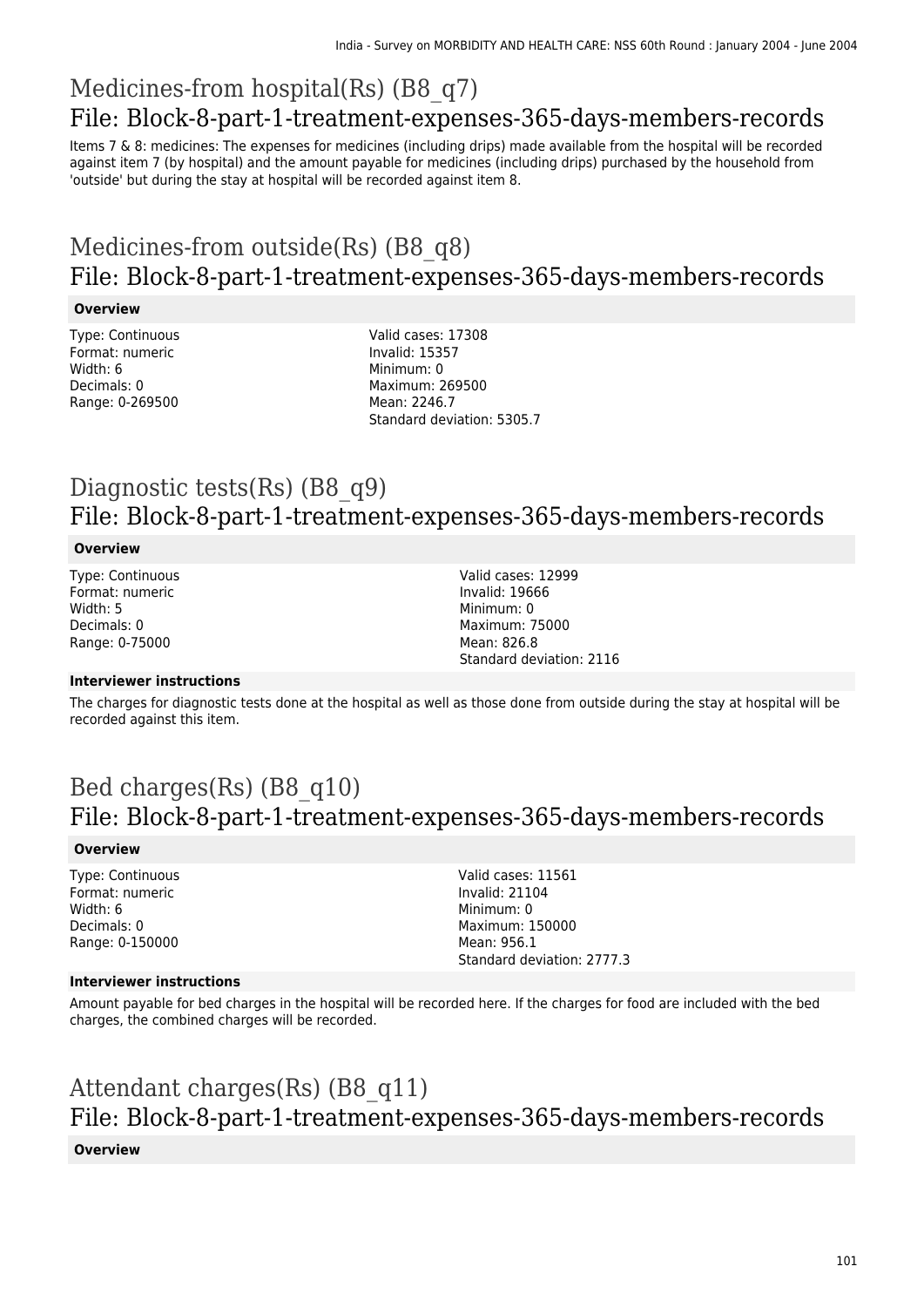# Attendant charges(Rs) (B8\_q11) File: Block-8-part-1-treatment-expenses-365-days-members-records

Type: Continuous Format: numeric Width: 5 Decimals: 0 Range: 0-40000

Valid cases: 4021 Invalid: 28644 Minimum: 0 Maximum: 40000 Mean: 305 Standard deviation: 1075.4

#### **Interviewer instructions**

Here the charges for the services of the attendant, if kept for the patient, will be written. If any household member attends to the patient, no imputation for his/her services, is to be made.

# Physiotherapy(Rs) (B8\_q12) File: Block-8-part-1-treatment-expenses-365-days-members-records

#### **Overview**

| Type: Continuous |
|------------------|
| Format: numeric  |
| Width: 5         |
| Decimals: 0      |
| Range: 0-24000   |
|                  |

Valid cases: 1003 Invalid: 31662 Minimum: 0 Maximum: 24000 Mean: 483.2 Standard deviation: 1469.6

#### **Interviewer instructions**

If the patient has undergone any physiotherapy during the stay at hospital, the amount payable for that will be recorded here

# Personal medical appliances(Rs) (B8\_q13) File: Block-8-part-1-treatment-expenses-365-days-members-records

#### **Overview**

Type: Continuous Format: numeric Width: 5 Decimals: 0 Range: 0-90000

Valid cases: 2094 Invalid: 30571 Minimum: 0 Maximum: 90000 Mean: 771 Standard deviation: 4095.9

#### **Interviewer instructions**

The amount payable for acquisition of personal medical appliances of durable nature like spectacles / contact lens, intro-ocular lens, hearing aid, trusses, crutches, artificial limb, pacemaker etc. for the purpose of treatment of the patient at the hospital will be recorded here. Note that appliances like thermometer, infra-red lamp, blood-pressure measuring equipment, blood-sugar measuring kit, bed-pan / urinal etc. will not be treated as personal medical appliances. If such items have been purchased for the purpose of treatment and during the stay at hospital, those will be recorded against item 15 (blood, oxygen cylinder, etc.).

# Multiplier combined (wgt\_combined) File: Block-8-part-1-treatment-expenses-365-days-members-records

### **Overview**

Type: Continuous Format: numeric Width: 8 Decimals: 2 Range: 2.81-32387.745 Valid cases: 32665 Invalid: 0 Minimum: 2.8 Maximum: 32387.7 Mean: 831.9 Standard deviation: 1105.8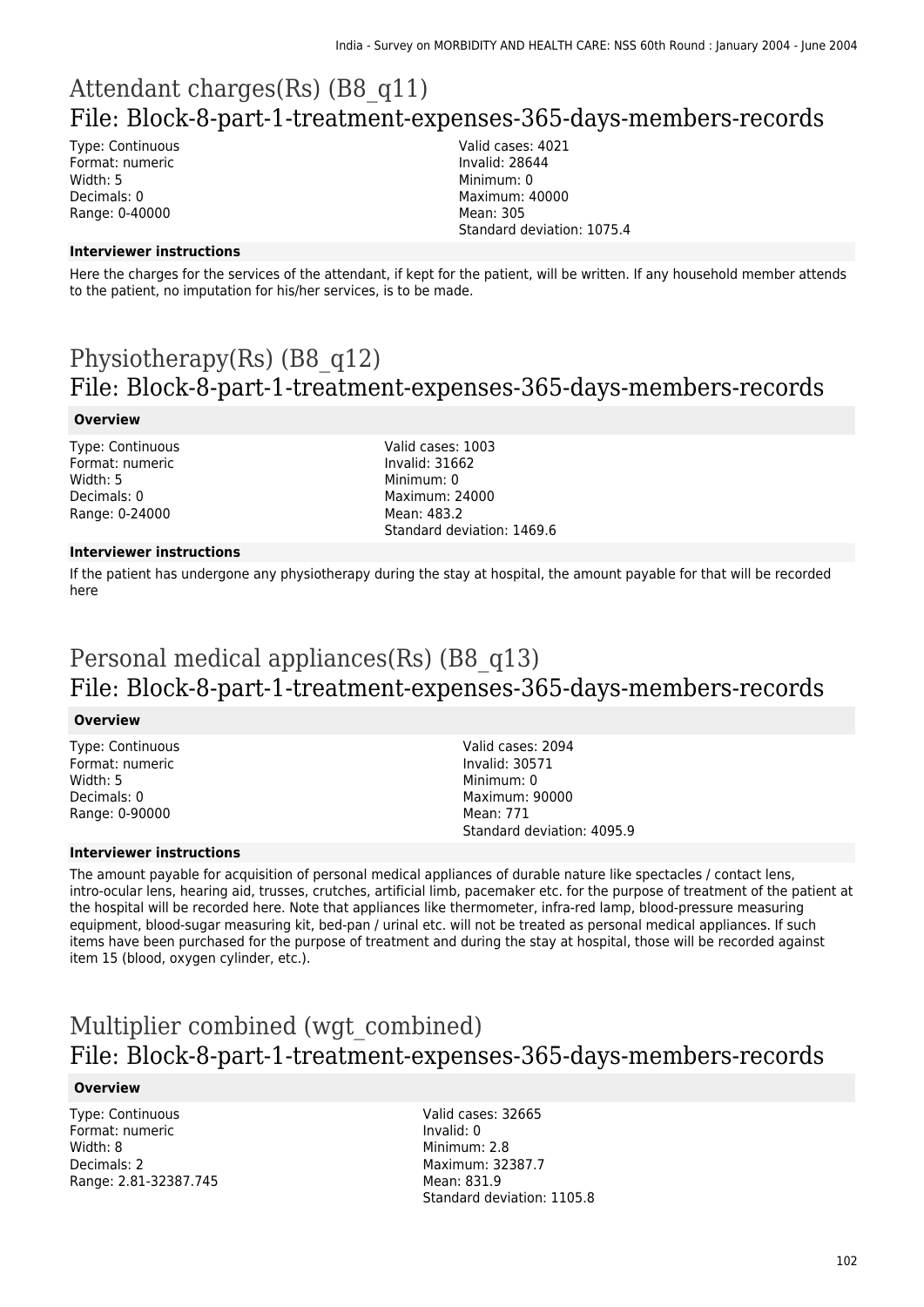# Multiplier combined (wgt\_ss) File: Block-8-part-1-treatment-expenses-365-days-members-records

### **Overview**

Type: Continuous Format: numeric Width: 8 Decimals: 2 Range: 5.62-64775.49 Valid cases: 32665 Invalid: 0 Minimum: 5.6 Maximum: 64775.5 Mean: 1663.8 Standard deviation: 2211.6

## nss (NSS) File: Block-8-part-1-treatment-expenses-365-days-members-records

#### **Overview**

Type: Continuous Format: numeric Width: 2 Decimals: 0 Range: 1-40

Valid cases: 32665 Invalid: 0 Minimum: 1 Maximum: 40 Mean: 6.7 Standard deviation: 6

## nsc (NSC) File: Block-8-part-1-treatment-expenses-365-days-members-records

### **Overview**

Type: Continuous Format: numeric Width: 2 Decimals: 0 Range: 3-80

Valid cases: 32665 Invalid: 0 Minimum: 3 Maximum: 80 Mean: 13.4 Standard deviation: 12.1

## Posted Multiplier (Mult) File: Block-8-part-1-treatment-expenses-365-days-members-records

### **Overview**

Type: Continuous Format: numeric Width: 7 Decimals: 0 Range: 562-6477549 Valid cases: 32665 Invalid: 0 Minimum: 562 Maximum: 6477549 Mean: 166380.8 Standard deviation: 221160.1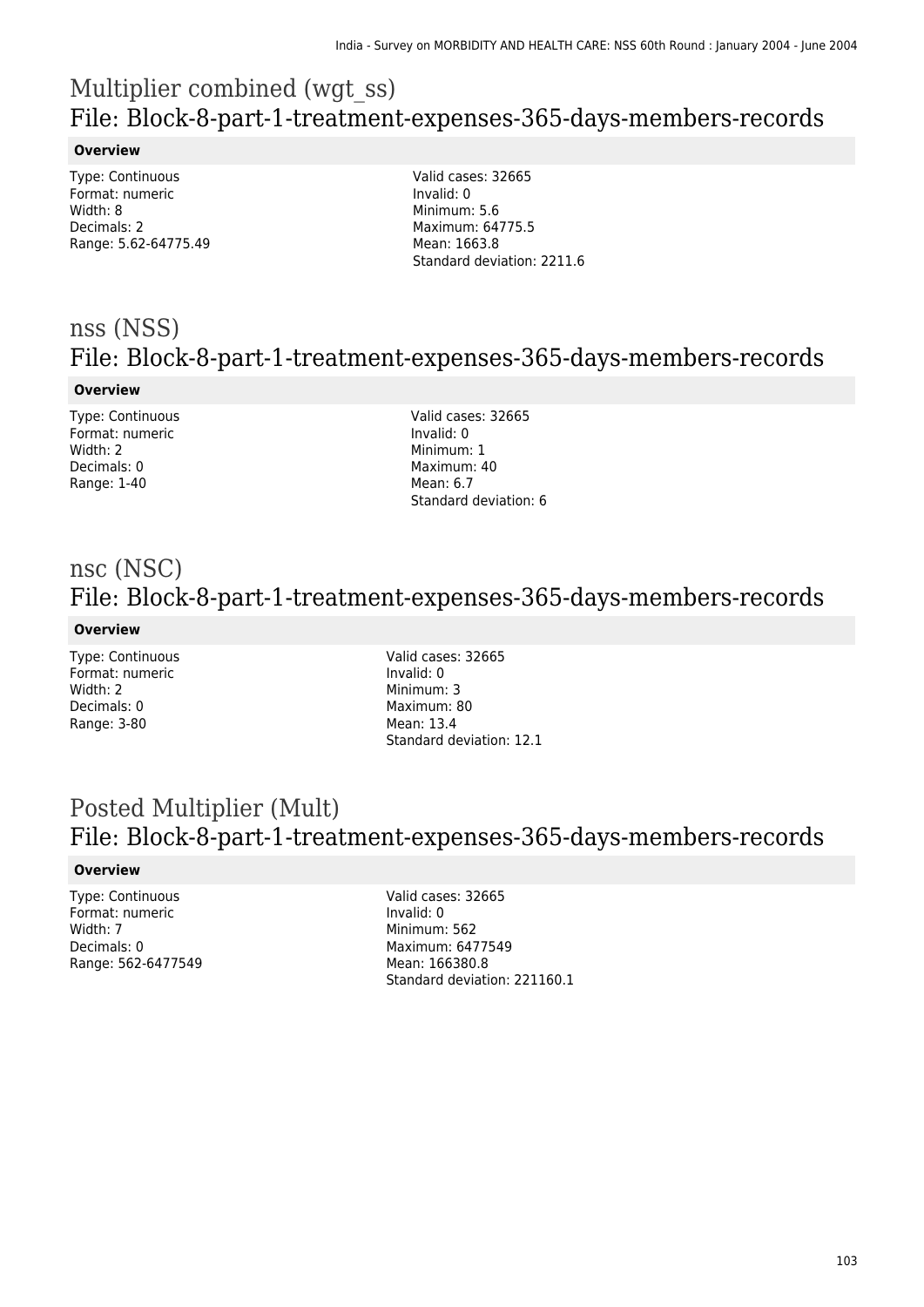# Key tolocate Hospitalisation no. (Key\_hosptl) File: Block-8-part-2-treatment-expenses-365-days-members-records

**Overview**

Type: Discrete Format: character Width: 11

Valid cases: 32394 Invalid: 0

# Key to locate Hhold (Key\_HHno) File: Block-8-part-2-treatment-expenses-365-days-members-records

### **Overview**

Type: Discrete Format: character Width: 9

Valid cases: 32394 Invalid: 0

## Record identifier (Rec\_id) File: Block-8-part-2-treatment-expenses-365-days-members-records

### **Overview**

Type: Discrete Format: character Width: 2

Valid cases: 32394 Invalid: 0

## Centre code,Round,Shift (CSR) File: Block-8-part-2-treatment-expenses-365-days-members-records

### **Overview**

Type: Discrete Format: character Width: 3

Valid cases: 32394 Invalid: 0

## Round (Round) File: Block-8-part-2-treatment-expenses-365-days-members-records

### **Overview**

Type: Discrete Format: character Width: 2

Valid cases: 32394 Invalid: 0

## Schedule Number (SchNo) File: Block-8-part-2-treatment-expenses-365-days-members-records

### **Overview**

Type: Discrete Format: character Width: 3

Valid cases: 32394 Invalid: 0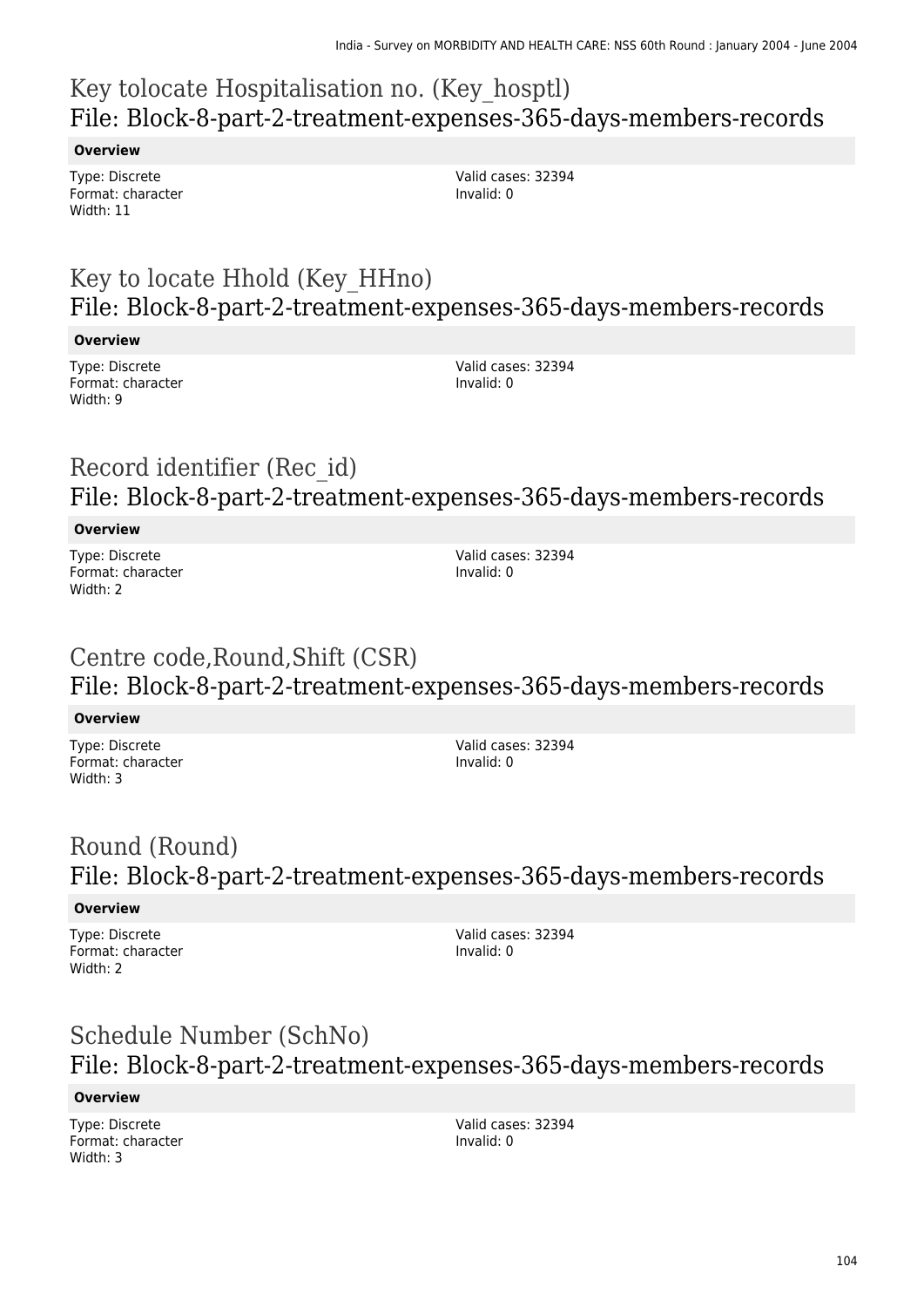# Sample (Sample) File: Block-8-part-2-treatment-expenses-365-days-members-records

### **Overview**

Type: Discrete Format: character Width: 1

Valid cases: 32394 Invalid: 0

# Sector (Sector) File: Block-8-part-2-treatment-expenses-365-days-members-records

### **Overview**

Type: Discrete Format: character Width: 1

Valid cases: 32394 Invalid: 0

## State-Region (State\_reg) File: Block-8-part-2-treatment-expenses-365-days-members-records

### **Overview**

Type: Discrete Format: character Width: 3

Valid cases: 32394 Invalid: 0

## state code (state) File: Block-8-part-2-treatment-expenses-365-days-members-records

### **Overview**

Type: Discrete Format: character Width: 2

Valid cases: 32394 Invalid: 0

# District (District) File: Block-8-part-2-treatment-expenses-365-days-members-records

### **Overview**

Type: Discrete Format: character Width: 2

Valid cases: 32394 Invalid: 0

## Stratum (Stratum) File: Block-8-part-2-treatment-expenses-365-days-members-records

### **Overview**

Type: Discrete Format: character Width: 2

Valid cases: 32394 Invalid: 0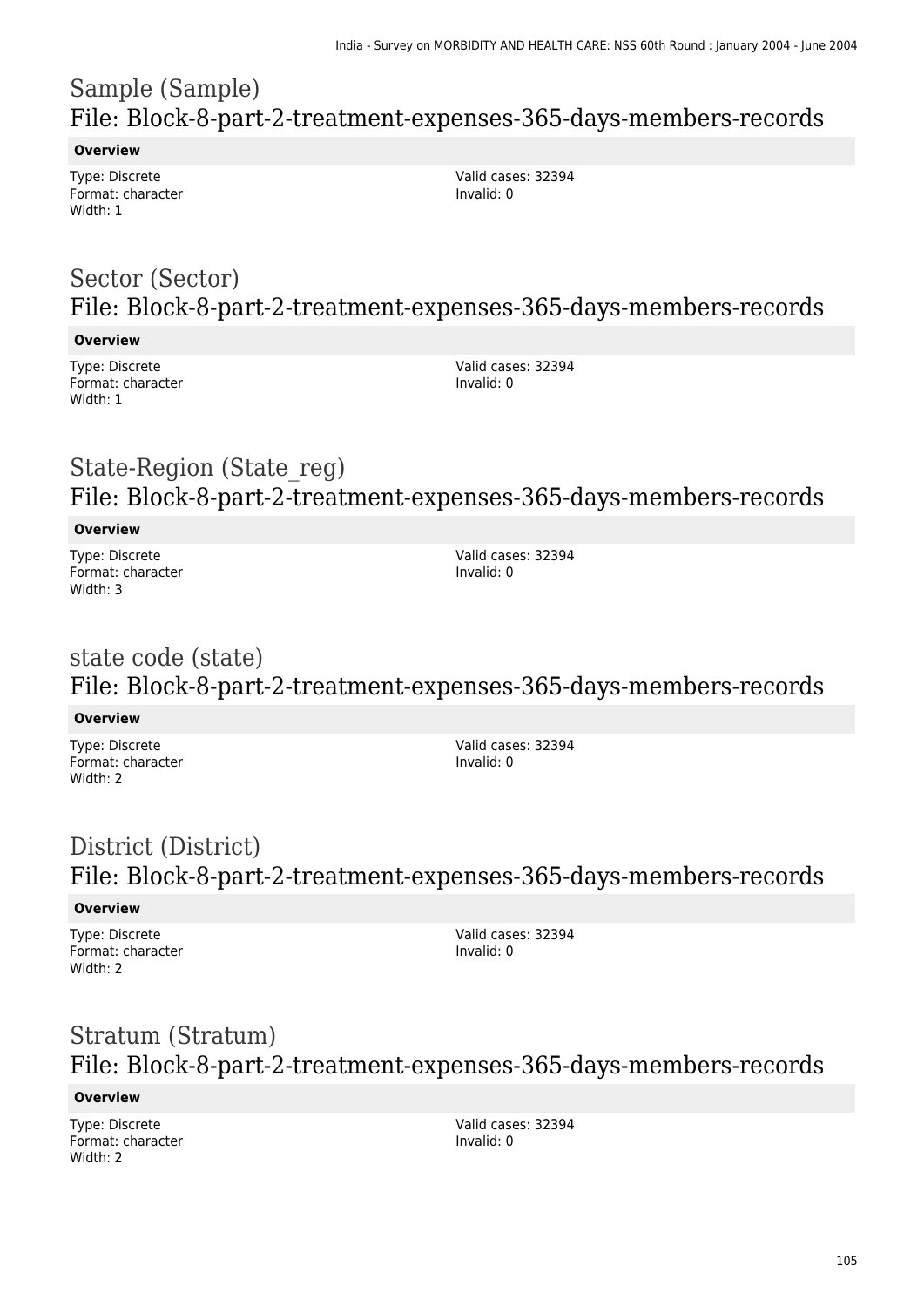# Sub-Round (Sub\_Round) File: Block-8-part-2-treatment-expenses-365-days-members-records

### **Overview**

Type: Discrete Format: character Width: 1

Valid cases: 32394 Invalid: 0

# Sub-Sample (Sub\_Sample) File: Block-8-part-2-treatment-expenses-365-days-members-records

### **Overview**

Type: Discrete Format: character Width: 1

Valid cases: 32394 Invalid: 0

## FOD Sub-Region (FOD\_SR) File: Block-8-part-2-treatment-expenses-365-days-members-records

### **Overview**

Type: Discrete Format: character Width: 4

Valid cases: 32394 Invalid: 0

## LOT/FSU Serial No. (FSU) File: Block-8-part-2-treatment-expenses-365-days-members-records

### **Overview**

Type: Discrete Format: character Width: 5

Valid cases: 32394 Invalid: 0

# Hamlet Group/Sub-Block no. (Sub\_block) File: Block-8-part-2-treatment-expenses-365-days-members-records

### **Overview**

Type: Discrete Format: character Width: 1

Valid cases: 32394 Invalid: 0

## Second Stage Stratum (SS\_stratum) File: Block-8-part-2-treatment-expenses-365-days-members-records

### **Overview**

Type: Discrete Format: character Width: 1

Valid cases: 32394 Invalid: 0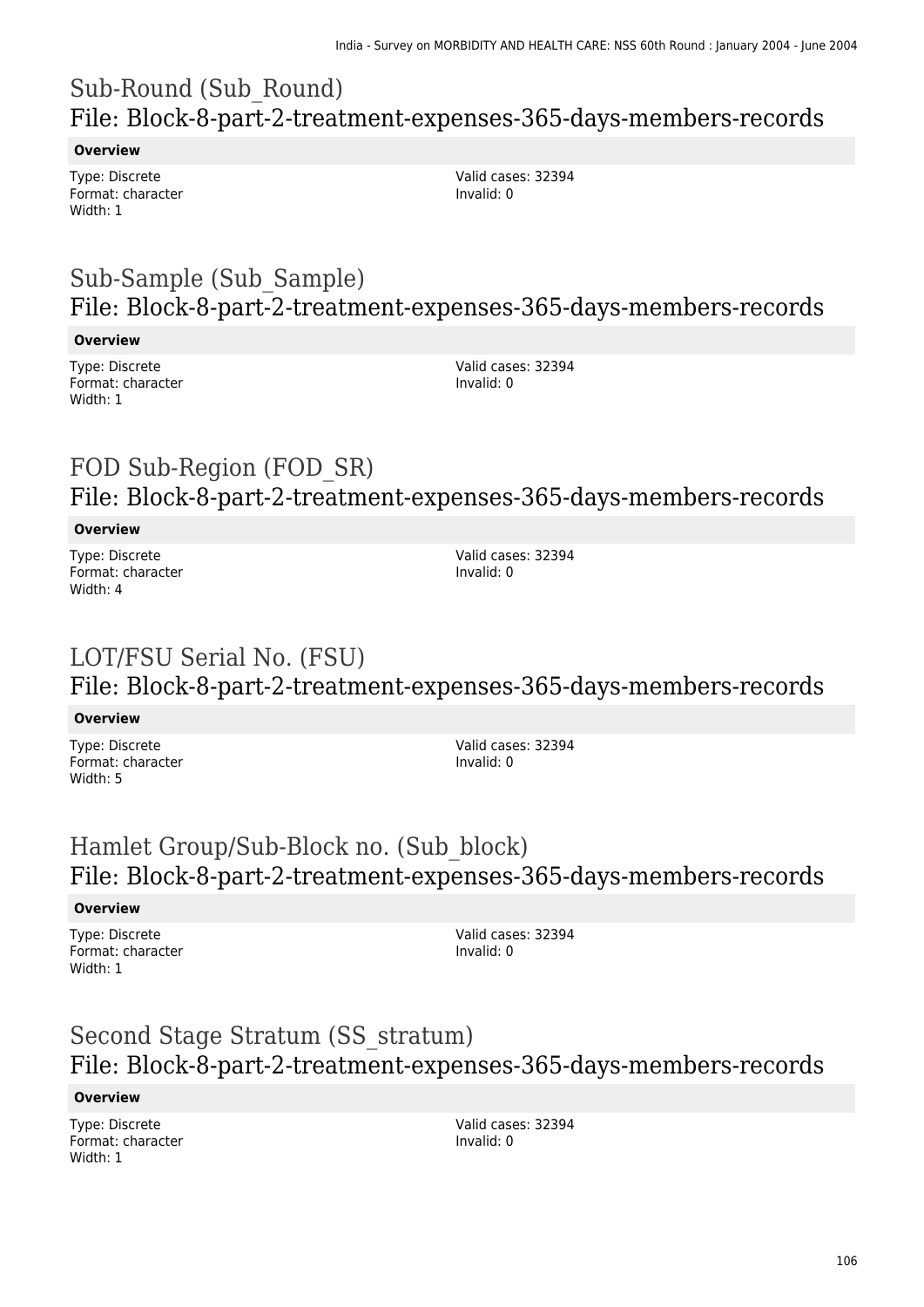# Sample HHS No. (HS\_No) File: Block-8-part-2-treatment-expenses-365-days-members-records

#### **Overview**

Type: Discrete Format: character Width: 2

Valid cases: 32394 Invalid: 0

# Srl. No. of hospitalisation case (B8 q1) File: Block-8-part-2-treatment-expenses-365-days-members-records

#### **Overview**

Type: Discrete Format: character Width: 2

Valid cases: 32394 Invalid: 0

## Food etc.(Rs)  $(B8q14)$ File: Block-8-part-2-treatment-expenses-365-days-members-records

#### **Overview**

Type: Continuous Format: numeric Width: 5 Decimals: 0 Range: 0-30000

Valid cases: 12266 Invalid: 20128 Minimum: 0 Maximum: 30000 Mean: 488.1 Standard deviation: 994.4

#### **Literal question**

others: food and other material:

#### **Interviewer instructions**

Expenses incurred on food and other refreshment materials supplied by the hospital or purchased from outside for the patient will be recorded here. The expenditure for meals supplied from home for the patient would be excluded.

# Blood,Oxygen cylinder etc.(Rs) (B8\_q15) File: Block-8-part-2-treatment-expenses-365-days-members-records

Valid cases: 2602 Invalid: 29792 Minimum: 0 Maximum: 160000 Mean: 918.2

Standard deviation: 3749.7

#### **Overview**

Type: Continuous Format: numeric Width: 6 Decimals: 0 Range: 0-160000

#### **Literal question**

others: blood, oxygen cylinder, etc.:

#### **Interviewer instructions**

For acquiring blood, oxygen cylinder and goods like bandage, plaster, etc. supplied by the hospital or made available from outside will be recorded here.

# Services(Rs) (B8\_q16) File: Block-8-part-2-treatment-expenses-365-days-members-records

#### **Overview**

107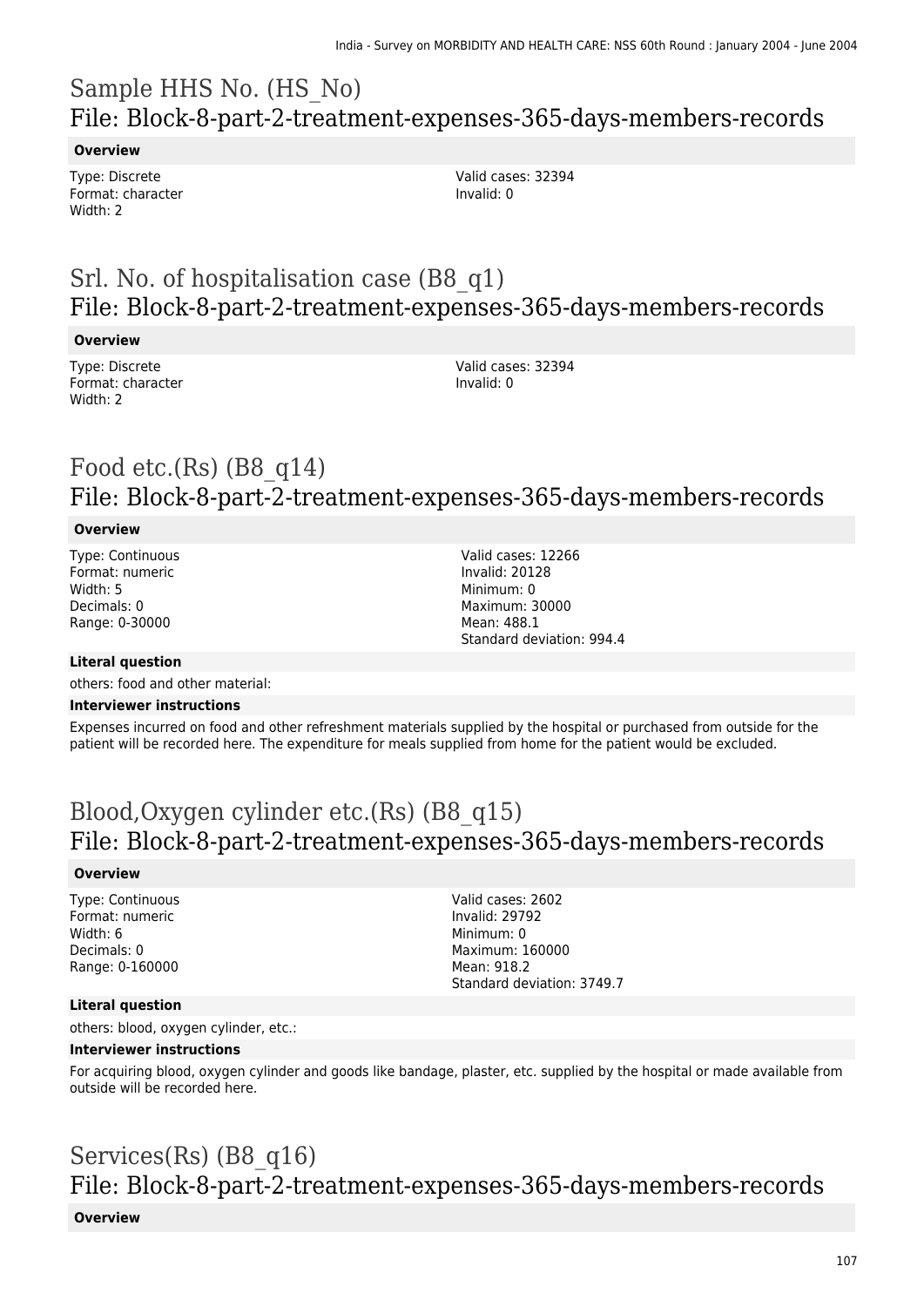# Services(Rs) (B8\_q16) File: Block-8-part-2-treatment-expenses-365-days-members-records

Type: Continuous Format: numeric Width: 5 Decimals: 0 Range: 0-57500

Valid cases: 2608 Invalid: 29786 Minimum: 0 Maximum: 57500 Mean: 495.2 Standard deviation: 1673

### **Literal question**

others: services (ambulance, etc.)

#### **Interviewer instructions**

Amount payable for getting the services of ambulance, charges for operation theatre for the patient will be recorded against this item.

# Exp. not elsewhere reported(Rs) (B8\, q17) File: Block-8-part-2-treatment-expenses-365-days-members-records

#### **Overview**

Type: Continuous Format: numeric Width: 7 Decimals: 0 Range: 0-1085000 Valid cases: 25119 Invalid: 7275 Minimum: 0 Maximum: 1085000 Mean: 5351.2 Standard deviation: 18996.2

#### **Interviewer instructions**

Although efforts are to made to collect information about the medical expenditure incurred by the household under each of the heads given in items 5 to 16, in some cases the household may not be able to provide item wise expenditure as it might have made a lump sum payment for a number of goods and services taken together. As already mentioned, in such cases information available for the specific items may be recorded against them and that for the remaining items taken together will be recorded against item 17. All the medical expenditure that is not recorded against any of the items 5 to 16 would be recorded against this item.

## Total exp. during stay(Rs)  $(B8q18)$ File: Block-8-part-2-treatment-expenses-365-days-members-records

#### **Overview**

Type: Continuous Format: numeric Width: 7 Decimals: 0 Range: 0-1086500 Valid cases: 31953 Invalid: 441 Minimum: 0 Maximum: 1086500 Mean: 7448.8 Standard deviation: 20141.4

#### **Interviewer instructions**

The total of entries in items 5 to 17 will be recorded here for each case of hospitalisation.

## Transport $(Rs)$  (B8 q19) File: Block-8-part-2-treatment-expenses-365-days-members-records **Overview**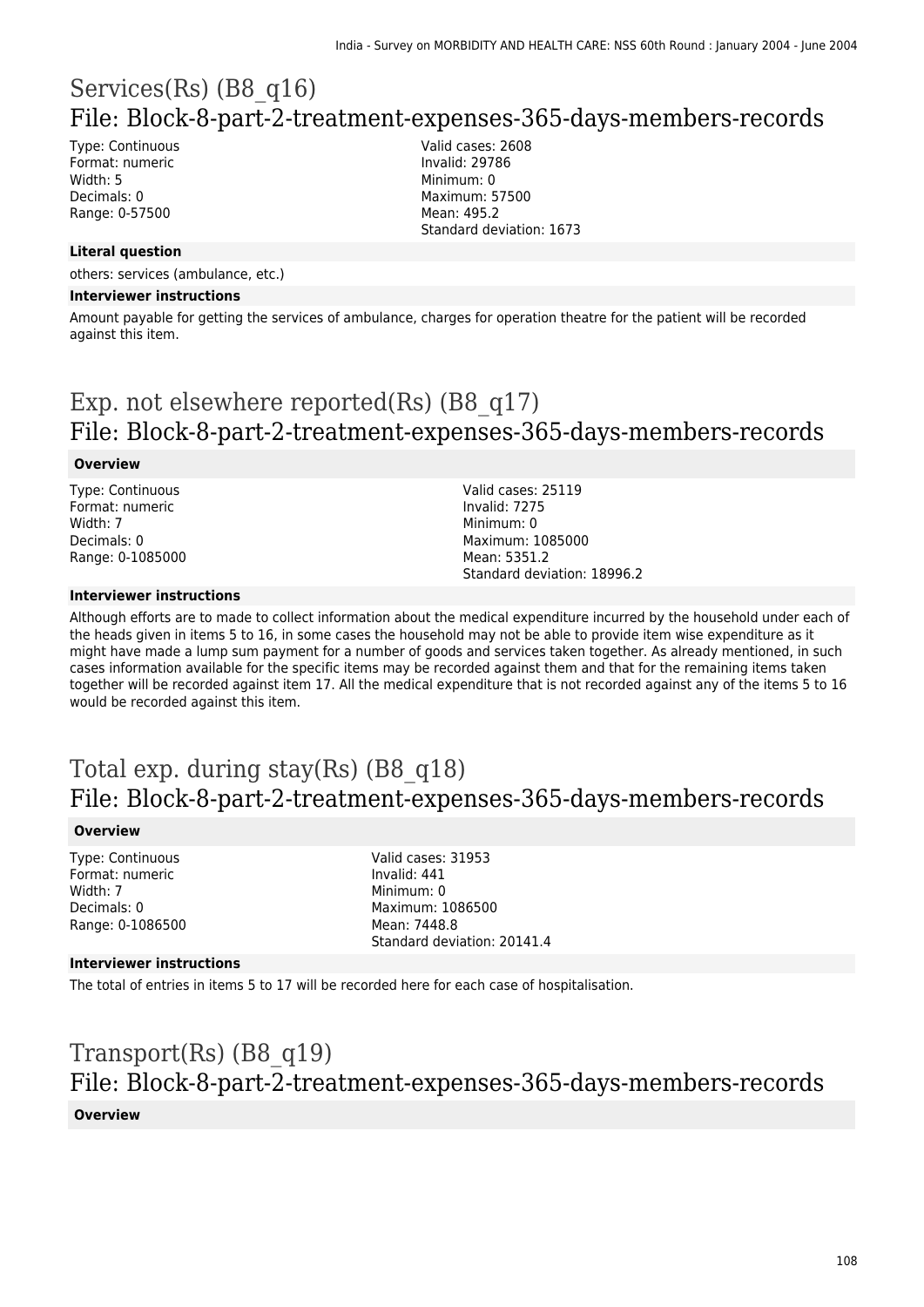# Transport(Rs) (B8\_q19) File: Block-8-part-2-treatment-expenses-365-days-members-records

Type: Continuous Format: numeric Width: 6 Decimals: 0 Range: 0-150000

Valid cases: 28632 Invalid: 3762 Minimum: 0 Maximum: 150000 Mean: 392.5 Standard deviation: 1355.4

### **Literal question**

other expenses incurred by the household (Rs) (not included in item 18)-transport (other than ambulance):

#### **Interviewer instructions**

Here the amount payable for transport charges for other household members for the purpose of hospitalisation of the ailing person will be recorded. The transport charges paid for travelling to and from the hospital by the escorts (excluding ambulance charges), transport costs incurred by the household for procuring medicines, blood, oxygen, etc. for the treatment, etc. will be included.

# Lodging charges etc.(Rs) (B8\_q20) File: Block-8-part-2-treatment-expenses-365-days-members-records

### **Overview**

Type: Continuous Format: numeric Width: 5 Decimals: 0 Range: 0-80000

Valid cases: 6496 Invalid: 25898 Minimum: 0 Maximum: 80000 Mean: 444.3 Standard deviation: 1686.6

#### **Literal question**

other expenses incurred by the household (Rs) (not included in item 18)- lodging charges of escort(s):

#### **Interviewer instructions**

If the escort(s) is (are) required to stay in a hotel or a lodge for attending the patient while he/she is hospitalised, the charges for lodging will be recorded against this item.

# Others $(Rs)$  (B8 q21) File: Block-8-part-2-treatment-expenses-365-days-members-records

#### **Overview**

Type: Continuous Format: numeric Width: 6 Decimals: 0 Range: 0-130000

Valid cases: 15707 Invalid: 16687 Minimum: 0 Maximum: 130000 Mean: 386 Standard deviation: 1515.5

#### **Literal question**

other expenses incurred by the household (Rs) (not included in item 18)-others:

### **Interviewer instructions**

This will include all other incidental charges payable and expenses incurred due to hospitalisation like that of telephone charges made from PCO, on items like soap, towel, toothpaste, etc. for the patient and escort(s).

### Total(Rs)  $(B8 \text{ q}22)$ File: Block-8-part-2-treatment-expenses-365-days-members-records **Overview**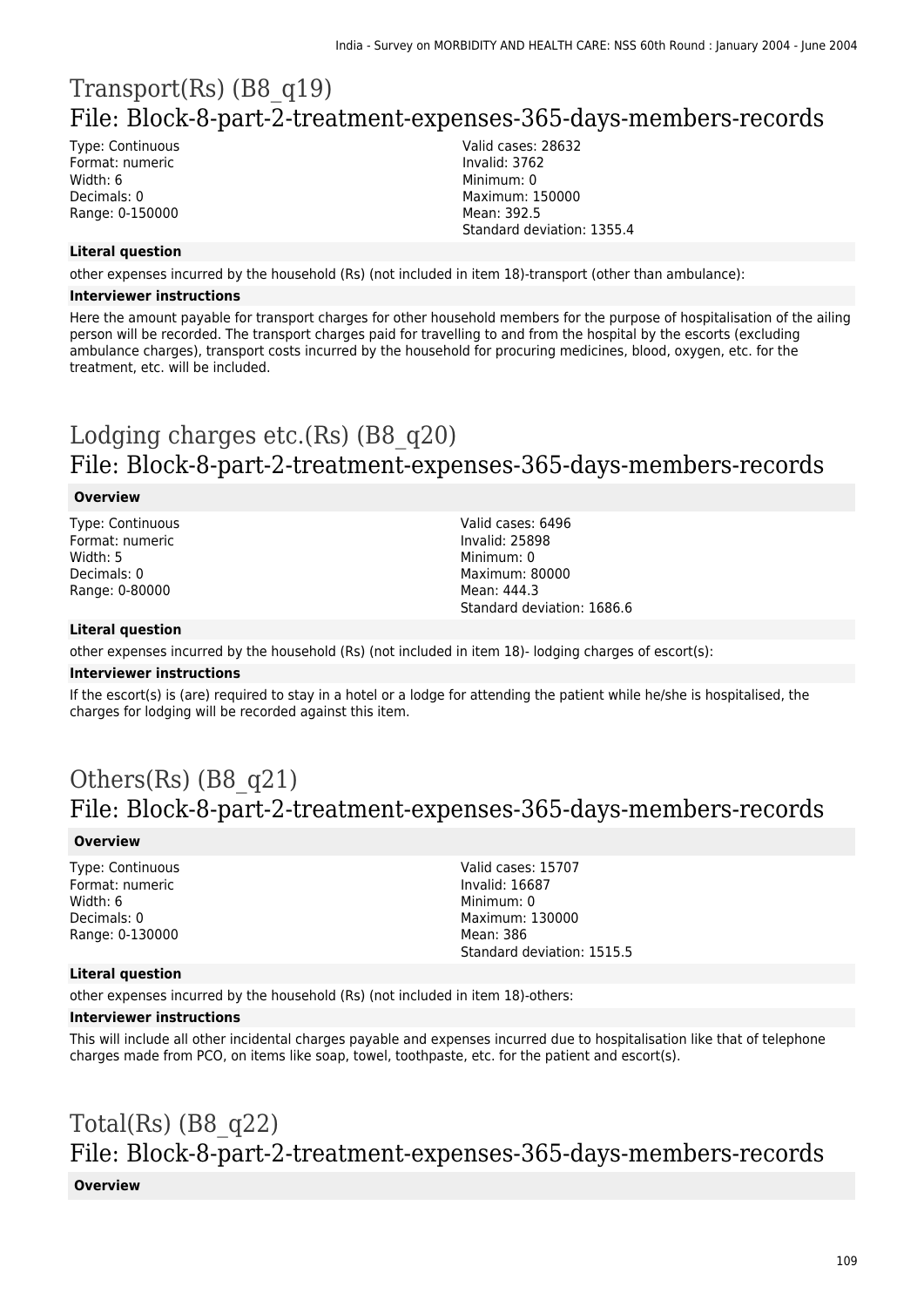# Total $(Rs)$  (B8 q22) File: Block-8-part-2-treatment-expenses-365-days-members-records

Type: Continuous Format: numeric Width: 6 Decimals: 0 Range: 0-150000

Valid cases: 30087 Invalid: 2307 Minimum: 0 Maximum: 150000 Mean: 671 Standard deviation: 2259.2

### **Literal question**

other expenses incurred by the household (Rs) (not included in item 18)-

### **Interviewer instructions**

This will be total of entries made in items 19 to 21 for each case of hospitalisation.

# Multiplier combined (wgt\_combined) File: Block-8-part-2-treatment-expenses-365-days-members-records

### **Overview**

Type: Continuous Format: numeric Width: 8 Decimals: 2 Range: 2.81-32387.745 Valid cases: 32394 Invalid: 0 Minimum: 2.8 Maximum: 32387.7 Mean: 831.8 Standard deviation: 1105

### Multiplier Sub sample (wgtss) File: Block-8-part-2-treatment-expenses-365-days-members-records

### **Overview**

Type: Continuous Format: numeric Width: 8 Decimals: 2 Range: 5.62-64775.49 Valid cases: 32394 Invalid: 0 Minimum: 5.6 Maximum: 64775.5 Mean: 1663.5 Standard deviation: 2210

### nss (NSS) File: Block-8-part-2-treatment-expenses-365-days-members-records

### **Overview**

Type: Continuous Format: numeric Width: 2 Decimals: 0 Range: 1-40

Valid cases: 32394 Invalid: 0 Minimum: 1 Maximum: 40 Mean: 6.7 Standard deviation: 6

# nsc (NSC) File: Block-8-part-2-treatment-expenses-365-days-members-records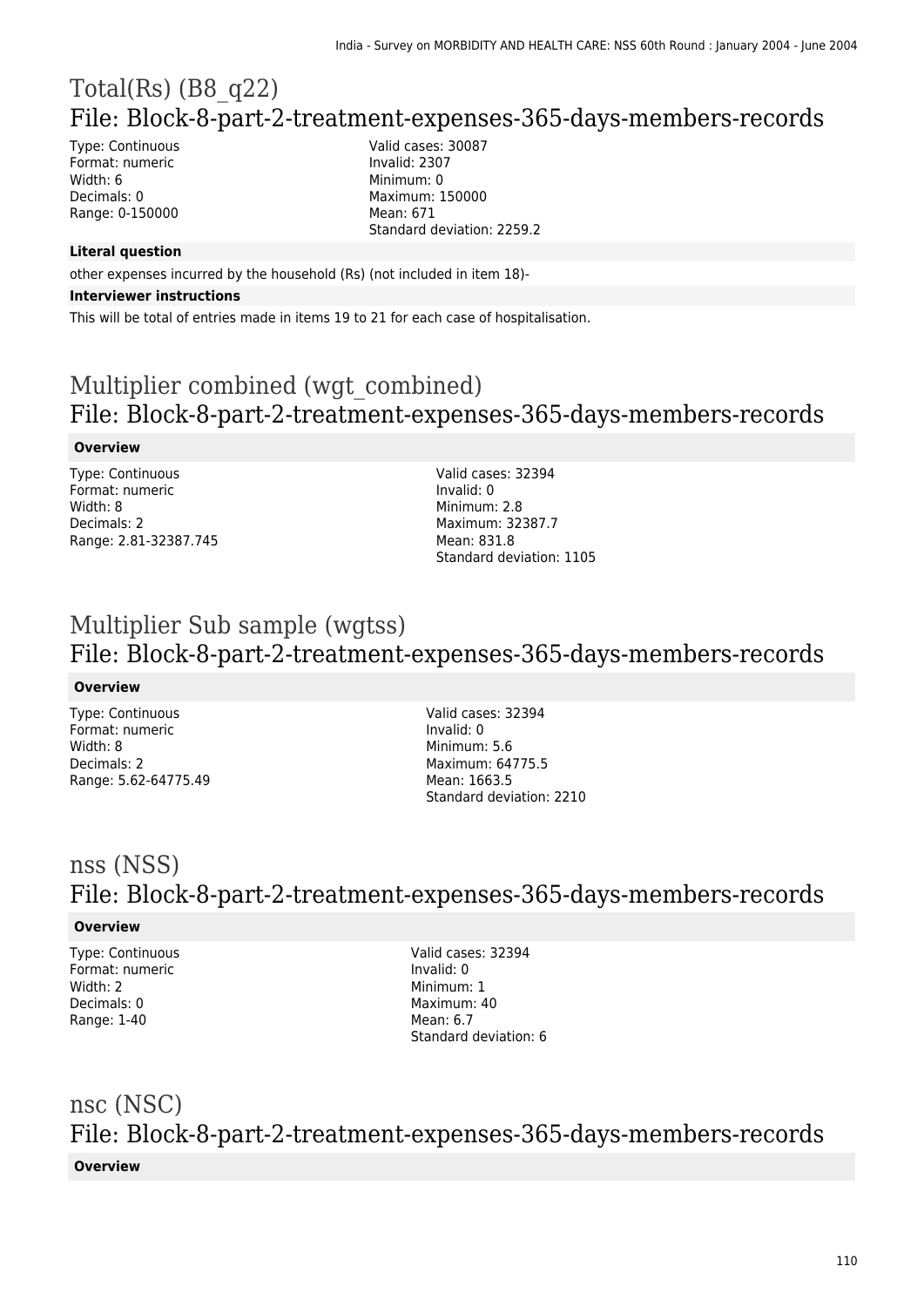# nsc (NSC) File: Block-8-part-2-treatment-expenses-365-days-members-records

Type: Continuous Format: numeric Width: 2 Decimals: 0 Range: 3-80

Valid cases: 32394 Invalid: 0 Minimum: 3 Maximum: 80 Mean: 13.4 Standard deviation: 12.1

# Posted Multiplier (Mult) File: Block-8-part-2-treatment-expenses-365-days-members-records

### **Overview**

Type: Continuous Format: numeric Width: 7 Decimals: 0 Range: 562-6477549

Valid cases: 32394 Invalid: 0 Minimum: 562 Maximum: 6477549 Mean: 166350.6 Standard deviation: 220999.1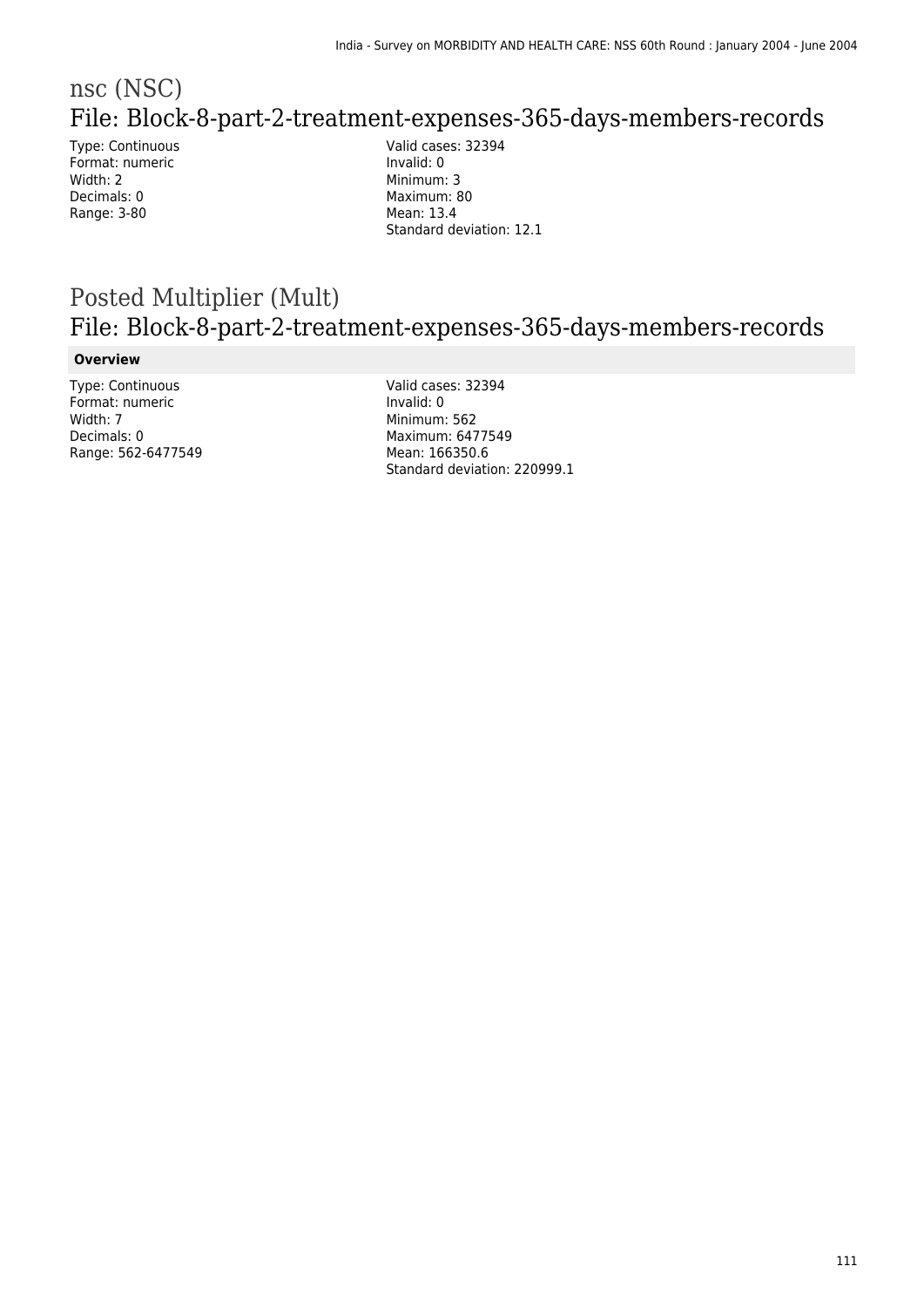### Key tolocate Hospitalisation no. (key\_hosptl) File: Block-8-part-3--re-imbursement-treatment-expenses-members-records

### **Overview**

Type: Discrete Format: character Width: 11

Valid cases: 5186 Invalid: 0

### Key to locate Hhold (key\_hhno) File: Block-8-part-3--re-imbursement-treatment-expenses-members-records

### **Overview**

Type: Discrete Format: character Width: 9

Valid cases: 5186 Invalid: 0

### Record identifier (Rec\_id) File: Block-8-part-3--re-imbursement-treatment-expenses-members-records

### **Overview**

Type: Discrete Format: character Width: 2

Valid cases: 5186 Invalid: 0

# Centre code,Round,Shift (CSR) File:

Block-8-part-3--re-imbursement-treatment-expenses-members-records

### **Overview**

Type: Discrete Format: character Width: 3

Valid cases: 5186 Invalid: 0

# Round (Round) File: Block-8-part-3--re-imbursement-treatment-expenses-members-records

### **Overview**

Type: Discrete Format: character Width: 2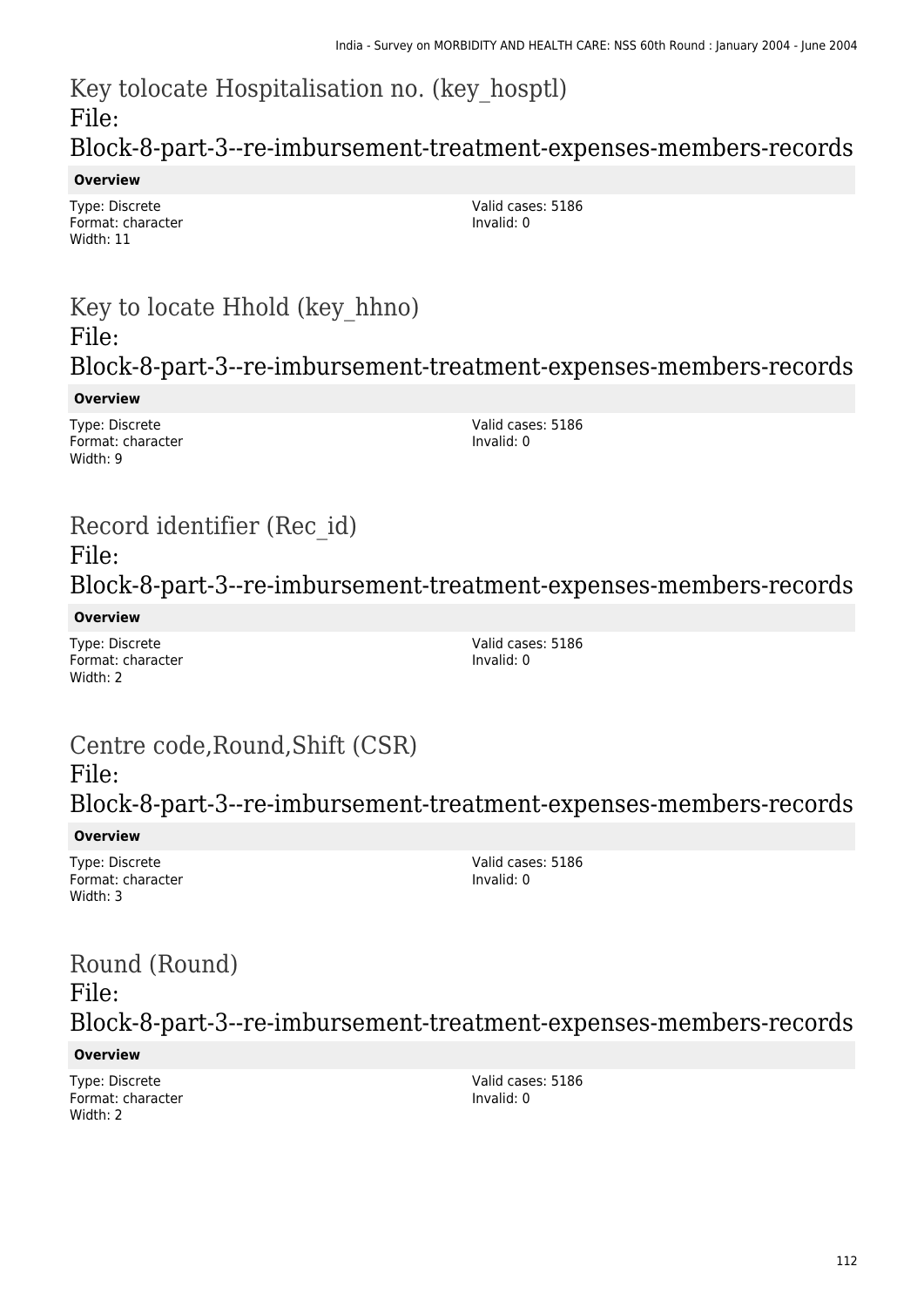# Schedule Number (SchNo) File: Block-8-part-3--re-imbursement-treatment-expenses-members-records

### **Overview**

Type: Discrete Format: character Width: 3

Valid cases: 5186 Invalid: 0

# Sample (Sample) File: Block-8-part-3--re-imbursement-treatment-expenses-members-records

### **Overview**

Type: Discrete Format: character Width: 1

Valid cases: 5186 Invalid: 0

# Sector (Sector) File: Block-8-part-3--re-imbursement-treatment-expenses-members-records

### **Overview**

Type: Discrete Format: character Width: 1

Valid cases: 5186 Invalid: 0

### State-Region (State\_reg) File: Block-8-part-3--re-imbursement-treatment-expenses-members-records

### **Overview**

Type: Discrete Format: character Width: 3

Valid cases: 5186 Invalid: 0

### state code (state) File: Block-8-part-3--re-imbursement-treatment-expenses-members-records

### **Overview**

Type: Discrete Format: character Width: 2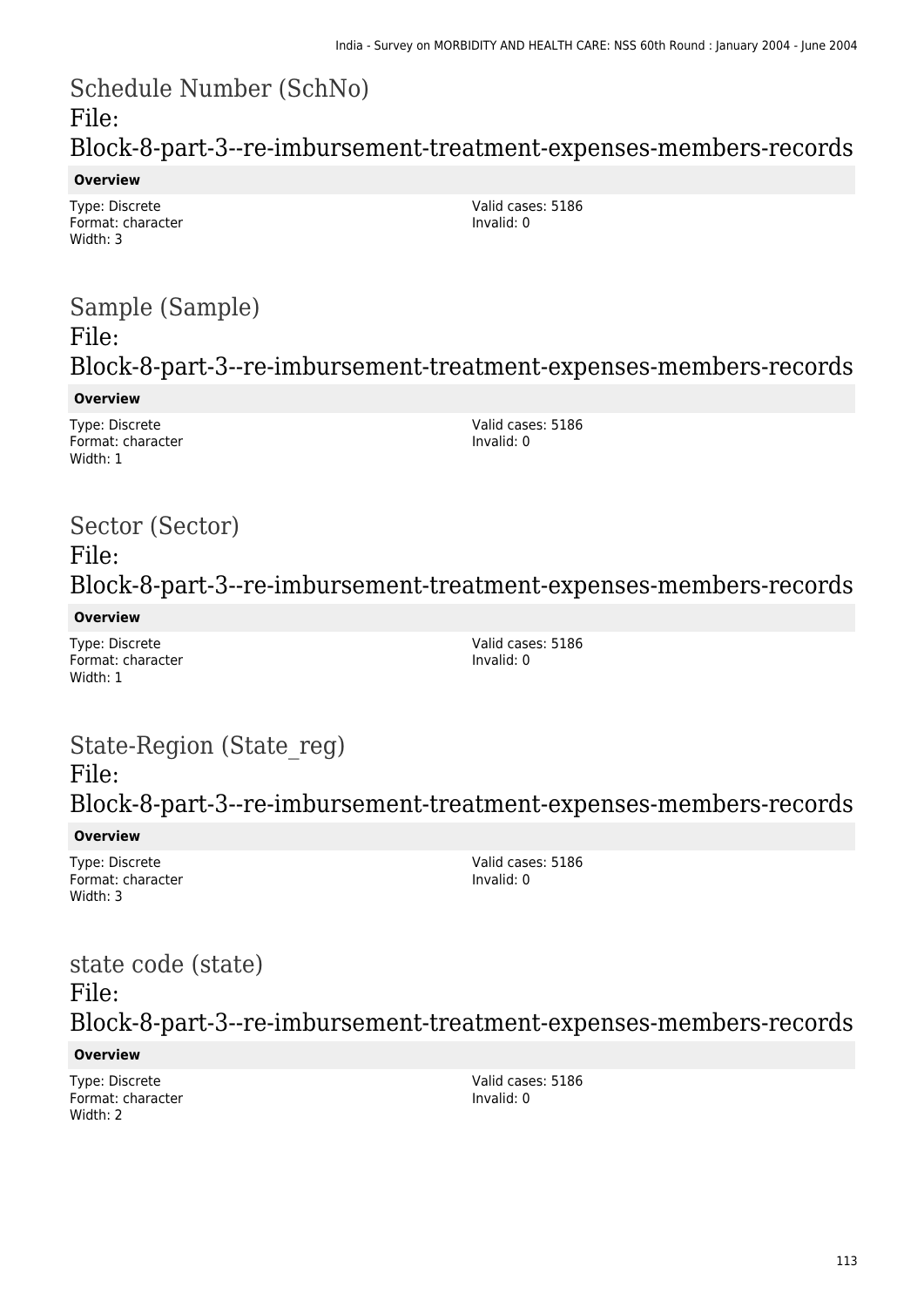### District (District) File: Block-8-part-3--re-imbursement-treatment-expenses-members-records

### **Overview**

Type: Discrete Format: character Width: 2

Valid cases: 5186 Invalid: 0

# Stratum (Stratum) File: Block-8-part-3--re-imbursement-treatment-expenses-members-records

#### **Overview**

Type: Discrete Format: character Width: 2

Valid cases: 5186 Invalid: 0

### Sub-Round (Sub\_Round) File: Block-8-part-3--re-imbursement-treatment-expenses-members-records

#### **Overview**

Type: Discrete Format: character Width: 1

Valid cases: 5186 Invalid: 0

### Sub-Sample (Sub\_Sample) File: Block-8-part-3--re-imbursement-treatment-expenses-members-records

### **Overview**

Type: Discrete Format: character Width: 1

Valid cases: 5186 Invalid: 0

### FOD Sub-Region (FOD\_SR) File: Block-8-part-3--re-imbursement-treatment-expenses-members-records

#### **Overview**

Type: Discrete Format: character Width: 4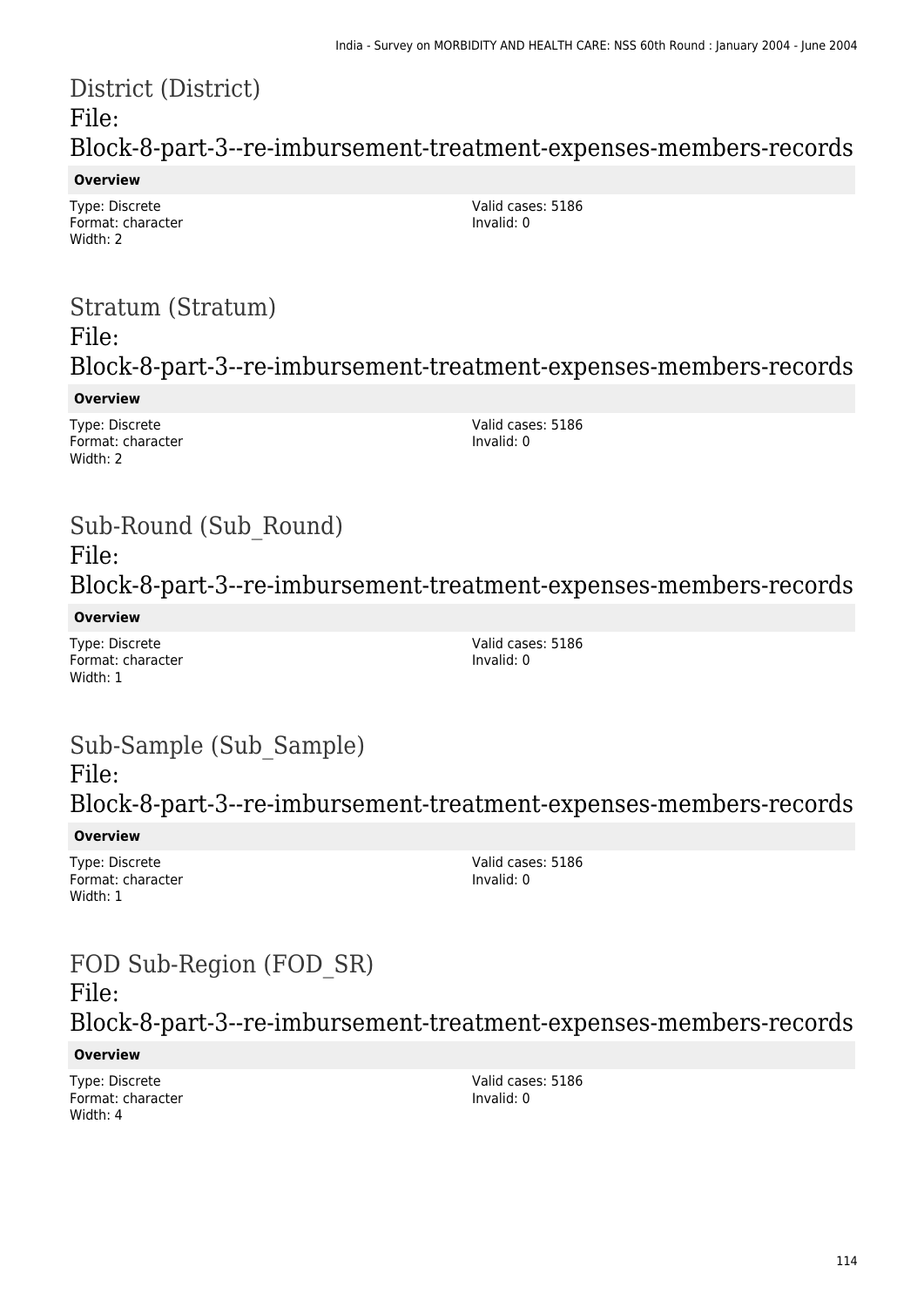### LOT/FSU Serial No. (FSU) File: Block-8-part-3--re-imbursement-treatment-expenses-members-records

#### **Overview**

Type: Discrete Format: character Width: 5

Valid cases: 5186 Invalid: 0

# Hamlet Group/Sub-Block no. (Sub\_block) File: Block-8-part-3--re-imbursement-treatment-expenses-members-records

#### **Overview**

Type: Discrete Format: character Width: 1

Valid cases: 5186 Invalid: 0

# Second Stage Stratum (SS\_stratum) File:

Block-8-part-3--re-imbursement-treatment-expenses-members-records

### **Overview**

Type: Discrete Format: character Width: 1

Valid cases: 5186 Invalid: 0

### Sample HHS No. (HS\_No) File: Block-8-part-3--re-imbursement-treatment-expenses-members-records

#### **Overview**

Type: Discrete Format: character Width: 2

Valid cases: 5186 Invalid: 0

### Srl. No. of hospitalisation case (B8 q1) File: Block-8-part-3--re-imbursement-treatment-expenses-members-records

#### **Overview**

Type: Discrete Format: character Width: 2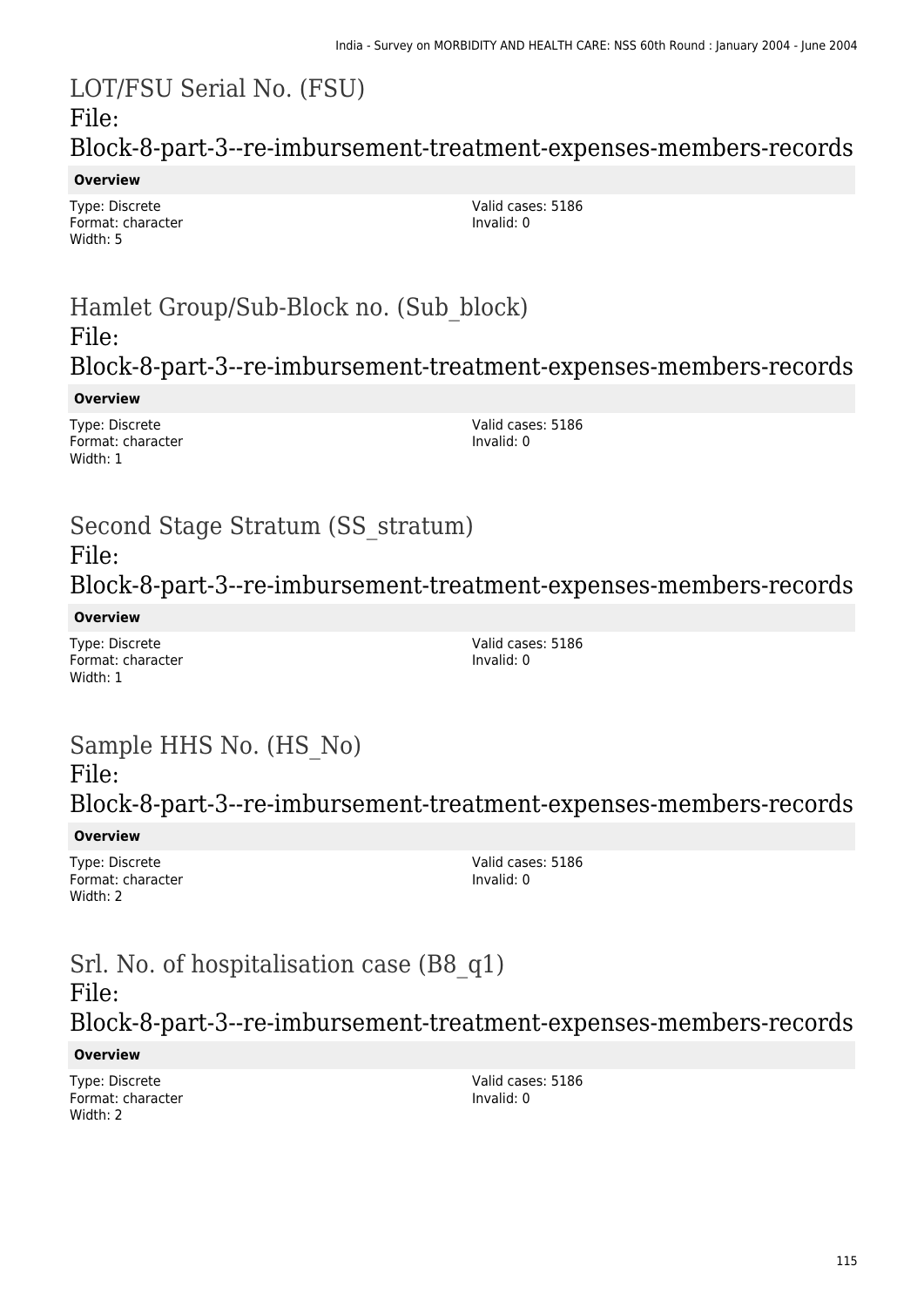### Amount of reimbursement (Rs) (B8\_q29) File: Block-8-part-3--re-imbursement-treatment-expenses-members-records

#### **Overview**

Type: Continuous Format: numeric Width: 6 Decimals: 0 Range: 0-350000

#### **Interviewer instructions**

Valid cases: 5058 Invalid: 128 Minimum: 0 Maximum: 350000 Mean: 2767.1 Standard deviation: 14672.5

The amount reimbursed or expected to be reimbursed by the employer or such insurance companies or other agencies will be recorded against item 29. Under medical reimbursement scheme of the employer, the employee may be required to meet the medical expenditure initially which would be reimbursed subsequently by the employer. Similarly, the medical insurance companies and other such agencies reimburse expenses made on medical treatment.

# reimbursed by Government(Rs) (B8\_q30) File: Block-8-part-3--re-imbursement-treatment-expenses-members-records

#### **Overview**

Type: Continuous Format: numeric Width: 6 Decimals: 0 Range: 0-350000

Valid cases: 1453 Invalid: 3733 Minimum: 0 Maximum: 350000 Mean: 5779 Standard deviation: 21237.9

#### **Interviewer instructions**

Items 30 to 33: If any amount of money reimbursed or reimbursable for treatment, such amount by individual sources of reimbursement will be recorded against items 30 to 33. The amount reimbursable from the employer will be recorded against items 30 and 31 depending upon whether the employer is the Government or a Private company. It may be noted that there will not be any entry against items 30 and 31 if the entry against item 4 of this block is 4, i.e. there is no employer. Reimbursement receivable from medical insurance companies will be recorded against item 32 and the amount of reimbursements receivable from other agencies or any other scheme will be recorded against item 33.

### reimbursed by Private(Rs) (B8\_q31) File: Block-8-part-3--re-imbursement-treatment-expenses-members-records

#### **Overview**

Type: Continuous Format: numeric Width: 6 Decimals: 0 Range: 0-200000

Valid cases: 955 Invalid: 4231 Minimum: 0 Maximum: 200000 Mean: 2682 Standard deviation: 13730.7

reimbursed by Medical Insurance companies(Rs) (B8\_q32) File: Block-8-part-3--re-imbursement-treatment-expenses-members-records **Overview**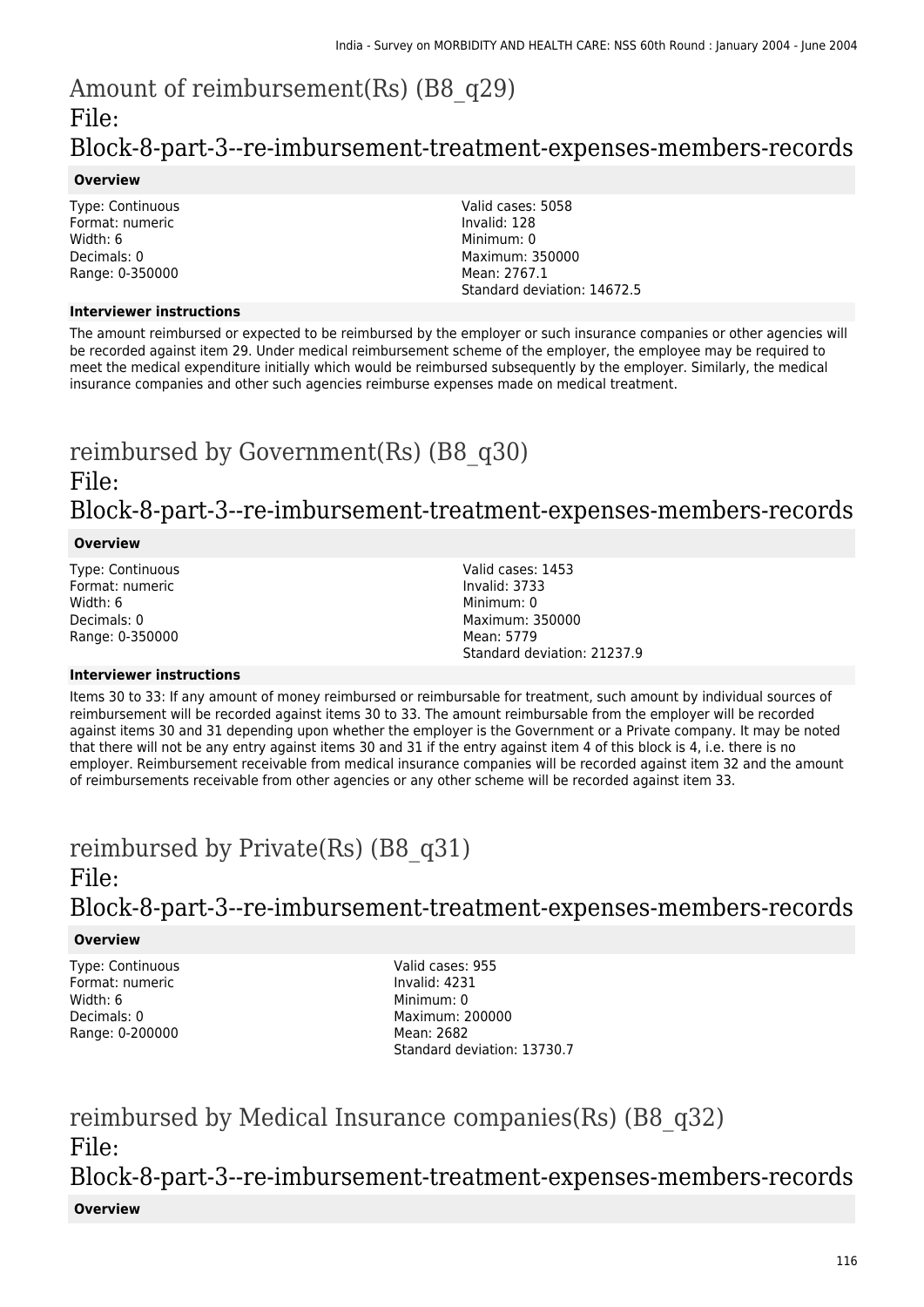### reimbursed by Medical Insurance companies(Rs) (B8\_q32) File: Block-8-part-3--re-imbursement-treatment-expenses-members-records

Type: Continuous Format: numeric Width: 6 Decimals: 0 Range: 0-223000

Valid cases: 952 Invalid: 4234 Minimum: 0 Maximum: 223000 Mean: 3190 Standard deviation: 13832.2

# reimbursed by Other agencies(Rs) (B8\_q33) File: Block-8-part-3--re-imbursement-treatment-expenses-members-records

### **Overview**

Type: Continuous Format: numeric Width: 6 Decimals: 0 Range: 0-200000

Valid cases: 888 Invalid: 4298 Minimum: 0 Maximum: 200000 Mean: 1447.9 Standard deviation: 11258.3

### Multiplier combined (wgt\_combined) File: Block-8-part-3--re-imbursement-treatment-expenses-members-records

# **Overview**

Type: Continuous Format: numeric Width: 8 Decimals: 2 Range: 5.475-27690.975

Valid cases: 5186 Invalid: 0 Minimum: 5.5 Maximum: 27691 Mean: 879.7 Standard deviation: 1254.8

# Multiplier sub sample (wgt\_ss) File:

Block-8-part-3--re-imbursement-treatment-expenses-members-records

### **Overview**

Type: Continuous Format: numeric Width: 8 Decimals: 2 Range: 10.95-55381.95 Valid cases: 5186 Invalid: 0 Minimum: 11 Maximum: 55382 Mean: 1759.3 Standard deviation: 2509.7

### nss (NSS) File: Block-8-part-3--re-imbursement-treatment-expenses-members-records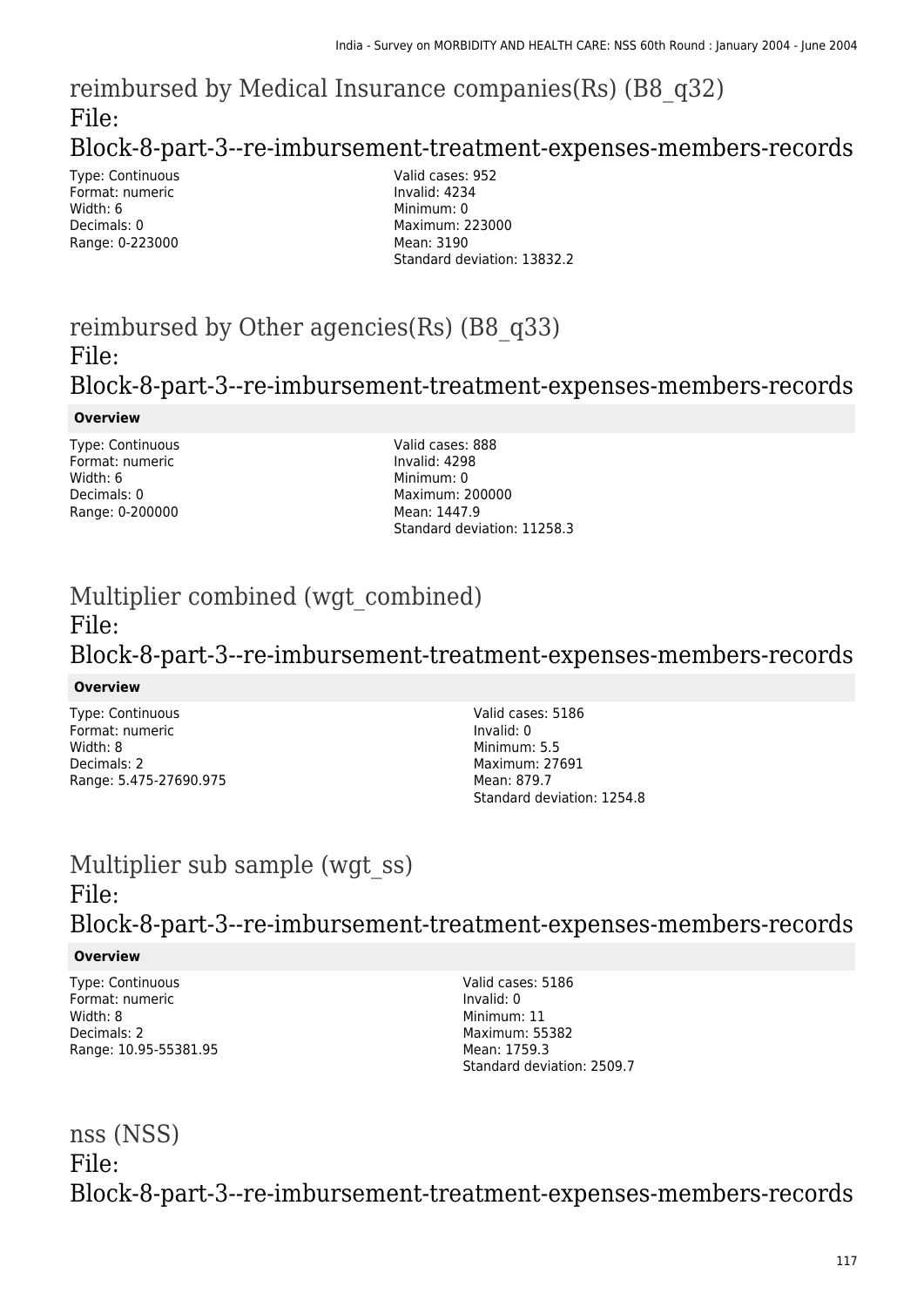### nss (NSS) File: Block-8-part-3--re-imbursement-treatment-expenses-members-records

### **Overview**

Type: Continuous Format: numeric Width: 2 Decimals: 0 Range: 1-40

Valid cases: 5186 Invalid: 0 Minimum: 1 Maximum: 40 Mean: 7.1 Standard deviation: 6.6

# nsc (NSC) File: Block-8-part-3--re-imbursement-treatment-expenses-members-records

### **Overview**

Type: Continuous Format: numeric Width: 2 Decimals: 0 Range: 3-80

Valid cases: 5186 Invalid: 0 Minimum: 3 Maximum: 80 Mean: 14.3 Standard deviation: 13.2

### Posted Multiplier (Mult) File: Block-8-part-3--re-imbursement-treatment-expenses-members-records

### **Overview**

Type: Continuous Format: numeric Width: 7 Decimals: 0 Range: 1095-5538195

Valid cases: 5186 Invalid: 0 Minimum: 1095 Maximum: 5538195 Mean: 175931.1 Standard deviation: 250967.7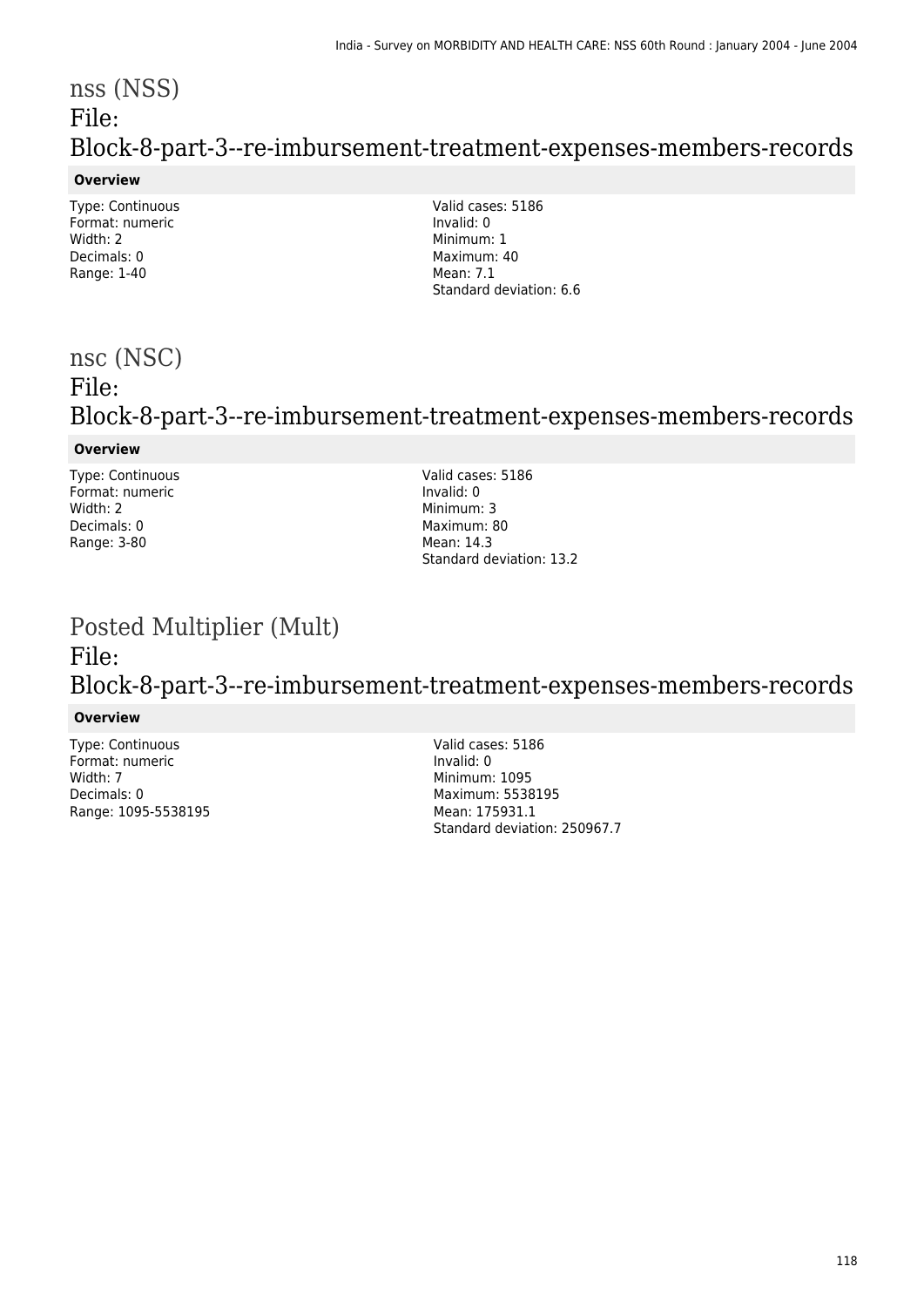# Key to locate Hhold (Key\_hhno) File: Block-8-part-4--total-treatment-expenses-source-of-finance-householdecords

### **Overview**

Type: Discrete Format: character Width: 9

Valid cases: 27316 Invalid: 0

# Record identifier (Rec\_id) File: Block-8-part-4--total-treatment-expenses-source-of-finance-householdecords

### **Overview**

Type: Discrete Format: character Width: 2

Valid cases: 27316 Invalid: 0

# Centre code,Round,Shift (CSR)

### File:

# Block-8-part-4--total-treatment-expenses-source-of-finance-householdecords

### **Overview**

Type: Discrete Format: character Width: 3

Valid cases: 27316 Invalid: 0

# Round (Round) File: Block-8-part-4--total-treatment-expenses-source-of-finance-householdecords

### **Overview**

Type: Discrete Format: character Width: 2

Valid cases: 27316 Invalid: 0

# Schedule Number (SchNo) File: Block-8-part-4--total-treatment-expenses-source-of-finance-householdecords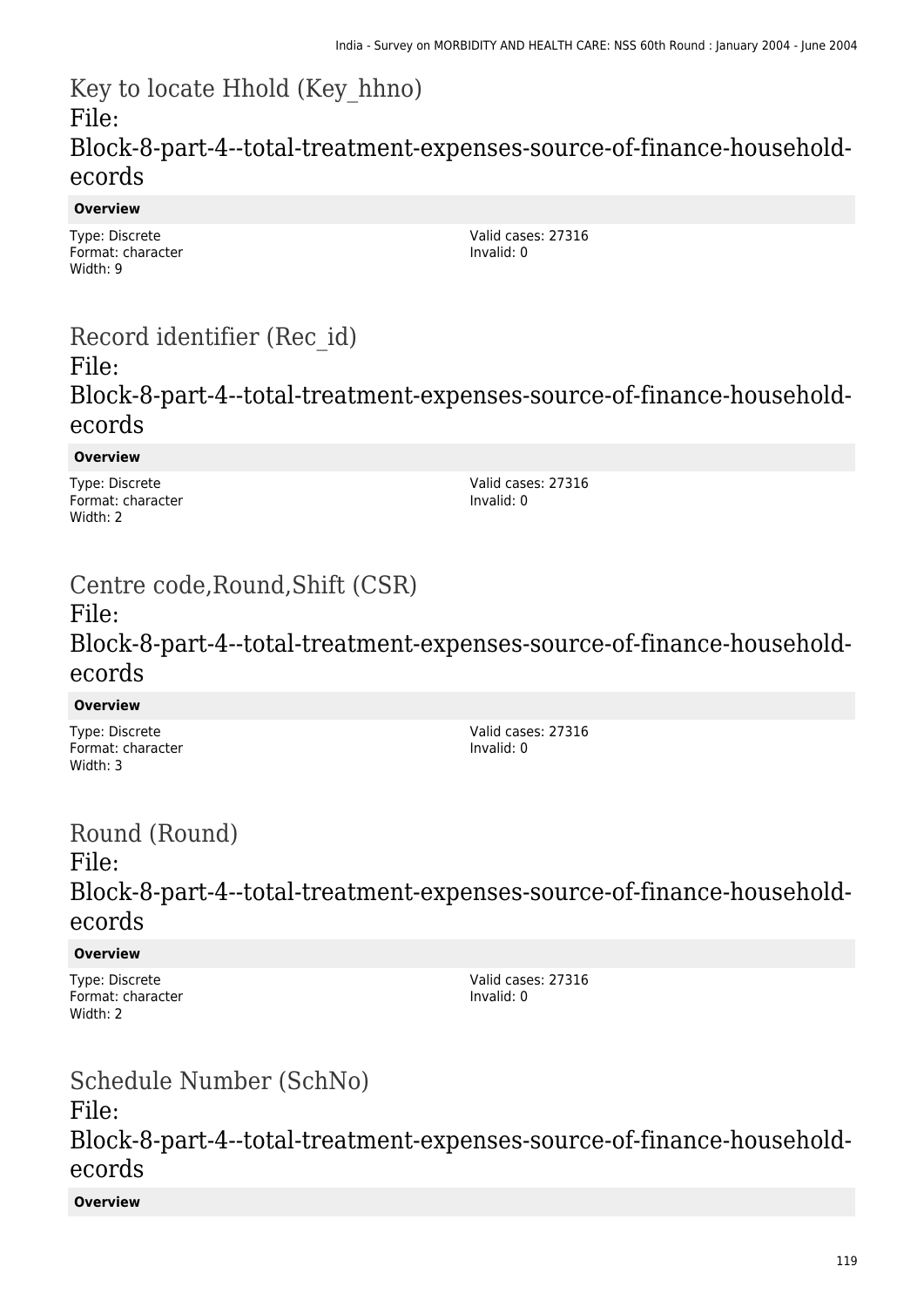# Schedule Number (SchNo) File: Block-8-part-4--total-treatment-expenses-source-of-finance-householdecords

Type: Discrete Format: character Width: 3

Valid cases: 27316 Invalid: 0

# Sample (Sample) File: Block-8-part-4--total-treatment-expenses-source-of-finance-householdecords

### **Overview**

Type: Discrete Format: character Width: 1

Valid cases: 27316 Invalid: 0

# Sector (Sector)

### File: Block-8-part-4--total-treatment-expenses-source-of-finance-householdecords

### **Overview**

Type: Discrete Format: character Width: 1

Valid cases: 27316 Invalid: 0

### State-Region (State\_reg) File: Block-8-part-4--total-treatment-expenses-source-of-finance-householdecords

### **Overview**

Type: Discrete Format: character Width: 3

Valid cases: 27316 Invalid: 0

state code (state) File: Block-8-part-4--total-treatment-expenses-source-of-finance-householdecords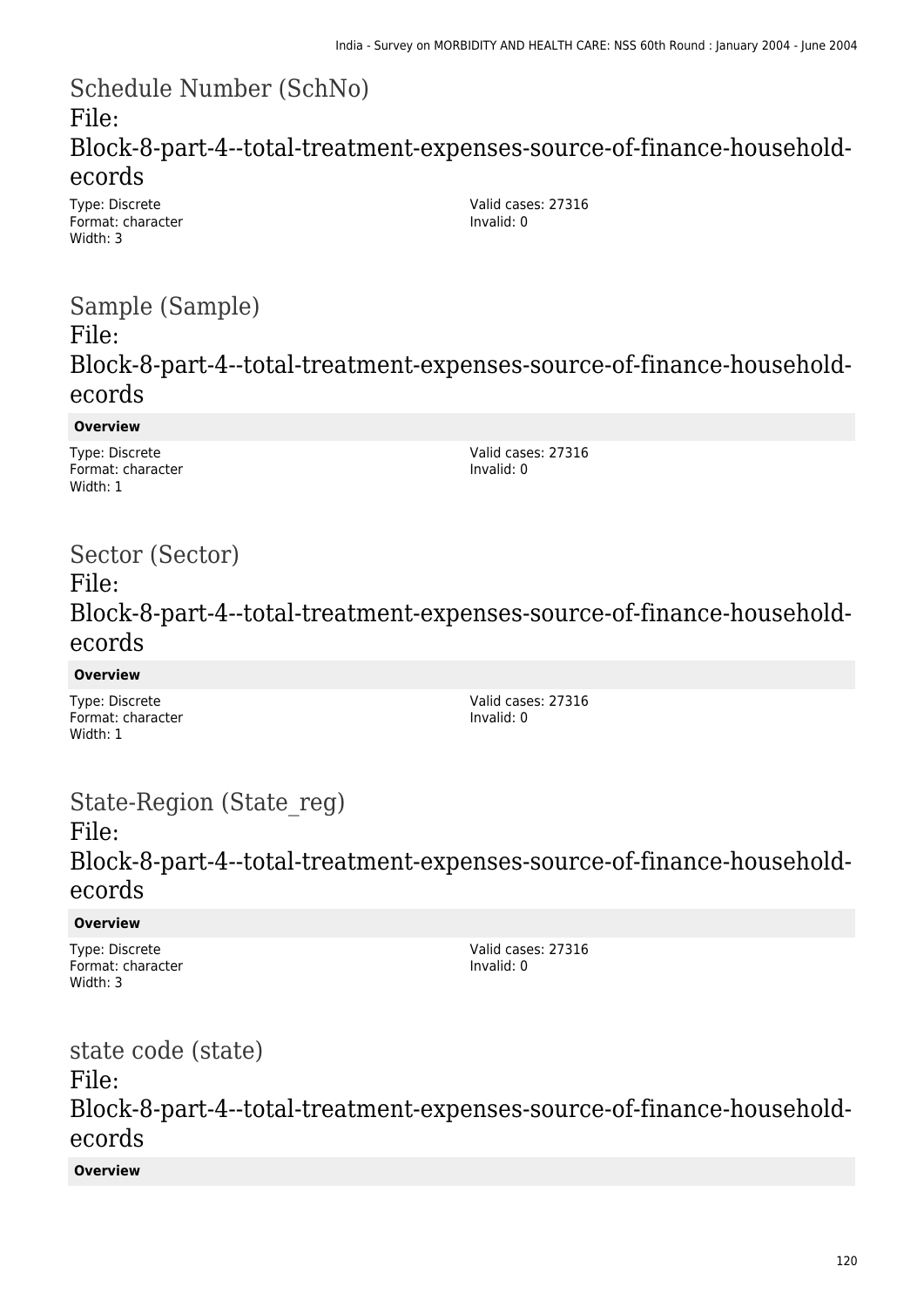# state code (state) File: Block-8-part-4--total-treatment-expenses-source-of-finance-householdecords

Type: Discrete Format: character Width: 2

Valid cases: 27316 Invalid: 0

# District (District) File: Block-8-part-4--total-treatment-expenses-source-of-finance-householdecords

### **Overview**

Type: Discrete Format: character Width: 2

Valid cases: 27316 Invalid: 0

# Stratum (Stratum) File:

Block-8-part-4--total-treatment-expenses-source-of-finance-householdecords

### **Overview**

Type: Discrete Format: character Width: 2

Valid cases: 27316 Invalid: 0

### Sub-Round (Sub\_Round) File: Block-8-part-4--total-treatment-expenses-source-of-finance-householdecords

### **Overview**

Type: Discrete Format: character Width: 1

Valid cases: 27316 Invalid: 0

# Sub-Sample (Sub\_Sample) File: Block-8-part-4--total-treatment-expenses-source-of-finance-householdecords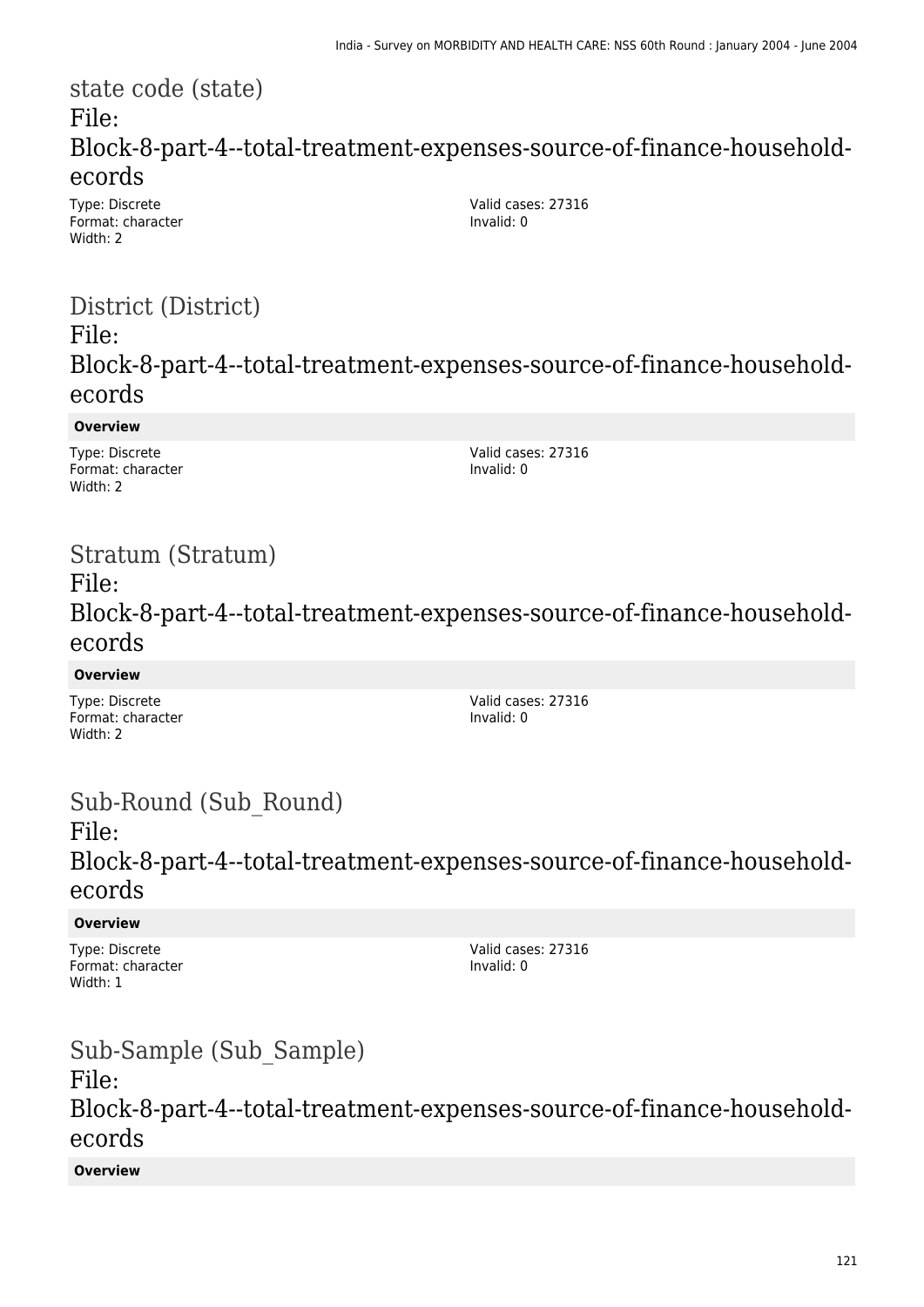# Sub-Sample (Sub\_Sample) File: Block-8-part-4--total-treatment-expenses-source-of-finance-householdecords

Type: Discrete Format: character Width: 1

Valid cases: 27316 Invalid: 0

# FOD Sub-Region (FOD\_SR) File: Block-8-part-4--total-treatment-expenses-source-of-finance-householdecords

### **Overview**

Type: Discrete Format: character Width: 4

Valid cases: 27316 Invalid: 0

# LOT/FSU Serial No. (FSU) File: Block-8-part-4--total-treatment-expenses-source-of-finance-household-

### ecords

**Overview**

Type: Discrete Format: character Width: 5

Valid cases: 27316 Invalid: 0

# Hamlet Group/Sub-Block no. (Sub\_block) File: Block-8-part-4--total-treatment-expenses-source-of-finance-householdecords

### **Overview**

Type: Discrete Format: character Width: 1

Valid cases: 27316 Invalid: 0

Second Stage Stratum (SS\_stratum) File: Block-8-part-4--total-treatment-expenses-source-of-finance-householdecords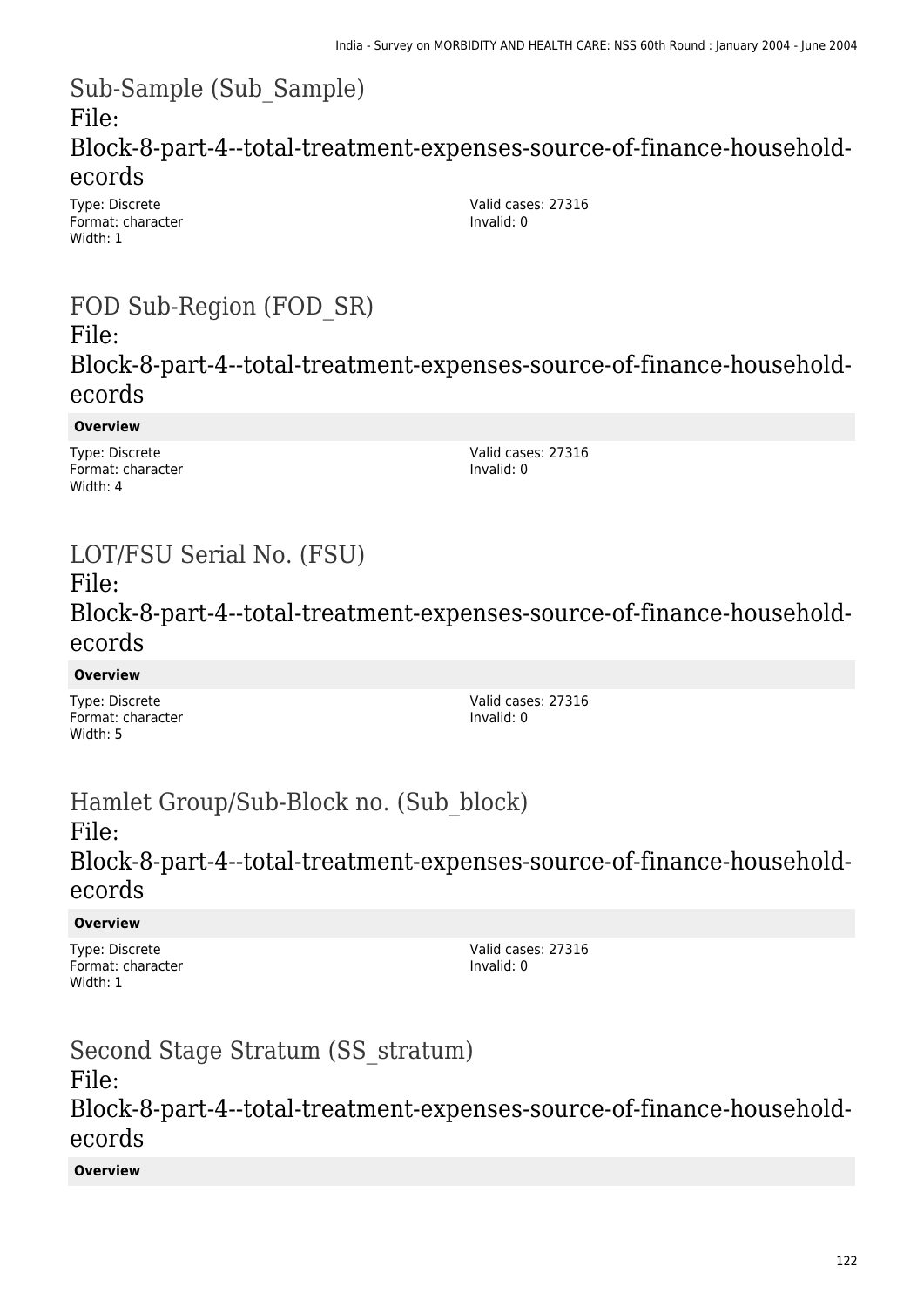# Second Stage Stratum (SS\_stratum) File: Block-8-part-4--total-treatment-expenses-source-of-finance-householdecords

Type: Discrete Format: character Width: 1

Valid cases: 27316 Invalid: 0

### Sample HHS No. (HS\_No) File: Block-8-part-4--total-treatment-expenses-source-of-finance-householdecords

### **Overview**

Type: Discrete Format: character Width: 2

Valid cases: 27316 Invalid: 0

# Total exp. incurred by hhld.(Rs) (B8\_q23)

### File: Block-8-part-4--total-treatment-expenses-source-of-finance-householdecords

### **Overview**

Type: Continuous Format: numeric Width: 8 Decimals: 0 Range: 1-1121500 Valid cases: 27316 Invalid: 0 Minimum: 1 Maximum: 1121500 Mean: 9452.3 Standard deviation: 24450.3

### **Interviewer instructions**

The total expenditure of the household (including both medical and other expenditures) owing to hospitalisation of household member(s) is to be recorded against this item. Hence, for making entry against this item a sum of items 18 and 22 over all the cases of hospitalisation (filled in columns) is to be made and the total recorded here.

### Expenses financed by- Hhld. Income/savings(Rs) (B8\_q24) File: Block-8-part-4--total-treatment-expenses-source-of-finance-householdecords

### **Overview**

Type: Continuous Format: numeric Width: 8 Decimals: 0 Range: 0-1081500 Valid cases: 24580 Invalid: 2736 Minimum: 0 Maximum: 1081500 Mean: 5400.8 Standard deviation: 16396.9

#### **Interviewer instructions**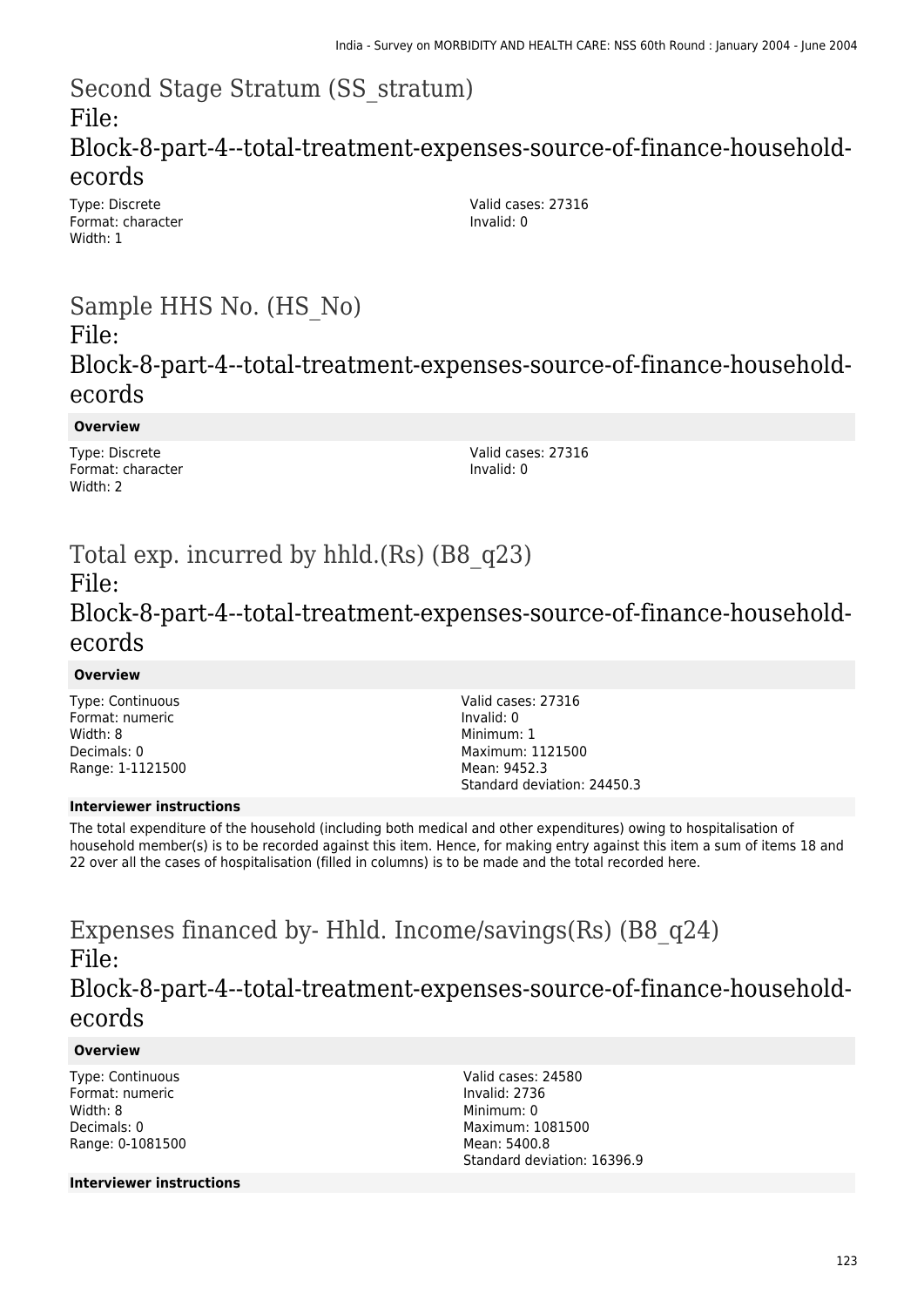# Expenses financed by- Hhld. Income/savings(Rs) (B8\_q24) File: Block-8-part-4--total-treatment-expenses-source-of-finance-householdecords

Items 24 to 28: sources of finance for meeting the expenses in item 23: These items are meant for recording the particulars of how the total expenditure incurred by the household on account of hospitalisation of its members (including those deceased) during the last 365 days was met. The financing of the total expenditure of the household recorded against item 23 is to be recorded. The major sources of finance are listed against items 24 to 27. The part of the expenditure that was not met by any of the sources listed in items 24 to 26 will be recorded against item 27, i.e. 'other sources'. These items are self-explanatory. The total of all these sources of finance will be given in item 28 which would match with the entry in item 23.

### Expenses financed by-Borrowings(Rs) (B8\_q25) File: Block-8-part-4--total-treatment-expenses-source-of-finance-householdecords

### **Overview**

Type: Continuous Format: numeric Width: 8 Decimals: 0 Range: 0-351350

Valid cases: 11858 Invalid: 15458 Minimum: 0 Maximum: 351350 Mean: 6737.4 Standard deviation: 14255.6

# Expenses financed by-Contributions(Rs) (B8\_q26) File: Block-8-part-4--total-treatment-expenses-source-of-finance-householdecords

### **Overview**

Type: Continuous Format: numeric Width: 8 Decimals: 0 Range: 0-400000

Valid cases: 6697 Invalid: 20619 Minimum: 0 Maximum: 400000 Mean: 4551.1 Standard deviation: 14624.1

Expenses financed by- other sources(Rs) (B8\_q27) File: Block-8-part-4--total-treatment-expenses-source-of-finance-householdecords

### **Overview**

Type: Continuous Format: numeric Width: 8 Decimals: 0 Range: 0-470000

Valid cases: 3551 Invalid: 23765 Minimum: 0 Maximum: 470000 Mean: 4245.9 Standard deviation: 17682.1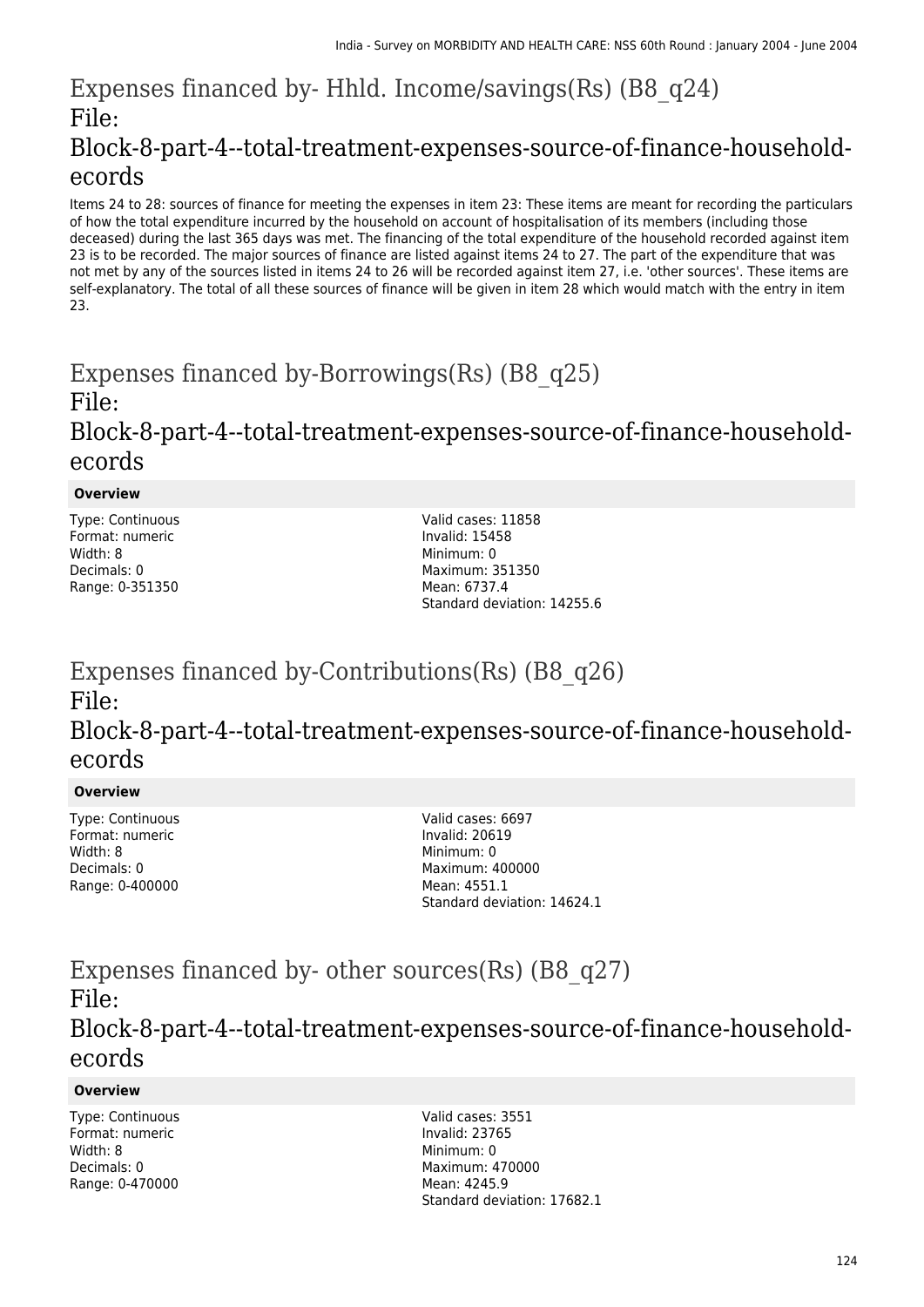# Expenses financed - Total(Rs) (B8\_q28) File: Block-8-part-4--total-treatment-expenses-source-of-finance-householdecords

### **Overview**

Type: Continuous Format: numeric Width: 8 Decimals: 0 Range: 1-1121500

Valid cases: 27316 Invalid: 0 Minimum: 1 Maximum: 1121500 Mean: 9452.3 Standard deviation: 24450.3

# Multiplier combined (wgt\_combined) File: Block-8-part-4--total-treatment-expenses-source-of-finance-householdecords

### **Overview**

Type: Continuous Format: numeric Width: 8 Decimals: 2 Range: 2.81-32387.745

Valid cases: 27316 Invalid: 0 Minimum: 2.8 Maximum: 32387.7 Mean: 784.7 Standard deviation: 1065.4

### multiplier sub sample (wgt\_ss) File: Block-8-part-4--total-treatment-expenses-source-of-finance-householdecords

### **Overview**

Type: Continuous Format: numeric Width: 8 Decimals: 2 Range: 5.62-64775.49 Valid cases: 27316 Invalid: 0 Minimum: 5.6 Maximum: 64775.5 Mean: 1569.5 Standard deviation: 2130.7

### nss (NSS) File: Block-8-part-4--total-treatment-expenses-source-of-finance-householdecords

### **Overview**

Type: Continuous Format: numeric Width: 3 Decimals: 0 Range: 1-40

Valid cases: 27316 Invalid: 0 Minimum: 1 Maximum: 40 Mean: 6.7 Standard deviation: 6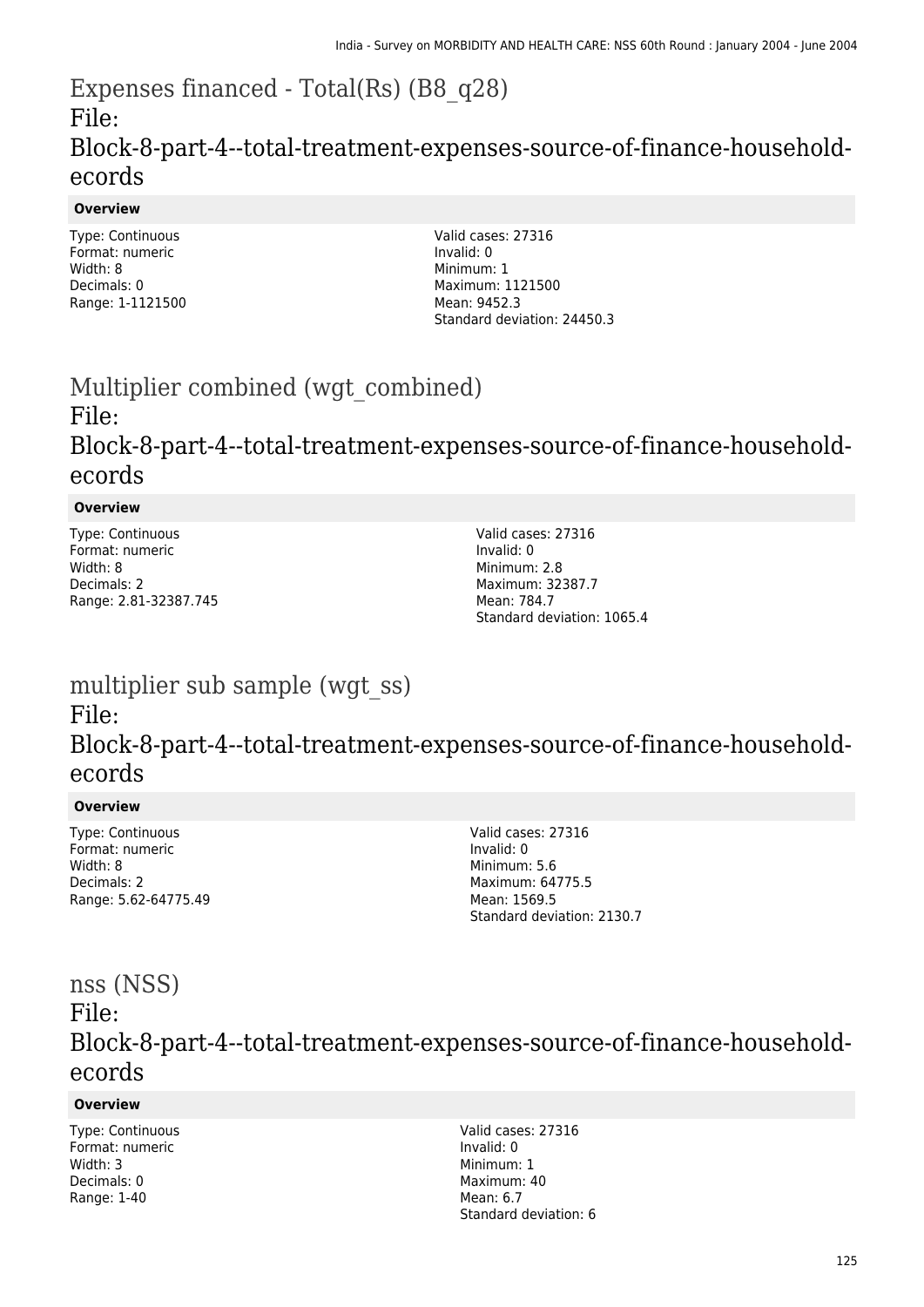# nsc (NSC) File: Block-8-part-4--total-treatment-expenses-source-of-finance-householdecords

### **Overview**

Type: Continuous Format: numeric Width: 3 Decimals: 0 Range: 3-80

Valid cases: 27316 Invalid: 0 Minimum: 3 Maximum: 80 Mean: 13.4 Standard deviation: 12.1

# Posted Multiplier (Mult) File: Block-8-part-4--total-treatment-expenses-source-of-finance-householdecords

### **Overview**

Type: Continuous Format: numeric Width: 10 Decimals: 0 Range: 562-6477549

Valid cases: 27316 Invalid: 0 Minimum: 562 Maximum: 6477549 Mean: 156947.8 Standard deviation: 213070.7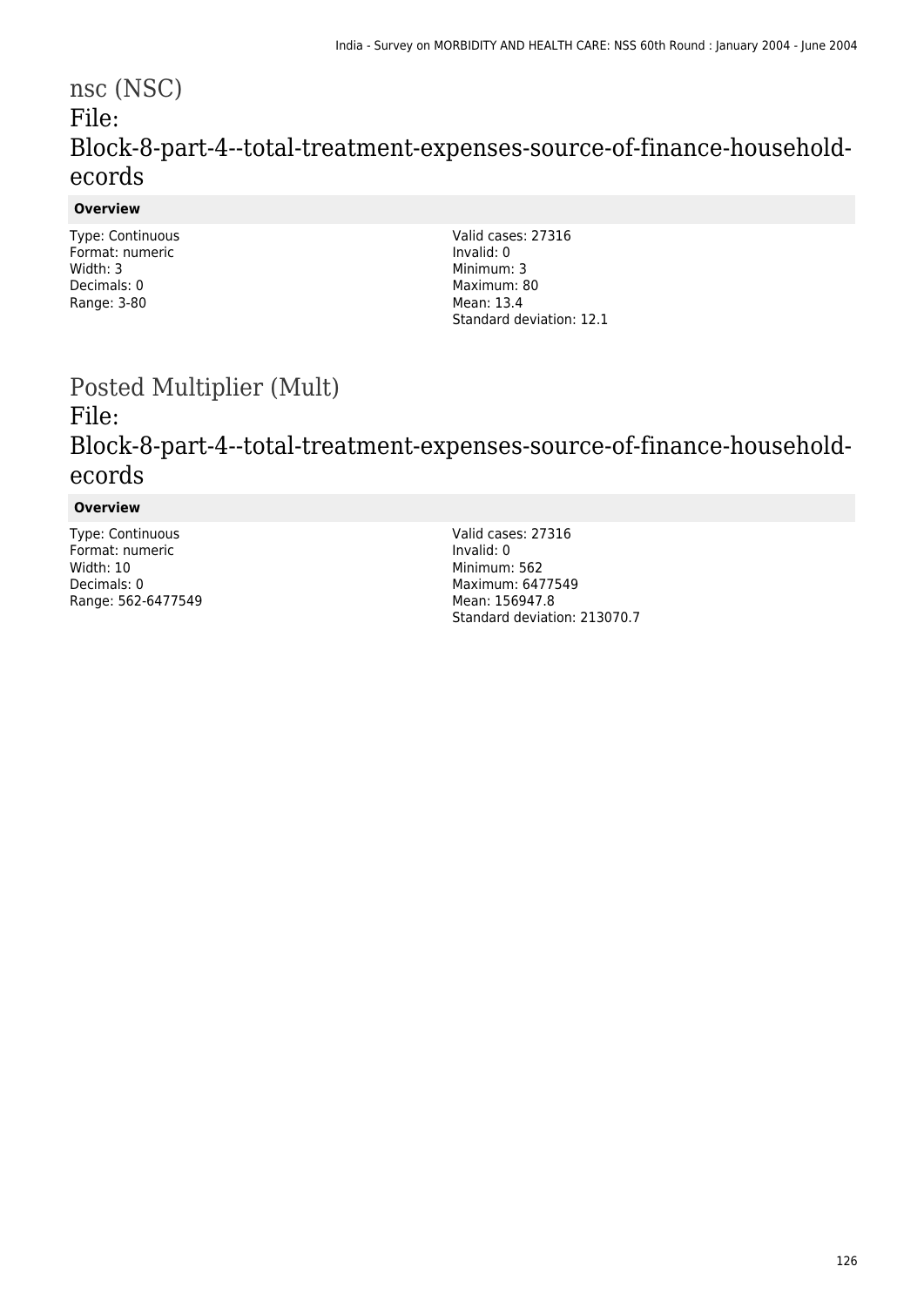### Key to locate person (Key\_prsn) File: Block-9- ailments-members- records

### **Overview**

Type: Discrete Format: character Width: 12

Valid cases: 38803 Invalid: 0

# Key to locate Hhold (Key\_hhno) File: Block-9- ailments-members- records

#### **Overview**

Type: Discrete Format: character Width: 9

Valid cases: 38803 Invalid: 0

# Record identifier (Rec\_id) File: Block-9- ailments-members- records

### **Overview**

Type: Discrete Format: character Width: 2

Valid cases: 38803 Invalid: 0

### Centre code,Round,Shift (CSR) File: Block-9- ailments-members- records

### **Overview**

Type: Discrete Format: character Width: 3

Valid cases: 38803 Invalid: 0

### Round (Round) File: Block-9- ailments-members- records

### **Overview**

Type: Discrete Format: character Width: 2

Valid cases: 38803 Invalid: 0

# Schedule Number (SchNo) File: Block-9- ailments-members- records

### **Overview**

Type: Discrete Format: character Width: 3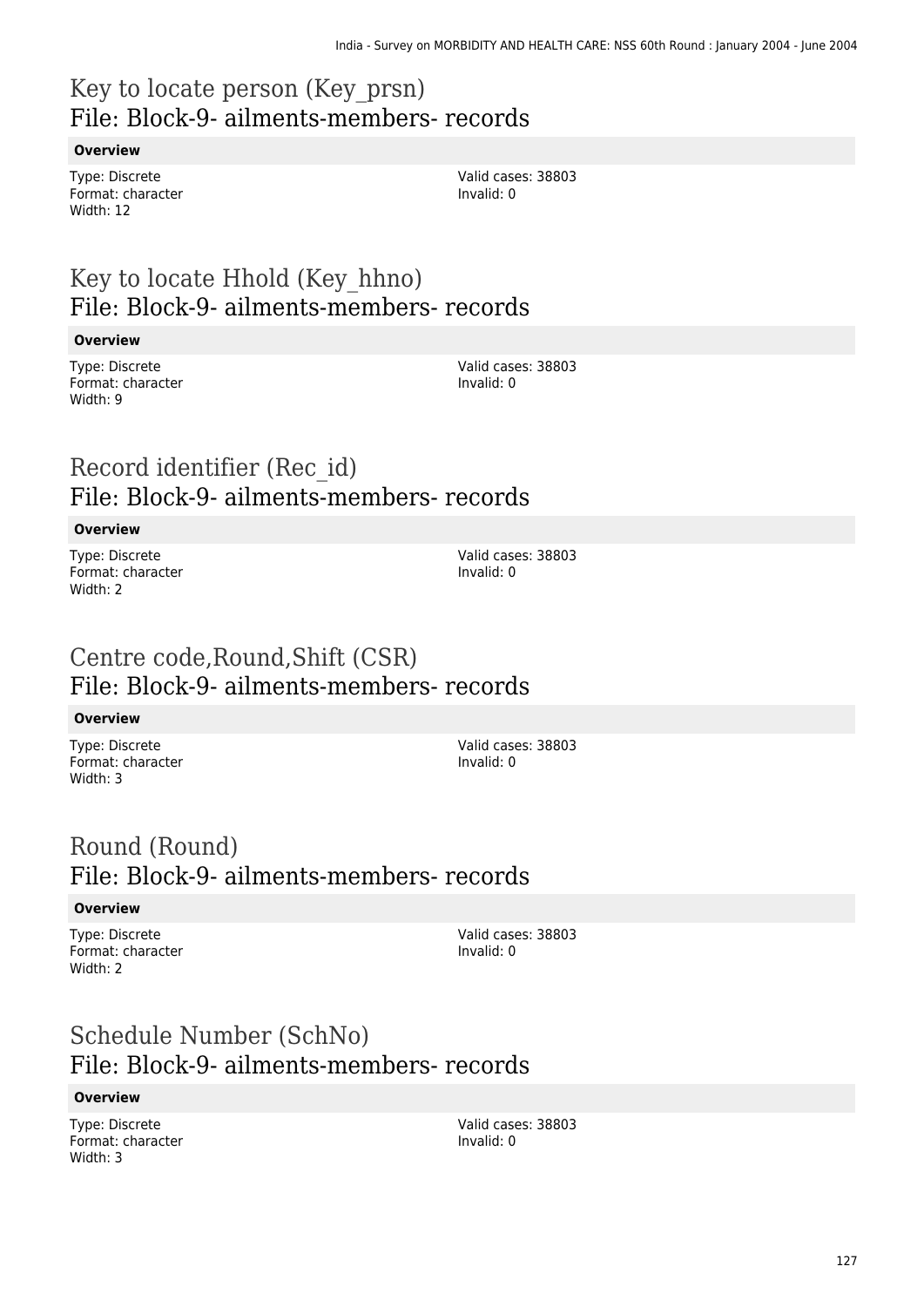# Sample (Sample) File: Block-9- ailments-members- records

### **Overview**

Type: Discrete Format: character Width: 1

Valid cases: 38803 Invalid: 0

# Sector (Sector) File: Block-9- ailments-members- records

#### **Overview**

Type: Discrete Format: character Width: 1

Valid cases: 38803 Invalid: 0

### State-Region (State\_reg) File: Block-9- ailments-members- records

### **Overview**

Type: Discrete Format: character Width: 3

Valid cases: 38803 Invalid: 0

### state code (state) File: Block-9- ailments-members- records

### **Overview**

Type: Discrete Format: character Width: 2

Valid cases: 38803 Invalid: 0

### District (District) File: Block-9- ailments-members- records

#### **Overview**

Type: Discrete Format: character Width: 2

Valid cases: 38803 Invalid: 0

### Stratum (Stratum) File: Block-9- ailments-members- records

### **Overview**

Type: Discrete Format: character Width: 2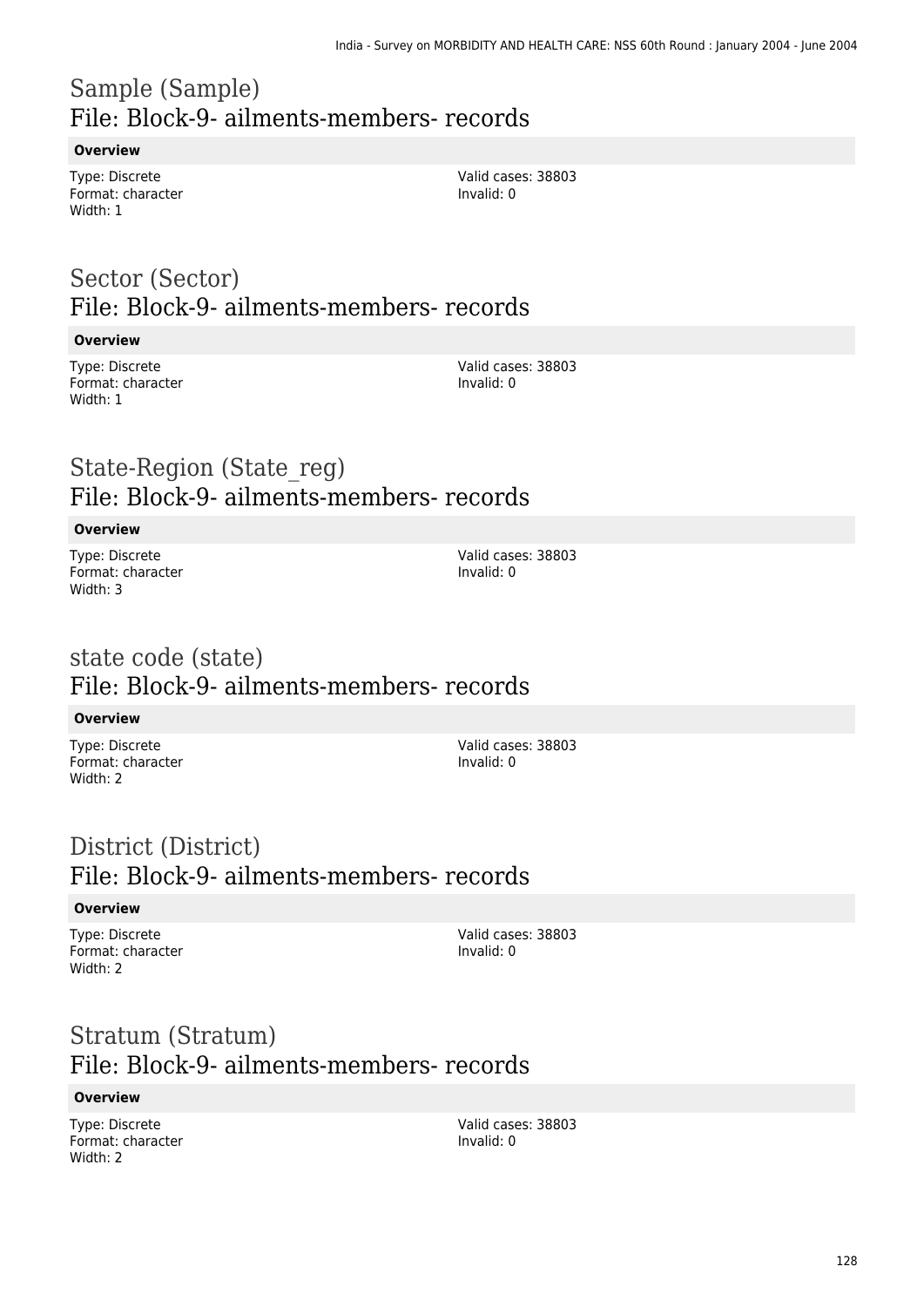# Sub-Round (Sub\_Round) File: Block-9- ailments-members- records

### **Overview**

Type: Discrete Format: character Width: 1

Valid cases: 38803 Invalid: 0

# Sub-Sample (Sub\_Sample) File: Block-9- ailments-members- records

#### **Overview**

Type: Discrete Format: character Width: 1

Valid cases: 38803 Invalid: 0

# FOD Sub-Region (FOD\_SR) File: Block-9- ailments-members- records

#### **Overview**

Type: Discrete Format: character Width: 4

Valid cases: 38803 Invalid: 0

# LOT/FSU Serial No. (FSU) File: Block-9- ailments-members- records

### **Overview**

Type: Discrete Format: character Width: 5

Valid cases: 38803 Invalid: 0

### Hamlet Group/Sub-Block no. (Sub\_block) File: Block-9- ailments-members- records

### **Overview**

Type: Discrete Format: character Width: 1

Valid cases: 38803 Invalid: 0

# Second Stage Stratum (SS\_stratum) File: Block-9- ailments-members- records

### **Overview**

Type: Discrete Format: character Width: 1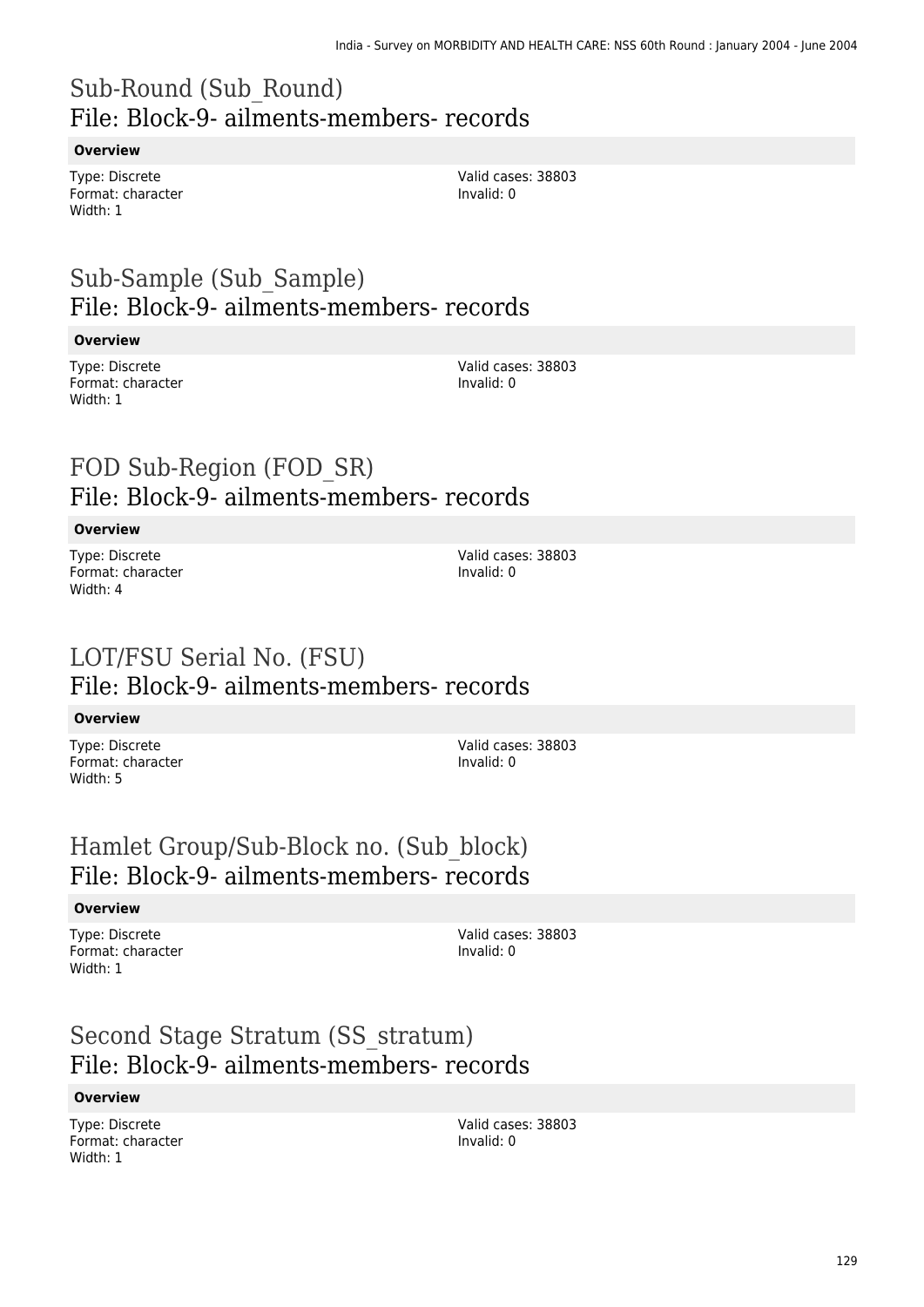# Sample HHS No. (HS\_No) File: Block-9- ailments-members- records

### **Overview**

Type: Discrete Format: character Width: 2

Valid cases: 38803 Invalid: 0

# Srl. No. of spell of ailment (B9\_q1) File: Block-9- ailments-members- records

#### **Overview**

Type: Discrete Format: character Width: 1

Valid cases: 38803 Invalid: 0

### **Interviewer instructions**

A running serial number is printed against this item for all spells of ailment. Information for an ailing member will be recorded under one column and separate columns will be used for recording separate spells of ailments for a member or for spells of ailments for different members. There is a provision for recording information on only five cases in this block. If the number of cases exceeds five, additional page(s) of block 9 will be used and continuous serial numbers will be given in the extra page against this item to record the additional cases.

# Srl. No. of member (B9\_q2) File: Block-9- ailments-members- records

#### **Overview**

Type: Discrete Format: character Width: 2

Valid cases: 38803 Invalid: 0

### Age (B9\_q3) File: Block-9- ailments-members- records

### **Overview**

Type: Continuous Format: numeric Width: 3 Decimals: 0 Range: 0-633

Valid cases: 38603 Invalid: 200 Minimum: 0 Maximum: 633 Mean: 41 Standard deviation: 25.5

# Days ill  $(B9q4)$ File: Block-9- ailments-members- records

#### **Overview**

Type: Continuous Format: numeric Width: 2 Decimals: 0 Range: 0-15 **Interviewer instructions**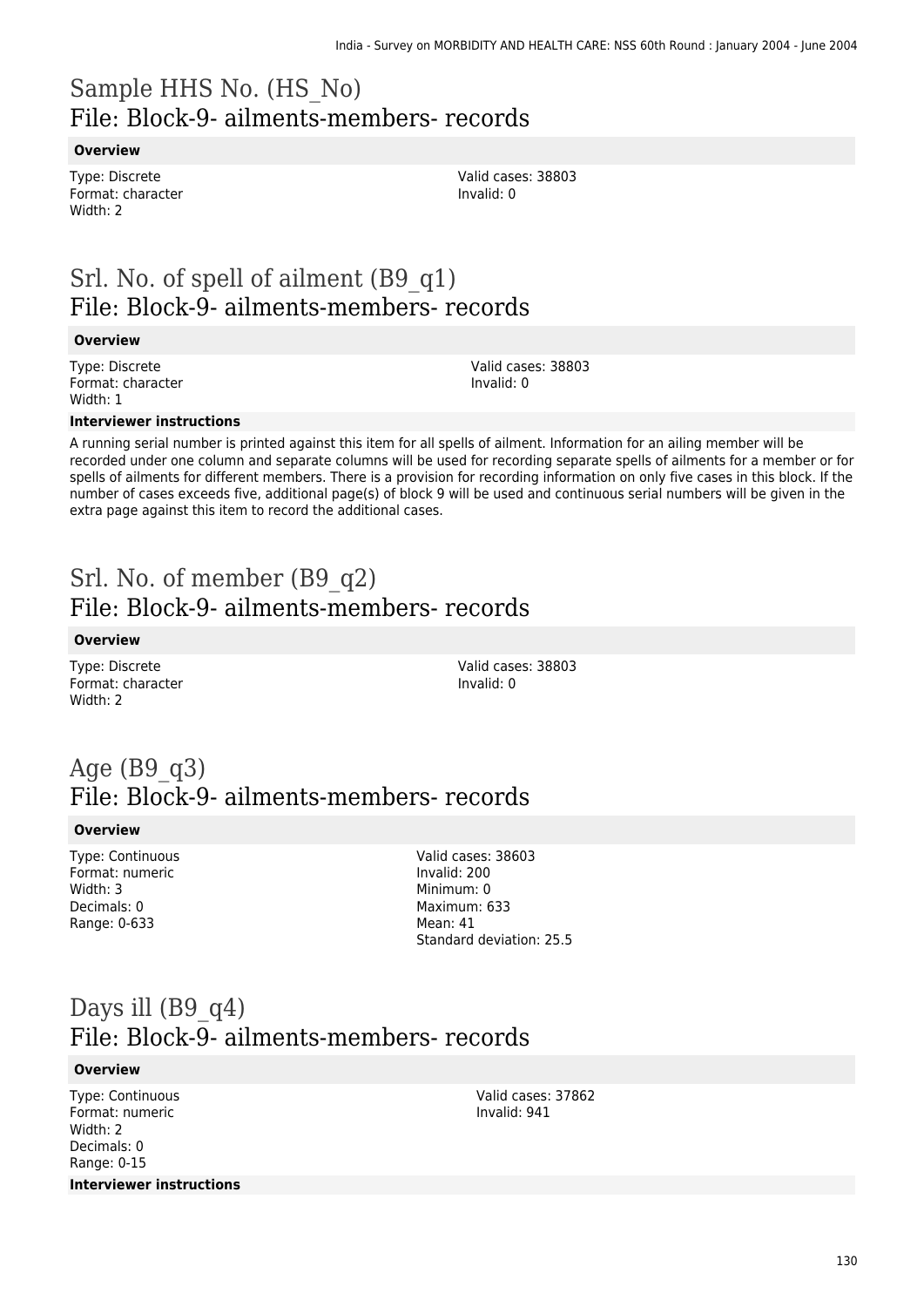# Days ill (B9\_q4) File: Block-9- ailments-members- records

Items 4, 5 and 6: Number of days within the reference period - ill, on restricted activity, confined to bed : These three items are meant for assessing severity of the ailment suffered during the reference period. Number of days of illness, confinement to bed and restricted activity owing to a spell of ailment represent different degrees of severity of the ailment. While recording the number of days confined to bed, the number of days in a hospital within the reference period will also be counted against item 6, i.e. confined to bed.

The number of days the member suffered from the particular spell of ailment during the reference period will be recorded against item 4. Ailment involving periodic check up will be treated as a single spell. The number of days on restricted activity will be recorded against item 5 and the number of days confined to bed against item 6. Days with illness would mean the duration for which the member felt that he/she feels sick. The terms "confined to bed" and "on restricted activity" are explained in paras 1.9.48 and 1.9.49. Clearly, the day's confinement to bed will also be counted as on restricted activity. Thus, the entry in item 5 will not be smaller than the entry in item 6. Similarly, the entry in item 4 will not be less than that in item 5. An exception to this will however be made for children below school going age and very old persons. For them, a cross 'x' mark will be put against item 5. For infants of age below 6 months, a cross 'x' mark will be put against item 6 as well.

# On restricted activity(days) (B9\_q5) File: Block-9- ailments-members- records

### **Overview**

Type: Continuous Format: numeric Width: 2 Decimals: 0 Range: 0-15

Valid cases: 17488 Invalid: 21315

# Confined to bed(days) (B9\_q6) File: Block-9- ailments-members- records

### **Overview**

Type: Continuous Format: numeric Width: 2 Decimals: 0 Range: 0-15

Valid cases: 12057 Invalid: 26746

### Nature of ailment (B9\_q7) File: Block-9- ailments-members- records

### **Overview**

Type: Discrete Format: character Width: 2

Valid cases: 38091 Invalid: 0

# Status of ailment (B9\_q8) File: Block-9- ailments-members- records

### **Overview**

Type: Discrete Format: character Width: 1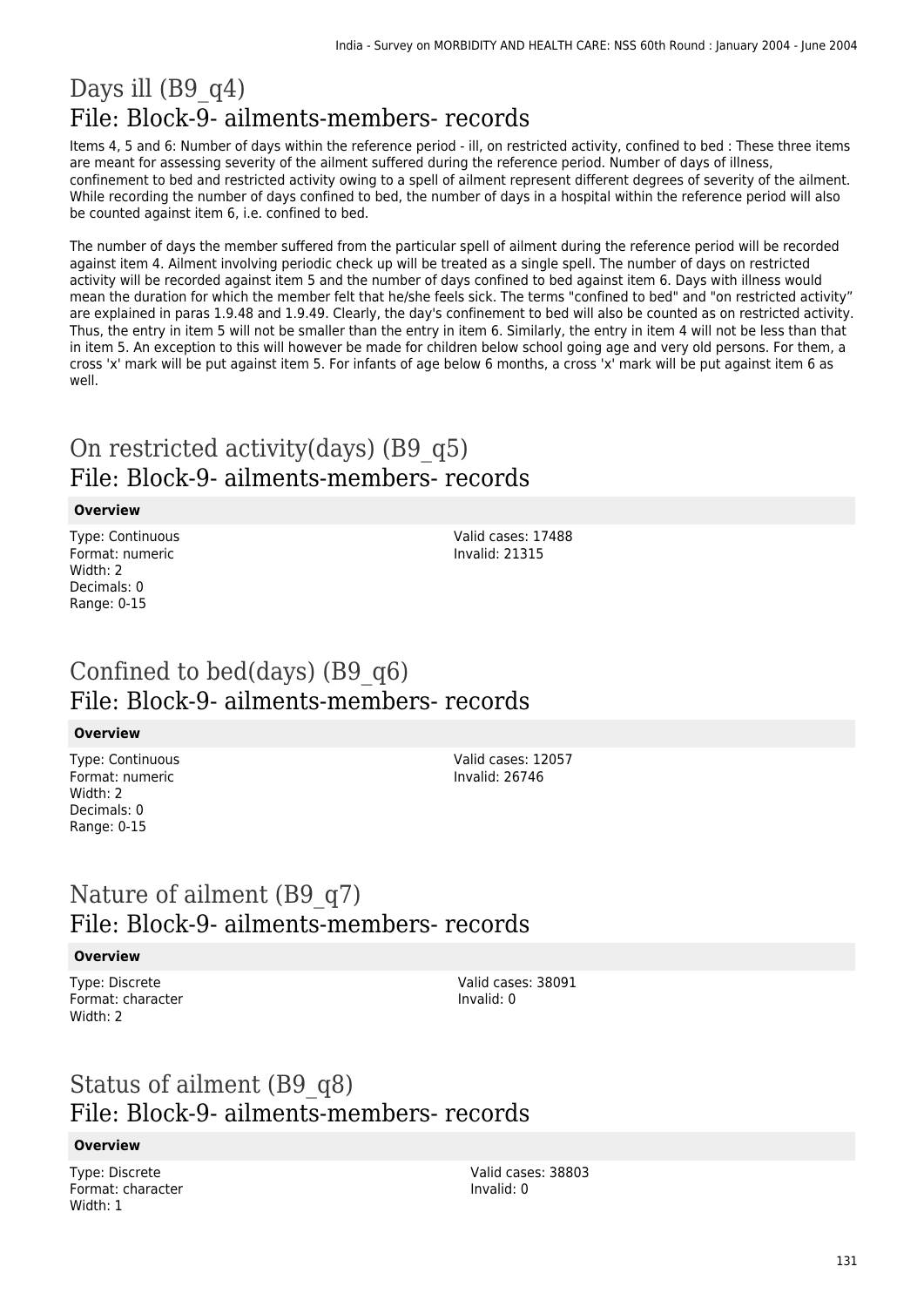# Status of ailment (B9\_q8) File: Block-9- ailments-members- records

### **Interviewer instructions**

The period of the spell of ailment with respect to the reference period will be recorded here in terms of codes.For the deceased members, the spell will be considered to have ended.

# Total duration of ailment(days) (B9\_q9) File: Block-9- ailments-members- records

#### **Overview**

Type: Continuous Format: numeric Width: 3 Decimals: 0 Range: 0-999

Valid cases: 37995 Invalid: 808 Minimum: 0 Maximum: 999 Mean: 249 Standard deviation: 371.7

#### **Interviewer instructions**

The total duration of the ailment in number of days is to be recorded against this item irrespective of the reference period. Here, the duration, from the commencement of the ailment - whether the ailment started before or within the reference period - to its termination or the date of survey if the ailment is continuing, is to be recorded.

# Treatment on medical advice? (B9\_q10) File: Block-9- ailments-members- records

#### **Overview**

Type: Discrete Format: character Width: 1

#### **Interviewer instructions**

whether treatment taken on medical advice: If any treatment is reported to have been taken on medical advice for the spell of ailment, whether consulting the doctor was within or outside the reference period, code 1 will be recorded against this item. If no medical treatment is ever taken for the spell of ailment, code 2 will be recorded. In such cases, items 11 & 12 will not be filled in.

# Treatment from govt. sources? (B9\_q11) File: Block-9- ailments-members- records

### **Overview**

Type: Discrete Format: character Width: 1

Valid cases: 30671 Invalid: 0

Valid cases: 38803

Invalid: 0

#### **Interviewer instructions**

Items 11 & 12: whether any treatment received from govt. sources and if no, reason: These two items will be filled in only when the entry against item 10 is 1. If for a spell of ailment, the treatment taken during the reference period is from the government sources, code 1 will be entered against item 11. Otherwise, the entry will be 2. It may happen that for a particular spell the treatment has been availed of from both govt. and private sources. In that case, 'govt. source' should get priority over 'private'. Note that the non-government source includes private hospital and private doctor. If treatment is taken from non-government source only, i.e. if 2 is recorded against item 11, the reason for availing of the treatment from a non-government source will be recorded in codes against item 12.

Reason if 2 in item 11 (B9 $q12$ ) File: Block-9- ailments-members- records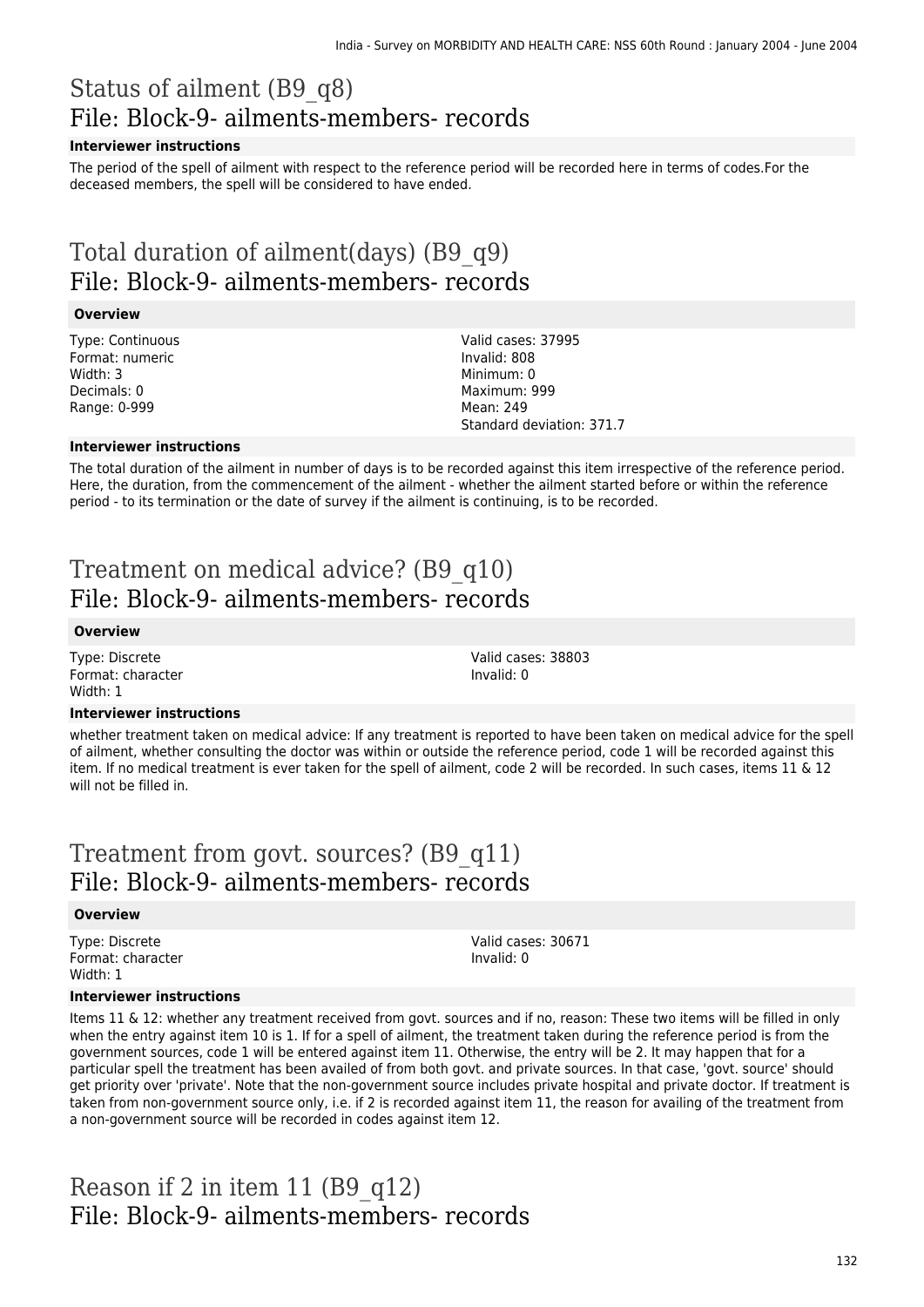# Reason if 2 in item 11 (B9\_q12) File: Block-9- ailments-members- records

#### **Overview**

Type: Discrete Format: character Width: 1

#### Valid cases: 21963 Invalid: 0

### **Literal question**

whether any treatment received from govt. sources and if no, reason

### Reason for no treatment (B9\_q13) File: Block-9- ailments-members- records

#### **Overview**

Type: Discrete Format: character Width: 1

Valid cases: 4640 Invalid: 0

# Measure for Recovery? (B9\_q14) File: Block-9- ailments-members- records

#### **Overview**

Type: Discrete Format: character Width: 1

Valid cases: 4701 Invalid: 0

Valid cases: 2472 Invalid: 0

#### **Literal question**

whether any other measure taken for recovery/relief:

#### **Interviewer instructions**

All non-medical treatment sought for recovery for the spell of ailment will be considered for this item. Self-drugging, treatment on advice of non-medical persons, like pharmacist, druggists, compounder, faith-healers, unqualified friends & relative etc. and activities like offering prayers or conducting rituals for recovery, will be regarded as non-medical treatment. If any non-medical treatment is taken for recovery, code 1 will be entered here. Otherwise, the entry will be 2.

# Whom consulted? (B9\_q15) File: Block-9- ailments-members- records

#### **Overview**

Type: Discrete Format: character Width: 1

#### **Literal question**

if 1 in item 14, whom consulted:?

### **Interviewer instructions**

If 1 is recorded against item 14, the person consulted will be recorded in codes against this item.

# Expenditure incurred(Rs)  $(B9q16)$ File: Block-9- ailments-members- records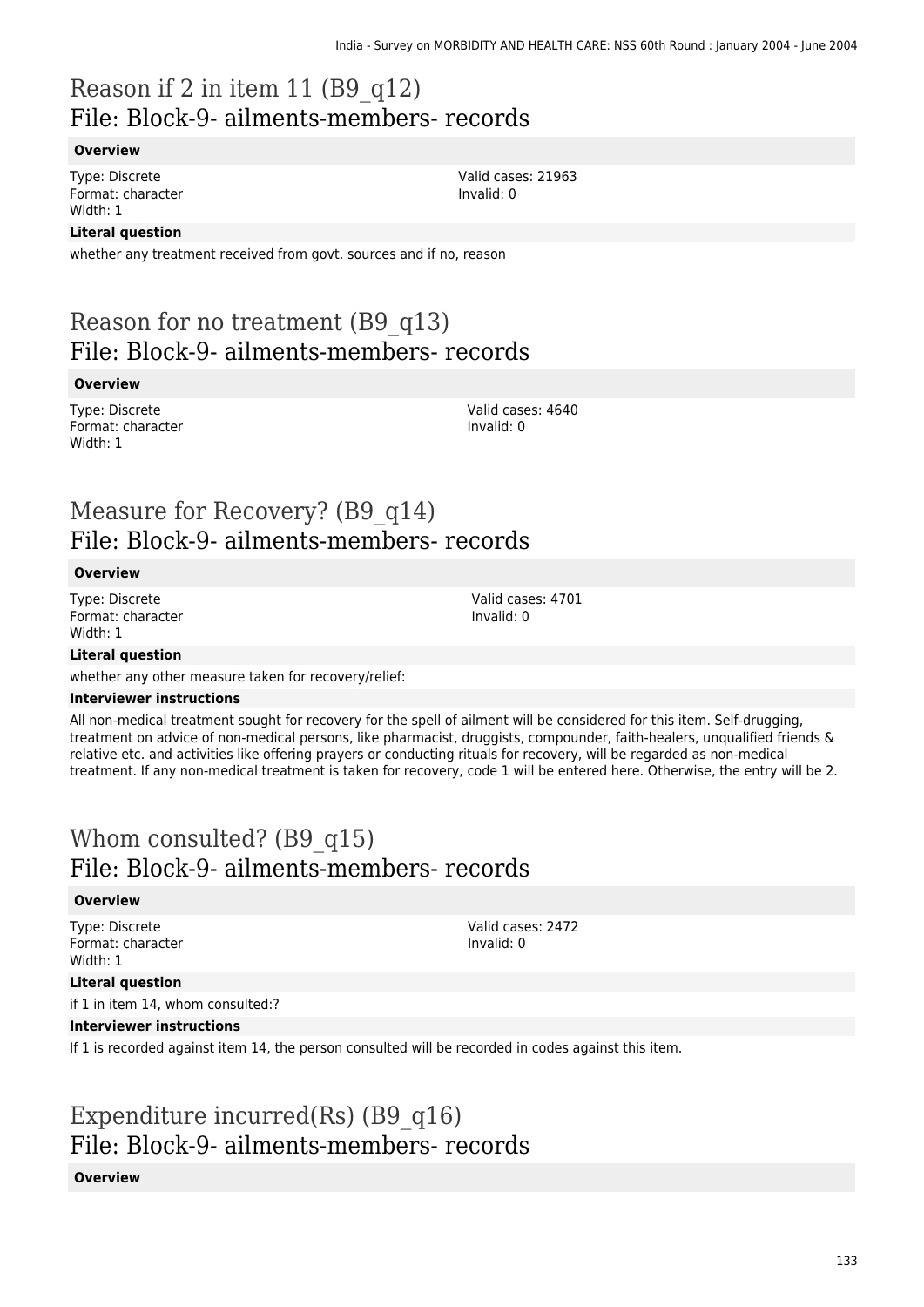# Expenditure incurred(Rs) (B9\_q16) File: Block-9- ailments-members- records

Type: Continuous Format: numeric Width: 5 Decimals: 0 Range: 0-18250

#### Valid cases: 2268 Invalid: 36535 Minimum: 0 Maximum: 18250 Mean: 79.4 Standard deviation: 492.7

#### **Literal question**

If 1 in item 14, expenditure incurred (Rs):

### **Interviewer instructions**

If 1 is recorded in item 14, the expenditure incurred on account of non-medical treatment during the reference period will be recorded against this item in nearest rupees. Even if no expenditure has been incurred, '0' will be recorded.

# Loss of hhld. Income  $(Rs)$  (B9 q17) File: Block-9- ailments-members- records

#### **Overview**

Type: Continuous Format: numeric Width: 6 Decimals: 0 Range: 0-200000

Valid cases: 19634 Invalid: 19169 Minimum: 0 Maximum: 200000 Mean: 278.6 Standard deviation: 2228

#### **Literal question**

loss of household income, if any, due to ailment (Rs)

#### **Interviewer instructions**

The loss in household income will be recorded against this item for each spell of ailment. This item is similar to item 10 of block 7, except that it is to be recorded for each spell of ailment and the reference period here will be the last 15 days.

### Multiplier combined (wgt\_combined) File: Block-9- ailments-members- records

#### **Overview**

Type: Continuous Format: numeric Width: 8 Decimals: 2 Range: 2.25-73664 Valid cases: 38803 Invalid: 0 Minimum: 2.3 Maximum: 73664 Mean: 2378.3 Standard deviation: 2889.3

### Multiplier sub sample (wgt\_ss) File: Block-9- ailments-members- records

#### **Overview**

Type: Discrete Format: numeric Width: 4 Decimals: 2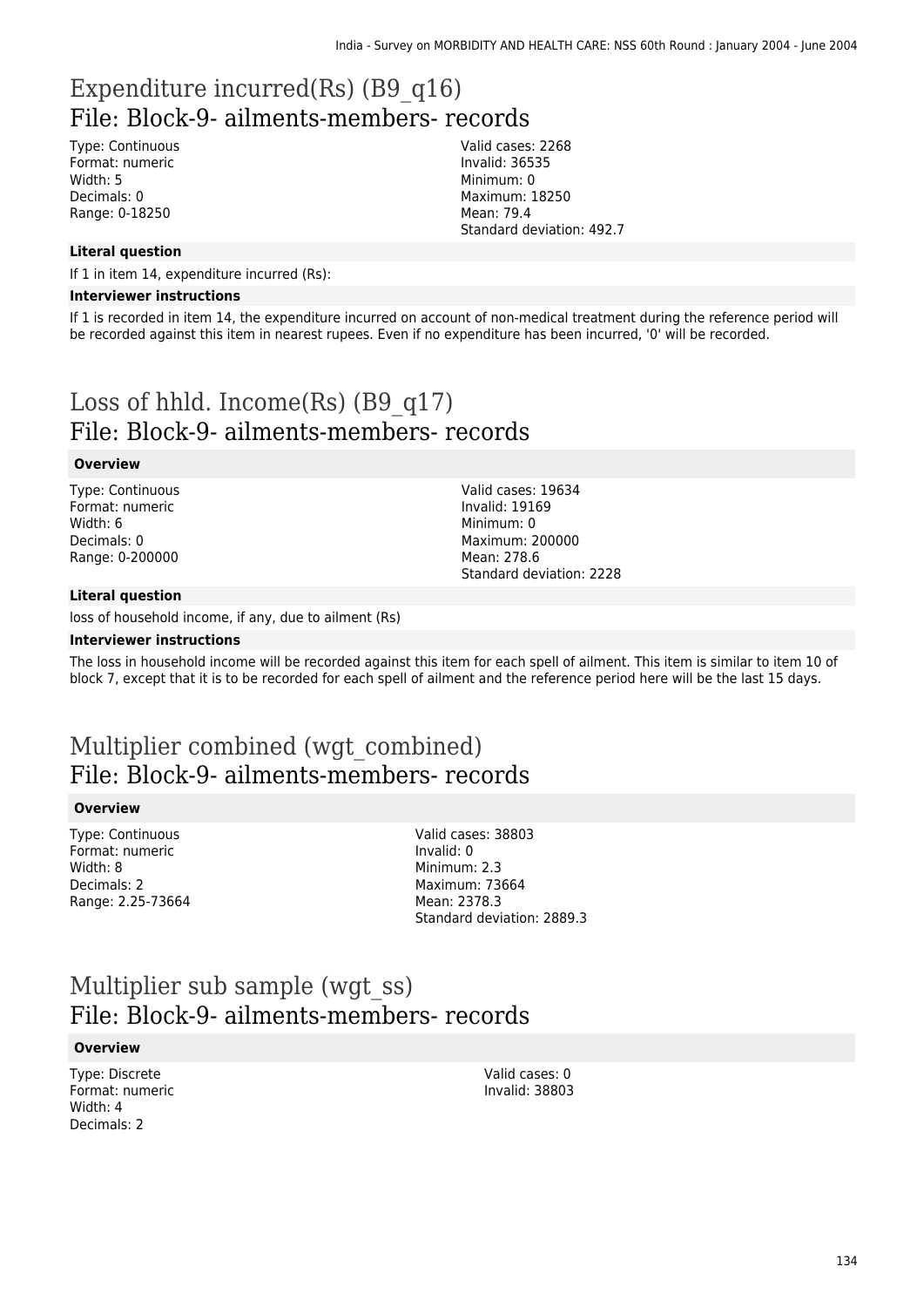# nss (NSS) File: Block-9- ailments-members- records

### **Overview**

Type: Continuous Format: numeric Width: 2 Decimals: 0 Range: 1-40

Valid cases: 38803 Invalid: 0 Minimum: 1 Maximum: 40 Mean: 7.1 Standard deviation: 6.6

# nsc (NSC) File: Block-9- ailments-members- records

### **Overview**

Type: Continuous Format: numeric Width: 2 Decimals: 0 Range: 3-80

Valid cases: 38803 Invalid: 0 Minimum: 3 Maximum: 80 Mean: 14.3 Standard deviation: 13.1

### Posted Multiplier (Mult) File: Block-9- ailments-members- records

### **Overview**

Type: Continuous Format: numeric Width: 8 Decimals: 0 Range: 450-14732800 Valid cases: 38803 Invalid: 0 Minimum: 450 Maximum: 14732800 Mean: 475667.8 Standard deviation: 577852.2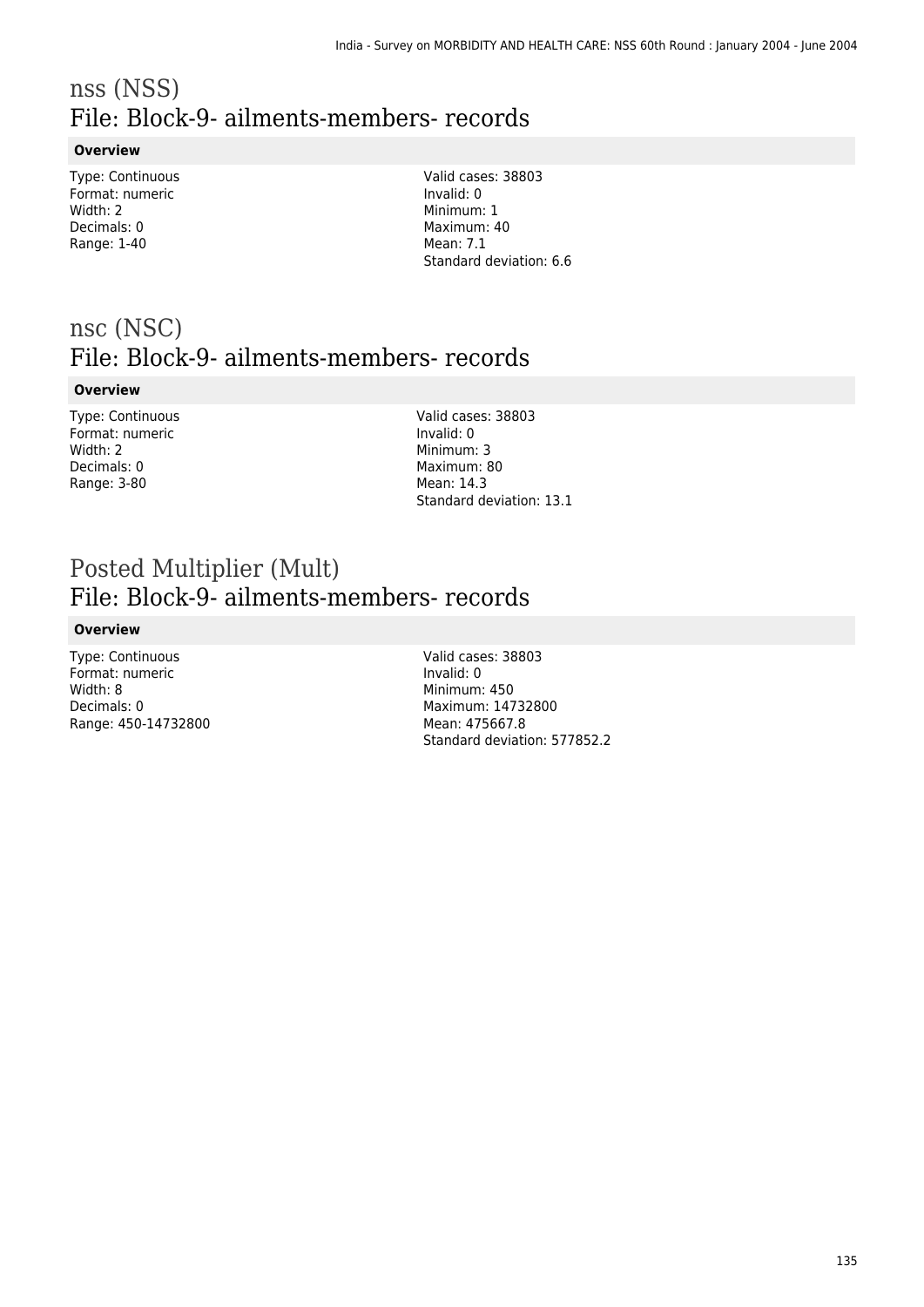# Key to locate person (Key\_prsn) File: Block-10-part-1-treatment-expenses-15-days-members-records

### **Overview**

Type: Discrete Format: character Width: 11

Valid cases: 31042 Invalid: 0

# Key to locate Hhold (Key\_hhno) File: Block-10-part-1-treatment-expenses-15-days-members-records

### **Overview**

Type: Discrete Format: character Width: 9

Valid cases: 31042 Invalid: 0

# Record identifier (Rec\_id) File: Block-10-part-1-treatment-expenses-15-days-members-records

### **Overview**

Type: Discrete Format: character Width: 2

Valid cases: 31042 Invalid: 0

### Centre code,Round,Shift (CSR) File: Block-10-part-1-treatment-expenses-15-days-members-records

### **Overview**

Type: Discrete Format: character Width: 3

Valid cases: 31042 Invalid: 0

# Round (Round) File: Block-10-part-1-treatment-expenses-15-days-members-records

### **Overview**

Type: Discrete Format: character Width: 2

Valid cases: 31042 Invalid: 0

### Schedule Number (SchNo) File: Block-10-part-1-treatment-expenses-15-days-members-records

### **Overview**

Type: Discrete Format: character Width: 3

Valid cases: 31042 Invalid: 0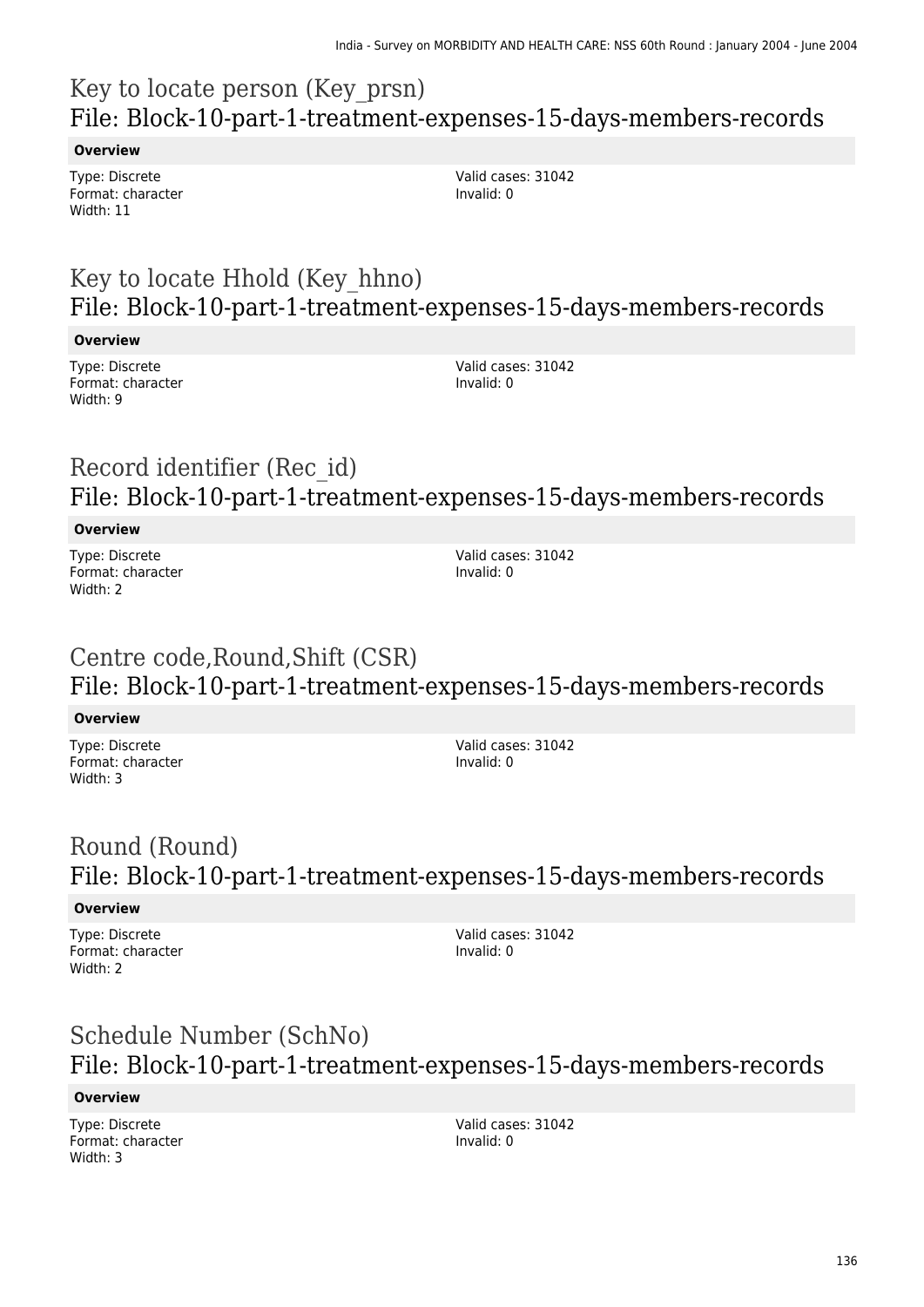# Sample (Sample) File: Block-10-part-1-treatment-expenses-15-days-members-records

### **Overview**

Type: Discrete Format: character Width: 1

Valid cases: 31042 Invalid: 0

# Sector (Sector) File: Block-10-part-1-treatment-expenses-15-days-members-records

### **Overview**

Type: Discrete Format: character Width: 1

Valid cases: 31042 Invalid: 0

### State-Region (State\_reg) File: Block-10-part-1-treatment-expenses-15-days-members-records

### **Overview**

Type: Discrete Format: character Width: 3

Valid cases: 31042 Invalid: 0

### state code (state) File: Block-10-part-1-treatment-expenses-15-days-members-records

### **Overview**

Type: Discrete Format: character Width: 2

Valid cases: 31042 Invalid: 0

# District (District) File: Block-10-part-1-treatment-expenses-15-days-members-records

### **Overview**

Type: Discrete Format: character Width: 2

Valid cases: 31042 Invalid: 0

### Stratum (Stratum) File: Block-10-part-1-treatment-expenses-15-days-members-records

### **Overview**

Type: Discrete Format: character Width: 2

Valid cases: 31042 Invalid: 0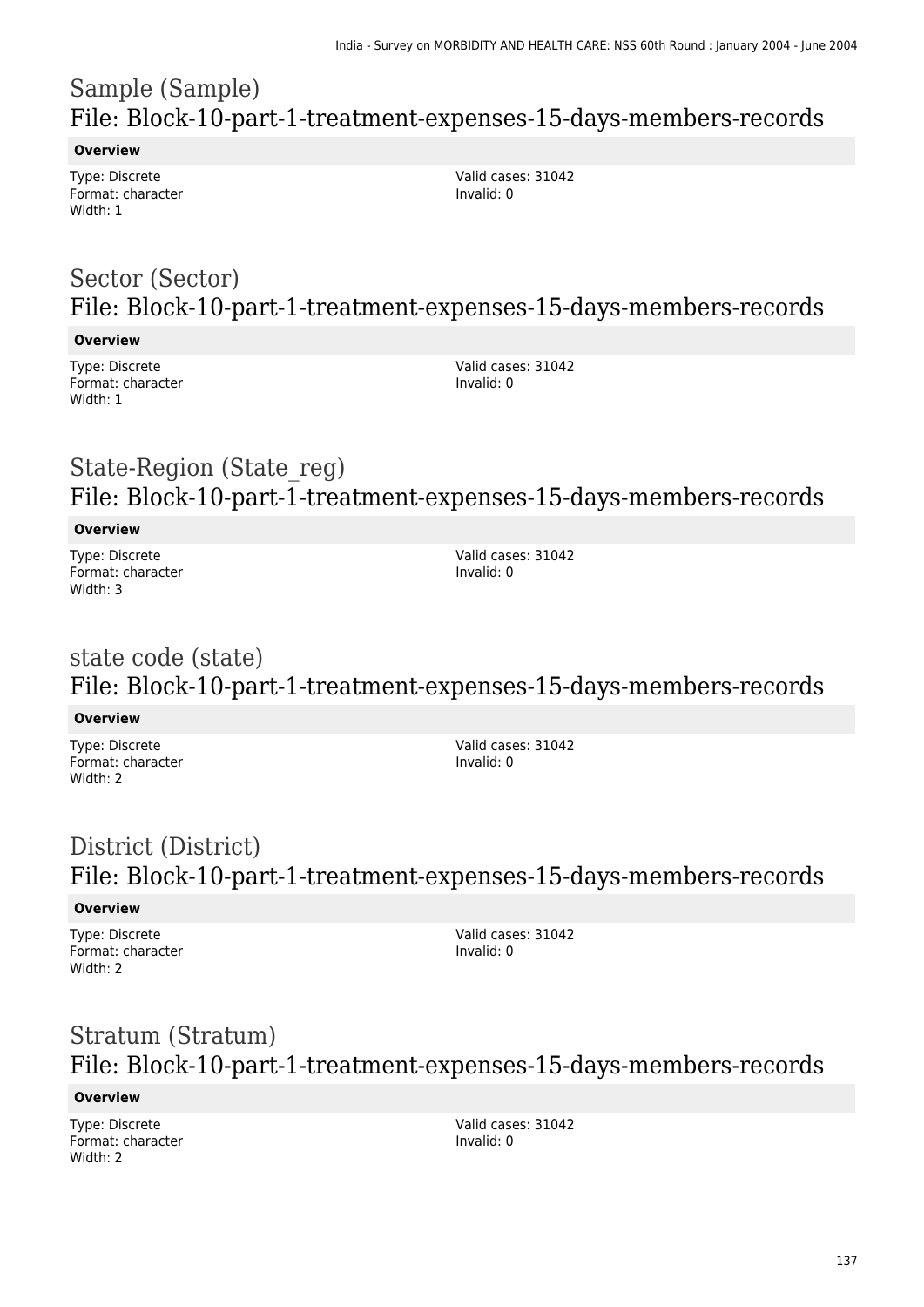# Sub-Round (Sub\_Round) File: Block-10-part-1-treatment-expenses-15-days-members-records

#### **Overview**

Type: Discrete Format: character Width: 1

Valid cases: 31042 Invalid: 0

# Sub-Sample (Sub\_Sample) File: Block-10-part-1-treatment-expenses-15-days-members-records

### **Overview**

Type: Discrete Format: character Width: 1

Valid cases: 31042 Invalid: 0

# FOD Sub-Region (FOD\_SR) File: Block-10-part-1-treatment-expenses-15-days-members-records

### **Overview**

Type: Discrete Format: character Width: 4

Valid cases: 31042 Invalid: 0

# LOT/FSU Serial No. (FSU) File: Block-10-part-1-treatment-expenses-15-days-members-records

### **Overview**

Type: Discrete Format: character Width: 5

Valid cases: 31042 Invalid: 0

# Hamlet Group/Sub-Block no. (Sub\_block) File: Block-10-part-1-treatment-expenses-15-days-members-records

### **Overview**

Type: Discrete Format: character Width: 1

Valid cases: 31042 Invalid: 0

### Second Stage Stratum (SS\_stratum) File: Block-10-part-1-treatment-expenses-15-days-members-records

### **Overview**

Type: Discrete Format: character Width: 1

Valid cases: 31042 Invalid: 0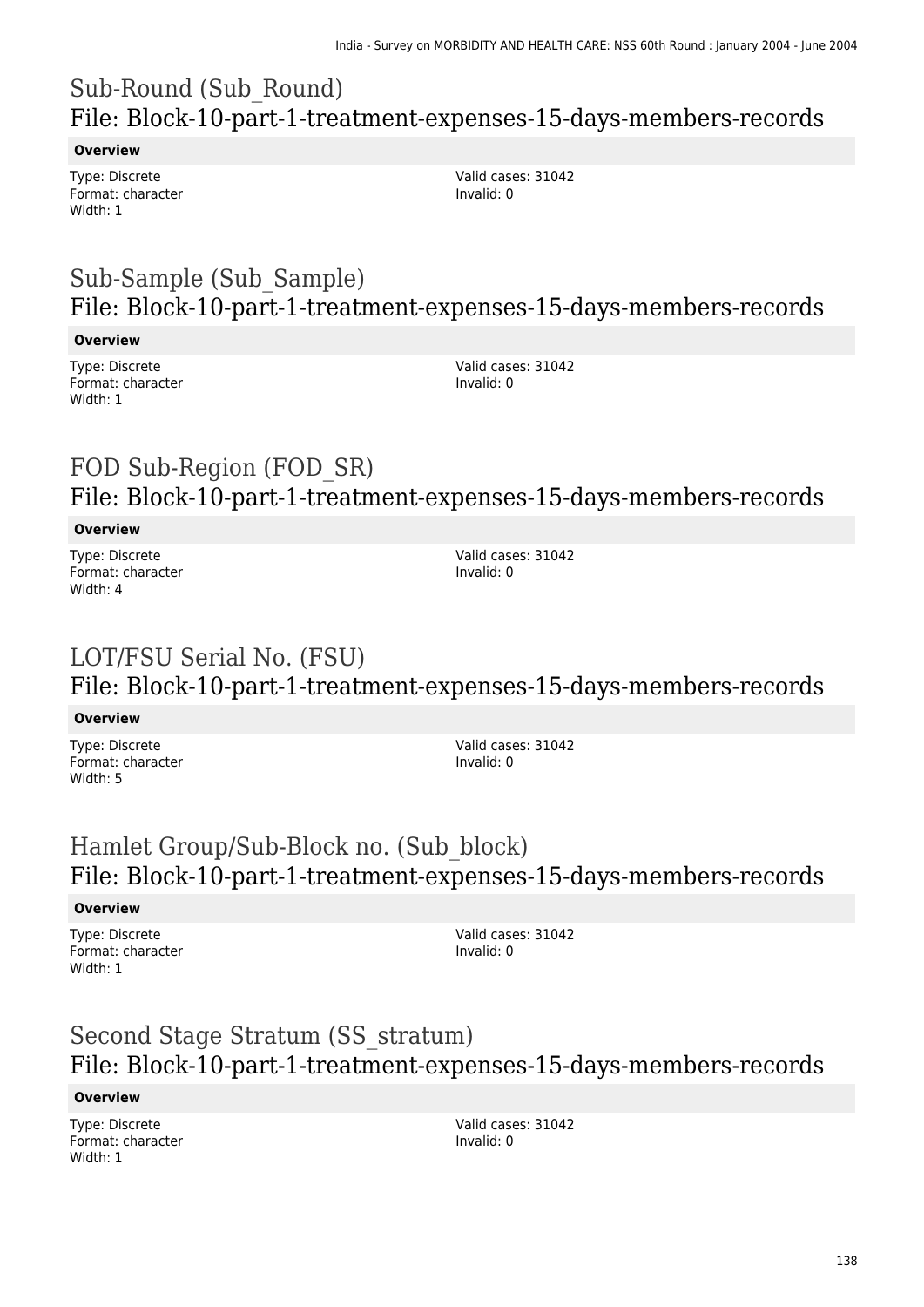# Sample HHS No. (HS\_No) File: Block-10-part-1-treatment-expenses-15-days-members-records

#### **Overview**

Type: Discrete Format: character Width: 2

Valid cases: 31042 Invalid: 0

# Srl. No. of ailing member (B10\_q1) File: Block-10-part-1-treatment-expenses-15-days-members-records

#### **Overview**

Type: Discrete Format: character Width: 2

Valid cases: 31042 Invalid: 0

# Age (B10\_q2) File: Block-10-part-1-treatment-expenses-15-days-members-records

### **Overview**

| Type: Continuous |
|------------------|
| Format: numeric  |
| Width: 3         |
| Decimals: 0      |
| Range: 0-121     |

Valid cases: 30897 Invalid: 145 Minimum: 0 Maximum: 121 Mean: 39.3 Standard deviation: 25

# Medical service provided free (B10\_q3) File: Block-10-part-1-treatment-expenses-15-days-members-records

#### **Overview**

Type: Discrete Format: character Width: 1

Valid cases: 30458 Invalid: 0

### **Literal question**

whether any medical service provided free by employer:

#### **Interviewer instructions**

Often employers have their own arrangements for medical treatment of their employees and their dependents. If any part of the expenditure on medical treatment during the reference period is borne by the employer (of the patient or the one on whom the patient is dependant) code 1 or 2, depending upon the employer is a Govt. agency or a private agency, will be entered against this item. If such a provision is not there for the ailing member or his/her dependants even if he/she is employed, entry 3 will be recorded. In all other cases, entry will be 4, that is, this item is not applicable.

# Surgery (B10\_q4) File: Block-10-part-1-treatment-expenses-15-days-members-records

### **Overview**

Type: Discrete Format: character Width: 1

**Interviewer instructions**

Valid cases: 29747 Invalid: 0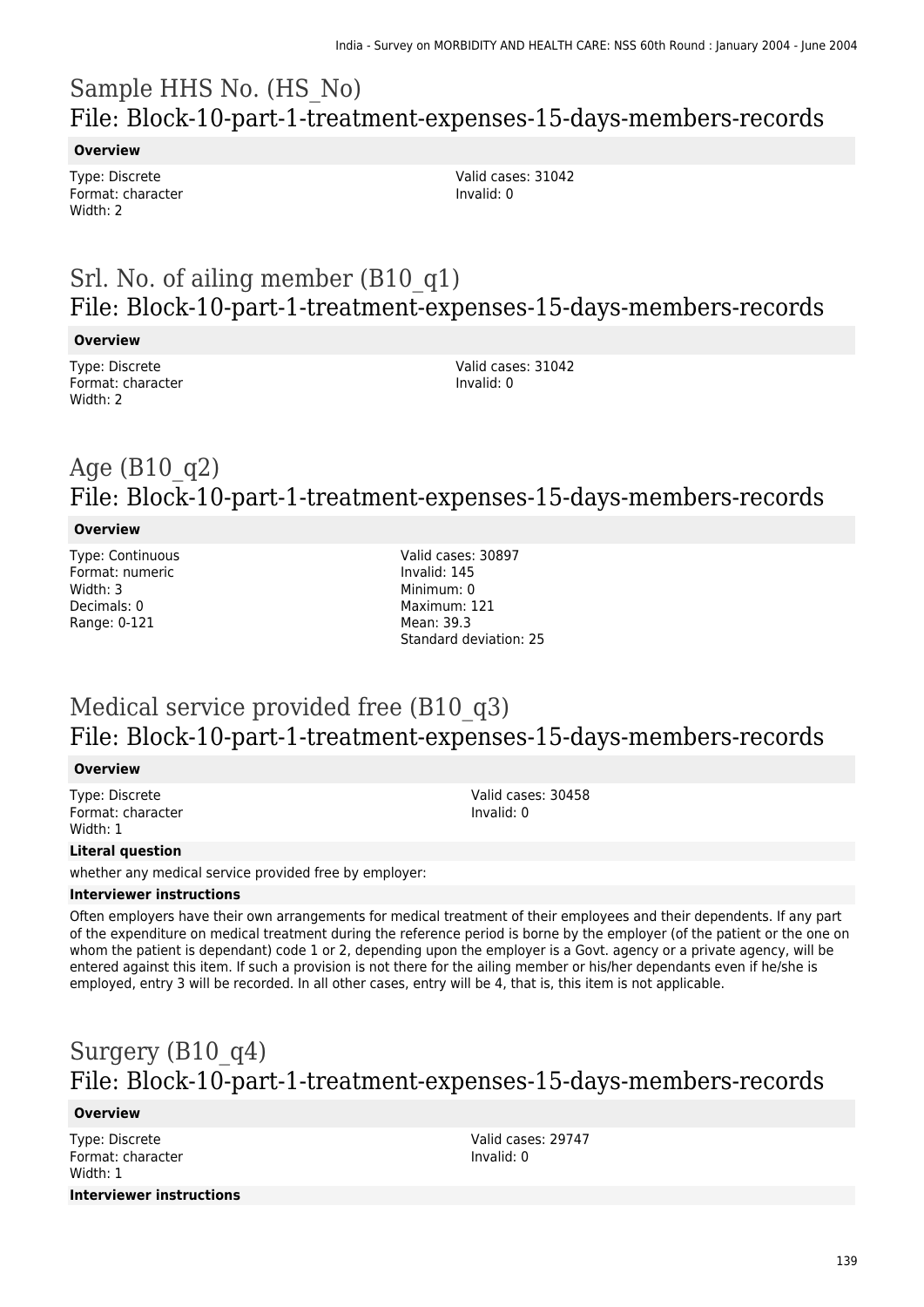# Surgery (B10\_q4) File: Block-10-part-1-treatment-expenses-15-days-members-records

Q.4 to 7: Details of medical services received: These are same as items 11 to 14 of block 7. Refer para 5.7.11 for instructions. It is important to note that for each item, the situation is to be obtained for the major spell (decided in terms of duration), irrespective of whether all or some items are applicable for the major spell or not.

# Medicine received (B10\_q5) File: Block-10-part-1-treatment-expenses-15-days-members-records

### **Overview**

Type: Discrete Format: character Width: 1

Valid cases: 30074 Invalid: 0

# X-ray/ECG/EEG/Scan (B10\_q6) File: Block-10-part-1-treatment-expenses-15-days-members-records

### **Overview**

Type: Discrete Format: character Width: 1

Valid cases: 29725 Invalid: 0

# Other diagnostic tests (B10\_q7) File: Block-10-part-1-treatment-expenses-15-days-members-records

### **Overview**

Type: Discrete Format: character Width: 1

Valid cases: 29715 Invalid: 0

# Fee-Hospital staff(Rs) (B10\_q8) File: Block-10-part-1-treatment-expenses-15-days-members-records

### **Overview**

Type: Continuous Format: numeric Width: 4 Decimals: 0 Range: 0-5000

Valid cases: 7412 Invalid: 23630 Minimum: 0 Maximum: 5000 Mean: 55 Standard deviation: 130.6

### **Interviewer instructions**

Items 8 to 15: medical expenditure for treatment by the household: The coverage and the instructions for items 8 to 19 are similar to that of items 5 to 17 of block 8. The important point is to note that the reference period for this block is the last 15 days and the medical expenditure for treatment of an ailing person will relate to the goods and services purchased/availed of (not as an inpatient of a hospital) for all the treated spells taken together for that person. For items 8 and 10, the coverage is the goods and services received from hospital only. Refer to paras 5.8.4 to 5.8.16 for detailed instructions on items 8

Fee- Other specialists(Rs) (B10\_q9) File: Block-10-part-1-treatment-expenses-15-days-members-records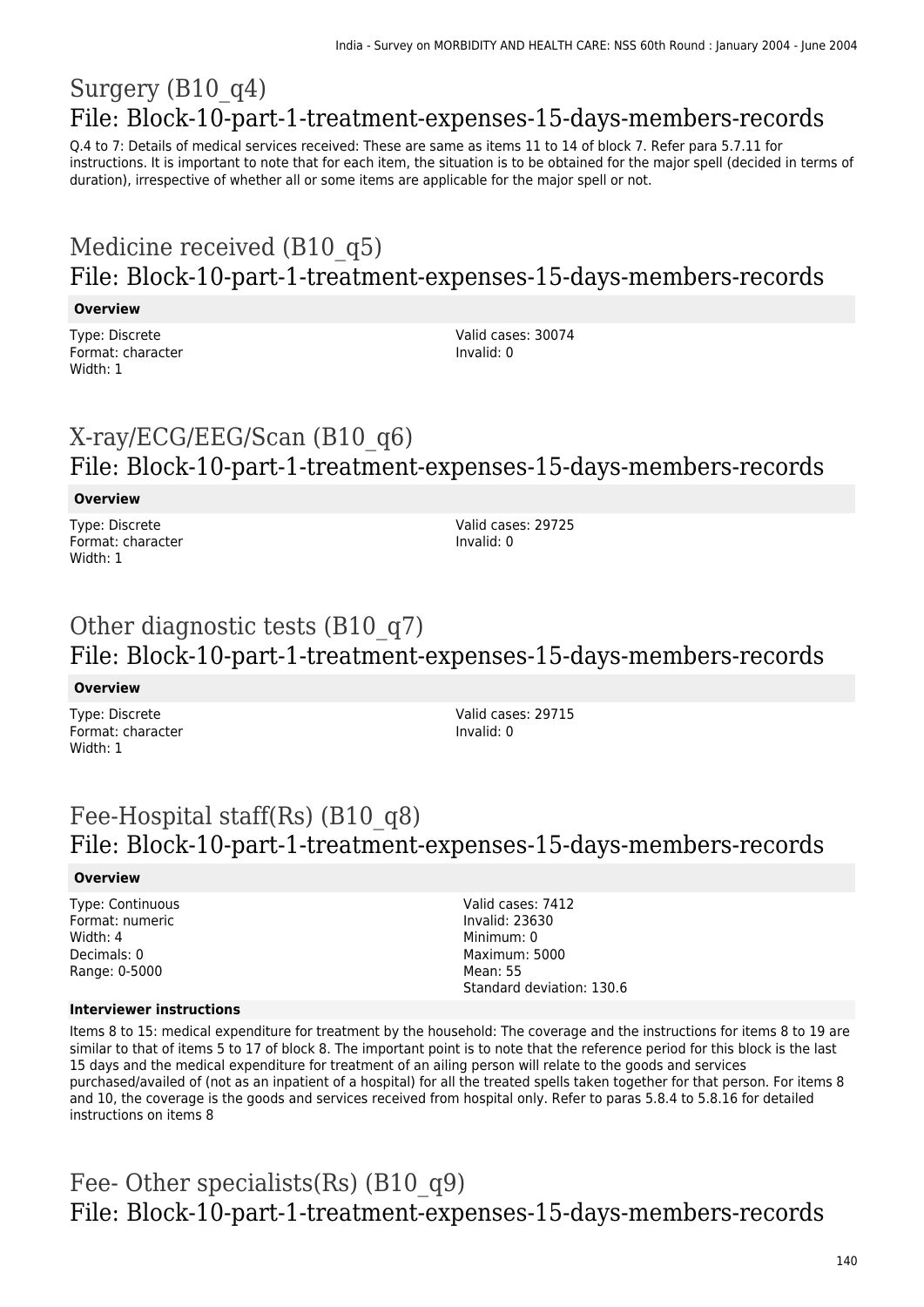# Fee- Other specialists(Rs) (B10\_q9) File: Block-10-part-1-treatment-expenses-15-days-members-records

### **Overview**

| Type: Continuous |
|------------------|
| Format: numeric  |
| Width: 4         |
| Decimals: 0      |
| Range: 0-6000    |

Valid cases: 4999 Invalid: 26043 Minimum: 0 Maximum: 6000 Mean: 70.1 Standard deviation: 171.3

# Medicines-from hospital(Rs) (B10\_q10) File: Block-10-part-1-treatment-expenses-15-days-members-records

### **Overview**

| Type: Continuous |
|------------------|
| Format: numeric  |
| Width: 4         |
| Decimals: 0      |
| Range: 0-4000    |

Valid cases: 4291 Invalid: 26751 Minimum: 0 Maximum: 4000 Mean: 94.9 Standard deviation: 220.8

# Medicines-from outside(Rs) (B10 q11) File: Block-10-part-1-treatment-expenses-15-days-members-records

### **Overview**

Type: Continuous Format: numeric Width: 5 Decimals: 0 Range: 0-22500

Valid cases: 21853 Invalid: 9189 Minimum: 0 Maximum: 22500 Mean: 248.3 Standard deviation: 426.3

# Diagnostic tests(Rs) (B10\_q12) File: Block-10-part-1-treatment-expenses-15-days-members-records

### **Overview**

Type: Continuous Format: numeric Width: 5 Decimals: 0 Range: 0-15000

Valid cases: 2943 Invalid: 28099 Minimum: 0 Maximum: 15000 Mean: 174.5 Standard deviation: 536.2

# Attendant charges(Rs) (B10\_q13) File: Block-10-part-1-treatment-expenses-15-days-members-records

### **Overview**

Type: Continuous Format: numeric Width: 4 Decimals: 0 Range: 0-3000

Valid cases: 779 Invalid: 30263 Minimum: 0 Maximum: 3000 Mean: 39.1 Standard deviation: 213.9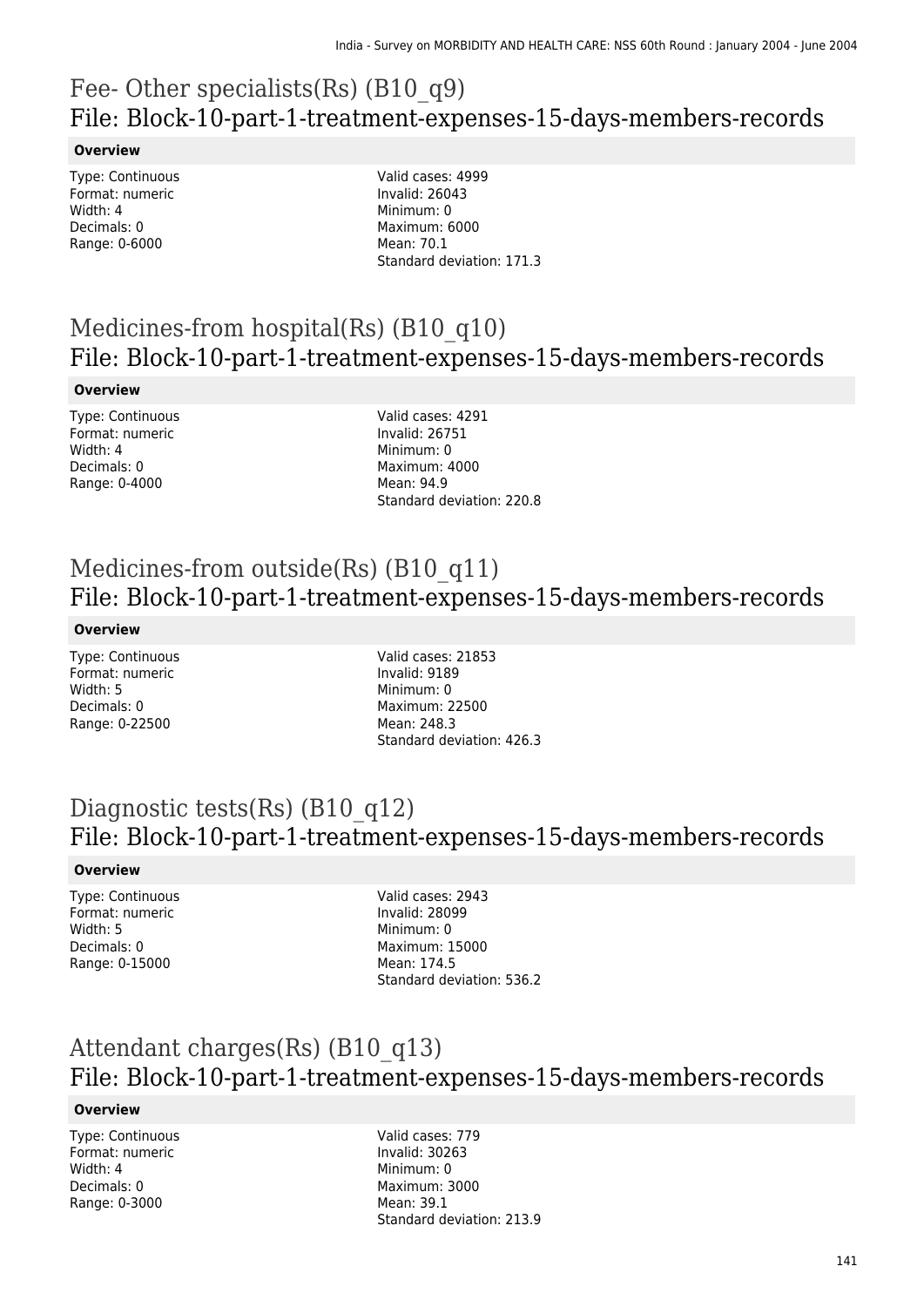# Physiotherapy(Rs) (B10\_q14) File: Block-10-part-1-treatment-expenses-15-days-members-records

### **Overview**

| Type: Continuous |
|------------------|
| Format: numeric  |
| Width: 4         |
| Decimals: 0      |
| Range: 0-3000    |

Valid cases: 546 Invalid: 30496 Minimum: 0 Maximum: 3000 Mean: 56.9 Standard deviation: 249.4

# Personal medical appliances(Rs) (B10\_q15) File: Block-10-part-1-treatment-expenses-15-days-members-records

### **Overview**

| <b>Type: Continuous</b> |
|-------------------------|
| Format: numeric         |
| Width: 4                |
| Decimals: 0             |
| Range: 0-7500           |

Valid cases: 658 Invalid: 30384 Minimum: 0 Maximum: 7500 Mean: 41.8 Standard deviation: 315.3

# Mu;ltiplier combined (Wgt\_combined) File: Block-10-part-1-treatment-expenses-15-days-members-records

### **Overview**

Type: Continuous Format: numeric Width: 8 Decimals: 2 Range: 2.25-73664

Valid cases: 31042 Invalid: 0 Minimum: 2.3 Maximum: 73664 Mean: 2372.8 Standard deviation: 2926.8

### multiplier sub sample (wgt\_ss) File: Block-10-part-1-treatment-expenses-15-days-members-records

### **Overview**

Type: Continuous Format: numeric Width: 9 Decimals: 2 Range: 4.5-147328

Valid cases: 31042 Invalid: 0 Minimum: 4.5 Maximum: 147328 Mean: 4745.7 Standard deviation: 5853.5

# nss (NSS) File: Block-10-part-1-treatment-expenses-15-days-members-records

### **Overview**

Type: Continuous Format: numeric Width: 2 Decimals: 0 Range: 1-40

Valid cases: 31042 Invalid: 0 Minimum: 1 Maximum: 40 Mean: 7 Standard deviation: 6.4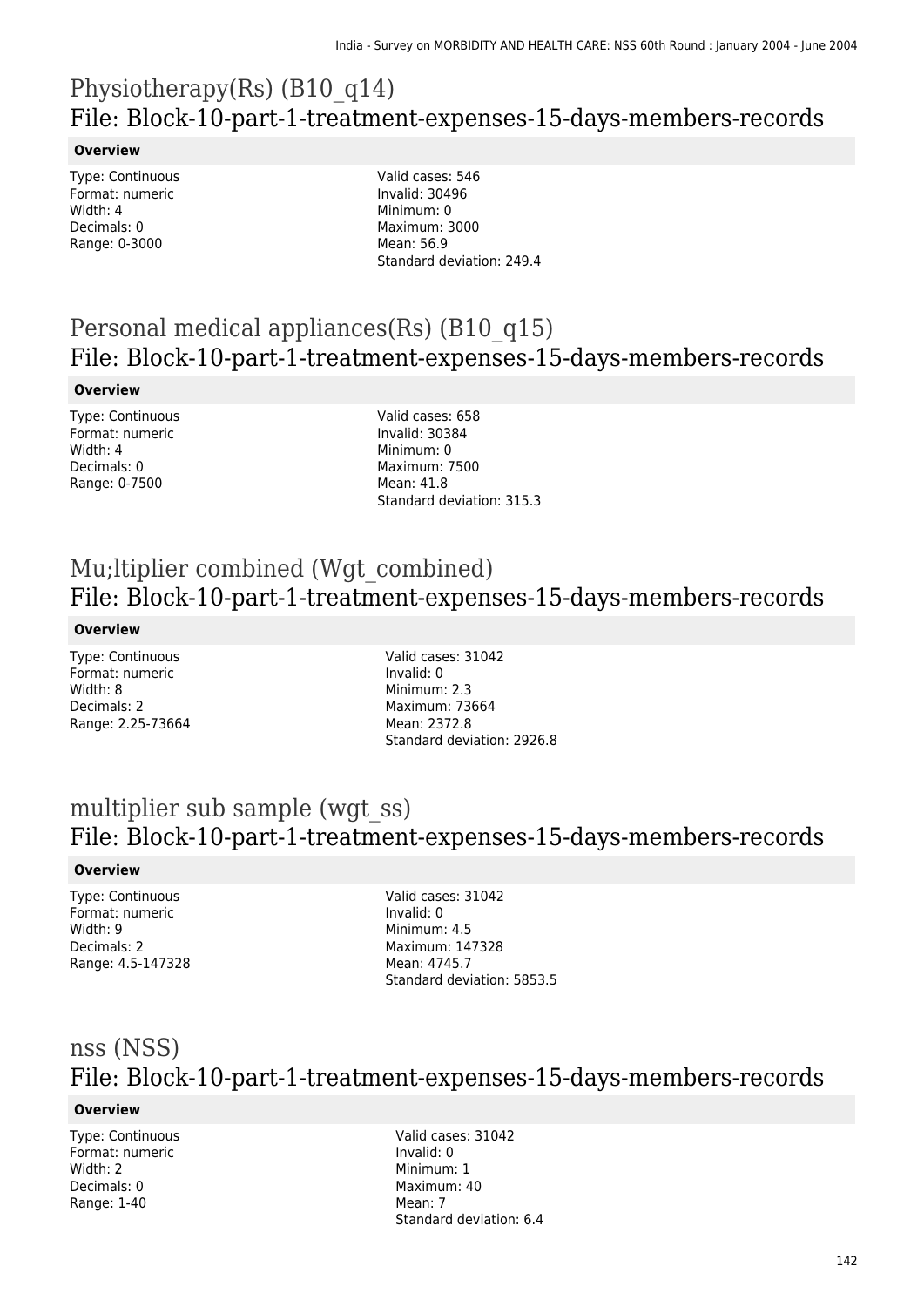# nsc (NSC) File: Block-10-part-1-treatment-expenses-15-days-members-records

### **Overview**

Type: Continuous Format: numeric Width: 2 Decimals: 0 Range: 3-80

Valid cases: 31042 Invalid: 0 Minimum: 3 Maximum: 80 Mean: 14.1 Standard deviation: 12.8

# Posted Multiplier (Mult) File: Block-10-part-1-treatment-expenses-15-days-members-records

### **Overview**

Type: Continuous Format: numeric Width: 8 Decimals: 0 Range: 450-14732800 Valid cases: 31042 Invalid: 0 Minimum: 450 Maximum: 14732800 Mean: 474567.3 Standard deviation: 585350.4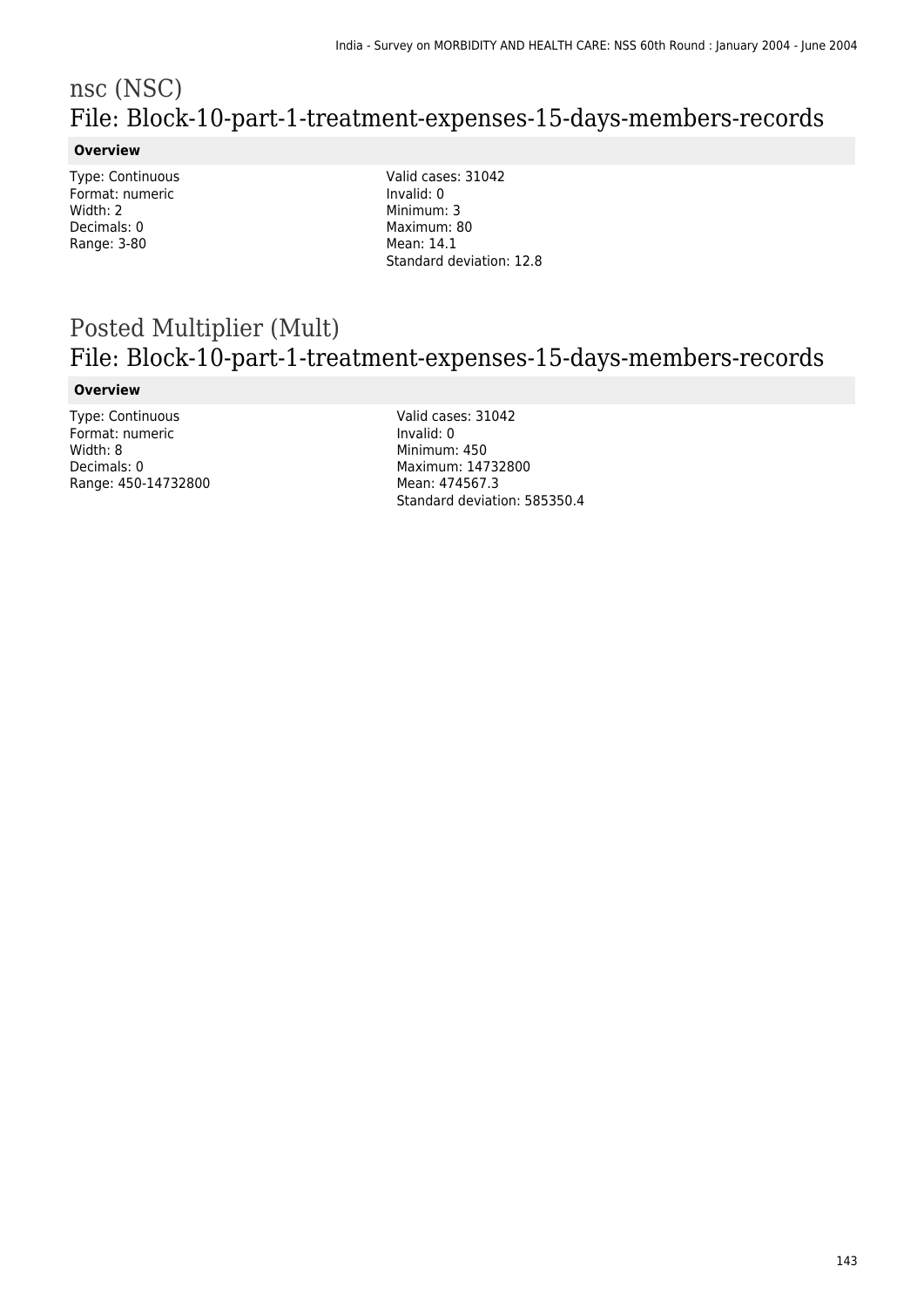# Key to locate person (Key\_prsn) File: Block-10-part-2--treatment-expenses-15-days-members-records

### **Overview**

Type: Discrete Format: character Width: 11

Valid cases: 29931 Invalid: 0

# Key to locate Hhold (Key\_hhno) File: Block-10-part-2--treatment-expenses-15-days-members-records

### **Overview**

Type: Discrete Format: character Width: 9

Valid cases: 29931 Invalid: 0

# Record identifier (Rec\_id) File: Block-10-part-2--treatment-expenses-15-days-members-records

### **Overview**

Type: Discrete Format: character Width: 2

Valid cases: 29931 Invalid: 0

### Centre code,Round,Shift (CSR) File: Block-10-part-2--treatment-expenses-15-days-members-records

### **Overview**

Type: Discrete Format: character Width: 3

Valid cases: 29931 Invalid: 0

# LOT/FSU Serial No. (FSU) File: Block-10-part-2--treatment-expenses-15-days-members-records

### **Overview**

Type: Discrete Format: character Width: 5

Valid cases: 29931 Invalid: 0

# Round (Round) File: Block-10-part-2--treatment-expenses-15-days-members-records

### **Overview**

Type: Discrete Format: character Width: 2

Valid cases: 29931 Invalid: 0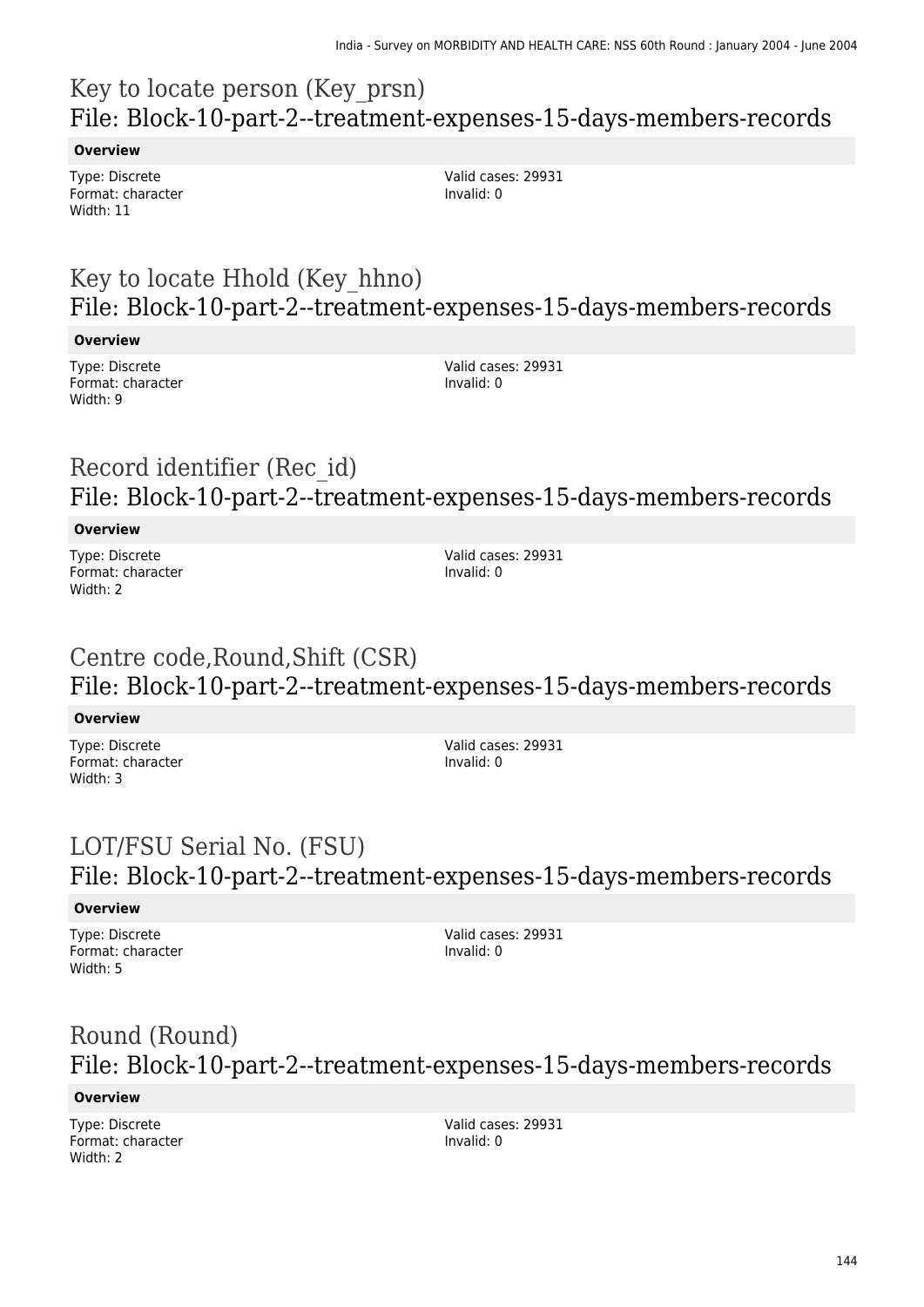# Schedule Number (SchNo) File: Block-10-part-2--treatment-expenses-15-days-members-records

### **Overview**

Type: Discrete Format: character Width: 3

Valid cases: 29931 Invalid: 0

# Sample (Sample) File: Block-10-part-2--treatment-expenses-15-days-members-records

#### **Overview**

Type: Discrete Format: character Width: 1

Valid cases: 29931 Invalid: 0

### Sector (Sector) File: Block-10-part-2--treatment-expenses-15-days-members-records

#### **Overview**

Type: Discrete Format: character Width: 1

Valid cases: 29931 Invalid: 0

### State-Region (State\_reg) File: Block-10-part-2--treatment-expenses-15-days-members-records

#### **Overview**

Type: Discrete Format: character Width: 3

Valid cases: 29931 Invalid: 0

### state code (state) File: Block-10-part-2--treatment-expenses-15-days-members-records

#### **Overview**

Type: Discrete Format: character Width: 2

Valid cases: 29931 Invalid: 0

### District (District) File: Block-10-part-2--treatment-expenses-15-days-members-records

#### **Overview**

Type: Discrete Format: character Width: 2

Valid cases: 29931 Invalid: 0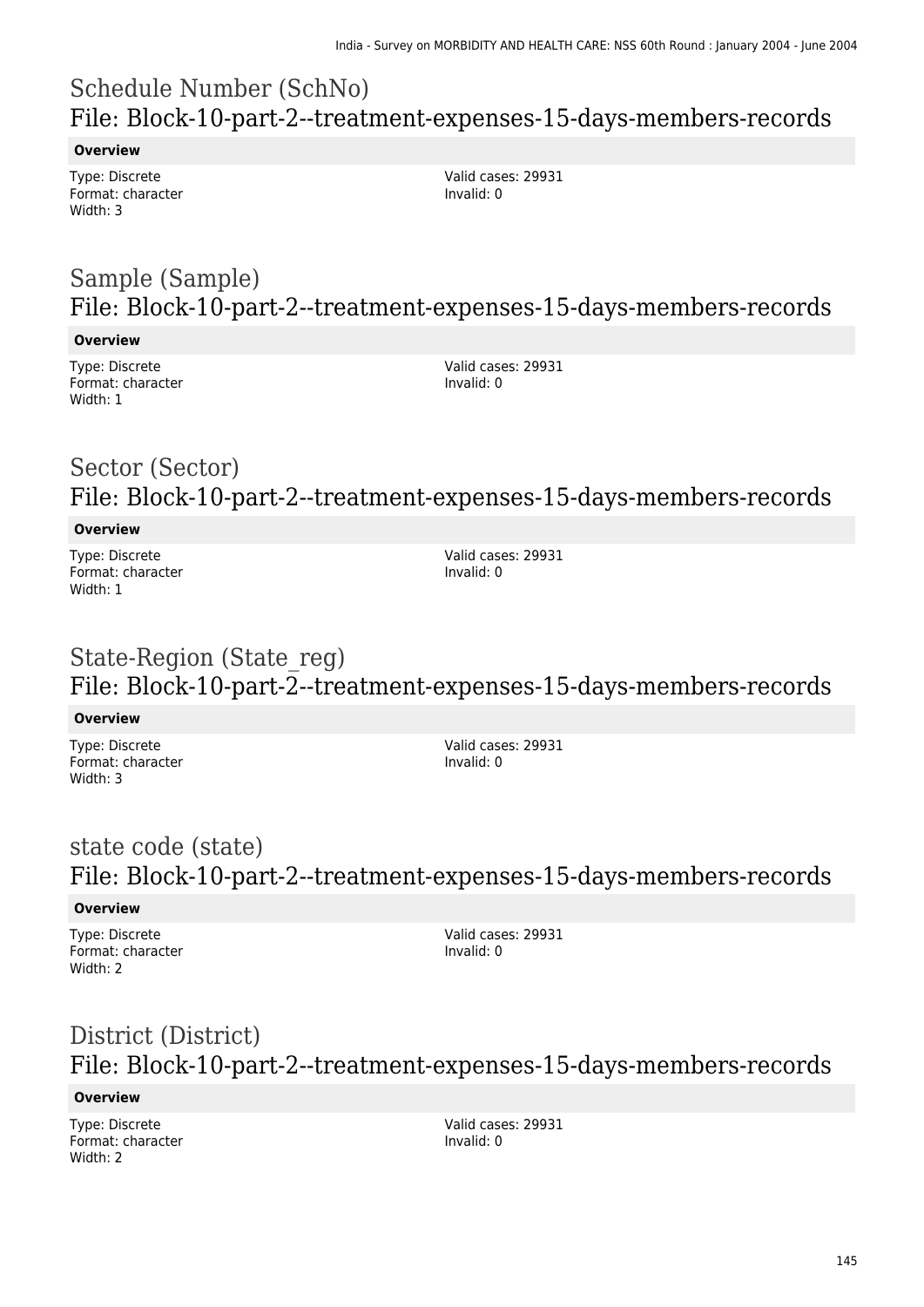# Stratum (Stratum) File: Block-10-part-2--treatment-expenses-15-days-members-records

#### **Overview**

Type: Discrete Format: character Width: 2

Valid cases: 29931 Invalid: 0

### Sub-Round (Sub\_Round) File: Block-10-part-2--treatment-expenses-15-days-members-records

#### **Overview**

Type: Discrete Format: character Width: 1

Valid cases: 29931 Invalid: 0

### Sub-Sample (Sub\_Sample) File: Block-10-part-2--treatment-expenses-15-days-members-records

#### **Overview**

Type: Discrete Format: character Width: 1

Valid cases: 29931 Invalid: 0

### FOD Sub-Region (FOD\_SR) File: Block-10-part-2--treatment-expenses-15-days-members-records

#### **Overview**

Type: Discrete Format: character Width: 4

Valid cases: 29931 Invalid: 0

### Hamlet Group/Sub-Block no. (Sub\_block) File: Block-10-part-2--treatment-expenses-15-days-members-records

#### **Overview**

Type: Discrete Format: character Width: 1

Valid cases: 29931 Invalid: 0

### Second Stage Stratum (SS\_stratum) File: Block-10-part-2--treatment-expenses-15-days-members-records

#### **Overview**

Type: Discrete Format: character Width: 1

Valid cases: 29931 Invalid: 0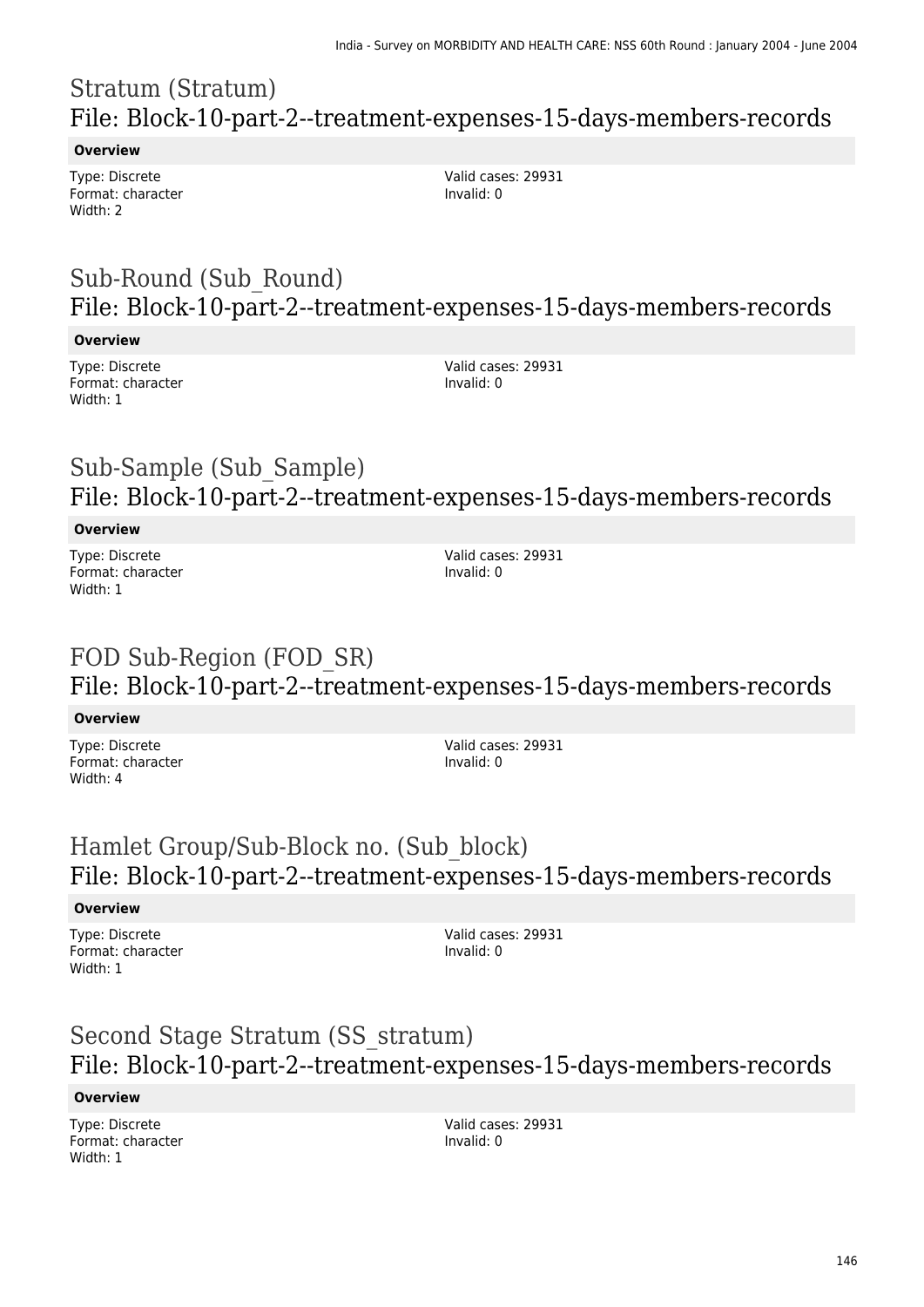# Sample HHS No. (HS\_No) File: Block-10-part-2--treatment-expenses-15-days-members-records

#### **Overview**

Type: Discrete Format: character Width: 2

Valid cases: 29931 Invalid: 0

### Srl. No. of ailing member (B10\_q1) File: Block-10-part-2--treatment-expenses-15-days-members-records

#### **Overview**

Type: Discrete Format: character Width: 2

Valid cases: 29931 Invalid: 0

### Food etc.(Rs) (B10\_16) File: Block-10-part-2--treatment-expenses-15-days-members-records

#### **Overview**

Type: Continuous Format: numeric Width: 4 Decimals: 0 Range: 0-3000

Valid cases: 2311 Invalid: 27620 Minimum: 0 Maximum: 3000 Mean: 71 Standard deviation: 164

#### **Interviewer instructions**

Items 16 to 22: medical expenditure for treatment by the household: The coverage and the instructions for items 8 to 19 are similar to that of items 5 to 17 of block 8. The important point is to note that the reference period for this block is the last 15 days and the medical expenditure for treatment of an ailing person will relate to the goods and services purchased/availed of (not as an inpatient of a hospital) for all the treated spells taken together for that person. For items 8 and 10, the coverage is the goods and services received from hospital only. Refer to paras 5.8.4 to 5.8.16 for detailed instructions on items 8

### Blood,Oxygen cylinder etc.(Rs) (B10\_17) File: Block-10-part-2--treatment-expenses-15-days-members-records

#### **Overview**

Type: Continuous Format: numeric Width: 4 Decimals: 0 Range: 0-1200

Valid cases: 607 Invalid: 29324 Minimum: 0 Maximum: 1200 Mean: 27.6 Standard deviation: 129.1

# Services(Rs) (B10\_18) File: Block-10-part-2--treatment-expenses-15-days-members-records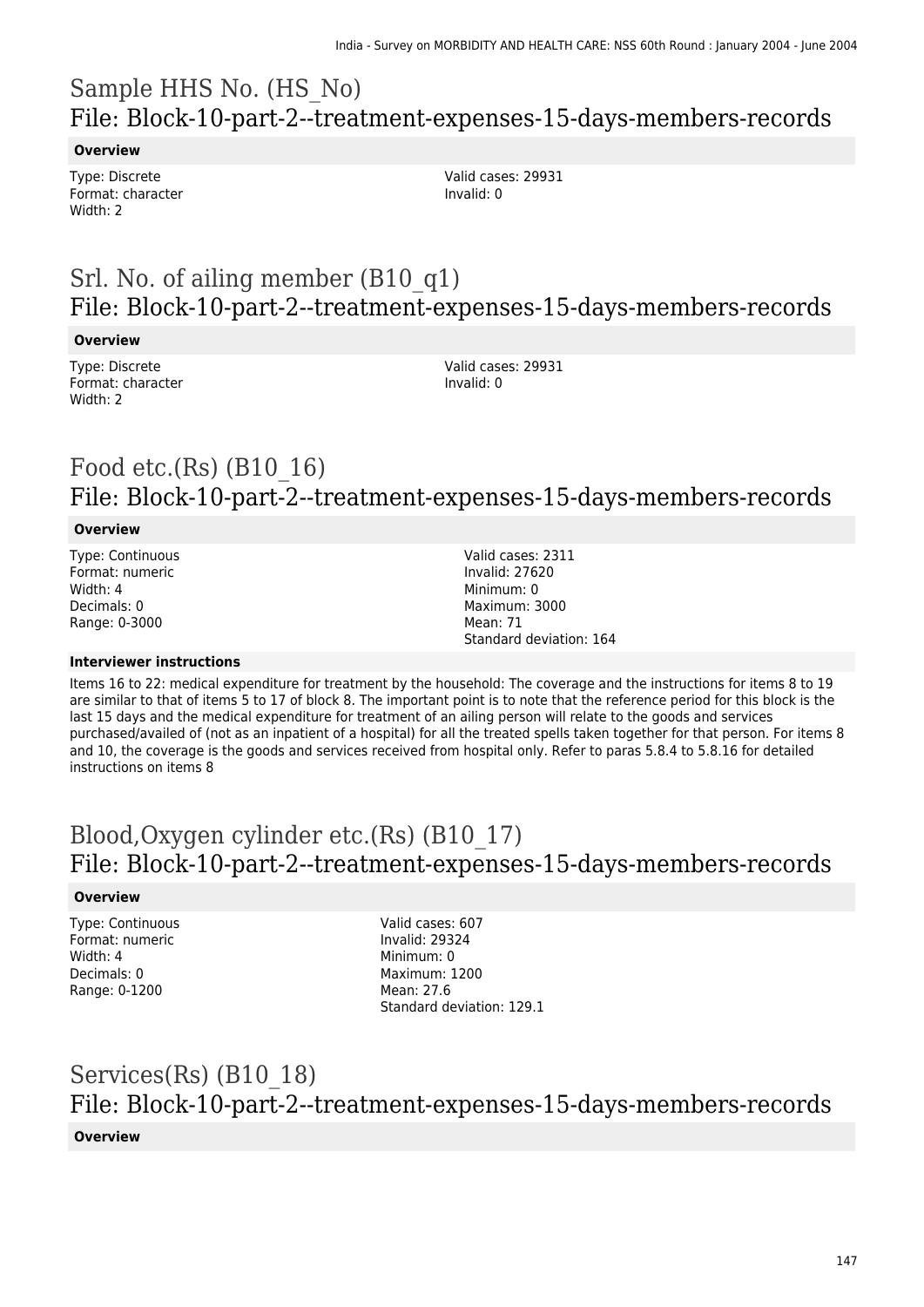# Services(Rs) (B10\_18) File: Block-10-part-2--treatment-expenses-15-days-members-records

Type: Continuous Format: numeric Width: 4 Decimals: 0 Range: 0-6000

Valid cases: 939 Invalid: 28992 Minimum: 0 Maximum: 6000 Mean: 47.7 Standard deviation: 293.8

# Exp. not elsewhere reported(Rs) (B10\_19) File: Block-10-part-2--treatment-expenses-15-days-members-records

#### **Overview**

Type: Continuous Format: numeric Width: 5 Decimals: 0 Range: 0-35000

Valid cases: 10843 Invalid: 19088 Minimum: 0 Maximum: 35000 Mean: 200.5 Standard deviation: 731.8

### Total exp. during stay(Rs) (B10\_20) File: Block-10-part-2--treatment-expenses-15-days-members-records

Valid cases: 28716 Invalid: 1215 Minimum: 0 Maximum: 35000 Mean: 333.7

#### **Overview**

Type: Continuous Format: numeric Width: 5 Decimals: 0 Range: 0-35000

Standard deviation: 716.2 **Interviewer instructions** Items 20 to 22: total medical expenditure: The total medical expenditure incurred for a ailing member (and given against items 8 to 19) will be recorded against item 20. The part of this total expenditure (given in item 20) made for the goods and services received from the various government sources, will be recorded against 21. The remaining part of the total expenditure, i.e. those made for goods and services received from non-government sources, will be recorded against item 22.

### Govt. Sources(Rs) (B10\_21) File: Block-10-part-2--treatment-expenses-15-days-members-records

#### **Overview**

Type: Continuous Format: numeric Width: 5 Decimals: 0 Range: 0-13000

Valid cases: 5897 Invalid: 24034 Minimum: 0 Maximum: 13000 Mean: 64.1 Standard deviation: 278.1

#### **Interviewer instructions**

Items 20 to 22: total medical expenditure: The total medical expenditure incurred for a ailing member (and given against items 8 to 19) will be recorded against item 20. The part of this total expenditure (given in item 20) made for the goods and services received from the various government sources, will be recorded against 21. The remaining part of the total expenditure, i.e. those made for goods and services received from non-government sources, will be recorded against item 22.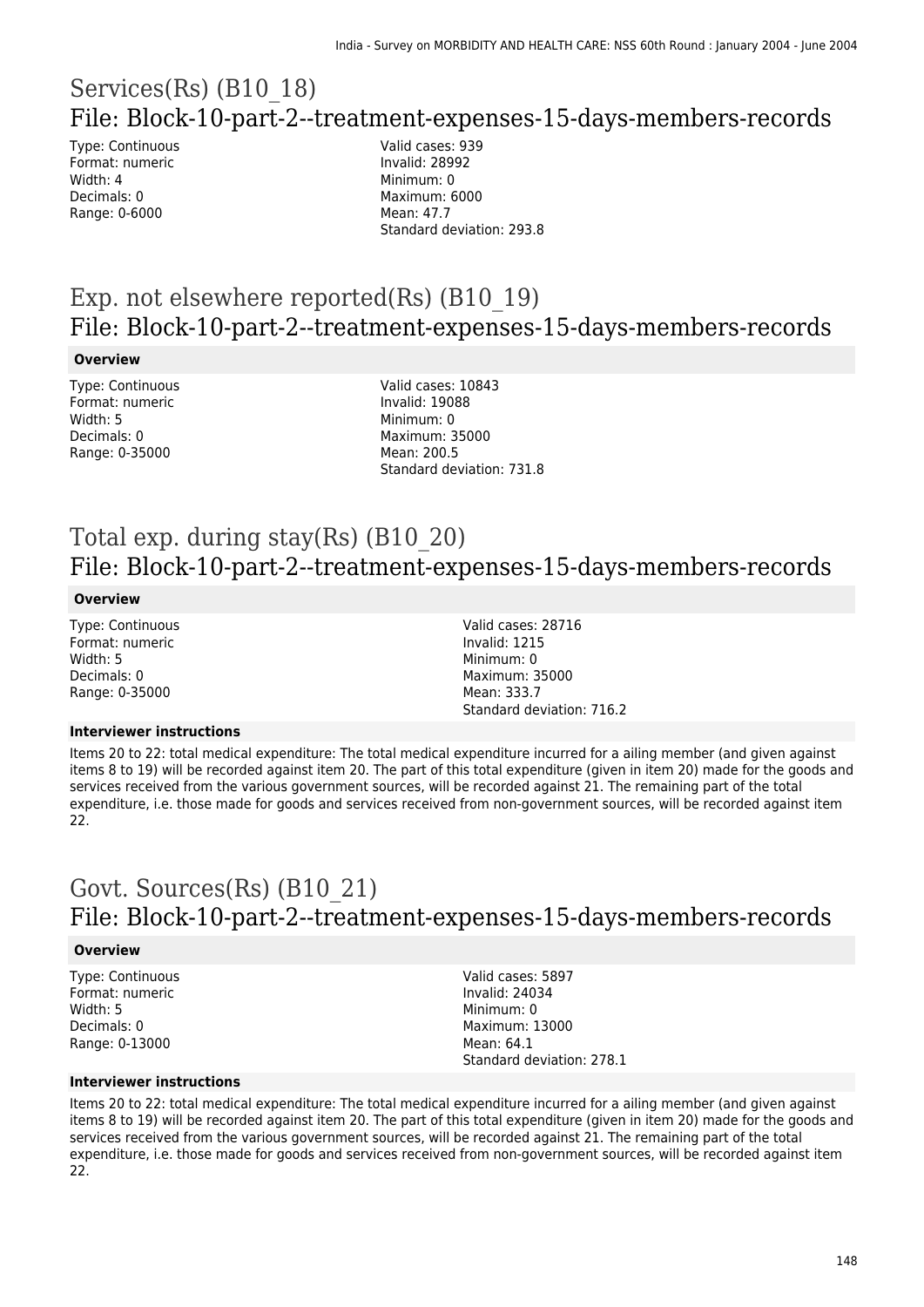# Other Sources(Rs) (B10\_22) File: Block-10-part-2--treatment-expenses-15-days-members-records

#### **Overview**

Type: Continuous Format: numeric Width: 5 Decimals: 0 Range: 0-35000

#### **Interviewer instructions**

Valid cases: 27854 Invalid: 2077 Minimum: 0 Maximum: 35000 Mean: 330.4 Standard deviation: 710

Items 20 to 22: total medical expenditure: The total medical expenditure incurred for a ailing member (and given against items 8 to 19) will be recorded against item 20. The part of this total expenditure (given in item 20) made for the goods and services received from the various government sources, will be recorded against 21. The remaining part of the total expenditure, i.e. those made for goods and services received from non-government sources, will be recorded against item 22.

### Multiplier combined (wgt\_combined) File: Block-10-part-2--treatment-expenses-15-days-members-records

#### **Overview**

Type: Continuous Format: numeric Width: 8 Decimals: 2 Range: 2.25-73664 Valid cases: 29931 Invalid: 0 Minimum: 2.3 Maximum: 73664 Mean: 2378.8 Standard deviation: 2925.2

### Multiplier sub sample (wgt\_ss) File: Block-10-part-2--treatment-expenses-15-days-members-records

#### **Overview**

Type: Continuous Format: numeric Width: 9 Decimals: 2 Range: 4.5-147328 Valid cases: 29931 Invalid: 0 Minimum: 4.5 Maximum: 147328 Mean: 4757.6 Standard deviation: 5850.3

### nss (NSS) File: Block-10-part-2--treatment-expenses-15-days-members-records

#### **Overview**

Type: Continuous Format: numeric Width: 2 Decimals: 0 Range: 1-40

Valid cases: 29931 Invalid: 0 Minimum: 1 Maximum: 40 Mean: 7.1 Standard deviation: 6.5

### nsc (NSC) File: Block-10-part-2--treatment-expenses-15-days-members-records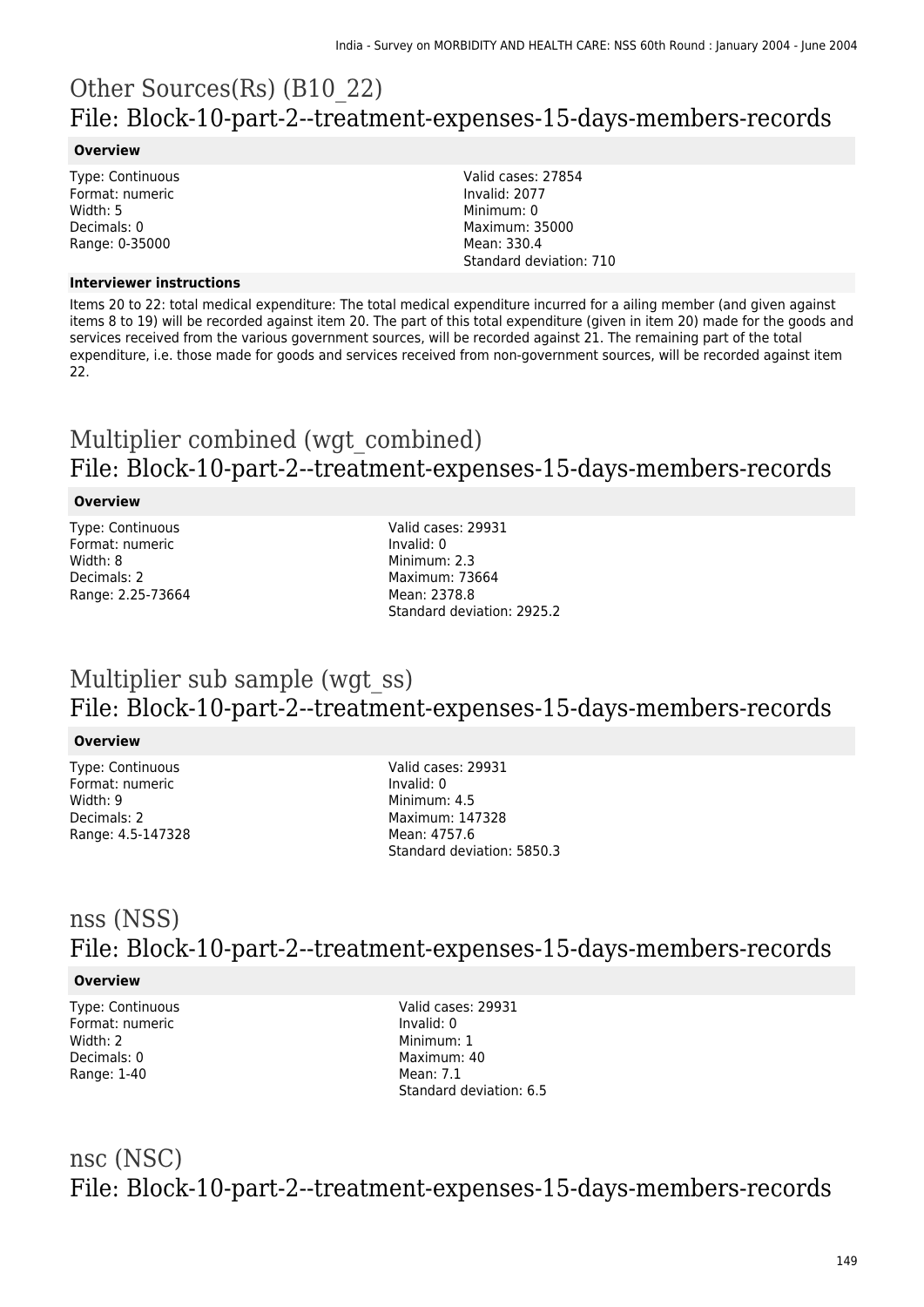## nsc (NSC) File: Block-10-part-2--treatment-expenses-15-days-members-records

#### **Overview**

Type: Continuous Format: numeric Width: 2 Decimals: 0 Range: 3-80

Valid cases: 29931 Invalid: 0 Minimum: 3 Maximum: 80 Mean: 14.2 Standard deviation: 12.9

# Posted Multiplier (Mult) File: Block-10-part-2--treatment-expenses-15-days-members-records

#### **Overview**

Type: Continuous Format: numeric Width: 8 Decimals: 0 Range: 450-14732800

Valid cases: 29931 Invalid: 0 Minimum: 450 Maximum: 14732800 Mean: 475760.8 Standard deviation: 585032.9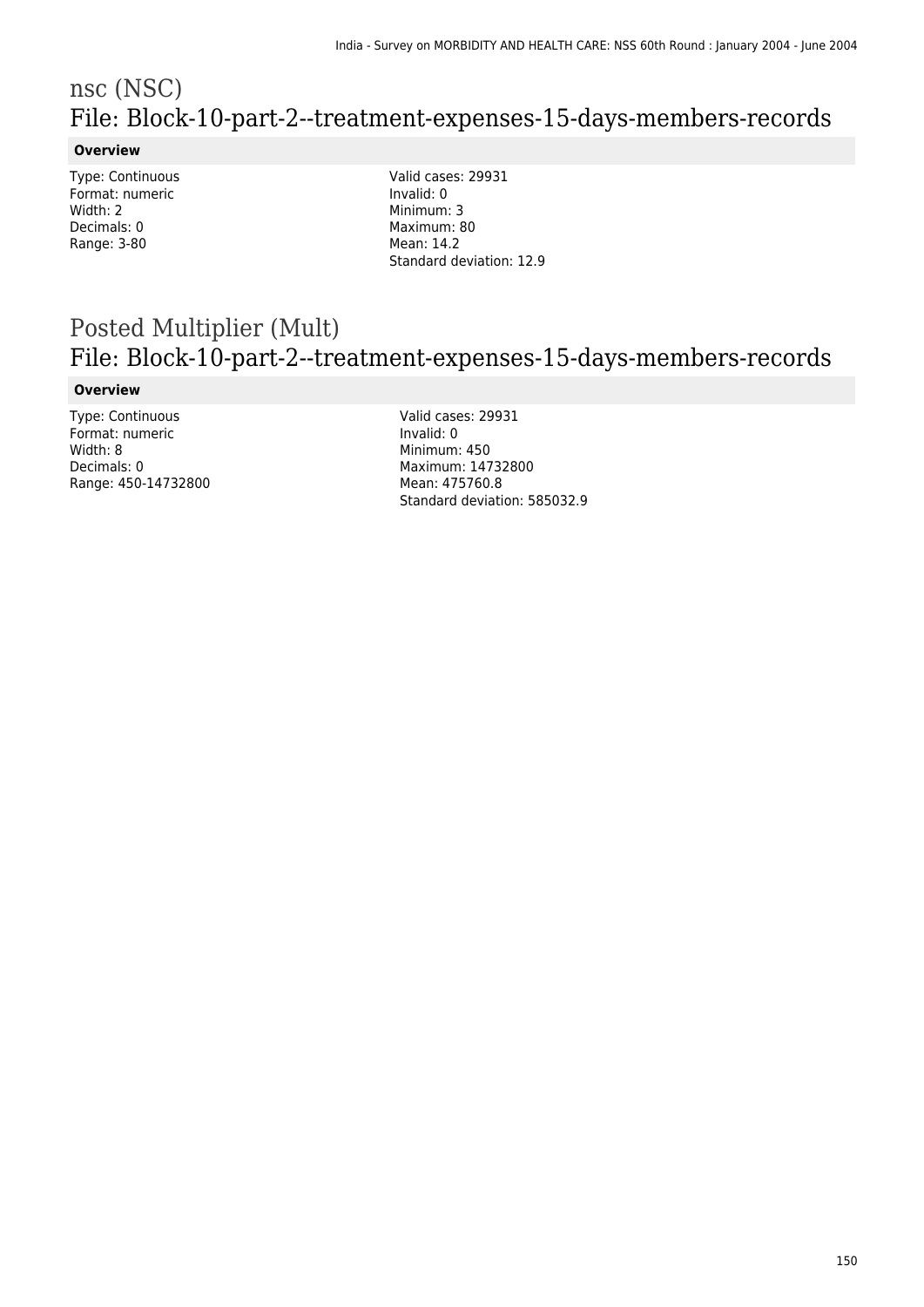# Key to locate person (Key\_prsn) File: Block-10-part-3--treatment-expenses-15-days-members-records

#### **Overview**

Type: Discrete Format: character Width: 11

Valid cases: 17466 Invalid: 0

### Key to locate HHno (Key\_hhno) File: Block-10-part-3--treatment-expenses-15-days-members-records

#### **Overview**

Type: Discrete Format: character Width: 9

Valid cases: 17466 Invalid: 0

### Record identifier (Rec\_id) File: Block-10-part-3--treatment-expenses-15-days-members-records

#### **Overview**

Type: Discrete Format: character Width: 2

Valid cases: 17466 Invalid: 0

### Centre code,Round,Shift (CSR) File: Block-10-part-3--treatment-expenses-15-days-members-records

#### **Overview**

Type: Discrete Format: character Width: 3

Valid cases: 17466 Invalid: 0

### Round (Round) File: Block-10-part-3--treatment-expenses-15-days-members-records

#### **Overview**

Type: Discrete Format: character Width: 2

Valid cases: 17466 Invalid: 0

### Schedule Number (SchNo) File: Block-10-part-3--treatment-expenses-15-days-members-records

#### **Overview**

Type: Discrete Format: character Width: 3

Valid cases: 17466 Invalid: 0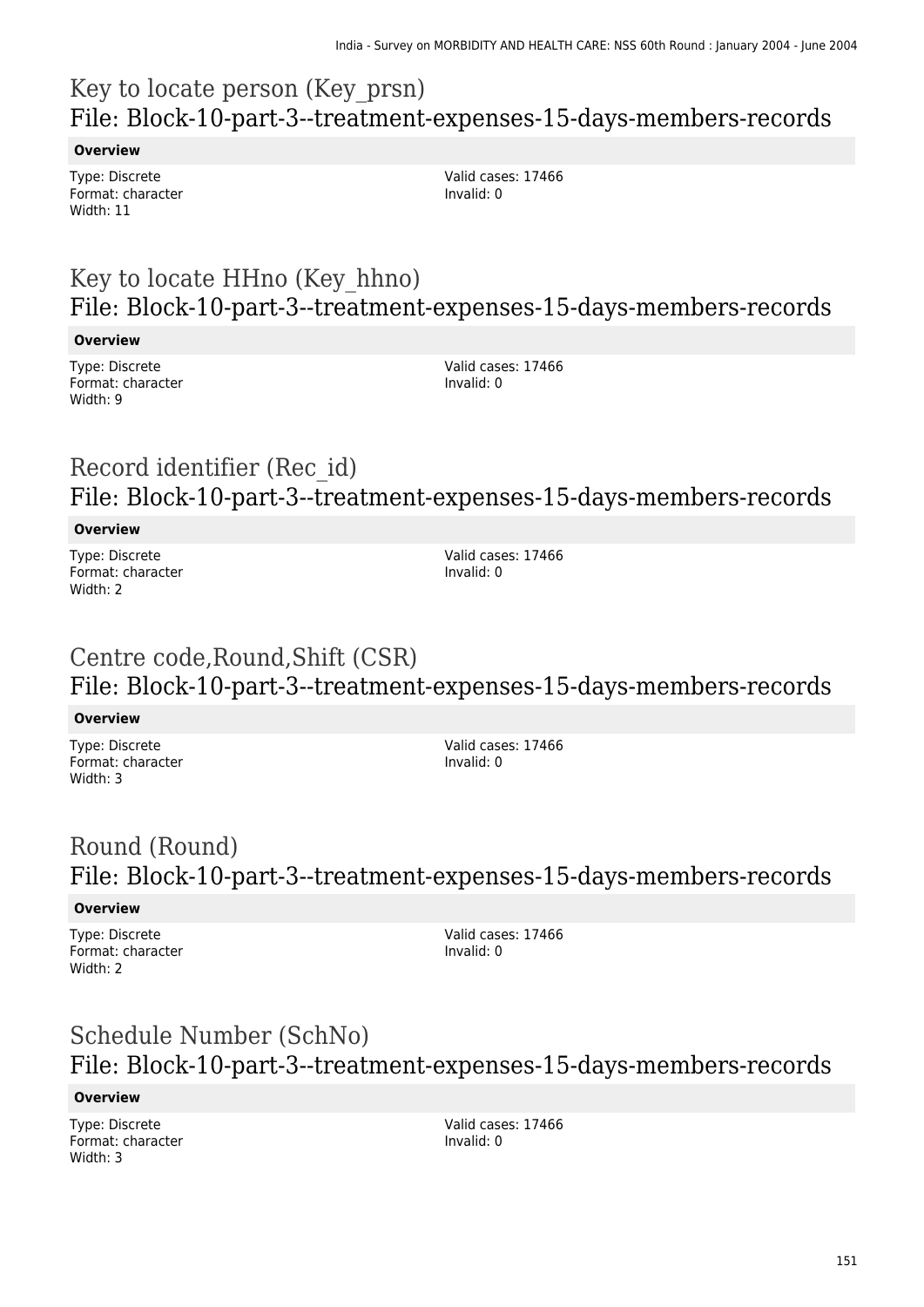# Sample (Sample) File: Block-10-part-3--treatment-expenses-15-days-members-records

#### **Overview**

Type: Discrete Format: character Width: 1

Valid cases: 17466 Invalid: 0

## Sector (Sector) File: Block-10-part-3--treatment-expenses-15-days-members-records

#### **Overview**

Type: Discrete Format: character Width: 1

Valid cases: 17466 Invalid: 0

### State-Region (State\_reg) File: Block-10-part-3--treatment-expenses-15-days-members-records

#### **Overview**

Type: Discrete Format: character Width: 3

Valid cases: 17466 Invalid: 0

### state code (state) File: Block-10-part-3--treatment-expenses-15-days-members-records

#### **Overview**

Type: Discrete Format: character Width: 2

Valid cases: 17466 Invalid: 0

### District (District) File: Block-10-part-3--treatment-expenses-15-days-members-records

#### **Overview**

Type: Discrete Format: character Width: 2

Valid cases: 17466 Invalid: 0

### Stratum (Stratum) File: Block-10-part-3--treatment-expenses-15-days-members-records

#### **Overview**

Type: Discrete Format: character Width: 2

Valid cases: 17466 Invalid: 0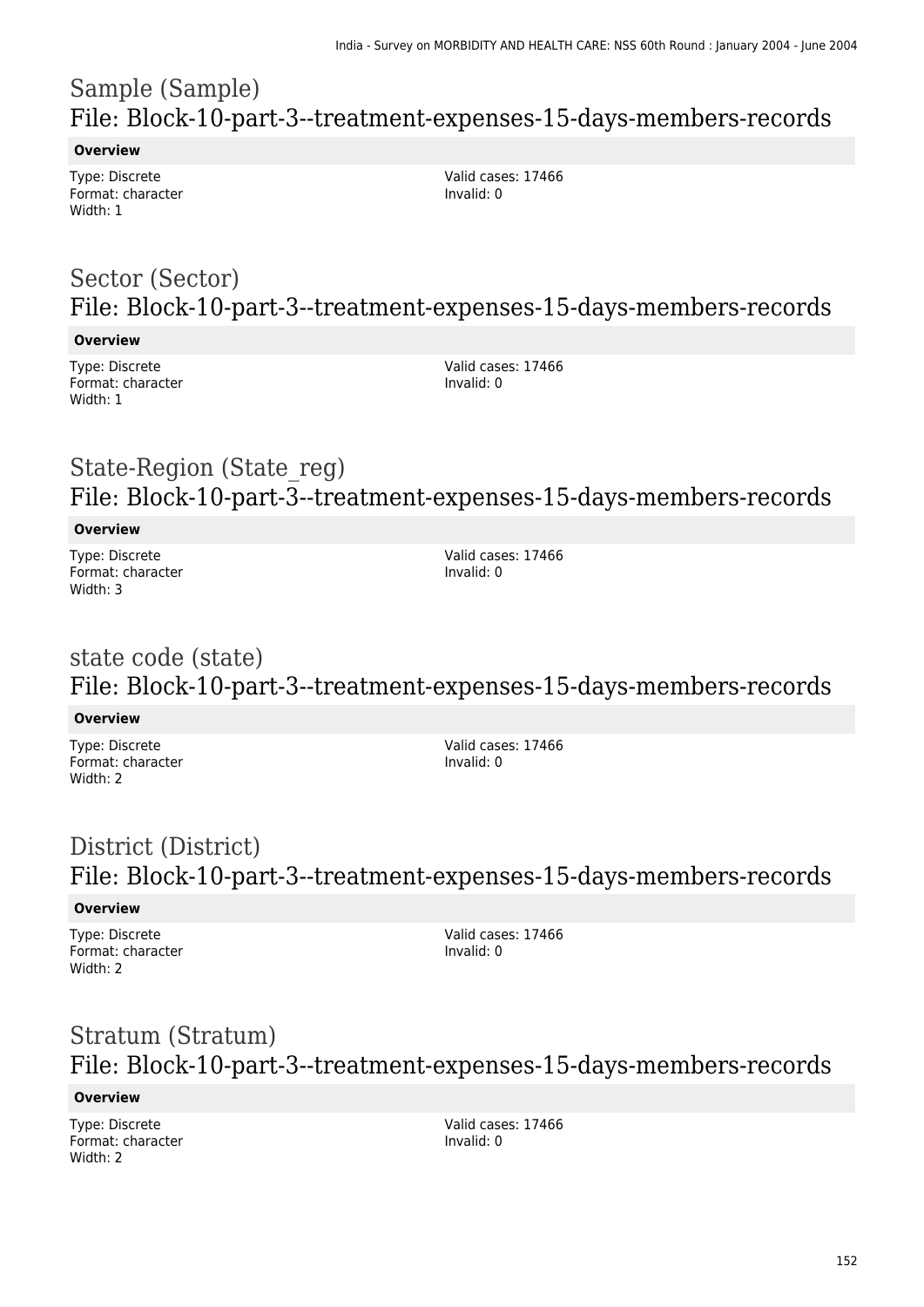# Sub-Round (Sub\_Round) File: Block-10-part-3--treatment-expenses-15-days-members-records

#### **Overview**

Type: Discrete Format: character Width: 1

Valid cases: 17466 Invalid: 0

### Sub-Sample (Sub\_Sample) File: Block-10-part-3--treatment-expenses-15-days-members-records

#### **Overview**

Type: Discrete Format: character Width: 1

Valid cases: 17466 Invalid: 0

### FOD Sub-Region (FOD\_SR) File: Block-10-part-3--treatment-expenses-15-days-members-records

#### **Overview**

Type: Discrete Format: character Width: 4

Valid cases: 17466 Invalid: 0

### LOT/FSU Serial No. (FSU) File: Block-10-part-3--treatment-expenses-15-days-members-records

#### **Overview**

Type: Discrete Format: character Width: 5

Valid cases: 17466 Invalid: 0

### Hamlet Group/Sub-Block no. (Sub\_block) File: Block-10-part-3--treatment-expenses-15-days-members-records

#### **Overview**

Type: Discrete Format: character Width: 1

Valid cases: 17466 Invalid: 0

### Second Stage Stratum (SS\_stratum) File: Block-10-part-3--treatment-expenses-15-days-members-records

#### **Overview**

Type: Discrete Format: character Width: 1

Valid cases: 17466 Invalid: 0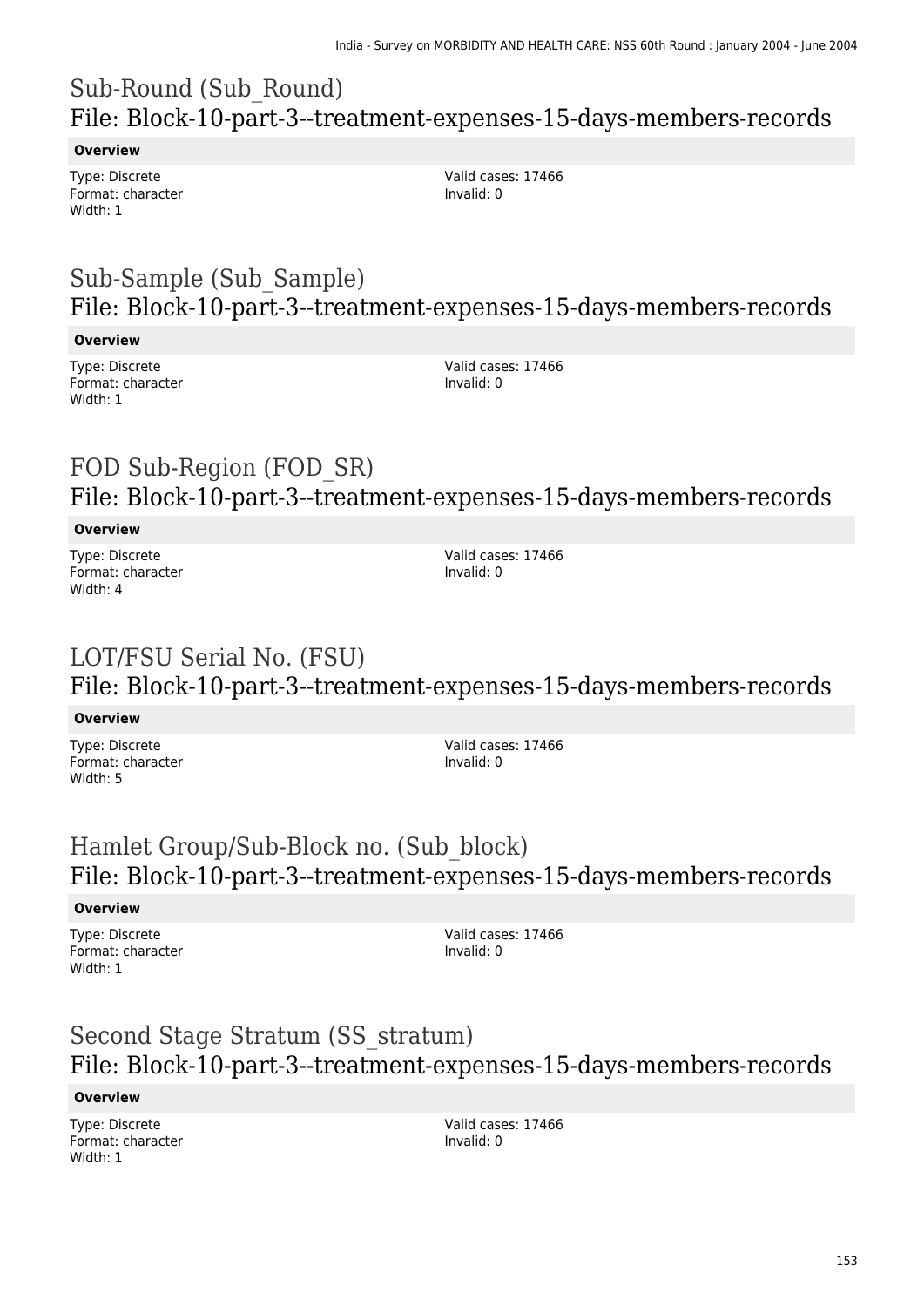# Sample HHS No. (HS\_No) File: Block-10-part-3--treatment-expenses-15-days-members-records

#### **Overview**

Type: Discrete Format: character Width: 2

Valid cases: 17466 Invalid: 0

### Srl. No. of ailing member (B10\_q1) File: Block-10-part-3--treatment-expenses-15-days-members-records

#### **Overview**

Type: Discrete Format: character Width: 2

Valid cases: 17466 Invalid: 0

### Transport(Rs) (B10\_q23) File: Block-10-part-3--treatment-expenses-15-days-members-records

#### **Overview**

Type: Continuous Format: numeric Width: 5 Decimals: 0 Range: 0-15000

Valid cases: 13975 Invalid: 3491 Minimum: 0 Maximum: 15000 Mean: 55 Standard deviation: 180.3

#### **Interviewer instructions**

Items 23 to 26: other expenses incurred by the household for treatment (Rs): These items are similar to items 19 to 22 of block 8. Refer paras 5.8.17 to 5.8.21 for detailed instructions.

### Lodging charges etc.(Rs) (B10\_q24) File: Block-10-part-3--treatment-expenses-15-days-members-records

#### **Overview**

| Type: Continuous |
|------------------|
| Format: numeric  |
| Width: 4         |
| Decimals: 0      |
| Range: 0-1600    |

Valid cases: 3038 Invalid: 14428 Minimum: 0 Maximum: 1600 Mean: 14.5 Standard deviation: 91.3

### Others $(Rs)$  (B10 q25) File: Block-10-part-3--treatment-expenses-15-days-members-records

#### **Overview**

Type: Continuous Format: numeric Width: 5 Decimals: 0 Range: 0-20000

Valid cases: 4580 Invalid: 12886 Minimum: 0 Maximum: 20000 Mean: 37 Standard deviation: 328.7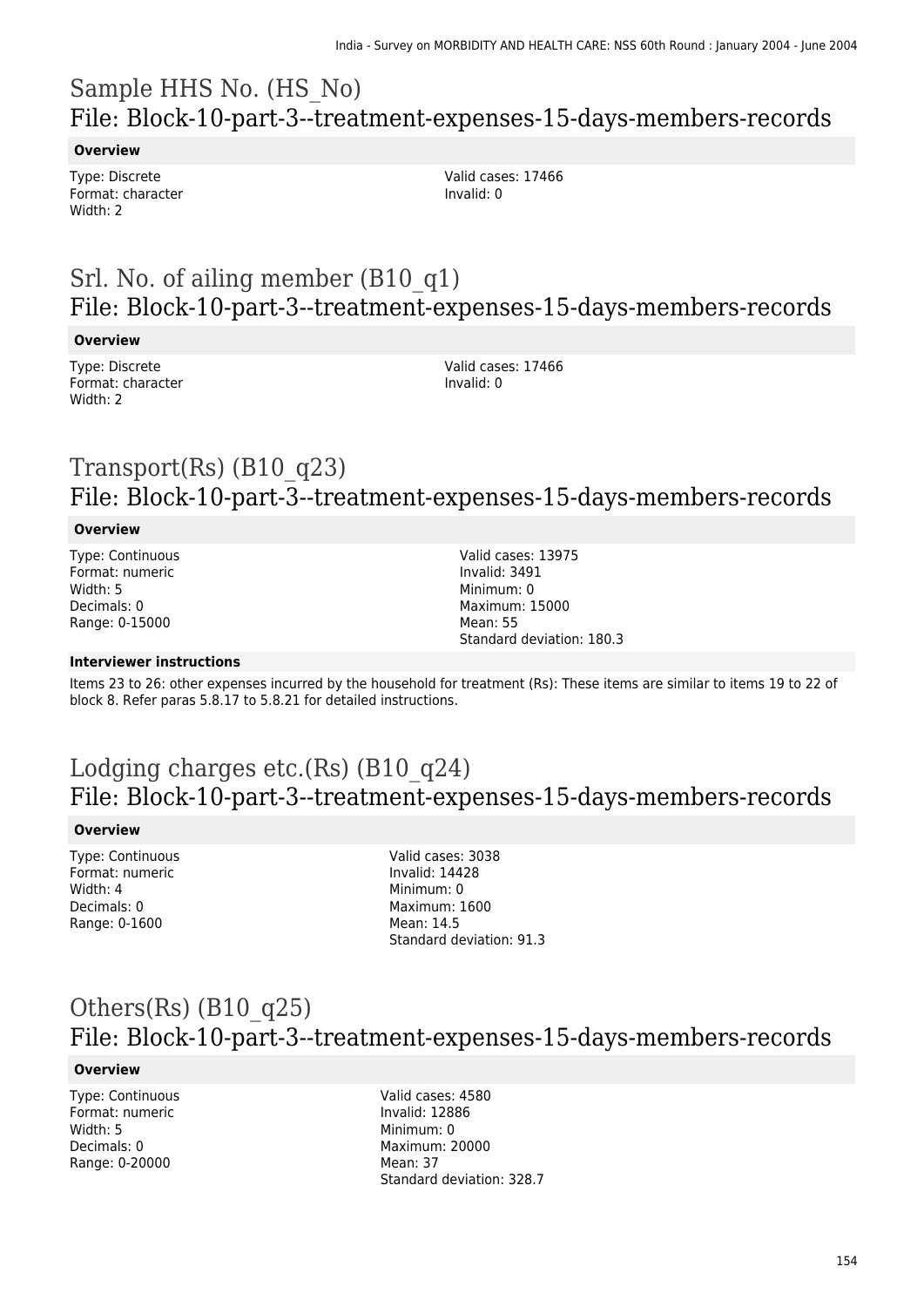# Total(Rs) (B10\_q26) File: Block-10-part-3--treatment-expenses-15-days-members-records

#### **Overview**

| Type: Continuous |
|------------------|
| Format: numeric  |
| Width: 5         |
| Decimals: 0      |
| Range: 0-35000   |

Valid cases: 14975 Invalid: 2491 Minimum: 0 Maximum: 35000 Mean: 65.6 Standard deviation: 336.9

# Amount of reimbursement (Rs) (B10\_q33) File: Block-10-part-3--treatment-expenses-15-days-members-records

#### **Overview**

Type: Continuous Format: numeric Width: 5 Decimals: 0 Range: 0-16000

Valid cases: 3662 Invalid: 13804 Minimum: 0 Maximum: 16000 Mean: 40.1 Standard deviation: 372.1

#### **Interviewer instructions**

details of reimbursement received: These items are similar to items of block 8. Refer paras 5.8.23 to 5.8.25 for detailed instructions.

### Government(Rs) (B10\_q34) File: Block-10-part-3--treatment-expenses-15-days-members-records

#### **Overview**

Type: Continuous Format: numeric Width: 5 Decimals: 0 Range: 0-16000

Valid cases: 817 Invalid: 16649 Minimum: 0 Maximum: 16000 Mean: 143.1 Standard deviation: 658.8

### Private(Rs) (B10\_q35) File: Block-10-part-3--treatment-expenses-15-days-members-records

#### **Overview**

Type: Continuous Format: numeric Width: 4 Decimals: 0 Range: 0-5000

Valid cases: 677 Invalid: 16789 Minimum: 0 Maximum: 5000 Mean: 35.3 Standard deviation: 236.5

# Medical Insurance companies(Rs) (B10\_q36) File: Block-10-part-3--treatment-expenses-15-days-members-records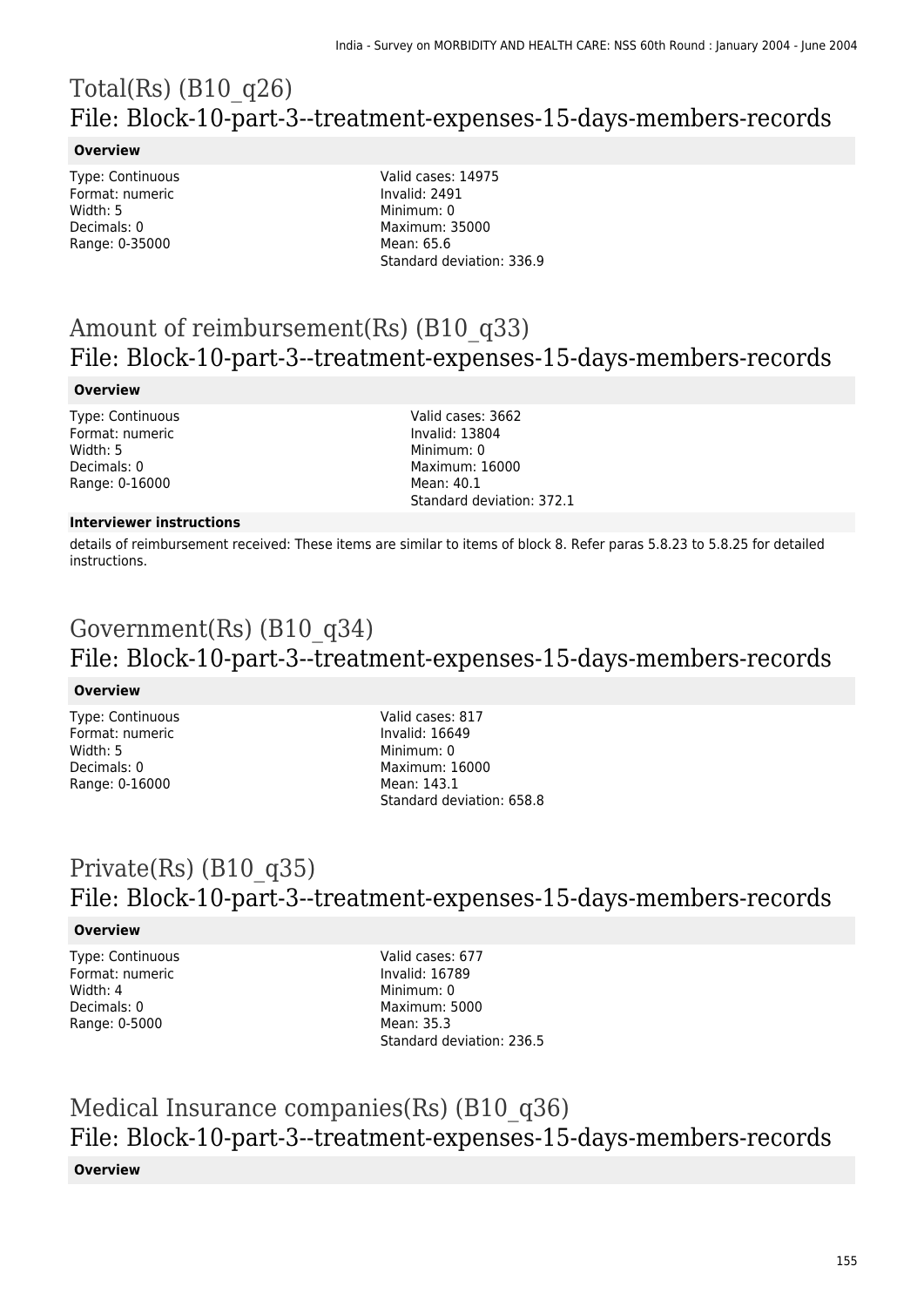## Medical Insurance companies(Rs) (B10\_q36) File: Block-10-part-3--treatment-expenses-15-days-members-records

Type: Continuous Format: numeric Width: 4 Decimals: 0 Range: 0-9900

Valid cases: 660 Invalid: 16806 Minimum: 0 Maximum: 9900 Mean: 20.5 Standard deviation: 387.2

### Other agencies(Rs) (B10\_q37) File: Block-10-part-3--treatment-expenses-15-days-members-records

#### **Overview**

Type: Continuous Format: numeric Width: 4 Decimals: 0 Range: 0-5240

Valid cases: 693 Invalid: 16773 Minimum: 0 Maximum: 5240 Mean: 22.7 Standard deviation: 216.3

### Multiplier combined (wgt\_combined) File: Block-10-part-3--treatment-expenses-15-days-members-records

#### **Overview**

Type: Continuous Format: numeric Width: 8 Decimals: 2 Range: 3.25-73664 Valid cases: 17466 Invalid: 0 Minimum: 3.3 Maximum: 73664 Mean: 2353.6 Standard deviation: 2921.5

### Multiplier sub sample (wgt\_ss) File: Block-10-part-3--treatment-expenses-15-days-members-records

#### **Overview**

Type: Continuous Format: numeric Width: 9 Decimals: 2 Range: 6.5-147328 Valid cases: 17466 Invalid: 0 Minimum: 6.5 Maximum: 147328 Mean: 4707.3 Standard deviation: 5842.9

### nss (NSS) File: Block-10-part-3--treatment-expenses-15-days-members-records

#### **Overview**

Type: Continuous Format: numeric Width: 2 Decimals: 0 Range: 1-40

Valid cases: 17466 Invalid: 0 Minimum: 1 Maximum: 40 Mean: 6.8 Standard deviation: 5.9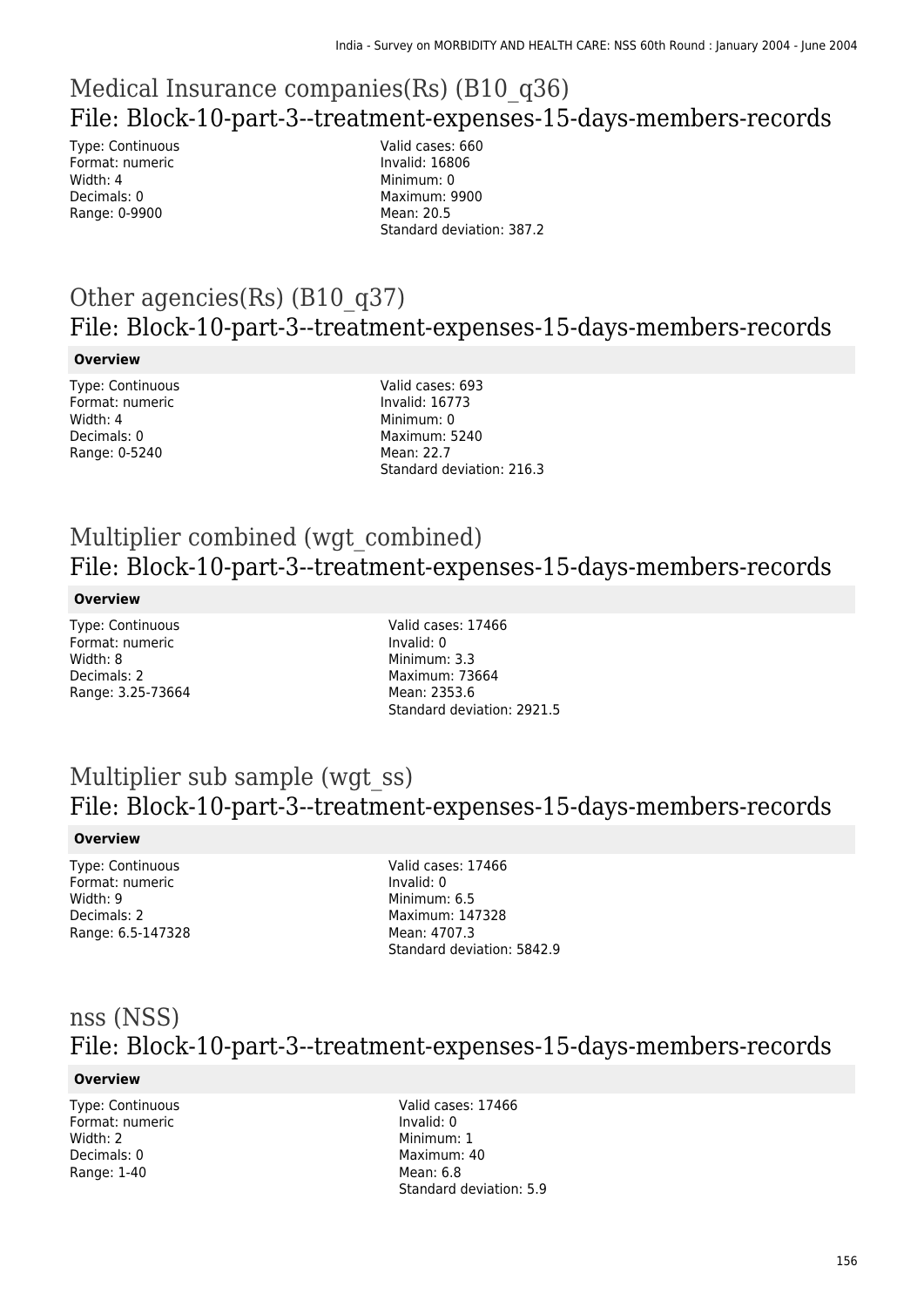# nsc (NSC) File: Block-10-part-3--treatment-expenses-15-days-members-records

#### **Overview**

Type: Continuous Format: numeric Width: 2 Decimals: 0 Range: 3-80

Valid cases: 17466 Invalid: 0 Minimum: 3 Maximum: 80 Mean: 13.5 Standard deviation: 11.8

# Posted Multiplier (Mult) File: Block-10-part-3--treatment-expenses-15-days-members-records

#### **Overview**

Type: Continuous Format: numeric Width: 8 Decimals: 0 Range: 650-14732800

Valid cases: 17466 Invalid: 0 Minimum: 650 Maximum: 14732800 Mean: 470727.7 Standard deviation: 584294.7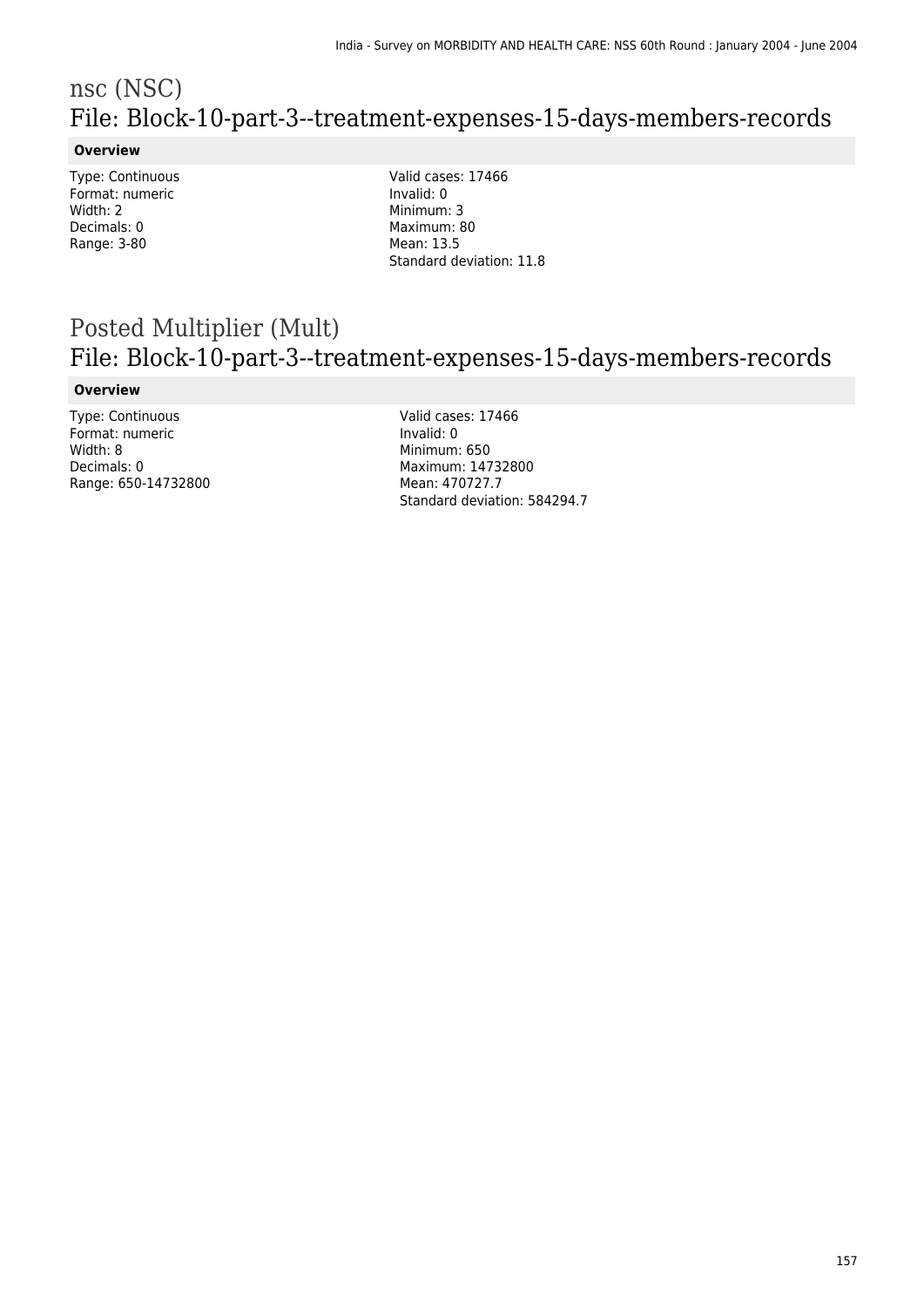### Key to locate HHno (Key\_hhno) File: Block-10-part-4--treatment-total-expenses-source-finance-household-r ecords

#### **Overview**

Type: Discrete Format: character Width: 9

Valid cases: 21616 Invalid: 0

### Record identifier (Rec\_id) File: Block-10-part-4--treatment-total-expenses-source-finance-household-r ecords

#### **Overview**

Type: Discrete Format: character Width: 2

Valid cases: 21616 Invalid: 0

### Centre code,Round,Shift (CSR)

### File:

Block-10-part-4--treatment-total-expenses-source-finance-household-r ecords

#### **Overview**

Type: Discrete Format: character Width: 3

Valid cases: 21616 Invalid: 0

# Round (Round) File: Block-10-part-4--treatment-total-expenses-source-finance-household-r ecords

#### **Overview**

Type: Discrete Format: character Width: 2

Valid cases: 21616 Invalid: 0

# Schedule Number (SchNo) File: Block-10-part-4--treatment-total-expenses-source-finance-household-r ecords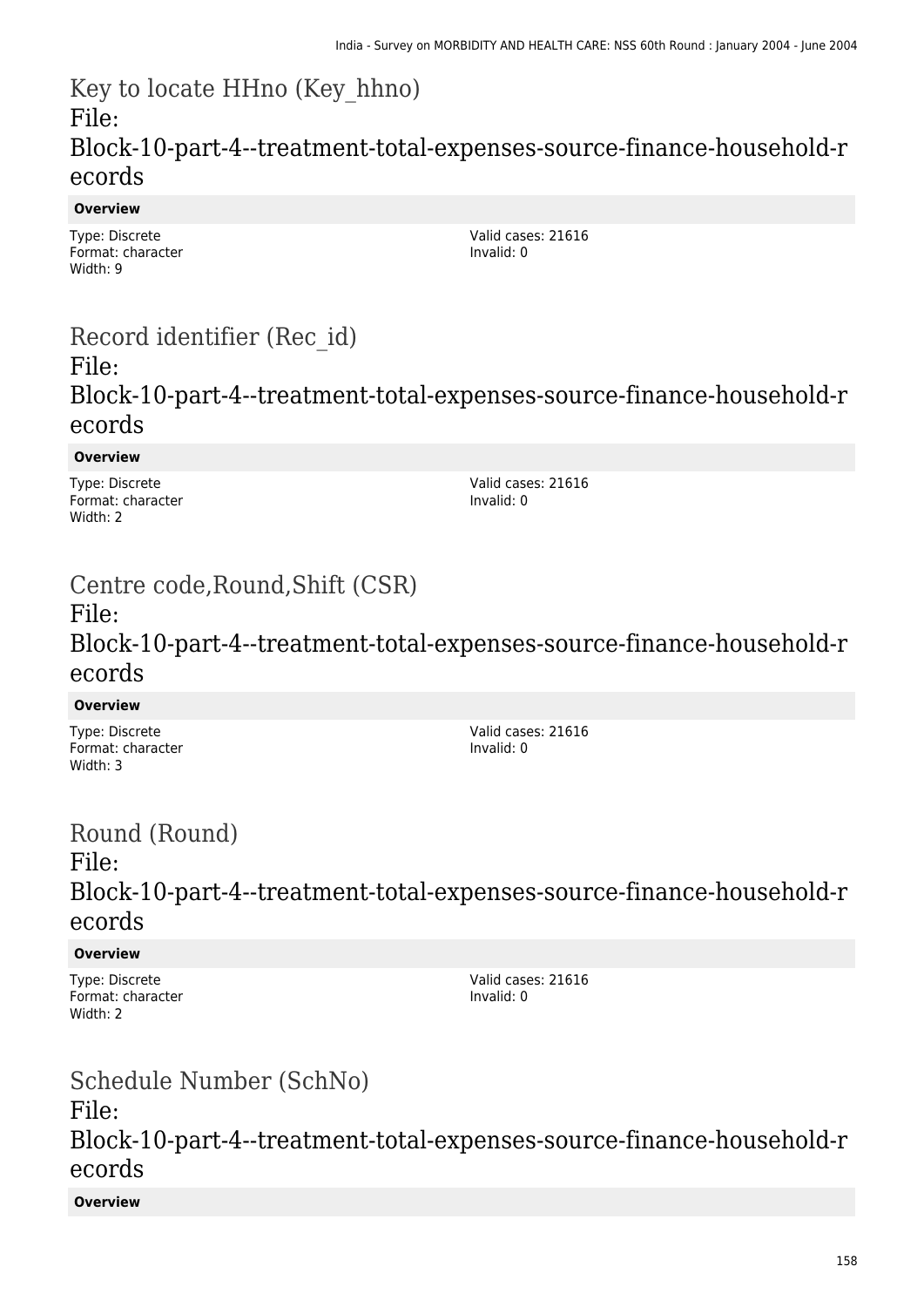### Schedule Number (SchNo) File: Block-10-part-4--treatment-total-expenses-source-finance-household-r ecords

Type: Discrete Format: character Width: 3

Valid cases: 21616 Invalid: 0

### Sample (Sample) File: Block-10-part-4--treatment-total-expenses-source-finance-household-r ecords

### **Overview**

Type: Discrete Format: character Width: 1

Valid cases: 21616 Invalid: 0

# Sector (Sector)

### File: Block-10-part-4--treatment-total-expenses-source-finance-household-r ecords

### **Overview**

Type: Discrete Format: character Width: 1

Valid cases: 21616 Invalid: 0

### State-Region (State\_reg) File: Block-10-part-4--treatment-total-expenses-source-finance-household-r ecords

#### **Overview**

Type: Discrete Format: character Width: 3

Valid cases: 21616 Invalid: 0

state code (state) File: Block-10-part-4--treatment-total-expenses-source-finance-household-r ecords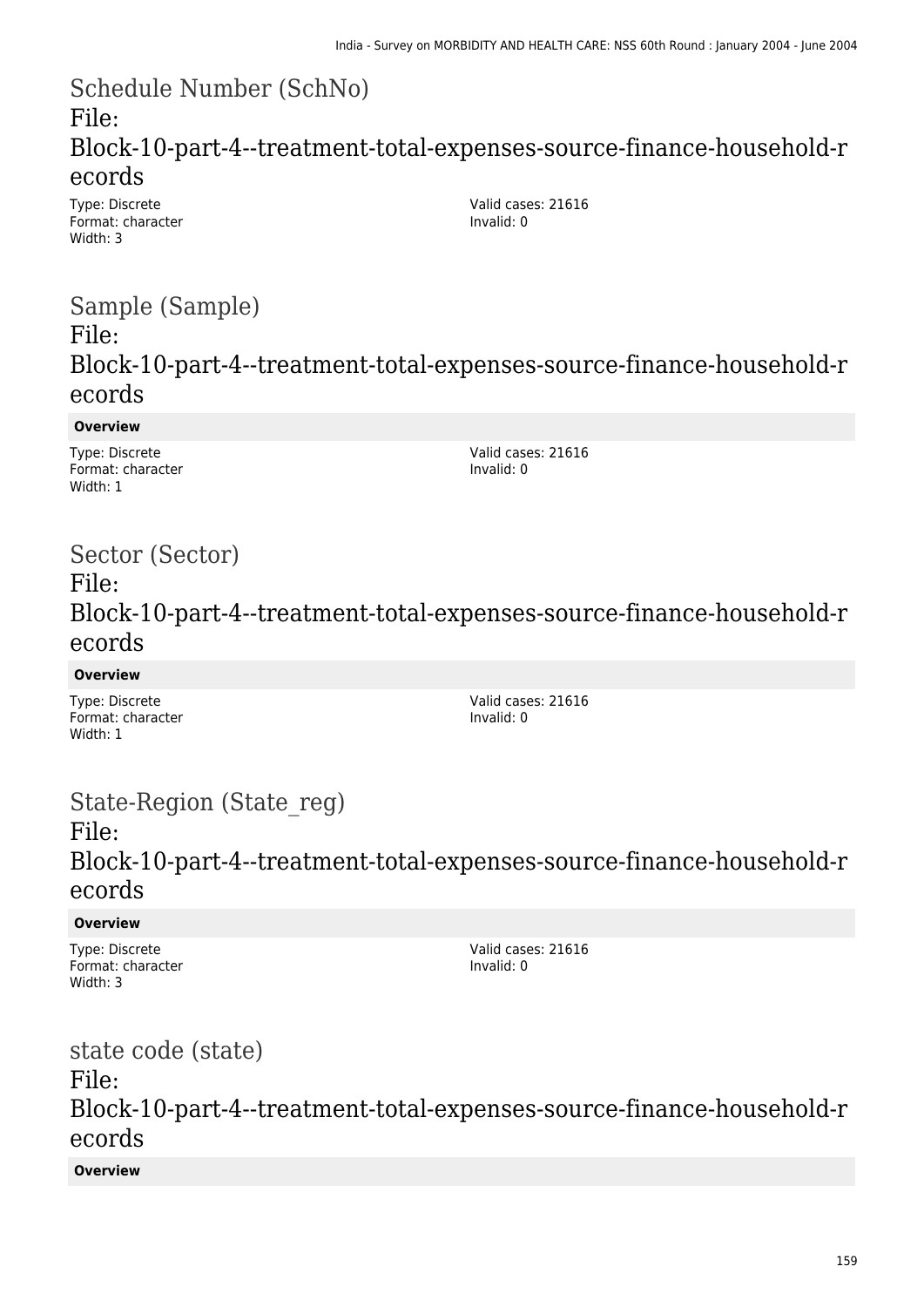### state code (state) File: Block-10-part-4--treatment-total-expenses-source-finance-household-r ecords

Type: Discrete Format: character Width: 2

Valid cases: 21616 Invalid: 0

### District (District) File: Block-10-part-4--treatment-total-expenses-source-finance-household-r ecords

#### **Overview**

Type: Discrete Format: character Width: 2

Valid cases: 21616 Invalid: 0

### Stratum (Stratum) File:

Block-10-part-4--treatment-total-expenses-source-finance-household-r ecords

### **Overview**

Type: Discrete Format: character Width: 2

Valid cases: 21616 Invalid: 0

### Sub-Round (Sub\_Round) File: Block-10-part-4--treatment-total-expenses-source-finance-household-r ecords

#### **Overview**

Type: Discrete Format: character Width: 1

Valid cases: 21616 Invalid: 0

# Sub-Sample (Sub\_Sample) File: Block-10-part-4--treatment-total-expenses-source-finance-household-r ecords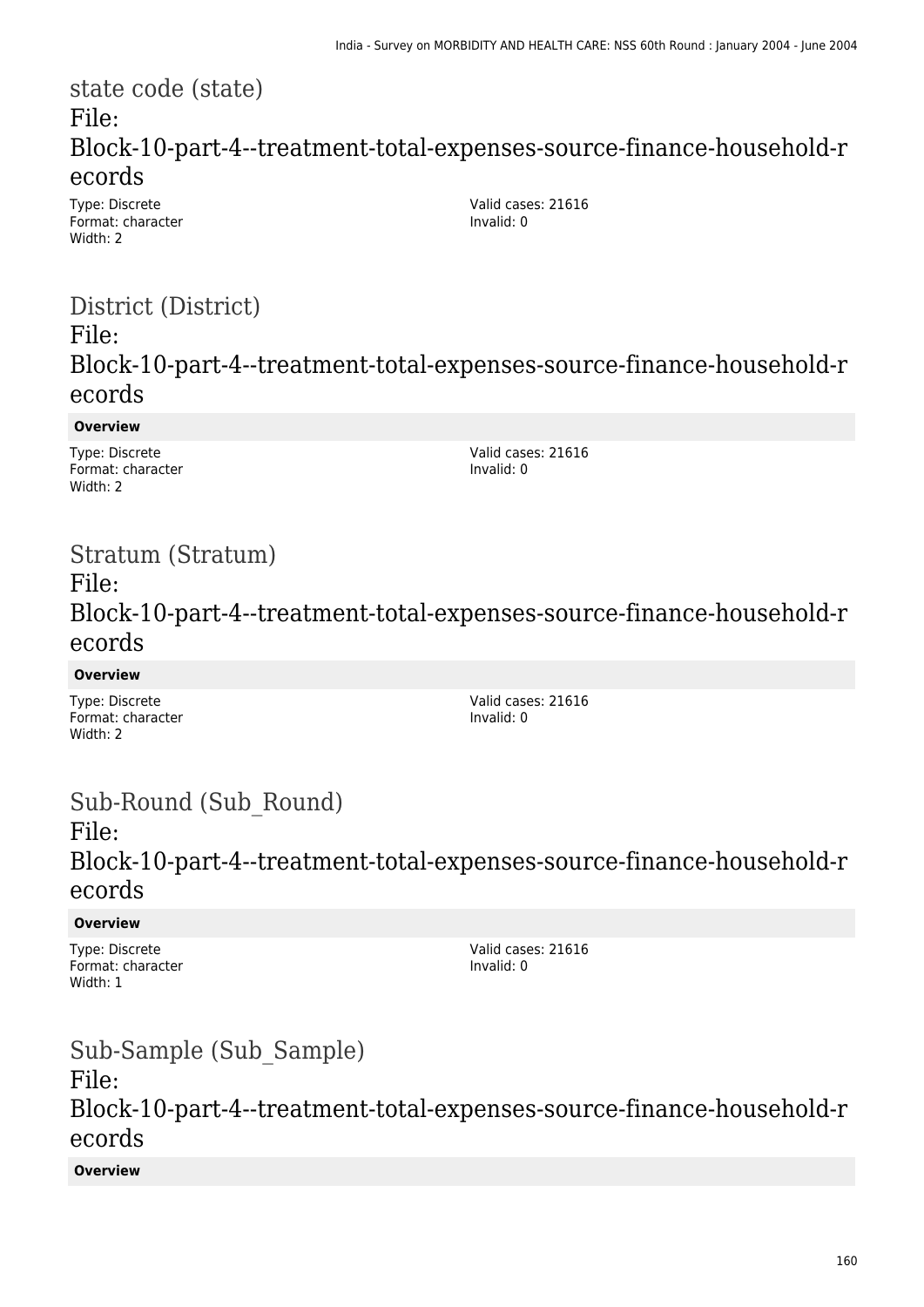## Sub-Sample (Sub\_Sample) File: Block-10-part-4--treatment-total-expenses-source-finance-household-r ecords

Type: Discrete Format: character Width: 1

Valid cases: 21616 Invalid: 0

### FOD Sub-Region (FOD\_SR) File: Block-10-part-4--treatment-total-expenses-source-finance-household-r ecords

### **Overview**

Type: Discrete Format: character Width: 4

Valid cases: 21616 Invalid: 0

# LOT/FSU Serial No. (FSU)

### File: Block-10-part-4--treatment-total-expenses-source-finance-household-r ecords

### **Overview**

Type: Discrete Format: character Width: 5

Valid cases: 21616 Invalid: 0

### Hamlet Group/Sub-Block no. (Sub\_block) File: Block-10-part-4--treatment-total-expenses-source-finance-household-r ecords

#### **Overview**

Type: Discrete Format: character Width: 1

Valid cases: 21616 Invalid: 0

Second Stage Stratum (SS\_stratum) File: Block-10-part-4--treatment-total-expenses-source-finance-household-r ecords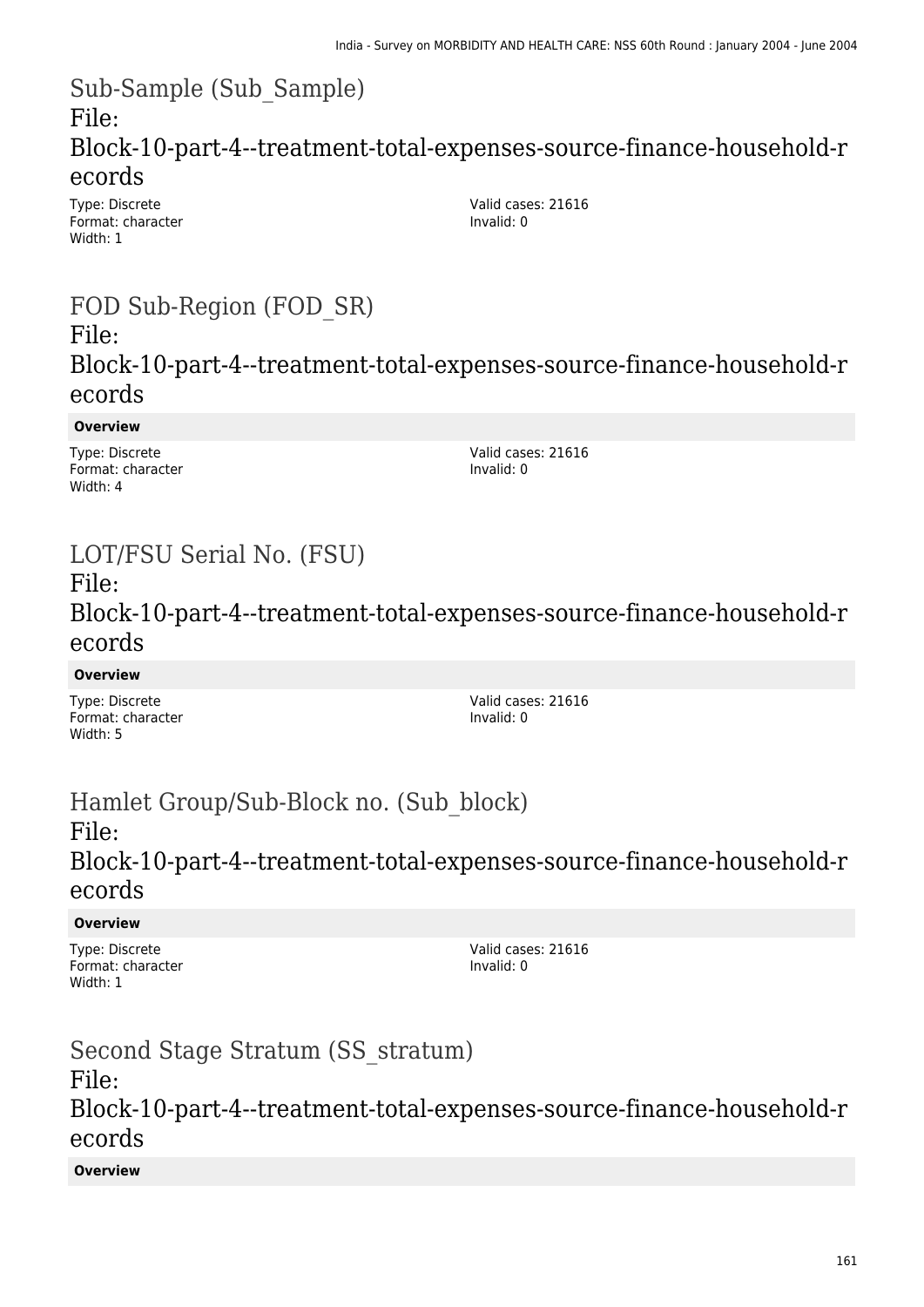### Second Stage Stratum (SS\_stratum) File: Block-10-part-4--treatment-total-expenses-source-finance-household-r ecords

Type: Discrete Format: character Width: 1

Valid cases: 21616 Invalid: 0

### Sample HHS No. (HS\_No) File: Block-10-part-4--treatment-total-expenses-source-finance-household-r ecords

#### **Overview**

Type: Discrete Format: character Width: 2

Valid cases: 21616 Invalid: 0

### Total exp. incurred by hhld.(Rs) (B10\_q27) File:

### Block-10-part-4--treatment-total-expenses-source-finance-household-r ecords

#### **Overview**

Type: Continuous Format: numeric Width: 5 Decimals: 0 Range: 1-36600

Valid cases: 21616 Invalid: 0 Minimum: 1 Maximum: 36600 Mean: 488.7 Standard deviation: 961.1

#### **Interviewer instructions**

The total expenditure of the household (including both medical and other expenditures) owing to the ailments of member(s) of the household is to be recorded against this item. Hence, for making entry against this item a sum of items 22 and 26 over all the ailing household members (filled in different columns of this block) is to be made and the total recorded here.

### source of finance : Hhld. Income/savings(Rs) (B10\_q28) File: Block-10-part-4--treatment-total-expenses-source-finance-household-r ecords

#### **Overview**

Type: Continuous Format: numeric Width: 5 Decimals: 0 Range: 0-36600

#### **Interviewer instructions**

Valid cases: 20488 Invalid: 1128 Minimum: 0 Maximum: 36600 Mean: 422.4 Standard deviation: 791.7

source of finance for meeting the expenses in items 28 to 32 These items are similar to items 24 to 32 respectively, of block 8. Refer paras 5.8.23 to 5.8.25 for detailed instructions.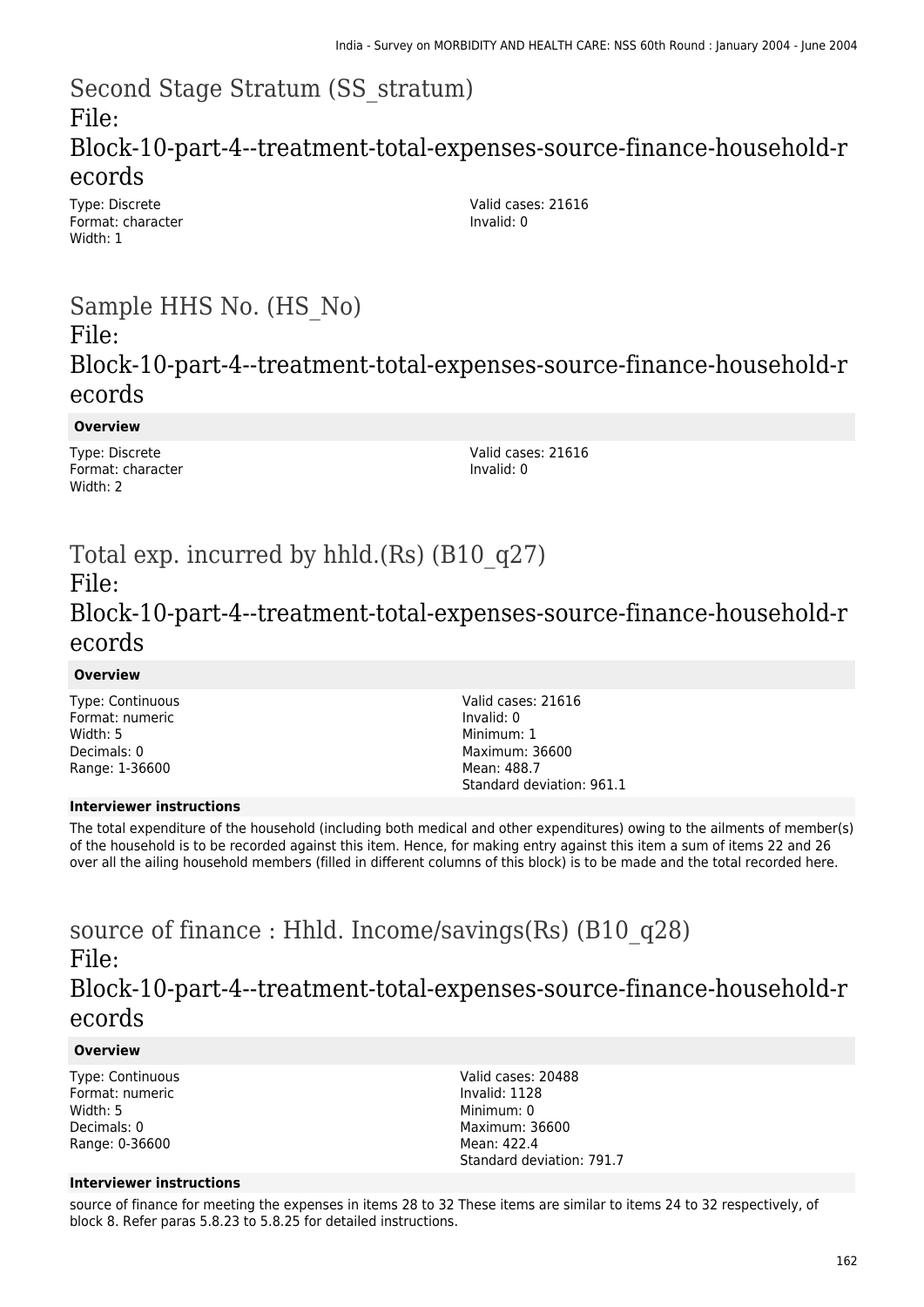# source of finance-: Borrowings(Rs) (B10\_q29) File: Block-10-part-4--treatment-total-expenses-source-finance-household-r ecords

#### **Overview**

Type: Continuous Format: numeric Width: 5 Decimals: 0 Range: 0-24000

Valid cases: 3214 Invalid: 18402 Minimum: 0 Maximum: 24000 Mean: 417.1 Standard deviation: 1093.9

### source of finance: Contributions(Rs) (B10\_q30) File: Block-10-part-4--treatment-total-expenses-source-finance-household-r ecords

#### **Overview**

Type: Continuous Format: numeric Width: 5 Decimals: 0 Range: 0-10000

Valid cases: 2324 Invalid: 19292 Minimum: 0 Maximum: 10000 Mean: 178.2 Standard deviation: 604.1

# Other source of finance(Rs) (B10\_q31)

### File:

Block-10-part-4--treatment-total-expenses-source-finance-household-r ecords

### **Overview**

Type: Continuous Format: numeric Width: 5 Decimals: 0 Range: 0-15350

Valid cases: 1911 Invalid: 19705 Minimum: 0 Maximum: 15350 Mean: 81.8 Standard deviation: 494.6

source of finance - Total(Rs) (B10\_q32)

# File:

Block-10-part-4--treatment-total-expenses-source-finance-household-r ecords

#### **Overview**

Type: Continuous Format: numeric Width: 5 Decimals: 0 Range: 1-36600

Valid cases: 21616 Invalid: 0 Minimum: 1 Maximum: 36600 Mean: 488.7 Standard deviation: 961.1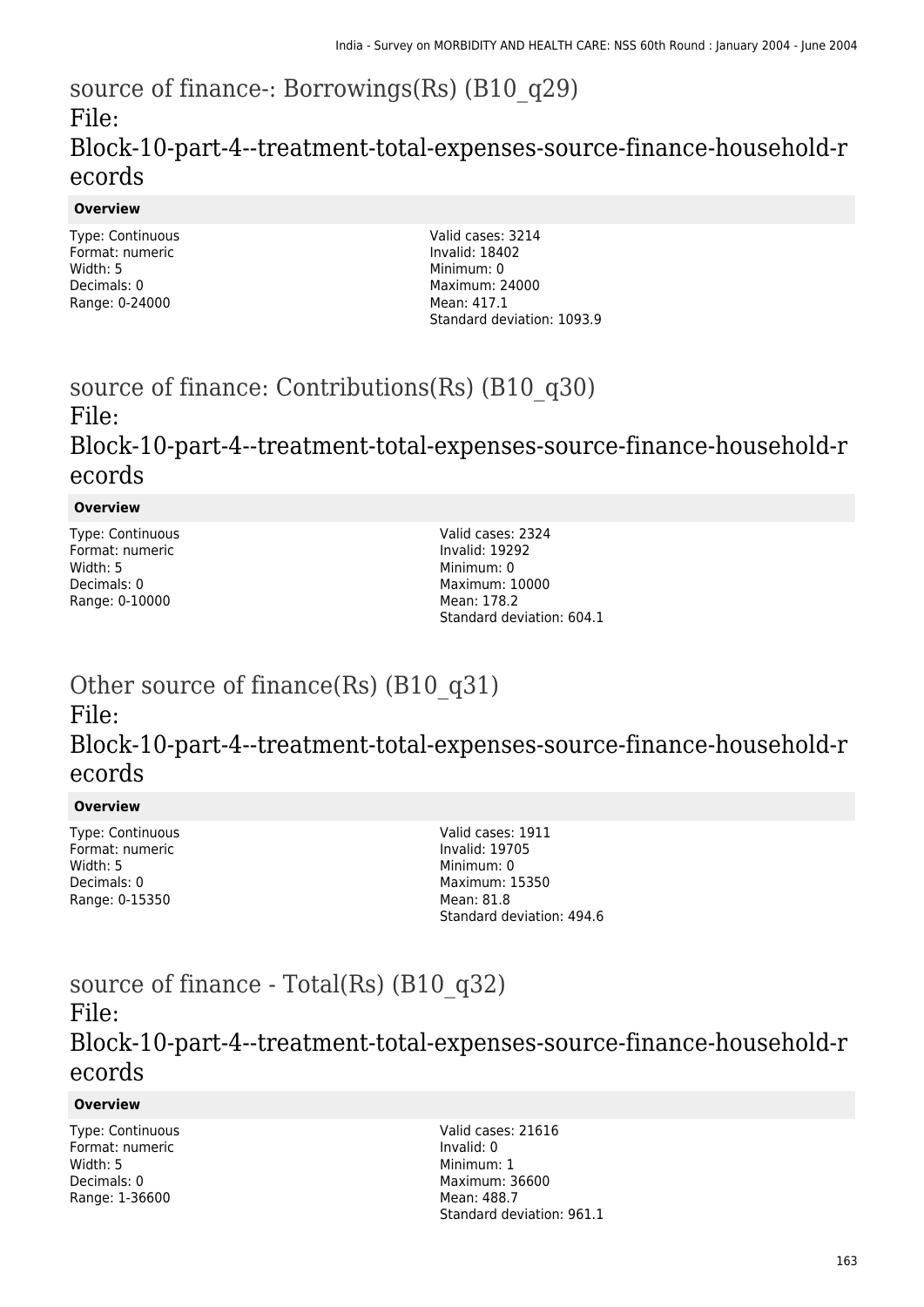### Multiplier combined (wgt\_combined) File: Block-10-part-4--treatment-total-expenses-source-finance-household-r ecords

#### **Overview**

Type: Continuous Format: numeric Width: 8 Decimals: 2 Range: 2.25-73664 Valid cases: 21616 Invalid: 0 Minimum: 2.3 Maximum: 73664 Mean: 2391.1 Standard deviation: 2973.9

### Multiplier sub sample (wgt\_ss) File: Block-10-part-4--treatment-total-expenses-source-finance-household-r ecords

#### **Overview**

| Type: Continuous  | Valid cases: 21616         |
|-------------------|----------------------------|
| Format: numeric   | Invalid: 0                 |
| Width: 9          | Minimum: 4.5               |
| Decimals: 2       | Maximum: 147328            |
| Range: 4.5-147328 | Mean: 4782.3               |
|                   | Standard deviation: 5947.8 |
|                   |                            |

### nss (NSS)

# File: Block-10-part-4--treatment-total-expenses-source-finance-household-r ecords

### **Overview**

| Type: Continuous |
|------------------|
| Format: numeric  |
| Width: 2         |
| Decimals: 0      |
| Range: 1-40      |

Valid cases: 21616 Invalid: 0 Minimum: 1 Maximum: 40 Mean: 7 Standard deviation: 6.3

### nsc (NSC) File: Block-10-part-4--treatment-total-expenses-source-finance-household-r ecords

#### **Overview**

Type: Continuous Format: numeric Width: 2 Decimals: 0 Range: 3-80

Valid cases: 21616 Invalid: 0 Minimum: 3 Maximum: 80 Mean: 13.9 Standard deviation: 12.7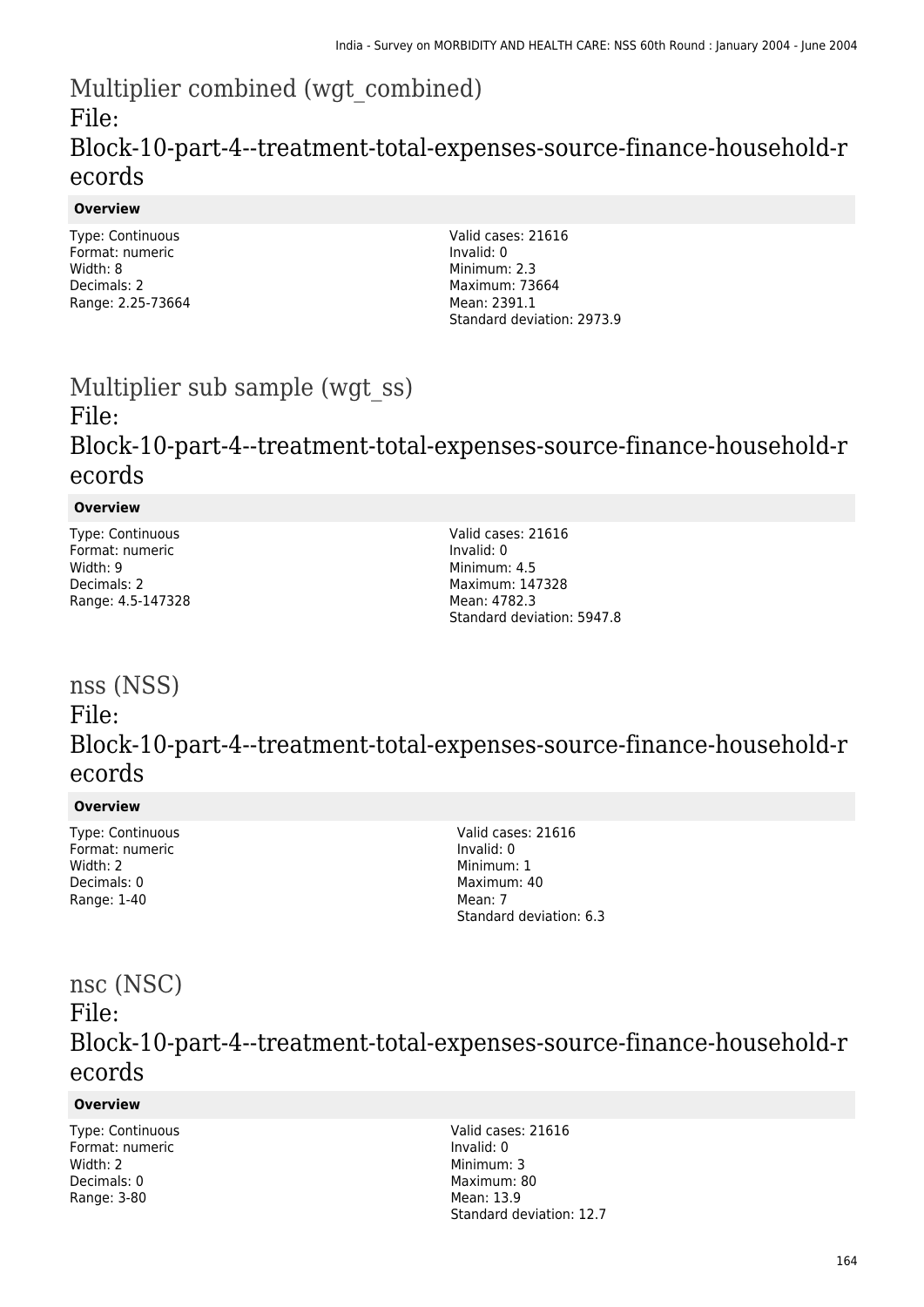### Posted Multiplier (Mult) File: Block-10-part-4--treatment-total-expenses-source-finance-household-r ecords

#### **Overview**

Type: Continuous Format: numeric Width: 8 Decimals: 0 Range: 450-14732800 Valid cases: 21616 Invalid: 0 Minimum: 450 Maximum: 14732800 Mean: 478228.5 Standard deviation: 594780.3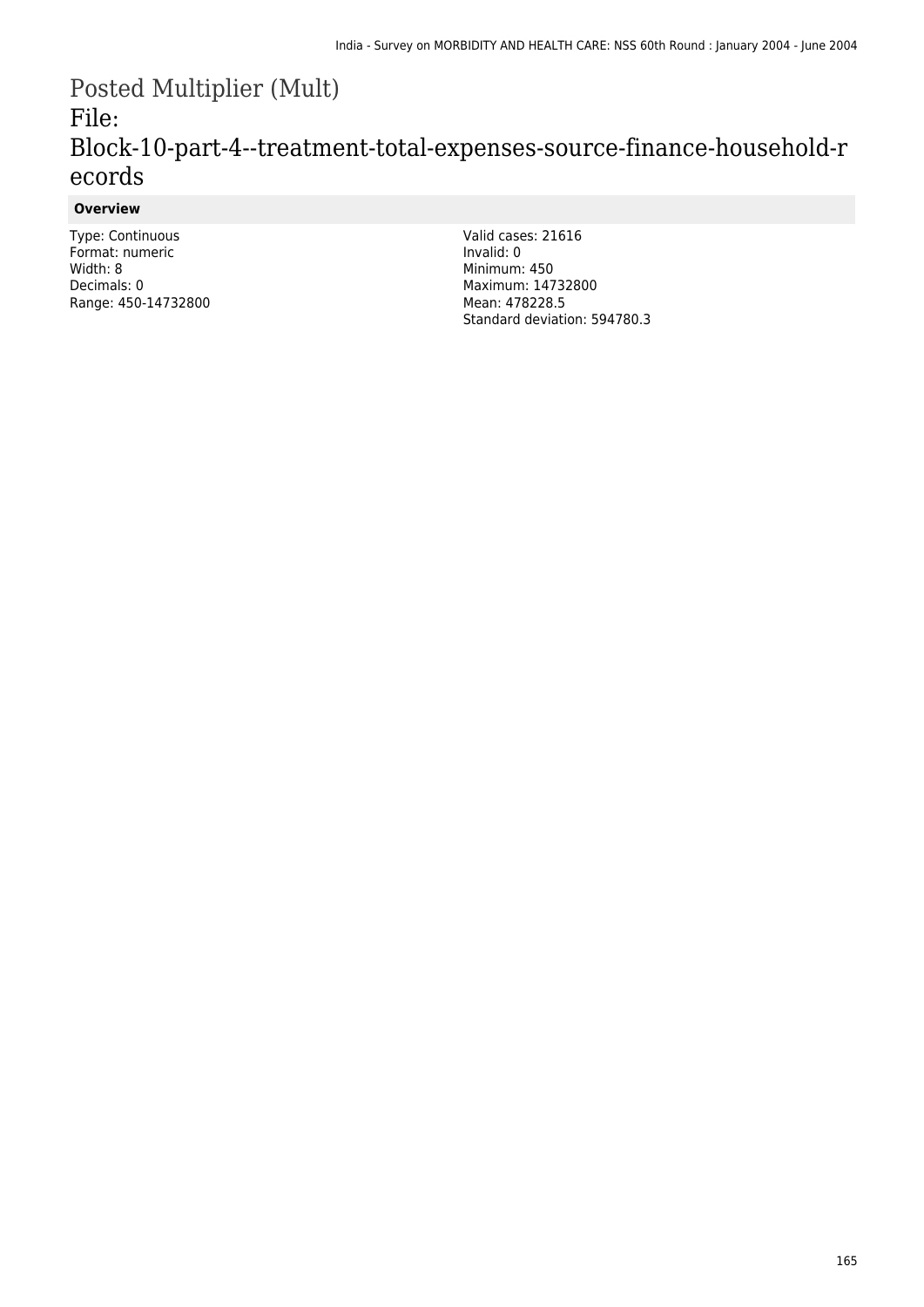### Key to locate person (Key\_prsn) File: Block-11-immunisation-children-pre-natal-post-natal-care-women-reco rds

### **Overview**

Type: Discrete Format: character Width: 11

Valid cases: 115108 Invalid: 0

### Key to locate HHno (Key\_hhno) File: Block-11-immunisation-children-pre-natal-post-natal-care-women-reco rds

#### **Overview**

Type: Discrete Format: character Width: 9

Valid cases: 115108 Invalid: 0

### Record identifier (Rec\_id)

### File: Block-11-immunisation-children-pre-natal-post-natal-care-women-reco rds

#### **Overview**

Type: Discrete Format: character Width: 2

Valid cases: 115108 Invalid: 0

### Centre code,Round,Shift (CSR) File: Block-11-immunisation-children-pre-natal-post-natal-care-women-reco rds

### **Overview**

Type: Discrete Format: character Width: 3

Valid cases: 115108 Invalid: 0

| Round (Round)                                                              |
|----------------------------------------------------------------------------|
| File:                                                                      |
| Block-11-immunisation-children-pre-natal-post-natal-care-women-reco<br>rds |
| <b>Overview</b>                                                            |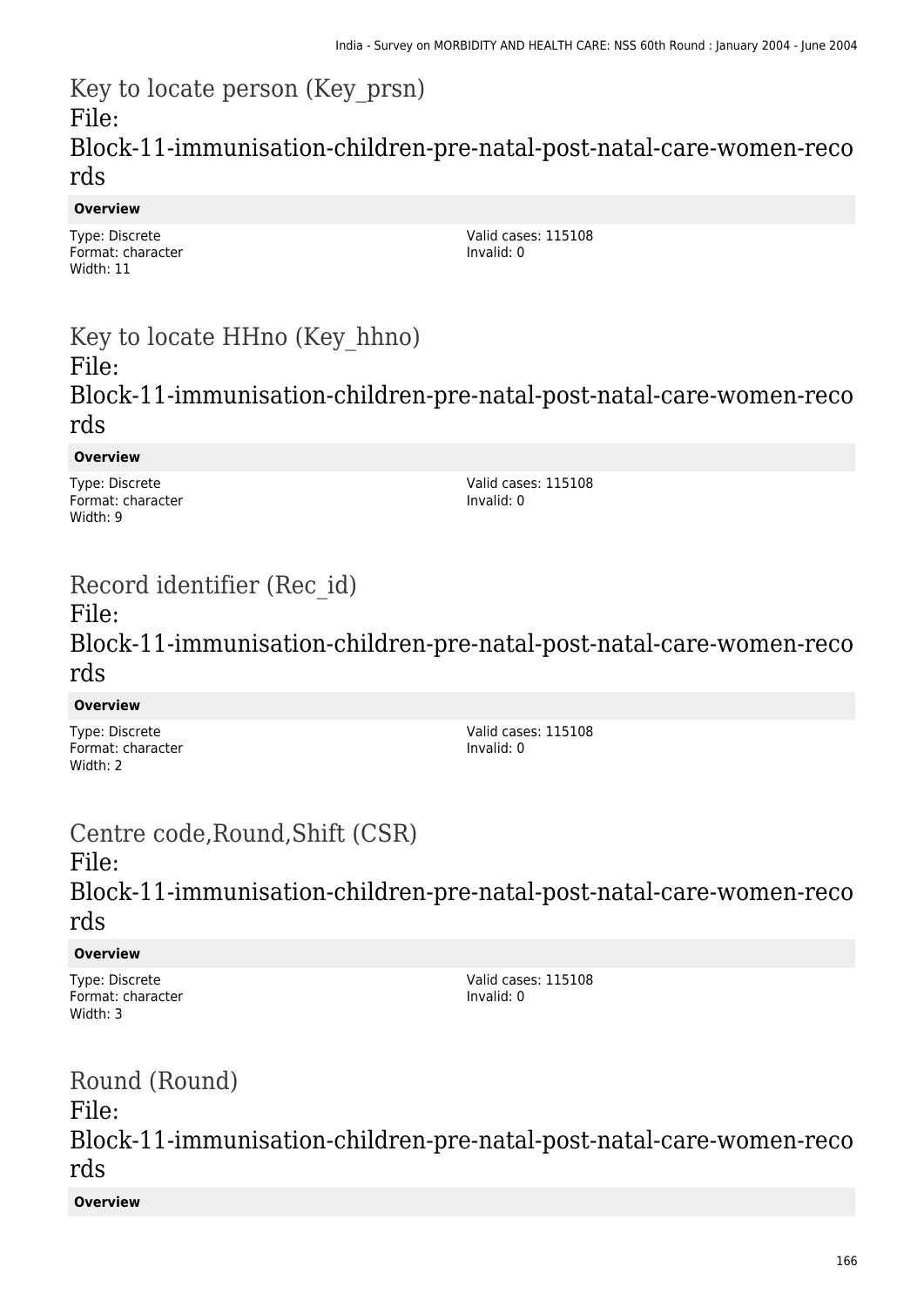### Round (Round) File: Block-11-immunisation-children-pre-natal-post-natal-care-women-reco rds

Type: Discrete Format: character Width: 2

Valid cases: 115108 Invalid: 0

### Schedule Number (SchNo) File: Block-11-immunisation-children-pre-natal-post-natal-care-women-reco rds

### **Overview**

Type: Discrete Format: character Width: 3

Valid cases: 115108 Invalid: 0

## Sample (Sample) File:

Block-11-immunisation-children-pre-natal-post-natal-care-women-reco rds

### **Overview**

Type: Discrete Format: character Width: 1

Valid cases: 115108 Invalid: 0

### Sector (Sector) File: Block-11-immunisation-children-pre-natal-post-natal-care-women-reco rds

#### **Overview**

Type: Discrete Format: character Width: 1

Valid cases: 115108 Invalid: 0

State-Region (State\_reg) File: Block-11-immunisation-children-pre-natal-post-natal-care-women-reco rds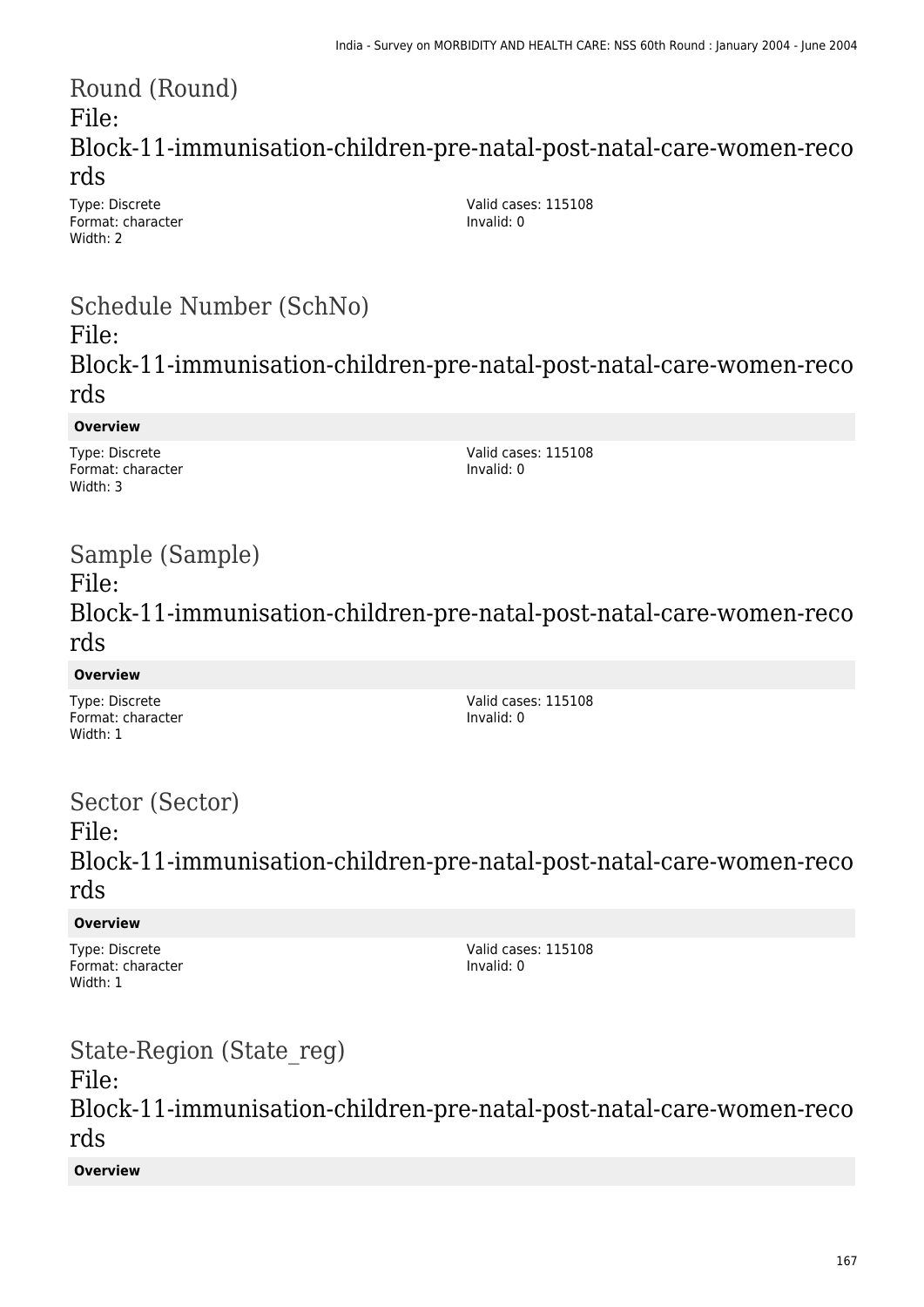### State-Region (State\_reg) File: Block-11-immunisation-children-pre-natal-post-natal-care-women-reco rds

Type: Discrete Format: character Width: 3

Valid cases: 115108 Invalid: 0

### state code (state) File: Block-11-immunisation-children-pre-natal-post-natal-care-women-reco rds

### **Overview**

Type: Discrete Format: character Width: 2

Valid cases: 115108 Invalid: 0

# District (District)

File: Block-11-immunisation-children-pre-natal-post-natal-care-women-reco rds

### **Overview**

Type: Discrete Format: character Width: 2

Valid cases: 115108 Invalid: 0

### Stratum (Stratum) File: Block-11-immunisation-children-pre-natal-post-natal-care-women-reco rds

#### **Overview**

Type: Discrete Format: character Width: 2

Valid cases: 115108 Invalid: 0

Sub-Round (Sub\_Round) File: Block-11-immunisation-children-pre-natal-post-natal-care-women-reco rds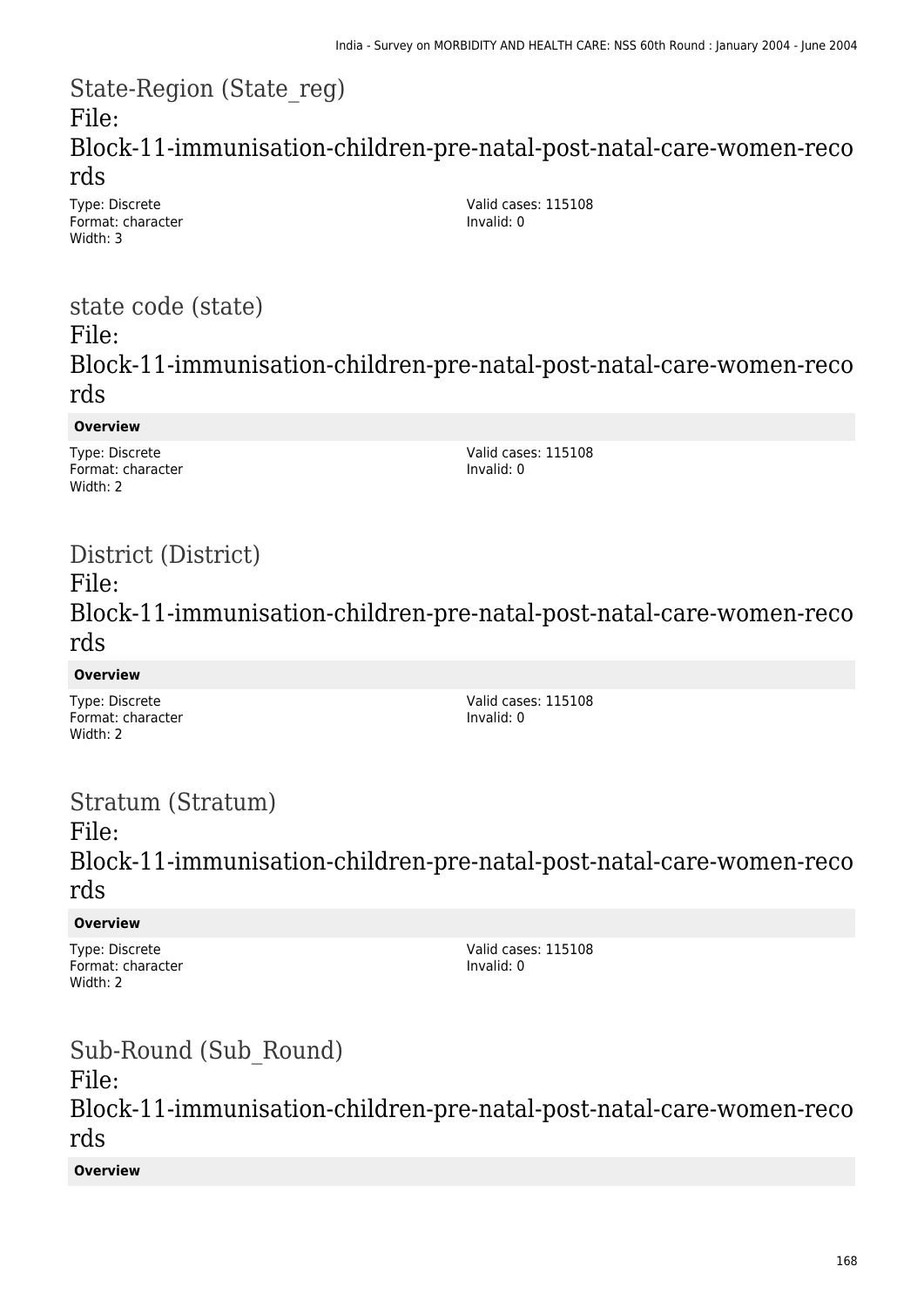### Sub-Round (Sub\_Round) File: Block-11-immunisation-children-pre-natal-post-natal-care-women-reco rds

Type: Discrete Format: character Width: 1

Valid cases: 115108 Invalid: 0

### Sub-Sample (Sub\_Sample) File: Block-11-immunisation-children-pre-natal-post-natal-care-women-reco rds

### **Overview**

Type: Discrete Format: character Width: 1

Valid cases: 115108 Invalid: 0

### FOD Sub-Region (FOD\_SR)

File: Block-11-immunisation-children-pre-natal-post-natal-care-women-reco rds

### **Overview**

Type: Discrete Format: character Width: 4

Valid cases: 115108 Invalid: 0

### LOT/FSU Serial No. (FSU) File: Block-11-immunisation-children-pre-natal-post-natal-care-women-reco rds

### **Overview**

Type: Discrete Format: character Width: 5

Valid cases: 115108 Invalid: 0

Hamlet Group/Sub-Block no. (Sub\_block) File: Block-11-immunisation-children-pre-natal-post-natal-care-women-reco rds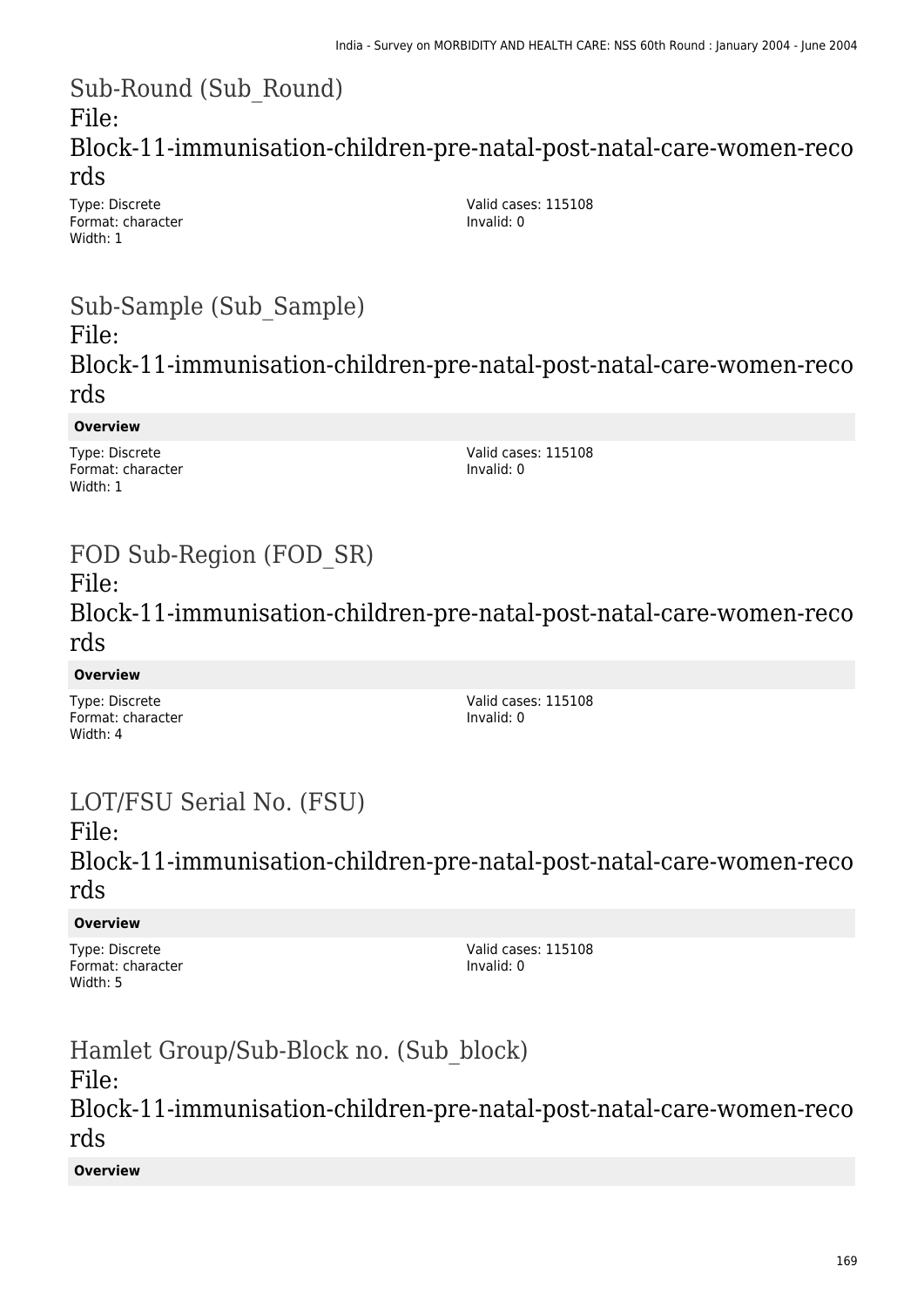### Hamlet Group/Sub-Block no. (Sub\_block) File: Block-11-immunisation-children-pre-natal-post-natal-care-women-reco rds

Type: Discrete Format: character Width: 1

Valid cases: 115108 Invalid: 0

### Second Stage Stratum (SS\_stratum) File: Block-11-immunisation-children-pre-natal-post-natal-care-women-reco rds

#### **Overview**

Type: Discrete Format: character Width: 1

Valid cases: 115108 Invalid: 0

### Sample HHS No. (HS\_No) File:

Block-11-immunisation-children-pre-natal-post-natal-care-women-reco rds

#### **Overview**

Type: Discrete Format: character Width: 2

Valid cases: 115108 Invalid: 0

### Person Srl. No. (B11\_c1) File: Block-11-immunisation-children-pre-natal-post-natal-care-women-reco rds

#### **Overview**

Type: Discrete Format: character Width: 2

Valid cases: 115108 Invalid: 0

#### **Interviewer instructions**

Columns 1 & 2: sl. no. and age (years) as in block 4/5: The serial number and the corresponding age of children and ever married women of age below 50 years are to be copied from block 4/5 and recorded in columns 1 and 2, respectively in the sequence they appear in blocks 4/5.

Age (B11\_c2) File: Block-11-immunisation-children-pre-natal-post-natal-care-women-reco rds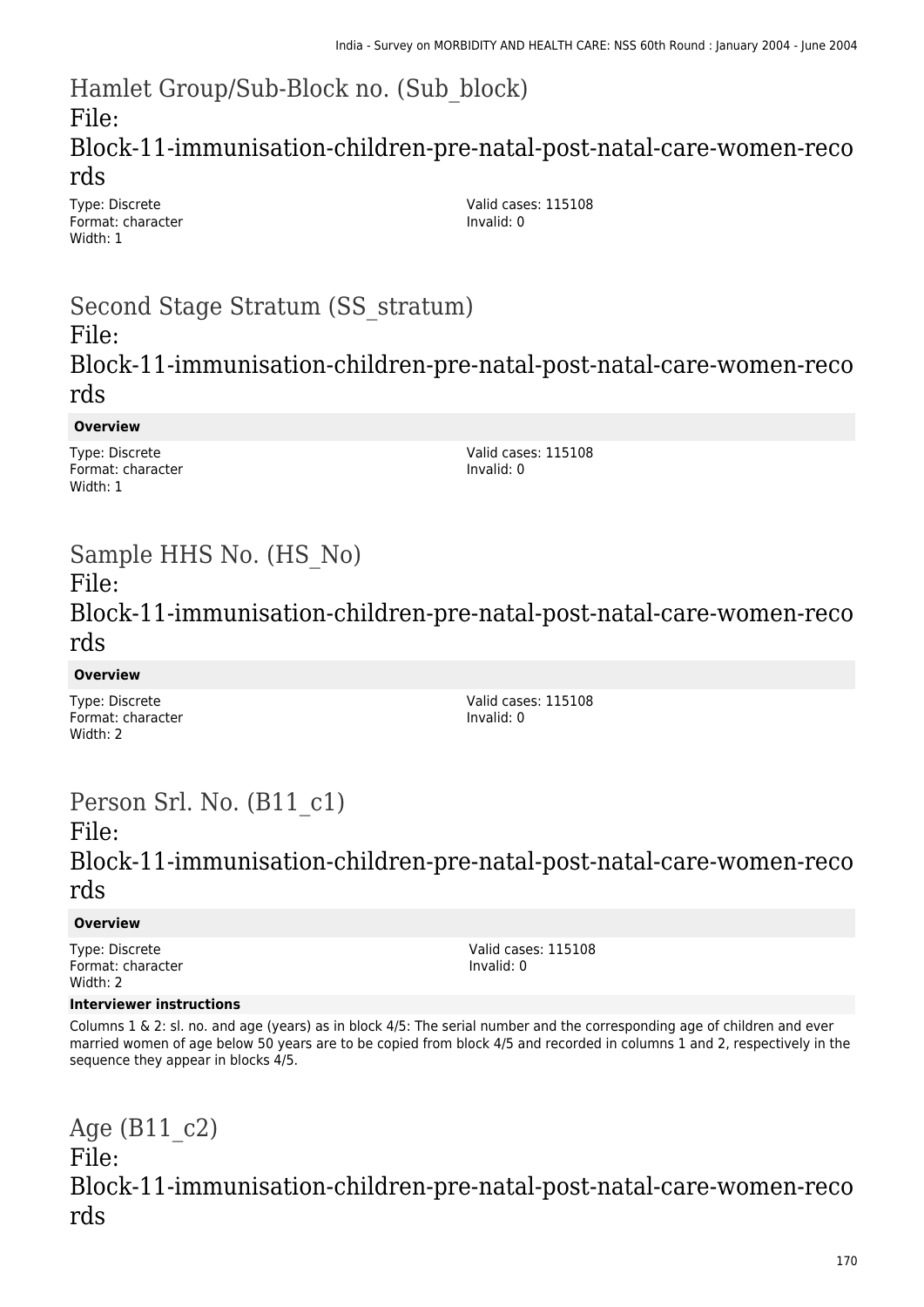### Age (B11\_c2) File: Block-11-immunisation-children-pre-natal-post-natal-care-women-reco rds

#### **Overview**

Type: Continuous Format: numeric Width: 2 Decimals: 0 Range: 0-49

Valid cases: 114390 Invalid: 718 Minimum: 0 Maximum: 49 Mean: 21.4 Standard deviation: 15.8

### Immunisation? (B11\_c3) File: Block-11-immunisation-children-pre-natal-post-natal-care-women-reco rds

#### **Overview**

Type: Discrete Format: character Width: 1

Valid cases: 39911 Invalid: 0

#### **Literal question**

For children of age 0 to 4 years, whether any immunisation received:

#### **Interviewer instructions**

For children below the age of 5 years, it is to be ascertained whether they have received any immunisation during the last 365 days or not. Code 1 is to be recorded for a child if he/she had received any of the following vaccinations viz., BCG, Measles, DPT (any of the 3 doses), Polio (excluding polio 0 which is given at the time of birth), Hepatitis vaccine (A or B), MMR, Pneumovax (for pneumonia) and Oral typhoid. Code 2 will be recorded if none of these vaccinations are received during the last 365 days.

### Expenditure incurred (B11\_c4) File:

### Block-11-immunisation-children-pre-natal-post-natal-care-women-reco rds

#### **Overview**

Type: Continuous Format: numeric Width: 5 Decimals: 0 Range: 0-10000

Valid cases: 22148 Invalid: 92960 Minimum: 0 Maximum: 10000  $M$ ean: 92.2 Standard deviation: 347.4

#### **Literal question**

For children of age 0 to 4 years, expenditure incurred (Rs):

#### **Interviewer instructions**

If a child received any immunisation (any of the 10 immunsations mentioned above), i.e. code 1 in col. 3, the expenditure incurred for the administration of the vaccination is to be recorded under this column in whole rupees. The expenditure will include only the cost of availing the goods and services and not the transport charges, etc.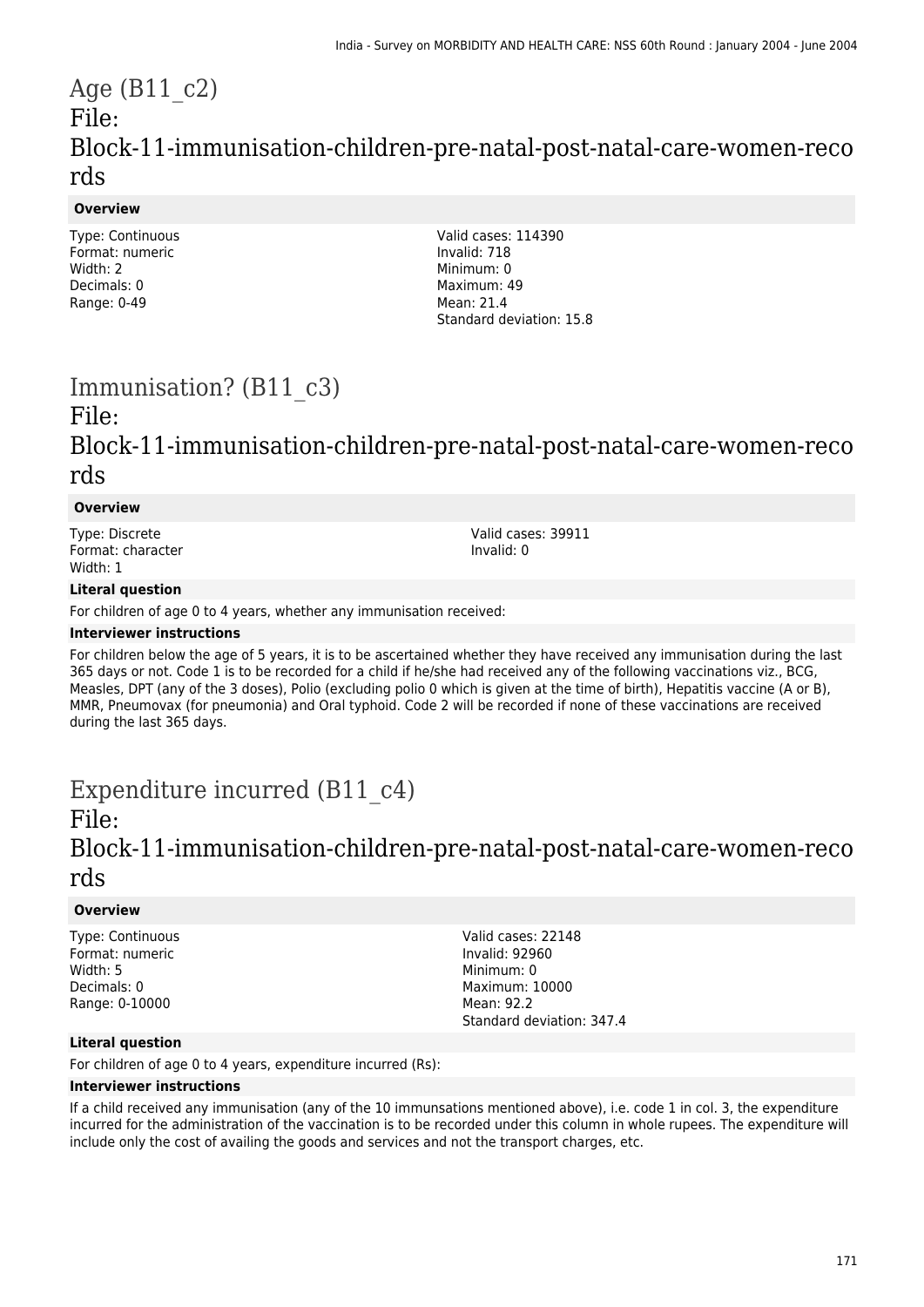## Pregnant anytime? (B11\_c5) File: Block-11-immunisation-children-pre-natal-post-natal-care-women-reco rds

#### **Overview**

Type: Discrete Format: character Width: 1

**Interviewer instructions**

For ever married women of age below 50 years, particulars of pre-natal care of pregnant women and post-natal care of mothers:

Each of the ever married women of age below 50 years would be asked whether she was pregnant any time during the last 365 days. Code 1 will be assigned if she was pregnant any time and otherwise, code 2 will be assigned. Information in columns 6 to 11 will be collected only for those women who were pregnant during the last 365 days, i.e. those with code 1 in column 5.

### Any pre- natal care ? (B11\_c6) File: Block-11-immunisation-children-pre-natal-post-natal-care-women-reco rds

#### **Overview**

Type: Discrete Format: character Width: 1

Valid cases: 9706 Invalid: 0

Valid cases: 115105

Invalid: 0

#### **Interviewer instructions**

Usually an expectant mother gets pre-natal care in a medical institution where she is likely to be admitted for child birth. She may also consult private medical practitioners at regular intervals for pre-natal care and advice. When she goes to the out patient department of a hospital for pre-natal care, usually her name is registered in the hospital and a card/ticket, on which attending physician records his/her advice and the next date of check up, is given to her. In case of consultation in a doctor's clinic, such registration may not be necessary. Nevertheless, the doctor advises her as to when she is to report to him again for the next check up. Usually, the expectant mothers are given Tetanus Toxoid injections to immunise them from affectation of tetanus. Sometimes Iron Folic Acid tablets are also prescribed to prevent anaemia during pregnancy.

### Expenditure incurred (B11\_c7) File: Block-11-immunisation-children-pre-natal-post-natal-care-women-reco rds

Valid cases: 6467 Invalid: 108641 Minimum: 0 Maximum: 35000 Mean: 791.9

Standard deviation: 1680.1

#### **Overview**

Type: Continuous Format: numeric Width: 5 Decimals: 0 Range: 0-35000

#### **Literal question**

For 1 or 2 in col. 6, expenditure incurred (Rs):

#### **Interviewer instructions**

if 1 or 2 in col. 6, expenditure incurred (Rs): For women who had received pre-natal care, i.e. those with code 1 or 2 in col. 6, expenditure incurred for such care (goods and services) will be collected and recorded under column 7 in whole rupees.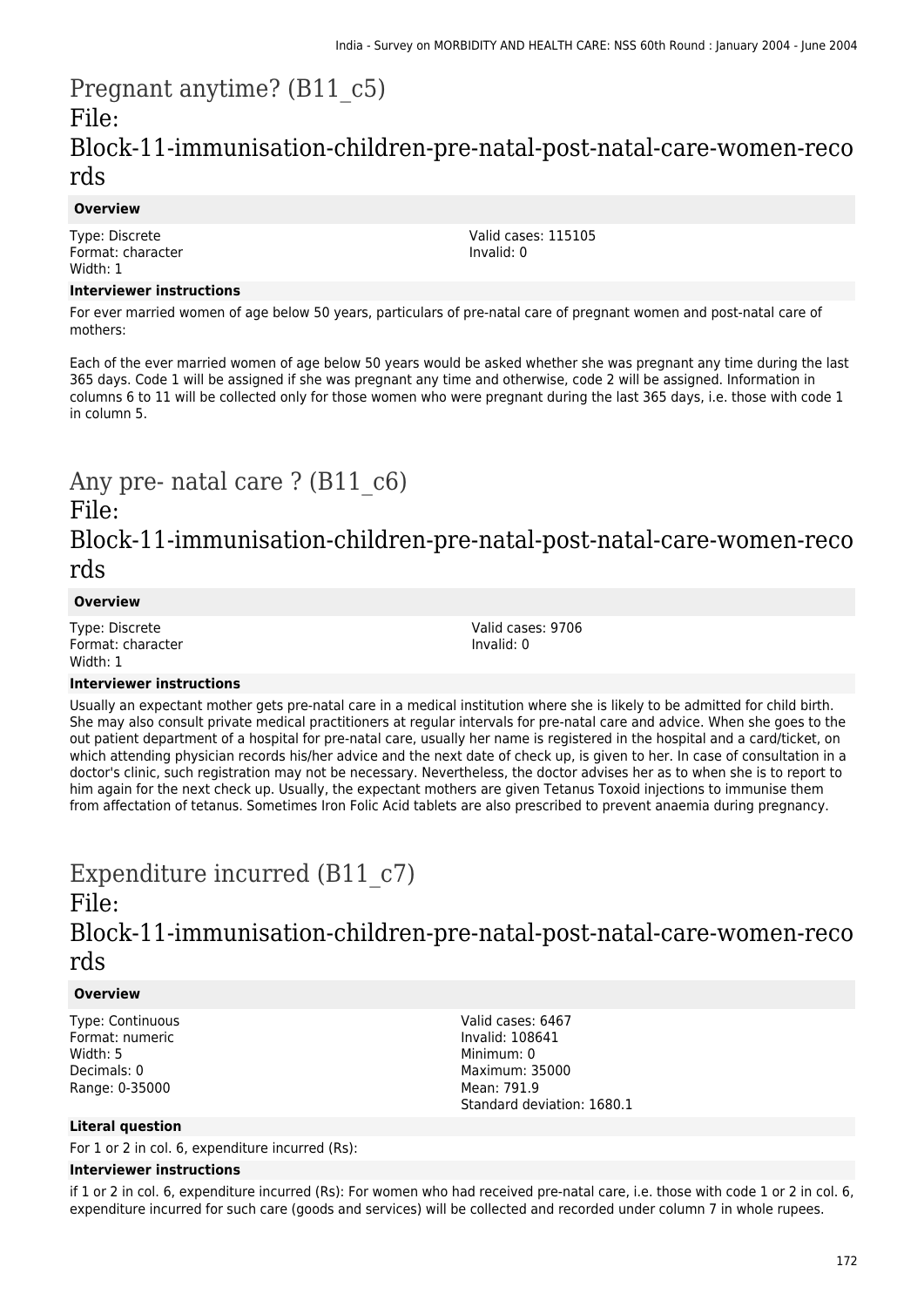# Given birth to a child? (B11\_c8) File: Block-11-immunisation-children-pre-natal-post-natal-care-women-reco rds

Valid cases: 9588 Invalid: 0

#### **Overview**

Type: Discrete Format: character Width: 1

**Interviewer instructions**

All those women who were pregnant any time during last 365 days will be asked whether they gave birth to a child during the last 365 days. Birth here means live births only. The response will be collected in the form of codes

# Exp. on child birth (B11\_c9) File: Block-11-immunisation-children-pre-natal-post-natal-care-women-reco rds

#### **Overview**

Type: Continuous Format: numeric Width: 5 Decimals: 0 Range: 0-98500

Valid cases: 6553 Invalid: 108555 Minimum: 0 Maximum: 98500 Mean: 2243.9 Standard deviation: 4363.5

#### **Interviewer instructions**

The total expenditure on childbirth for women who gave birth to a child during the last 365 days will be ascertained and recorded under this column. This will also include expenditure made for treatment of any complication arising at the time of childbirth.

### Post-natal care (B11\_c10) File: Block-11-immunisation-children-pre-natal-post-natal-care-women-reco rds

#### **Overview**

Type: Discrete Format: character Width: 1

Valid cases: 6884 Invalid: 0

### Expenditure incurred (B11 c11) File: Block-11-immunisation-children-pre-natal-post-natal-care-women-reco rds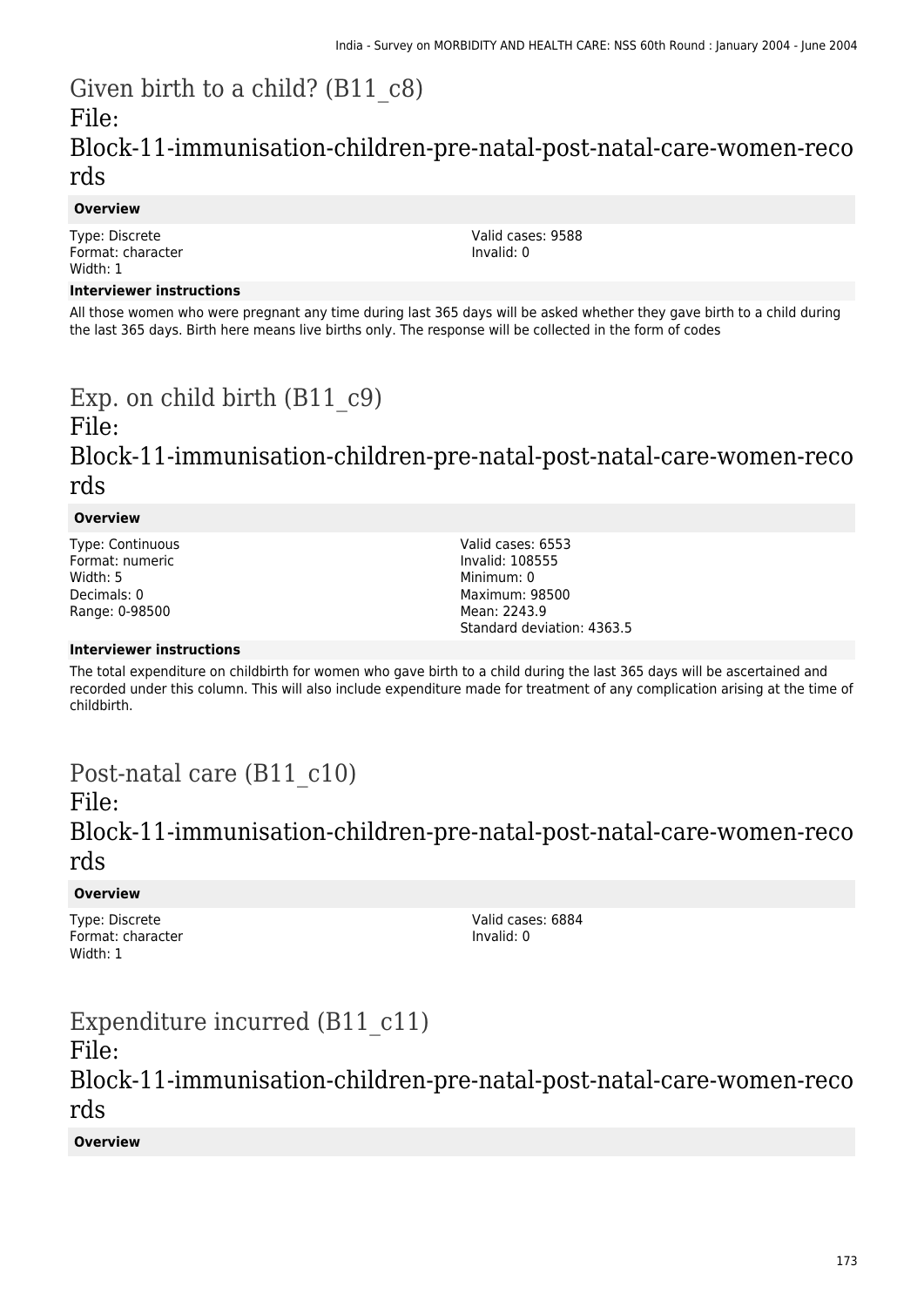# Expenditure incurred (B11 c11) File: Block-11-immunisation-children-pre-natal-post-natal-care-women-reco rds

Type: Continuous Format: numeric Width: 5 Decimals: 0 Range: 0-27000

#### **Interviewer instructions**

Valid cases: 4235 Invalid: 110873 Minimum: 0 Maximum: 27000 Mean: 600.1 Standard deviation: 1317.4

For women who had received any post-natal care, i.e. those with code 1 or 2 in col. 10, expenditure incurred for such care will be collected and recorded under column 11 in whole rupees.

### multiplier combined (wgt\_combined) File: Block-11-immunisation-children-pre-natal-post-natal-care-women-reco rds

#### **Overview**

Type: Continuous Format: numeric Width: 8 Decimals: 2 Range: 2.25-84978.75 Valid cases: 115108 Invalid: 0 Minimum: 2.3 Maximum: 84978.8 Mean: 2607 Standard deviation: 3173.2

### multiplier sub sample (wgt\_ss) File: Block-11-immunisation-children-pre-natal-post-natal-care-women-reco rds

#### **Overview**

Type: Continuous Format: numeric Width: 9 Decimals: 2 Range: 4.5-169957.5

Valid cases: 115108 Invalid: 0 Minimum: 4.5 Maximum: 169957.5 Mean: 5214 Standard deviation: 6346.4

nss (NSS) File: Block-11-immunisation-children-pre-natal-post-natal-care-women-reco rds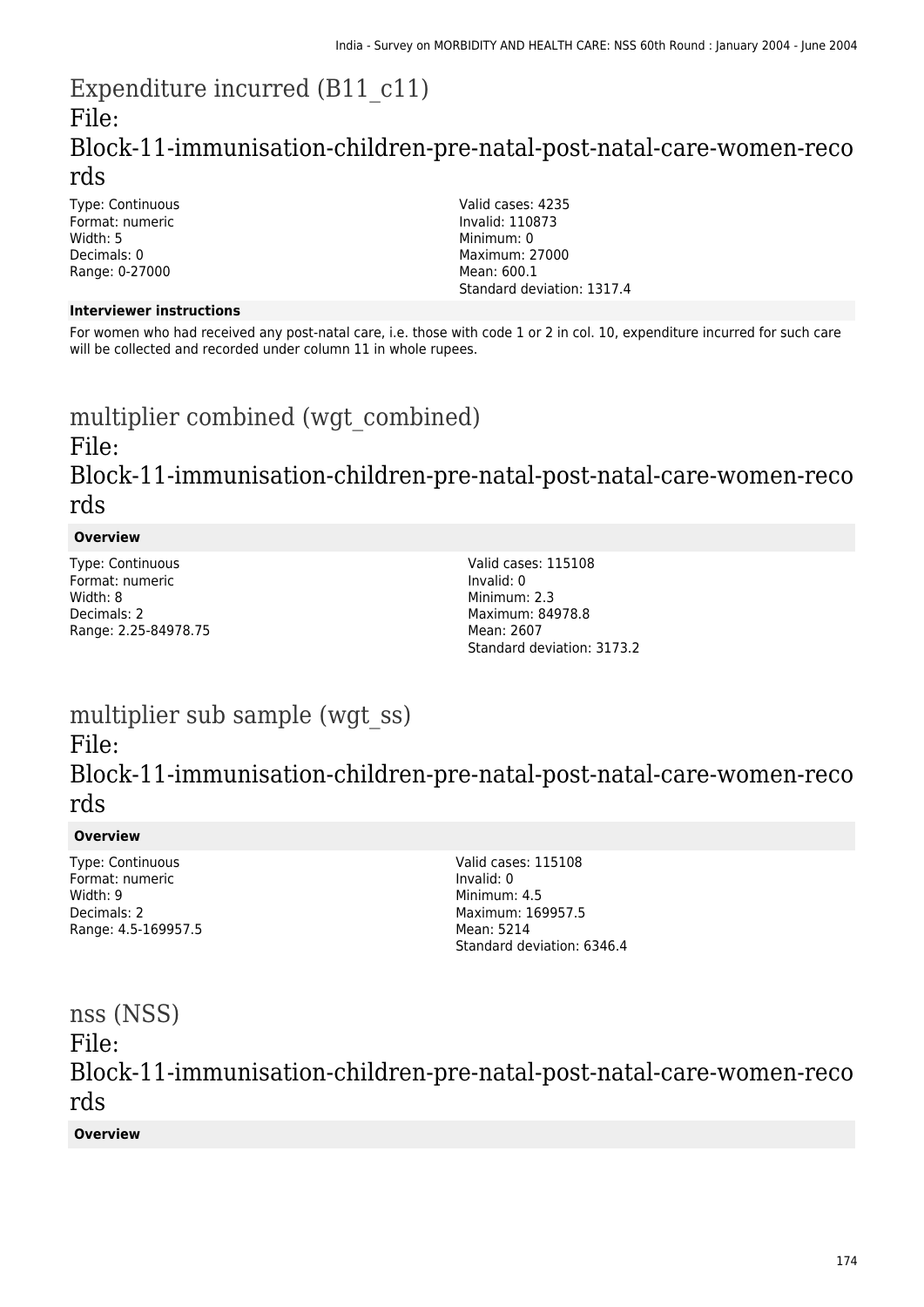### nss (NSS) File: Block-11-immunisation-children-pre-natal-post-natal-care-women-reco rds

Type: Continuous Format: numeric Width: 2 Decimals: 0 Range: 1-40

Valid cases: 115108 Invalid: 0 Minimum: 1 Maximum: 40 Mean: 6.5 Standard deviation: 6.1

### nsc (NSC) File: Block-11-immunisation-children-pre-natal-post-natal-care-women-reco rds

#### **Overview**

Type: Continuous Format: numeric Width: 2 Decimals: 0 Range: 3-80

Valid cases: 115108 Invalid: 0 Minimum: 3 Maximum: 80 Mean: 13 Standard deviation: 12.2

### Posted Multiplier (Mult) File: Block-11-immunisation-children-pre-natal-post-natal-care-women-reco

### rds

### **Overview**

Type: Continuous Format: numeric Width: 8 Decimals: 0 Range: 450-16995750 Valid cases: 115108 Invalid: 0 Minimum: 450 Maximum: 16995750 Mean: 521396.6 Standard deviation: 634642.7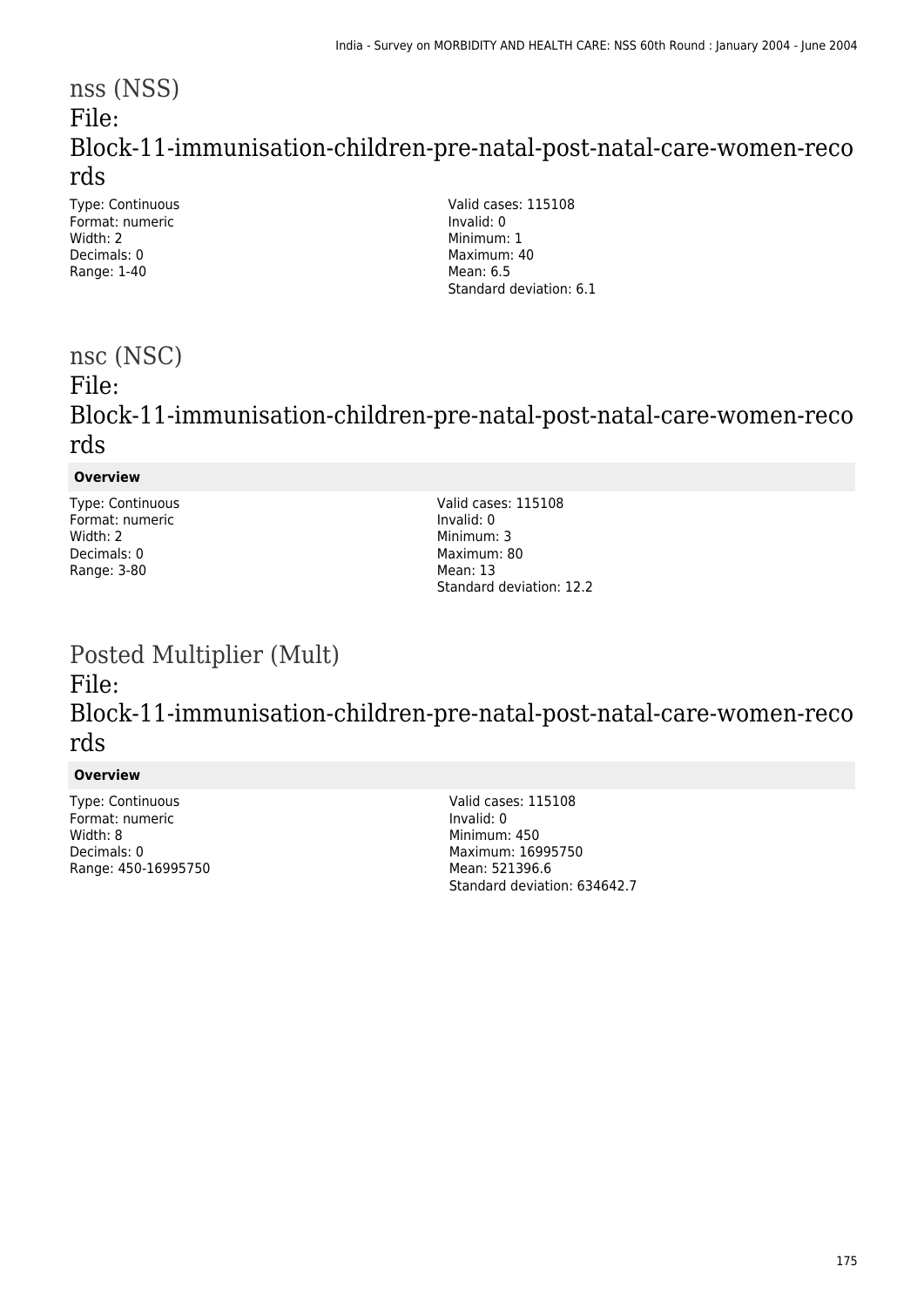# **Documentation**

### **Questionnaires**

### **NSS 60th Round - Schedule 25.0-Morbidity and Health Care**

Title NSS 60th Round - Schedule 25.0-Morbidity and Health Care Author(s) NSSO Country India Language English Filename Schedule 60 25.0.pdf

### **Reports**

### **Morbidity,Health care and the condition of the aged**

Title Morbidity,Health care and the condition of the aged Country India Language English Filename Report 507 final.pdf

### **IHSN study report NSS-60-Sch-25-generated using IHSN tools**

Title IHSN study report NSS-60-Sch-25-generated using IHSN tools Country India Language English Filename IHSN Study Report-NSS60R-Schedule 25.0-Morbidity-Healthcare.pdf

### **Other materials**

### **Introduction: Concepts, Definitions and Procedures**

Title Introduction: Concepts, Definitions and Procedures Author(s) NSSO Country India Language English Filename Chapter-1\_60.pdf

### **Schedule 0.0: List of Households**

Title Schedule 0.0: List of Households Author(s) NSSO Country India Language English Filename Chapter-2\_60\_25.0.pdf